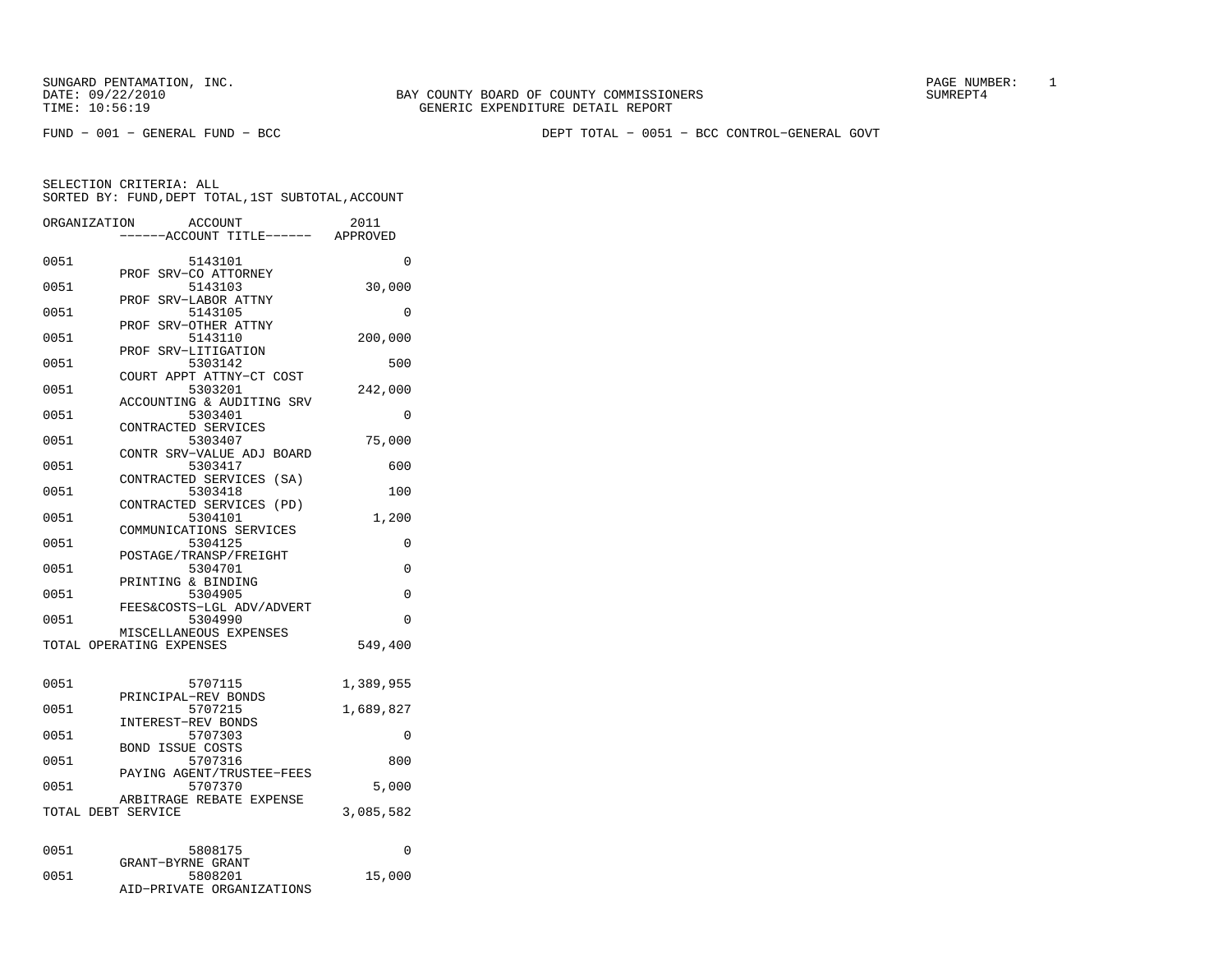FUND − 001 − GENERAL FUND − BCC DEPT TOTAL − 0051 − BCC CONTROL−GENERAL GOVT

| ORGANIZATION        | ACCOUNT<br>------ACCOUNT TITLE------                 | 2011<br>APPROVED |
|---------------------|------------------------------------------------------|------------------|
| TOTAL GRANTS & AIDS |                                                      | 15,000           |
| 0051                | 5905907<br>LITIGATION SETTLEMENT                     | O                |
| 0051                | 5905998                                              | 0                |
|                     | DEPRECIATION EXPENSE<br>TOTAL NON-OPERATING EXPENSES | O                |
|                     | TOTAL BCC CONTROL-GENERAL GOVT                       | 3,649,982        |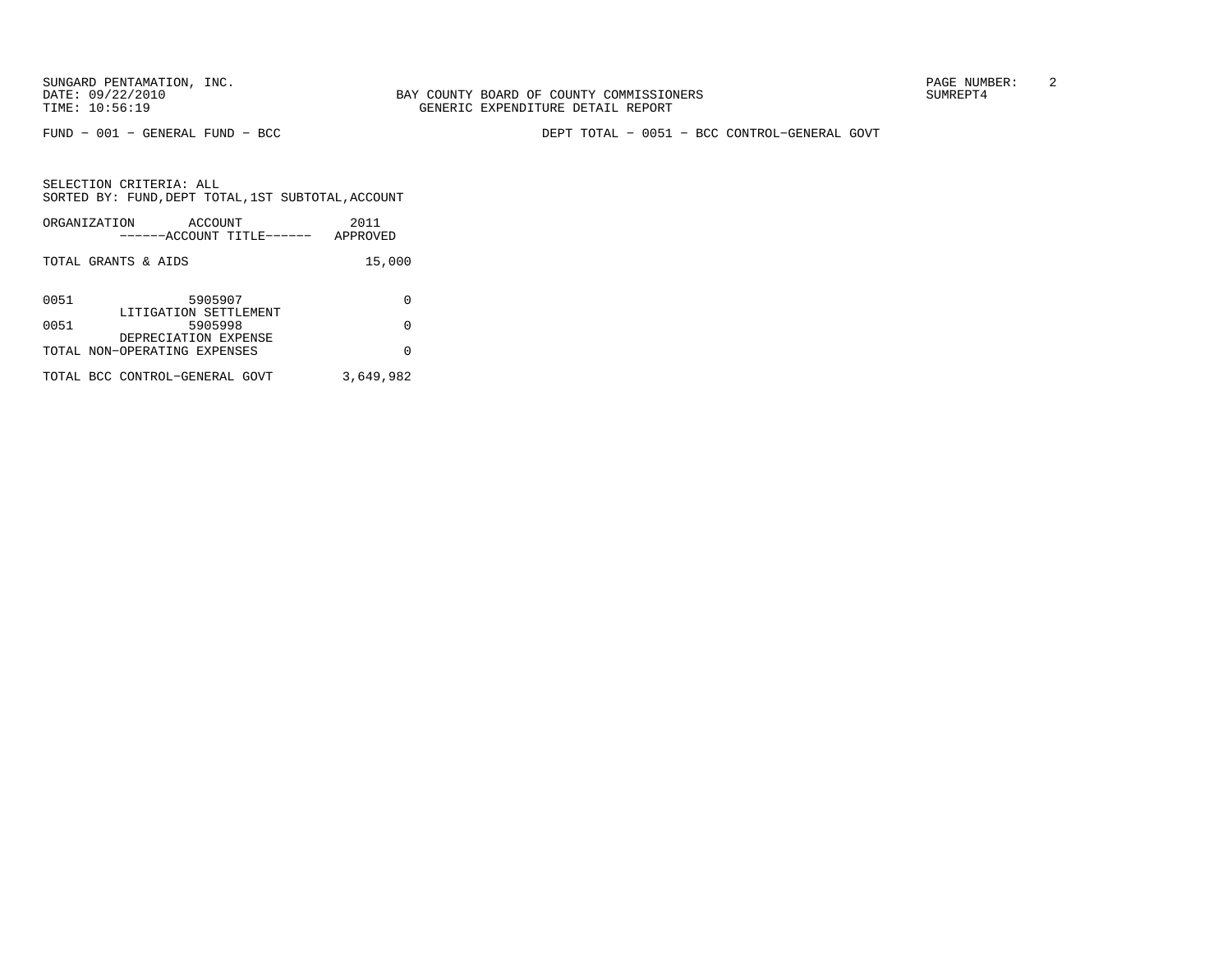FUND − 001 − GENERAL FUND − BCC DEPT TOTAL − 0052 − BCC CONTROL−PUBLIC SAFETY

|      | ORGANIZATION<br>ACCOUNT<br>---ACCOUNT TITLE------ | 2011<br>APPROVED |
|------|---------------------------------------------------|------------------|
| 0052 | 5213010                                           | 0                |
| 0052 | CRIME PREVENTION<br>5223401                       | 27,179           |
| 0052 | FIRE CONTROL-FORESTRY DIV<br>5233401              | $\Omega$         |
| 0052 | CONTR SRV-CCA<br>5233405                          | 0                |
| 0052 | MEDICAL SRV-INMATES<br>5233407                    | 1,043,000        |
| 0052 | JUVENILE DETENTION<br>5233409                     | 50,000           |
| 0052 | MEDICAL SRV-ARRESTED<br>5303401                   | 0                |
| 0052 | CONTRACTED SERVICES<br>5303405                    | 0                |
| 0052 | CONTR SRV-ELECT MONITOR<br>5303466                | 0                |
| 0052 | CONTR SRV-MENTAL HEALTH<br>5304301                | 0                |
| 0052 | UTILITY SERVICES<br>5304501                       | $\Omega$         |
| 0052 | INSURANCE & BONDS<br>5304605                      | 0                |
| 0052 | REPAIR/MAINT-BLDG & GRND                          | $\Omega$         |
|      | 5304905<br>FEES&COSTS-LGL ADV/ADVERT              |                  |
|      | TOTAL OPERATING EXPENSES                          | 1,120,179        |
| 0052 | 5707115                                           | 75,000           |
| 0052 | PRINCIPAL-REV BONDS<br>5707215                    | 1,861,385        |
| 0052 | INTEREST-REV BONDS<br>5707316                     | 1,100            |
|      | PAYING AGENT/TRUSTEE-FEES<br>TOTAL DEBT SERVICE   | 1,937,485        |
|      |                                                   |                  |
| 0052 | 5808175<br>GRANT-BYRNE GRANT                      | 0                |
| 0052 | 5808201<br>AID-PRIVATE ORGANIZATIONS              | 0                |
| 0052 | 5808209<br>AID-BMC/EMS                            | 58,938           |
|      | TOTAL GRANTS & AIDS                               | 58,938           |
| 0052 | 5905998<br>DEPRECIATION EXPENSE                   | 0                |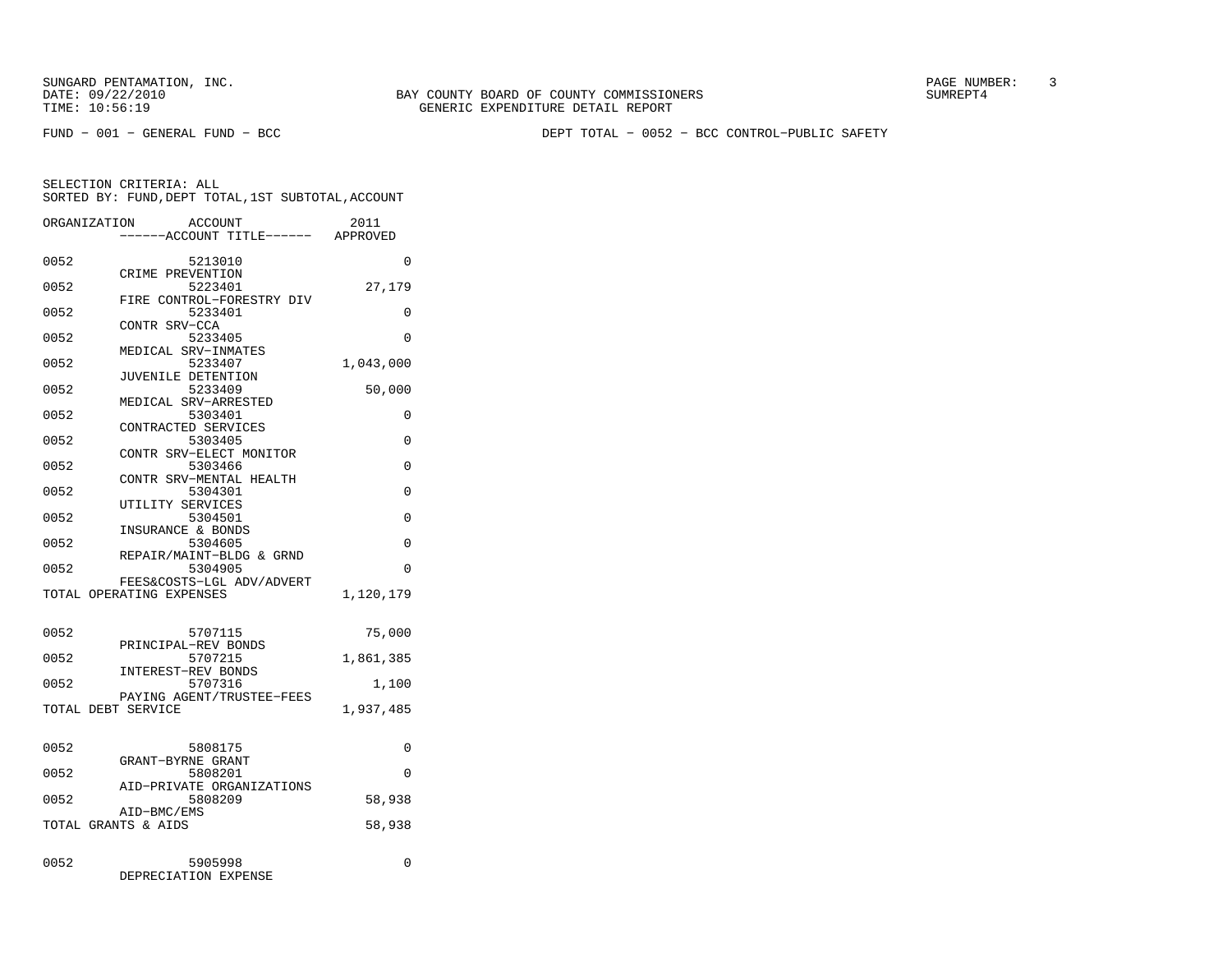SUNGARD PENTAMATION, INC.<br>
BAY COUNTY BOARD OF COUNTY COMMISSIONERS AND SUNREPT4 SUMREPT4

FUND − 001 − GENERAL FUND − BCC DEPT TOTAL − 0052 − BCC CONTROL−PUBLIC SAFETY

|      | ORGANIZATION<br>ACCOUNT<br>------ACCOUNT TITLE------ | 2011<br>APPROVED |
|------|------------------------------------------------------|------------------|
| 0052 | 5909917                                              | 759,172          |
|      | RESERVE-BONDS<br>TOTAL NON-OPERATING EXPENSES        | 759,172          |
|      | TOTAL BCC CONTROL-PUBLIC SAFETY                      | 3,875,774        |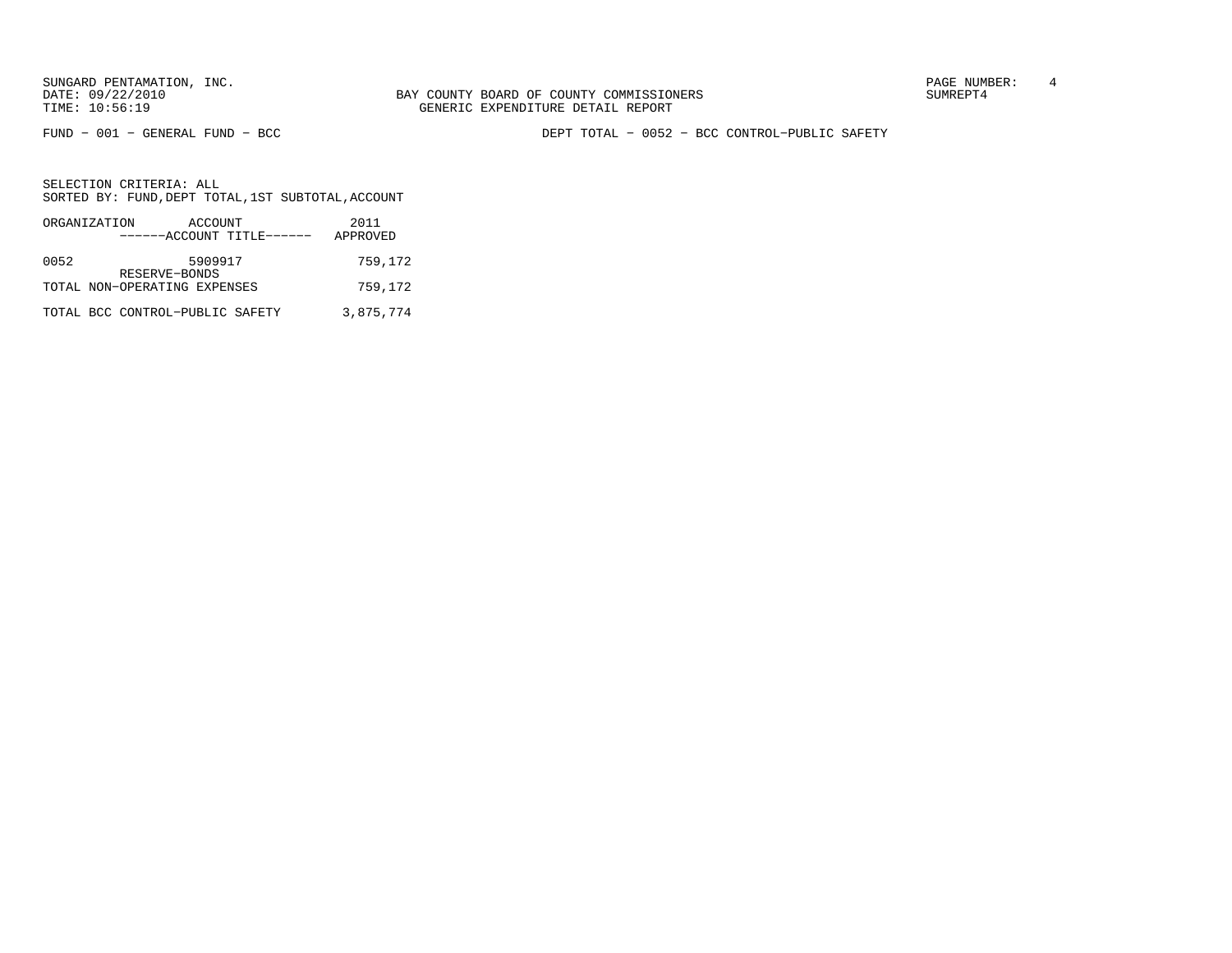FUND − 001 − GENERAL FUND − BCC DEPT TOTAL − 0053 − BCC CONTROL−PHYS ENVRNMNT

|      | ORGANIZATION                    | ACCOUNT                  |                           | 2011     |
|------|---------------------------------|--------------------------|---------------------------|----------|
|      |                                 |                          | ------ACCOUNT TITLE------ | APPROVED |
| 0053 |                                 | 5303450                  |                           | 2,000    |
|      |                                 | CONTR SRV-FARM FORRESTER |                           |          |
| 0053 |                                 | 5303464<br>CONTR SRV-LAB |                           | 13,354   |
|      | TOTAL OPERATING EXPENSES        |                          |                           | 15,354   |
|      | TOTAL BCC CONTROL-PHYS ENVRNMNT |                          |                           | 15,354   |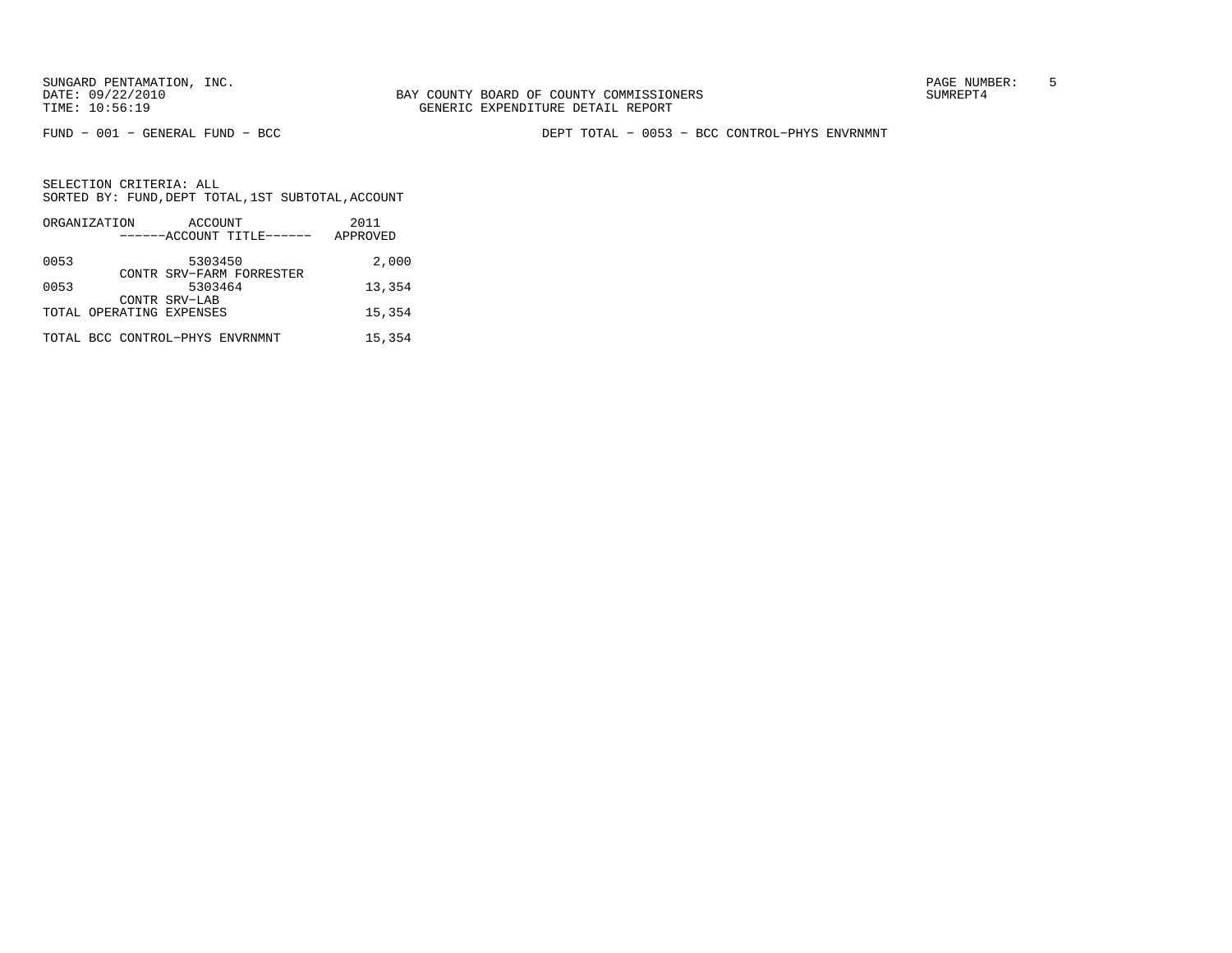FUND − 001 − GENERAL FUND − BCC DEPT TOTAL − 0055 − BCC CONTROL−ECON ENVRNMNT

| ORGANIZATION             |                  | <b>ACCOUNT</b>                      | 2011      |
|--------------------------|------------------|-------------------------------------|-----------|
|                          |                  | ---ACCOUNT TITLE------ APPROVED     |           |
|                          |                  |                                     |           |
| 0055                     |                  | 5303104<br>PROF SRV-ENGINEERING     | 0         |
| 0055                     |                  | 5303401                             | 0         |
|                          |                  | CONTRACTED SERVICES                 |           |
| 0055                     |                  | 5303403                             | 20,000    |
|                          |                  | CONTR SRV-BANK CHRG POOL            |           |
| 0055                     |                  | 5303443                             | 0         |
|                          |                  | CONTR SRV-BEACH PATROL              |           |
| 0055                     |                  | 5304125                             | 0         |
| 0055                     |                  | POSTAGE/TRANSP/FREIGHT<br>5304990   | 0         |
|                          |                  | MISCELLANEOUS EXPENSES              |           |
| 0055                     |                  | 5305216                             | 0         |
|                          |                  | SALES TAX INITIATIVE                |           |
| TOTAL OPERATING EXPENSES |                  |                                     | 20,000    |
|                          |                  |                                     |           |
|                          |                  |                                     | 0         |
| 0055                     | AID-GOV'T AGENGY | 5808101                             |           |
| 0055                     |                  | 5808105                             | 0         |
|                          |                  | AID-MEXICO BEACH/EMS                |           |
| 0055                     |                  | 5808108                             | 7,061,389 |
|                          |                  | AID-CRA PANAMA CITY BCH             |           |
| 0055                     |                  | 5808109                             | 156,909   |
|                          |                  | AID-CRA LYNN HAVEN                  |           |
| 0055                     |                  | 5808110                             | 342,483   |
| 0055                     |                  | AID-CRA PIER PARK<br>5808190        | 0         |
|                          |                  | AID-CRA CEDAR GROVE                 |           |
| 0055                     |                  | 5808201                             | 2,294     |
|                          |                  | AID-PRIVATE ORGANIZATIONS           |           |
| 0055                     |                  | 5808202                             | 25,604    |
|                          |                  | AID-CRA SPRINGFIELD                 |           |
| 0055                     |                  | 5808204                             | 0         |
| 0055                     | AID-CRA PARKER   | 5808206                             | 78,960    |
|                          | AID-CRA CALLAWAY |                                     |           |
| 0055                     |                  | 5808207                             | 639,315   |
|                          |                  | AID-CRA PANAMA CITY / DIB           |           |
| 0055                     |                  | 5808208                             | 168,696   |
|                          |                  | AID-CRA P.C./MILLVILLE              |           |
| 0055                     |                  | 5808211                             | 97,953    |
|                          |                  | AID-CHAMBER ECON DEVELPMT           |           |
| 0055                     |                  | 5808212<br>AID-PCB CHAMBER ECON DEV | 0         |
| 0055                     |                  | 5808215                             | 9,000     |
|                          |                  | AID-CHAMBER BASE CLOSURE            |           |
| 0055                     |                  | 5808218                             | 29,630    |
|                          |                  | AID-FILM COMMISSION                 |           |
| TOTAL GRANTS & AIDS      |                  |                                     | 8,612,233 |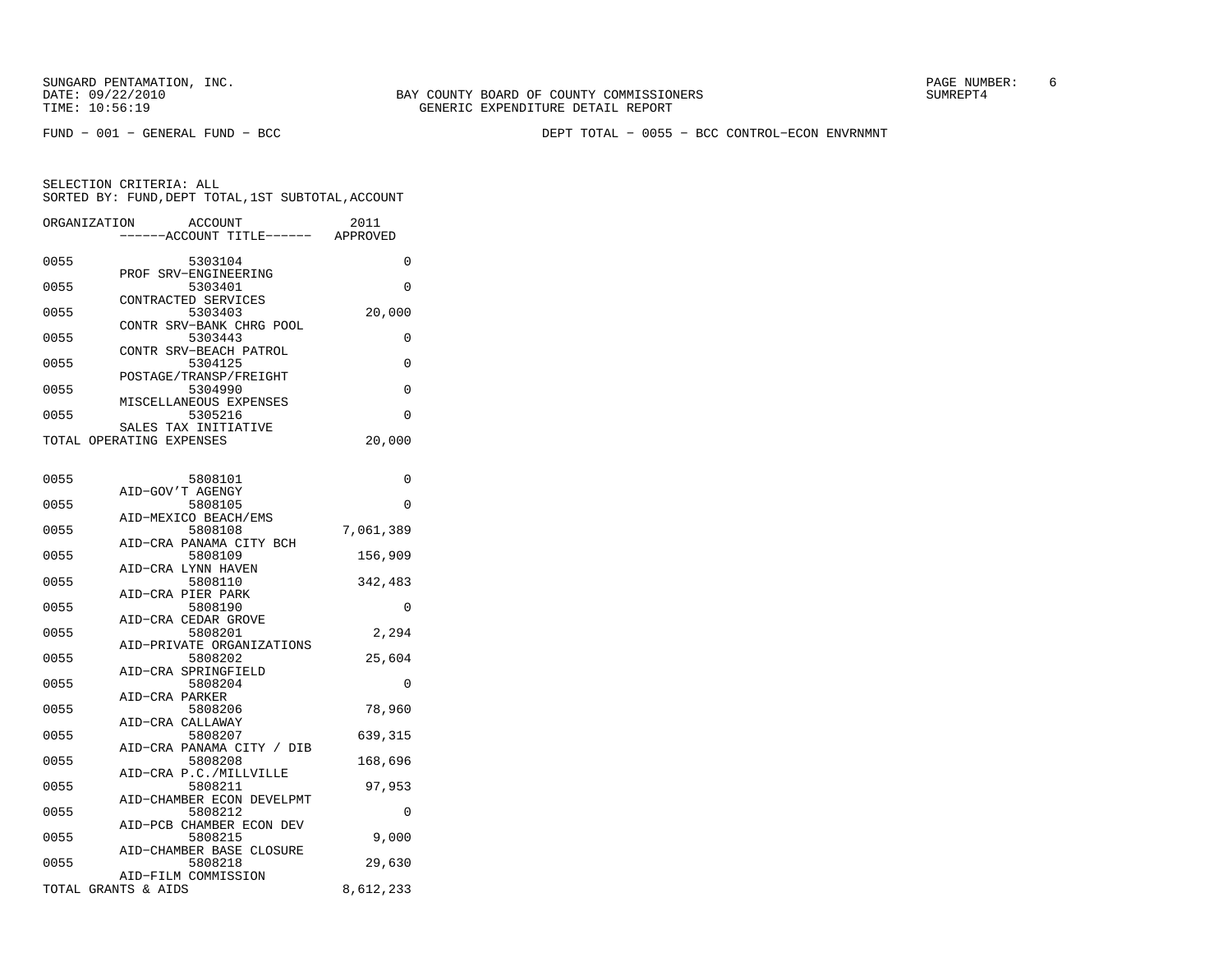BAY COUNTY BOARD OF COUNTY COMMISSIONERS TIME: 10:56:19 GENERIC EXPENDITURE DETAIL REPORT

FUND − 001 − GENERAL FUND − BCC DEPT TOTAL − 0055 − BCC CONTROL−ECON ENVRNMNT

SELECTION CRITERIA: ALLSORTED BY: FUND, DEPT TOTAL, 1ST SUBTOTAL, ACCOUNT

ORGANIZATION ACCOUNT 2011−−−−−−ACCOUNT TITLE−−−−−− APPROVED

TOTAL BCC CONTROL−ECON ENVRNMNT 8,632,233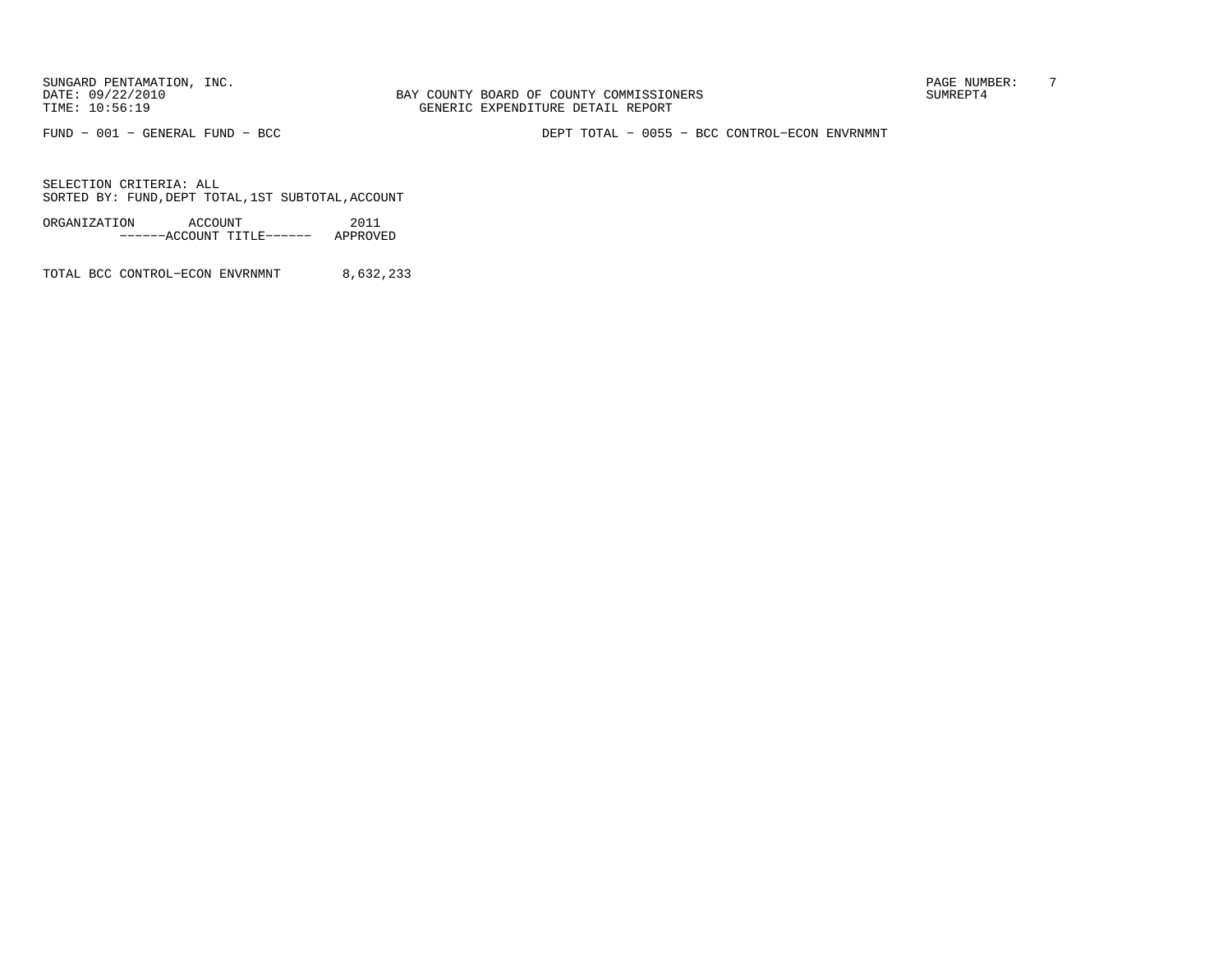SUNGARD PENTAMATION, INC.<br>
BAY COUNTY BOARD OF COUNTY COMMISSIONERS AND SUNREPT4 SUMREPT4

FUND − 001 − GENERAL FUND − BCC DEPT TOTAL − 0056 − BCC CONTROL−HUMAN SERVICE

| ORGANIZATION |                          | <b>ACCOUNT</b>                       | 2011      |
|--------------|--------------------------|--------------------------------------|-----------|
|              |                          | --ACCOUNT TITLE------ APPROVED       |           |
| 0056         |                          | 5303170<br>MEDICAID PMTS-HOSPITALS   | 1,200,000 |
| 0056         |                          | 5303171                              | 300,000   |
| 0056         |                          | MEDICAID PMTS-NURSING HM<br>5303172  | 0         |
| 0056         |                          | MEDICAID PMTS-HMO<br>5303175         | 1,396,526 |
| 0056         |                          | PUBLIC HEALTH UNIT<br>5303401        | 0         |
| 0056         |                          | CONTRACTED SERVICES<br>5303446       | 27,381    |
| 0056         |                          | CONTR SRV-FACILITIES<br>5303465      | 246,918   |
| 0056         |                          | CONTR SRV-MNTL HLTH/BKR<br>5303466   | 0         |
| 0056         |                          | CONTR SRV-MENTAL HEALTH<br>5303467   | 8,160     |
| 0056         |                          | CONTR SRV-TRNSP/MNTL HLT<br>5304501  | 30,506    |
| 0056         |                          | INSURANCE & BONDS<br>5304605         | 54,607    |
|              | TOTAL OPERATING EXPENSES | REPAIR/MAINT-BLDG & GRND             | 3,264,098 |
| 0056         |                          | 5606005                              | 0         |
|              | TOTAL CAPITAL OUTLAY     | PUBLIC HLTH-CAP OUTLAY               | 0         |
|              |                          |                                      |           |
| 0056         |                          | 5629001<br>HCRA PROGRAM COSTS        | $\Omega$  |
| 0056         |                          | 5808108<br>AID-CRA PANAMA CITY BCH   | 230,751   |
| 0056         |                          | 5808109<br>AID-CRA LYNN HAVEN        | 5,127     |
| 0056         |                          | 5808110                              | 11,194    |
| 0056         |                          | AID-CRA PIER PARK<br>5808190         | 0         |
| 0056         |                          | AID-CRA CEDAR GROVE<br>5808201       | 5,836     |
| 0056         |                          | AID-PRIVATE ORGANIZATIONS<br>5808202 | 837       |
| 0056         |                          | AID-CRA SPRINGFIELD<br>5808204       | 0         |
| 0056         | AID-CRA PARKER           | 5808206                              | 2,580     |
| 0056         |                          | AID-CRA CALLAWAY<br>5808207          | 20,891    |
|              |                          | AID-CRA PANAMA CITY / DIB            |           |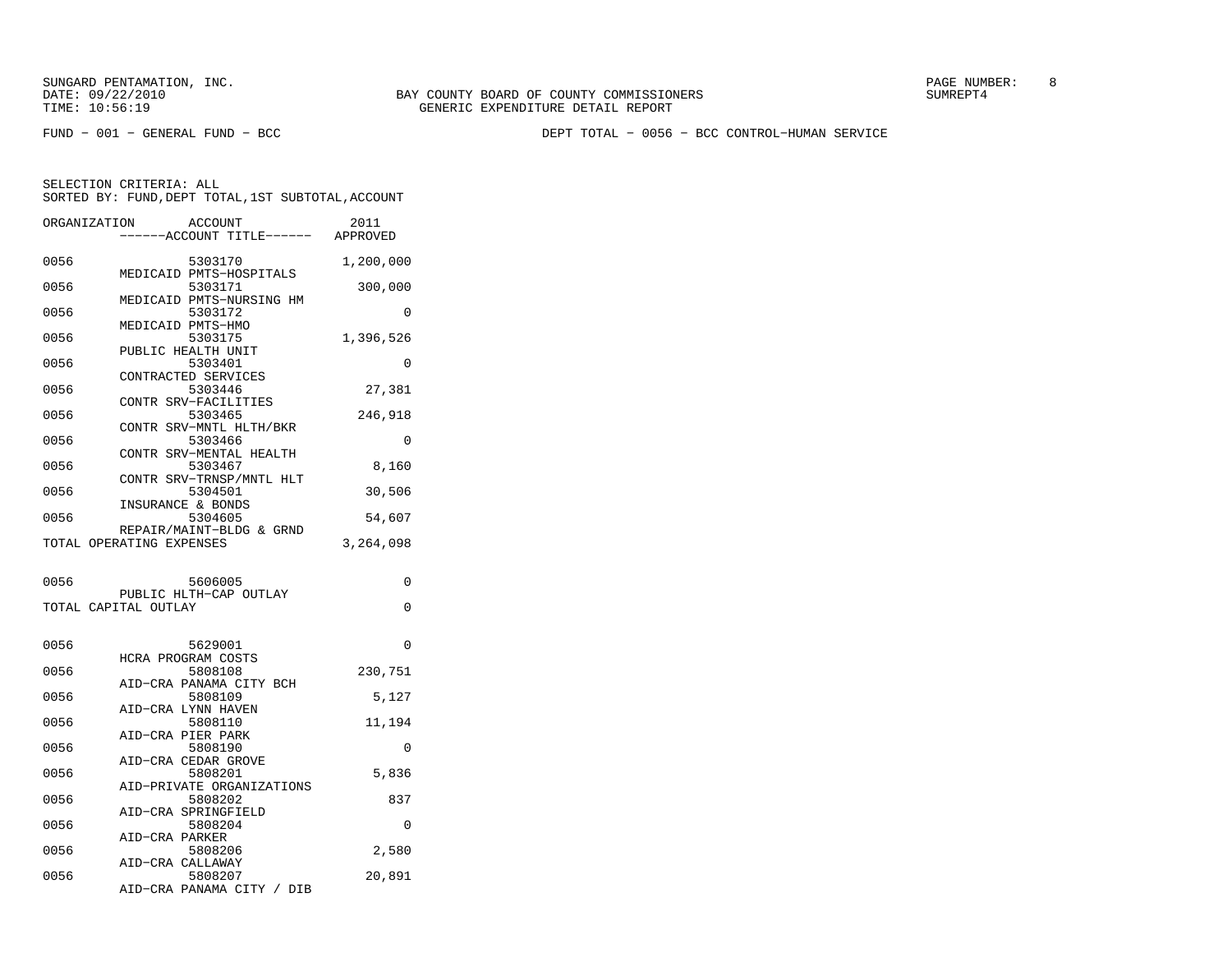FUND − 001 − GENERAL FUND − BCC DEPT TOTAL − 0056 − BCC CONTROL−HUMAN SERVICE

|      | ORGANIZATION ACCOUNT<br>------ACCOUNT TITLE------ APPROVED | 2011      |
|------|------------------------------------------------------------|-----------|
| 0056 | 5808208<br>AID-CRA P.C./MILLVILLE                          | 5,513     |
| 0056 | 5808216<br>AID-CHILD PROTECTION                            | 35,916    |
| 0056 | 5808217<br>AID-CHOOSE LIFE                                 | $\Omega$  |
| 0056 | 5808219<br>AID-CHILDREN'S HOME SOC                         | $\Omega$  |
| 0056 | 5808220<br>AID-ST ANDREWS BAY CENTER                       | 10,231    |
| 0056 | 5808221<br>AID-TROLLEY                                     | 53,876    |
| 0056 | 5808222<br>AID-INDIGENT CARE                               | 30,000    |
| 0056 | 5808223<br>$AID-B.A.S.I.C.$                                | $\Omega$  |
| 0056 | 5808224<br>AID-ST ANDREWS MED CNTR                         | 134,683   |
|      | TOTAL GRANTS & AIDS                                        | 547,435   |
| 0056 | 5905998<br>DEPRECIATION EXPENSE                            | $\Omega$  |
|      | TOTAL NON-OPERATING EXPENSES                               | $\Omega$  |
|      | TOTAL BCC CONTROL-HUMAN SERVICE                            | 3,811,533 |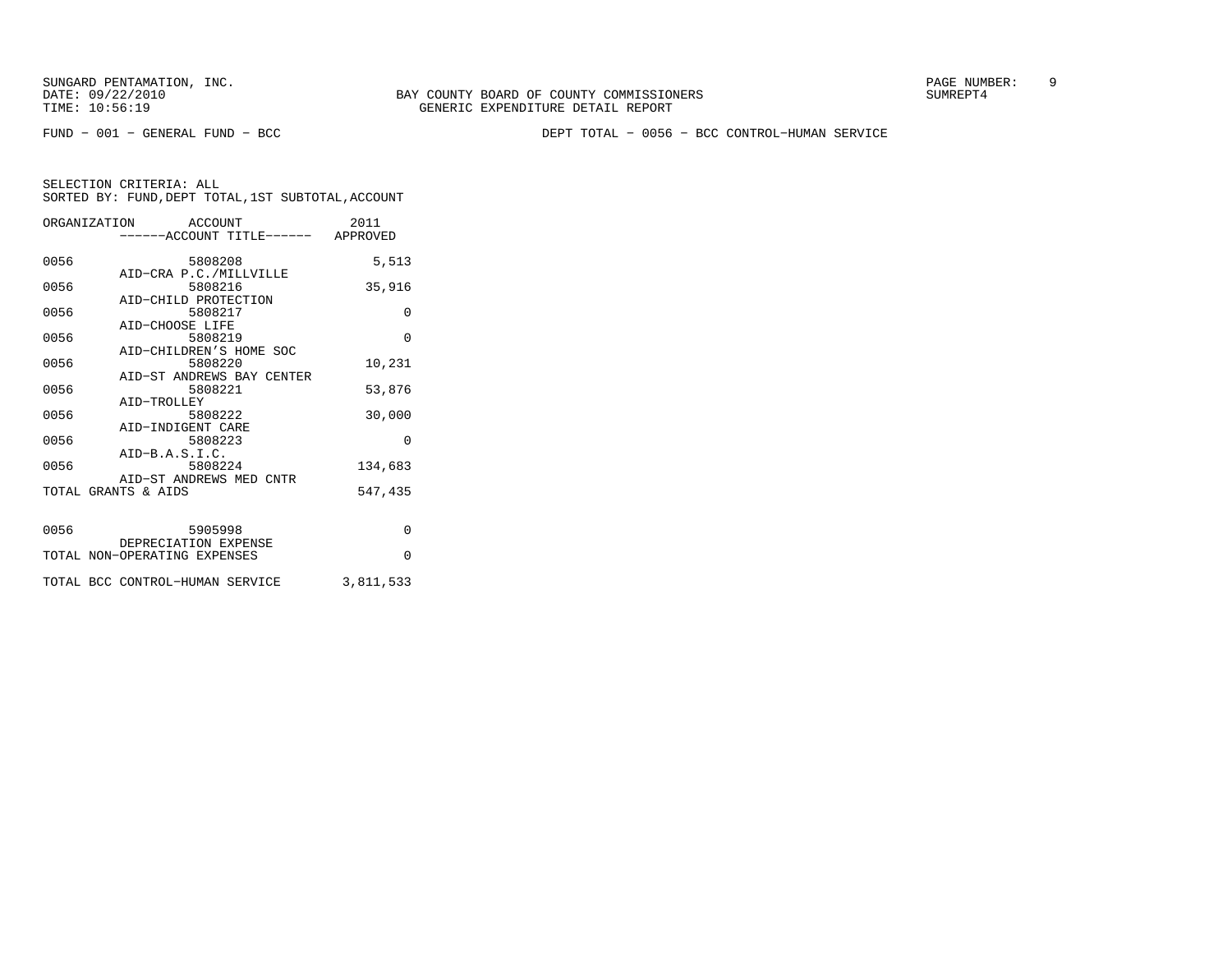FUND − 001 − GENERAL FUND − BCC DEPT TOTAL − 0057 − BCC CONTROL−CULTR/RECREAT

|      | ORGANIZATION<br>ACCOUNT                               | -----ACCOUNT TITLE------ APPROVED | 2011     |
|------|-------------------------------------------------------|-----------------------------------|----------|
| 0057 | 5303401<br>CONTRACTED SERVICES                        |                                   | $\Omega$ |
| 0057 | 5304101                                               |                                   | $\Omega$ |
| 0057 | COMMUNICATIONS SERVICES<br>5304605                    |                                   | O        |
| 0057 | REPAIR/MAINT-BLDG & GRND<br>5304905                   |                                   | $\Omega$ |
|      | FEES&COSTS-LGL ADV/ADVERT<br>TOTAL OPERATING EXPENSES |                                   | $\Omega$ |
| 0057 | 5606401                                               |                                   | $\Omega$ |
| 0057 | EOUIPMENT<br>5606526<br>CIP-ROOF REPAIRS              |                                   | $\Omega$ |
|      | TOTAL CAPITAL OUTLAY                                  |                                   | $\Omega$ |
| 0057 | 5710001<br>CONTR SRV-LIBRARY                          |                                   | $\Omega$ |
| 0057 | 5808125<br>AID-LIBRARY                                |                                   | $\Omega$ |
| 0057 | 5808201<br>AID-PRIVATE ORGANIZATIONS                  |                                   | $\Omega$ |
|      | TOTAL GRANTS & AIDS                                   |                                   | $\Omega$ |
| 0057 | 5909913<br>RESERVE-IMPACT FEES                        |                                   | 11,000   |
| 0057 | 5909920<br>RESERVE-FUTURE CAP OUTLAY                  |                                   | 0        |
|      | TOTAL NON-OPERATING EXPENSES                          |                                   | 11,000   |
|      | TOTAL BCC CONTROL-CULTR/RECREAT                       |                                   | 11,000   |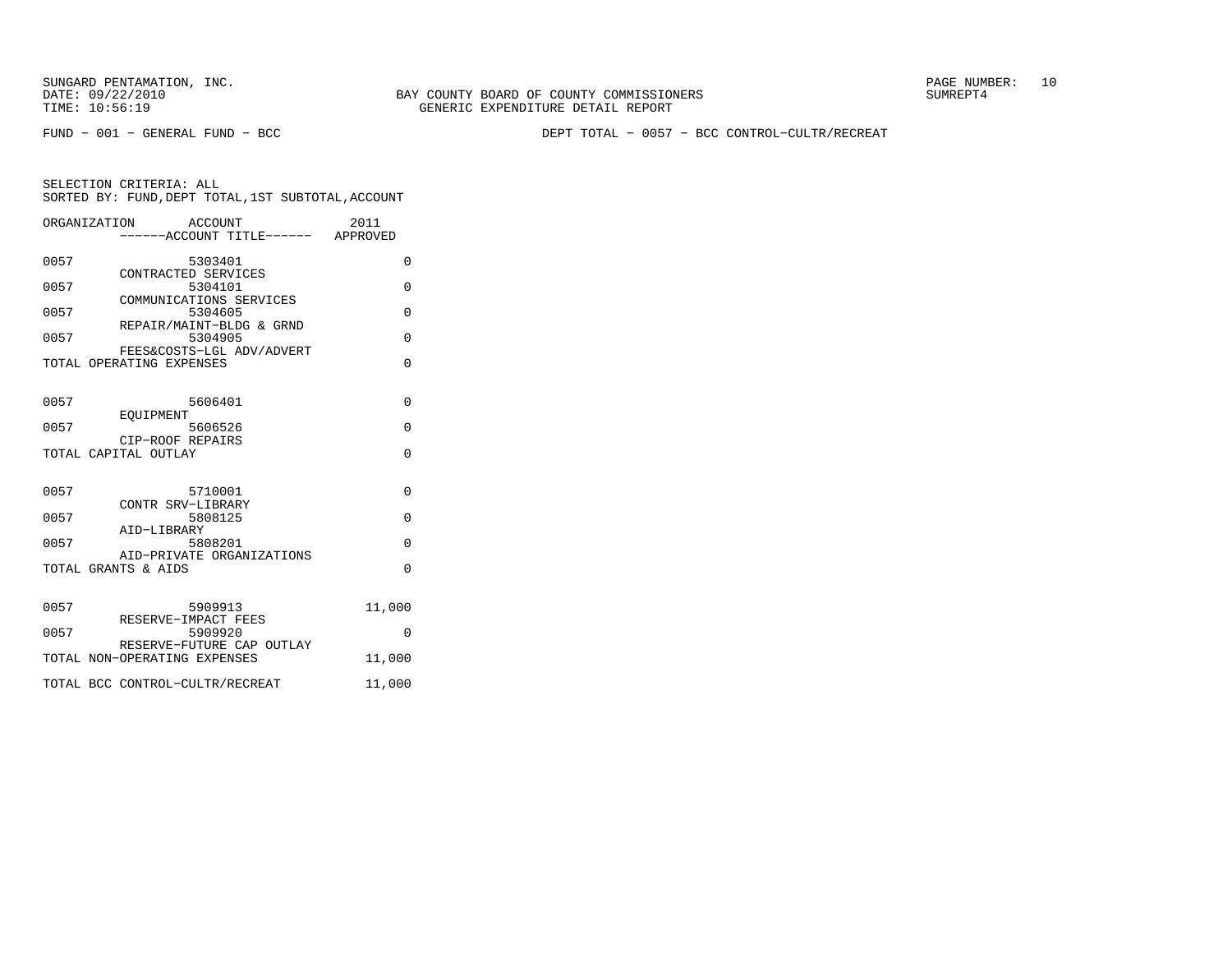FUND − 001 − GENERAL FUND − BCC DEPT TOTAL − 0095 − COUNTY COMMISSIONERS

| ORGANIZATION | <b>ACCOUNT</b><br>----ACCOUNT TITLE------                  | 2011<br>APPROVED |
|--------------|------------------------------------------------------------|------------------|
| 0095         | 5101100                                                    | 309,420          |
| 0095         | SALARIES-EXECUTIVE<br>5102100                              | 23,671           |
| 0095         | FICA TAXES-MATCHING<br>5102200<br>RETIREMENT CONTRIBUTIONS | 57,676           |
| 0095         | 5102300<br>LIFE & HEALTH INSURANCE                         | 35,544           |
| 0095         | 5102400<br>WORKERS COMP. PREMIUMS                          | 2,491            |
|              | TOTAL PERSONAL SERVICES                                    | 428,802          |
| 0095         | 5303101                                                    | 0                |
| 0095         | PROFESSIONAL SERVICES<br>5303105                           | 15,000           |
| 0095         | PROF SRV-CODIFICATION<br>5303401                           | 16,000           |
| 0095         | CONTRACTED SERVICES<br>5303410<br>CONTR SRV-JANITORIAL     | $\Omega$         |
| 0095         | 5303425<br>CONTR SRV-ADMIN FEES                            | 6,419            |
| 0095         | 5303446<br>CONTR SRV-FACILITIES                            | 2,106            |
| 0095         | 5304001<br>TRAVEL/TRAINING NON-LOCAL                       | 8,500            |
| 0095         | 5304005<br>TRAVEL-LOCAL                                    | 500              |
| 0095         | 5304101<br>COMMUNICATIONS SERVICES                         | 2,063            |
| 0095         | 5304125<br>POSTAGE/TRANSP/FREIGHT                          | 500              |
| 0095<br>0095 | 5304301<br>UTILITY SERVICES                                | 27,940           |
| 0095         | 5304410<br>RENTALS/LEASES-EQUIPMENT<br>5304501             | 5,200<br>99,962  |
| 0095         | INSURANCE & BONDS<br>5304605                               | 15,480           |
| 0095         | REPAIR/MAINT-BLDG & GRND<br>5304611                        | 0                |
| 0095         | REPAIR/MAINT-FLEET MAINT<br>5304615                        | 500              |
| 0095         | REPAIR/MAINT-EQUIPMENT<br>5304701                          | 5,025            |
| 0095         | PRINTING & BINDING<br>5304801<br>ADVERTISING               | 5,000            |
|              |                                                            |                  |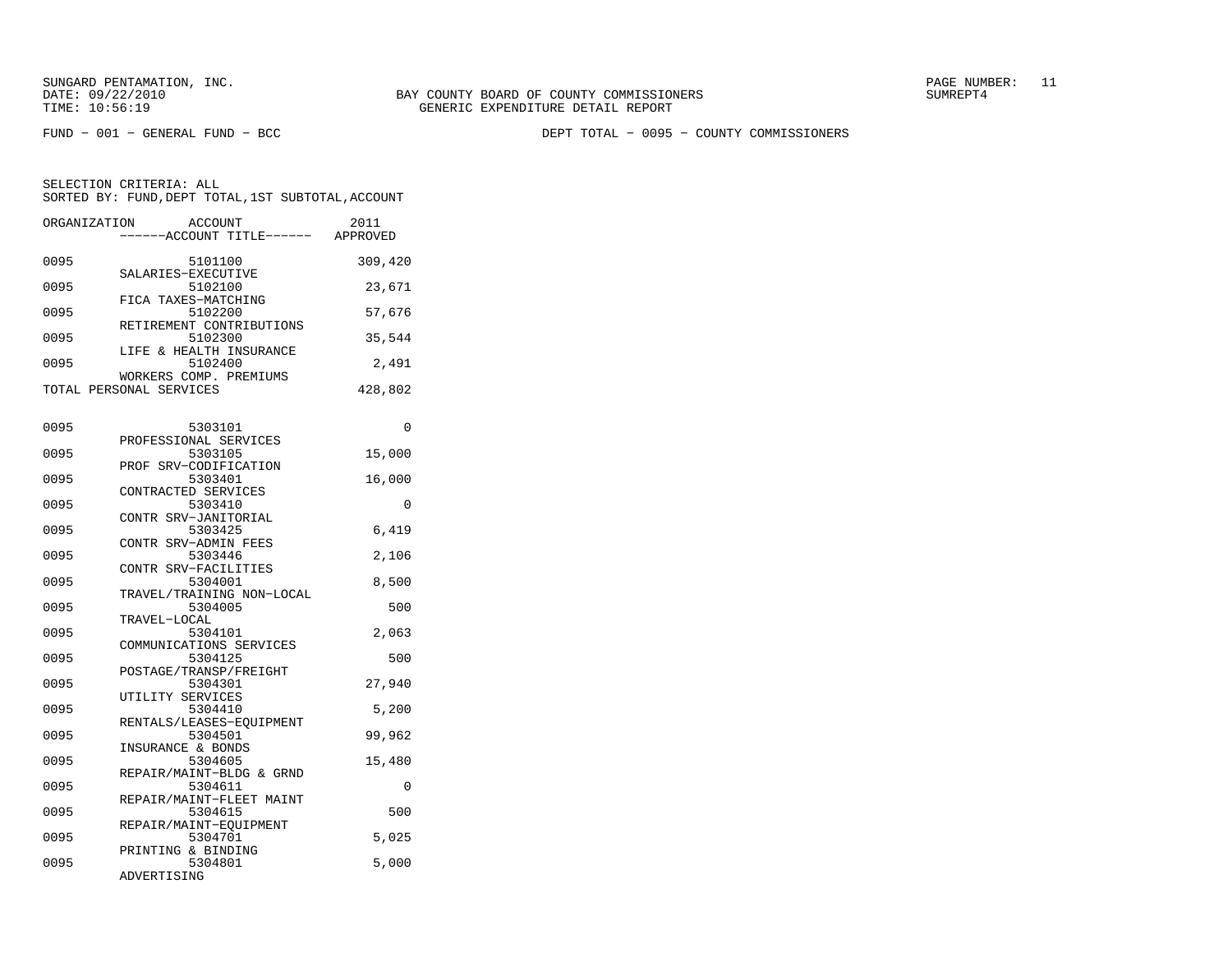FUND − 001 − GENERAL FUND − BCC DEPT TOTAL − 0095 − COUNTY COMMISSIONERS

|      | ORGANIZATION<br><b>ACCOUNT</b><br>---ACCOUNT TITLE------ APPROVED | 2011     |
|------|-------------------------------------------------------------------|----------|
| 0095 | 5304902                                                           | 2,492    |
| 0095 | FEES & COSTS-PURCHASING<br>5304905                                | 8,000    |
| 0095 | FEES&COSTS-LGL ADV/ADVERT<br>5304909                              | 1,000    |
| 0095 | FEES & COSTS-COURT FILING<br>5304990                              | 7,300    |
| 0095 | MISCELLANEOUS EXPENSES<br>5305101                                 | 3,000    |
| 0095 | OFFICE SUPPLIES<br>5305201                                        | 250      |
| 0095 | OPERATING SUPPLIES<br>5305202                                     | 125      |
| 0095 | OPER SUPPLIES-JANITORIAL<br>5305205                               | $\Omega$ |
| 0095 | GAS, OIL & LUBRICANTS<br>5305213                                  | $\Omega$ |
| 0095 | BOARD RECORDING EXPENSES<br>5305215                               | $\Omega$ |
| 0095 | CLOTHING & WEARING APPRL<br>5305225                               | 17,000   |
| 0095 | EMPLOYEE SUGG/RECOGN PRGM                                         | 500      |
|      | 5305401<br>BOOKS/RESOURCE MATR/SUBSC                              |          |
| 0095 | 5305402<br>DUES & MEMBERSHIPS                                     | 33,986   |
| 0095 | 5305406<br>TRAINING & TUITION                                     | $\Omega$ |
|      | TOTAL OPERATING EXPENSES                                          | 283,848  |
| 0095 | 5606401                                                           | 0        |
| 0095 | EOUIPMENT<br>5606402                                              | 1,000    |
|      | EQUIP LESS THAN \$1000<br>TOTAL CAPITAL OUTLAY                    | 1,000    |
|      |                                                                   |          |
| 0095 | 5808201<br>AID-PRIVATE ORGANIZATIONS                              | 0        |
|      | TOTAL GRANTS & AIDS                                               | 0        |
| 0095 | 5905998                                                           | 0        |
|      | DEPRECIATION EXPENSE<br>TOTAL NON-OPERATING EXPENSES              | 0        |
|      | TOTAL COUNTY COMMISSIONERS                                        | 713,650  |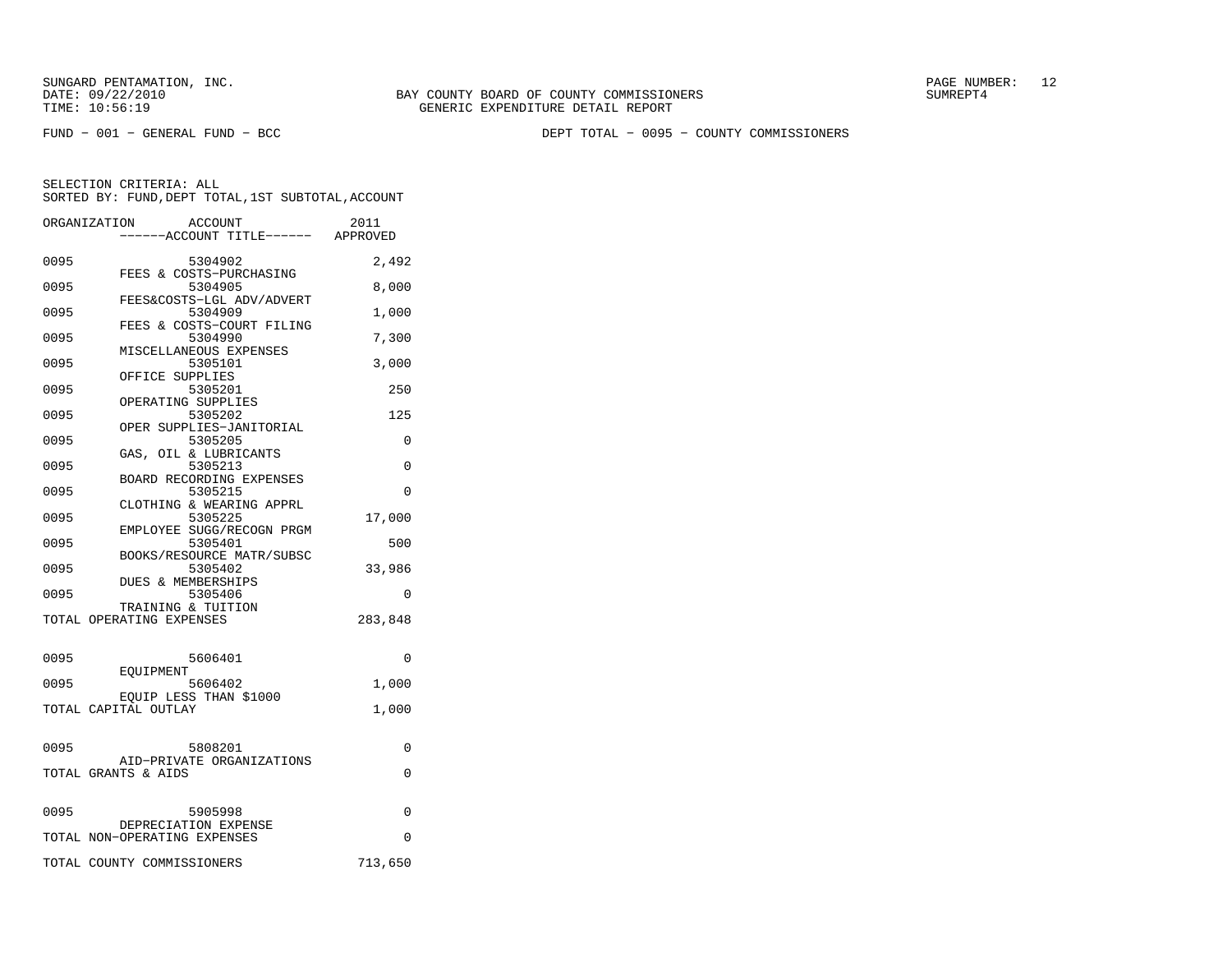FUND − 001 − GENERAL FUND − BCC DEPT TOTAL − 0105 − PROPERTY APPRAISER

| SELECTION CRITERIA: ALL                            |  |  |
|----------------------------------------------------|--|--|
| SORTED BY: FUND, DEPT TOTAL, 1ST SUBTOTAL, ACCOUNT |  |  |
|                                                    |  |  |

|              | ORGANIZATION<br>ACCOUNT<br>-----ACCOUNT TITLE------ APPROVED | 2011        |
|--------------|--------------------------------------------------------------|-------------|
| 0105         | 5102400                                                      | 31,228      |
|              | WORKERS COMP. PREMIUMS<br>TOTAL PERSONAL SERVICES            | 31,228      |
| 0105         | 5303401                                                      | $\Omega$    |
| 0105         | CONTRACTED SERVICES<br>5303410                               | $\Omega$    |
| 0105         | CONTR SRV-JANITORIAL<br>5303446                              | 6,502       |
| 0105         | CONTR SRV-FACILITIES<br>5304101<br>COMMUNICATIONS SERVICES   | 4,472       |
| 0105         | 5304125<br>POSTAGE/TRANSP/FREIGHT                            | 0           |
| 0105         | 5304301<br>UTILITY SERVICES                                  | 41,482      |
| 0105         | 5304405<br>RENTALS/LEASES-BUILDINGS                          | 0           |
| 0105         | 5304501<br>INSURANCE & BONDS                                 | 43,237      |
| 0105<br>0105 | 5304605<br>REPAIR/MAINT-BLDG & GRND<br>5304610               | 20,863<br>0 |
| 0105         | REPAIR/MAINT-AUTO EQUIP<br>5304611                           | 0           |
| 0105         | REPAIR/MAINT-FLEET MAINT<br>5304905                          | 0           |
| 0105         | FEES&COSTS-LGL ADV/ADVERT<br>5305105                         | 60,000      |
|              | OFFICE SUPP-TRIM BILL NTC<br>TOTAL OPERATING EXPENSES        | 176,556     |
| 0105         | 5606402                                                      | 0           |
|              | EQUIP LESS THAN \$1000<br>TOTAL CAPITAL OUTLAY               | $\Omega$    |
|              |                                                              |             |
| 0105         | 5819170<br>FEES & COST-PROP APPRAISR                         | 2,700,439   |
| 0105         | 5905998<br>DEPRECIATION EXPENSE                              | $\Omega$    |
|              | TOTAL NON-OPERATING EXPENSES                                 | 2,700,439   |
|              | TOTAL PROPERTY APPRAISER                                     | 2,908,223   |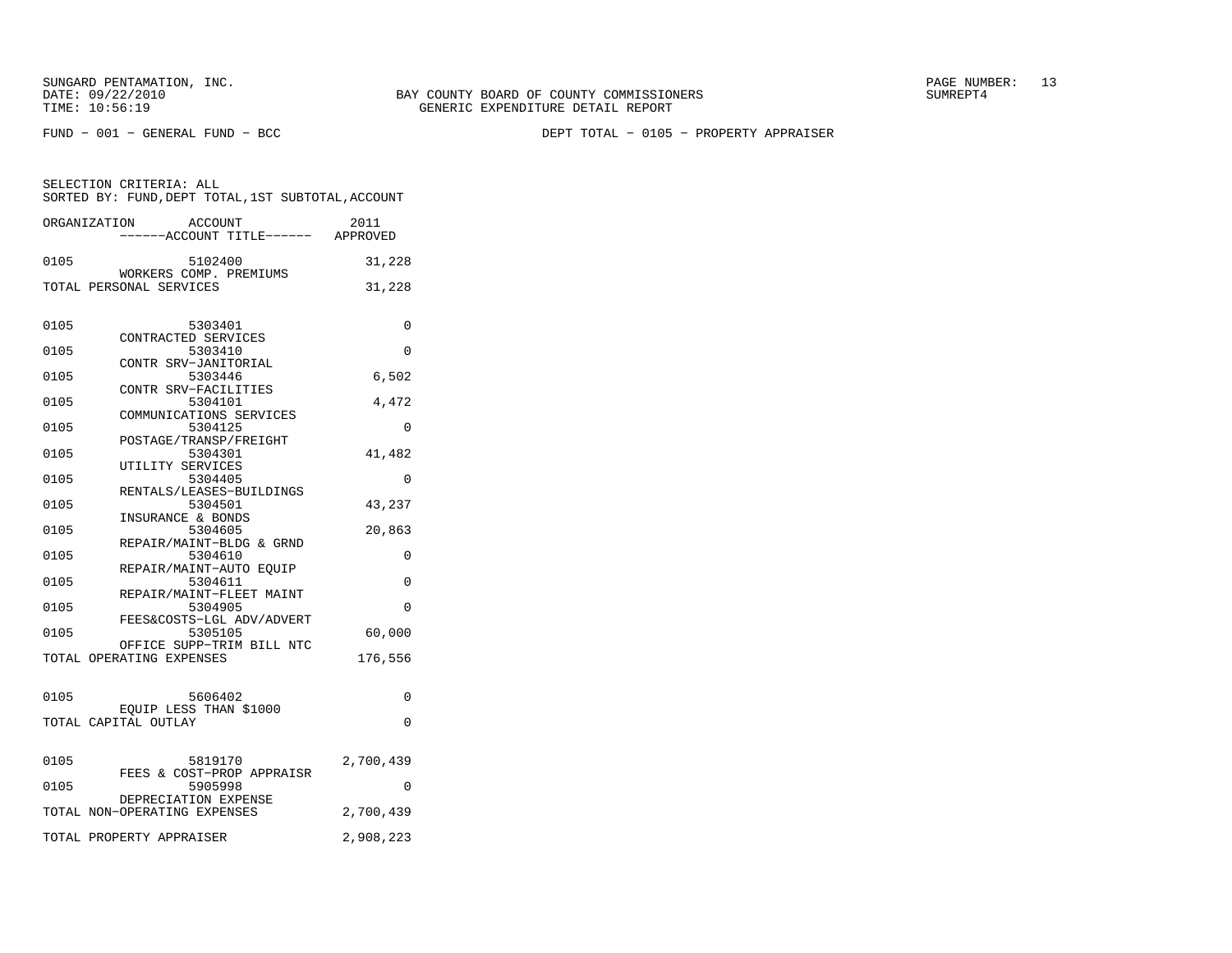FUND − 001 − GENERAL FUND − BCC DEPT TOTAL − 0110 − TAX COLLECTOR

|      | ORGANIZATION<br><b>ACCOUNT</b><br>-----ACCOUNT TITLE------ APPROVED | 2011      |
|------|---------------------------------------------------------------------|-----------|
| 0110 | 5102400<br>WORKERS COMP. PREMIUMS                                   | 17,668    |
|      | TOTAL PERSONAL SERVICES                                             | 17,668    |
| 0110 | 5303401<br>CONTRACTED SERVICES                                      | 0         |
| 0110 | 5303410                                                             | $\Omega$  |
| 0110 | CONTR SRV-JANITORIAL<br>5303446                                     | 19,688    |
| 0110 | CONTR SRV-FACILITIES<br>5304101<br>COMMUNICATIONS SERVICES          | 4,475     |
| 0110 | 5304125<br>POSTAGE/TRANSP/FREIGHT                                   | 42,000    |
| 0110 | 5304301                                                             | 43,828    |
| 0110 | UTILITY SERVICES<br>5304405                                         | 55,300    |
| 0110 | RENTALS/LEASES-BUILDINGS<br>5304501                                 | 32,726    |
| 0110 | INSURANCE & BONDS<br>5304605<br>REPAIR/MAINT-BLDG & GRND            | 20,480    |
| 0110 | 5304615                                                             | 0         |
|      | REPAIR/MAINT-EOUIPMENT<br>TOTAL OPERATING EXPENSES                  | 218,497   |
| 0110 | 5606402                                                             | $\Omega$  |
|      | EQUIP LESS THAN \$1000<br>TOTAL CAPITAL OUTLAY                      | $\Omega$  |
| 0110 | 5819190<br>FEES & COST-TAX COLLECTOR                                | 2,825,025 |
| 0110 | 5905998                                                             | 0         |
|      | DEPRECIATION EXPENSE<br>TOTAL NON-OPERATING EXPENSES                | 2,825,025 |
|      | TOTAL TAX COLLECTOR                                                 | 3,061,190 |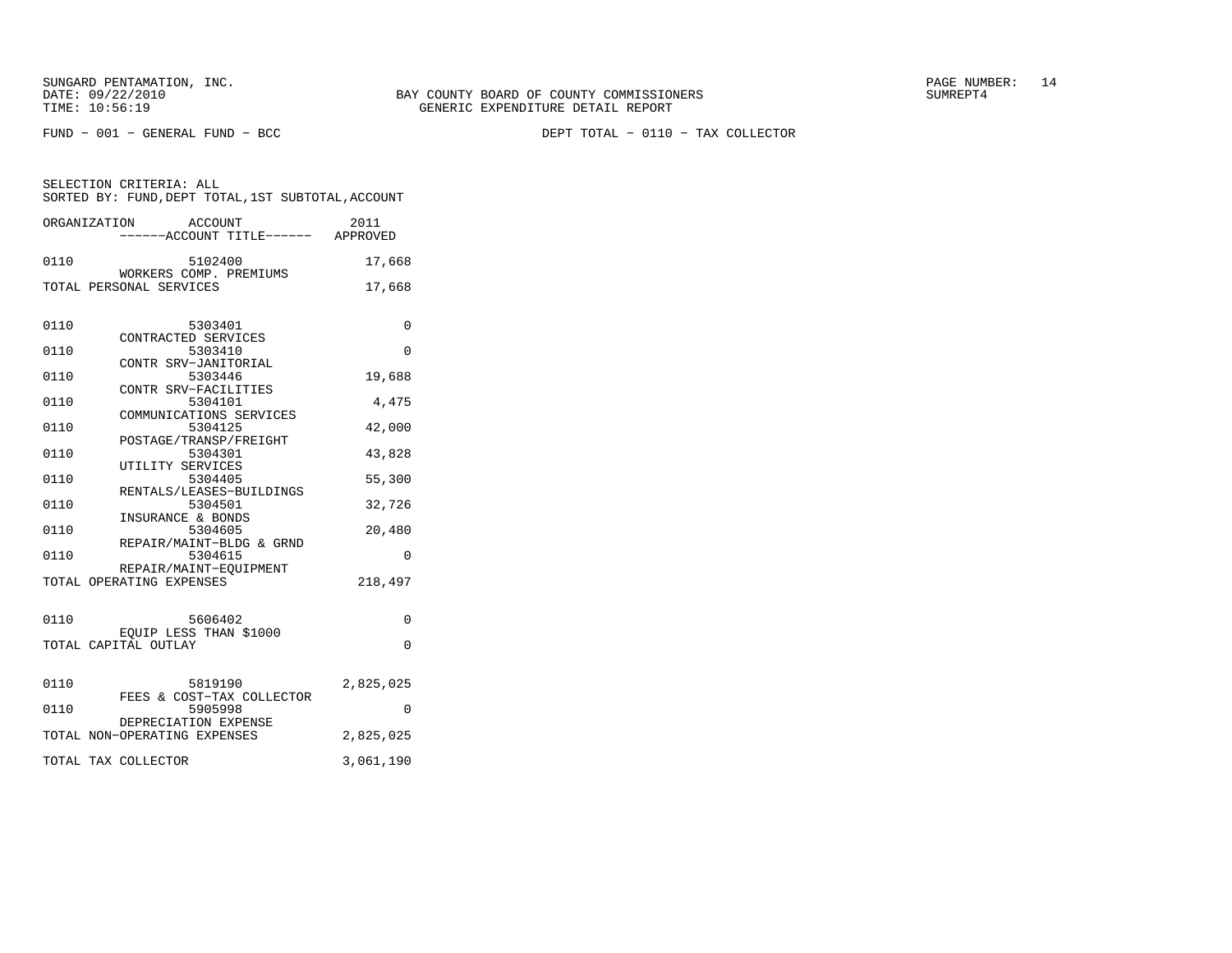FUND − 001 − GENERAL FUND − BCC DEPT TOTAL − 0115 − SUPERVISOR OF ELECTIONS

|  | SELECTION CRITERIA: ALL                            |  |  |
|--|----------------------------------------------------|--|--|
|  | SORTED BY: FUND, DEPT TOTAL, 1ST SUBTOTAL, ACCOUNT |  |  |

|      | ORGANIZATION ACCOUNT                                 | 2011<br>-----ACCOUNT TITLE------ APPROVED |
|------|------------------------------------------------------|-------------------------------------------|
| 0115 | 5102400                                              | 6,611                                     |
|      | WORKERS COMP. PREMIUMS<br>TOTAL PERSONAL SERVICES    | 6,611                                     |
| 0115 | 5303401                                              | $\Omega$                                  |
| 0115 | CONTRACTED SERVICES<br>5303410                       | $\Omega$                                  |
| 0115 | CONTR SRV-JANITORIAL<br>5303446                      | 2,472                                     |
| 0115 | CONTR SRV-FACILITIES<br>5304101                      | 4,696                                     |
| 0115 | COMMUNICATIONS SERVICES<br>5304301                   | 41,242                                    |
| 0115 | UTILITY SERVICES<br>5304405                          | $\Omega$                                  |
| 0115 | RENTALS/LEASES-BUILDINGS<br>5304501                  | 15,074                                    |
| 0115 | INSURANCE & BONDS<br>5304605                         | 22,850                                    |
|      | REPAIR/MAINT-BLDG & GRND<br>TOTAL OPERATING EXPENSES | 86,334                                    |
| 0115 | 5606402                                              | $\Omega$                                  |
|      | EQUIP LESS THAN \$1000<br>TOTAL CAPITAL OUTLAY       | $\Omega$                                  |
| 0115 | 5819175<br>FEES & COST-SUP OF ELECT                  | 1,167,569                                 |
|      | TOTAL NON-OPERATING EXPENSES                         | 1,167,569                                 |
|      | TOTAL SUPERVISOR OF ELECTIONS                        | 1,260,514                                 |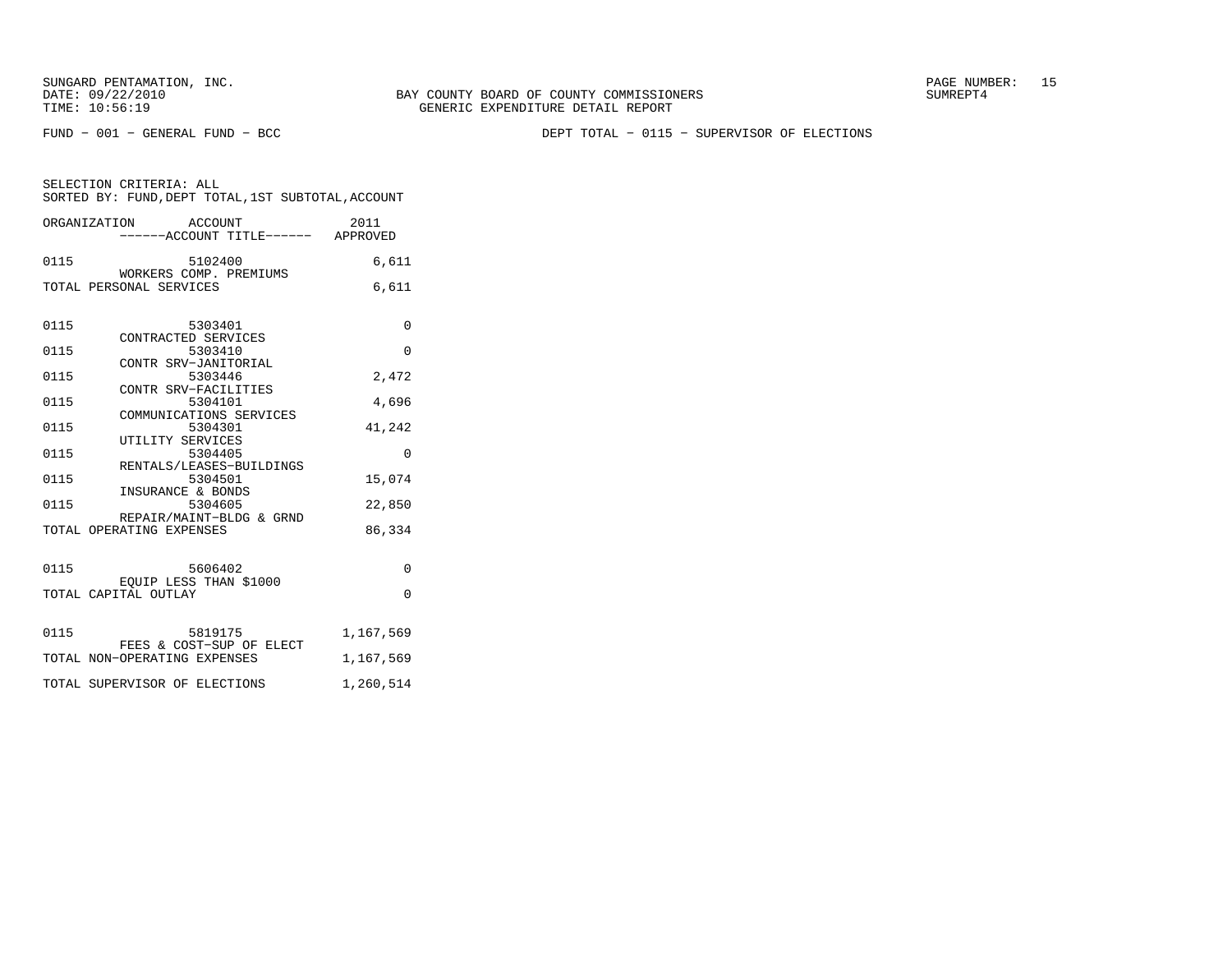FUND − 001 − GENERAL FUND − BCC DEPT TOTAL − 0119 − CODE ENFORCEMENT

| ORGANIZATION | <b>ACCOUNT</b><br>---ACCOUNT TITLE------ APPROVED        | 2011     |
|--------------|----------------------------------------------------------|----------|
| 0119         | 5101200<br>SALARIES & WAGES-REGULAR                      | 242,243  |
| 0119         | 5101400<br>SALARIES & WAGES-OVERTIME                     | 4,000    |
| 0119         | 5102100<br>FICA TAXES-MATCHING                           | 18,838   |
| 0119         | 5102200<br>RETIREMENT CONTRIBUTIONS                      | 26,520   |
| 0119         | 5102300<br>LIFE & HEALTH INSURANCE                       | 35,902   |
| 0119         | 5102400<br>WORKERS COMP. PREMIUMS                        | 11,302   |
| 0119         | 5102500<br>UNEMPLOYMENT COMPENSATION                     | 0        |
|              | TOTAL PERSONAL SERVICES                                  | 338,805  |
| 0119         | 5143110                                                  | 0        |
| 0119         | SRV-LITIGATION<br>PROF<br>5303106                        | 0        |
| 0119         | SRV-PHYSICLS/MEDICAL<br>PROF<br>5303107                  | 50       |
| 0119         | PROF SRV-SUBSTANCE TEST<br>5303110                       | 0        |
| 0119         | PROF SRV-BACKGROUND CHECK<br>5303401                     | 5,000    |
| 0119         | CONTRACTED SERVICES<br>5303410                           | $\Omega$ |
| 0119         | CONTR SRV-JANITORIAL<br>5303425                          | 1,482    |
| 0119         | CONTR SRV-ADMIN FEES<br>5303446                          | 1,374    |
| 0119         | CONTR SRV-FACILITIES<br>5303488                          | 20,000   |
| 0119         | CONTR SRV-CODE COMPLIANCE<br>5304001                     | 6,723    |
| 0119         | TRAVEL/TRAINING NON-LOCAL<br>5304101                     | 2,229    |
| 0119         | COMMUNICATIONS SERVICES<br>5304125                       | 4,000    |
| 0119         | POSTAGE/TRANSP/FREIGHT<br>5304301                        | 4,020    |
| 0119         | UTILITY SERVICES<br>5304405                              | 0        |
| 0119         | RENTALS/LEASES-BUILDINGS<br>5304410                      | 1,800    |
| 0119         | RENTALS/LEASES-EQUIPMENT<br>5304501<br>INSURANCE & BONDS | 6,903    |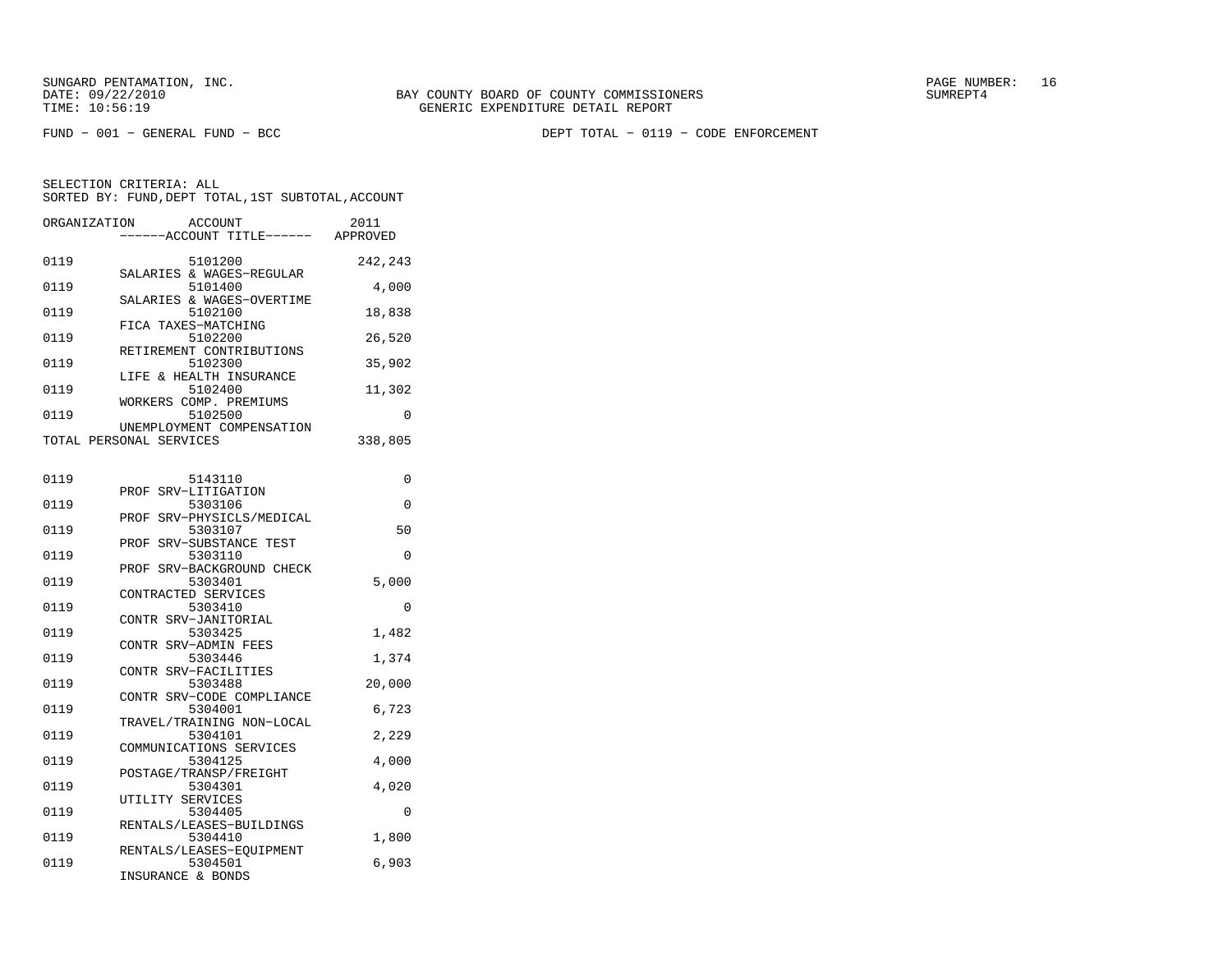FUND − 001 − GENERAL FUND − BCC DEPT TOTAL − 0119 − CODE ENFORCEMENT

| ORGANIZATION |                                                | <b>ACCOUNT</b><br>---ACCOUNT TITLE------ APPROVED | 2011     |
|--------------|------------------------------------------------|---------------------------------------------------|----------|
| 0119         |                                                | 5304605<br>REPAIR/MAINT-BLDG & GRND               | 2,229    |
| 0119         | REPAIR/MAINT-AUTO EQUIP                        | 5304610                                           | $\Omega$ |
| 0119         |                                                | 5304611<br>REPAIR/MAINT-FLEET MAINT               | 3,000    |
| 0119         | REPAIR/MAINT-EOUIPMENT                         | 5304615                                           | 50       |
| 0119         | PRINTING & BINDING                             | 5304701                                           | 100      |
| 0119         | FEES & COSTS-PURCHASING                        | 5304902                                           | 952      |
| 0119         |                                                | 5304905<br>FEES&COSTS-LGL ADV/ADVERT              | 5,000    |
| 0119         |                                                | 5304909<br>FEES & COSTS-COURT FILING              | 1,500    |
| 0119         | MISCELLANEOUS EXPENSES                         | 5304990                                           | 75       |
| 0119         | OFFICE SUPPLIES                                | 5305101                                           | 2,000    |
| 0119         | OPERATING SUPPLIES                             | 5305201                                           | 150      |
| 0119         |                                                | 5305202<br>OPER SUPPLIES-JANITORIAL               | 0        |
| 0119         | GAS, OIL & LUBRICANTS                          | 5305205                                           | 5,000    |
| 0119         | SAFETY GEAR & SUPPLIES                         | 5305210                                           | 250      |
| 0119         |                                                | 5305215<br>CLOTHING & WEARING APPRL               | 1,800    |
| 0119         |                                                | 5305401<br>BOOKS/RESOURCE MATR/SUBSC              | 50       |
| 0119         | <b>DUES &amp; MEMBERSHIPS</b>                  | 5305402                                           | 404      |
| 0119         | TRAINING & TUITION                             | 5305406                                           | 500      |
|              | TOTAL OPERATING EXPENSES                       |                                                   | 76,641   |
| 0119         |                                                | 5606401                                           | 0        |
| 0119         | EOUIPMENT                                      | 5606402                                           | 0        |
|              | EQUIP LESS THAN \$1000<br>TOTAL CAPITAL OUTLAY |                                                   | 0        |
| 0119         |                                                | 5905998                                           | 0        |
| 0119         | DEPRECIATION EXPENSE                           | 5909915<br>RESERVE FOR PAY ADJUSTMNT              | $\Omega$ |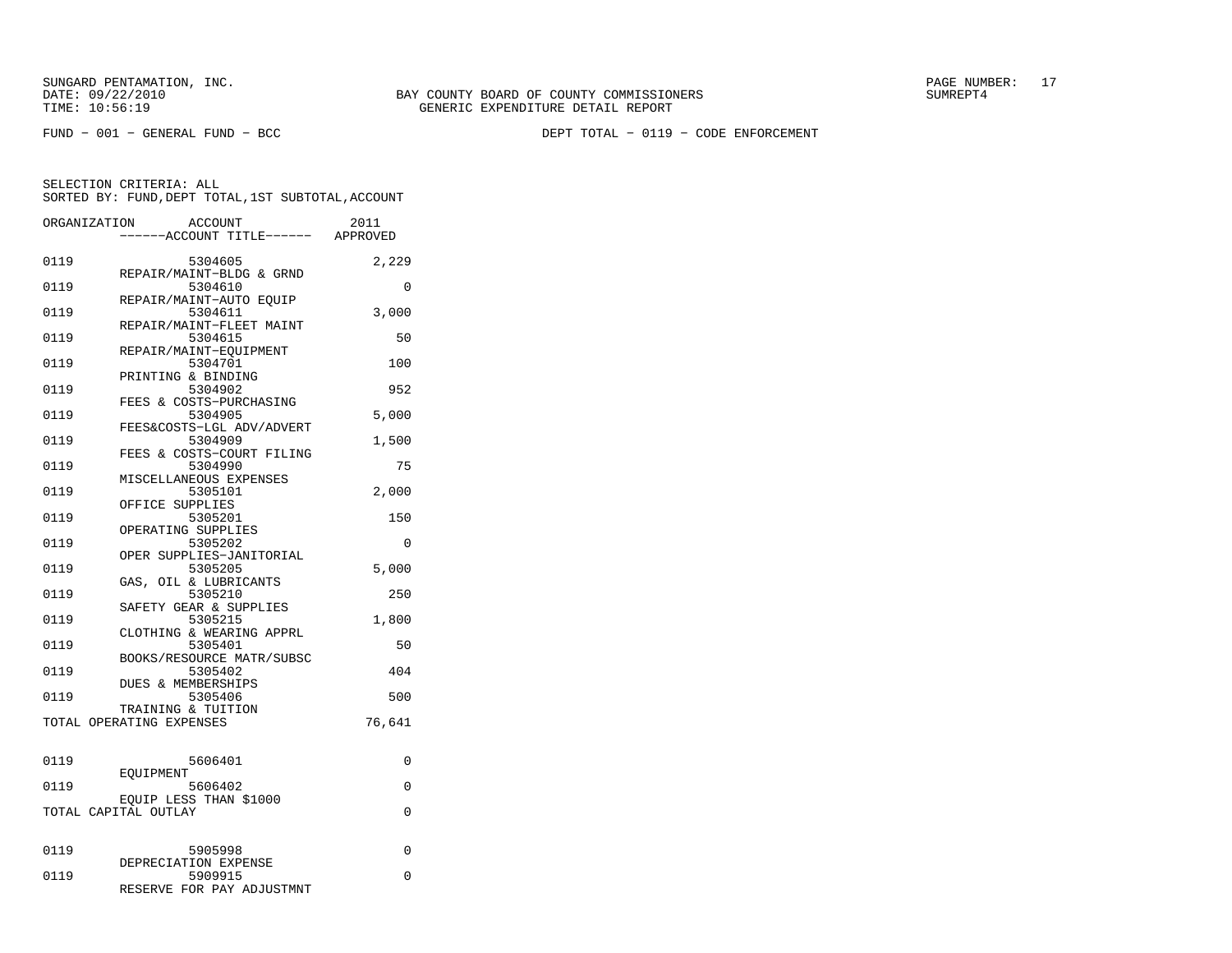FUND − 001 − GENERAL FUND − BCC DEPT TOTAL − 0119 − CODE ENFORCEMENT

SELECTION CRITERIA: ALLSORTED BY: FUND, DEPT TOTAL, 1ST SUBTOTAL, ACCOUNT

| ORGANIZATION                 | ACCOUNT |                           | 2011     |  |
|------------------------------|---------|---------------------------|----------|--|
|                              |         | ------ACCOUNT TITLE------ | APPROVED |  |
| TOTAL NON-OPERATING EXPENSES |         |                           |          |  |

TOTAL CODE ENFORCEMENT 415,446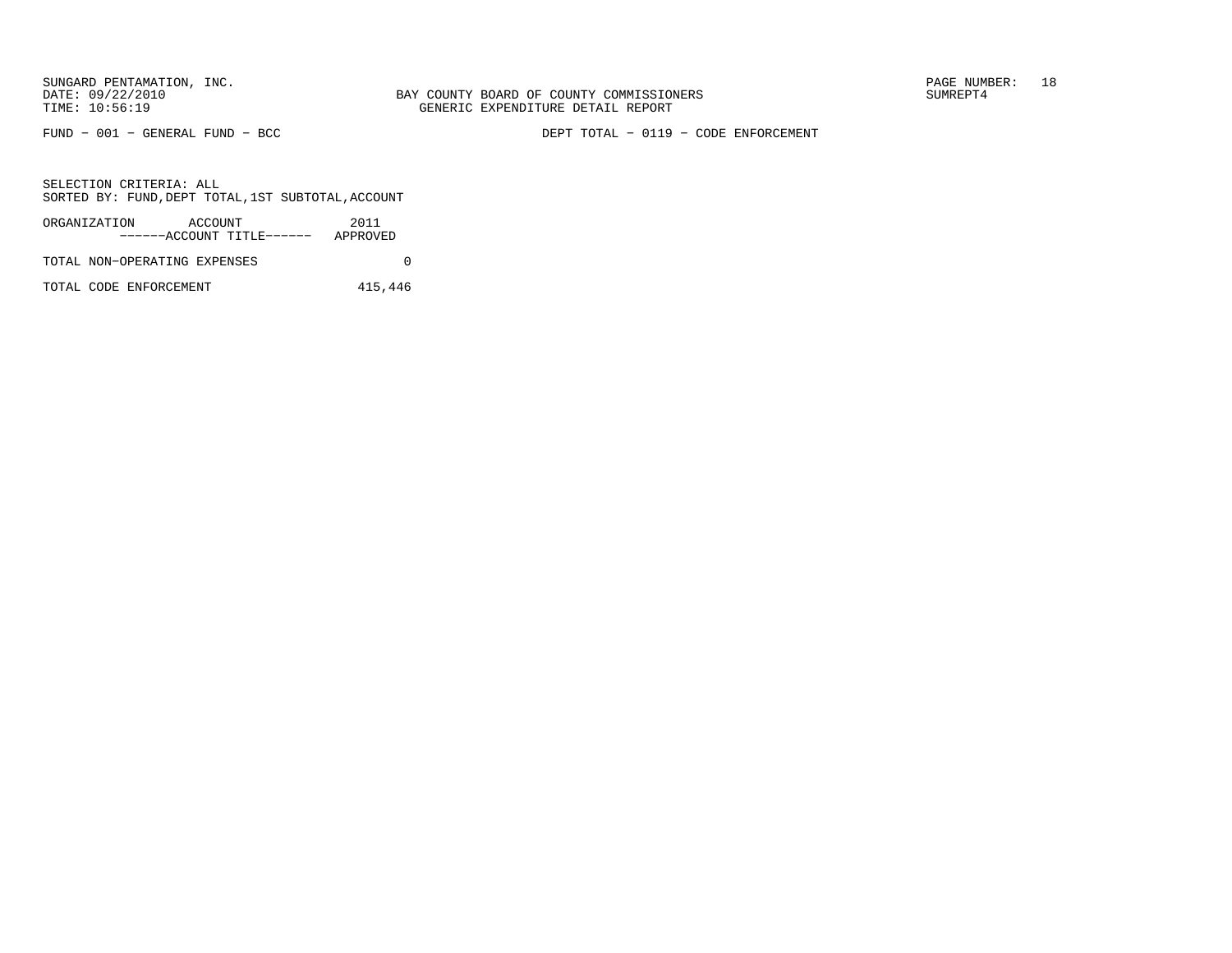BAY COUNTY BOARD OF COUNTY COMMISSIONERS TIME: 10:56:19 GENERIC EXPENDITURE DETAIL REPORT

FUND − 001 − GENERAL FUND − BCC DEPT TOTAL − 0120 − SHERIFF'S DEPARTMENT

| SELECTION CRITERIA: ALL |         |                                                    |
|-------------------------|---------|----------------------------------------------------|
|                         |         | SORTED BY: FUND, DEPT TOTAL, 1ST SUBTOTAL, ACCOUNT |
| ORGANIZATION            | ACCOUNT | 2011                                               |

|      | ------ACCOUNT TITLE------                      | APPROVED   |
|------|------------------------------------------------|------------|
| 0120 | 5213010                                        | 0          |
| 0120 | CRIME PREVENTION<br>5303401                    | 0          |
| 0120 | CONTRACTED SERVICES<br>5303446                 | 131,958    |
| 0120 | CONTR SRV-FACILITIES<br>5304301                | 158,042    |
| 0120 | UTILITY SERVICES<br>5304501                    | 30,147     |
| 0120 | INSURANCE & BONDS<br>5304605                   |            |
|      | REPAIR/MAINT-BLDG & GRND                       | 230,491    |
| 0120 | 5304990<br>MISCELLANEOUS EXPENSES              | 0          |
|      | TOTAL OPERATING EXPENSES                       | 550,638    |
| 0120 | 5606402                                        | 0          |
|      | EQUIP LESS THAN \$1000<br>TOTAL CAPITAL OUTLAY | 0          |
|      |                                                |            |
| 0120 | 5808113                                        | 61,093     |
| 0120 | <b>GRANT-STATE</b><br>5808116                  | 0          |
| 0120 | GRANT-VIOLENCE AGT WOMEN<br>5808119            | 25,606     |
| 0120 | GRANT-VICTIMS OF CRIME<br>5808120              | $\Omega$   |
| 0120 | GRANT-DRUG CONTROL<br>5808172                  | $\Omega$   |
|      | GRANT-C.O.P.S.                                 |            |
| 0120 | 5808175<br>GRANT-BYRNE GRANT                   | 39,461     |
| 0120 | 5808177<br>GRANT-LLEBG                         | 0          |
| 0120 | 5808178<br>GRANT-HOMELAND SECURITY             | 0          |
|      | TOTAL GRANTS & AIDS                            | 126,160    |
|      |                                                |            |
| 0120 | 5819150<br>FEES & COST-SHERIFF                 | 18,048,562 |
| 0120 | 5819151<br>FEES & COST-SHER/CRSS GRD           | 58,232     |
| 0120 | 5819152<br>FEES & COST-SHERIFF/SRO             | 515,492    |
| 0120 | 5819153<br><b>FEES</b><br>& COST-SHER/PROCESS  | 65,000     |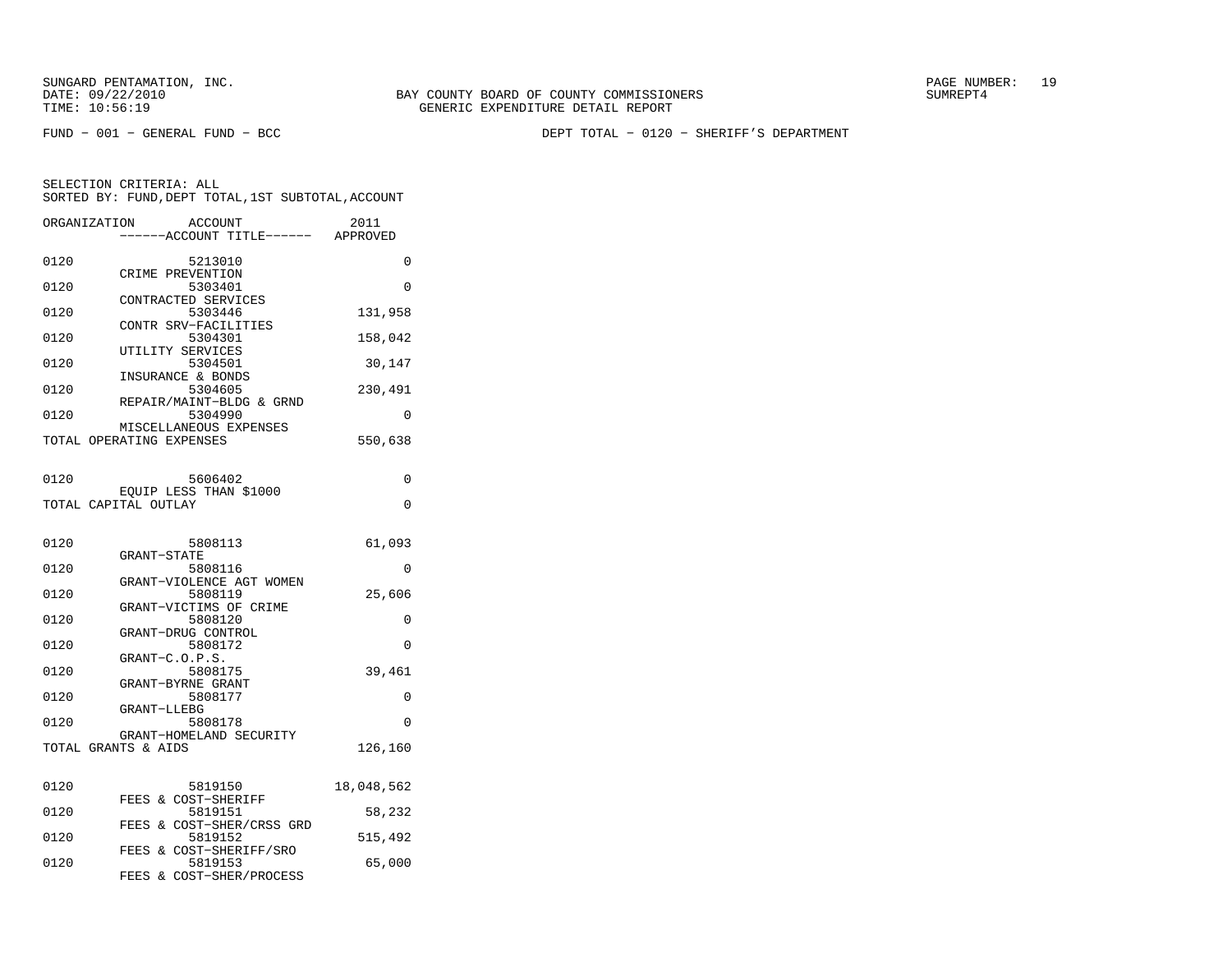FUND − 001 − GENERAL FUND − BCC DEPT TOTAL − 0120 − SHERIFF'S DEPARTMENT

|      | ORGANIZATION<br>ACCOUNT      | 2011       |
|------|------------------------------|------------|
|      | ------ACCOUNT TITLE------    | APPROVED   |
|      |                              |            |
| 0120 | 5819156                      | 1,194,372  |
|      | FEES & COST-SHER/CALLAWAY    |            |
| 0120 | 5819157                      |            |
|      | FEES & COST-SHER/BOOT CMP    |            |
| 0120 | 5819159                      | 53,356     |
|      | FEES & COST-SHERIFF/MISC     |            |
| 0120 | 5819160                      | O          |
|      | FEES & COST-SHERIFF/JAIL     |            |
| 0120 | 5905998                      | O          |
|      | DEPRECIATION EXPENSE         |            |
|      | TOTAL NON-OPERATING EXPENSES | 19,935,014 |
|      |                              |            |
|      | TOTAL SHERIFF'S DEPARTMENT   | 20,611,812 |
|      |                              |            |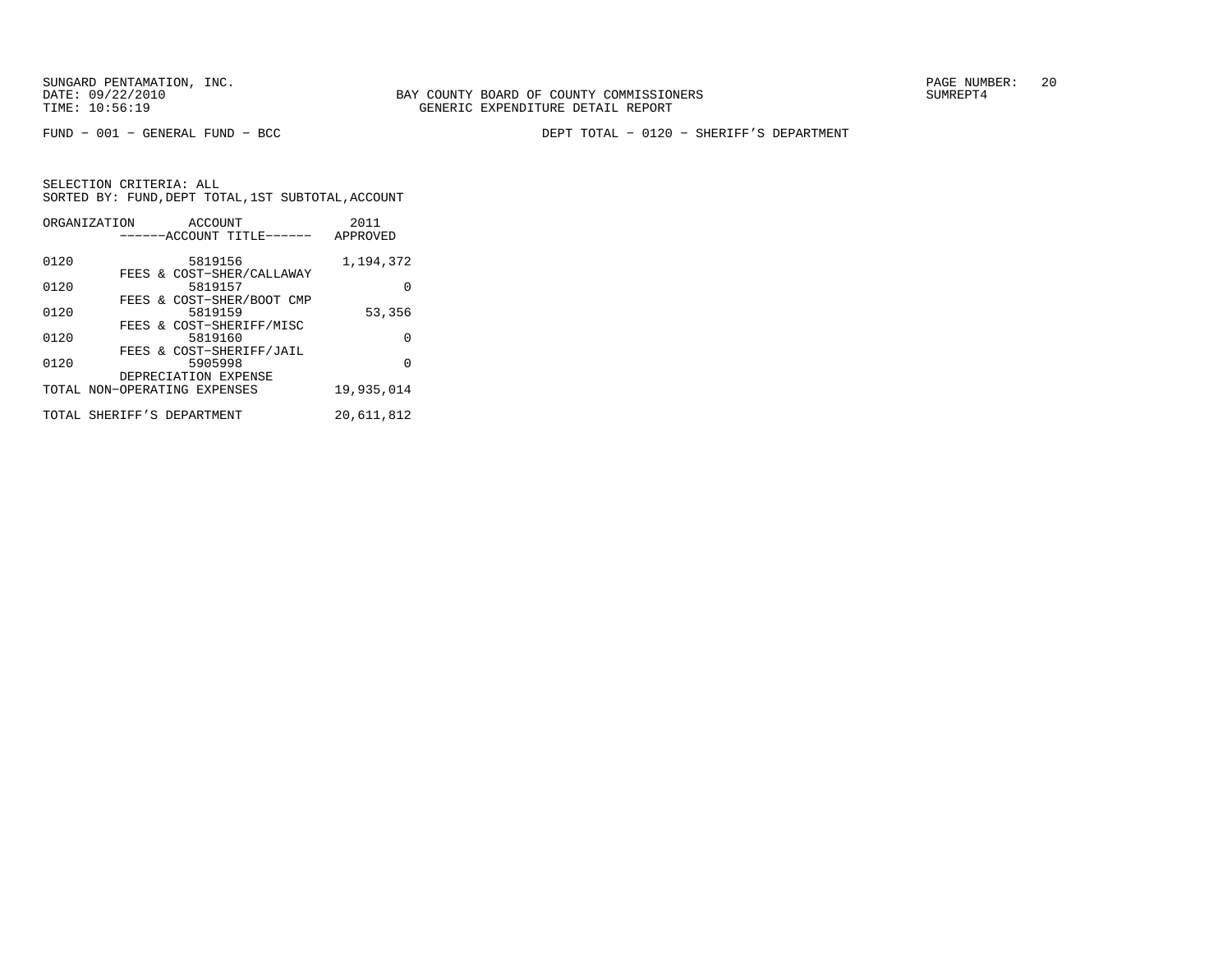$FUND - 001 - GENERAL FUND - BCC$ 

DEPT TOTAL - 0121 - JAIL

|            | ORGANIZATION<br>ACCOUNT<br>----ACCOUNT TITLE------ APPROVED | 2011         |
|------------|-------------------------------------------------------------|--------------|
| 0121       | 5304301<br>UTILITY SERVICES                                 | 743,900      |
| 0121       | 5304501<br>INSURANCE & BONDS                                | 156,884      |
| 0121       | 5304604                                                     | $\Omega$     |
| 0121       | REPAIR/MAINT-BLD&GRD DEPT<br>5304605                        | 65,000       |
| 0121       | REPAIR/MAINT-BLDG & GRND<br>5304990                         | $\Omega$     |
|            | MISCELLANEOUS EXPENSES<br>TOTAL OPERATING EXPENSES          | 965,784      |
| 0121       | 5606401                                                     | $\Omega$     |
| 0121       | EOUIPMENT<br>5606402                                        | $\Omega$     |
|            | EQUIP LESS THAN \$1000<br>TOTAL CAPITAL OUTLAY              | $\Omega$     |
| 0121       | 5808175                                                     | $\Omega$     |
|            | GRANT-BYRNE GRANT<br>TOTAL GRANTS & AIDS                    | $\Omega$     |
| 0121       | 5819160                                                     | 15,924,374   |
| 0121       | FEES & COST-SHERIFF/JAIL<br>5819163                         | 250,000      |
| 0121       | FEES & COST-INMATE WELFAR<br>5905998                        | $\Omega$     |
|            | DEPRECIATION EXPENSE<br>TOTAL NON-OPERATING EXPENSES        | 16, 174, 374 |
| TOTAL JAIL |                                                             | 17,140,158   |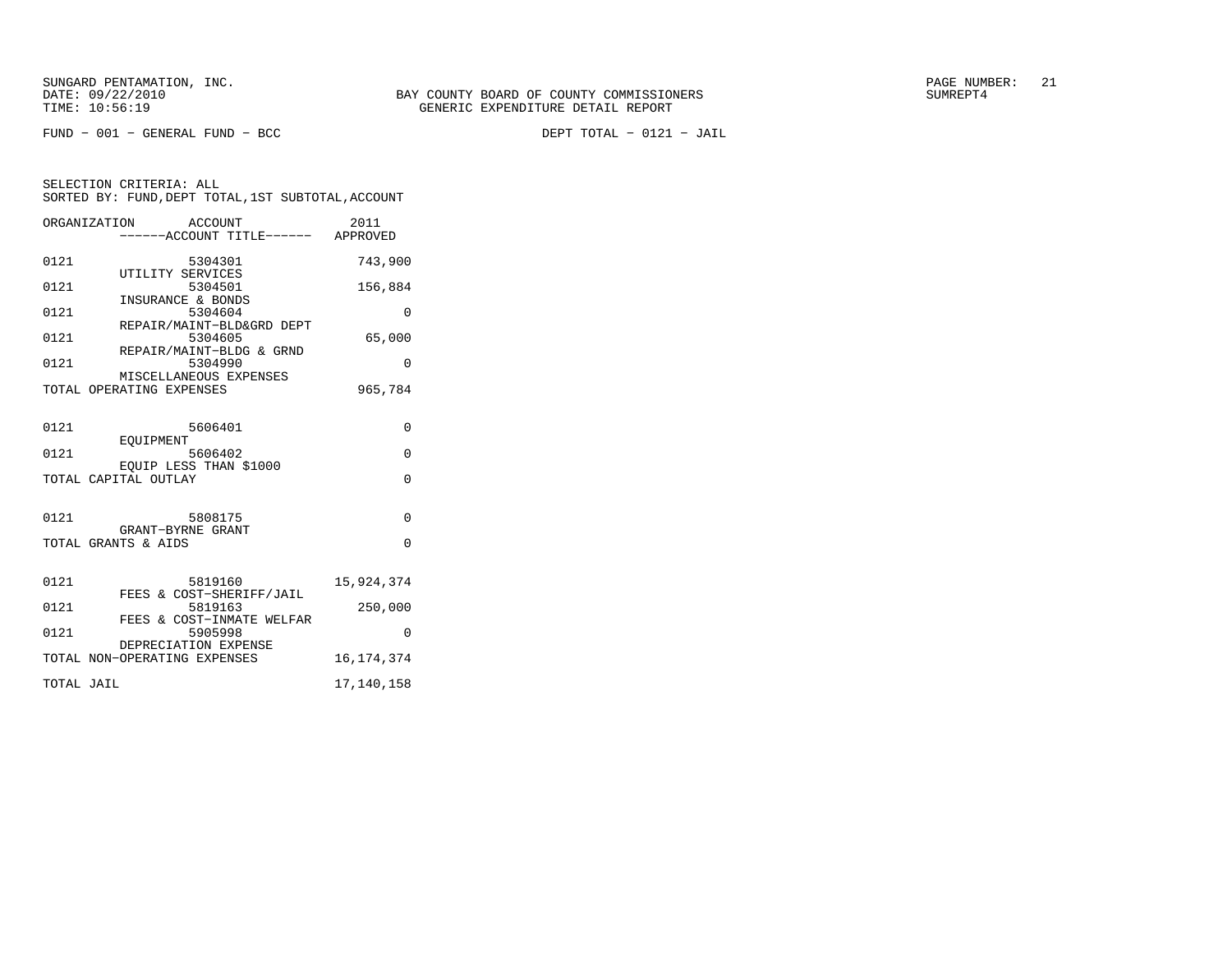FUND − 001 − GENERAL FUND − BCC DEPT TOTAL − 0123 − COUNTY ATTORNEY

| ORGANIZATION | <b>ACCOUNT</b>                                    | ----ACCOUNT TITLE------ APPROVED     | 2011    |
|--------------|---------------------------------------------------|--------------------------------------|---------|
|              |                                                   |                                      |         |
| 0123         | 5101200                                           |                                      | 417,044 |
| 0123         | SALARIES & WAGES-REGULAR<br>5102100               |                                      | 31,904  |
| 0123         | FICA TAXES-MATCHING<br>5102200                    |                                      | 49,686  |
| 0123         | RETIREMENT CONTRIBUTIONS<br>5102300               |                                      | 58,333  |
| 0123         | LIFE & HEALTH INSURANCE                           | 5102400                              | 3,009   |
|              | WORKERS COMP. PREMIUMS<br>TOTAL PERSONAL SERVICES |                                      | 559,976 |
|              |                                                   |                                      |         |
| 0123         | 5143105                                           |                                      | 0       |
| 0123         | PROF SRV-OTHER ATTNY<br>5303107                   |                                      | 37      |
| 0123         | PROF SRV-SUBSTANCE TEST<br>5303110                |                                      | 50      |
| 0123         | 5303401                                           | PROF SRV-BACKGROUND CHECK            | 3,060   |
| 0123         | CONTRACTED SERVICES<br>5303410                    |                                      | 0       |
| 0123         | CONTR SRV-JANITORIAL<br>5303425                   |                                      | 1,482   |
|              | CONTR SRV-ADMIN FEES                              |                                      |         |
| 0123         | 5303446<br>CONTR SRV-FACILITIES                   |                                      | 1,465   |
| 0123         |                                                   | 5304001<br>TRAVEL/TRAINING NON-LOCAL | 3,000   |
| 0123         | 5304005<br>TRAVEL-LOCAL                           |                                      | 0       |
| 0123         | 5304101<br>COMMUNICATIONS SERVICES                |                                      | 2,405   |
| 0123         | 5304125<br>POSTAGE/TRANSP/FREIGHT                 |                                      | 500     |
| 0123         | 5304301<br>UTILITY SERVICES                       |                                      | 7,639   |
| 0123         | 5304410                                           |                                      | 2,500   |
| 0123         | RENTALS/LEASES-EQUIPMENT<br>5304501               |                                      | 6,347   |
| 0123         | INSURANCE & BONDS<br>5304605                      |                                      | 4,232   |
| 0123         | REPAIR/MAINT-BLDG & GRND<br>5304615               |                                      | 0       |
| 0123         | REPAIR/MAINT-EQUIPMENT<br>5304701                 |                                      | 100     |
| 0123         | PRINTING & BINDING<br>5304902                     |                                      | 110     |
|              | FEES & COSTS-PURCHASING                           |                                      |         |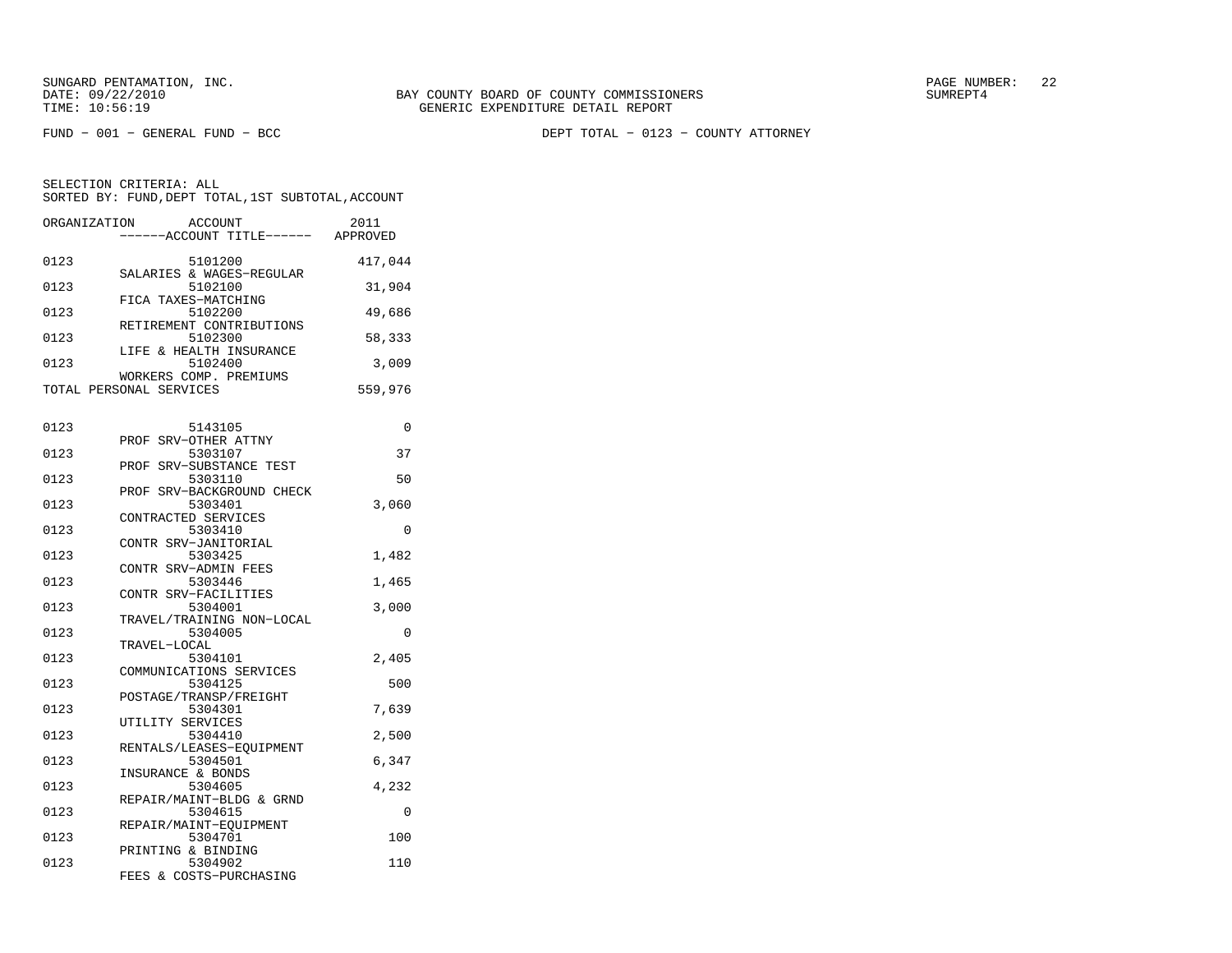FUND − 001 − GENERAL FUND − BCC DEPT TOTAL − 0123 − COUNTY ATTORNEY

|      | ORGANIZATION ACCOUNT<br>-----ACCOUNT TITLE------ APPROVED | 2011     |
|------|-----------------------------------------------------------|----------|
| 0123 | 5304905<br>FEES&COSTS-LGL ADV/ADVERT                      | $\Omega$ |
| 0123 | 5304990                                                   | 500      |
| 0123 | MISCELLANEOUS EXPENSES<br>5305101                         | 2,500    |
| 0123 | OFFICE SUPPLIES<br>5305201                                | 0        |
| 0123 | OPERATING SUPPLIES<br>5305202                             | $\Omega$ |
| 0123 | OPER SUPPLIES-JANITORIAL<br>5305210                       | $\Omega$ |
| 0123 | SAFETY GEAR & SUPPLIES<br>5305401                         | 950      |
| 0123 | BOOKS/RESOURCE MATR/SUBSC<br>5305402                      | 1,565    |
| 0123 | DUES & MEMBERSHIPS<br>5305406                             | $\Omega$ |
|      | TRAINING & TUITION<br>TOTAL OPERATING EXPENSES            | 38,442   |
|      |                                                           |          |
| 0123 | 5606401<br>EOUIPMENT                                      | 0        |
| 0123 | 5606402                                                   | $\Omega$ |
|      | EOUIP LESS THAN \$1000<br>TOTAL CAPITAL OUTLAY            | $\Omega$ |
|      |                                                           |          |
| 0123 | 5905998<br>DEPRECIATION EXPENSE                           | $\Omega$ |
| 0123 | 5909915<br>RESERVE FOR PAY ADJUSTMNT                      | $\Omega$ |
|      | TOTAL NON-OPERATING EXPENSES                              | $\Omega$ |
|      | TOTAL COUNTY ATTORNEY                                     | 598,418  |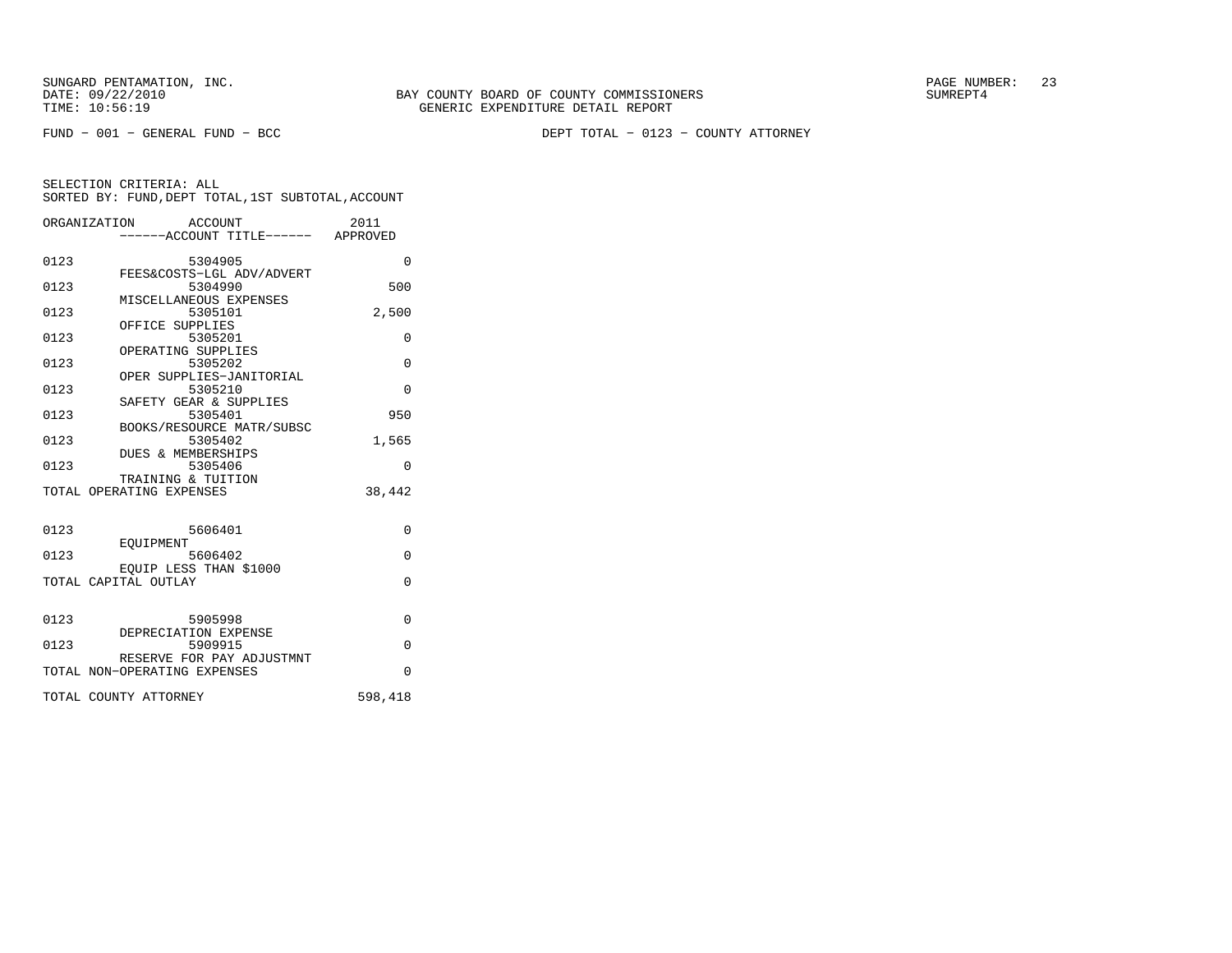FUND − 001 − GENERAL FUND − BCC DEPT TOTAL − 0125 − ADMINISTRATION OFFICE

SELECTION CRITERIA: ALLSORTED BY: FUND, DEPT TOTAL, 1ST SUBTOTAL, ACCOUNT

|      | ORGANIZATION ACCOUNT<br>-----ACCOUNT TITLE------ APPROVED | 2011     |
|------|-----------------------------------------------------------|----------|
| 0125 | 5101200                                                   | 576,378  |
| 0125 | SALARIES & WAGES-REGULAR<br>5101400                       | $\Omega$ |
| 0125 | SALARIES & WAGES-OVERTIME<br>5102100                      | 44,093   |
|      | FICA TAXES-MATCHING                                       |          |
| 0125 | 5102200<br>RETIREMENT CONTRIBUTIONS                       | 76,552   |
| 0125 | 5102300                                                   | 41,379   |
| 0125 | LIFE & HEALTH INSURANCE<br>5102400                        | 4,042    |
| 0125 | WORKERS COMP. PREMIUMS<br>5102500                         | 6,600    |
|      | UNEMPLOYMENT COMPENSATION                                 |          |
|      | TOTAL PERSONAL SERVICES                                   | 749,044  |
|      |                                                           |          |
| 0125 | 5143110                                                   | $\Omega$ |
| 0125 | PROF SRV-LITIGATION<br>5303107                            | $\Omega$ |
|      | PROF SRV-SUBSTANCE TEST                                   |          |
| 0125 | 5303110                                                   | $\Omega$ |
| 0125 | PROF SRV-BACKGROUND CHECK<br>5303401                      | $\Omega$ |

|      | PROF SRV-BACKGROUND CHECK |          |
|------|---------------------------|----------|
| 0125 | 5303401                   | 0        |
|      | CONTRACTED SERVICES       |          |
| 0125 | 5303410                   | $\Omega$ |
|      | CONTR SRV-JANITORIAL      |          |
| 0125 | 5303425                   | 1,482    |
|      | CONTR SRV-ADMIN FEES      |          |
| 0125 | 5303446                   | 5,128    |
|      | CONTR SRV-FACILITIES      |          |
| 0125 | 5304001                   | 2,000    |
|      | TRAVEL/TRAINING NON-LOCAL |          |
| 0125 | 5304005                   | 500      |
|      | TRAVEL-LOCAL              |          |
| 0125 | 5304101                   | 4,556    |
|      | COMMUNICATIONS SERVICES   |          |
| 0125 | 5304125                   | 200      |
|      | POSTAGE/TRANSP/FREIGHT    |          |
| 0125 | 5304301                   | 25,424   |
|      | UTILITY SERVICES          |          |
| 0125 | 5304405                   | $\Omega$ |
|      | RENTALS/LEASES-BUILDINGS  |          |
| 0125 | 5304410                   | 2,900    |
|      | RENTALS/LEASES-EQUIPMENT  |          |
| 0125 | 5304501                   | 4,760    |
|      | INSURANCE & BONDS         |          |
| 0125 | 5304605                   | 10,165   |
|      | REPAIR/MAINT-BLDG & GRND  |          |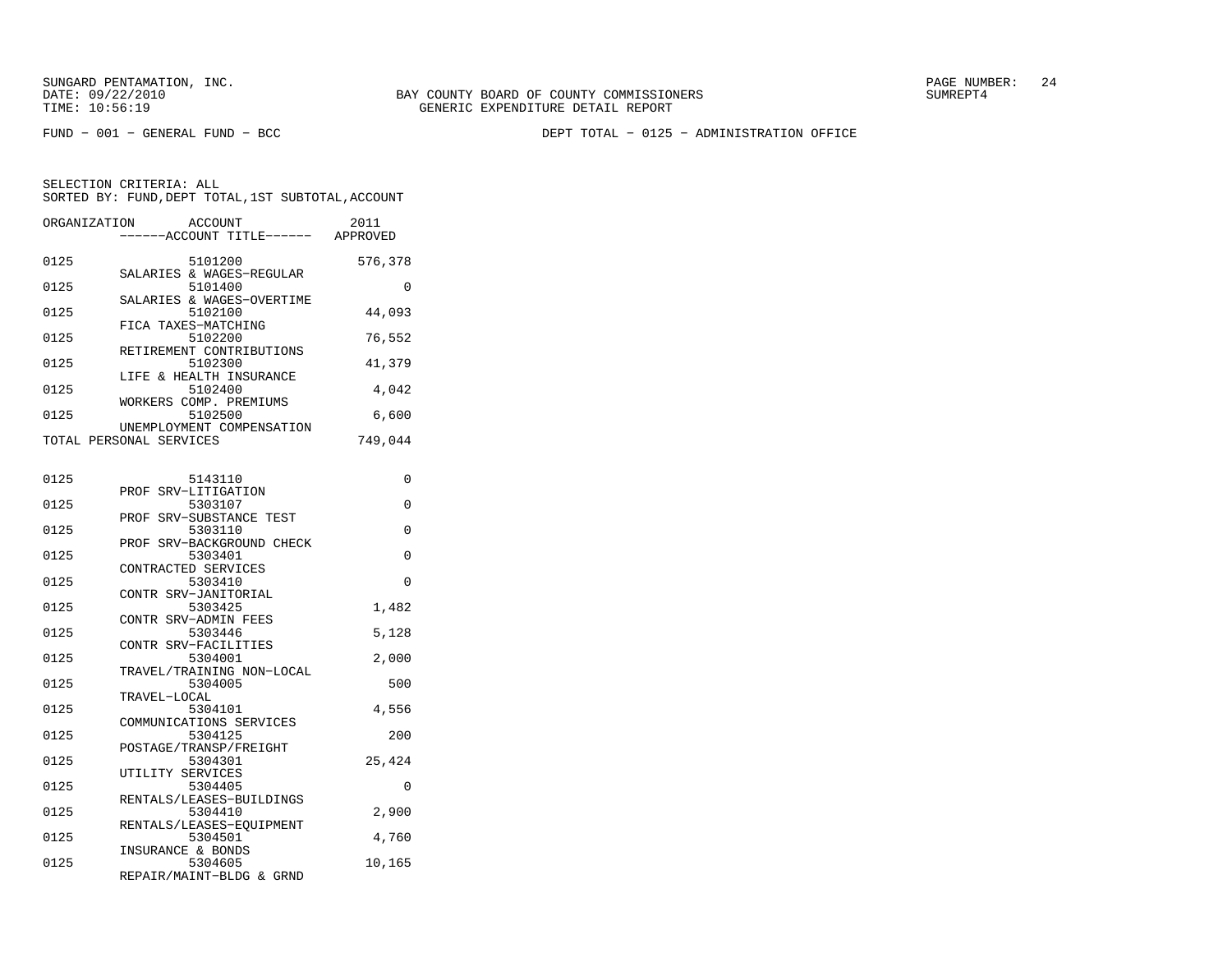FUND − 001 − GENERAL FUND − BCC DEPT TOTAL − 0125 − ADMINISTRATION OFFICE

|      | ORGANIZATION<br><b>ACCOUNT</b>                 | 2011<br>----ACCOUNT TITLE------ APPROVED |
|------|------------------------------------------------|------------------------------------------|
| 0125 | 5304611                                        | 0                                        |
| 0125 | REPAIR/MAINT-FLEET MAINT<br>5304615            | 750                                      |
| 0125 | REPAIR/MAINT-EOUIPMENT<br>5304701              | 750                                      |
| 0125 | PRINTING & BINDING<br>5304902                  | 73                                       |
| 0125 | FEES & COSTS-PURCHASING<br>5304905             | 0                                        |
| 0125 | FEES&COSTS-LGL ADV/ADVERT<br>5304990           | 500                                      |
| 0125 | MISCELLANEOUS EXPENSES<br>5305101              | 2,500                                    |
| 0125 | OFFICE SUPPLIES<br>5305201                     | 250                                      |
| 0125 | OPERATING SUPPLIES<br>5305202                  | $\Omega$                                 |
| 0125 | OPER SUPPLIES-JANITORIAL<br>5305205            | $\Omega$                                 |
| 0125 | GAS, OIL & LUBRICANTS<br>5305210               | $\Omega$                                 |
| 0125 | SAFETY GEAR & SUPPLIES<br>5305401              | 100                                      |
| 0125 | BOOKS/RESOURCE MATR/SUBSC<br>5305402           | 2,557                                    |
| 0125 | <b>DUES &amp; MEMBERSHIPS</b><br>5305406       | 15,000                                   |
|      | TRAINING & TUITION                             |                                          |
|      | TOTAL OPERATING EXPENSES                       | 79,595                                   |
| 0125 | 5606401                                        | $\Omega$                                 |
| 0125 | EOUIPMENT<br>5606402                           | 250                                      |
|      | EOUIP LESS THAN \$1000<br>TOTAL CAPITAL OUTLAY | 250                                      |
|      |                                                |                                          |
| 0125 | 5905998<br>DEPRECIATION EXPENSE                | 0                                        |
| 0125 | 5909915<br>RESERVE FOR PAY ADJUSTMNT           | 0                                        |
|      | TOTAL NON-OPERATING EXPENSES                   | 0                                        |
|      | TOTAL ADMINISTRATION OFFICE                    | 828,889                                  |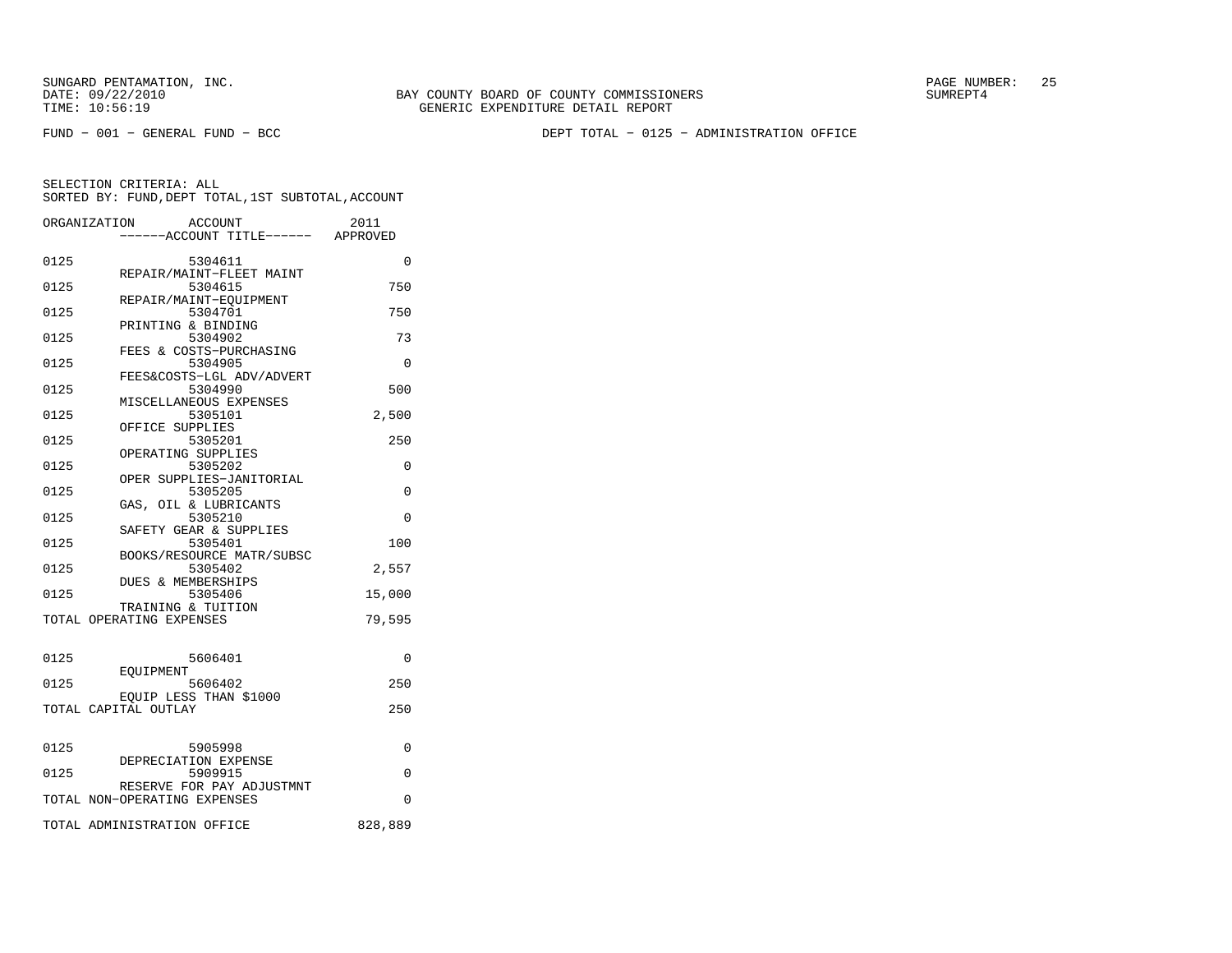FUND − 001 − GENERAL FUND − BCC DEPT TOTAL − 0126 − PUBLIC INFORMATION OFFICE

|      | ORGANIZATION<br>ACCOUNT         | 2011     |
|------|---------------------------------|----------|
|      | ------ACCOUNT TITLE------       | APPROVED |
|      |                                 |          |
| 0126 | 5303110                         |          |
|      | PROF SRV-BACKGROUND CHECK       |          |
|      | TOTAL OPERATING EXPENSES        |          |
|      |                                 |          |
|      | TOTAL PUBLIC INFORMATION OFFICE |          |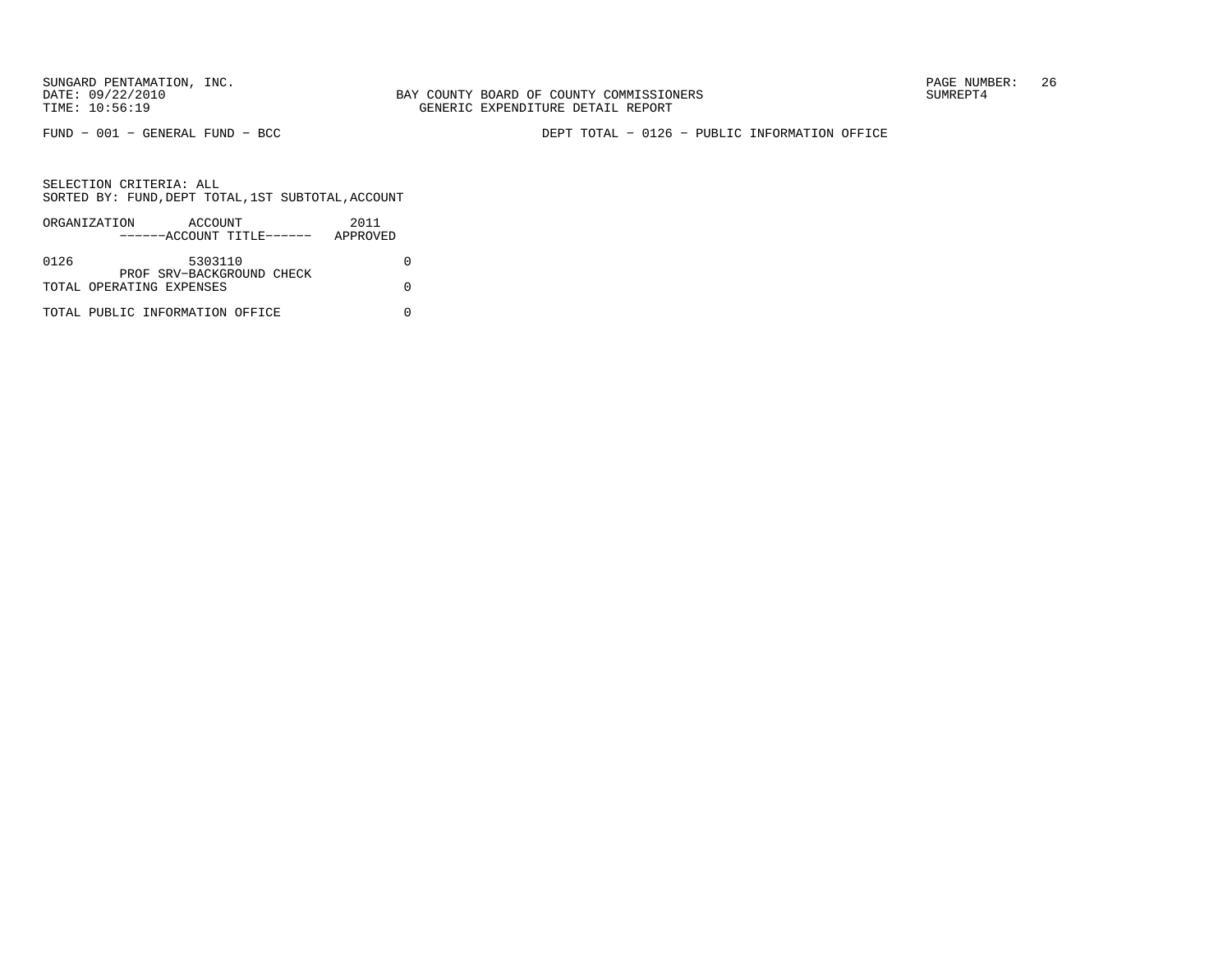FUND − 001 − GENERAL FUND − BCC DEPT TOTAL − 0127 − HUMAN RESOURCES

| ORGANIZATION | ACCOUNT<br>--ACCOUNT TITLE------ APPROVED            | 2011     |
|--------------|------------------------------------------------------|----------|
| 0127         | 5101200<br>SALARIES & WAGES-REGULAR                  | 249,074  |
| 0127         | 5101400                                              | 500      |
| 0127         | SALARIES & WAGES-OVERTIME<br>5102100                 | 19,092   |
| 0127         | FICA TAXES-MATCHING<br>5102200                       | 27,616   |
| 0127         | RETIREMENT CONTRIBUTIONS<br>5102300                  | 23,732   |
| 0127         | LIFE & HEALTH INSURANCE<br>5102400                   | 2,232    |
| 0127         | WORKERS COMP. PREMIUMS<br>5102500                    | 0        |
|              | UNEMPLOYMENT COMPENSATION<br>TOTAL PERSONAL SERVICES | 322,246  |
|              |                                                      |          |
| 0127         | 5143103<br>SRV-LABOR ATTNY<br>PROF                   | 0        |
| 0127         | 5303107                                              | $\Omega$ |
| 0127         | SRV-SUBSTANCE TEST<br>PROF<br>5303110                | $\Omega$ |
| 0127         | SRV-BACKGROUND CHECK<br>PROF<br>5303401              | 12,604   |
| 0127         | CONTRACTED SERVICES<br>5303410                       | 0        |
| 0127         | CONTR SRV-JANITORIAL<br>5303425                      | 1,482    |
|              | CONTR SRV-ADMIN FEES                                 |          |
| 0127         | 5303446<br>CONTR SRV-FACILITIES                      | 10,806   |
| 0127         | 5304001<br>TRAVEL/TRAINING NON-LOCAL                 | 4,000    |
| 0127         | 5304005                                              | 0        |
| 0127         | TRAVEL-LOCAL<br>5304101                              | 1,074    |
| 0127         | COMMUNICATIONS SERVICES<br>5304125                   | 2,000    |
| 0127         | POSTAGE/TRANSP/FREIGHT<br>5304301                    | 8,626    |
| 0127         | UTILITY SERVICES<br>5304405                          | 0        |
|              | RENTALS/LEASES-BUILDINGS                             |          |
| 0127         | 5304410<br>RENTALS/LEASES-EOUIPMENT                  | 5,000    |
| 0127         | 5304501<br>INSURANCE & BONDS                         | 2,578    |
| 0127         | 5304605<br>REPAIR/MAINT-BLDG & GRND                  | 4,779    |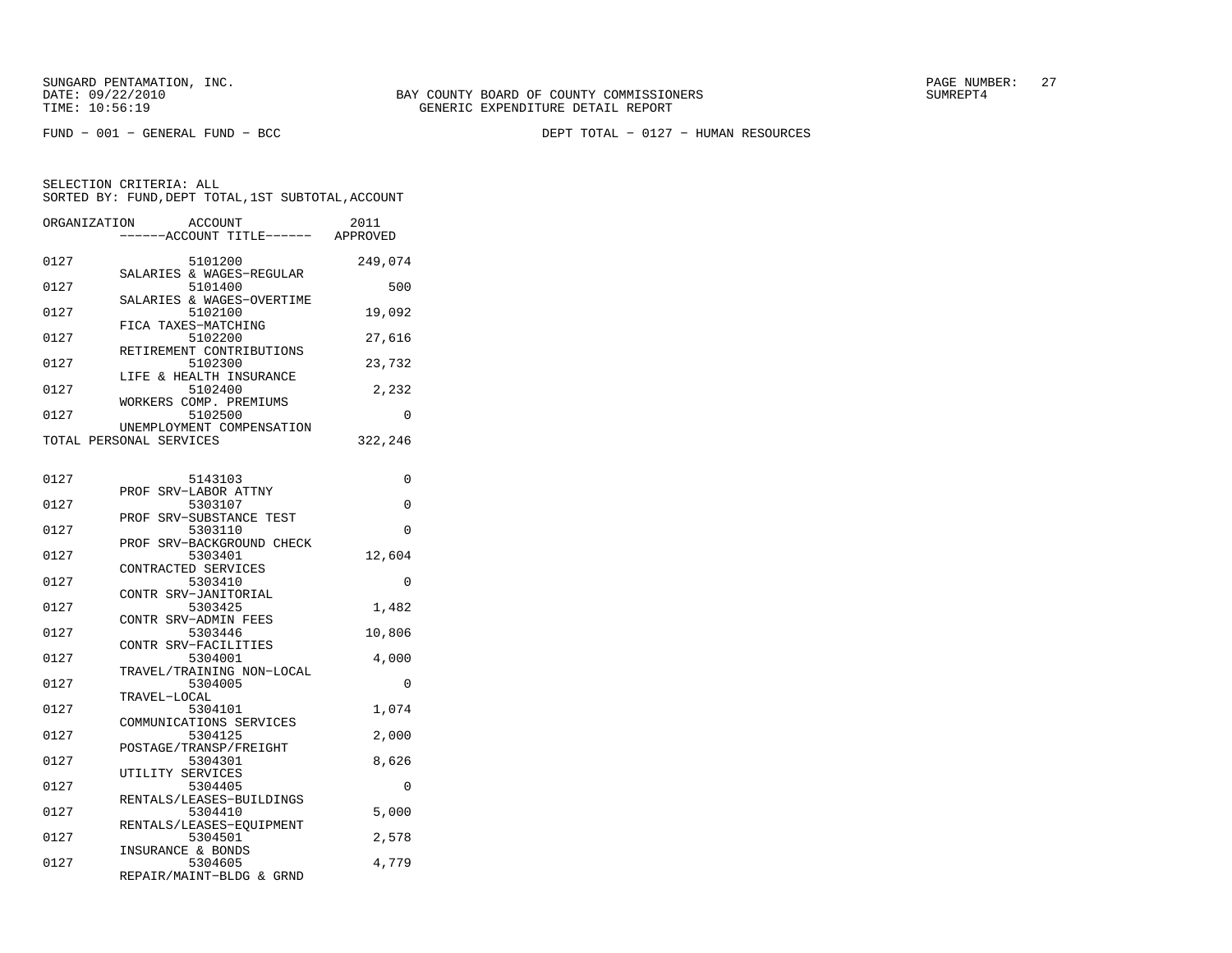FUND − 001 − GENERAL FUND − BCC DEPT TOTAL − 0127 − HUMAN RESOURCES

|      | ORGANIZATION<br><b>ACCOUNT</b><br>----ACCOUNT TITLE------ APPROVED | 2011     |
|------|--------------------------------------------------------------------|----------|
| 0127 | 5304615                                                            | $\Omega$ |
| 0127 | REPAIR/MAINT-EQUIPMENT<br>5304701                                  | 1,750    |
| 0127 | PRINTING & BINDING<br>5304902                                      | 37       |
| 0127 | FEES & COSTS-PURCHASING<br>5304905                                 | 400      |
| 0127 | FEES&COSTS-LGL ADV/ADVERT<br>5304990                               | 100      |
| 0127 | MISCELLANEOUS EXPENSES<br>5305101                                  | 4,500    |
| 0127 | OFFICE SUPPLIES<br>5305201                                         | $\Omega$ |
| 0127 | OPERATING SUPPLIES<br>5305202                                      | $\Omega$ |
| 0127 | OPER SUPPLIES-JANITORIAL<br>5305224                                | 40,000   |
| 0127 | EMPLOYEE DEVELOPMENT<br>5305401                                    | 500      |
| 0127 | BOOKS/RESOURCE MATR/SUBSC<br>5305402                               | 260      |
| 0127 | <b>DUES &amp; MEMBERSHIPS</b><br>5305406                           | 2,760    |
|      | TRAINING & TUITION                                                 | 103,256  |
|      | TOTAL OPERATING EXPENSES                                           |          |
| 0127 | 5606401                                                            | 0        |
| 0127 | EOUIPMENT<br>5606402                                               | $\Omega$ |
| 0127 | EOUIP LESS THAN \$1000<br>5606450                                  | 1,899    |
|      | COMPUTER SOFTWARE<br>TOTAL CAPITAL OUTLAY                          | 1,899    |
|      |                                                                    |          |
| 0127 | 5905998<br>DEPRECIATION EXPENSE                                    | 0        |
| 0127 | 5909915<br>RESERVE FOR PAY ADJUSTMNT                               | 0        |
|      | TOTAL NON-OPERATING EXPENSES                                       | $\Omega$ |
|      | TOTAL HUMAN RESOURCES                                              | 427,401  |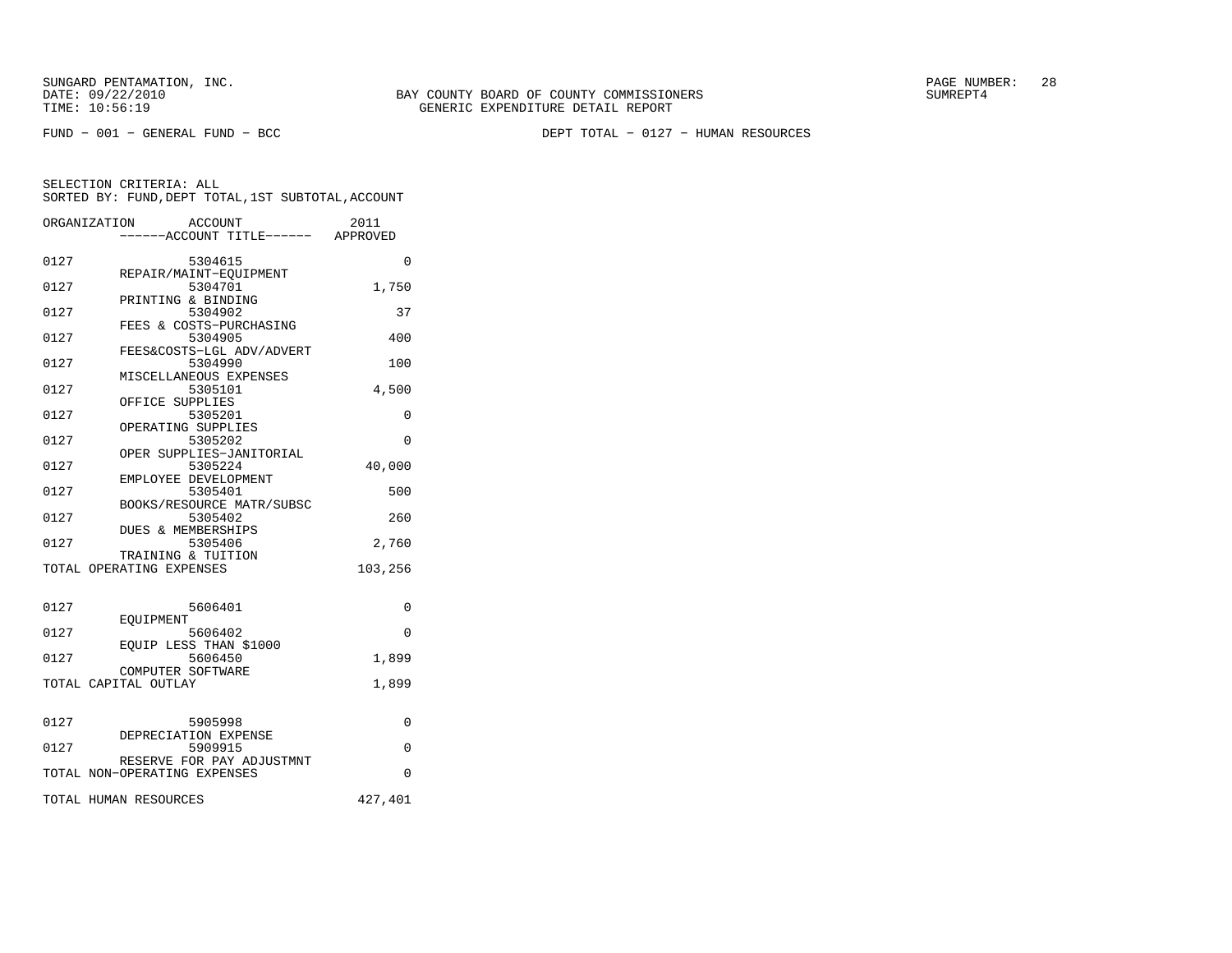SELECTION CRITERIA: ALL

FUND − 001 − GENERAL FUND − BCC DEPT TOTAL − 0130 − MANAGEMENT/BUDGET

ORGANIZATION ACCOUNT 2011 −−−−−−ACCOUNT TITLE−−−−−− APPROVED 0130 5101200 266,288

|      | SALARIES & WAGES-REGULAR  |          |
|------|---------------------------|----------|
| 0130 | 5101400                   | 750      |
|      | SALARIES & WAGES-OVERTIME |          |
| 0130 | 5102100                   | 20,428   |
|      | FICA TAXES-MATCHING       |          |
| 0130 | 5102200                   | 32,132   |
|      | RETIREMENT CONTRIBUTIONS  |          |
| 0130 | 5102300                   | 30,867   |
|      | LIFE & HEALTH INSURANCE   |          |
| 0130 | 5102400                   | 2,306    |
|      | WORKERS COMP. PREMIUMS    |          |
| 0130 | 5102500                   | $\Omega$ |
|      | UNEMPLOYMENT COMPENSATION |          |
|      | TOTAL PERSONAL SERVICES   | 352,771  |
|      |                           |          |
| 0130 | 5303107                   | 37       |
|      |                           |          |

SORTED BY: FUND, DEPT TOTAL, 1ST SUBTOTAL, ACCOUNT

|      | PROF SRV-SUBSTANCE TEST   |                |
|------|---------------------------|----------------|
| 0130 | 5303110                   | $\overline{0}$ |
|      | PROF SRV-BACKGROUND CHECK |                |
| 0130 | 5303401                   | $\Omega$       |
|      | CONTRACTED SERVICES       |                |
| 0130 | 5303410                   | $\Omega$       |
|      | CONTR SRV-JANITORIAL      |                |
| 0130 | 5303425                   | 1,482          |
|      | CONTR SRV-ADMIN FEES      |                |
| 0130 | 5303446                   | 2,381          |
|      | CONTR SRV-FACILITIES      |                |
| 0130 | 5304001                   | 6,000          |
|      | TRAVEL/TRAINING NON-LOCAL |                |
| 0130 | 5304101                   | 307            |
|      | COMMUNICATIONS SERVICES   |                |
| 0130 | 5304125                   | 700            |
|      | POSTAGE/TRANSP/FREIGHT    |                |
| 0130 | 5304301                   | 4,585          |
|      | UTILITY SERVICES          |                |
| 0130 | 5304410                   | 4,800          |
|      | RENTALS/LEASES-EOUIPMENT  |                |
| 0130 | 5304501                   | 2,578          |
|      | INSURANCE & BONDS         |                |
| 0130 | 5304605                   | 2,543          |
|      | REPAIR/MAINT-BLDG & GRND  |                |
| 0130 | 5304615                   | 100            |
|      | REPAIR/MAINT-EOUIPMENT    |                |
| 0130 | 5304701                   | 2,500          |
|      | PRINTING & BINDING        |                |
| 0130 | 5304902                   | 37             |
|      | FEES & COSTS-PURCHASING   |                |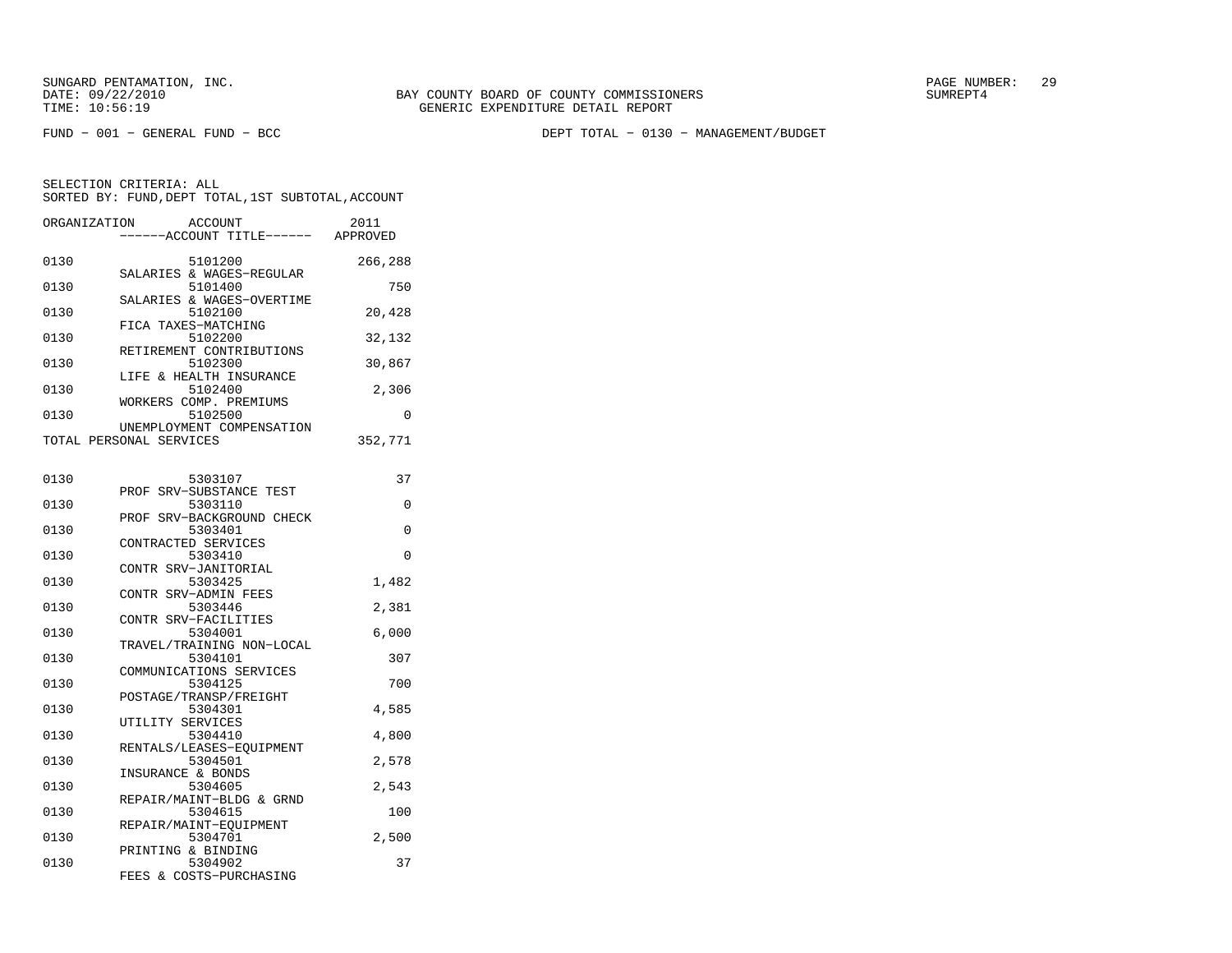FUND − 001 − GENERAL FUND − BCC DEPT TOTAL − 0130 − MANAGEMENT/BUDGET

|      | ORGANIZATION ACCOUNT<br>-----ACCOUNT TITLE------ APPROVED | 2011     |
|------|-----------------------------------------------------------|----------|
| 0130 | 5304905                                                   | 2,000    |
| 0130 | FEES&COSTS-LGL ADV/ADVERT<br>5304990                      | 750      |
| 0130 | MISCELLANEOUS EXPENSES<br>5305101                         | 5,000    |
| 0130 | OFFICE SUPPLIES<br>5305201                                | $\Omega$ |
| 0130 | OPERATING SUPPLIES<br>5305202                             | $\Omega$ |
| 0130 | OPER SUPPLIES-JANITORIAL<br>5305210                       | 141      |
| 0130 | SAFETY GEAR & SUPPLIES<br>5305401                         | 200      |
| 0130 | BOOKS/RESOURCE MATR/SUBSC<br>5305402                      | 600      |
| 0130 | DUES & MEMBERSHIPS<br>5305406<br>TRAINING & TUITION       | 625      |
|      | TOTAL OPERATING EXPENSES                                  | 37,366   |
| 0130 | 5606401                                                   | $\Omega$ |
| 0130 | EOUIPMENT<br>5606402                                      | $\Omega$ |
|      | EOUIP LESS THAN \$1000<br>TOTAL CAPITAL OUTLAY            | $\Omega$ |
|      |                                                           |          |
| 0130 | 5905998<br>DEPRECIATION EXPENSE                           | $\Omega$ |
| 0130 | 5909915<br>RESERVE FOR PAY ADJUSTMNT                      | $\Omega$ |
|      | TOTAL NON-OPERATING EXPENSES                              | $\Omega$ |
|      | TOTAL MANAGEMENT/BUDGET                                   | 390,137  |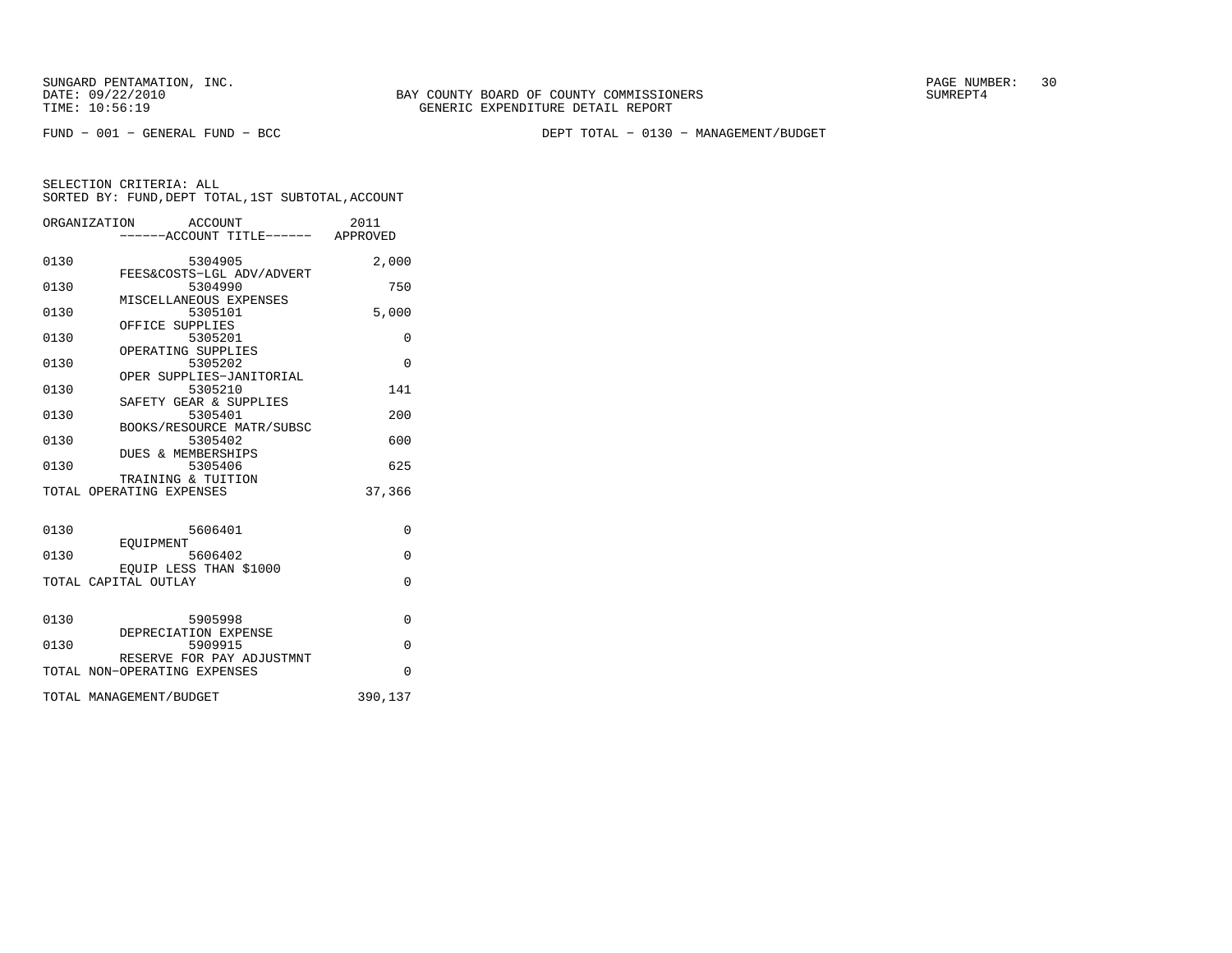DEPT TOTAL - 0135 - PLANNING

| ORGANIZATION | ACCOUNT<br>----ACCOUNT TITLE------ APPROVED          | 2011    |
|--------------|------------------------------------------------------|---------|
| 0135         | 5101200<br>SALARIES & WAGES-REGULAR                  | 410,589 |
| 0135         | 5101400                                              | 500     |
| 0135         | SALARIES & WAGES-OVERTIME<br>5102100                 | 31,448  |
| 0135         | FICA TAXES-MATCHING<br>5102200                       | 47,591  |
| 0135         | RETIREMENT CONTRIBUTIONS<br>5102300                  | 51,031  |
| 0135         | LIFE & HEALTH INSURANCE<br>5102400                   | 4,068   |
| 0135         | WORKERS COMP. PREMIUMS<br>5102500                    | 0       |
|              | UNEMPLOYMENT COMPENSATION<br>TOTAL PERSONAL SERVICES | 545,227 |
| 0135         | 5153105                                              | 0       |
| 0135         | PLANNING COMMISSION/DRB<br>5303107                   | 70      |
| 0135         | SRV-SUBSTANCE TEST<br>PROF<br>5303110                | 75      |
| 0135         | PROF SRV-BACKGROUND CHECK<br>5303401                 | 0       |
| 0135         | CONTRACTED SERVICES<br>5303410                       | 0       |
| 0135         | CONTR SRV-JANITORIAL<br>5303425                      | 2,075   |
| 0135         | CONTR SRV-ADMIN FEES<br>5303446                      | 183     |
| 0135         | CONTR SRV-FACILITIES<br>5304001                      | 8,000   |
| 0135         | TRAVEL/TRAINING NON-LOCAL<br>5304101                 | 991     |
| 0135         | COMMUNICATIONS SERVICES<br>5304125                   | 450     |
| 0135         | POSTAGE/TRANSP/FREIGHT<br>5304301                    | 12,616  |
| 0135         | UTILITY SERVICES<br>5304405                          | 0       |
| 0135         | RENTALS/LEASES-BUILDINGS<br>5304410                  | 5,000   |
| 0135         | RENTALS/LEASES-EQUIPMENT<br>5304501                  | 5,157   |
| 0135         | INSURANCE & BONDS<br>5304605                         | 6,990   |
| 0135         | REPAIR/MAINT-BLDG & GRND<br>5304610                  | 0       |
|              | REPAIR/MAINT-AUTO EQUIP                              |         |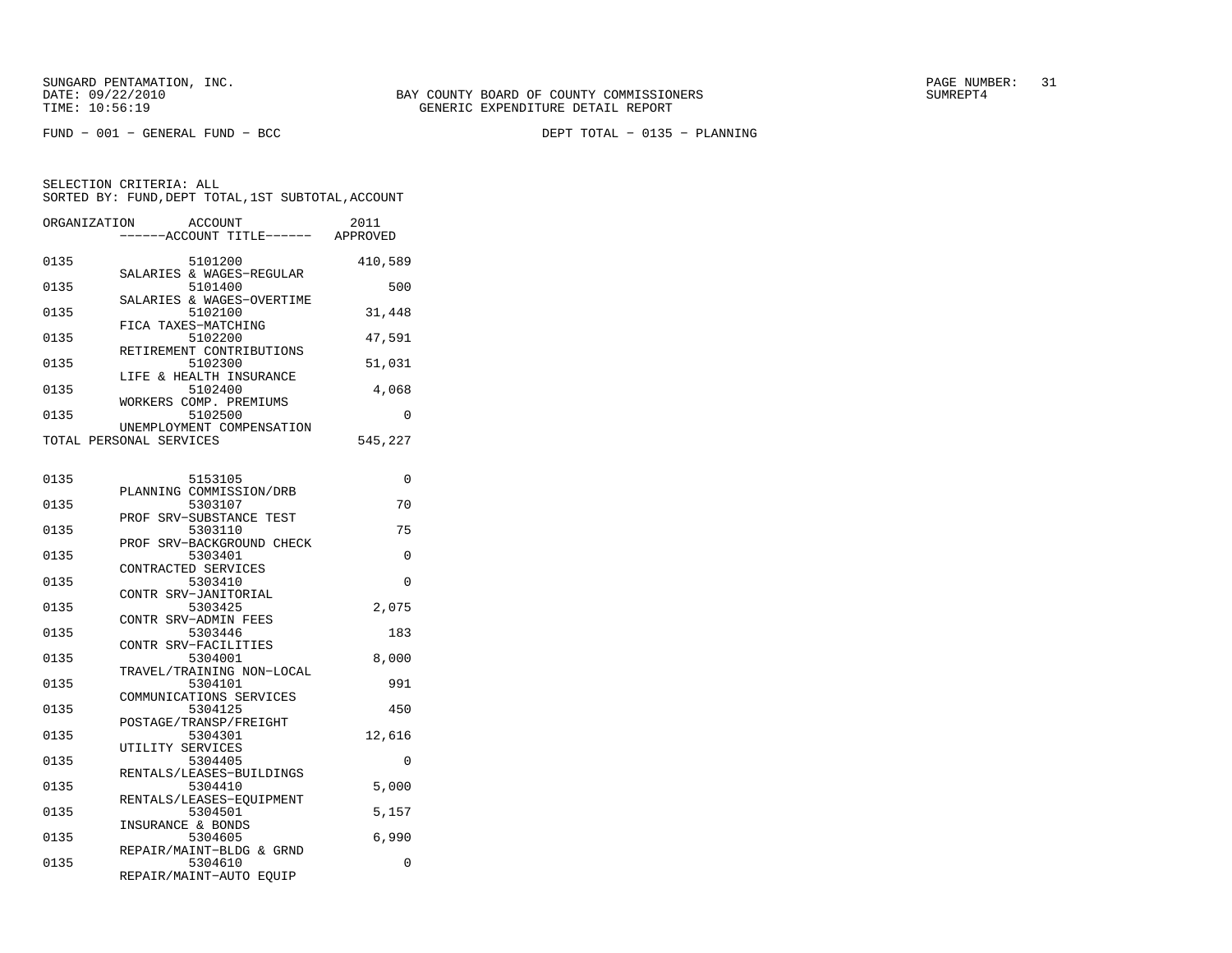DEPT TOTAL - 0135 - PLANNING

|      | ORGANIZATION<br>ACCOUNT<br>-----ACCOUNT TITLE------ APPROVED    | 2011     |
|------|-----------------------------------------------------------------|----------|
| 0135 | 5304611                                                         | 750      |
| 0135 | REPAIR/MAINT-FLEET MAINT<br>5304615                             | 5,500    |
| 0135 | REPAIR/MAINT-EOUIPMENT<br>5304701                               | 1,800    |
| 0135 | PRINTING & BINDING<br>5304902                                   | 2,307    |
| 0135 | FEES & COSTS-PURCHASING<br>5304905<br>FEES&COSTS-LGL ADV/ADVERT | 15,000   |
| 0135 | 5304909                                                         | 25       |
| 0135 | FEES & COSTS-COURT FILING<br>5304990<br>MISCELLANEOUS EXPENSES  | 50       |
| 0135 | 5305101<br>OFFICE SUPPLIES                                      | 4,000    |
| 0135 | 5305201<br>OPERATING SUPPLIES                                   | 0        |
| 0135 | 5305202<br>OPER SUPPLIES-JANITORIAL                             | 0        |
| 0135 | 5305205<br>GAS, OIL & LUBRICANTS                                | 1,000    |
| 0135 | 5305210<br>SAFETY GEAR & SUPPLIES                               | 50       |
| 0135 | 5305215<br>CLOTHING & WEARING APPRL                             | $\Omega$ |
| 0135 | 5305401<br>BOOKS/RESOURCE MATR/SUBSC                            | 300      |
| 0135 | 5305402<br>DUES & MEMBERSHIPS                                   | 3,400    |
| 0135 | 5305406<br>TRAINING & TUITION                                   | 500      |
|      | TOTAL OPERATING EXPENSES                                        | 76,289   |
| 0135 | 5606401                                                         | 0        |
| 0135 | EOUIPMENT<br>5606402                                            | $\Omega$ |
|      | EQUIP LESS THAN \$1000<br>TOTAL CAPITAL OUTLAY                  | $\Omega$ |
|      |                                                                 |          |
| 0135 | 5808113<br>GRANT-STATE                                          | 60,000   |
| 0135 | 5808300<br>OTHER GRANTS & AIDS                                  | 226,561  |
|      | TOTAL GRANTS & AIDS                                             | 286,561  |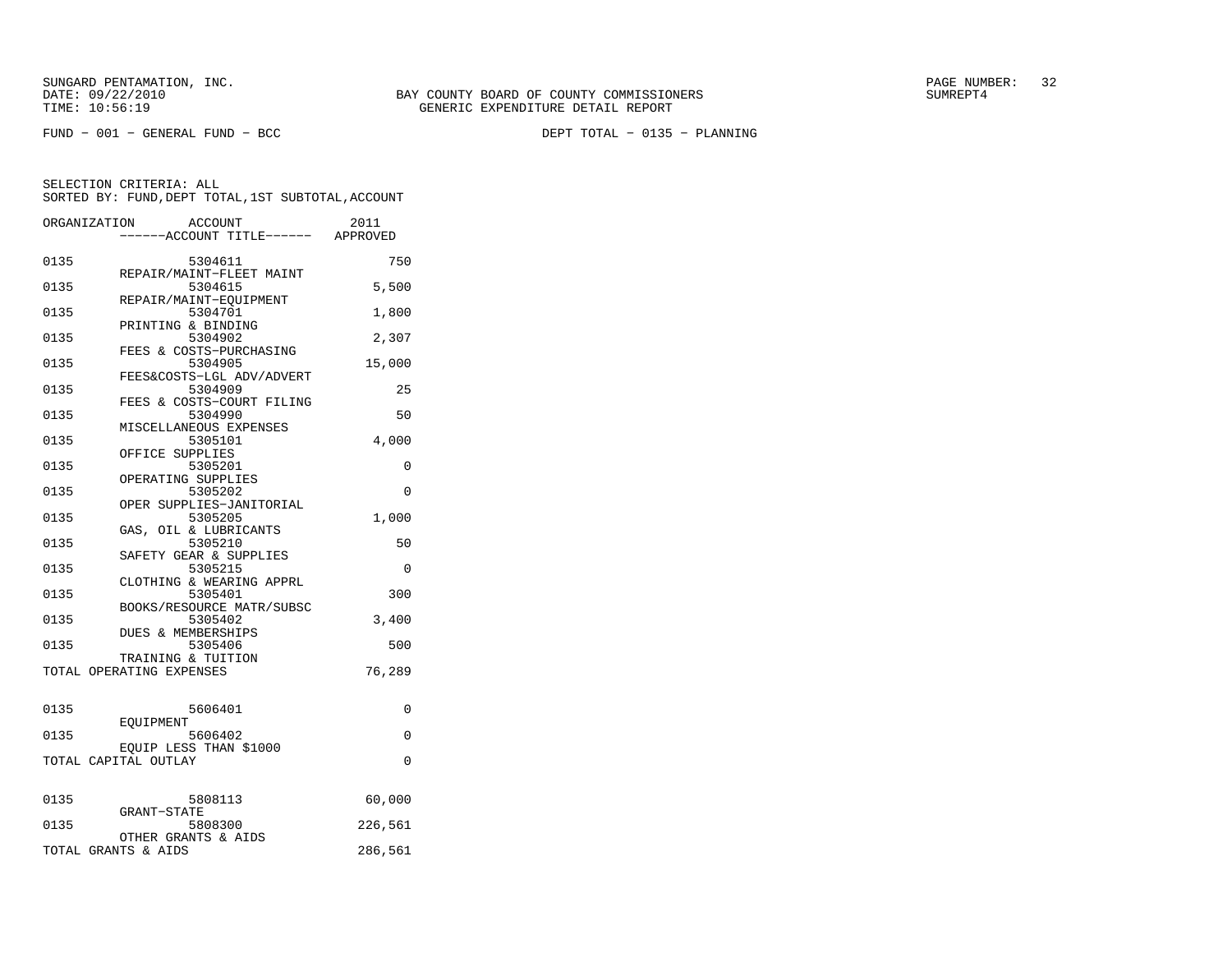$FUND - 001 - GENERAL FUND - BCC$ 

DEPT TOTAL - 0135 - PLANNING

|      | ORGANIZATION<br>ACCOUNT      | 2011     |
|------|------------------------------|----------|
|      | ------ACCOUNT TITLE------    | APPROVED |
| 0135 | 5905908                      |          |
|      | LOSS ON DISPOSAL             |          |
| 0135 | 5905998                      | U        |
|      | DEPRECIATION EXPENSE         |          |
| 0135 | 5909915                      | U        |
|      | RESERVE FOR PAY ADJUSTMNT    |          |
|      | TOTAL NON-OPERATING EXPENSES | O        |
|      | TOTAL PLANNING               | 908,077  |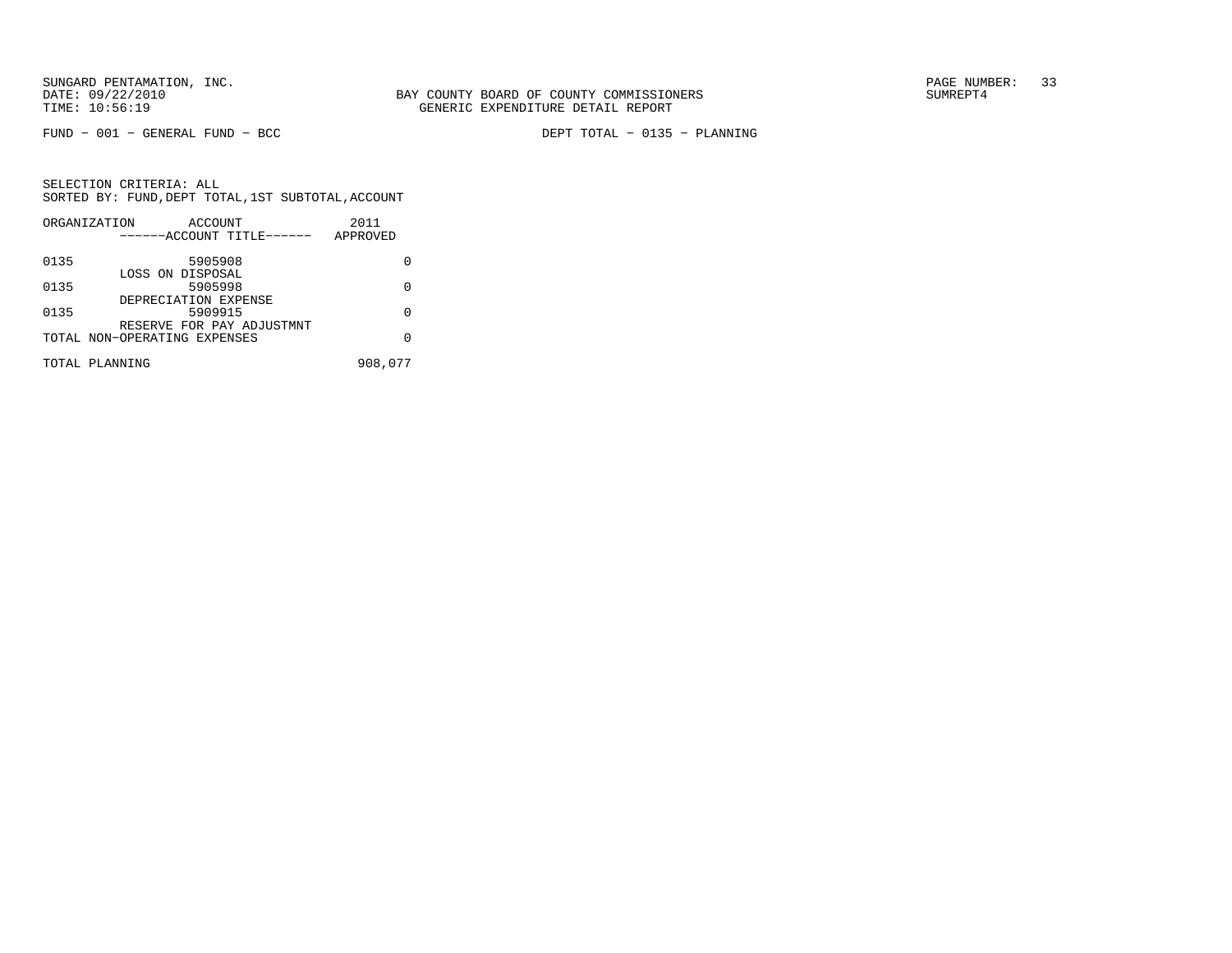DEPT TOTAL -  $0136 - G.I.S.$ 

| ORGANIZATION | <b>ACCOUNT</b><br>----ACCOUNT TITLE------ APPROVED             | 2011    |
|--------------|----------------------------------------------------------------|---------|
| 0136         | 5101200                                                        | 401,863 |
| 0136         | SALARIES & WAGES-REGULAR<br>5101400                            | 0       |
| 0136         | SALARIES & WAGES-OVERTIME<br>5102100                           | 30,742  |
| 0136         | FICA TAXES-MATCHING<br>5102200                                 | 43,280  |
| 0136         | RETIREMENT CONTRIBUTIONS<br>5102300<br>LIFE & HEALTH INSURANCE | 45,555  |
| 0136         | 5102400<br>WORKERS COMP. PREMIUMS                              | 21,252  |
| 0136         | 5102500<br>UNEMPLOYMENT COMPENSATION                           | 0       |
|              | TOTAL PERSONAL SERVICES                                        | 542,692 |
| 0136         | 5303107                                                        | 75      |
| 0136         | SRV-SUBSTANCE TEST<br>PROF<br>5303110                          | 37      |
| 0136         | SRV-BACKGROUND CHECK<br>PROF<br>5303401                        | 36,800  |
| 0136         | CONTRACTED SERVICES<br>5303410                                 | 0       |
| 0136         | CONTR SRV-JANITORIAL<br>5303422                                | 0       |
| 0136         | CONTR SRV-GIS<br>5303425                                       | 1,482   |
| 0136         | CONTR SRV-ADMIN FEES<br>5303446                                | 1,465   |
| 0136         | CONTR SRV-FACILITIES<br>5304001                                | 6,000   |
| 0136         | TRAVEL/TRAINING NON-LOCAL<br>5304005                           | 0       |
| 0136         | TRAVEL-LOCAL<br>5304101<br>COMMUNICATIONS SERVICES             | 1,291   |
| 0136         | 5304125<br>POSTAGE/TRANSP/FREIGHT                              | 25      |
| 0136         | 5304301<br>UTILITY SERVICES                                    | 10,472  |
| 0136         | 5304410<br>RENTALS/LEASES-EQUIPMENT                            | 1,046   |
| 0136         | 5304501<br>INSURANCE & BONDS                                   | 3,768   |
| 0136         | 5304605<br>REPAIR/MAINT-BLDG & GRND                            | 5,801   |
| 0136         | 5304610<br>REPAIR/MAINT-AUTO EQUIP                             | 25      |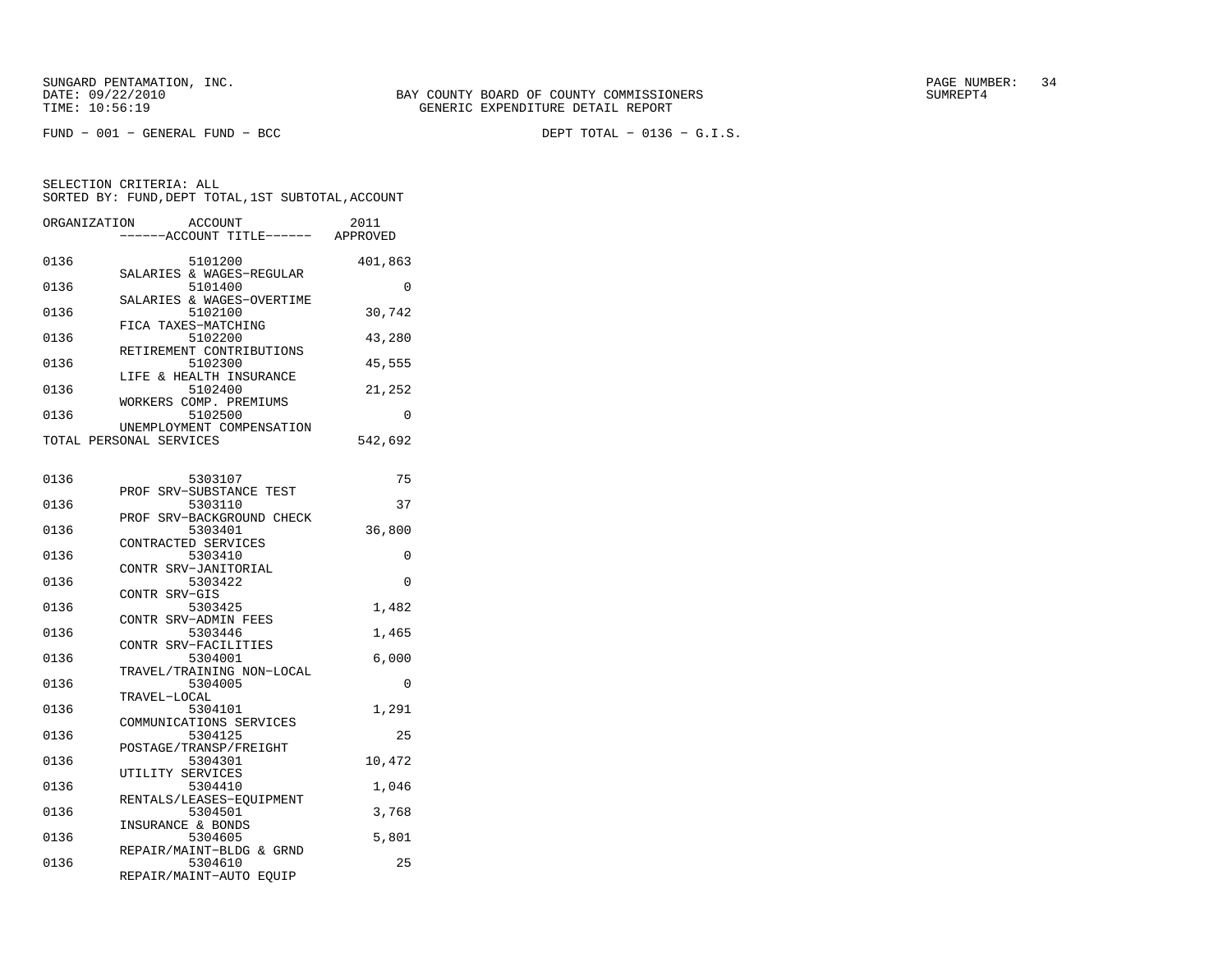DEPT TOTAL -  $0136 - G.I.S.$ 

|      | ORGANIZATION<br><b>ACCOUNT</b><br>----ACCOUNT TITLE------ APPROVED | 2011    |
|------|--------------------------------------------------------------------|---------|
| 0136 | 5304611                                                            | 720     |
| 0136 | REPAIR/MAINT-FLEET MAINT<br>5304615                                | 4,000   |
| 0136 | REPAIR/MAINT-EOUIPMENT<br>5304701                                  | 50      |
| 0136 | PRINTING & BINDING<br>5304902                                      | 403     |
| 0136 | FEES & COSTS-PURCHASING<br>5304905                                 | 150     |
| 0136 | FEES&COSTS-LGL ADV/ADVERT<br>5304990                               | 50      |
| 0136 | MISCELLANEOUS EXPENSES<br>5305101                                  | 2,000   |
|      | OFFICE SUPPLIES                                                    |         |
| 0136 | 5305201<br>OPERATING SUPPLIES                                      | 4,000   |
| 0136 | 5305202                                                            | 0       |
|      | OPER SUPPLIES-JANITORIAL                                           |         |
| 0136 | 5305205<br>GAS, OIL & LUBRICANTS                                   | 1,000   |
| 0136 | 5305210                                                            | 800     |
| 0136 | SAFETY GEAR & SUPPLIES<br>5305215                                  | 500     |
|      | CLOTHING & WEARING APPRL                                           |         |
| 0136 | 5305401<br>BOOKS/RESOURCE MATR/SUBSC                               | 360     |
| 0136 | 5305402                                                            | 125     |
| 0136 | DUES & MEMBERSHIPS<br>5305406                                      |         |
|      | TRAINING & TUITION                                                 | 11,760  |
|      | TOTAL OPERATING EXPENSES                                           | 94,205  |
| 0136 | 5606401                                                            | 30,000  |
|      | EOUIPMENT                                                          |         |
| 0136 | 5606402<br>EQUIP LESS THAN \$1000                                  | 1,000   |
| 0136 | 5606450                                                            | 0       |
|      | COMPUTER SOFTWARE<br>TOTAL CAPITAL OUTLAY                          | 31,000  |
| 0136 | 5905998                                                            | 0       |
| 0136 | DEPRECIATION EXPENSE<br>5909915                                    | 0       |
|      | RESERVE FOR PAY ADJUSTMNT<br>TOTAL NON-OPERATING EXPENSES          | 0       |
|      |                                                                    |         |
|      | TOTAL G.I.S.                                                       | 667,897 |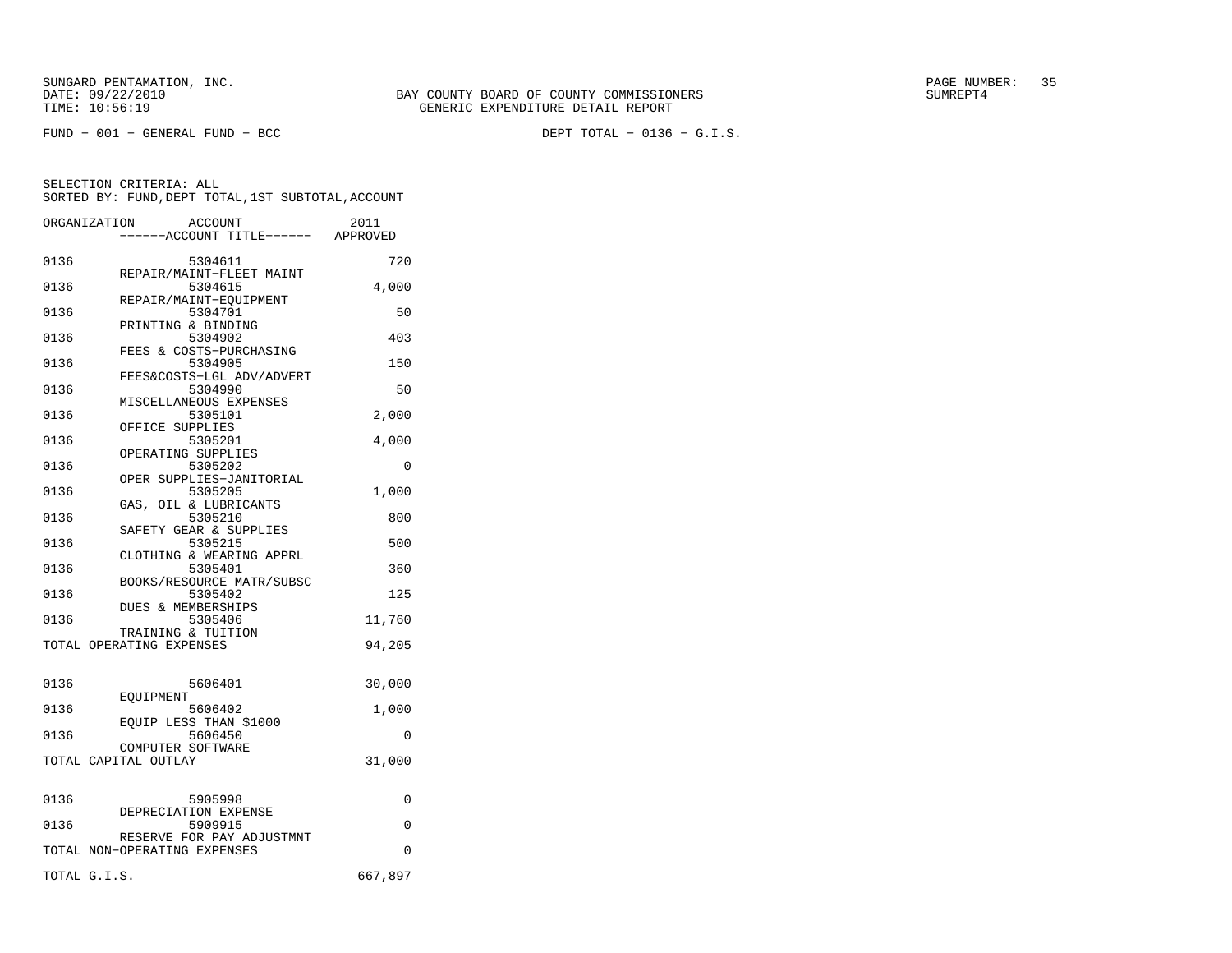$FUND - 001 - GENERAL FUND - BCC$ 

DEPT TOTAL - 0137 - CDBG

|            | ORGANIZATION                 | ACCOUNT | ------ACCOUNT TITLE------ | 2011<br>APPROVED |  |
|------------|------------------------------|---------|---------------------------|------------------|--|
| 0137       |                              | 5606101 |                           |                  |  |
|            | LAND<br>TOTAL CAPITAL OUTLAY |         |                           |                  |  |
| TOTAL CDBG |                              |         |                           |                  |  |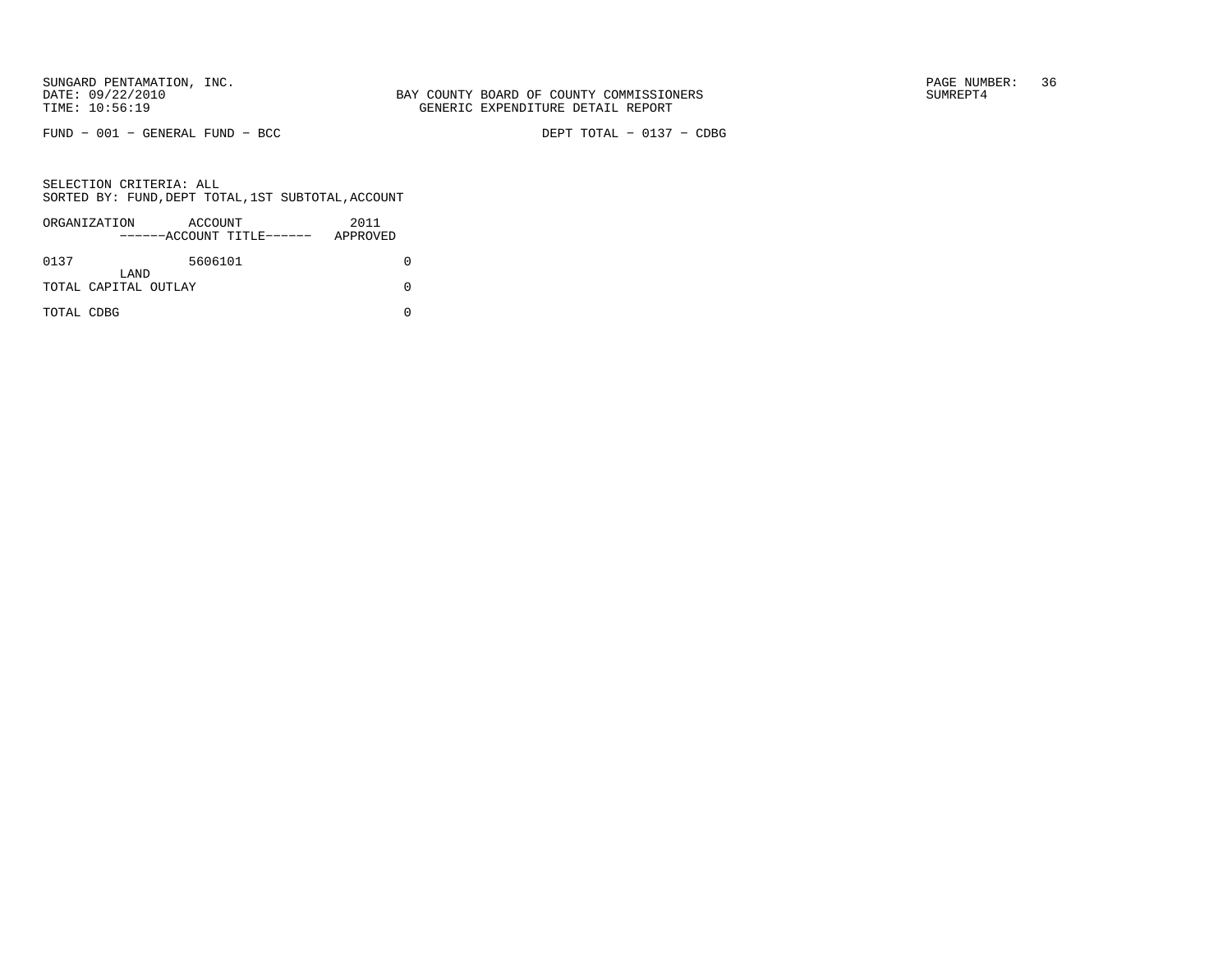BAY COUNTY BOARD OF COUNTY COMMISSIONERS TIME: 10:56:19 GENERIC EXPENDITURE DETAIL REPORT

FUND − 001 − GENERAL FUND − BCC DEPT TOTAL − 0138 − COMMUNITY ACTION AGENCY

|      | ORGANIZATION                  | ACCOUNT             |                           | 2011     |
|------|-------------------------------|---------------------|---------------------------|----------|
|      |                               |                     | ------ACCOUNT TITLE------ | APPROVED |
| 0138 |                               | 5808205             |                           |          |
|      |                               | AID-ST GRANT/CSBG   |                           |          |
| 0138 |                               | 5808210             |                           | 98,500   |
|      |                               | AID-ST GRANTS/MATCH |                           |          |
|      | TOTAL GRANTS & AIDS           |                     |                           | 98,500   |
|      | TOTAL COMMUNITY ACTION AGENCY |                     |                           | 98,500   |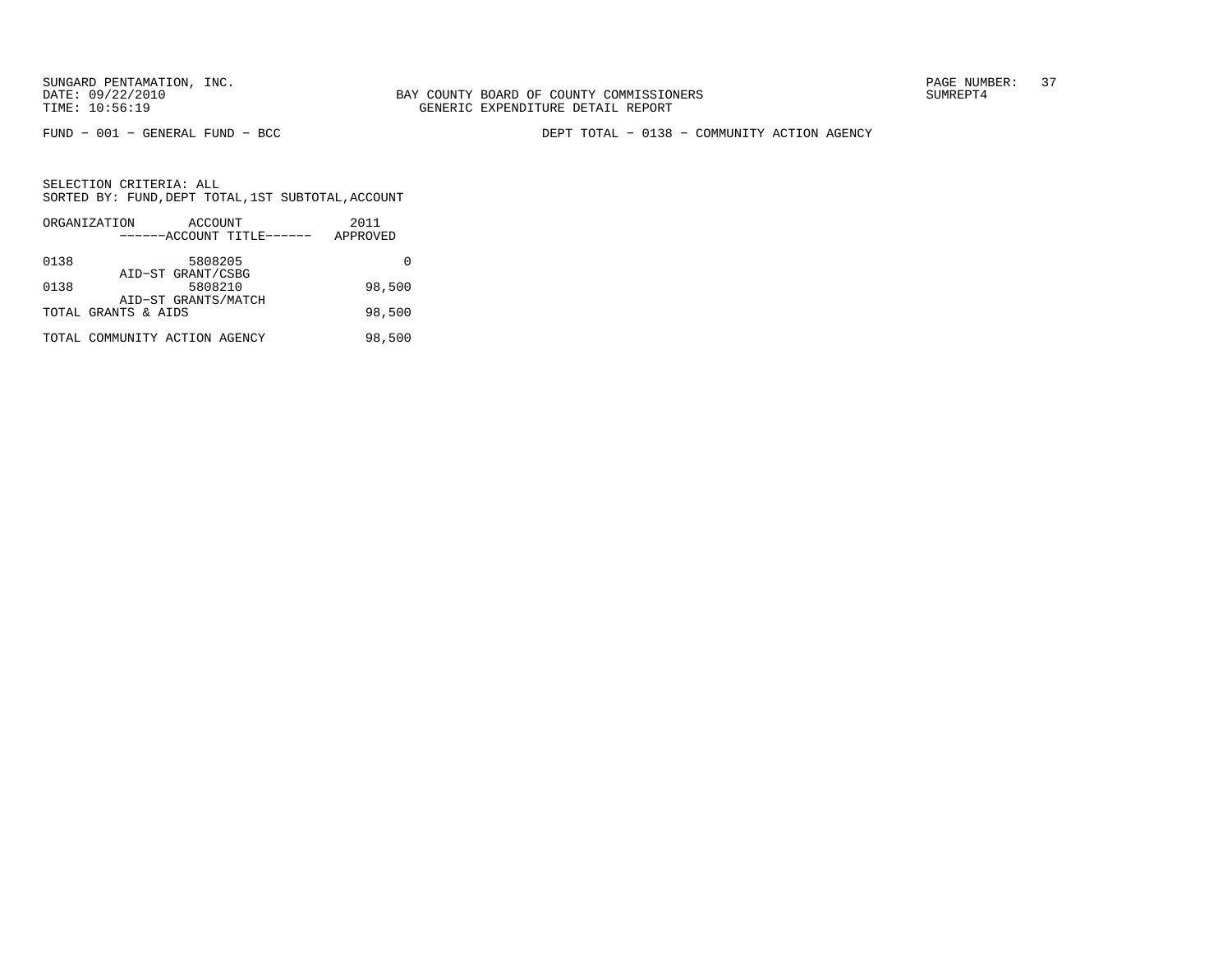$FUND - 001 - GENERAL FUND - BCC$ 

DEPT TOTAL -  $0144 - S.H.I.P.$ 

SELECTION CRITERIA: ALLSORTED BY: FUND, DEPT TOTAL, 1ST SUBTOTAL, ACCOUNT ORGANIZATION ACCOUNT 2011−−−−−−ACCOUNT TITLE−−−−−− APPROVED

| 0144 | 5303401                                              | O         |
|------|------------------------------------------------------|-----------|
| 0144 | CONTRACTED SERVICES<br>5303496                       | 1,567,000 |
|      | CONTR SRV-COMM DEV. PLAN<br>TOTAL OPERATING EXPENSES |           |
|      |                                                      | 1,567,000 |
| 0144 | 5606101                                              | 0         |
|      | LAND<br>TOTAL CAPITAL OUTLAY                         | 0         |
|      |                                                      |           |
| 0144 | 5808101<br>AID-GOV'T AGENGY                          | 0         |
|      | TOTAL GRANTS & AIDS                                  | $\Omega$  |
|      | TOTAL S.H.I.P.                                       | 1,567,000 |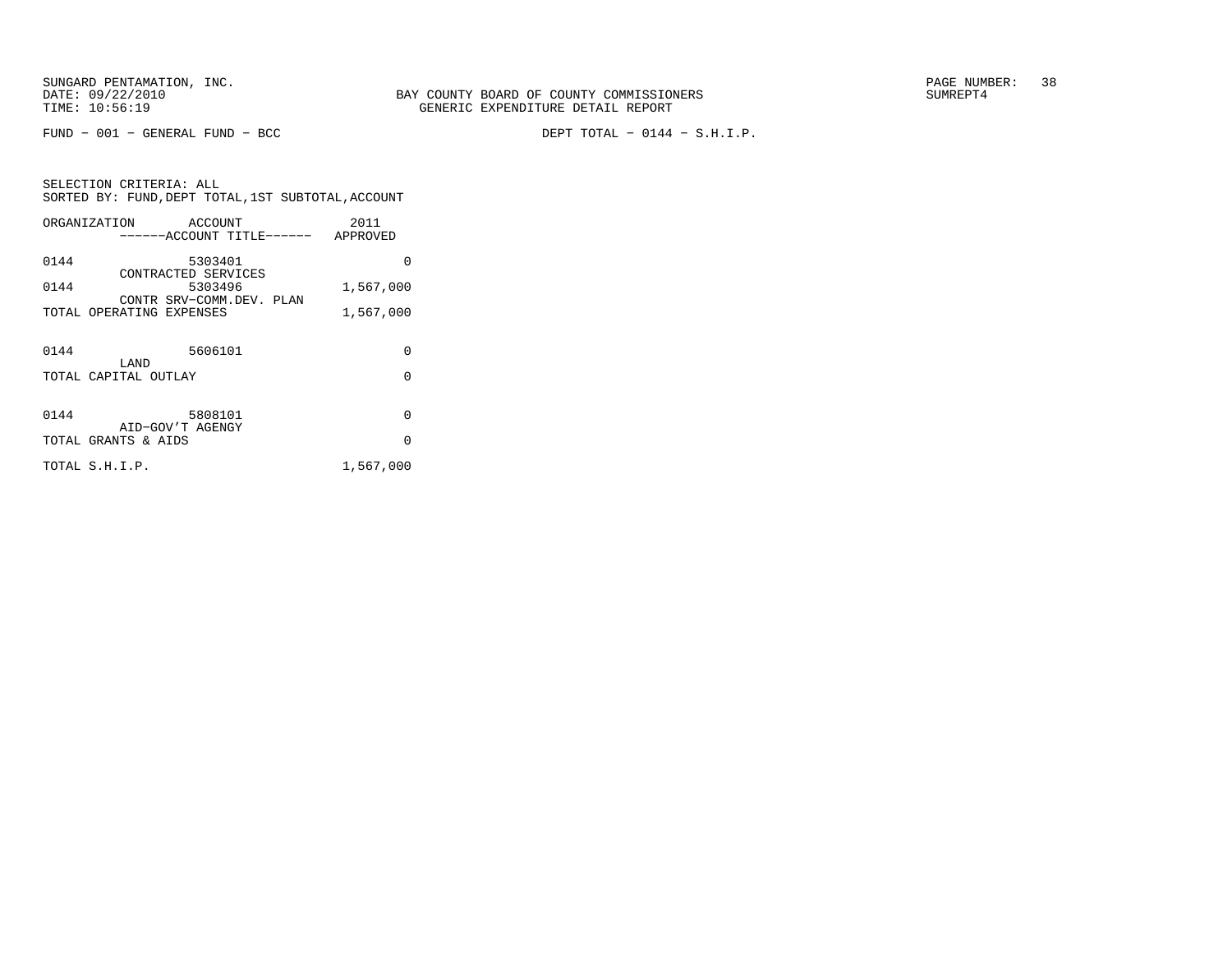FUND − 001 − GENERAL FUND − BCC DEPT TOTAL − 0150 − MEDICAL EXAMINER

|      | ORGANIZATION ACCOUNT<br>-----ACCOUNT TITLE------ APPROVED | 2011     |
|------|-----------------------------------------------------------|----------|
| 0150 | 5303135<br>PROF SRV-MEDICAL EXAMINER                      | 621,555  |
| 0150 | 5303401<br>CONTRACTED SERVICES                            | 2,600    |
| 0150 | 5303408                                                   | $\Omega$ |
| 0150 | CONTR SRV-800 MHZ<br>5303413                              | 39,627   |
| 0150 | CONTR SRV-ME TRANSPORT<br>5303414                         | 142,511  |
| 0150 | CONTR SRV-ME OPERATING<br>5303446                         | 20,970   |
| 0150 | CONTR SRV-FACILITIES<br>5304101                           | 2,472    |
| 0150 | COMMUNICATIONS SERVICES<br>5304501                        | 3,173    |
| 0150 | INSURANCE & BONDS<br>5304605                              | 4,341    |
| 0150 | REPAIR/MAINT-BLDG & GRND<br>5304902                       | 183      |
|      | FEES & COSTS-PURCHASING<br>TOTAL OPERATING EXPENSES       | 837,432  |
| 0150 | 5606401                                                   | $\Omega$ |
| 0150 | EOUIPMENT<br>5606402                                      | 0        |
|      | EOUIP LESS THAN \$1000<br>TOTAL CAPITAL OUTLAY            | $\Omega$ |
|      |                                                           |          |
| 0150 | 5905998<br>DEPRECIATION EXPENSE                           | $\Omega$ |
|      | TOTAL NON-OPERATING EXPENSES                              | $\Omega$ |
|      | TOTAL MEDICAL EXAMINER                                    | 837,432  |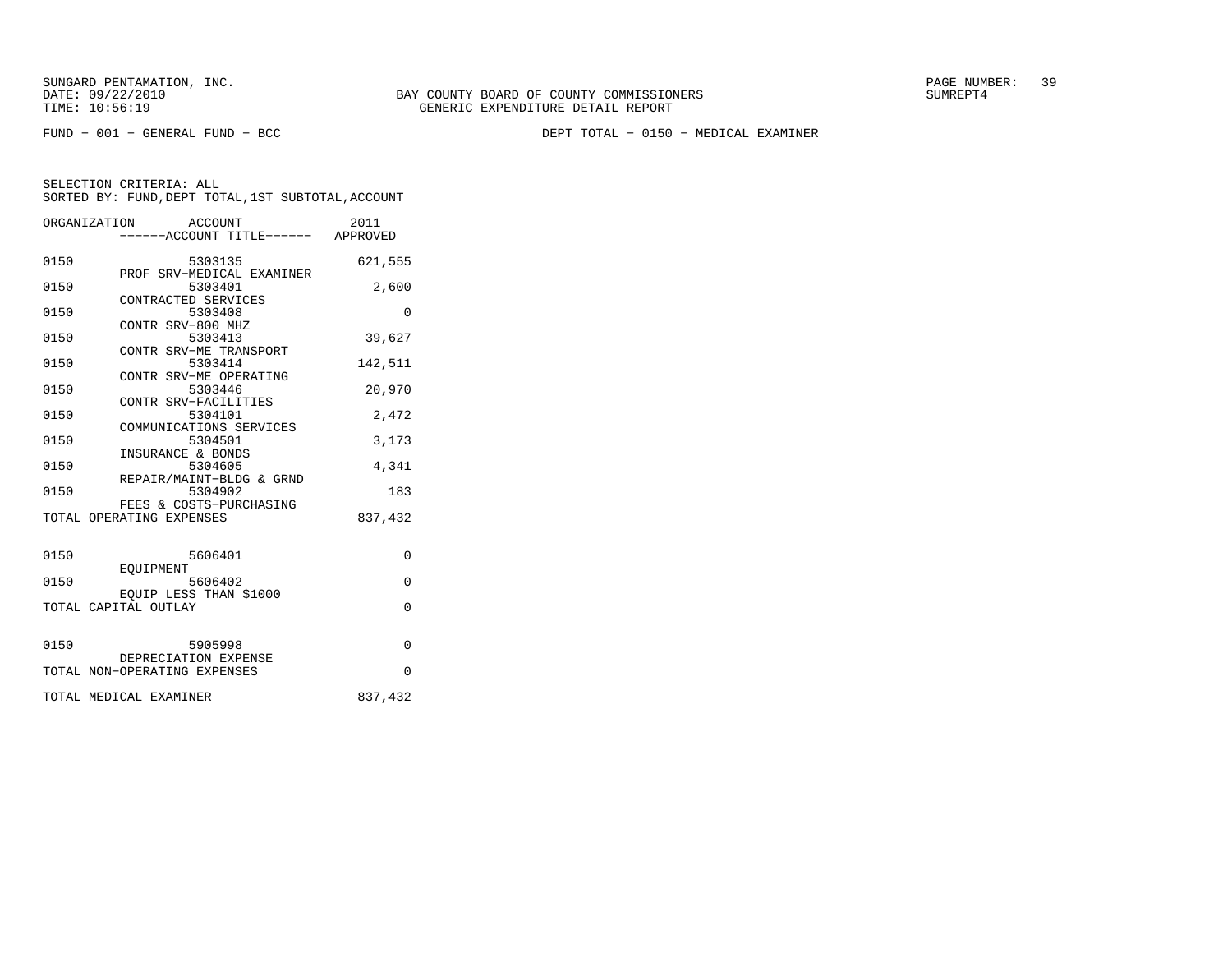FUND − 001 − GENERAL FUND − BCC DEPT TOTAL − 0154 − ANIMAL CONTROL

| ORGANIZATION | ACCOUNT<br>---ACCOUNT TITLE------ APPROVED                    | 2011     |
|--------------|---------------------------------------------------------------|----------|
| 0154         | 5101200<br>SALARIES & WAGES-REGULAR                           | 344,823  |
| 0154         | 5101400<br>SALARIES & WAGES-OVERTIME                          | 36,070   |
| 0154         | 5102100<br>FICA TAXES-MATCHING                                | 29,138   |
| 0154         | 5102200<br>RETIREMENT CONTRIBUTIONS                           | 41,022   |
| 0154         | 5102300<br>LIFE & HEALTH INSURANCE                            | 91,109   |
| 0154         | 5102400<br>WORKERS COMP. PREMIUMS                             | 13,150   |
| 0154         | 5102500<br>UNEMPLOYMENT COMPENSATION                          | 0        |
|              | TOTAL PERSONAL SERVICES                                       | 555,312  |
| 0154         | 5303101                                                       | 0        |
| 0154         | PROFESSIONAL SERVICES<br>5303106                              | 250      |
| 0154         | SRV-PHYSICLS/MEDICAL<br>PROF<br>5303107                       | 250      |
| 0154         | PROF SRV-SUBSTANCE TEST<br>5303109                            | 75,000   |
| 0154         | PROF SRV-VETERINARIAN<br>5303110<br>PROF SRV-BACKGROUND CHECK | 75       |
| 0154         | 5303401<br>CONTRACTED SERVICES                                | $\Omega$ |
| 0154         | 5303408<br>CONTR SRV-800 MHZ                                  | 15,168   |
| 0154         | 5303446<br>CONTR SRV-FACILITIES                               | 25,274   |
| 0154         | 5304001<br>TRAVEL/TRAINING NON-LOCAL                          | 1,000    |
| 0154         | 5304101<br>COMMUNICATIONS SERVICES                            | 9,806    |
| 0154         | 5304122<br>COMM SRV-LEASED LINES                              | 0        |
| 0154         | 5304125<br>POSTAGE/TRANSP/FREIGHT                             | 400      |
| 0154         | 5304301<br>UTILITY SERVICES                                   | 40,000   |
| 0154         | 5304410<br>RENTALS/LEASES-EOUIPMENT                           | 5,352    |
| 0154         | 5304501<br>INSURANCE & BONDS                                  | 10,115   |
| 0154         | 5304604<br>REPAIR/MAINT-BLD&GRD DEPT                          | 0        |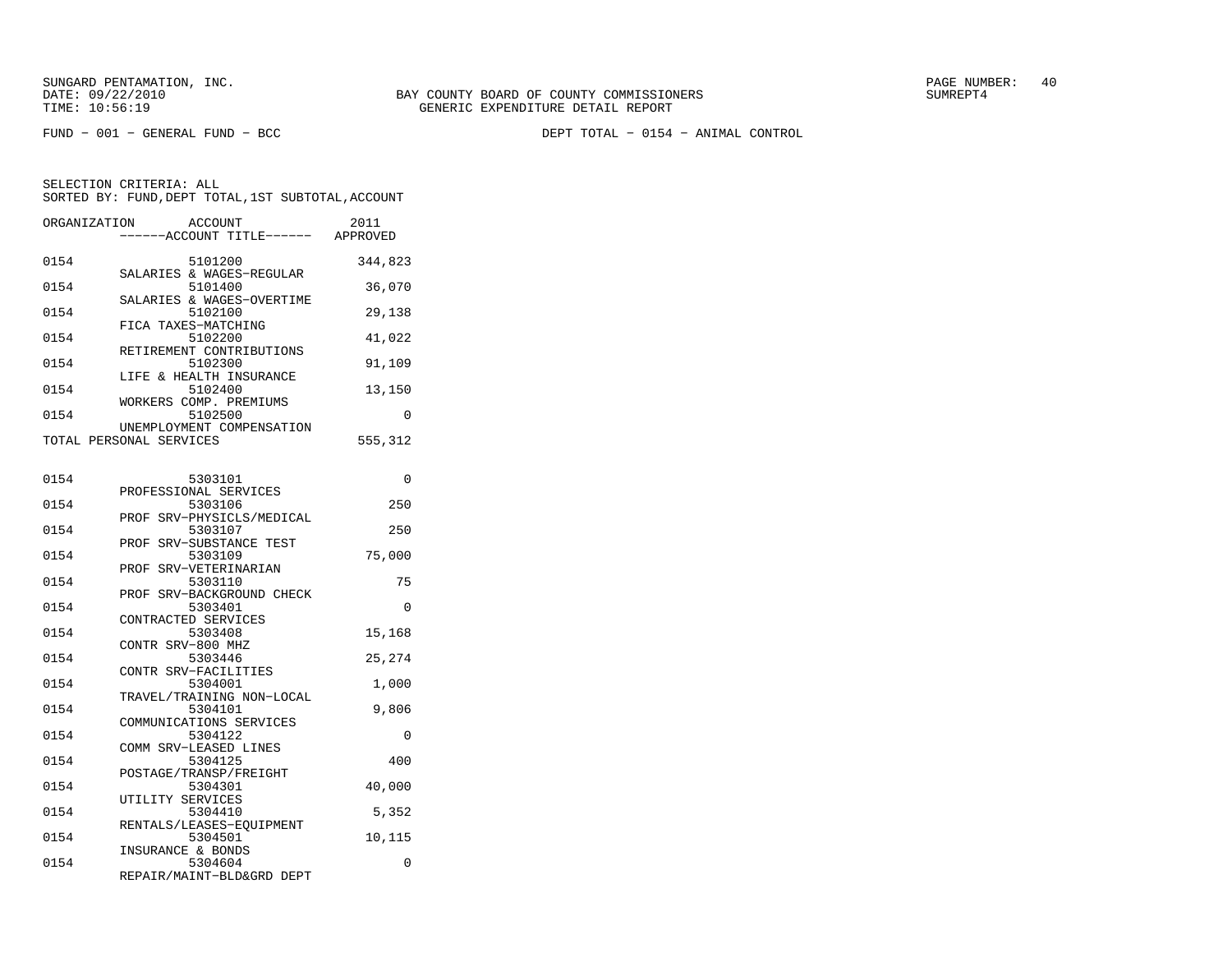FUND − 001 − GENERAL FUND − BCC DEPT TOTAL − 0154 − ANIMAL CONTROL

| ORGANIZATION |                          | <b>ACCOUNT</b><br>---ACCOUNT TITLE------ APPROVED | 2011    |
|--------------|--------------------------|---------------------------------------------------|---------|
|              |                          |                                                   |         |
| 0154         |                          | 5304605<br>REPAIR/MAINT-BLDG & GRND               | 38,107  |
| 0154         |                          | 5304610                                           | 3,500   |
| 0154         |                          | REPAIR/MAINT-AUTO EOUIP<br>5304611                | 16,000  |
| 0154         |                          | REPAIR/MAINT-FLEET MAINT<br>5304615               | 500     |
| 0154         |                          | REPAIR/MAINT-EQUIPMENT<br>5304701                 | 365     |
| 0154         |                          | PRINTING & BINDING<br>5304902                     | 879     |
| 0154         |                          | FEES & COSTS-PURCHASING<br>5304905                | 300     |
| 0154         |                          | FEES&COSTS-LGL ADV/ADVERT<br>5304909              | 0       |
| 0154         |                          | FEES & COSTS-COURT FILING<br>5304984              | 0       |
| 0154         | <b>BAD DEBT</b>          | 5304990                                           | 500     |
| 0154         |                          | MISCELLANEOUS EXPENSES<br>5305101                 | 6,600   |
| 0154         | OFFICE SUPPLIES          | 5305201                                           | 65,000  |
| 0154         |                          | OPERATING SUPPLIES<br>5305205                     | 30,000  |
| 0154         |                          | GAS, OIL & LUBRICANTS<br>5305210                  | 200     |
| 0154         |                          | SAFETY GEAR & SUPPLIES<br>5305215                 | 5,000   |
| 0154         |                          | CLOTHING & WEARING APPRL<br>5305402               | 560     |
| 0154         |                          | DUES & MEMBERSHIPS<br>5305406                     | 1,000   |
|              |                          | TRAINING & TUITION                                |         |
|              | TOTAL OPERATING EXPENSES |                                                   | 351,201 |
| 0154         |                          | 5606101                                           | 0       |
| 0154         | LAND                     | 5606201                                           | 0       |
| 0154         | <b>BUILDINGS</b>         | 5606401                                           | 0       |
| 0154         | EOUIPMENT                | 5606402                                           | 325     |
| 0154         |                          | EOUIP LESS THAN \$1000<br>5606450                 | 0       |
| 0154         | COMPUTER SOFTWARE        | 5606528                                           | 0       |
|              | TOTAL CAPITAL OUTLAY     | CIP-ANIMAL CNTRL FACILITY                         | 325     |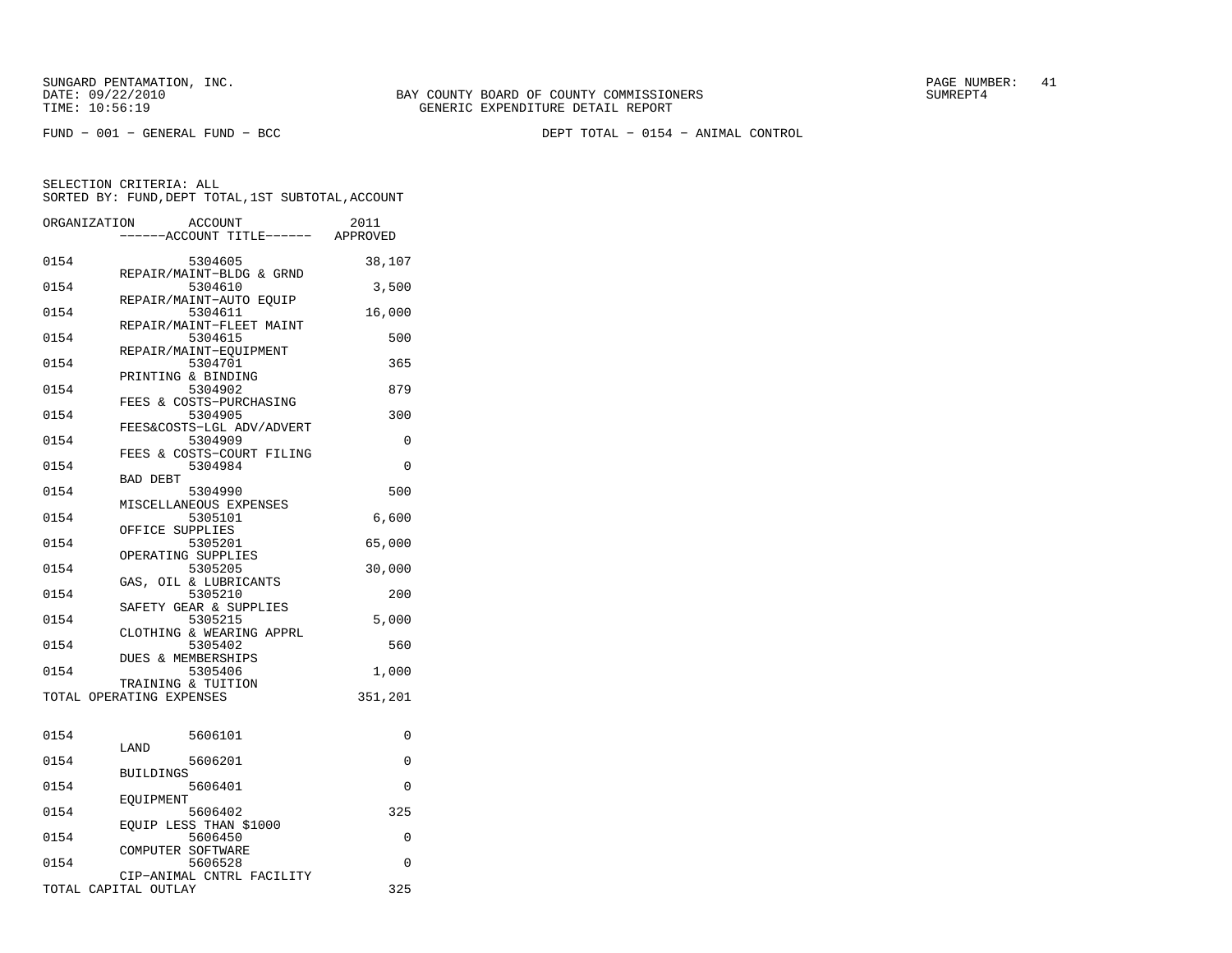FUND − 001 − GENERAL FUND − BCC DEPT TOTAL − 0154 − ANIMAL CONTROL

| ORGANIZATION | ACCOUNT |                       | 2011     |
|--------------|---------|-----------------------|----------|
|              |         | $---ACCOINT TITLE---$ | APPROVED |

| 0154 | 5905998                                              |         |
|------|------------------------------------------------------|---------|
|      | DEPRECIATION EXPENSE<br>TOTAL NON-OPERATING EXPENSES |         |
|      | TOTAL ANIMAL CONTROL                                 | 906,838 |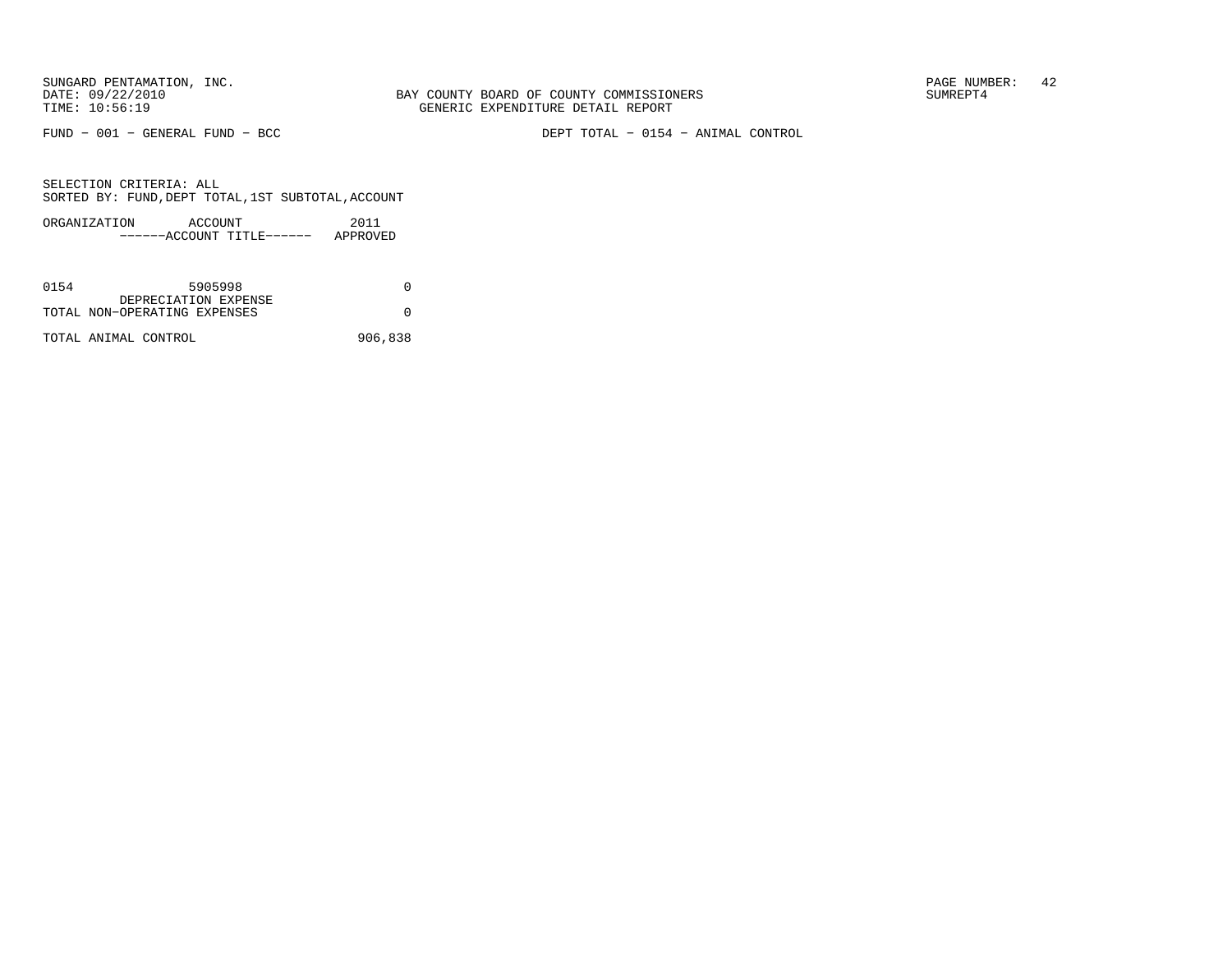FUND − 001 − GENERAL FUND − BCC DEPT TOTAL − 0166 − INFORMATION SERVICES

| ORGANIZATION | ACCOUNT<br>---ACCOUNT TITLE------ APPROVED | 2011     |
|--------------|--------------------------------------------|----------|
|              |                                            |          |
| 0166         | 5101200<br>SALARIES & WAGES-REGULAR        | 347,476  |
| 0166         | 5102100                                    | 26,582   |
| 0166         | FICA TAXES-MATCHING<br>5102200             | 37,423   |
| 0166         | RETIREMENT CONTRIBUTIONS<br>5102300        | 29,209   |
| 0166         | LIFE & HEALTH INSURANCE<br>5102400         | 3,144    |
|              | WORKERS COMP. PREMIUMS                     |          |
|              | TOTAL PERSONAL SERVICES                    | 443,834  |
| 0166         | 5303106                                    | 0        |
|              | SRV-PHYSICLS/MEDICAL<br>PROF               |          |
| 0166         | 5303107<br>SRV-SUBSTANCE TEST<br>PROF      | 75       |
| 0166         | 5303401                                    | 187,000  |
|              | CONTRACTED SERVICES                        |          |
| 0166         | 5303410                                    | $\Omega$ |
|              | CONTR SRV-JANITORIAL                       |          |
| 0166         | 5303425<br>CONTR SRV-ADMIN FEES            | 1,482    |
| 0166         | 5303446                                    | 4,670    |
|              | CONTR SRV-FACILITIES                       |          |
| 0166         | 5304001                                    | 12,900   |
|              | TRAVEL/TRAINING NON-LOCAL                  |          |
| 0166         | 5304005                                    | 0        |
| 0166         | TRAVEL-LOCAL<br>5304101                    | 70,267   |
|              | COMMUNICATIONS SERVICES                    |          |
| 0166         | 5304122                                    | 66,780   |
|              | COMM SRV-LEASED LINES                      |          |
| 0166         | 5304125                                    | 200      |
|              | POSTAGE/TRANSP/FREIGHT                     |          |
| 0166         | 5304301                                    | 10,472   |
| 0166         | UTILITY SERVICES<br>5304410                | 2,800    |
|              | RENTALS/LEASES-EQUIPMENT                   |          |
| 0166         | 5304501                                    | 5,553    |
|              | INSURANCE & BONDS                          |          |
| 0166         | 5304605                                    | 5,801    |
|              | REPAIR/MAINT-BLDG & GRND                   |          |
| 0166         | 5304610                                    | 200      |
| 0166         | REPAIR/MAINT-AUTO EOUIP<br>5304611         | 400      |
|              | REPAIR/MAINT-FLEET MAINT                   |          |
| 0166         | 5304615                                    | 6,000    |
|              | REPAIR/MAINT-EQUIPMENT                     |          |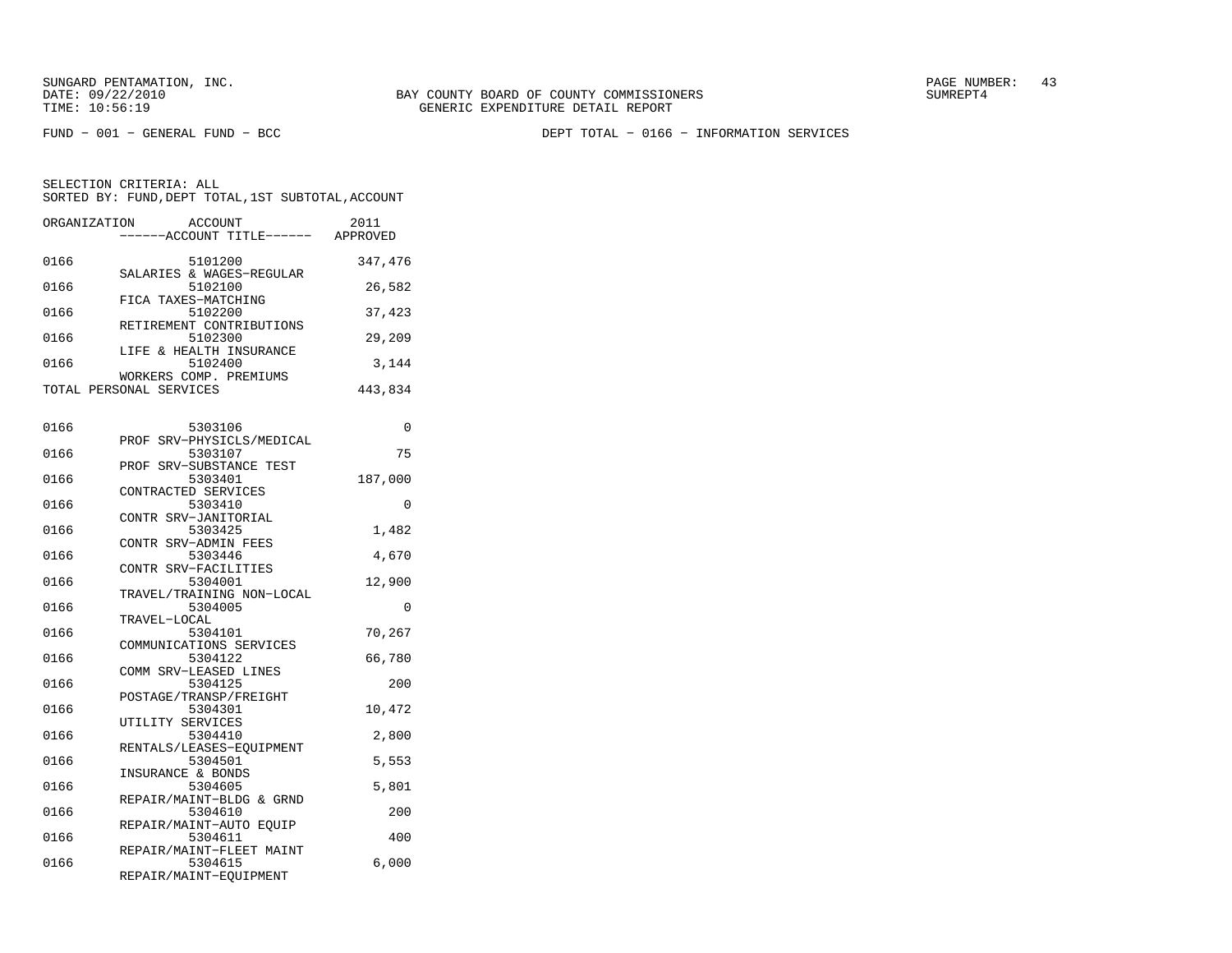FUND − 001 − GENERAL FUND − BCC DEPT TOTAL − 0166 − INFORMATION SERVICES

|      | ORGANIZATION<br><b>ACCOUNT</b><br>----ACCOUNT TITLE------ APPROVED | 2011     |
|------|--------------------------------------------------------------------|----------|
| 0166 | 5304902                                                            | 659      |
| 0166 | FEES & COSTS-PURCHASING<br>5304905                                 | 150      |
| 0166 | FEES&COSTS-LGL ADV/ADVERT<br>5304990                               | 50       |
| 0166 | MISCELLANEOUS EXPENSES<br>5305101                                  | 1,500    |
| 0166 | OFFICE SUPPLIES<br>5305201                                         | 1,000    |
| 0166 | OPERATING SUPPLIES<br>5305202                                      | 0        |
| 0166 | OPER SUPPLIES-JANITORIAL<br>5305205                                | 1,100    |
| 0166 | GAS, OIL & LUBRICANTS<br>5305210                                   | 50       |
| 0166 | SAFETY GEAR & SUPPLIES<br>5305215                                  | 50       |
| 0166 | CLOTHING & WEARING APPRL<br>5305220                                | 50       |
| 0166 | TOOL & SMALL IMPLEMENTS<br>5305401                                 | 5,000    |
| 0166 | BOOKS/RESOURCE MATR/SUBSC<br>5305402                               | 225      |
| 0166 | <b>DUES &amp; MEMBERSHIPS</b><br>5305406                           | 2,500    |
|      | TRAINING & TUITION<br>TOTAL OPERATING EXPENSES                     | 386,934  |
|      |                                                                    |          |
| 0166 | 5606401<br>EOUIPMENT                                               | 80,000   |
| 0166 | 5606402<br>EOUIP LESS THAN \$1000                                  | $\Omega$ |
| 0166 | 5606450<br>COMPUTER SOFTWARE                                       | $\Omega$ |
|      | TOTAL CAPITAL OUTLAY                                               | 80,000   |
| 0166 | 5905998                                                            | 0        |
| 0166 | DEPRECIATION EXPENSE<br>5909915                                    | $\Omega$ |
|      | RESERVE FOR PAY ADJUSTMNT<br>TOTAL NON-OPERATING EXPENSES          | $\Omega$ |
|      | TOTAL INFORMATION SERVICES                                         | 910,768  |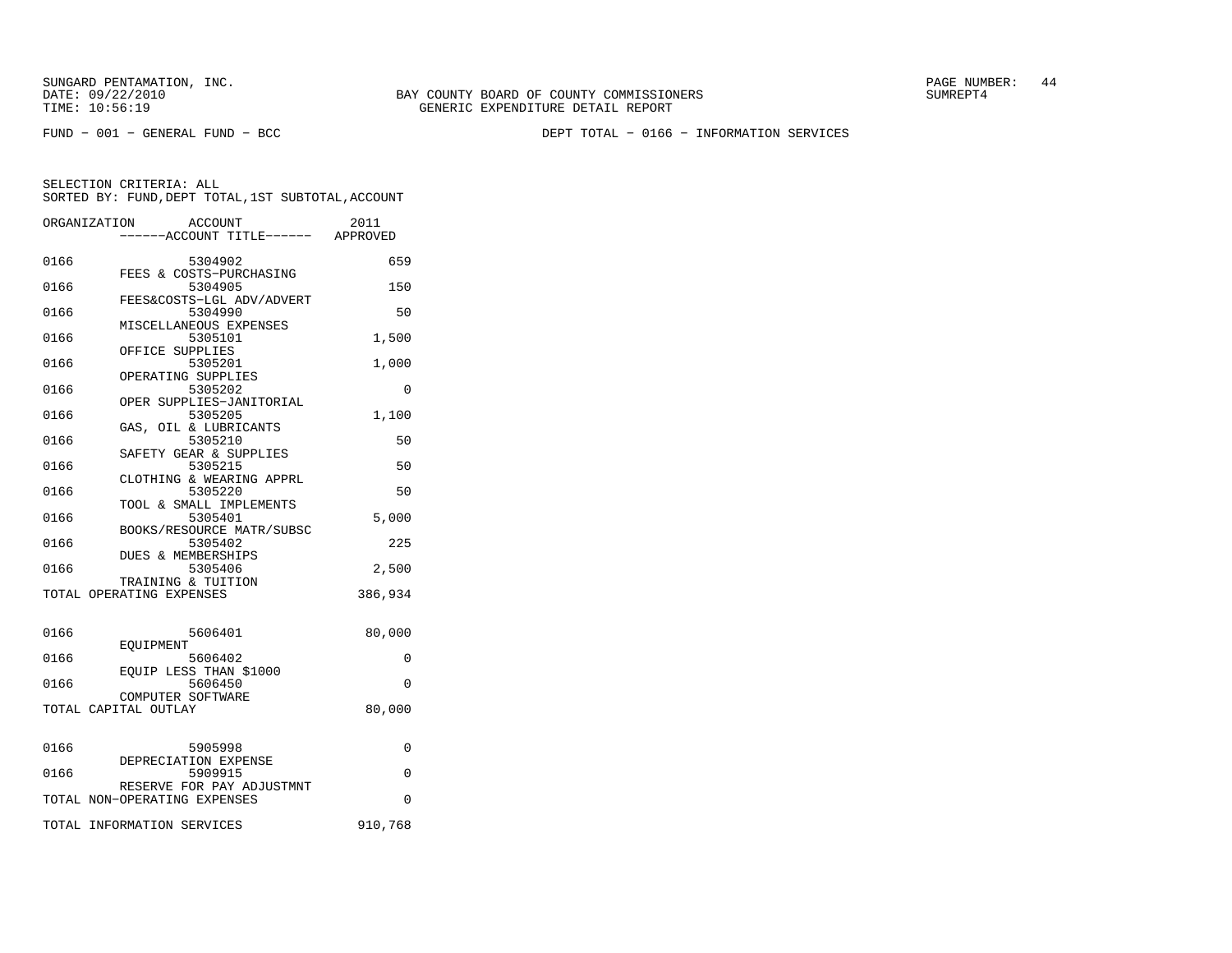FUND − 001 − GENERAL FUND − BCC DEPT TOTAL − 0168 − LAW ENFORCEMENT

|      | ORGANIZATION          | ACCOUNT                      |  | 2011     |
|------|-----------------------|------------------------------|--|----------|
|      |                       | ------ACCOUNT TITLE------    |  | APPROVED |
| 0168 |                       | 5819154                      |  | 150,000  |
|      |                       | FEES & COST-SHER/LEE TRST    |  |          |
|      |                       | TOTAL NON-OPERATING EXPENSES |  | 150,000  |
|      | TOTAL LAW ENFORCEMENT |                              |  | 150,000  |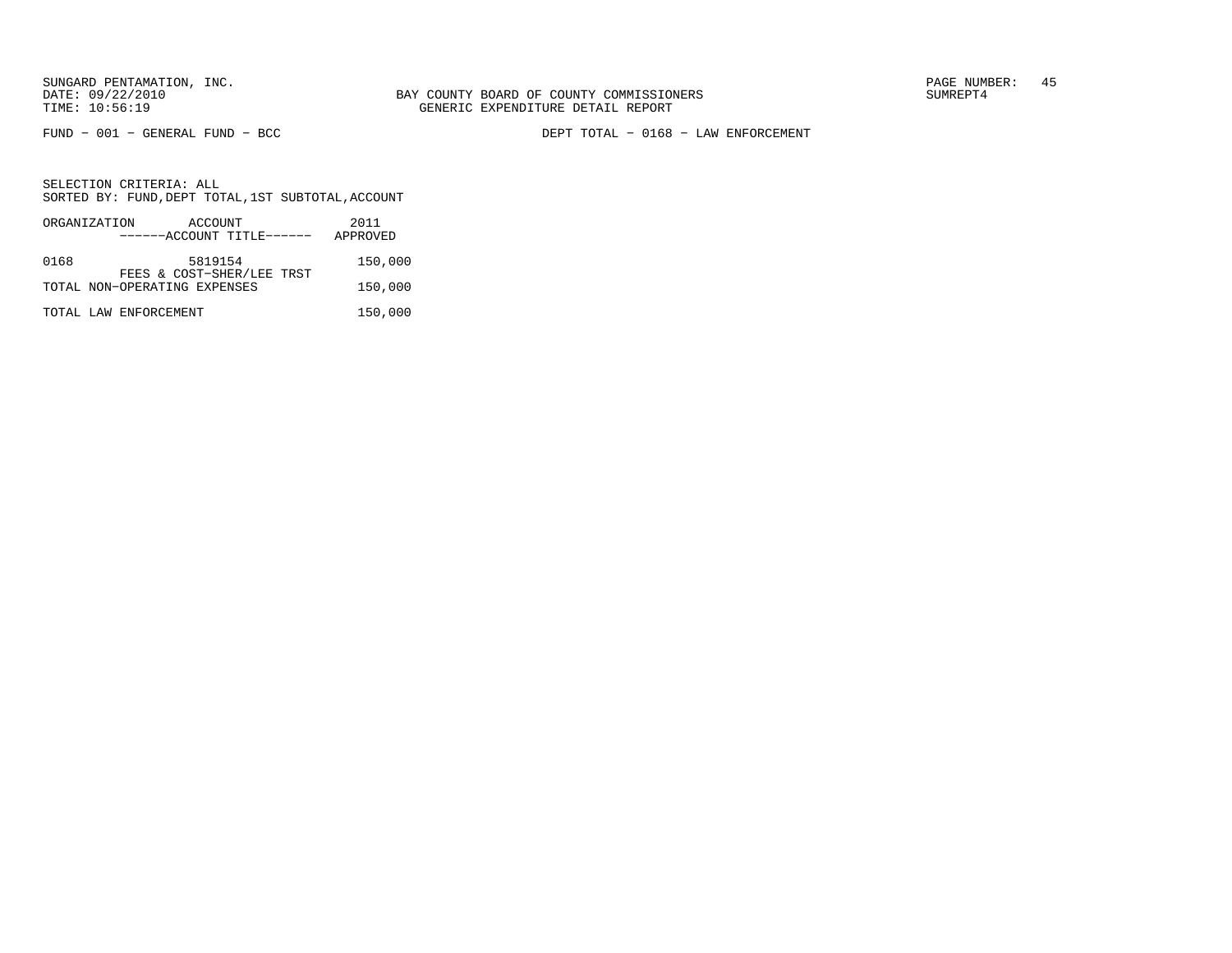FUND − 001 − GENERAL FUND − BCC DEPT TOTAL − 0172 − INFRASTRUCTURE

| ORGANIZATION | ACCOUNT                      | 2011     |
|--------------|------------------------------|----------|
|              | --ACCOUNT TITLE------        | APPROVED |
| 0172         | 5253401                      | 0        |
|              | DISASTER PREP/RECOVERY       |          |
| 0172         | 5303438                      | 0        |
|              | CONTR SRV-DEBRIS REMOVAL     |          |
| 0172         | 5304050                      | 0        |
|              | MOVING EXPENSE               |          |
| 0172         | 5304301                      | 36,000   |
| 0172         | UTILITY SERVICES<br>5304604  | 0        |
|              | REPAIR/MAINT-BLD&GRD DEPT    |          |
| 0172         | 5304605                      | 184,000  |
|              | REPAIR/MAINT-BLDG & GRND     |          |
| 0172         | 5304615                      | 0        |
|              | REPAIR/MAINT-EQUIPMENT       |          |
| 0172         | 5304902                      | 3,259    |
|              | FEES & COSTS-PURCHASING      |          |
| 0172         | 5305101                      | $\Omega$ |
|              | OFFICE SUPPLIES              |          |
|              | TOTAL OPERATING EXPENSES     | 223,259  |
|              |                              |          |
| 0172         | 5606101                      | 0        |
|              | LAND                         |          |
| 0172         | 5606201                      | 0        |
|              | BUILDINGS                    |          |
| 0172         | 5606202                      | 0        |
|              | BLDG-FACILITIES              |          |
| 0172         | 5606203                      | $\Omega$ |
|              | BLDG-CLERK STORAGE           |          |
| 0172         | 5606318<br>IMPRV-COUNTY PIER | 0        |
| 0172         | 5606350                      | 100,000  |
|              | IMPRV-BOATING                |          |
| 0172         | 5606401                      | 0        |
|              | EOUIPMENT                    |          |
| 0172         | 5606402                      | 0        |
|              | EQUIP LESS THAN \$1000       |          |
| 0172         | 5606502                      | 0        |
|              | CIP-EAST BAY PASS            |          |
| 0172         | 5606515                      | 0        |
| 0172         | CIP-LIBRARY<br>5606516       | $\Omega$ |
|              | CIP-BCC ADMIN BLDG           |          |
| 0172         | 5606517                      | 0        |
|              | CIP-COURTHOUSE               |          |
| 0172         | 5606519                      | $\Omega$ |
|              | CIP-JUDICIAL FACILITY        |          |
| 0172         | 5606520                      | 50,000   |
|              | CIP-FUEL TANKS               |          |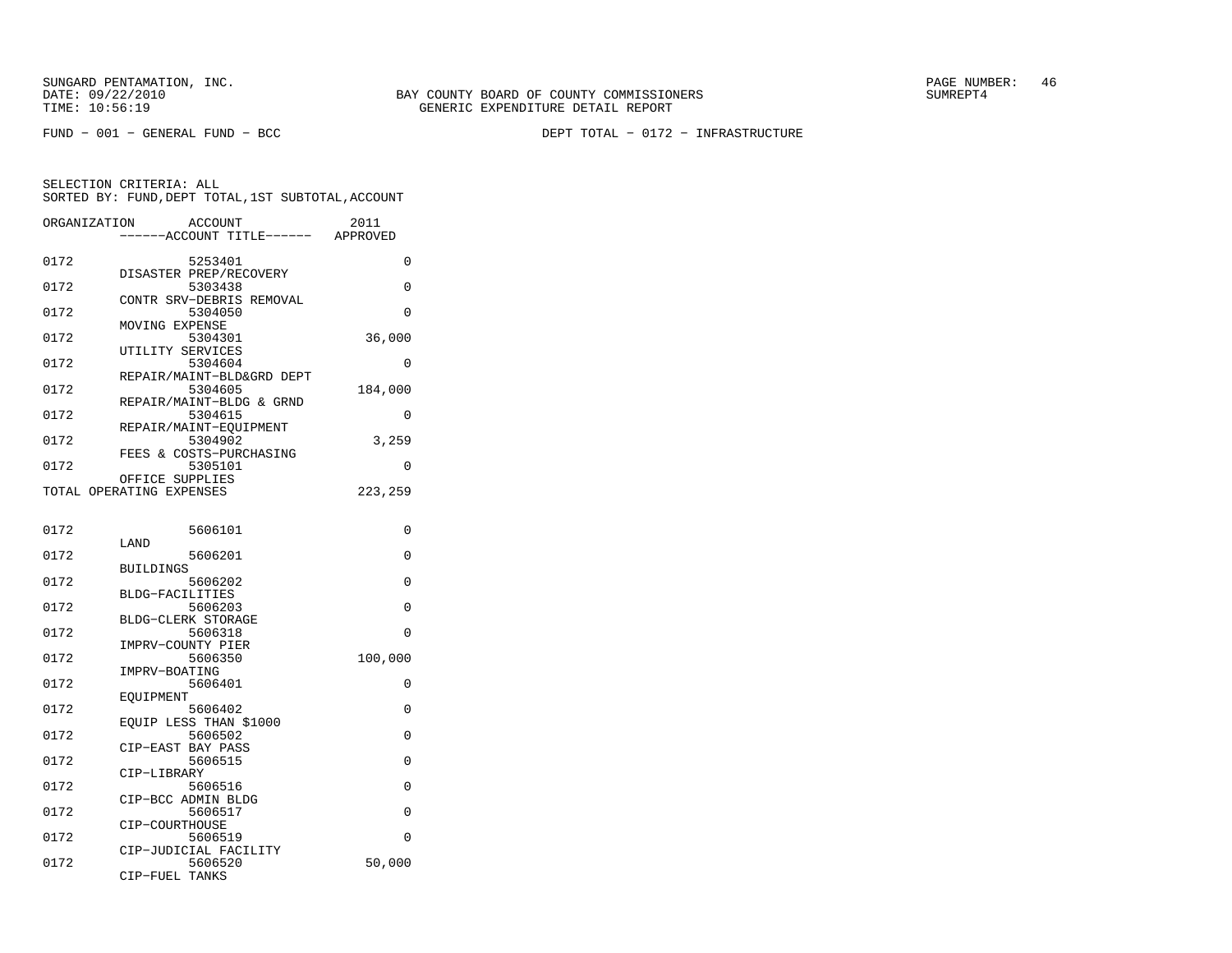SUNGARD PENTAMATION, INC.<br>
BAY COUNTY BOARD OF COUNTY COMMISSIONERS AND SUNREPT4 SUMREPT4

FUND − 001 − GENERAL FUND − BCC DEPT TOTAL − 0172 − INFRASTRUCTURE

|      | ORGANIZATION ACCOUNT<br>-----ACCOUNT TITLE------ APPROVED | 2011     |
|------|-----------------------------------------------------------|----------|
| 0172 | 5606521                                                   | $\Omega$ |
| 0172 | $CIP$ - JAIL<br>5606522                                   | $\Omega$ |
| 0172 | CIP-EMERG OPERATIONS CNTR<br>5606524                      | $\Omega$ |
| 0172 | CIP-CSS OPERATIONS CENTER<br>5606526                      | 45,000   |
| 0172 | CIP-ROOF REPAIRS<br>5606571                               | $\Omega$ |
| 0172 | CIP-MEDIATION PROJ AWT<br>5606574                         | $\Omega$ |
|      | CIP-BAYSIDE DREDGING<br>TOTAL CAPITAL OUTLAY              | 195,000  |
|      |                                                           |          |
| 0172 | 5808118<br>GRANT-HAZARD MITIGATION                        | $\Omega$ |
| 0172 | 5810010                                                   | $\Omega$ |
|      | CONTRIBUTION-OTHER GOVT<br>TOTAL GRANTS & AIDS            | $\Omega$ |
|      |                                                           |          |
| 0172 | 5905998<br>DEPRECIATION EXPENSE                           | $\Omega$ |
| 0172 | 5909920<br>RESERVE-FUTURE CAP OUTLAY                      | $\Omega$ |
|      | TOTAL NON-OPERATING EXPENSES                              | $\Omega$ |
|      | TOTAL INFRASTRUCTURE                                      | 418,259  |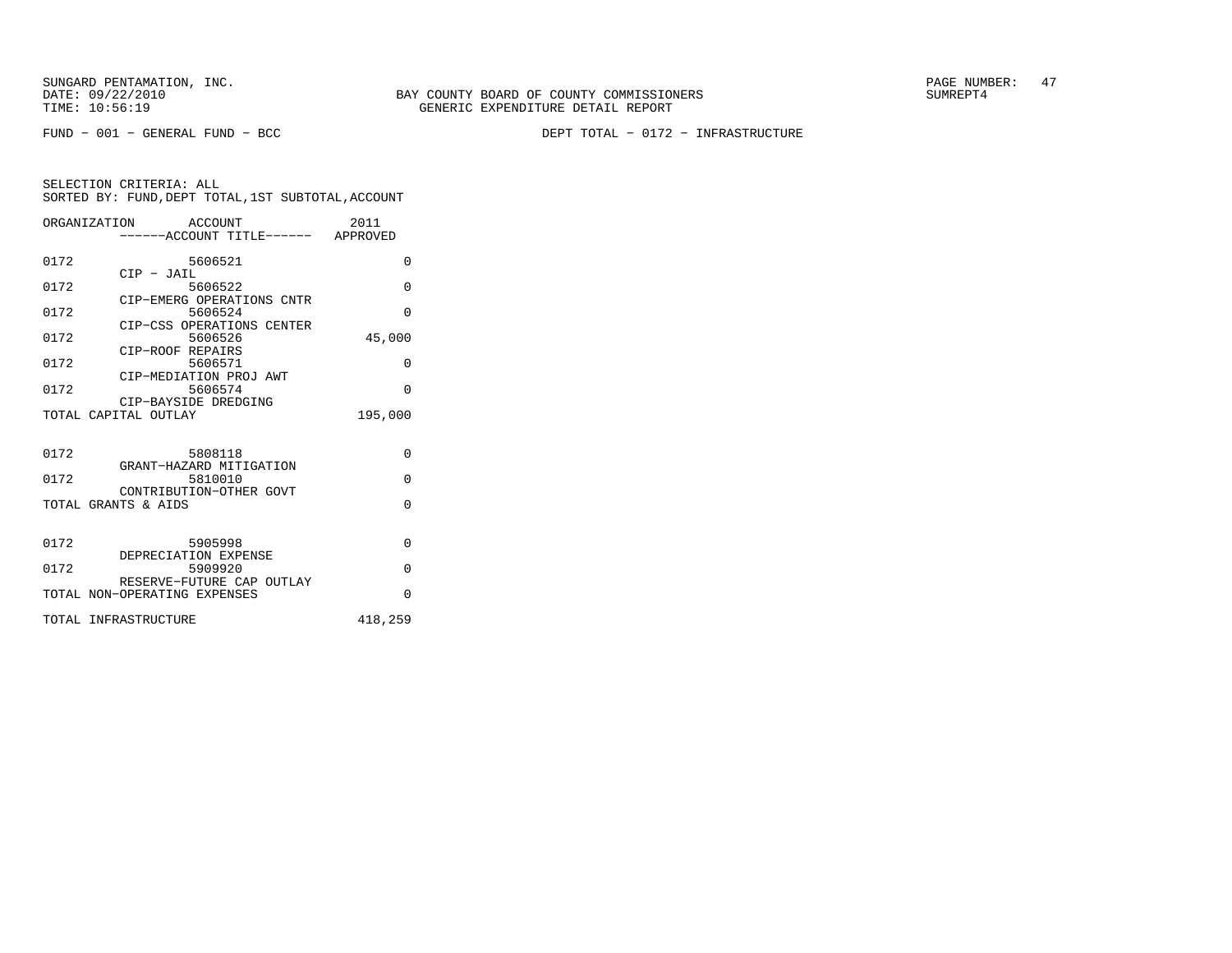DEPT TOTAL - 0180 - PARKS

| ORGANIZATION | <b>ACCOUNT</b><br>---ACCOUNT TITLE------ APPROVED    | 2011     |
|--------------|------------------------------------------------------|----------|
| 0180         | 5101200                                              | 650,357  |
| 0180         | SALARIES & WAGES-REGULAR<br>5101400                  | 30,000   |
| 0180         | SALARIES & WAGES-OVERTIME<br>5102100                 | 52,047   |
| 0180         | FICA TAXES-MATCHING<br>5102200                       | 73,274   |
| 0180         | RETIREMENT CONTRIBUTIONS<br>5102300                  | 129,363  |
| 0180         | LIFE & HEALTH INSURANCE<br>5102400                   | 41,507   |
| 0180         | WORKERS COMP. PREMIUMS<br>5102500                    | $\Omega$ |
|              | UNEMPLOYMENT COMPENSATION<br>TOTAL PERSONAL SERVICES | 976,548  |
| 0180         | 5303104                                              | 0        |
| 0180         | PROF<br>SRV-ENGINEERING<br>5303106                   | 1,400    |
| 0180         | SRV-PHYSICLS/MEDICAL<br>PROF<br>5303107              | 650      |
| 0180         | SRV-SUBSTANCE TEST<br>PROF<br>5303110                | 150      |
| 0180         | SRV-BACKGROUND CHECK<br>PROF<br>5303118              | 28,000   |
| 0180         | PROF SRV-UMPIRE & SCR KPR<br>5303401                 | 83,145   |
| 0180         | CONTRACTED SERVICES<br>5303408                       | 27,496   |
| 0180         | CONTR SRV-800 MHZ<br>5303410                         | 0        |
| 0180         | CONTR SRV-JANITORIAL<br>5303425                      | 0        |
| 0180         | CONTR SRV-ADMIN FEES<br>5303426                      | 19,914   |
| 0180         | CONTR SRV-UTIL ADMIN FEES<br>5303446                 | 24,908   |
| 0180         | CONTR SRV-FACILITIES<br>5303464                      | 416      |
| 0180         | CONTR SRV-LAB<br>5304001                             | 1,000    |
| 0180         | TRAVEL/TRAINING NON-LOCAL<br>5304005                 | 0        |
| 0180         | TRAVEL-LOCAL<br>5304101                              | 5,853    |
| 0180         | COMMUNICATIONS SERVICES<br>5304125                   | 600      |
|              | POSTAGE/TRANSP/FREIGHT                               |          |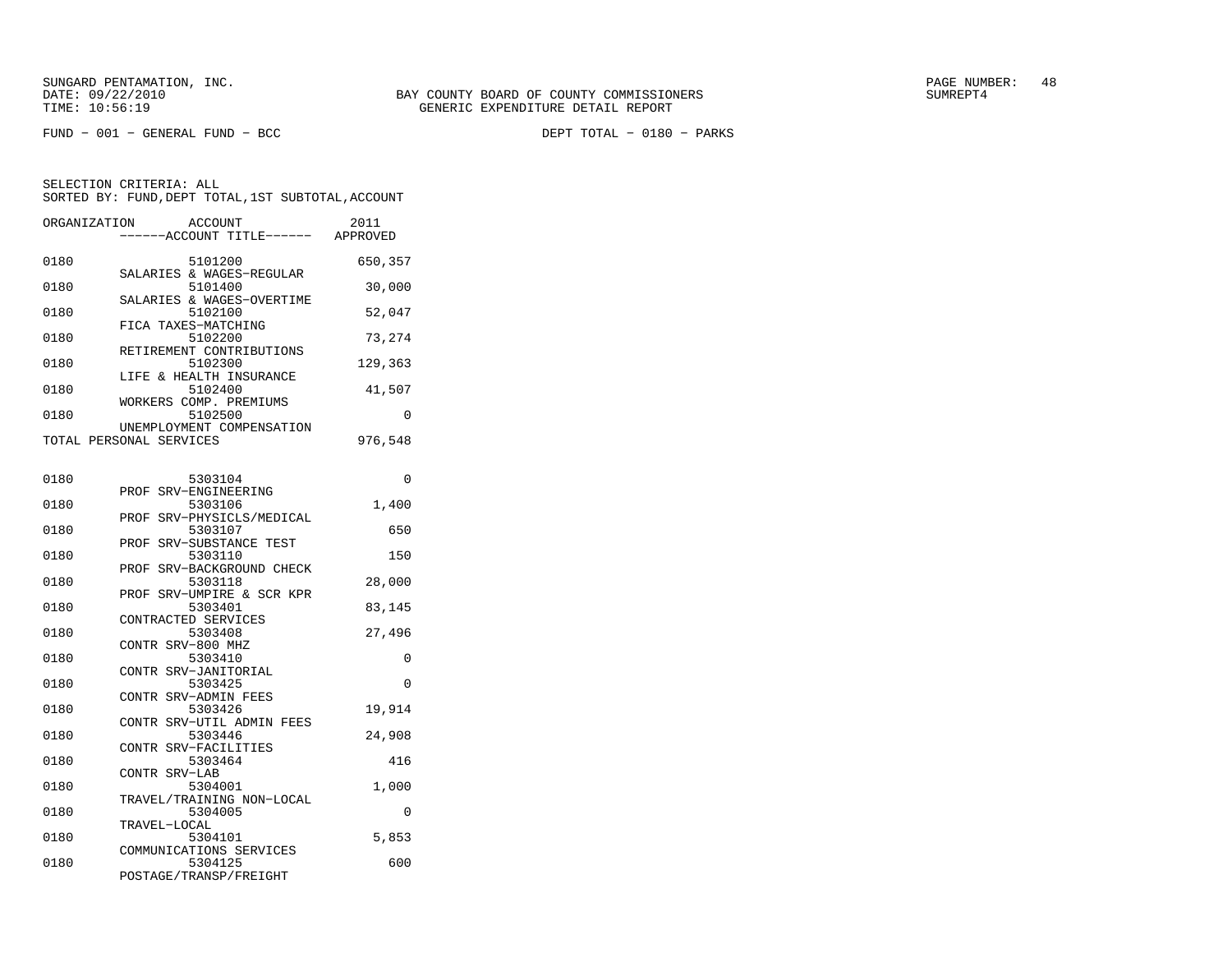DEPT TOTAL - 0180 - PARKS

| ORGANIZATION | ACCOUNT<br>---ACCOUNT TITLE------ APPROVED         | 2011     |
|--------------|----------------------------------------------------|----------|
| 0180         | 5304301                                            | 185,000  |
| 0180         | UTILITY SERVICES<br>5304403<br>RENTALS/LEASES-LAND | 1,000    |
| 0180         | 5304405<br>RENTALS/LEASES-BUILDINGS                | 0        |
| 0180         | 5304410<br>RENTALS/LEASES-EQUIPMENT                | 17,000   |
| 0180         | 5304501<br>INSURANCE & BONDS                       | 30,189   |
| 0180         | 5304604<br>REPAIR/MAINT-BLD&GRD DEPT               | 180,000  |
| 0180         | 5304605<br>REPAIR/MAINT-BLDG & GRND                | 20,200   |
| 0180         | 5304610<br>REPAIR/MAINT-AUTO EQUIP                 | 6,000    |
| 0180         | 5304611<br>REPAIR/MAINT-FLEET MAINT                | 40,000   |
| 0180         | 5304615<br>REPAIR/MAINT-EQUIPMENT                  | 25,000   |
| 0180         | 5304701<br>PRINTING & BINDING                      | 551      |
| 0180         | 5304902<br>FEES & COSTS-PURCHASING                 | 1,355    |
| 0180         | 5304905<br>FEES&COSTS-LGL ADV/ADVERT               | 500      |
| 0180         | 5304922<br>FEES & COSTS-PERMITS                    | 300      |
| 0180         | 5304990<br>MISCELLANEOUS EXPENSES                  | 250      |
| 0180         | 5305101<br>OFFICE SUPPLIES                         | 3,500    |
| 0180         | 5305201<br>OPERATING SUPPLIES                      | 80,000   |
| 0180         | 5305202<br>OPER SUPPLIES-JANITORIAL                | 6,000    |
| 0180         | 5305205<br>GAS, OIL & LUBRICANTS                   | 50,000   |
| 0180         | 5305210<br>SAFETY GEAR & SUPPLIES                  | 2,000    |
| 0180         | 5305215<br>CLOTHING & WEARING APPRL                | 6,700    |
| 0180         | 5305220<br>TOOL & SMALL IMPLEMENTS                 | 5,000    |
| 0180         | 5305401<br>BOOKS/RESOURCE MATR/SUBSC               | 0        |
| 0180         | 5305402<br>DUES & MEMBERSHIPS                      | $\Omega$ |
| 0180         | 5305406<br>TRAINING & TUITION                      | 1,200    |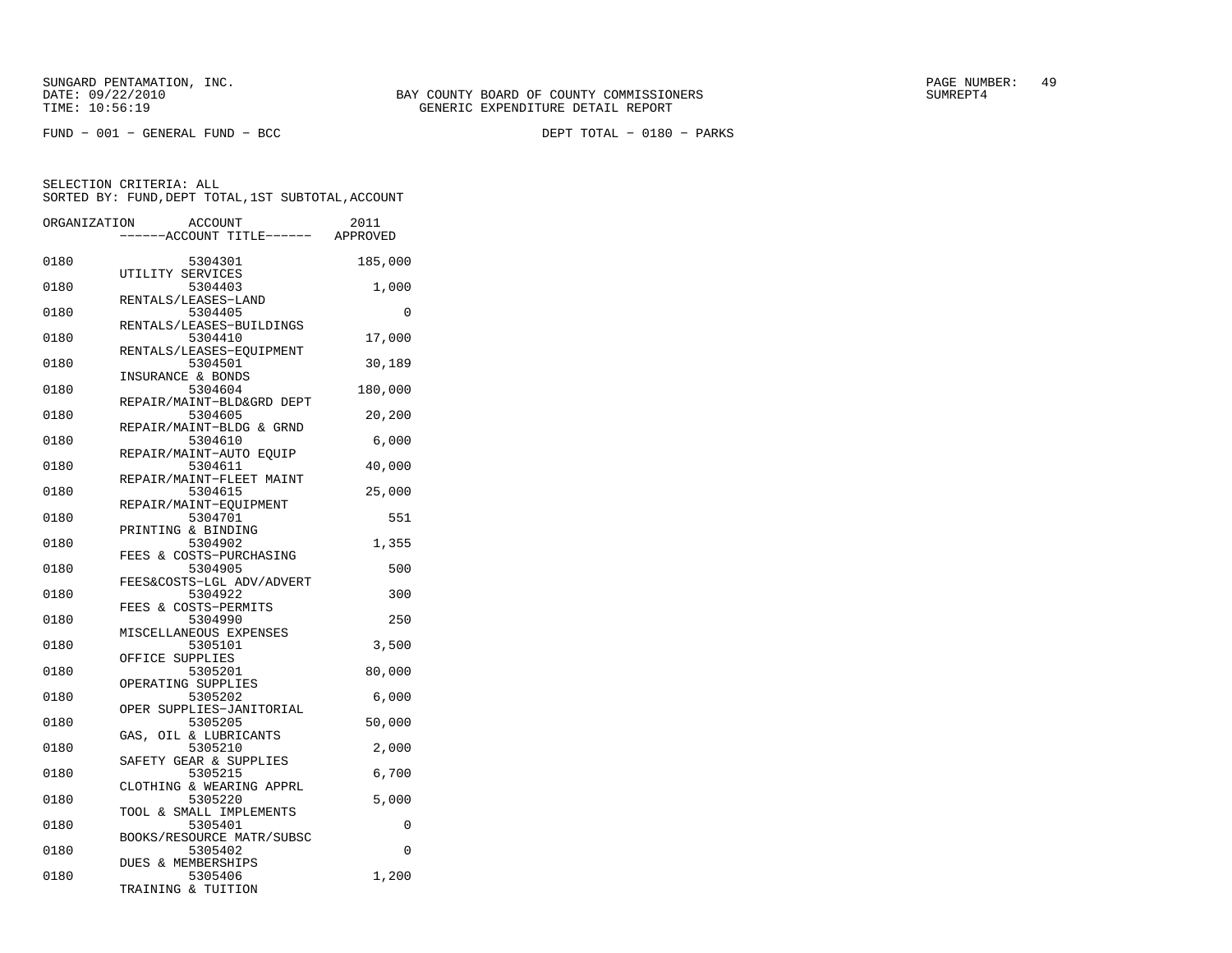SELECTION CRITERIA: ALL

 $FUND - 001 - GENERAL FUND - BCC$ 

DEPT TOTAL - 0180 - PARKS

| ORGANIZATION                          | ACCOUNT<br>----ACCOUNT TITLE------ APPROVED | 2011      |
|---------------------------------------|---------------------------------------------|-----------|
| 0180                                  | 5394901<br>COST OF GOODS SOLD               | $\Omega$  |
| TOTAL OPERATING EXPENSES              |                                             | 855,277   |
| 0180<br>LAND                          | 5606101                                     | 0         |
| 0180                                  | 5606305                                     | 0         |
| 0180<br>EOUIPMENT                     | IMPRV-PARK DEVELOPMENT<br>5606401           | 22,500    |
| 0180                                  | 5606402                                     | 5,000     |
| 0180                                  | EQUIP LESS THAN \$1000<br>5606601           | 0         |
| TOTAL CAPITAL OUTLAY                  | IMPACT FEE PROJECTS                         | 27,500    |
| 0180                                  | 5808101<br>AID-GOV'T AGENGY                 | 0         |
| 0180                                  | 5808225                                     | 5,000     |
| AID-HORSE SHOW<br>TOTAL GRANTS & AIDS |                                             | 5.000     |
| 0180                                  | 5905908<br>LOSS ON DISPOSAL                 | 0         |
| 0180                                  | 5905998                                     | $\Omega$  |
| 0180                                  | DEPRECIATION EXPENSE<br>5909913             | 0         |
| 0180                                  | RESERVE-IMPACT FEES<br>5909915              | 0         |
| 0180                                  | RESERVE FOR PAY ADJUSTMNT<br>5909920        | $\Omega$  |
| TOTAL NON-OPERATING EXPENSES          | RESERVE-FUTURE CAP OUTLAY                   | $\Omega$  |
| TOTAL PARKS                           |                                             | 1,864,325 |

SORTED BY: FUND, DEPT TOTAL, 1ST SUBTOTAL, ACCOUNT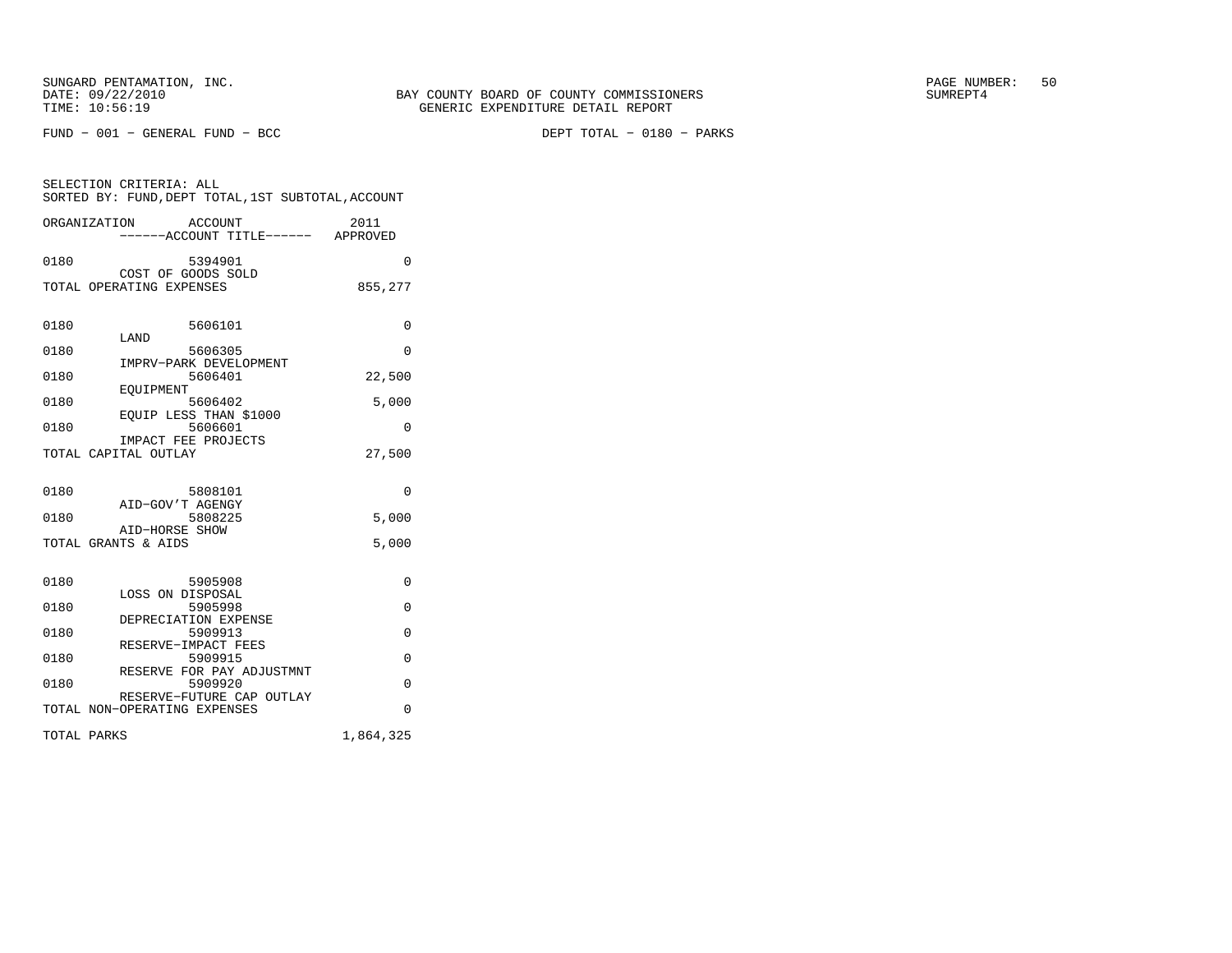FUND − 001 − GENERAL FUND − BCC DEPT TOTAL − 0186 − PARKS−PIER

| ORGANIZATION<br>ACCOUNT<br>------ACCOUNT TITLE------ | 2011<br>APPROVED |
|------------------------------------------------------|------------------|
| 0186<br>5101200                                      | 135,601          |
| SALARIES & WAGES-REGULAR<br>0186<br>5101400          | 5,000            |
| SALARIES & WAGES-OVERTIME<br>0186<br>5102100         | 10,756           |
| FICA TAXES-MATCHING<br>0186<br>5102200               | 15,143           |
| RETIREMENT CONTRIBUTIONS<br>0186<br>5102300          | 23,732           |
| LIFE & HEALTH INSURANCE<br>0186<br>5102400           | 8,003            |
| WORKERS COMP. PREMIUMS<br>TOTAL PERSONAL SERVICES    | 198,235          |

| 0186 | 5303106                   | 210      |
|------|---------------------------|----------|
|      | PROF SRV-PHYSICLS/MEDICAL |          |
| 0186 | 5303107                   | 185      |
|      | PROF SRV-SUBSTANCE TEST   |          |
| 0186 | 5303110                   | 113      |
|      | PROF SRV-BACKGROUND CHECK |          |
| 0186 | 5303401                   | 40,200   |
|      | CONTRACTED SERVICES       |          |
| 0186 | 5303408                   | 0        |
|      | CONTR SRV-800 MHZ         |          |
| 0186 | 5303425                   | $\Omega$ |
|      | CONTR SRV-ADMIN FEES      |          |
| 0186 | 5304101                   | $\Omega$ |
|      | COMMUNICATIONS SERVICES   |          |
| 0186 | 5304301                   | 23,400   |
|      | UTILITY SERVICES          |          |
| 0186 | 5304405                   | 1,000    |
|      | RENTALS/LEASES-BUILDINGS  |          |
| 0186 | 5304410                   | 6,400    |
|      | RENTALS/LEASES-EQUIPMENT  |          |
| 0186 | 5304501                   | 10,000   |
|      | INSURANCE & BONDS         |          |
| 0186 | 5304604                   | 6,232    |
|      | REPAIR/MAINT-BLD&GRD DEPT |          |
| 0186 | 5304610                   | 500      |
|      | REPAIR/MAINT-AUTO EOUIP   |          |
| 0186 | 5304611                   | 1,000    |
|      | REPAIR/MAINT-FLEET MAINT  |          |
| 0186 | 5304615                   | 250      |
|      | REPAIR/MAINT-EOUIPMENT    |          |
| 0186 | 5304701                   | 2,500    |
|      | PRINTING & BINDING        |          |
| 0186 | 5304902                   | 0        |
|      | FEES & COSTS-PURCHASING   |          |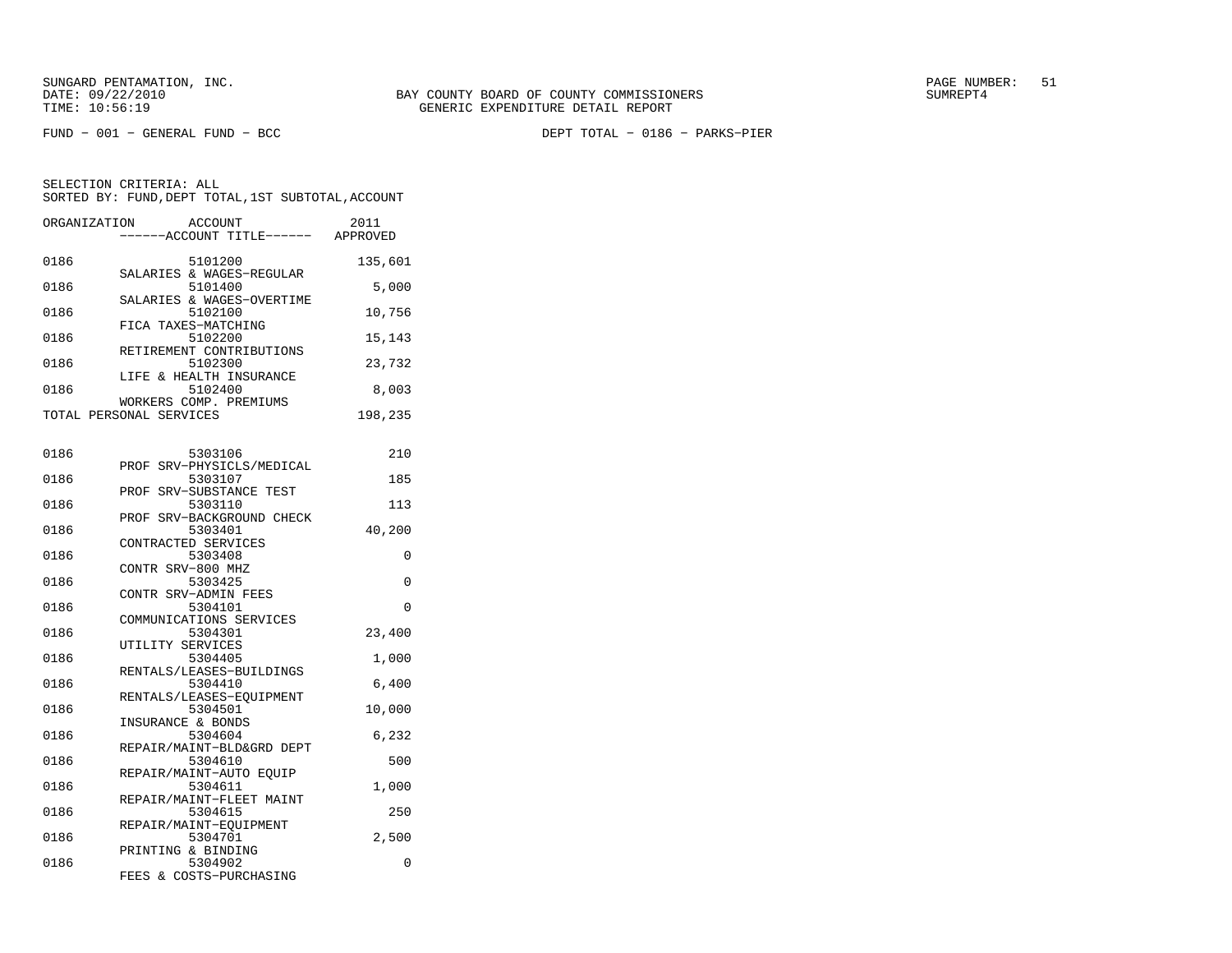FUND − 001 − GENERAL FUND − BCC DEPT TOTAL − 0186 − PARKS−PIER

|      | ORGANIZATION<br>ACCOUNT<br>-----ACCOUNT TITLE------ APPROVED | 2011     |
|------|--------------------------------------------------------------|----------|
| 0186 | 5304905<br>FEES&COSTS-LGL ADV/ADVERT                         | 500      |
| 0186 | 5304922<br>FEES & COSTS-PERMITS                              | 1,550    |
| 0186 | 5304990<br>MISCELLANEOUS EXPENSES                            | 1,000    |
| 0186 | 5305101<br>OFFICE SUPPLIES                                   | 2,000    |
| 0186 | 5305201<br>OPERATING SUPPLIES                                | 15,000   |
| 0186 | 5305202<br>OPER SUPPLIES-JANITORIAL                          | 2,500    |
| 0186 | 5305205<br>GAS, OIL & LUBRICANTS                             | 1,500    |
| 0186 | 5305210<br>SAFETY GEAR & SUPPLIES                            | 500      |
| 0186 | 5305215<br>CLOTHING & WEARING APPRL                          | 1,383    |
| 0186 | 5305406<br>TRAINING & TUITION                                | 1,000    |
|      | TOTAL OPERATING EXPENSES                                     | 118,923  |
| 0186 | 5606401                                                      | $\Omega$ |
| 0186 | EOUIPMENT<br>5606402                                         | 1,100    |
|      | EQUIP LESS THAN \$1000<br>TOTAL CAPITAL OUTLAY               | 1,100    |
| 0186 | 5909910                                                      | $\Omega$ |
|      | RESERVE FOR CONTINGENCIES<br>TOTAL NON-OPERATING EXPENSES    | $\Omega$ |
|      | TOTAL PARKS-PIER                                             | 318,258  |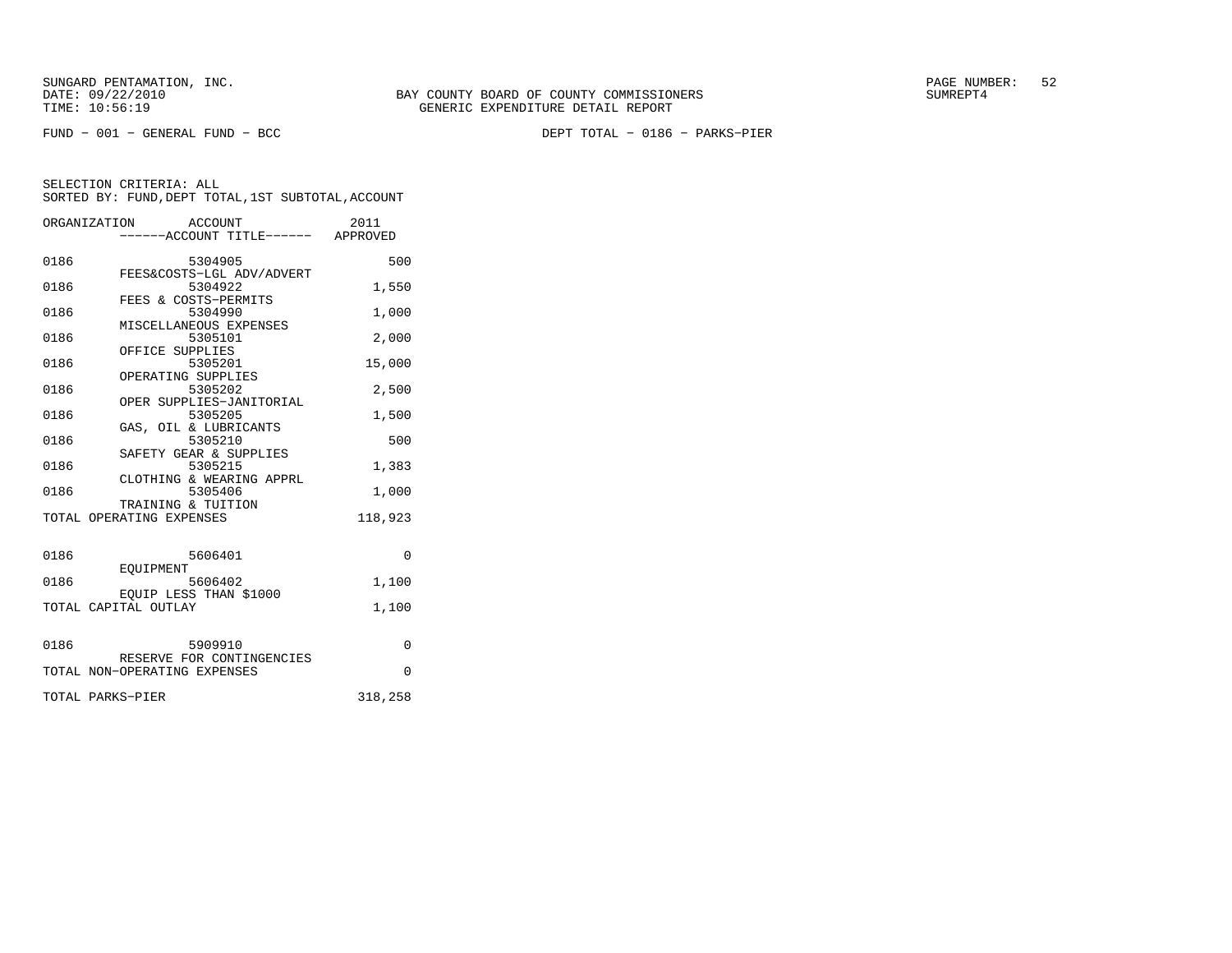FUND − 001 − GENERAL FUND − BCC DEPT TOTAL − 0195 − EXTENSION SERVICE

SELECTION CRITERIA: ALLSORTED BY: FUND, DEPT TOTAL, 1ST SUBTOTAL, ACCOUNT ORGANIZATION ACCOUNT 2011

|      | ------ACCOUNT TITLE------ APPROVED      |         |
|------|-----------------------------------------|---------|
| 0195 | 5101200                                 | 114,232 |
| 0195 | SALARIES & WAGES-REGULAR<br>5102100     | 8,739   |
| 0195 | FICA TAXES-MATCHING<br>5102200          | 12,303  |
| 0195 | RETIREMENT CONTRIBUTIONS<br>5102300     | 3,568   |
| 0195 | LIFE & HEALTH INSURANCE<br>5102400      | 1,651   |
|      | WORKERS COMP. PREMIUMS                  |         |
|      | TOTAL PERSONAL SERVICES                 | 140,493 |
| 0195 | 5303107                                 | 37      |
|      | PROF SRV-SUBSTANCE TEST                 |         |
| 0195 | 5303110<br>SRV-BACKGROUND CHECK<br>PROF | 103     |
| 0195 | 5303401                                 | 1,000   |
|      | CONTRACTED SERVICES                     |         |
| 0195 | 5303410<br>CONTR SRV-JANITORIAL         | 0       |
| 0195 | 5303425                                 | 741     |
|      | CONTR SRV-ADMIN FEES                    |         |
| 0195 | 5303446<br>CONTR SRV-FACILITIES         | 8,883   |
| 0195 | 5304001                                 | 3,725   |
|      | TRAVEL/TRAINING NON-LOCAL               |         |
| 0195 | 5304005                                 | 3,000   |
|      | TRAVEL-LOCAL                            |         |
| 0195 | 5304101<br>COMMUNICATIONS SERVICES      | 1,670   |
| 0195 | 5304125                                 | 150     |
|      | POSTAGE/TRANSP/FREIGHT                  |         |
| 0195 | 5304301                                 | 8,411   |
|      | UTILITY SERVICES                        |         |
| 0195 | 5304405<br>RENTALS/LEASES-BUILDINGS     | 0       |
| 0195 | 5304410                                 | 6,394   |
|      | RENTALS/LEASES-EOUIPMENT                |         |
| 0195 | 5304501                                 | 3,173   |
|      | INSURANCE & BONDS                       |         |
| 0195 | 5304605<br>REPAIR/MAINT-BLDG & GRND     | 11,285  |
| 0195 | 5304610                                 | 0       |
|      | REPAIR/MAINT-AUTO EOUIP                 |         |
| 0195 | 5304611                                 | 1,500   |
| 0195 | REPAIR/MAINT-FLEET MAINT                | 50      |
|      | 5304615<br>REPAIR/MAINT-EQUIPMENT       |         |
|      |                                         |         |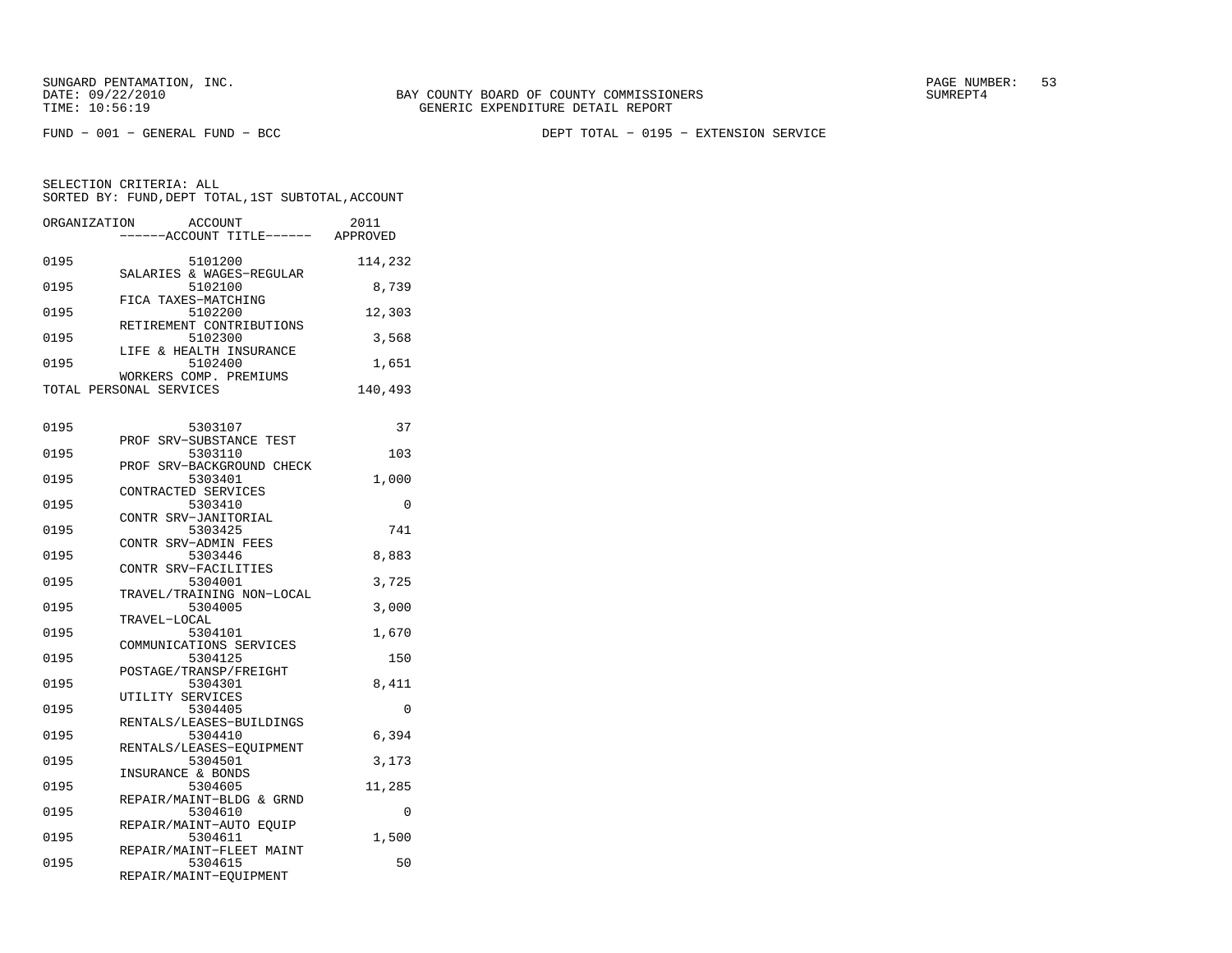FUND − 001 − GENERAL FUND − BCC DEPT TOTAL − 0195 − EXTENSION SERVICE

|      | ORGANIZATION<br>ACCOUNT<br>------ACCOUNT TITLE------ APPROVED | 2011     |
|------|---------------------------------------------------------------|----------|
|      |                                                               |          |
| 0195 | 5304701                                                       | $\Omega$ |
| 0195 | PRINTING & BINDING<br>5304902                                 | 439      |
|      | FEES & COSTS-PURCHASING                                       |          |
| 0195 | 5304990                                                       | $\Omega$ |
|      | MISCELLANEOUS EXPENSES                                        |          |
| 0195 | 5305101<br>OFFICE SUPPLIES                                    | 4,000    |
| 0195 | 5305201                                                       | 0        |
|      | OPERATING SUPPLIES                                            |          |
| 0195 | 5305202                                                       | 100      |
|      | OPER SUPPLIES-JANITORIAL                                      |          |
| 0195 | 5305205<br>GAS, OIL & LUBRICANTS                              | 1,300    |
| 0195 | 5305210                                                       | 25       |
|      | SAFETY GEAR & SUPPLIES                                        |          |
| 0195 | 5305227                                                       | 250      |
|      | DEMO-SEA GRANT MARINE                                         |          |
| 0195 | 5305228                                                       | 600      |
| 0195 | DEMO-HOME ECONOMICS<br>5305229                                | 250      |
|      | DEMO-HORTICULTURE                                             |          |
| 0195 | 5305232                                                       | 500      |
|      | 4-H MATERIALS & SUPPLIES                                      |          |
| 0195 | 5305236                                                       | 2,000    |
| 0195 | 4-H SCHOLARSHIPS<br>5305401                                   | 50       |
|      | BOOKS/RESOURCE MATR/SUBSC                                     |          |
| 0195 | 5305402                                                       | 700      |
|      | <b>DUES &amp; MEMBERSHIPS</b>                                 |          |
| 0195 | 5305406                                                       | 0        |
|      | TRAINING & TUITION                                            | 60,336   |
|      | TOTAL OPERATING EXPENSES                                      |          |
| 0195 | 5606401                                                       | 0        |
|      | EOUIPMENT                                                     |          |
| 0195 | 5606402                                                       | 0        |
|      | EQUIP LESS THAN \$1000<br>TOTAL CAPITAL OUTLAY                | 0        |
|      |                                                               |          |
| 0195 | 5905998                                                       | 0        |
|      | DEPRECIATION EXPENSE                                          |          |
| 0195 | 5909915<br>RESERVE FOR PAY ADJUSTMNT                          | 0        |
|      | TOTAL NON-OPERATING EXPENSES                                  | $\Omega$ |
|      | TOTAL EXTENSION SERVICE                                       | 200,829  |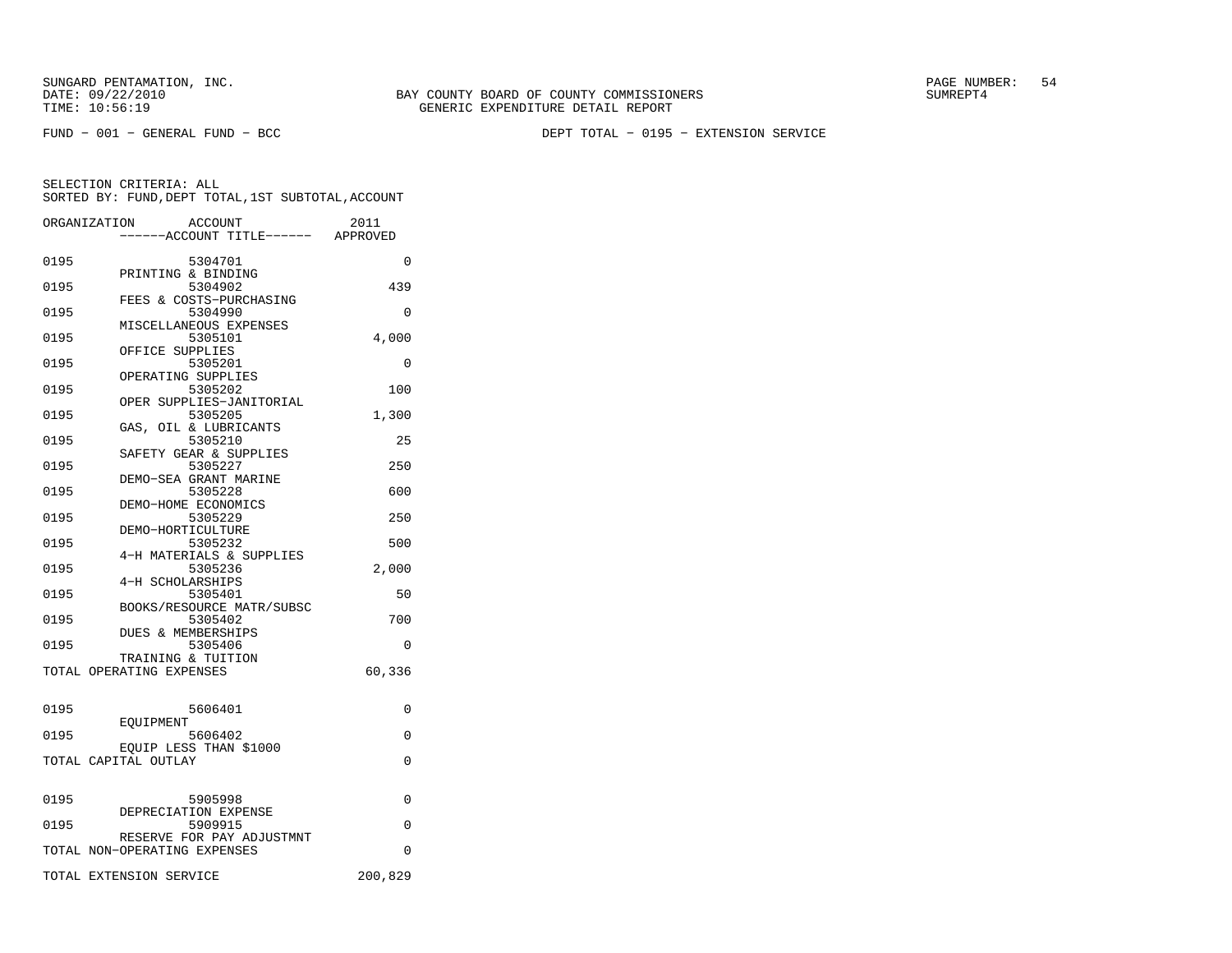FUND − 001 − GENERAL FUND − BCC DEPT TOTAL − 0205 − VETERANS SERVICES

| ORGANIZATION | ACCOUNT<br>------ACCOUNT TITLE------ APPROVED  | 2011         |
|--------------|------------------------------------------------|--------------|
| 0205         | 5101200<br>SALARIES & WAGES-REGULAR            | 178,253      |
| 0205         | 5101400<br>SALARIES & WAGES-OVERTIME           | 425          |
| 0205         | 5102100<br>FICA TAXES-MATCHING                 | 13,669       |
| 0205         | 5102200<br>RETIREMENT CONTRIBUTIONS            | 19,244       |
| 0205         | 5102300<br>LIFE & HEALTH INSURANCE             | 15,988       |
| 0205         | 5102400<br>WORKERS COMP. PREMIUMS              | 1,927        |
|              | TOTAL PERSONAL SERVICES                        | 229,506      |
| 0205         | 5303107<br>PROF SRV-SUBSTANCE TEST             | 37           |
| 0205         | 5303110<br>PROF SRV-BACKGROUND CHECK           | 32           |
| 0205         | 5303401<br>CONTRACTED SERVICES                 | 0            |
| 0205         | 5303410<br>CONTR SRV-JANITORIAL                | $\Omega$     |
| 0205         | 5303425<br>CONTR SRV-ADMIN FEES                | 1,482        |
| 0205         | 5304001<br>TRAVEL/TRAINING NON-LOCAL           | 5,275        |
| 0205         | 5304005<br>TRAVEL-LOCAL                        | $\Omega$     |
| 0205         | 5304101<br>COMMUNICATIONS SERVICES             | 844          |
| 0205         | 5304125<br>POSTAGE/TRANSP/FREIGHT              | 2,000        |
| 0205         | 5304301<br>UTILITY SERVICES                    | 5,410        |
| 0205         | 5304405<br>RENTALS/LEASES-BUILDINGS            | $\Omega$     |
| 0205         | 5304410<br>RENTALS/LEASES-EQUIPMENT            | 3,372        |
| 0205         | 5304501<br>INSURANCE & BONDS                   | 2,380        |
| 0205<br>0205 | 5304605<br>REPAIR/MAINT-BLDG & GRND<br>5304611 | 2,998<br>250 |
| 0205         | REPAIR/MAINT-FLEET MAINT<br>5304615            | 150          |
| 0205         | REPAIR/MAINT-EQUIPMENT<br>5304902              | 293          |
|              | FEES & COSTS-PURCHASING                        |              |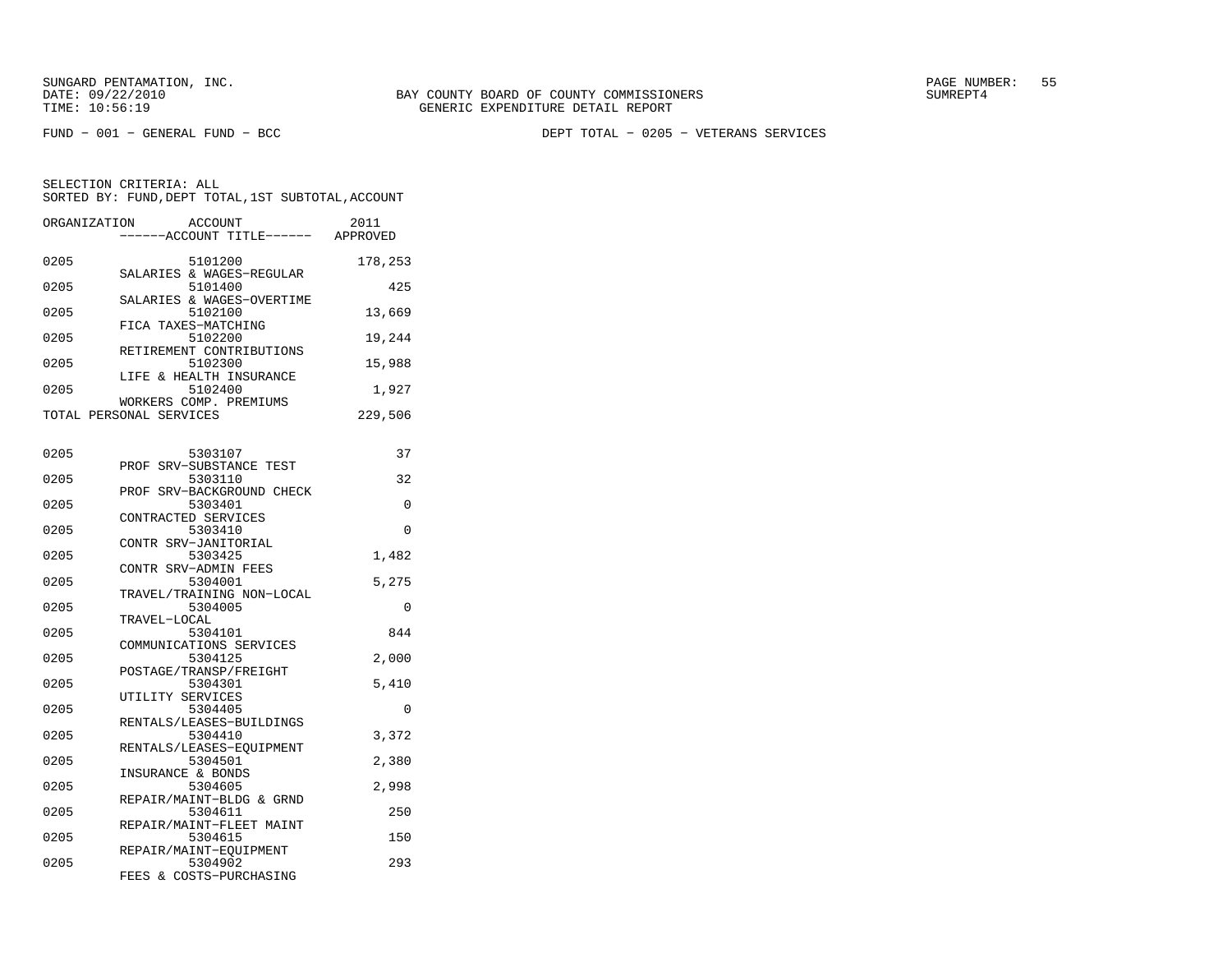FUND − 001 − GENERAL FUND − BCC DEPT TOTAL − 0205 − VETERANS SERVICES

|      | ORGANIZATION ACCOUNT<br>-----ACCOUNT TITLE------ APPROVED | 2011     |
|------|-----------------------------------------------------------|----------|
| 0205 | 5304905<br>FEES&COSTS-LGL ADV/ADVERT                      | 250      |
| 0205 | 5304990                                                   | $\Omega$ |
| 0205 | MISCELLANEOUS EXPENSES<br>5305101<br>OFFICE SUPPLIES      | 3,000    |
| 0205 | 5305205                                                   | 250      |
| 0205 | GAS, OIL & LUBRICANTS<br>5305208                          | 2.400    |
| 0205 | OPERATING/PROMO EXPS<br>5305210                           | 50       |
| 0205 | SAFETY GEAR & SUPPLIES<br>5305402                         | 100      |
| 0205 | DUES & MEMBERSHIPS<br>5305406                             | 200      |
|      | TRAINING & TUITION<br>TOTAL OPERATING EXPENSES            | 30,773   |
| 0205 | 5606401                                                   | $\Omega$ |
|      | EOUIPMENT                                                 |          |
| 0205 | 5606402<br>EOUIP LESS THAN \$1000                         | $\Omega$ |
|      | TOTAL CAPITAL OUTLAY                                      | $\Omega$ |
| 0205 | 5905998                                                   | $\Omega$ |
| 0205 | DEPRECIATION EXPENSE<br>5909915                           | $\Omega$ |
|      | RESERVE FOR PAY ADJUSTMNT<br>TOTAL NON-OPERATING EXPENSES | $\Omega$ |
|      | TOTAL VETERANS SERVICES                                   | 260,279  |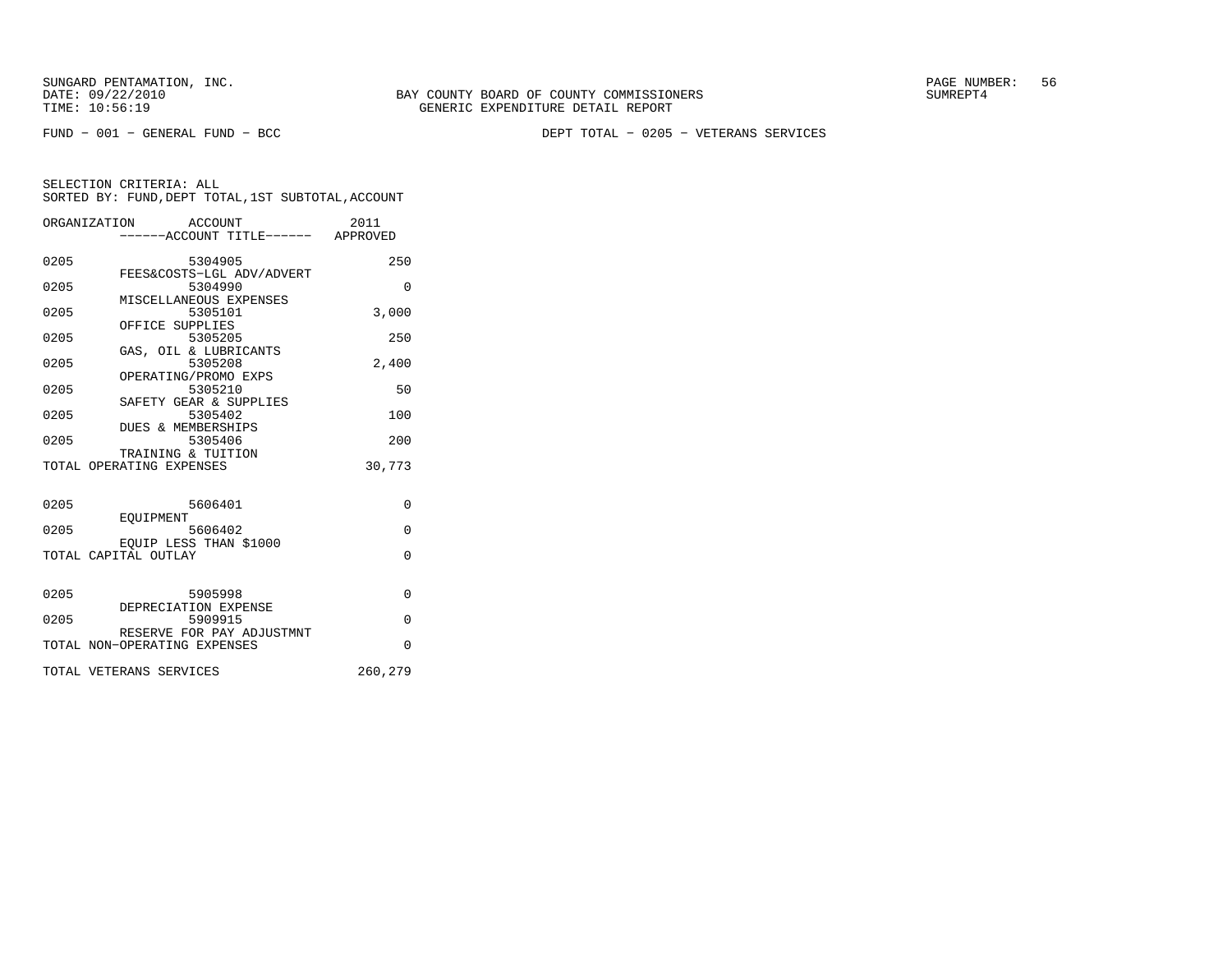FUND − 001 − GENERAL FUND − BCC DEPT TOTAL − 0210 − EMERGENCY MANAGEMENT

| ORGANIZATION ACCOUNT    |                        |         |                           | 2011     |
|-------------------------|------------------------|---------|---------------------------|----------|
|                         |                        |         | -----ACCOUNT TITLE------  | APPROVED |
| 0210                    |                        | 5101200 |                           | 374,759  |
|                         |                        |         | SALARIES & WAGES-REGULAR  |          |
| 0210                    |                        | 5101400 |                           | 38,000   |
| 0210                    |                        | 5102100 | SALARIES & WAGES-OVERTIME | 31,575   |
|                         | FICA TAXES-MATCHING    |         |                           |          |
| 0210                    |                        | 5102200 |                           | 46,889   |
|                         |                        |         | RETIREMENT CONTRIBUTIONS  |          |
| 0210                    |                        | 5102300 |                           | 77,198   |
| 0210                    |                        | 5102400 | LIFE & HEALTH INSURANCE   | 4,821    |
|                         | WORKERS COMP. PREMIUMS |         |                           |          |
| 0210                    |                        | 5102500 |                           | $\Omega$ |
|                         |                        |         | UNEMPLOYMENT COMPENSATION |          |
| TOTAL PERSONAL SERVICES |                        |         |                           | 573,242  |
|                         |                        |         |                           |          |
| 0210                    |                        | 5303106 |                           | $\Omega$ |
|                         |                        |         | PROF SRV-PHYSICLS/MEDICAL |          |
| 0210                    |                        | 5303107 |                           | 120      |

| 02IU | 5303107                   | 120      |
|------|---------------------------|----------|
|      | PROF SRV-SUBSTANCE TEST   |          |
| 0210 | 5303110                   | $\Omega$ |
|      | PROF SRV-BACKGROUND CHECK |          |
| 0210 | 5303401                   | $\Omega$ |
|      | CONTRACTED SERVICES       |          |
| 0210 | 5303410                   | $\Omega$ |
|      | CONTR SRV-JANITORIAL      |          |
| 0210 | 5303425                   | 1,482    |
|      | CONTR SRV-ADMIN FEES      |          |
| 0210 | 5303446                   | 9,890    |
|      | CONTR SRV-FACILITIES      |          |
| 0210 | 5304001                   | 0        |
|      | TRAVEL/TRAINING NON-LOCAL |          |
| 0210 | 5304005                   | $\Omega$ |
|      | TRAVEL-LOCAL              |          |
| 0210 | 5304125                   | 150      |
|      | POSTAGE/TRANSP/FREIGHT    |          |
| 0210 | 5304301                   | $\Omega$ |
|      | UTILITY SERVICES          |          |
| 0210 | 5304501                   | 7,735    |
|      | INSURANCE & BONDS         |          |
| 0210 | 5304605                   | $\Omega$ |
|      | REPAIR/MAINT-BLDG & GRND  |          |
| 0210 | 5304610                   | 150      |
|      | REPAIR/MAINT-AUTO EOUIP   |          |
| 0210 | 5304611                   | 1,500    |
|      | REPAIR/MAINT-FLEET MAINT  |          |
| 0210 | 5304615                   | 2,000    |
|      | REPAIR/MAINT-EOUIPMENT    |          |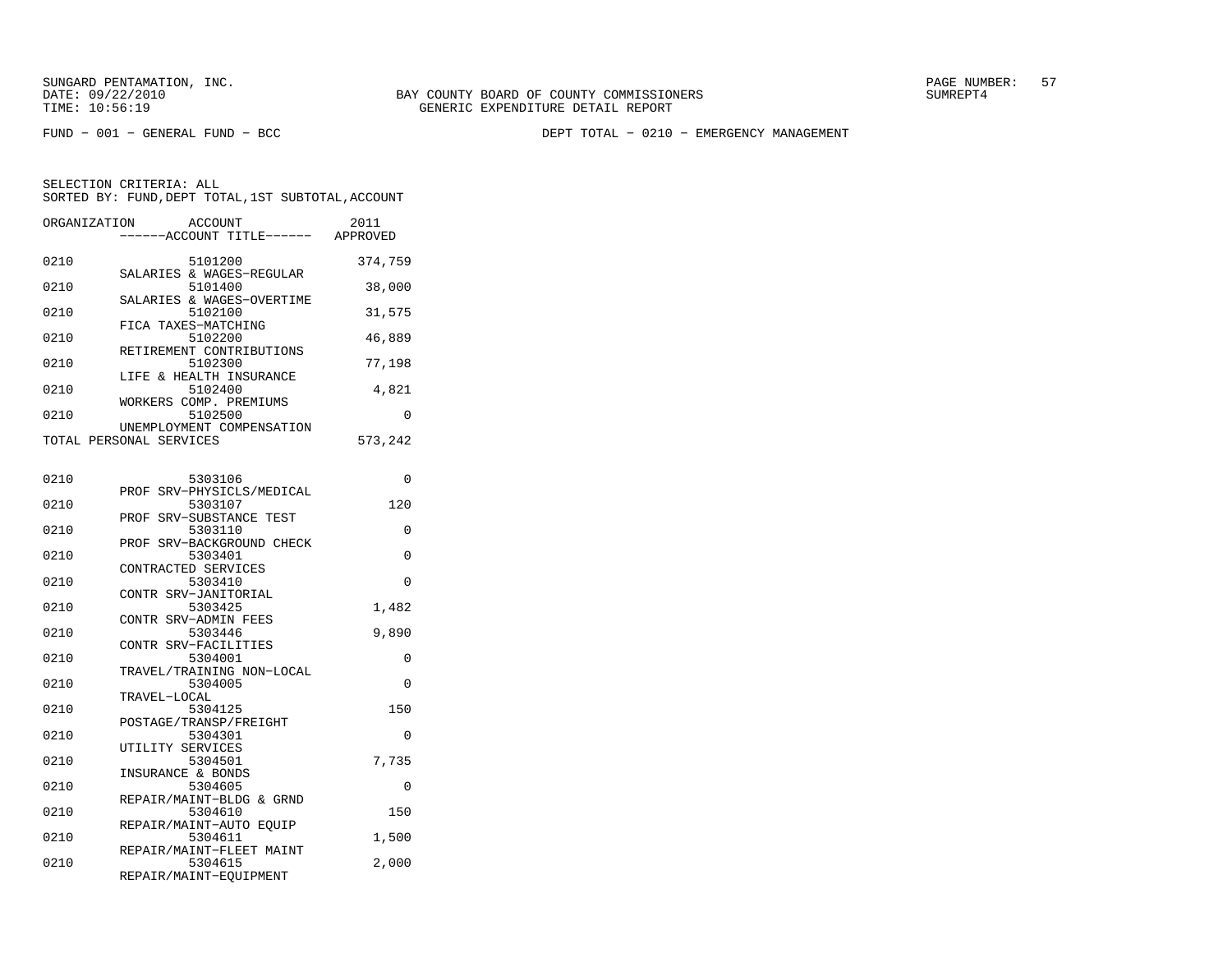FUND − 001 − GENERAL FUND − BCC DEPT TOTAL − 0210 − EMERGENCY MANAGEMENT

|      | ORGANIZATION<br><b>ACCOUNT</b>                 | 2011     |
|------|------------------------------------------------|----------|
|      | -----ACCOUNT TITLE------ APPROVED              |          |
| 0210 | 5304701                                        | 25       |
|      | PRINTING & BINDING                             |          |
| 0210 | 5304902<br>FEES & COSTS-PURCHASING             | 293      |
| 0210 | 5304905                                        | 0        |
| 0210 | FEES&COSTS-LGL ADV/ADVERT<br>5304990           | $\Omega$ |
|      | MISCELLANEOUS EXPENSES                         |          |
| 0210 | 5305101                                        | 3,000    |
| 0210 | OFFICE SUPPLIES<br>5305201                     | 24       |
|      | OPERATING SUPPLIES                             |          |
| 0210 | 5305202                                        | 25       |
| 0210 | OPER SUPPLIES-JANITORIAL<br>5305205            | 2,000    |
|      | GAS, OIL & LUBRICANTS                          |          |
| 0210 | 5305210                                        | 0        |
| 0210 | SAFETY GEAR & SUPPLIES<br>5305215              | 100      |
|      | CLOTHING & WEARING APPRL                       |          |
| 0210 | 5305401                                        | $\Omega$ |
| 0210 | BOOKS/RESOURCE MATR/SUBSC<br>5305402           | 76       |
|      | DUES & MEMBERSHIPS                             |          |
| 0210 | 5305406                                        | 0        |
|      | TRAINING & TUITION<br>TOTAL OPERATING EXPENSES | 28,570   |
|      |                                                |          |
| 0210 | 5606401                                        | 0        |
|      | EOUIPMENT                                      |          |
| 0210 | 5606402                                        | $\Omega$ |
|      | EQUIP LESS THAN \$1000<br>TOTAL CAPITAL OUTLAY | $\Omega$ |
|      |                                                |          |
| 0210 | 5808118                                        | 0        |
|      | GRANT-HAZARD MITIGATION                        |          |
| 0210 | 5808178                                        | 0        |
| 0210 | GRANT-HOMELAND SECURITY<br>5808179             | 0        |
|      | GRANT-FEMA FLOOD                               |          |
|      | TOTAL GRANTS & AIDS                            | $\Omega$ |
|      |                                                |          |
| 0210 | 5905998<br>DEPRECIATION EXPENSE                | 0        |
| 0210 | 5909915                                        | 0        |
|      | RESERVE FOR PAY ADJUSTMNT                      |          |
|      | TOTAL NON-OPERATING EXPENSES                   | 0        |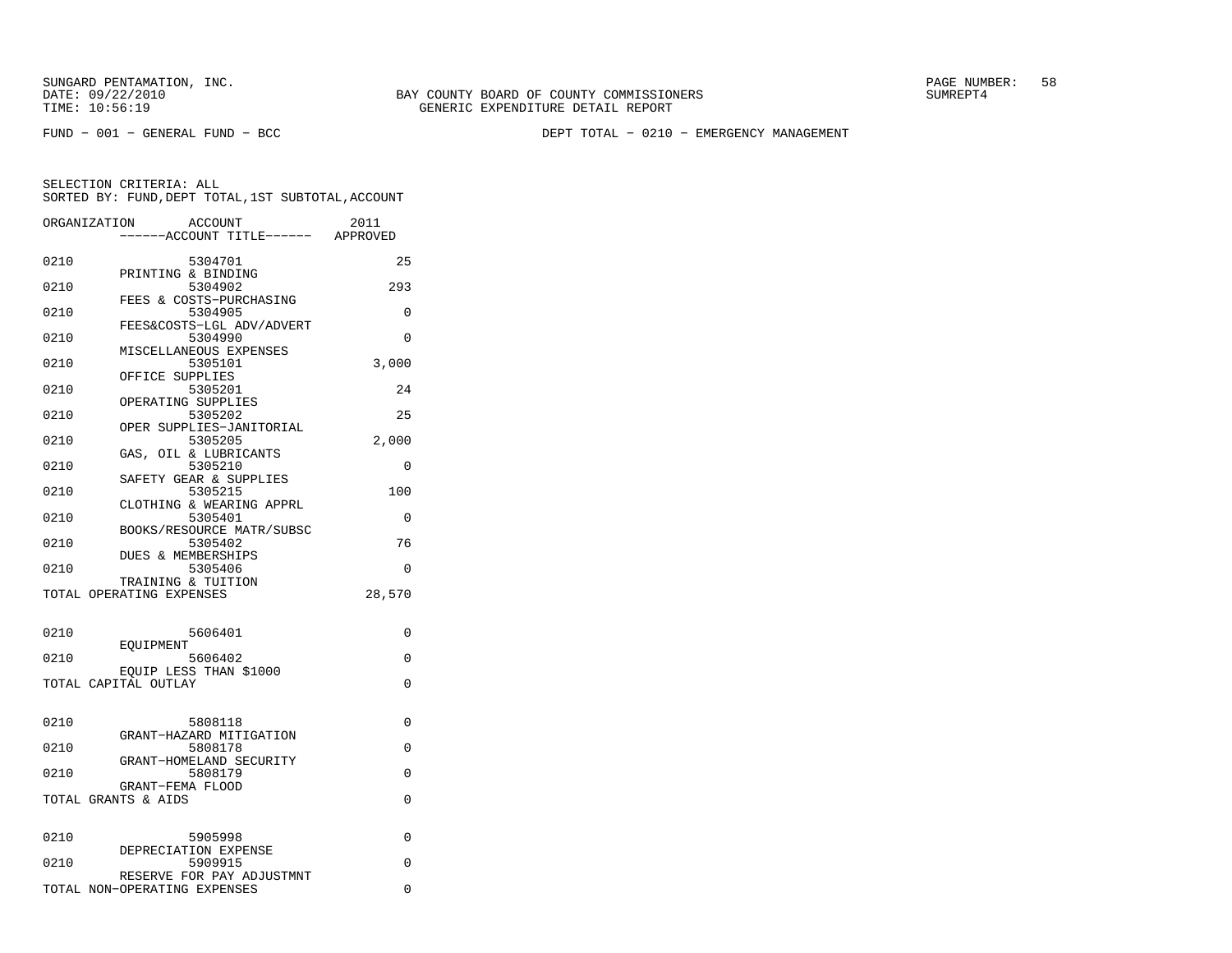BAY COUNTY BOARD OF COUNTY COMMISSIONERS TIME: 10:56:19 GENERIC EXPENDITURE DETAIL REPORT

FUND − 001 − GENERAL FUND − BCC DEPT TOTAL − 0210 − EMERGENCY MANAGEMENT

SELECTION CRITERIA: ALLSORTED BY: FUND, DEPT TOTAL, 1ST SUBTOTAL, ACCOUNT

ORGANIZATION ACCOUNT 2011−−−−−−ACCOUNT TITLE−−−−−− APPROVED

TOTAL EMERGENCY MANAGEMENT 601,812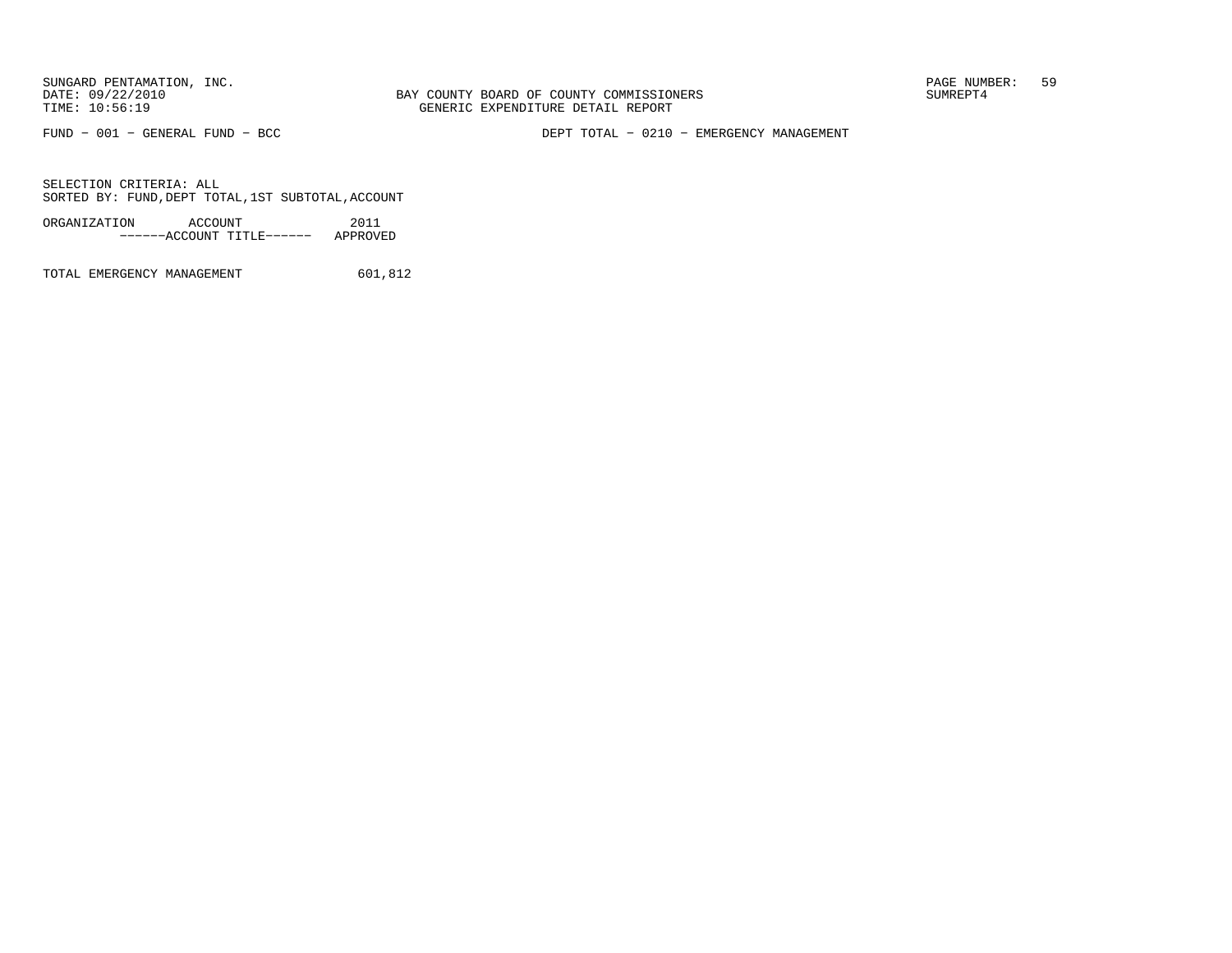FUND − 001 − GENERAL FUND − BCC DEPT TOTAL − 0211 − EMERGENCY ASSISTANCE

| ORGANIZATION | ACCOUNT                              | 2011     |
|--------------|--------------------------------------|----------|
|              | ------ACCOUNT TITLE------ APPROVED   |          |
| 0211         | 5101200                              | 89,326   |
|              | SALARIES & WAGES-REGULAR             |          |
| 0211         | 5102100                              | 6,833    |
|              | FICA TAXES-MATCHING                  |          |
| 0211         | 5102200                              | 13,459   |
| 0211         | RETIREMENT CONTRIBUTIONS<br>5102300  | 16,227   |
|              | LIFE & HEALTH INSURANCE              |          |
| 0211         | 5102400                              | 744      |
|              | WORKERS COMP. PREMIUMS               |          |
|              | TOTAL PERSONAL SERVICES              | 126,589  |
|              |                                      |          |
| 0211         | 5303107                              | 37       |
|              | PROF SRV-SUBSTANCE TEST              |          |
| 0211         | 5303401                              | 180      |
|              | CONTRACTED SERVICES                  |          |
| 0211         | 5304001<br>TRAVEL/TRAINING NON-LOCAL | 3,500    |
| 0211         | 5304005                              | $\Omega$ |
|              | TRAVEL-LOCAL                         |          |
| 0211         | 5304101                              | 24,078   |
|              | COMMUNICATIONS SERVICES              |          |
| 0211         | 5304125<br>POSTAGE/TRANSP/FREIGHT    | 124      |
| 0211         | 5304301                              | 0        |
|              | UTILITY SERVICES                     |          |
| 0211         | 5304410                              | 744      |
|              | RENTALS/LEASES-EOUIPMENT             |          |
| 0211         | 5304501<br>INSURANCE & BONDS         | 1,388    |
| 0211         | 5304605                              | 0        |
|              | REPAIR/MAINT-BLDG & GRND             |          |
| 0211         | 5304610                              | 0        |
|              | REPAIR/MAINT-AUTO EQUIP              |          |
| 0211         | 5304615<br>REPAIR/MAINT-EOUIPMENT    | 74       |
| 0211         | 5304701                              | $\Omega$ |
|              | PRINTING & BINDING                   |          |
| 0211         | 5304902                              | 37       |
|              | FEES & COSTS-PURCHASING              |          |
| 0211         | 5304905<br>FEES&COSTS-LGL ADV/ADVERT | $\Omega$ |
| 0211         | 5305101                              | 1,500    |
|              | OFFICE SUPPLIES                      |          |
| 0211         | 5305205                              | 150      |
|              | GAS, OIL & LUBRICANTS                |          |
| 0211         | 5305401<br>BOOKS/RESOURCE MATR/SUBSC | 150      |
|              |                                      |          |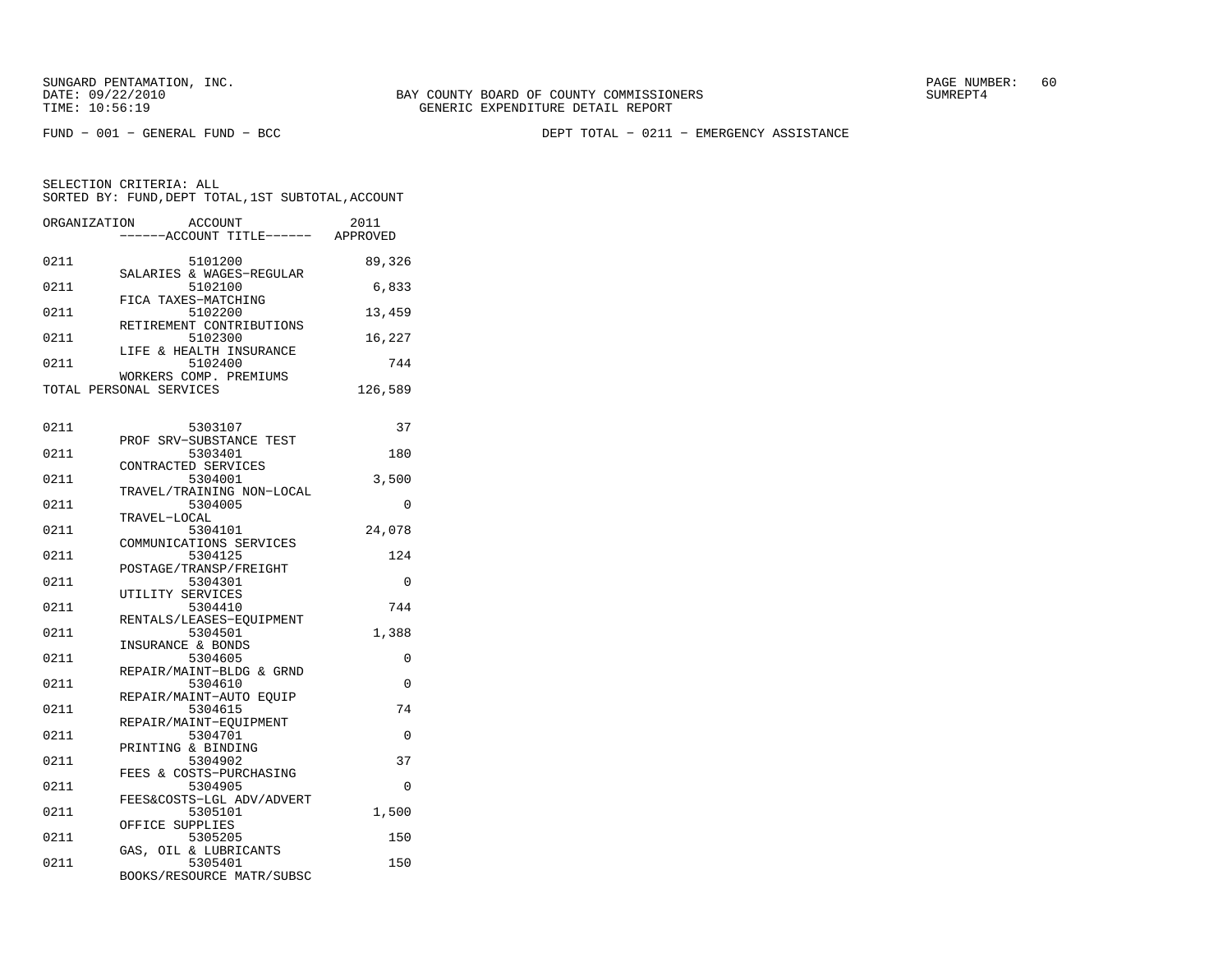FUND − 001 − GENERAL FUND − BCC DEPT TOTAL − 0211 − EMERGENCY ASSISTANCE

| SELECTION CRITERIA: ALL |  |  |                                                    |  |
|-------------------------|--|--|----------------------------------------------------|--|
|                         |  |  | SORTED BY: FUND, DEPT TOTAL, 1ST SUBTOTAL, ACCOUNT |  |

|      | ORGANIZATION ACCOUNT<br>------ACCOUNT TITLE------ APPROVED | 2011      |
|------|------------------------------------------------------------|-----------|
| 0211 | 5305402<br>DUES & MEMBERSHIPS                              | 75        |
| 0211 | 5305406<br>TRAINING & TUITION                              | $\Omega$  |
|      | TOTAL OPERATING EXPENSES                                   | 32,037    |
| 0211 | 5606342<br>IMPRV-SALV ARMY RENTALS                         | 174,587   |
| 0211 | 5606401                                                    | $\Omega$  |
| 0211 | EOUIPMENT<br>5606402<br>EQUIP LESS THAN \$1000             | $\Omega$  |
| 0211 | 5606523<br>CIP-EMG SVC LOGISTICS CTR                       | 1,072,461 |
|      | TOTAL CAPITAL OUTLAY                                       | 1,247,048 |
| 0211 | 5909910<br>RESERVE FOR CONTINGENCIES                       | $\Omega$  |
| 0211 | 5909915                                                    | $\Omega$  |
|      | RESERVE FOR PAY ADJUSTMNT<br>TOTAL NON-OPERATING EXPENSES  | $\Omega$  |
|      | TOTAL EMERGENCY ASSISTANCE                                 | 1,405,674 |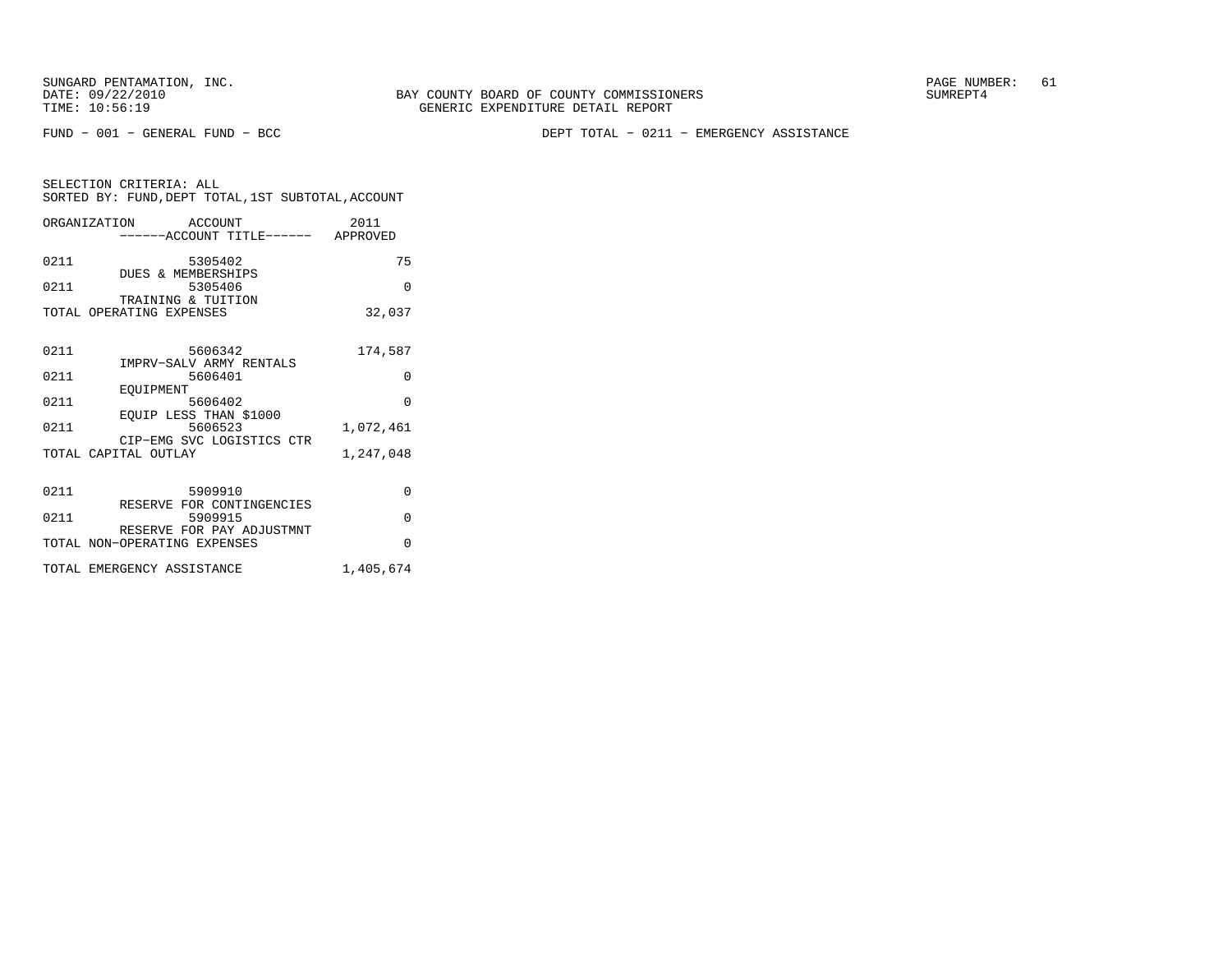FUND − 001 − GENERAL FUND − BCC DEPT TOTAL − 0601 − CIRCUIT COURT−CT ADMIN

| ORGANIZATION |                               | <b>ACCOUNT</b><br>----ACCOUNT TITLE------ | 2011<br>APPROVED |
|--------------|-------------------------------|-------------------------------------------|------------------|
|              |                               |                                           |                  |
| 0601         |                               | 5101200                                   | 0                |
|              |                               | SALARIES & WAGES-REGULAR                  |                  |
| 0601         |                               | 5102100                                   | $\Omega$         |
| 0601         |                               | FICA TAXES-MATCHING<br>5102200            | 0                |
|              |                               | RETIREMENT CONTRIBUTIONS                  |                  |
| 0601         |                               | 5102300                                   | 0                |
|              |                               | LIFE & HEALTH INSURANCE                   |                  |
| 0601         |                               | 5102400                                   | 0                |
|              |                               | WORKERS COMP. PREMIUMS                    |                  |
|              | TOTAL PERSONAL SERVICES       |                                           | 0                |
|              |                               |                                           |                  |
| 0601         |                               | 5303401                                   | 0                |
|              |                               | CONTRACTED SERVICES                       |                  |
| 0601         |                               | 5304001                                   | $\Omega$         |
|              |                               | TRAVEL/TRAINING NON-LOCAL                 |                  |
| 0601         |                               | 5304005                                   | 0                |
| 0601         | TRAVEL-LOCAL                  | 5304101                                   | $\Omega$         |
|              |                               | COMMUNICATIONS SERVICES                   |                  |
| 0601         |                               | 5304125                                   | 0                |
|              |                               | POSTAGE/TRANSP/FREIGHT                    |                  |
| 0601         |                               | 5304410                                   | 0                |
|              |                               | RENTALS/LEASES-EQUIPMENT                  |                  |
| 0601         | INSURANCE & BONDS             | 5304501                                   | 0                |
| 0601         |                               | 5304615                                   | 0                |
|              |                               | REPAIR/MAINT-EQUIPMENT                    |                  |
| 0601         |                               | 5304902                                   | 0                |
|              |                               | FEES & COSTS-PURCHASING                   |                  |
| 0601         |                               | 5304905                                   | $\Omega$         |
| 0601         |                               | FEES&COSTS-LGL ADV/ADVERT<br>5305101      | $\Omega$         |
|              | OFFICE SUPPLIES               |                                           |                  |
| 0601         |                               | 5305210                                   | 0                |
|              |                               | SAFETY GEAR & SUPPLIES                    |                  |
| 0601         |                               | 5305215                                   | 0                |
|              |                               | CLOTHING & WEARING APPRL                  |                  |
| 0601         |                               | 5305401<br>BOOKS/RESOURCE MATR/SUBSC      | 0                |
| 0601         |                               | 5305402                                   | $\Omega$         |
|              | <b>DUES &amp; MEMBERSHIPS</b> |                                           |                  |
|              | TOTAL OPERATING EXPENSES      |                                           | 0                |
|              |                               |                                           |                  |
|              |                               |                                           |                  |
| 0601         |                               | 5606402<br>EOUIP LESS THAN \$1000         | 0                |
|              | TOTAL CAPITAL OUTLAY          |                                           | $\Omega$         |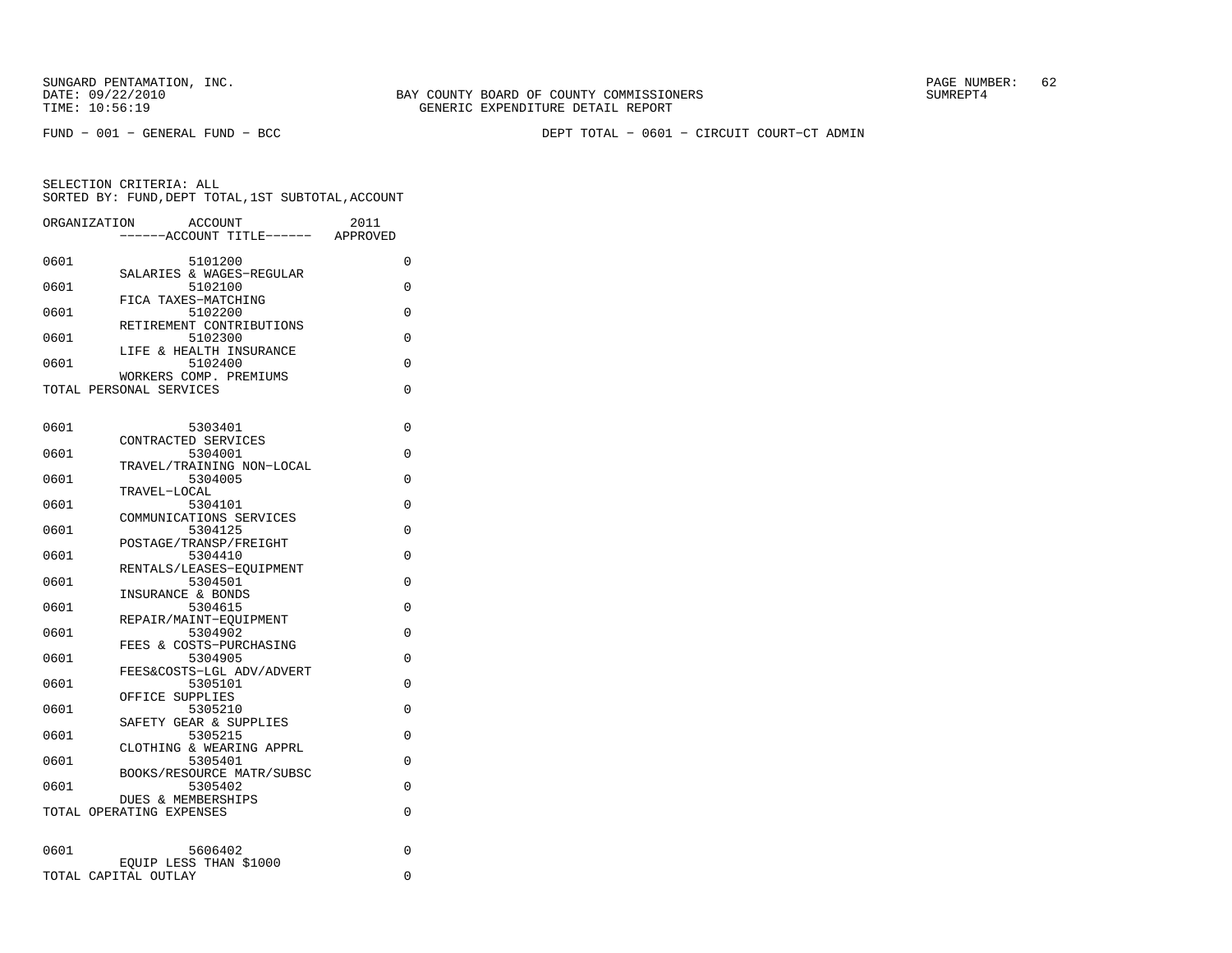BAY COUNTY BOARD OF COUNTY COMMISSIONERS TIME: 10:56:19 GENERIC EXPENDITURE DETAIL REPORT

FUND − 001 − GENERAL FUND − BCC DEPT TOTAL − 0601 − CIRCUIT COURT−CT ADMIN

SELECTION CRITERIA: ALLSORTED BY: FUND, DEPT TOTAL, 1ST SUBTOTAL, ACCOUNT

| ORGANIZATION | ACCOUNT |                           | 2011     |
|--------------|---------|---------------------------|----------|
|              |         | ------ACCOUNT TITLE------ | APPROVED |

TOTAL CIRCUIT COURT−CT ADMIN 0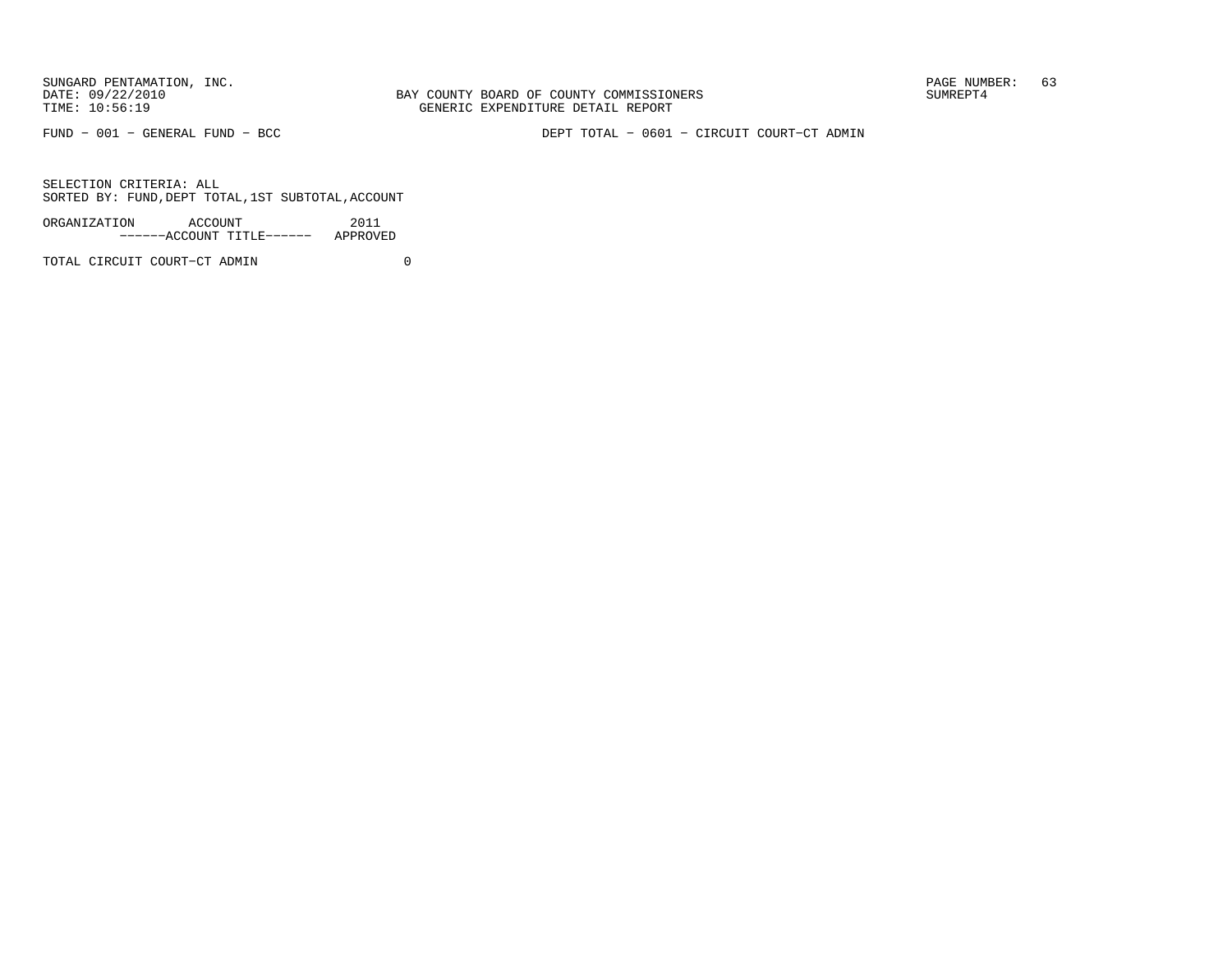FUND − 001 − GENERAL FUND − BCC DEPT TOTAL − 0602 − STATE ATTORNEY

|      | ORGANIZATION<br>ACCOUNT<br>---ACCOUNT TITLE------   | 2011<br>APPROVED |
|------|-----------------------------------------------------|------------------|
|      |                                                     |                  |
| 0602 | 5303107                                             | 0                |
| 0602 | PROF SRV-SUBSTANCE TEST<br>5303162                  | 0                |
| 0602 | CONSULT COSTS-PRETRAIL<br>5303301                   | 0                |
| 0602 | COURT REPORTER SERVICES<br>5303401                  | $\Omega$         |
| 0602 | CONTRACTED SERVICES<br>5303408                      | $\Omega$         |
| 0602 | CONTR SRV-800 MHZ<br>5303410                        | $\Omega$         |
| 0602 | CONTR SRV-JANITORIAL<br>5303446                     | 35,897           |
| 0602 | CONTR SRV-FACILITIES<br>5304010                     | 0                |
|      | TRAVEL & PER DIEM-ST ATTY                           |                  |
| 0602 | 5304101<br>COMMUNICATIONS SERVICES                  | 0                |
| 0602 | 5304105<br>COMM SRV-TELEPHONE                       | 36,000           |
| 0602 | 5304125<br>POSTAGE/TRANSP/FREIGHT                   | 0                |
| 0602 | 5304301                                             | 45,000           |
| 0602 | UTILITY SERVICES<br>5304405                         | 15,300           |
| 0602 | RENTALS/LEASES-BUILDINGS<br>5304410                 | 45,350           |
| 0602 | RENTALS/LEASES-EQUIPMENT<br>5304501                 | 11,900           |
| 0602 | INSURANCE & BONDS<br>5304605                        | 46,785           |
| 0602 | REPAIR/MAINT-BLDG & GRND<br>5304615                 | 0                |
| 0602 | REPAIR/MAINT-EQUIPMENT<br>5304752                   | 0                |
| 0602 | COPIES-DEPOSTION/ST WTNSS<br>5304905                | 0                |
|      | FEES&COSTS-LGL ADV/ADVERT                           |                  |
| 0602 | 5304916<br>FEES & COSTS-LIBRARY SRV                 | 0                |
| 0602 | 5305101<br>OFFICE<br>SUPPLIES                       | 0                |
| 0602 | 5305201<br>OPERATING SUPPLIES                       | 300              |
| 0602 | 5305202<br>OPER SUPPLIES-JANITORIAL                 | 500              |
| 0602 | 5305245                                             | 0                |
|      | OPERATING SUPPLIES-(SA)<br>TOTAL OPERATING EXPENSES | 237,032          |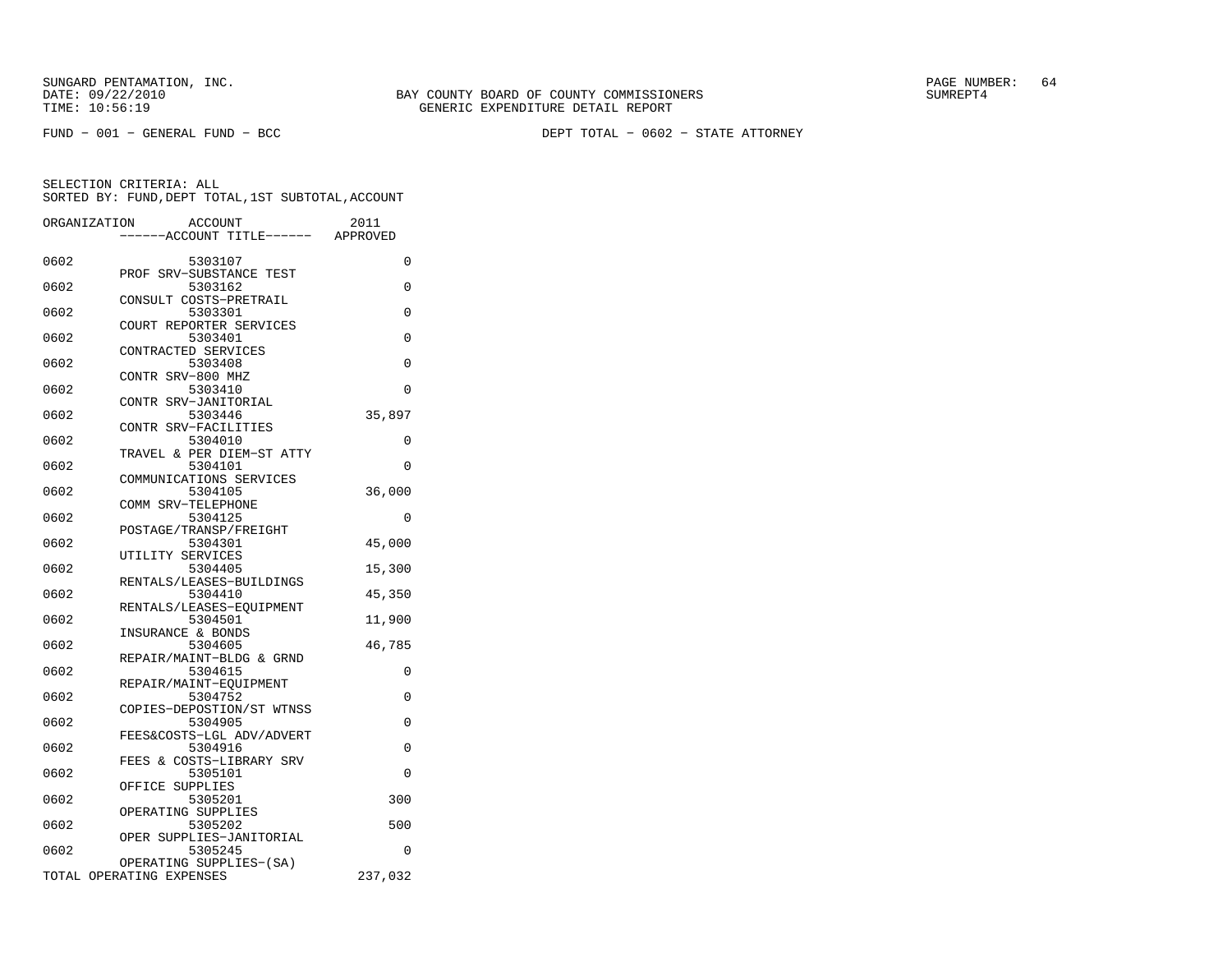FUND − 001 − GENERAL FUND − BCC DEPT TOTAL − 0602 − STATE ATTORNEY

| ORGANIZATION | ACCOUNT<br>------ACCOUNT TITLE------                 | 2011<br>APPROVED |
|--------------|------------------------------------------------------|------------------|
| 0602         | 5606401                                              | U                |
| 0602         | EOUIPMENT<br>5606402<br>EOUIP LESS THAN \$1000       | 0                |
|              | TOTAL CAPITAL OUTLAY                                 | $\Omega$         |
| 0602         | 5905998                                              | O                |
|              | DEPRECIATION EXPENSE<br>TOTAL NON-OPERATING EXPENSES | $\Omega$         |
|              | TOTAL STATE ATTORNEY                                 | 237,032          |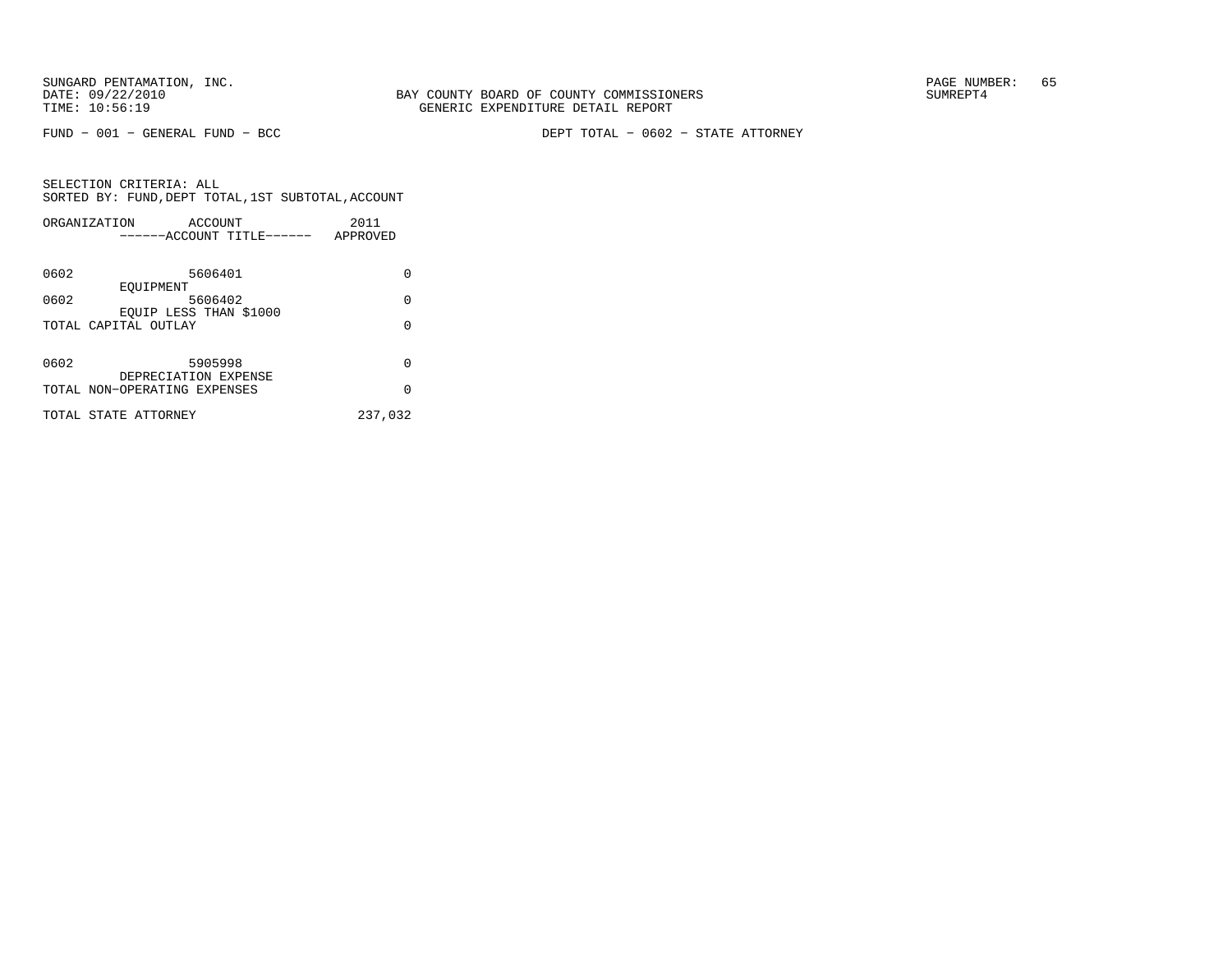FUND − 001 − GENERAL FUND − BCC DEPT TOTAL − 0603 − PUBLIC DEFENDER

|              | ORGANIZATION             | <b>ACCOUNT</b><br>---ACCOUNT TITLE------       | 2011<br>APPROVED |
|--------------|--------------------------|------------------------------------------------|------------------|
| 0603         |                          | 5303162<br>CONSULT COSTS-PRETRAIL              | 0                |
| 0603         |                          | 5303401<br>CONTRACTED SERVICES                 | $\Omega$         |
| 0603         |                          | 5303410<br>CONTR SRV-JANITORIAL                | 0                |
| 0603         |                          | 5303446<br>CONTR SRV-FACILITIES                | 17,399           |
| 0603         |                          | 5304001<br>TRAVEL/TRAINING NON-LOCAL           | $\Omega$         |
| 0603         |                          | 5304101<br>COMMUNICATIONS SERVICES             | 7,340            |
| 0603         |                          | 5304125<br>POSTAGE/TRANSP/FREIGHT              | 0                |
| 0603         |                          | 5304301<br>UTILITY SERVICES                    | 29,000           |
| 0603         |                          | 5304410<br>RENTALS/LEASES-EQUIPMENT            | $\Omega$         |
| 0603         |                          | 5304501<br>INSURANCE & BONDS                   | 11,900           |
| 0603<br>0603 |                          | 5304605<br>REPAIR/MAINT-BLDG & GRND<br>5304615 | 35,334<br>0      |
| 0603         |                          | REPAIR/MAINT-EOUIPMENT<br>5304755              | 0                |
| 0603         |                          | COPIES-DEPOSTION/PUB DEF<br>5304916            | $\Omega$         |
| 0603         |                          | FEES & COSTS-LIBRARY SRV<br>5304935            | 0                |
| 0603         |                          | WTNSS CSTS-EXPERT/P.D.<br>5304990              | 0                |
| 0603         |                          | MISCELLANEOUS EXPENSES<br>5305101              | 0                |
| 0603         |                          | OFFICE SUPPLIES<br>5305201                     | 0                |
| 0603         |                          | OPERATING SUPPLIES<br>5305202                  | $\Omega$         |
|              | TOTAL OPERATING EXPENSES | OPER SUPPLIES-JANITORIAL                       | 100,973          |
| 0603         |                          | 5606401                                        | $\Omega$         |
| 0603         | EOUIPMENT                | 5606402                                        | 0                |
|              | TOTAL CAPITAL OUTLAY     | EOUIP LESS THAN \$1000                         | 0                |
|              |                          |                                                |                  |
| 0603         |                          | 5905998<br>DEPRECIATION EXPENSE                | 0                |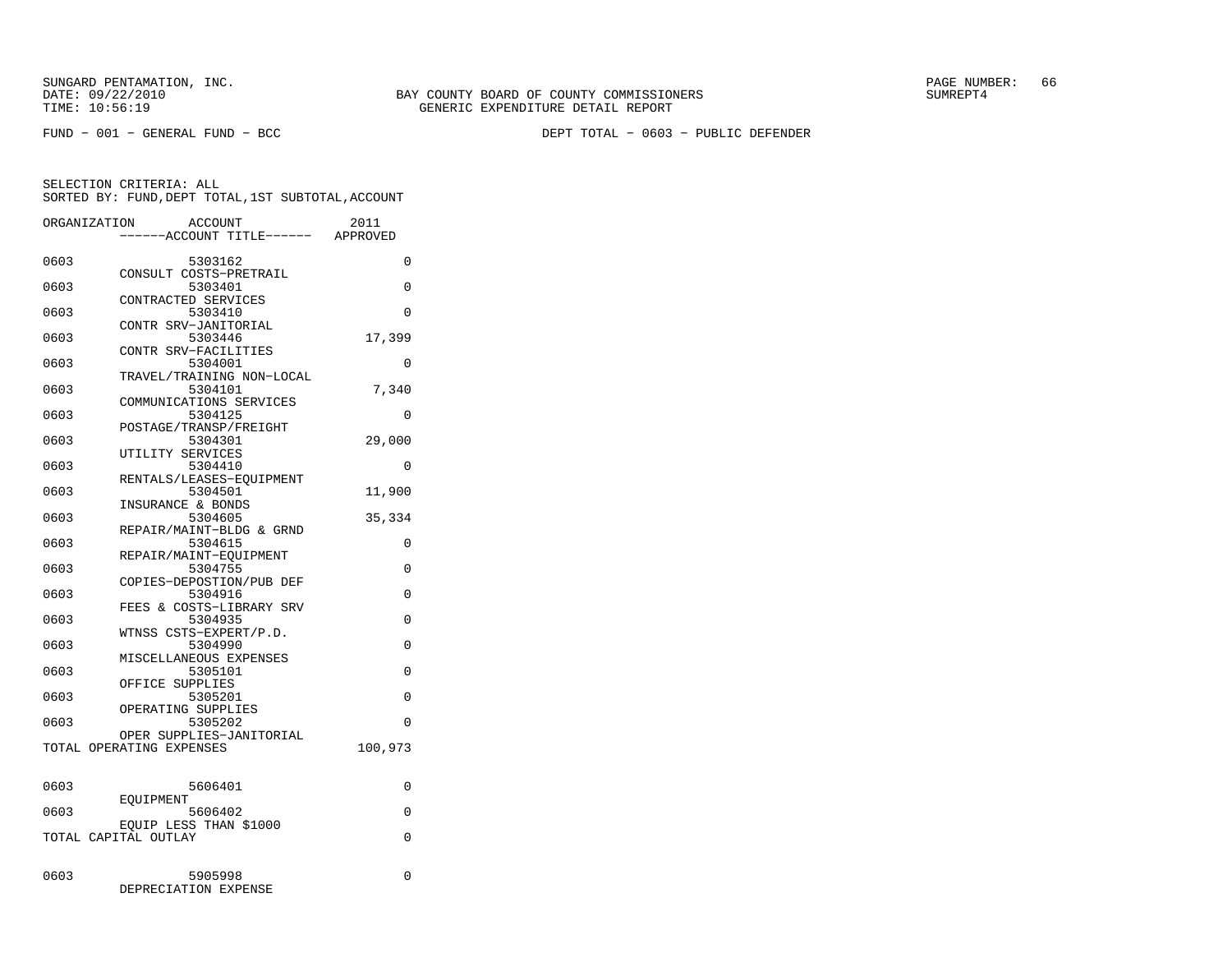FUND − 001 − GENERAL FUND − BCC DEPT TOTAL − 0603 − PUBLIC DEFENDER

SELECTION CRITERIA: ALLSORTED BY: FUND, DEPT TOTAL, 1ST SUBTOTAL, ACCOUNT

| ORGANIZATION                 | ACCOUNT |                           | 2011     |  |
|------------------------------|---------|---------------------------|----------|--|
|                              |         | ------ACCOUNT TITLE------ | APPROVED |  |
| TOTAL NON-OPERATING EXPENSES |         |                           |          |  |

TOTAL PUBLIC DEFENDER 100,973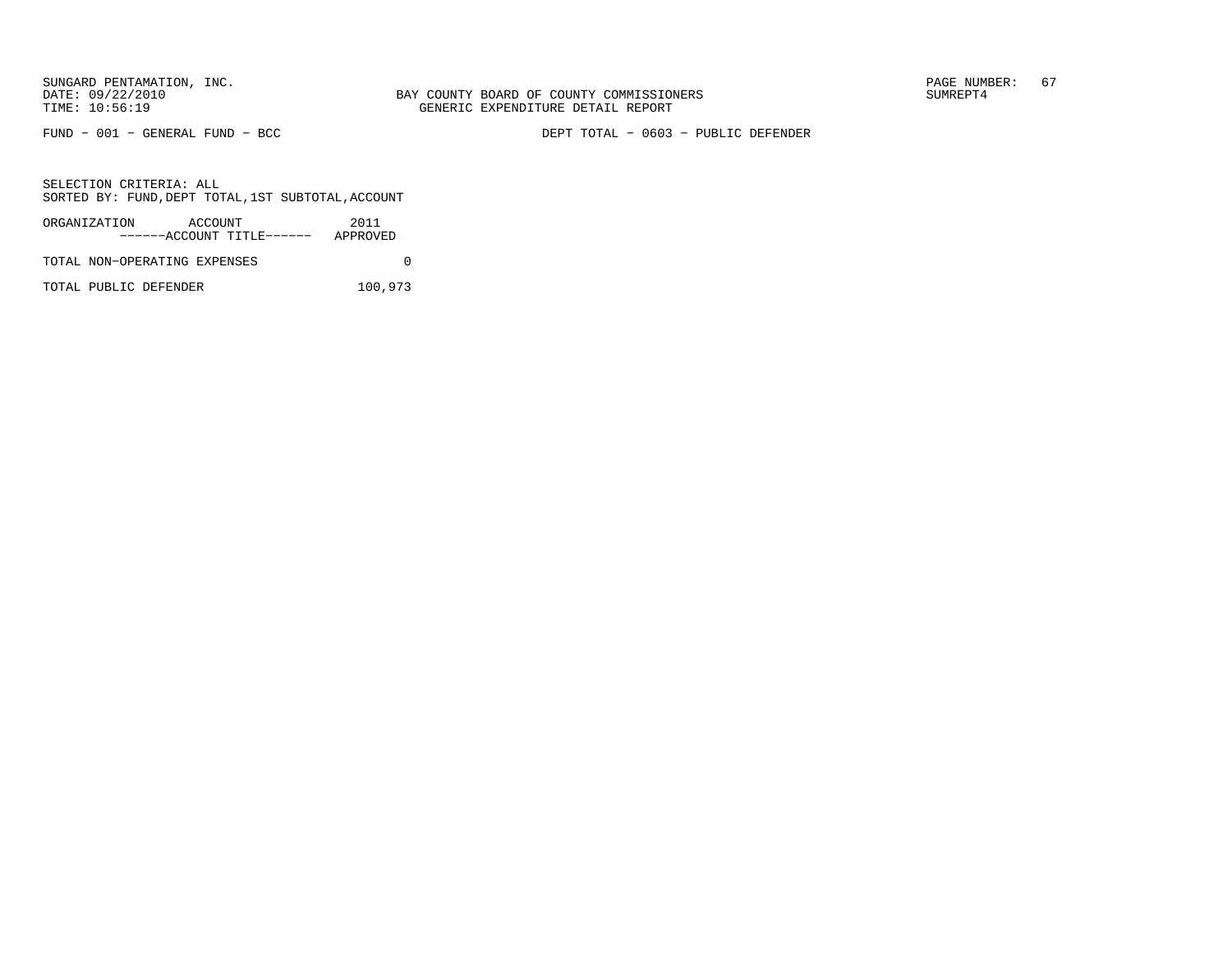FUND − 001 − GENERAL FUND − BCC DEPT TOTAL − 0604 − CLERK OF CIRCUIT COURT

| SELECTION CRITERIA: ALL |  |  |                                                 |  |
|-------------------------|--|--|-------------------------------------------------|--|
|                         |  |  | SORTED BY: FUND,DEPT TOTAL,1ST SUBTOTAL,ACCOUNT |  |

|      | ORGANIZATION ACCOUNT<br>-----ACCOUNT TITLE------ APPROVED | 2011      |
|------|-----------------------------------------------------------|-----------|
| 0604 | 5303410                                                   | $\Omega$  |
| 0604 | CONTR SRV-JANITORIAL<br>5304107                           | 30,000    |
| 0604 | COMM SRV-COURT RELATED<br>5304501                         | 4,562     |
| 0604 | INSURANCE & BONDS<br>5304611                              | $\Omega$  |
|      | REPAIR/MAINT-FLEET MAINT<br>TOTAL OPERATING EXPENSES      | 34,562    |
| 0604 | 5808175                                                   | $\Omega$  |
|      | GRANT-BYRNE GRANT<br>TOTAL GRANTS & AIDS                  | $\Omega$  |
| 0604 | 5819180<br>FEES & COST-CLERK                              | $\Omega$  |
| 0604 | 5819181                                                   | $\Omega$  |
| 0604 | FEES & COST-COUNTY COURT<br>5819182                       | 1,098,594 |
| 0604 | FEES & COST-BOARD FINANCE<br>5905998                      | $\Omega$  |
|      | DEPRECIATION EXPENSE<br>TOTAL NON-OPERATING EXPENSES      | 1,098,594 |
|      | TOTAL CLERK OF CIRCUIT COURT                              | 1,133,156 |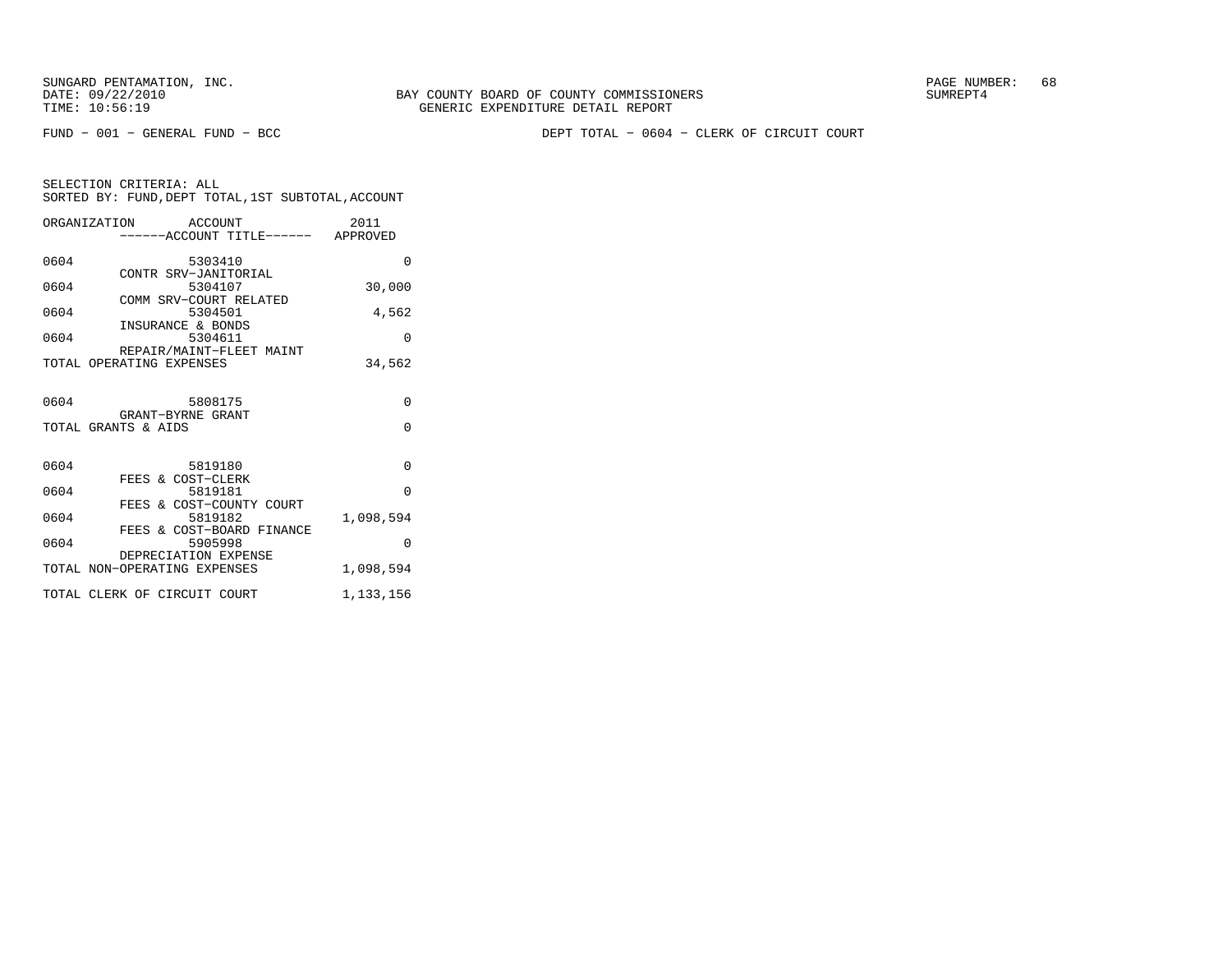FUND − 001 − GENERAL FUND − BCC DEPT TOTAL − 0605 − PUBLIC INFO/COURT EFF

| ORGANIZATION ACCOUNT<br>-----ACCOUNT TITLE------ APPROVED          | 2011     |
|--------------------------------------------------------------------|----------|
| 0605<br>5101200                                                    | 52,598   |
| SALARIES & WAGES-REGULAR<br>0605<br>5102100<br>FICA TAXES-MATCHING | 4,024    |
| 0605<br>5102200<br>RETIREMENT CONTRIBUTIONS                        | 5,665    |
| 0605<br>5102300                                                    | $\Omega$ |
| LIFE & HEALTH INSURANCE<br>5102400<br>0605                         | 690      |
| WORKERS COMP. PREMIUMS<br>TOTAL PERSONAL SERVICES                  | 62,977   |
| 0605<br>5304501                                                    | 397      |
| INSURANCE & BONDS<br>0605<br>5304902                               | 0        |
| FEES & COSTS-PURCHASING<br>0605<br>5305101                         | $\Omega$ |
| OFFICE SUPPLIES<br>0605<br>5305406                                 | $\Omega$ |
| TRAINING & TUITION                                                 | 397      |
| TOTAL OPERATING EXPENSES                                           |          |
| 0605<br>5606402<br>EOUIP LESS THAN \$1000                          | $\Omega$ |
| TOTAL CAPITAL OUTLAY                                               | $\Omega$ |
| TOTAL PUBLIC INFO/COURT EFF                                        | 63,374   |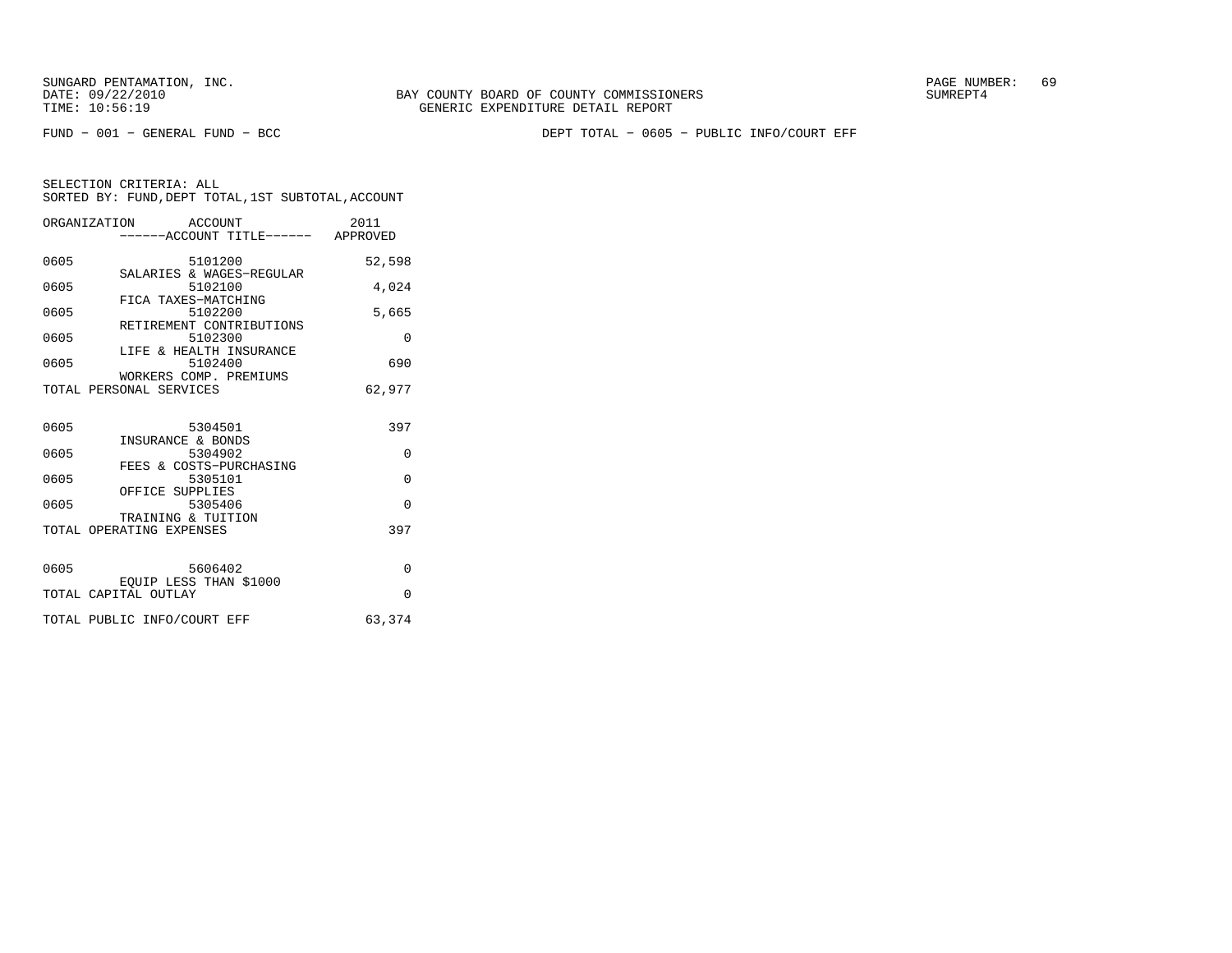$FUND - 001 - GENERAL FUND - BCC$ 

DEPT TOTAL - 0607 - APPEALS

|      | ORGANIZATION              | ACCOUNT |  | 2011     |  |
|------|---------------------------|---------|--|----------|--|
|      | ------ACCOUNT TITLE------ |         |  | APPROVED |  |
| 0607 |                           | 5304981 |  |          |  |
|      | COST OF APPEALS           |         |  |          |  |
| 0607 |                           | 5304982 |  |          |  |
|      | INDIGENT APPEALS-ST ATTY  |         |  |          |  |
|      | TOTAL OPERATING EXPENSES  |         |  |          |  |
|      | TOTAL APPEALS             |         |  |          |  |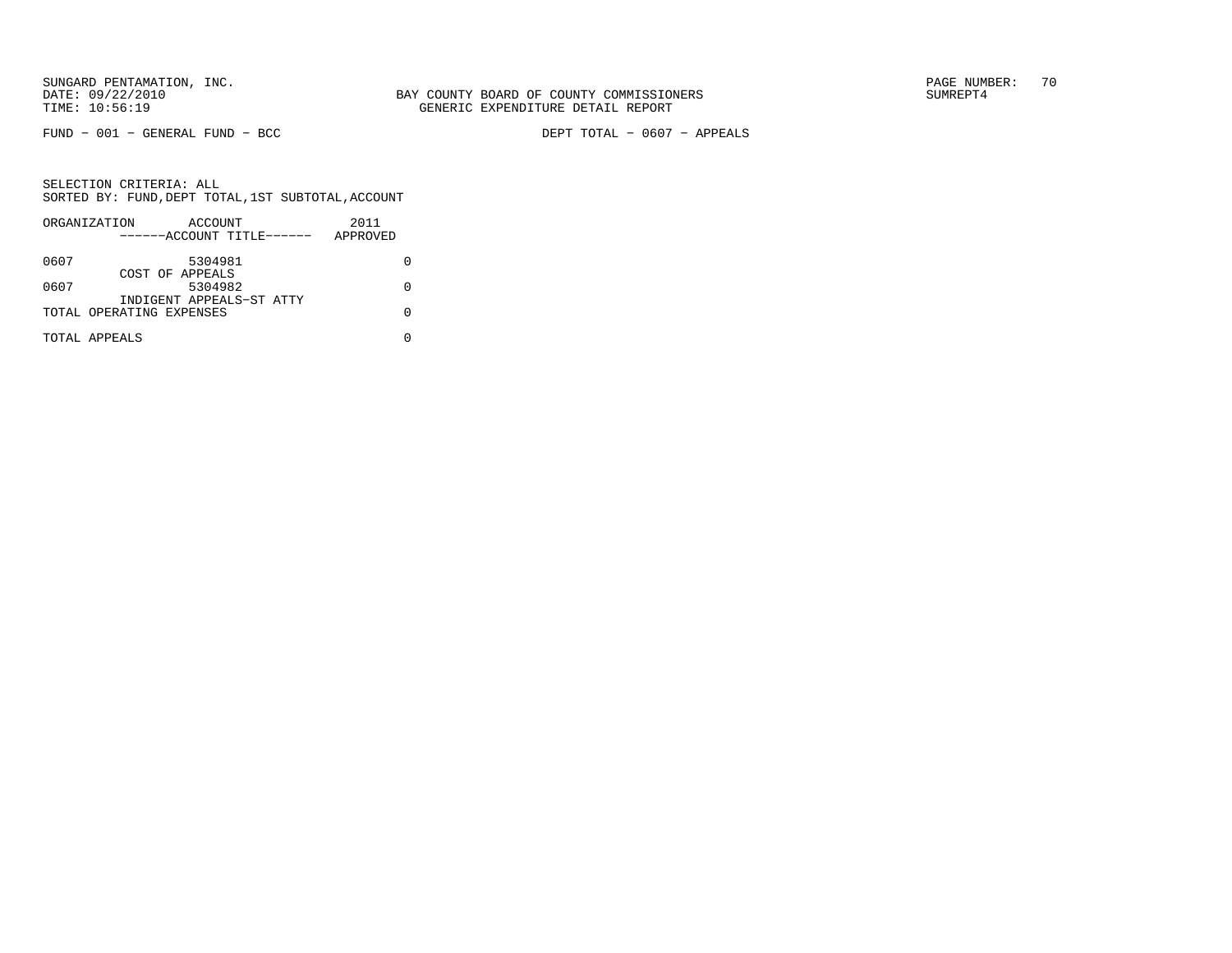FUND − 001 − GENERAL FUND − BCC DEPT TOTAL − 0608 − COURT OPERATIONS

|      | ORGANIZATION<br>ACCOUNT<br>----ACCOUNT TITLE------ APPROVED | 2011   |
|------|-------------------------------------------------------------|--------|
| 0608 | 5303401                                                     | 1,000  |
| 0608 | CONTRACTED SERVICES<br>5303410                              | 0      |
| 0608 | CONTR SRV-JANITORIAL<br>5304001                             | 0      |
| 0608 | TRAVEL/TRAINING NON-LOCAL<br>5304005                        | 0      |
| 0608 | TRAVEL-LOCAL<br>5304101                                     | 51,500 |
| 0608 | COMMUNICATIONS SERVICES<br>5304301                          | 0      |
| 0608 | UTILITY SERVICES<br>5304405                                 | 0      |
| 0608 | RENTALS/LEASES-BUILDINGS<br>5304410                         | 25,038 |
| 0608 | RENTALS/LEASES-EQUIPMENT<br>5304605                         | 2,748  |
| 0608 | REPAIR/MAINT-BLDG & GRND<br>5304615                         | 2,000  |
| 0608 | REPAIR/MAINT-EOUIPMENT<br>5304701                           | 1,000  |
| 0608 | PRINTING & BINDING<br>5304902                               | 0      |
| 0608 | FEES & COSTS-PURCHASING<br>5305101                          | 500    |
|      | OFFICE SUPPLIES<br>TOTAL OPERATING EXPENSES                 | 83,786 |
| 0608 | 5606401                                                     | 8,000  |
| 0608 | EOUIPMENT<br>5606402                                        | 2,300  |
|      | EQUIP LESS THAN \$1000<br>TOTAL CAPITAL OUTLAY              | 10,300 |
|      |                                                             |        |
| 0608 | 5905998<br>DEPRECIATION EXPENSE                             | 0      |
|      | TOTAL NON-OPERATING EXPENSES                                | 0      |
|      | TOTAL COURT OPERATIONS                                      | 94,086 |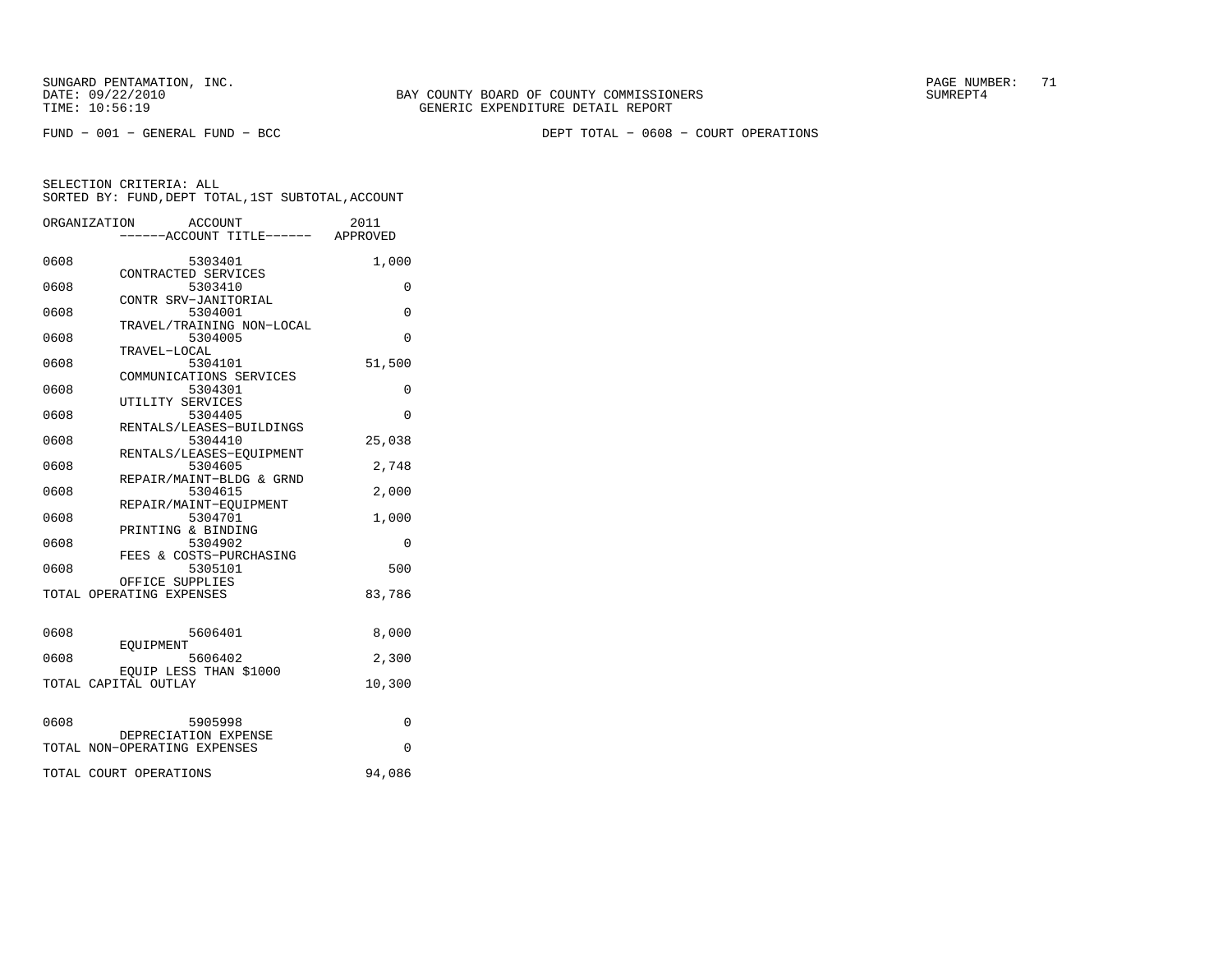FUND − 001 − GENERAL FUND − BCC DEPT TOTAL − 0620 − CIRCUIT CT−CRIMINAL

| ORGANIZATION |                           | ACCOUNT |  | 2011     |          |
|--------------|---------------------------|---------|--|----------|----------|
|              | ------ACCOUNT TITLE------ |         |  | APPROVED |          |
|              |                           |         |  |          |          |
| 0620         |                           | 5303142 |  |          | O        |
|              | COURT APPT ATTNY-CT COST  |         |  |          |          |
| 0620         |                           | 5303143 |  |          | $\Omega$ |
|              | COURT APPT ATTNY-CONFLICT |         |  |          |          |
| 0620         |                           | 5303401 |  |          | $\Omega$ |
|              | CONTRACTED SERVICES       |         |  |          |          |
| 0620         |                           | 5304010 |  |          | $\Omega$ |
|              | TRAVEL & PER DIEM-ST ATTY |         |  |          |          |
| 0620         |                           | 5304934 |  |          | $\Omega$ |
|              | WTNSS CSTS-EXPERT/ST ATTY |         |  |          |          |
| 0620         |                           | 5304962 |  |          | $\Omega$ |
|              | JUDGEMENT & ORDER-ST ATTY |         |  |          |          |
|              | TOTAL OPERATING EXPENSES  |         |  |          | $\Omega$ |
|              |                           |         |  |          |          |
|              | TOTAL CIRCUIT CT-CRIMINAL |         |  |          | 0        |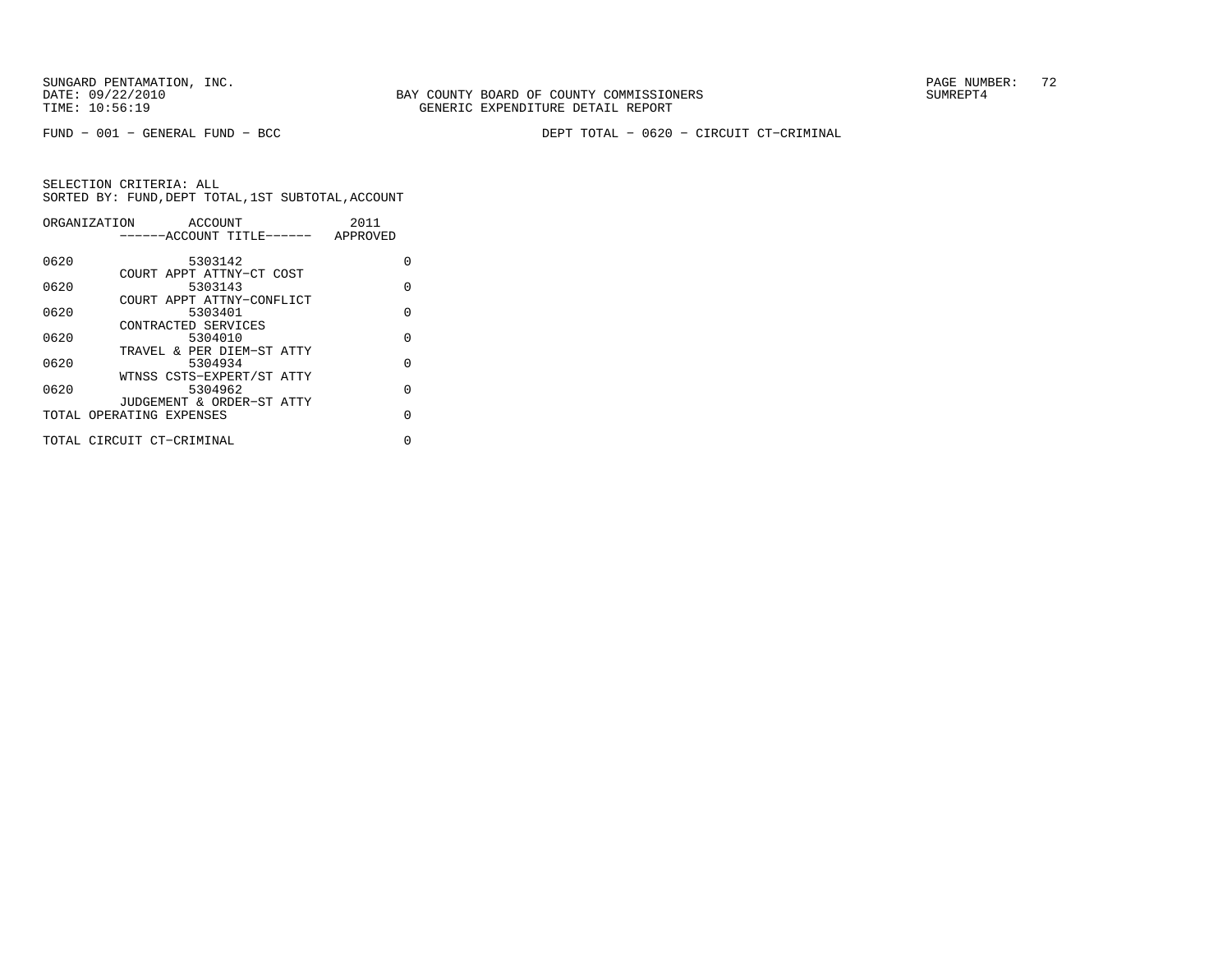DEPT TOTAL - 0622 - DRUG COURT

|                  | ORGANIZATION ACCOUNT                 | 2011     |
|------------------|--------------------------------------|----------|
|                  | ------ACCOUNT TITLE------ APPROVED   |          |
| 0622             | 5303401                              | 125,000  |
| 0622             | CONTRACTED SERVICES<br>5304001       | 1,500    |
| 0622             | TRAVEL/TRAINING NON-LOCAL<br>5304005 | 350      |
| 0622             | TRAVEL-LOCAL<br>5304101              | $\Omega$ |
| 0622             | COMMUNICATIONS SERVICES<br>5304125   | 50       |
| 0622             | POSTAGE/TRANSP/FREIGHT<br>5304501    | $\Omega$ |
| 0622             | INSURANCE & BONDS<br>5304615         | $\Omega$ |
| 0622             | REPAIR/MAINT-EOUIPMENT<br>5304902    | $\Omega$ |
| 0622             | FEES & COSTS-PURCHASING<br>5305101   | 750      |
| 0622             | OFFICE SUPPLIES<br>5305401           | 3,000    |
| 0622             | BOOKS/RESOURCE MATR/SUBSC<br>5305402 | 775      |
|                  | <b>DUES &amp; MEMBERSHIPS</b>        |          |
|                  | TOTAL OPERATING EXPENSES             | 131,425  |
| TOTAL DRUG COURT |                                      | 131,425  |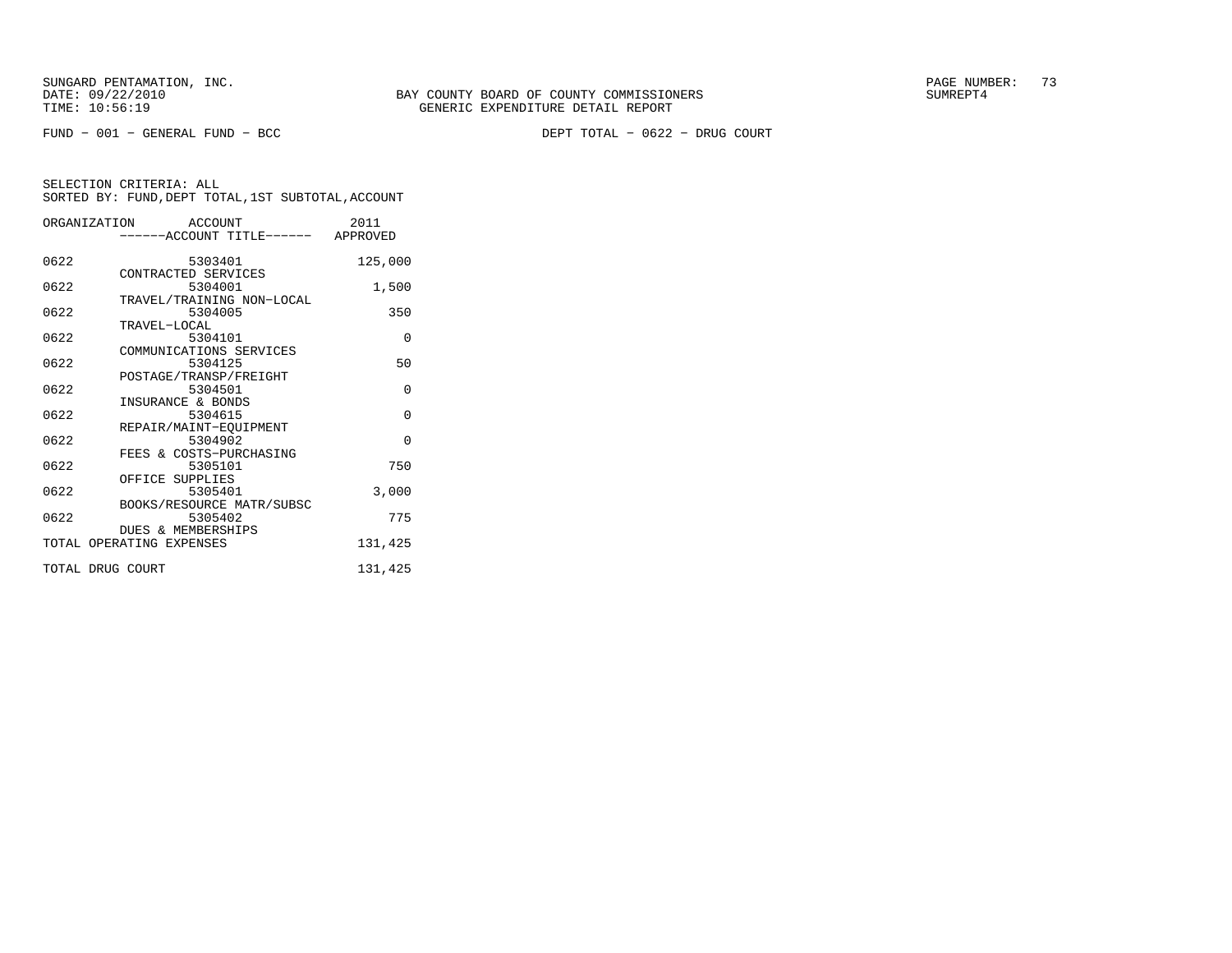FUND − 001 − GENERAL FUND − BCC DEPT TOTAL − 0623 − PRETRIAL RELEASE

| ORGANIZATION |                          | ACCOUNT<br>-----ACCOUNT TITLE------ APPROVED | 2011     |
|--------------|--------------------------|----------------------------------------------|----------|
| 0623         |                          | 5101200                                      | 50,103   |
| 0623         |                          | SALARIES & WAGES-REGULAR<br>5102100          | 3,833    |
| 0623         | FICA TAXES-MATCHING      | 5102200                                      | 5,396    |
| 0623         |                          | RETIREMENT CONTRIBUTIONS<br>5102300          | 3,568    |
| 0623         |                          | LIFE & HEALTH INSURANCE<br>5102400           | 516      |
|              | TOTAL PERSONAL SERVICES  | WORKERS COMP. PREMIUMS                       | 63,416   |
|              |                          |                                              |          |
| 0623         |                          | 5304001<br>TRAVEL/TRAINING NON-LOCAL         | 0        |
| 0623         |                          | 5304005                                      | $\Omega$ |
|              | TRAVEL-LOCAL             |                                              |          |
| 0623         |                          | 5304125                                      | $\Omega$ |
| 0623         |                          | POSTAGE/TRANSP/FREIGHT<br>5304501            | 397      |
|              | INSURANCE & BONDS        |                                              |          |
| 0623         |                          | 5304902                                      | $\Omega$ |
|              |                          | FEES & COSTS-PURCHASING                      |          |
| 0623         |                          | 5304905                                      | $\Omega$ |
|              |                          | FEES&COSTS-LGL ADV/ADVERT                    |          |
| 0623         | OFFICE SUPPLIES          | 5305101                                      | $\Omega$ |
| 0623         |                          | 5305402                                      | $\Omega$ |
|              | DUES & MEMBERSHIPS       |                                              |          |
| 0623         |                          | 5305406                                      | $\Omega$ |
|              | TRAINING & TUITION       |                                              |          |
|              | TOTAL OPERATING EXPENSES |                                              | 397      |
| 0623         |                          | 5606401                                      | $\Omega$ |
|              | <b>FOULDMENT</b>         |                                              |          |

|      | LUULPMLNI                    |        |  |
|------|------------------------------|--------|--|
| 0623 | 5606402                      |        |  |
|      | EQUIP LESS THAN \$1000       |        |  |
|      | TOTAL CAPITAL OUTLAY         |        |  |
|      |                              |        |  |
| 0623 | 5909915                      |        |  |
|      | RESERVE FOR PAY ADJUSTMNT    |        |  |
|      | TOTAL NON-OPERATING EXPENSES |        |  |
|      |                              |        |  |
|      | TOTAL PRETRIAL RELEASE       | 63,813 |  |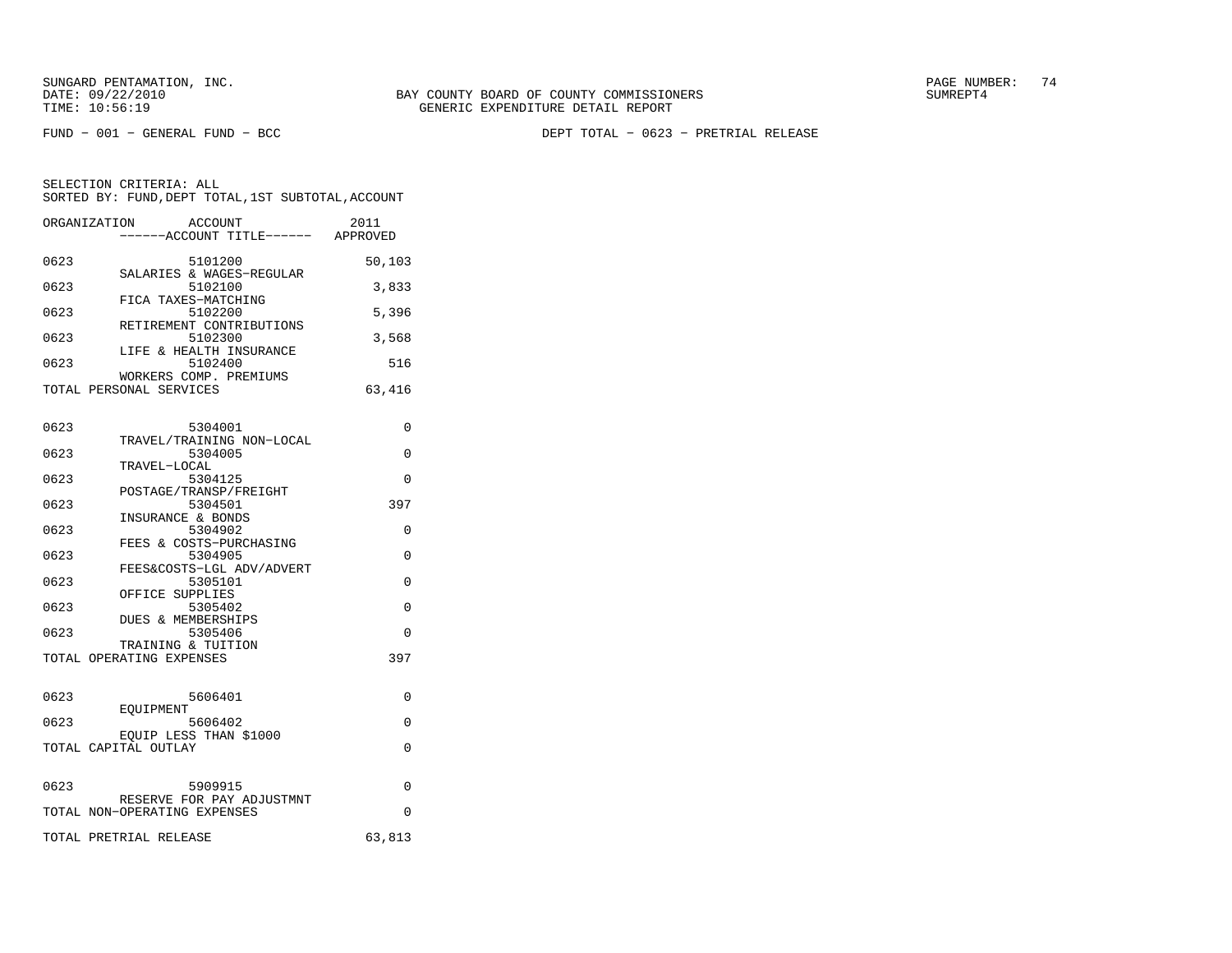FUND − 001 − GENERAL FUND − BCC DEPT TOTAL − 0640 − CIRCUIT CT−CIVIL

|      | ORGANIZATION<br>ACCOUNT   | 2011     |
|------|---------------------------|----------|
|      | ------ACCOUNT TITLE------ | APPROVED |
| 0640 | 5303143                   |          |
|      | COURT APPT ATTNY-CONFLICT |          |
| 0640 | 5304971                   | U        |
|      | UREASA-CHILD SUPPORT      |          |
| 0640 | 5304972                   | 1,000    |
|      | UREASA-MILITARY DISCHARGE |          |
|      | TOTAL OPERATING EXPENSES  | 1,000    |
|      | TOTAL CIRCUIT CT-CIVIL    | 1,000    |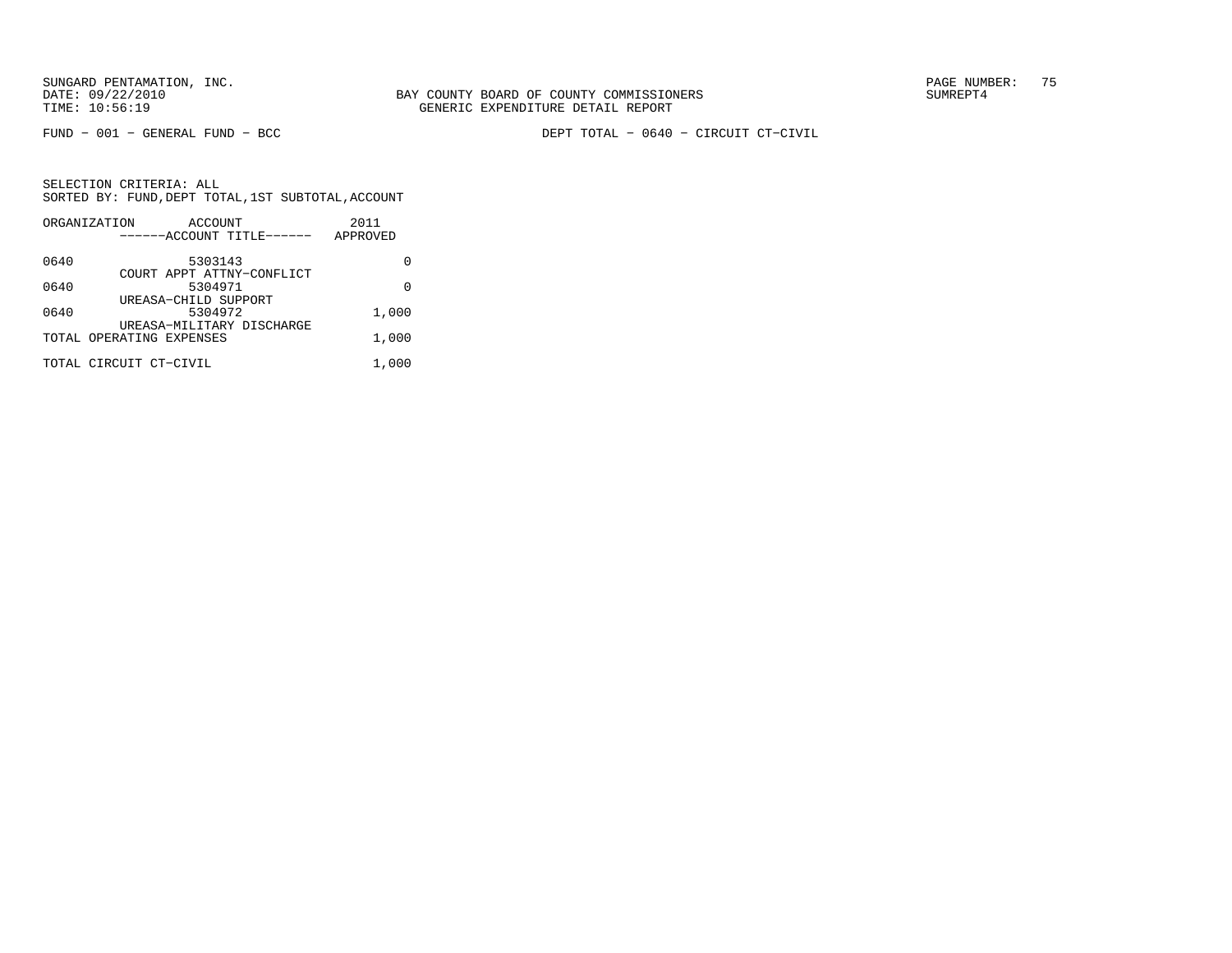FUND − 001 − GENERAL FUND − BCC DEPT TOTAL − 0660 − CIRCUIT CT−FAMILY

|      | ORGANIZATION             | ACCOUNT                   |  | 2011     |   |
|------|--------------------------|---------------------------|--|----------|---|
|      |                          | ------ACCOUNT TITLE------ |  | APPROVED |   |
| 0660 |                          | 5303142                   |  |          |   |
|      |                          | COURT APPT ATTNY-CT COST  |  |          |   |
| 0660 |                          | 5303143                   |  |          | U |
|      |                          | COURT APPT ATTNY-CONFLICT |  |          |   |
| 0660 |                          | 5303401                   |  |          | U |
|      |                          | CONTRACTED SERVICES       |  |          |   |
|      | TOTAL OPERATING EXPENSES |                           |  |          |   |
|      |                          |                           |  |          |   |
|      | TOTAL CIRCUIT CT-FAMILY  |                           |  |          |   |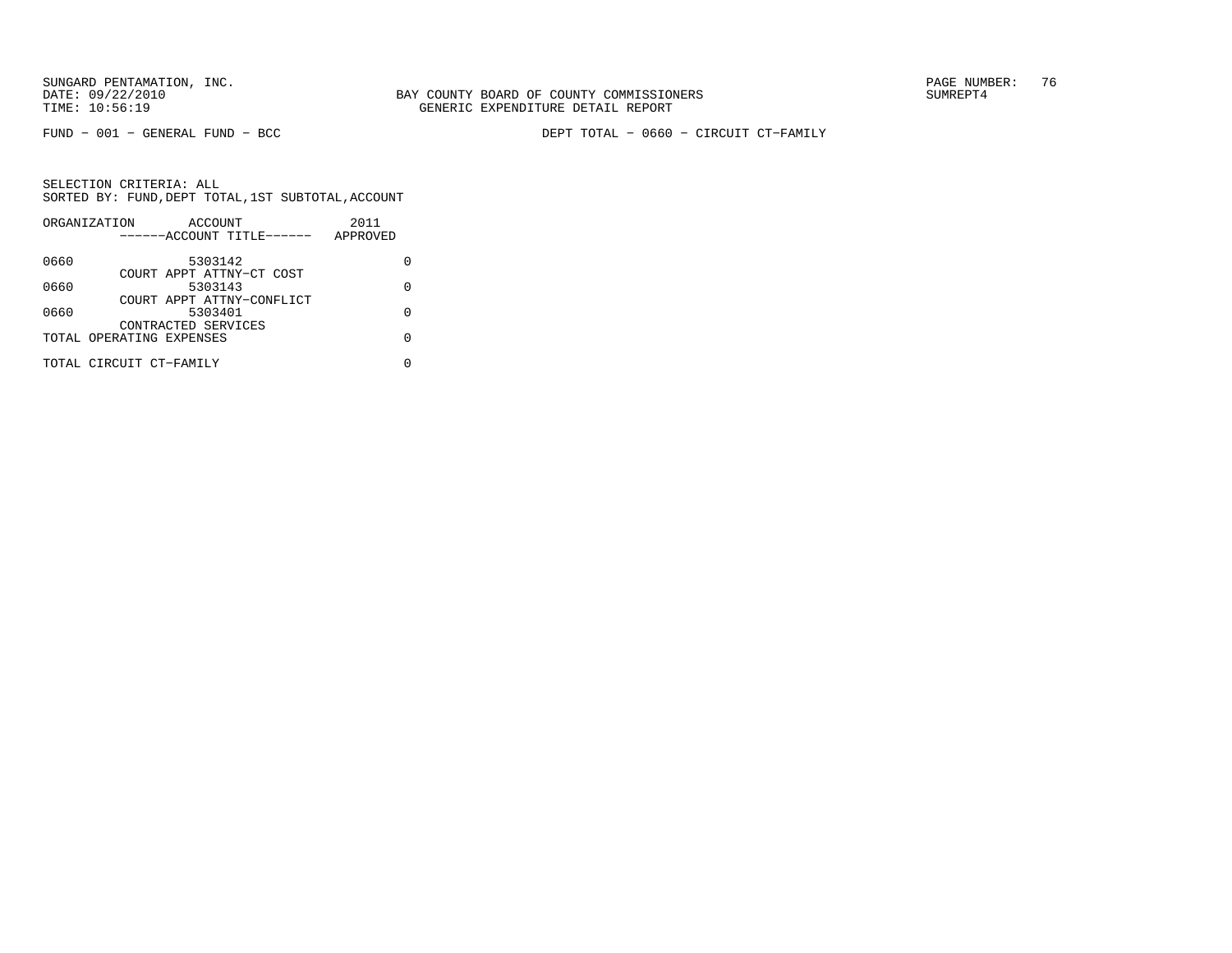FUND − 001 − GENERAL FUND − BCC DEPT TOTAL − 0680 − CIRCUIT CT−JUVENILE

|      | ORGANIZATION              | ACCOUNT                   |  | 2011     |  |
|------|---------------------------|---------------------------|--|----------|--|
|      |                           | ------ACCOUNT TITLE------ |  | APPROVED |  |
| 0680 |                           | 5303142                   |  |          |  |
|      |                           | COURT APPT ATTNY-CT COST  |  |          |  |
| 0680 |                           | 5303143                   |  |          |  |
|      |                           | COURT APPT ATTNY-CONFLICT |  |          |  |
|      | TOTAL OPERATING EXPENSES  |                           |  |          |  |
|      | TOTAL CIRCUIT CT-JUVENILE |                           |  |          |  |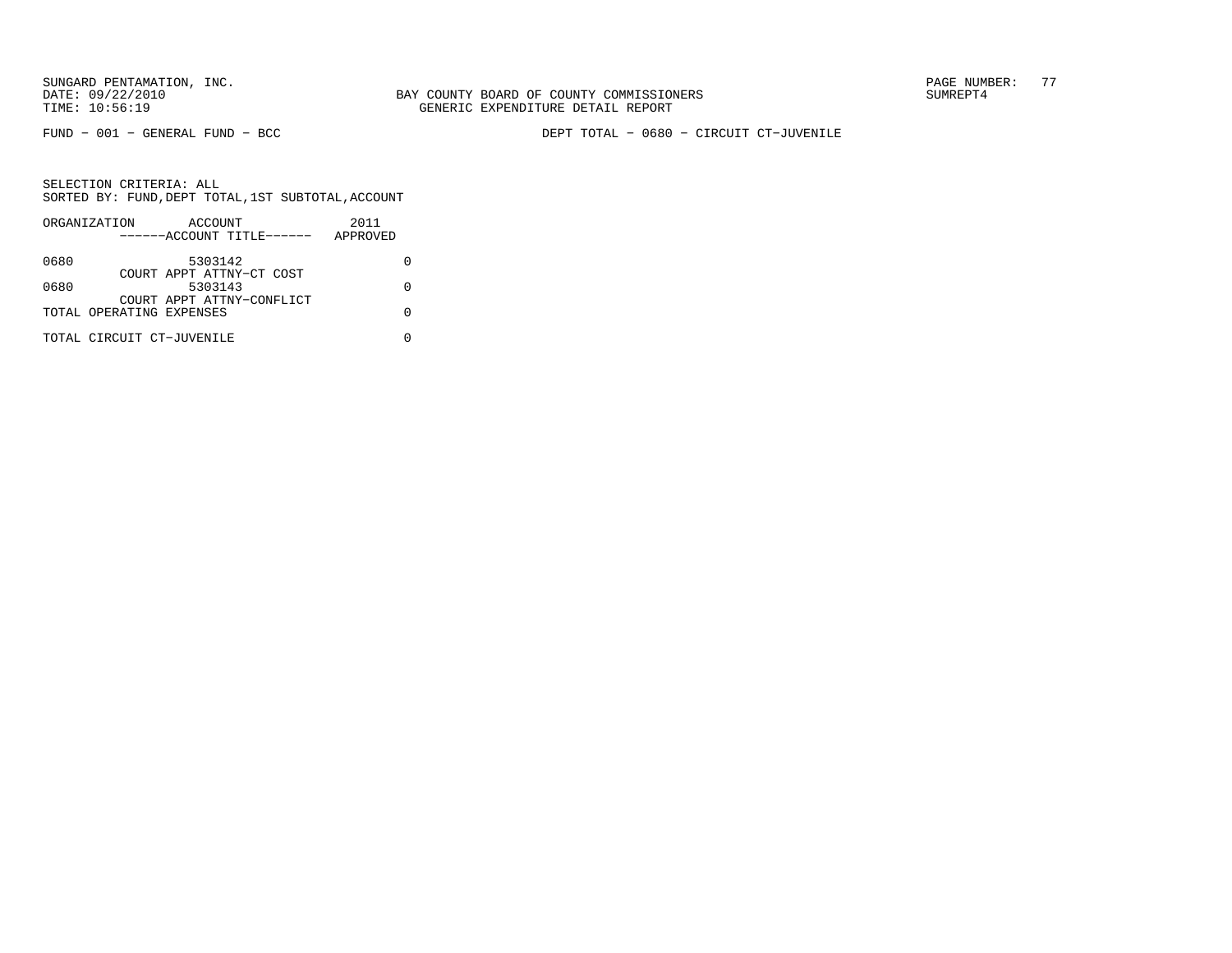FUND − 001 − GENERAL FUND − BCC DEPT TOTAL − 0685 − GUARDIAN AD LITEM

|      | ORGANIZATION<br><b>ACCOUNT</b>      | 2011     |
|------|-------------------------------------|----------|
|      | ---ACCOUNT TITLE------ APPROVED     |          |
| 0685 | 5303143                             | $\Omega$ |
|      | COURT APPT ATTNY-CONFLICT           |          |
| 0685 | 5303401                             | $\Omega$ |
| 0685 | CONTRACTED SERVICES<br>5304101      | 3,500    |
|      | COMMUNICATIONS SERVICES             |          |
| 0685 | 5304125                             | $\Omega$ |
|      | POSTAGE/TRANSP/FREIGHT              |          |
| 0685 | 5304405                             | $\Omega$ |
|      | RENTALS/LEASES-BUILDINGS            |          |
| 0685 | 5304410                             | 4,320    |
| 0685 | RENTALS/LEASES-EQUIPMENT<br>5304501 | 793      |
|      | INSURANCE & BONDS                   |          |
| 0685 | 5304605                             | 4,500    |
|      | REPAIR/MAINT-BLDG & GRND            |          |
| 0685 | 5304615                             | 500      |
|      | REPAIR/MAINT-EOUIPMENT              |          |
| 0685 | 5304902                             | 110      |
|      | FEES & COSTS-PURCHASING             |          |
| 0685 | 5304990<br>MISCELLANEOUS EXPENSES   | 0        |
| 0685 | 5305101                             | 0        |
|      | OFFICE SUPPLIES                     |          |
| 0685 | 5305202                             | 0        |
|      | OPER SUPPLIES-JANITORIAL            |          |
| 0685 | 5305402                             | $\Omega$ |
|      | DUES & MEMBERSHIPS                  |          |
|      | TOTAL OPERATING EXPENSES            | 13,723   |
|      |                                     |          |
| 0685 | 5606401                             | 0        |
|      | EOUIPMENT                           |          |
| 0685 | 5606402                             | 734      |
|      | EQUIP LESS THAN \$1000              |          |
|      | TOTAL CAPITAL OUTLAY                | 734      |
|      |                                     |          |
| 0685 | 5905998                             | 0        |
|      | DEPRECIATION EXPENSE                |          |
|      | TOTAL NON-OPERATING EXPENSES        | 0        |
|      |                                     |          |
|      | TOTAL GUARDIAN AD LITEM             | 14,457   |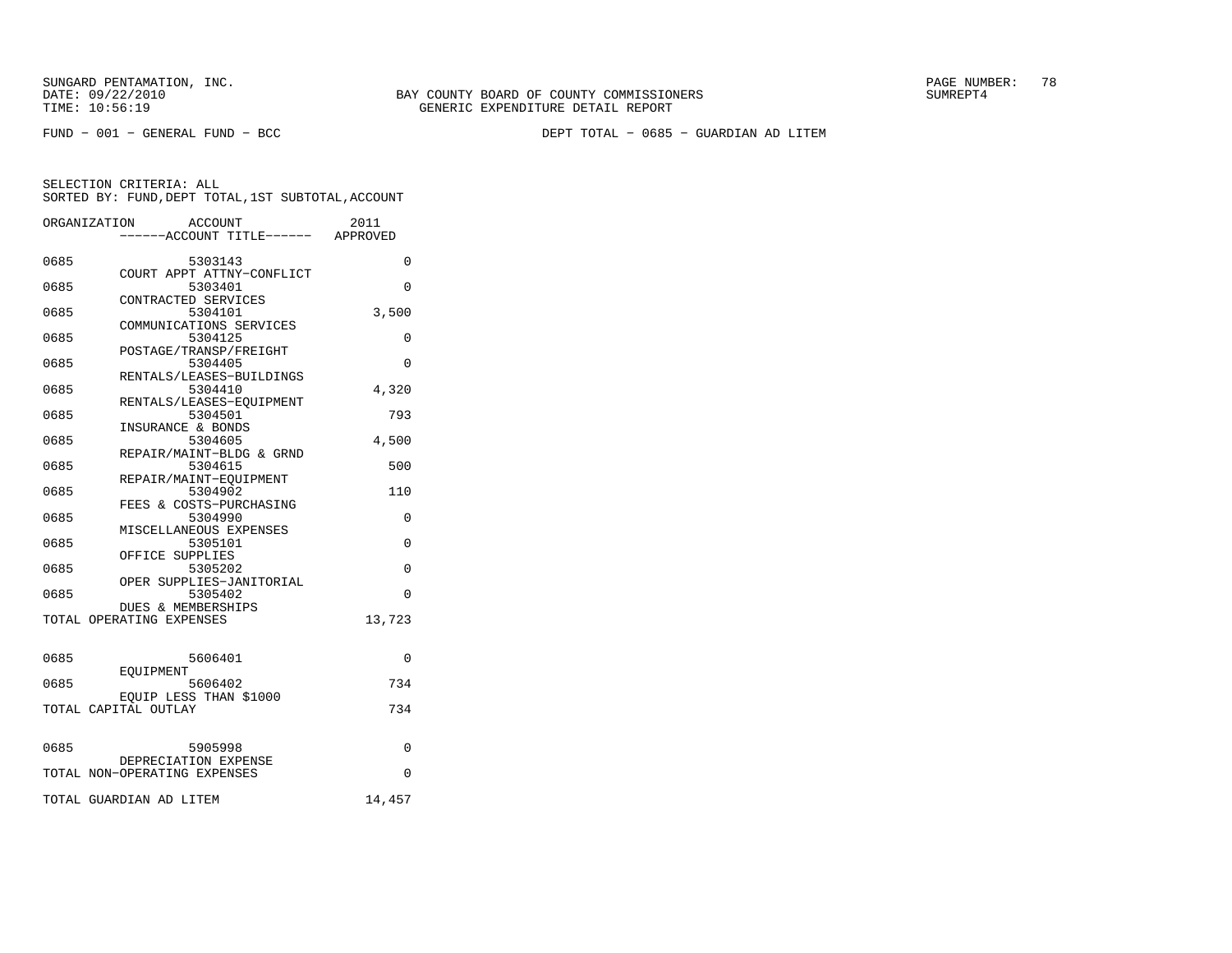FUND − 001 − GENERAL FUND − BCC DEPT TOTAL − 0700 − CIRCUIT CT−PROBATE

|      | ORGANIZATION<br>ACCOUNT                        | 2011     |
|------|------------------------------------------------|----------|
|      | ------ACCOUNT TITLE------                      | APPROVED |
| 0700 | 5303142                                        | U        |
| 0700 | COURT APPT ATTNY-CT COST<br>5303143            | O        |
| 0700 | COURT APPT ATTNY-CONFLICT<br>5303163           | $\Omega$ |
| 0700 | CONSULT COSTS-PHYS<br>5303401                  | O        |
|      | CONTRACTED SERVICES                            |          |
| 0700 | 5304941                                        | $\Omega$ |
|      | GUARDIANSHIP COSTS<br>TOTAL OPERATING EXPENSES | O        |
|      | TOTAL CIRCUIT CT-PROBATE                       | N        |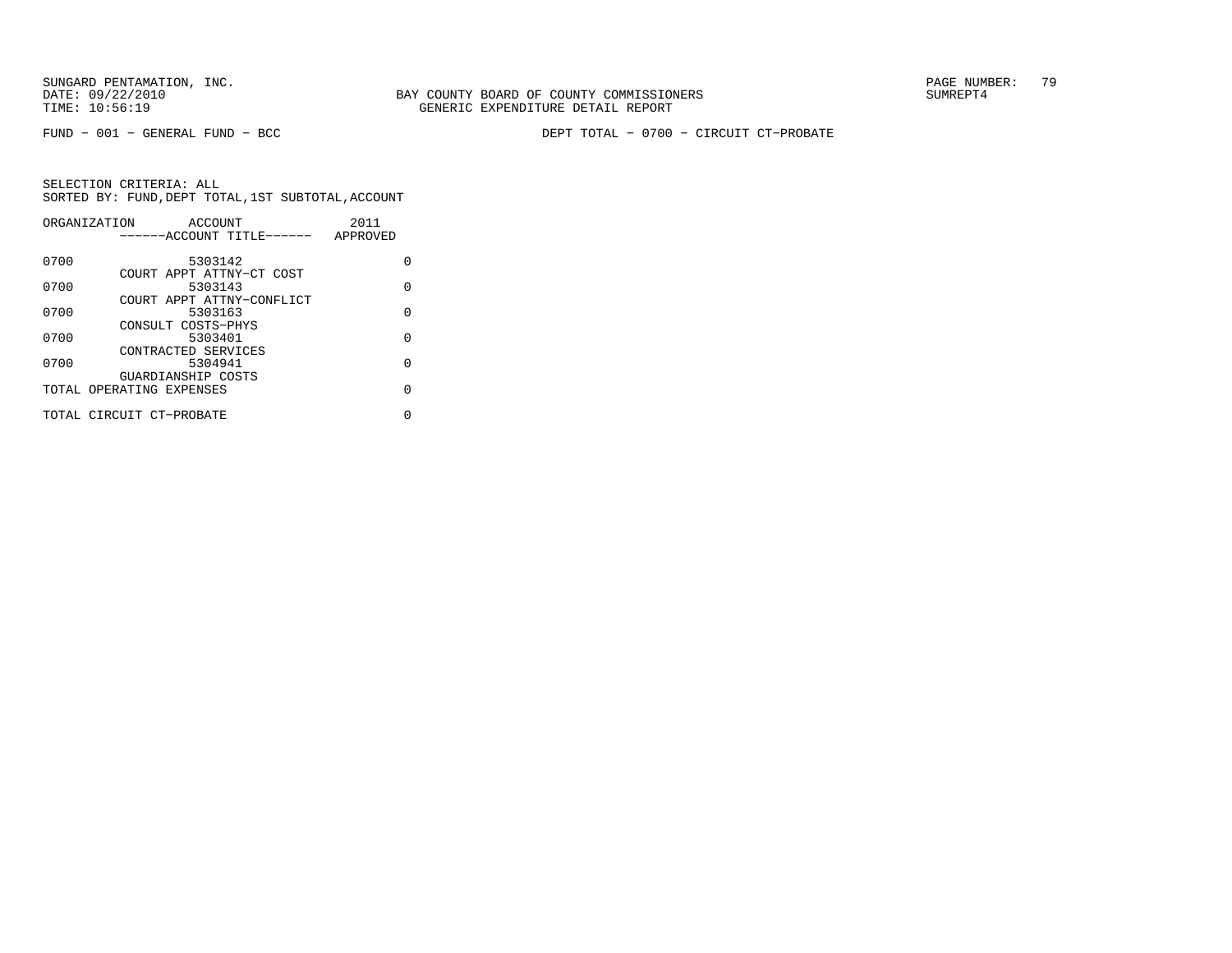FUND − 001 − GENERAL FUND − BCC DEPT TOTAL − 0712 − COUNTY COURTHOUSE MAINT

|      | ORGANIZATION<br>ACCOUNT<br>-----ACCOUNT TITLE------ APPROVED | 2011     |
|------|--------------------------------------------------------------|----------|
| 0712 | 5303401<br>CONTRACTED SERVICES                               | 3,045    |
| 0712 | 5303410<br>CONTR SRV-JANITORIAL                              | $\Omega$ |
| 0712 | 5303446<br>CONTR SRV-FACILITIES                              | 281,223  |
| 0712 | 5304101<br>COMMUNICATIONS SERVICES                           | 480      |
| 0712 | 5304301<br>UTILITY SERVICES                                  | 275,000  |
| 0712 | 5304403<br>RENTALS/LEASES-LAND                               | $\Omega$ |
| 0712 | 5304501<br>INSURANCE & BONDS                                 | 54,543   |
| 0712 | 5304605<br>REPAIR/MAINT-BLDG & GRND                          | 185,562  |
| 0712 | 5304611<br>REPAIR/MAINT-FLEET MAINT                          | $\Omega$ |
| 0712 | 5304902<br>FEES & COSTS-PURCHASING                           | 1,428    |
| 0712 | 5304905<br>FEES&COSTS-LGL ADV/ADVERT                         | $\Omega$ |
| 0712 | 5305202<br>OPER SUPPLIES-JANITORIAL                          | $\Omega$ |
|      | TOTAL OPERATING EXPENSES                                     | 801,281  |
| 0712 | 5606401                                                      | 0        |
|      | EOUIPMENT<br>TOTAL CAPITAL OUTLAY                            | $\Omega$ |
|      | TOTAL COUNTY COURTHOUSE MAINT                                | 801,281  |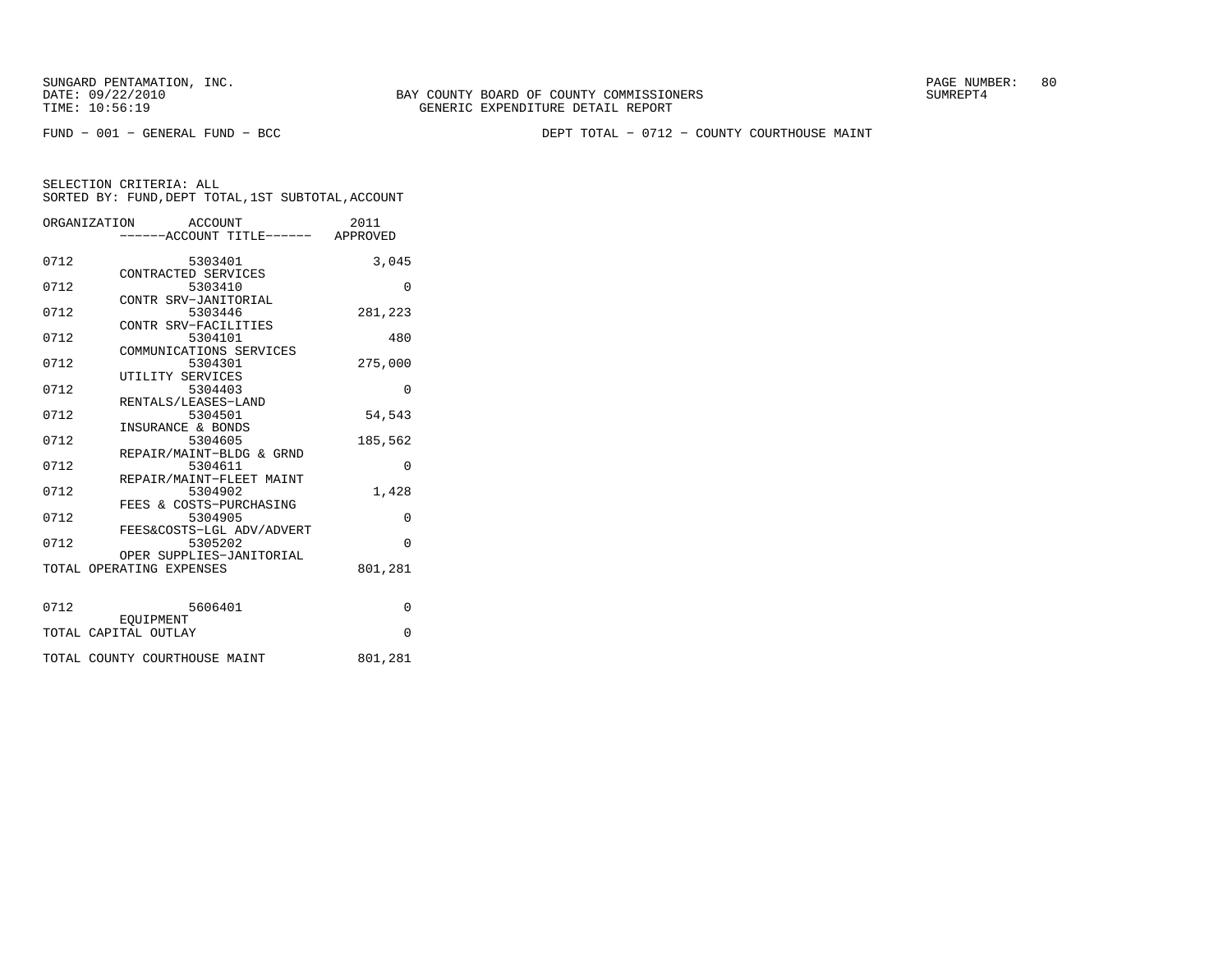FUND − 001 − GENERAL FUND − BCC DEPT TOTAL − 0713 − TECHNOLOGY

| ORGANIZATION |                         | ACCOUNT                           |                                   | 2011     |
|--------------|-------------------------|-----------------------------------|-----------------------------------|----------|
|              |                         |                                   | -----ACCOUNT TITLE------ APPROVED |          |
| 0713         |                         | 5101200                           |                                   | 89,502   |
|              |                         |                                   | SALARIES & WAGES-REGULAR          |          |
| 0713         |                         | 5102100                           |                                   | 6,847    |
|              |                         | FICA TAXES-MATCHING               |                                   |          |
| 0713         |                         | 5102200                           | RETIREMENT CONTRIBUTIONS          | 9,639    |
| 0713         |                         | 5102300                           |                                   | 15,738   |
|              |                         |                                   | LIFE & HEALTH INSURANCE           |          |
| 0713         |                         | 5102400                           |                                   | 849      |
|              |                         |                                   | WORKERS COMP. PREMIUMS            |          |
|              | TOTAL PERSONAL SERVICES |                                   |                                   | 122,575  |
|              |                         |                                   |                                   |          |
| 0713         |                         | 5303401                           |                                   | 50,000   |
|              |                         | CONTRACTED SERVICES               |                                   |          |
| 0713         |                         | 5303417                           |                                   | 55,000   |
|              |                         |                                   | CONTRACTED SERVICES (SA)          |          |
| 0713         |                         | 5303418                           | CONTRACTED SERVICES (PD)          | 57,881   |
| 0713         |                         | 5304001                           |                                   | 2,500    |
|              |                         |                                   | TRAVEL/TRAINING NON-LOCAL         |          |
| 0713         |                         | 5304002                           |                                   | 2,000    |
|              |                         |                                   | TRAVEL/TRN NON-LOCAL (SA)         |          |
| 0713         |                         | 5304003                           | TRAVEL/TRN NON-LOCAL (PD)         | 1,500    |
| 0713         |                         | 5304005                           |                                   | 100      |
|              | TRAVEL-LOCAL            |                                   |                                   |          |
| 0713         |                         | 5304101                           |                                   | $\Omega$ |
|              |                         |                                   | COMMUNICATIONS SERVICES           |          |
| 0713         |                         | 5304105<br>COMM SRV-TELEPHONE     |                                   | 0        |
| 0713         |                         | 5304110                           |                                   | 35,000   |
|              |                         |                                   | COMMUNICATIONS SRV-(SA)           |          |
| 0713         |                         | 5304115                           |                                   | $\Omega$ |
|              |                         |                                   | COMMUNICATIONS SRV-(PD)           |          |
| 0713         |                         | 5304125<br>POSTAGE/TRANSP/FREIGHT |                                   | 0        |
| 0713         |                         | 5304410                           |                                   | 0        |
|              |                         |                                   | RENTALS/LEASES-EQUIPMENT          |          |
| 0713         |                         | 5304411                           |                                   | 15,000   |
|              |                         |                                   | RENTALS/LEASES EQUIP-(SA)         |          |
| 0713         |                         | 5304412                           |                                   | 15,000   |
| 0713         |                         | 5304501                           | RENTALS/LEASES EQUIP-(PD)         | 992      |
|              |                         | INSURANCE & BONDS                 |                                   |          |
| 0713         |                         | 5304615                           |                                   | 48,000   |
|              |                         |                                   | REPAIR/MAINT-EQUIPMENT            |          |
| 0713         |                         | 5304618                           |                                   | 10,500   |
|              |                         |                                   | REPAIR/MAINT-EQUIP (SA)           |          |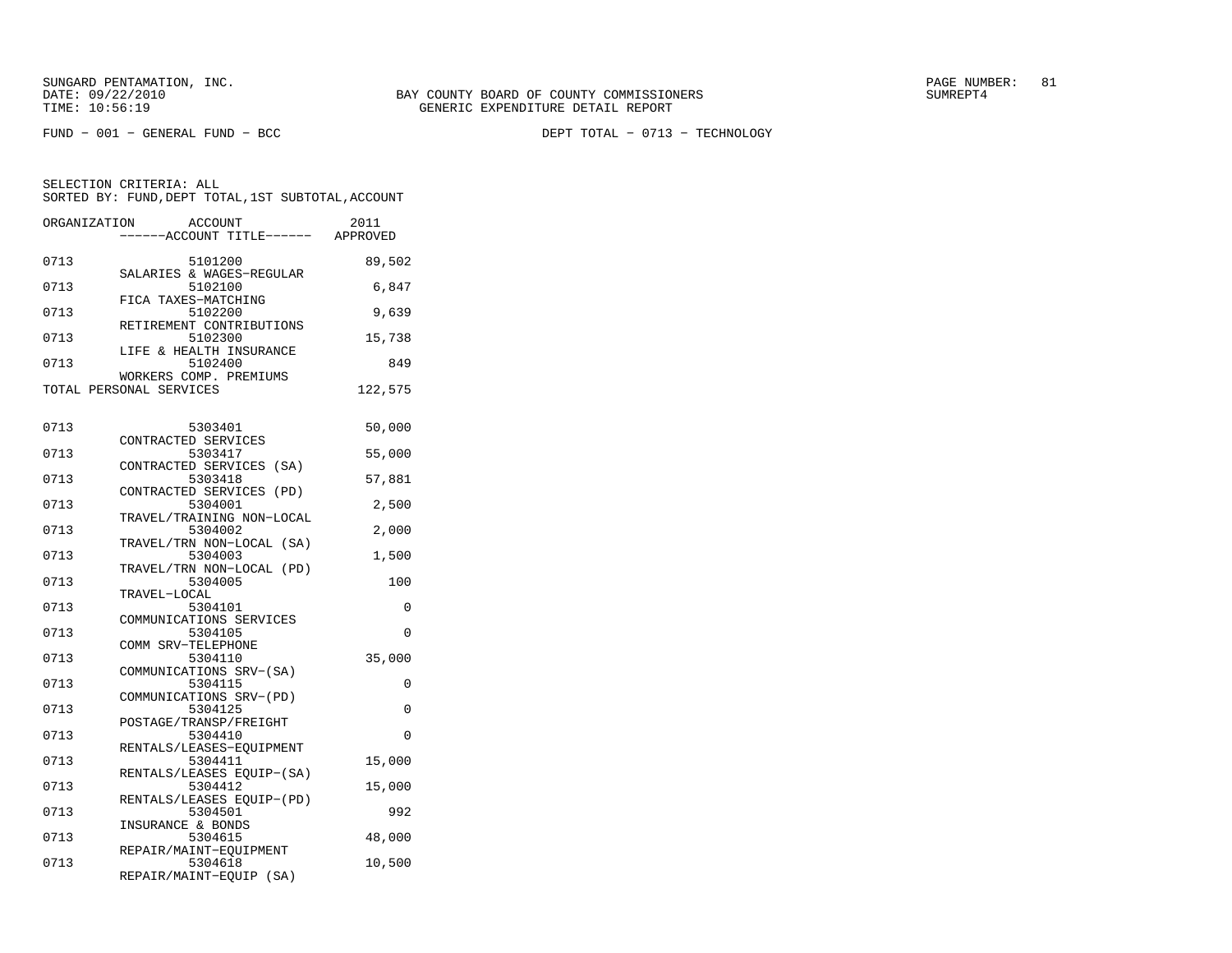FUND − 001 − GENERAL FUND − BCC DEPT TOTAL − 0713 − TECHNOLOGY

|      | ORGANIZATION<br>ACCOUNT<br>----ACCOUNT TITLE------ APPROVED | 2011     |
|------|-------------------------------------------------------------|----------|
| 0713 | 5304619                                                     | 26,850   |
| 0713 | REPAIR/MAINT-EOUIP (PD)<br>5304902                          | 659      |
| 0713 | FEES & COSTS-PURCHASING<br>5304905                          | 0        |
| 0713 | FEES&COSTS-LGL ADV/ADVERT<br>5305101                        | 200      |
| 0713 | OFFICE SUPPLIES<br>5305201                                  | 20,000   |
| 0713 | OPERATING SUPPLIES<br>5305245                               | 10,000   |
|      | OPERATING SUPPLIES-(SA)                                     |          |
| 0713 | 5305246<br>OPERATING SUPPLIES-(PD)                          | 9,500    |
| 0713 | 5305402<br><b>DUES &amp; MEMBERSHIPS</b>                    | 250      |
|      | TOTAL OPERATING EXPENSES                                    | 360,932  |
|      |                                                             |          |
| 0713 | 5606401<br>EOUIPMENT                                        | 82,000   |
| 0713 | 5606402<br>EQUIP LESS THAN \$1000                           | 13,250   |
| 0713 | 5606410                                                     | 35,000   |
| 0713 | EOUIPMENT-(SA)<br>5606411                                   | 13,700   |
| 0713 | EQUIPMENT-(PD)<br>5606420                                   | 20,000   |
| 0713 | EOUIP LESS THAN\$1000 (SA)<br>5606421                       | 2,400    |
| 0713 | EQUIP LESS THAN\$1000<br>(PD)<br>5606450                    | 5,000    |
|      | COMPUTER SOFTWARE                                           |          |
| 0713 | 5606451<br>COMPUTER SOFTWARE (SA)                           | 10,000   |
|      | TOTAL CAPITAL OUTLAY                                        | 181,350  |
| 0713 | 5909915                                                     | 0        |
|      | RESERVE FOR PAY ADJUSTMNT                                   |          |
|      | TOTAL NON-OPERATING EXPENSES                                | $\Omega$ |
|      | TOTAL TECHNOLOGY                                            | 664,857  |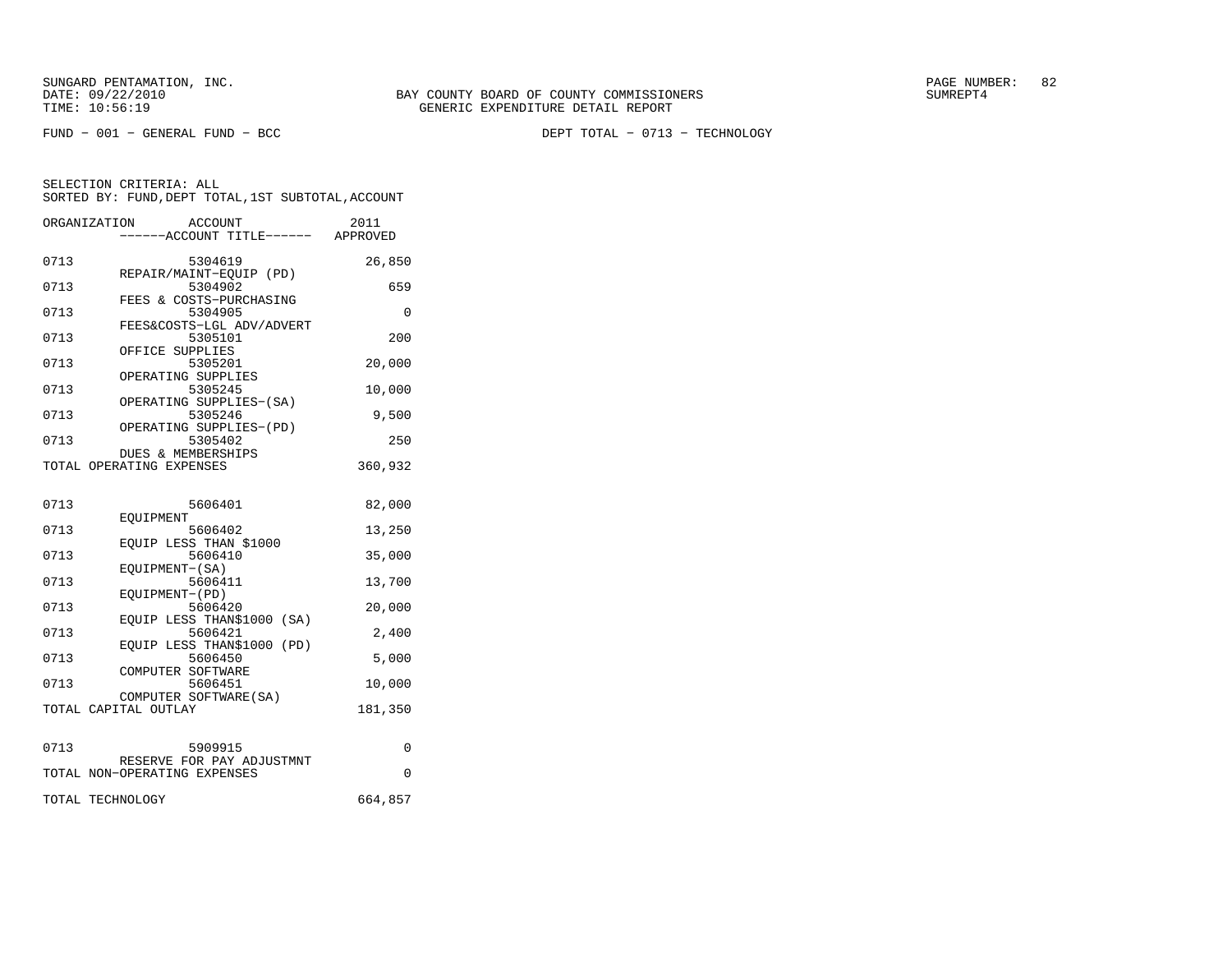FUND − 001 − GENERAL FUND − BCC DEPT TOTAL − 0715 − INNOVATIVE COURT PROGRAMS

|      | ORGANIZATION<br>ACCOUNT<br>-----ACCOUNT TITLE------ APPROVED | 2011     |
|------|--------------------------------------------------------------|----------|
| 0715 | 5303401                                                      | 2,600    |
| 0715 | CONTRACTED SERVICES<br>5304001                               | 750      |
| 0715 | TRAVEL/TRAINING NON-LOCAL<br>5304125                         | $\Omega$ |
| 0715 | POSTAGE/TRANSP/FREIGHT<br>5304410                            | 0        |
| 0715 | RENTALS/LEASES-EQUIPMENT<br>5304604                          | 0        |
| 0715 | REPAIR/MAINT-BLD&GRD DEPT<br>5304605                         | 0        |
| 0715 | REPAIR/MAINT-BLDG & GRND<br>5304701                          | $\Omega$ |
|      | PRINTING & BINDING                                           |          |
| 0715 | 5304902<br>FEES & COSTS-PURCHASING                           | $\Omega$ |
| 0715 | 5304905<br>FEES&COSTS-LGL ADV/ADVERT                         | 1,500    |
| 0715 | 5304990<br>MISCELLANEOUS EXPENSES                            | 500      |
| 0715 | 5305101<br>OFFICE SUPPLIES                                   | 400      |
| 0715 | 5305201<br>OPERATING SUPPLIES                                | 250      |
| 0715 | 5305202                                                      | 0        |
| 0715 | OPER SUPPLIES-JANITORIAL<br>5305215                          | $\Omega$ |
| 0715 | CLOTHING & WEARING APPRL<br>5305402                          | 300      |
| 0715 | <b>DUES &amp; MEMBERSHIPS</b><br>5305406                     | 5,000    |
|      | TRAINING & TUITION<br>TOTAL OPERATING EXPENSES               | 11,300   |
|      |                                                              |          |
| 0715 | 5606401<br>EOUIPMENT                                         | $\Omega$ |
| 0715 | 5606402                                                      | 2,500    |
|      | EOUIP LESS THAN \$1000<br>TOTAL CAPITAL OUTLAY               | 2,500    |
| 0715 | 5909910                                                      | 90,240   |
|      | RESERVE FOR CONTINGENCIES<br>TOTAL NON-OPERATING EXPENSES    | 90,240   |
|      | TOTAL INNOVATIVE COURT PROGRAMS                              | 104,040  |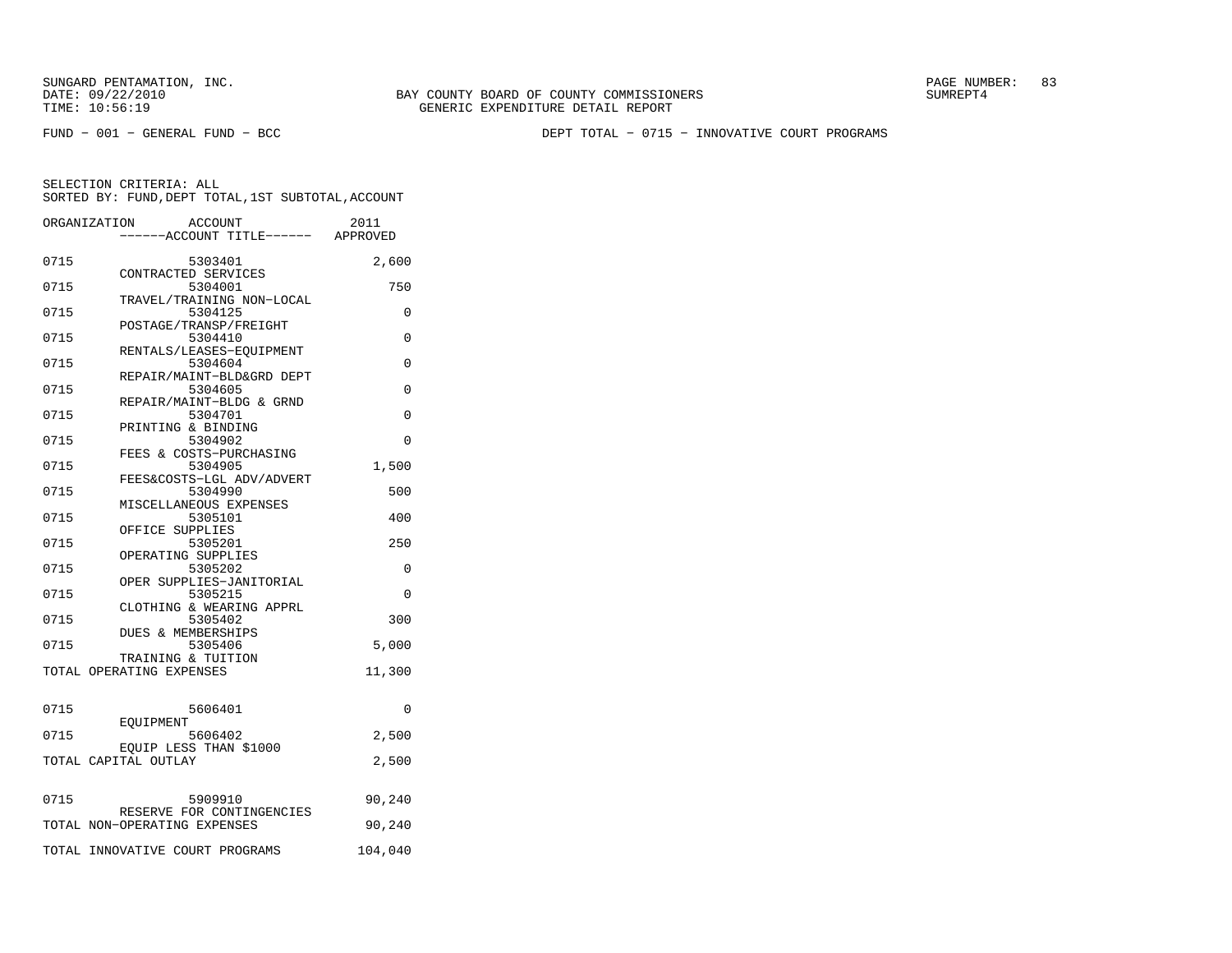$FUND - 001 - GENERAL FUND - BCC$ 

DEPT TOTAL - 0716 - LEGAL AID

SELECTION CRITERIA: ALLSORTED BY: FUND, DEPT TOTAL, 1ST SUBTOTAL, ACCOUNT ORGANIZATION ACCOUNT 2011

|      | URGANIZAIIUN<br>ACCOUN 1<br>------ACCOUNT TITLE------     | 40 F.F<br>APPROVED |
|------|-----------------------------------------------------------|--------------------|
| 0716 | 5303401<br>CONTRACTED SERVICES                            | 104,040            |
|      | TOTAL OPERATING EXPENSES                                  | 104,040            |
| 0716 | 5909910                                                   | 0                  |
|      | RESERVE FOR CONTINGENCIES<br>TOTAL NON-OPERATING EXPENSES | O                  |
|      | TOTAL LEGAL AID                                           | 104,040            |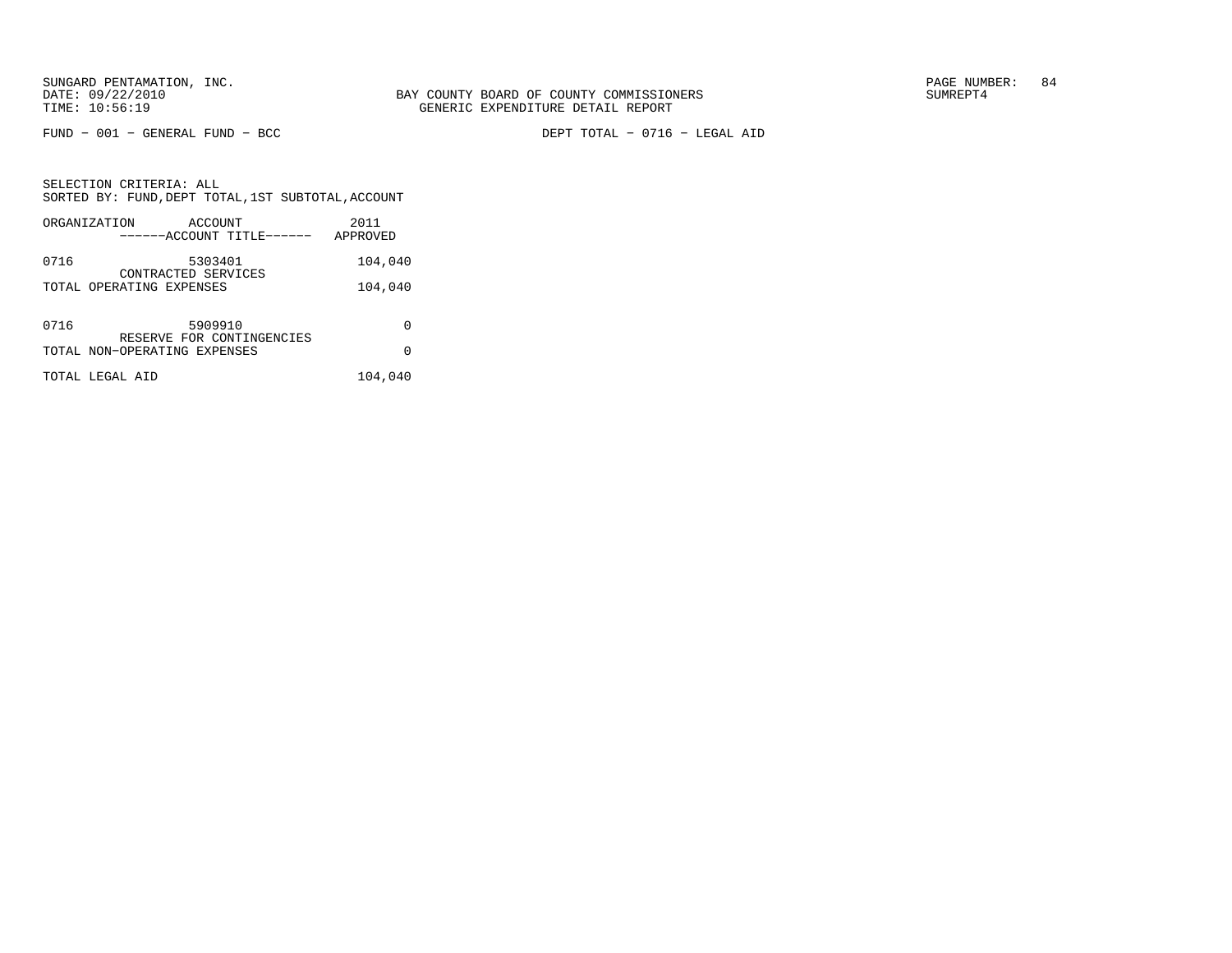DEPT TOTAL - 0717 - TEEN COURT

| ORGANIZATION | <b>ACCOUNT</b>                       | 2011     |
|--------------|--------------------------------------|----------|
|              | ----ACCOUNT TITLE------ APPROVED     |          |
| 0717         | 5101200                              | 73,666   |
|              | SALARIES & WAGES-REGULAR             |          |
| 0717         | 5102100                              | 5,635    |
| 0717         | FICA TAXES-MATCHING<br>5102200       | 7,934    |
|              | RETIREMENT CONTRIBUTIONS             |          |
| 0717         | 5102300                              | 7,135    |
|              | LIFE & HEALTH INSURANCE              |          |
| 0717         | 5102400<br>WORKERS COMP. PREMIUMS    | 781      |
|              | TOTAL PERSONAL SERVICES              | 95,151   |
|              |                                      |          |
|              |                                      |          |
| 0717         | 5303110                              | 0        |
| 0717         | PROF SRV-BACKGROUND CHECK<br>5303401 | 17,760   |
|              | CONTRACTED SERVICES                  |          |
| 0717         | 5304001                              | 0        |
|              | TRAVEL/TRAINING NON-LOCAL            |          |
| 0717         | 5304005                              | 0        |
| 0717         | TRAVEL-LOCAL<br>5304101              | $\Omega$ |
|              | COMMUNICATIONS SERVICES              |          |
| 0717         | 5304125                              | 192      |
|              | POSTAGE/TRANSP/FREIGHT               |          |
| 0717         | 5304410                              | $\Omega$ |
| 0717         | RENTALS/LEASES-EOUIPMENT<br>5304501  | 4,158    |
|              | INSURANCE & BONDS                    |          |
| 0717         | 5304605                              | 200      |
|              | REPAIR/MAINT-BLDG & GRND             |          |
| 0717         | 5304611                              | 250      |
| 0717         | REPAIR/MAINT-FLEET MAINT<br>5304615  | $\Omega$ |
|              | REPAIR/MAINT-EQUIPMENT               |          |
| 0717         | 5304902                              | 0        |
|              | FEES & COSTS-PURCHASING              |          |
| 0717         | 5304905                              | 0        |
| 0717         | FEES&COSTS-LGL ADV/ADVERT<br>5304990 | 0        |
|              | MISCELLANEOUS EXPENSES               |          |
| 0717         | 5305101                              | 500      |
|              | OFFICE SUPPLIES                      |          |
| 0717         | 5305205                              | 1,000    |
| 0717         | GAS, OIL & LUBRICANTS<br>5305215     | 0        |
|              | CLOTHING & WEARING APPRL             |          |
| 0717         | 5305402                              | 199      |
|              | DUES & MEMBERSHIPS                   |          |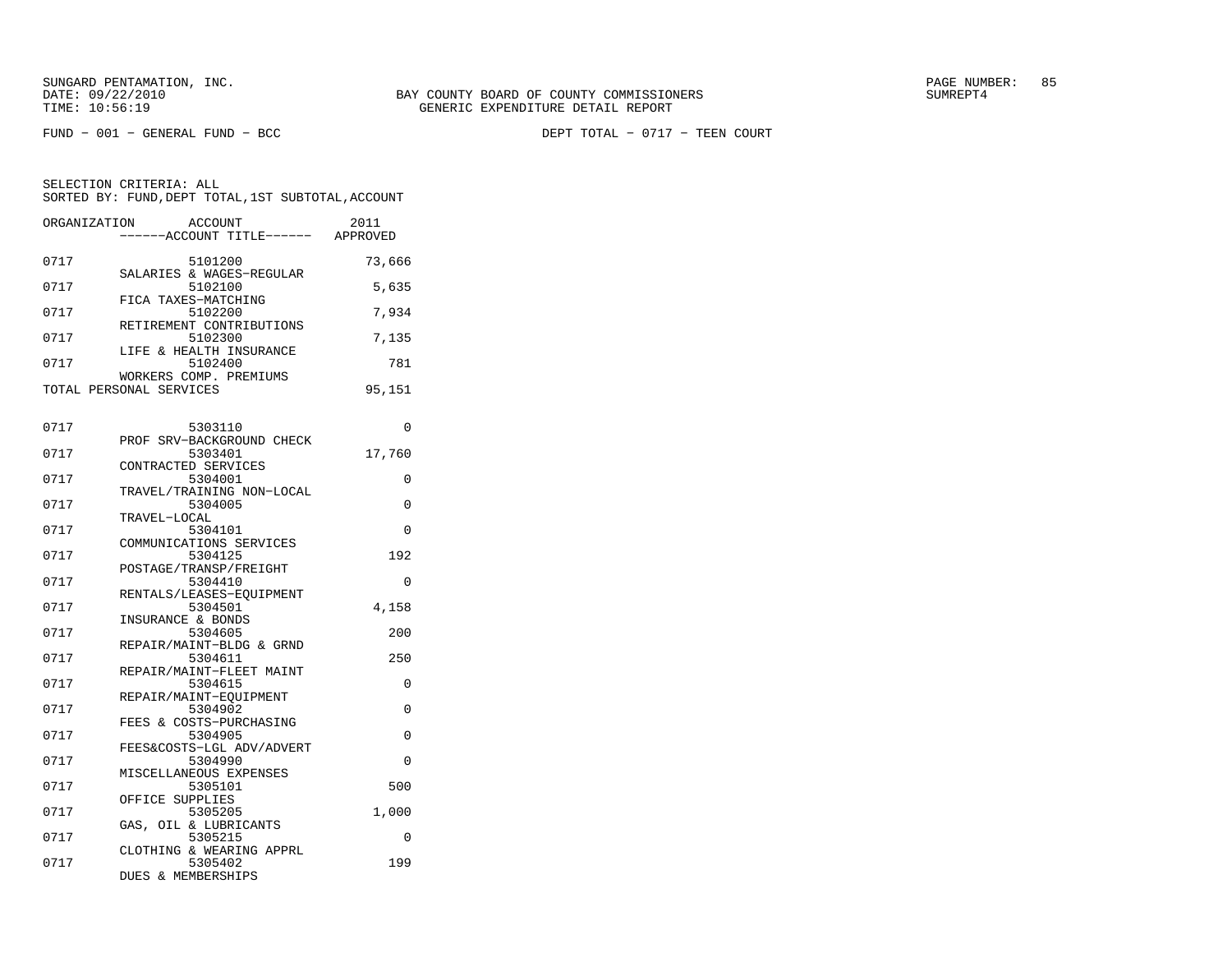$FUND - 001 - GENERAL FUND - BCC$ 

DEPT TOTAL - 0717 - TEEN COURT

| SELECTION CRITERIA: ALL |         | SORTED BY: FUND, DEPT TOTAL, 1ST SUBTOTAL, ACCOUNT |
|-------------------------|---------|----------------------------------------------------|
| ORGANIZATION            | ACCOUNT | 2011                                               |

|      | -----ACCOUNT TITLE------ APPROVED                         |          |
|------|-----------------------------------------------------------|----------|
| 0717 | 5305406                                                   | O        |
|      | TRAINING & TUITION<br>TOTAL OPERATING EXPENSES            | 24,259   |
| 0717 | 5606401                                                   | $\Omega$ |
| 0717 | EOUIPMENT<br>5606402                                      | $\Omega$ |
|      | EOUIP LESS THAN \$1000<br>TOTAL CAPITAL OUTLAY            | $\Omega$ |
| 0717 | 5905998                                                   | $\Omega$ |
| 0717 | DEPRECIATION EXPENSE<br>5909910                           | $\Omega$ |
| 0717 | RESERVE FOR CONTINGENCIES<br>5909915                      | $\Omega$ |
|      | RESERVE FOR PAY ADJUSTMNT<br>TOTAL NON-OPERATING EXPENSES | $\Omega$ |
|      | TOTAL TEEN COURT                                          | 119,410  |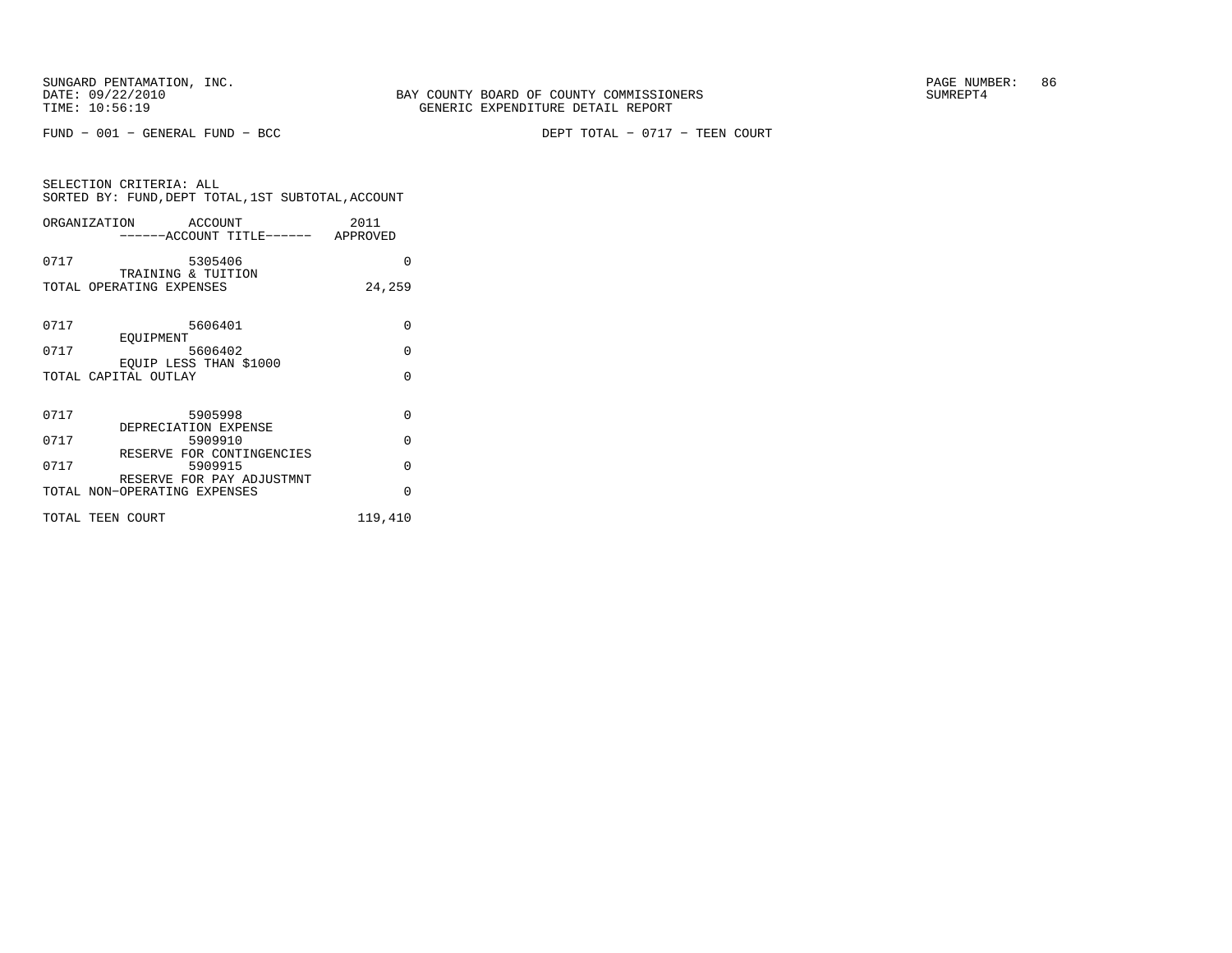FUND − 001 − GENERAL FUND − BCC DEPT TOTAL − 0718 − LAW LIBRARY

| ORGANIZATION | <b>ACCOUNT</b><br>----ACCOUNT TITLE------ APPROVED   | 2011     |
|--------------|------------------------------------------------------|----------|
| 0718         | 5101200                                              | 40,973   |
| 0718         | SALARIES & WAGES-REGULAR<br>5102100                  | 3,134    |
| 0718         | FICA TAXES-MATCHING<br>5102200                       | 4,413    |
| 0718         | RETIREMENT CONTRIBUTIONS<br>5102300                  | 7,994    |
| 0718         | LIFE & HEALTH INSURANCE<br>5102400                   | 408      |
| 0718         | WORKERS COMP. PREMIUMS<br>5102500                    | 0        |
|              | UNEMPLOYMENT COMPENSATION<br>TOTAL PERSONAL SERVICES | 56,922   |
| 0718         | 5303101                                              | $\Omega$ |
| 0718         | PROFESSIONAL SERVICES<br>5303401                     | 23,000   |
| 0718         | CONTRACTED SERVICES<br>5304001                       | 400      |
| 0718         | TRAVEL/TRAINING NON-LOCAL<br>5304101                 | 240      |
| 0718         | COMMUNICATIONS SERVICES<br>5304125                   | 76       |
| 0718         | POSTAGE/TRANSP/FREIGHT<br>5304410                    | 1,800    |
| 0718         | RENTALS/LEASES-EQUIPMENT<br>5304501                  | 992      |
| 0718         | INSURANCE & BONDS<br>5304605                         | 0        |
| 0718         | REPAIR/MAINT-BLDG & GRND<br>5304615                  | 0        |
| 0718         | REPAIR/MAINT-EOUIPMENT<br>5304990                    | 200      |
| 0718         | MISCELLANEOUS EXPENSES<br>5305101                    | 500      |
| 0718         | OFFICE SUPPLIES<br>5305401                           | 17,683   |
| 0718         | BOOKS/RESOURCE MATR/SUBSC<br>5305402                 | 190      |
| 0718         | DUES & MEMBERSHIPS<br>5305406                        | 1,800    |
|              | TRAINING & TUITION<br>TOTAL OPERATING EXPENSES       | 46,881   |
| 0718         | 5606401                                              | 0        |
| 0718         | EOUIPMENT<br>5606402<br>EOUIP LESS THAN \$1000       | 0        |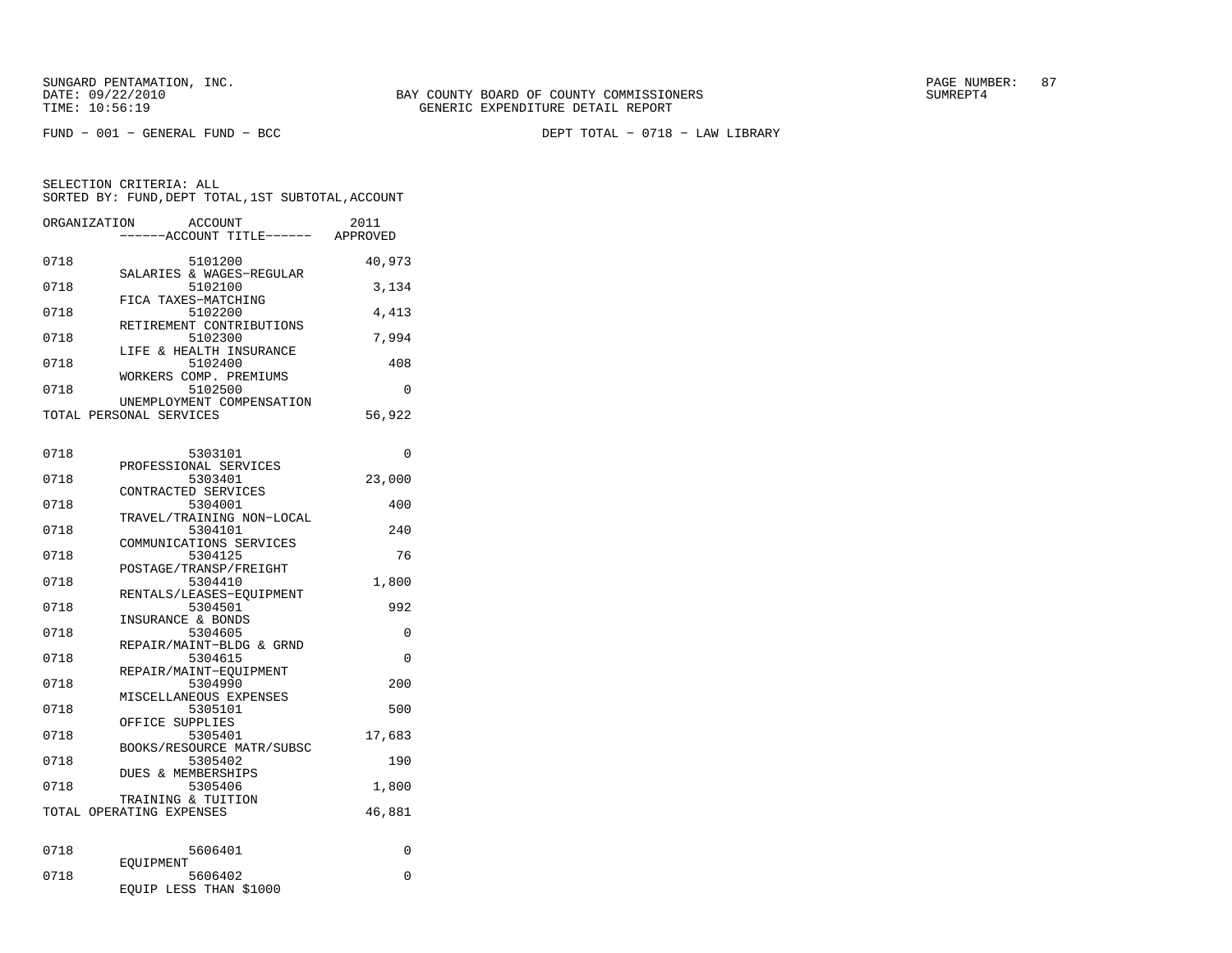FUND − 001 − GENERAL FUND − BCC DEPT TOTAL − 0718 − LAW LIBRARY

|      | ORGANIZATION<br>ACCOUNT<br>------ACCOUNT TITLE------      | 2011<br>APPROVED |
|------|-----------------------------------------------------------|------------------|
|      | TOTAL CAPITAL OUTLAY                                      |                  |
| 0718 | 5905998<br>DEPRECIATION EXPENSE                           | 0                |
| 0718 | 5909910                                                   | 0                |
| 0718 | RESERVE FOR CONTINGENCIES<br>5909915                      | 0                |
|      | RESERVE FOR PAY ADJUSTMNT<br>TOTAL NON-OPERATING EXPENSES | U                |
|      | TOTAL LAW LIBRARY                                         | 103,803          |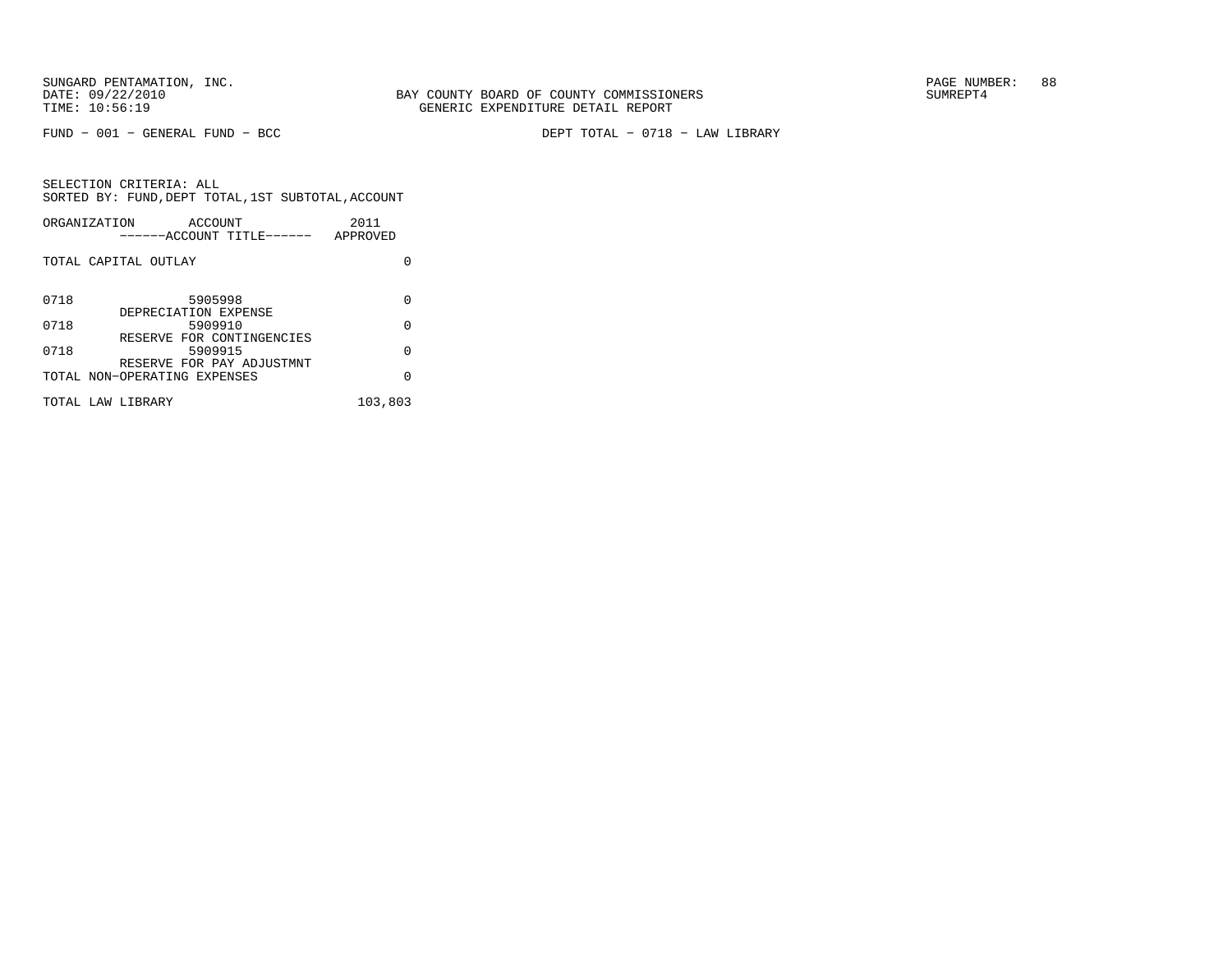BAY COUNTY BOARD OF COUNTY COMMISSIONERS TIME: 10:56:19 GENERIC EXPENDITURE DETAIL REPORT

FUND − 001 − GENERAL FUND − BCC DEPT TOTAL − 0730 − COUNTY CT−CRIMINAL

|      | ORGANIZATION             | ACCOUNT                   |  | 2011     |   |
|------|--------------------------|---------------------------|--|----------|---|
|      |                          | ------ACCOUNT TITLE------ |  | APPROVED |   |
| 0730 |                          | 5303142                   |  |          |   |
|      |                          | COURT APPT ATTNY-CT COST  |  |          |   |
| 0730 |                          | 5303143                   |  |          | O |
|      |                          | COURT APPT ATTNY-CONFLICT |  |          |   |
| 0730 |                          | 5303401                   |  |          |   |
|      |                          | CONTRACTED SERVICES       |  |          |   |
|      | TOTAL OPERATING EXPENSES |                           |  |          |   |
|      | TOTAL COUNTY CT-CRIMINAL |                           |  |          |   |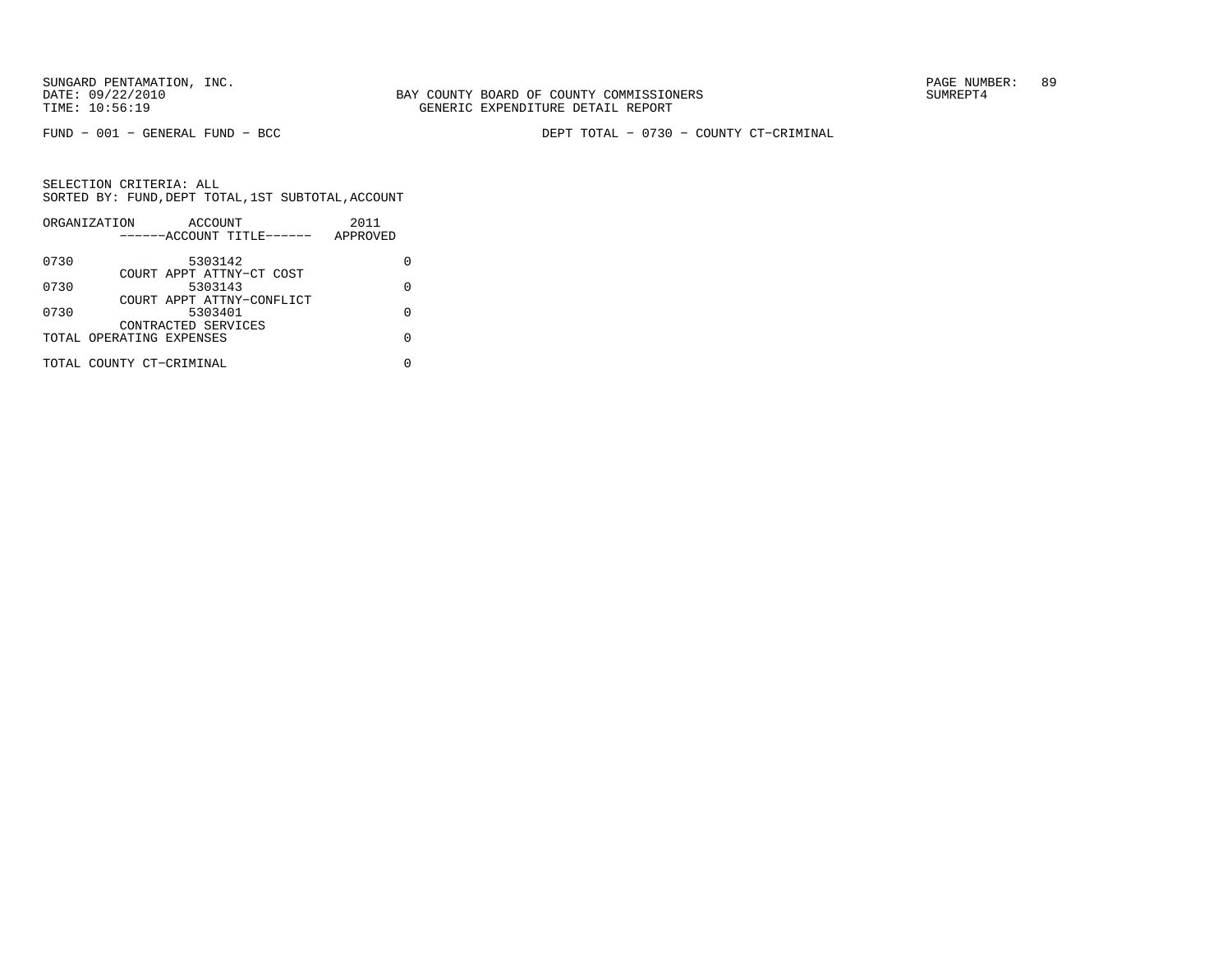FUND − 001 − GENERAL FUND − BCC DEPT TOTAL − 0732 − BAY COUNTY WORK PROGRAM

| ORGANIZATION                  | ACCOUNT<br>----ACCOUNT TITLE------ APPROVED | 2011     |
|-------------------------------|---------------------------------------------|----------|
| 0732                          | 5101200                                     | 51,443   |
| 0732                          | SALARIES & WAGES-REGULAR<br>5102100         | 3,935    |
| 0732                          | FICA TAXES-MATCHING<br>5102200              | 5,540    |
| 0732                          | RETIREMENT CONTRIBUTIONS<br>5102300         | $\Omega$ |
| 0732                          | LIFE & HEALTH INSURANCE<br>5102400          | 522      |
| TOTAL PERSONAL SERVICES       | WORKERS COMP. PREMIUMS                      | 61,440   |
| 0732                          | 5303401                                     | 0        |
| 0732                          | CONTRACTED SERVICES<br>5304001              | $\Omega$ |
|                               | TRAVEL/TRAINING NON-LOCAL                   |          |
| 0732                          | 5304005<br>TRAVEL-LOCAL                     | 0        |
| 0732                          | 5304125<br>POSTAGE/TRANSP/FREIGHT           | 0        |
| 0732                          | 5304501<br>INSURANCE & BONDS                | 397      |
| 0732                          | 5304902                                     | 0        |
| 0732                          | FEES & COSTS-PURCHASING<br>5304905          | $\Omega$ |
| 0732                          | FEES&COSTS-LGL ADV/ADVERT<br>5305101        | 0        |
| 0732                          | OFFICE SUPPLIES<br>5305402                  | $\Omega$ |
| 0732                          | <b>DUES &amp; MEMBERSHIPS</b><br>5305406    | 0        |
|                               | TRAINING & TUITION                          |          |
| TOTAL OPERATING EXPENSES      |                                             | 397      |
| 0732                          | 5606401                                     | 0        |
| EOUIPMENT<br>0732             | 5606402                                     | 0        |
| TOTAL CAPITAL OUTLAY          | EOUIP LESS THAN \$1000                      | 0        |
| 0732                          | 5909915                                     | 0        |
| TOTAL NON-OPERATING EXPENSES  | RESERVE FOR PAY ADJUSTMNT                   | 0        |
| TOTAL BAY COUNTY WORK PROGRAM |                                             | 61,837   |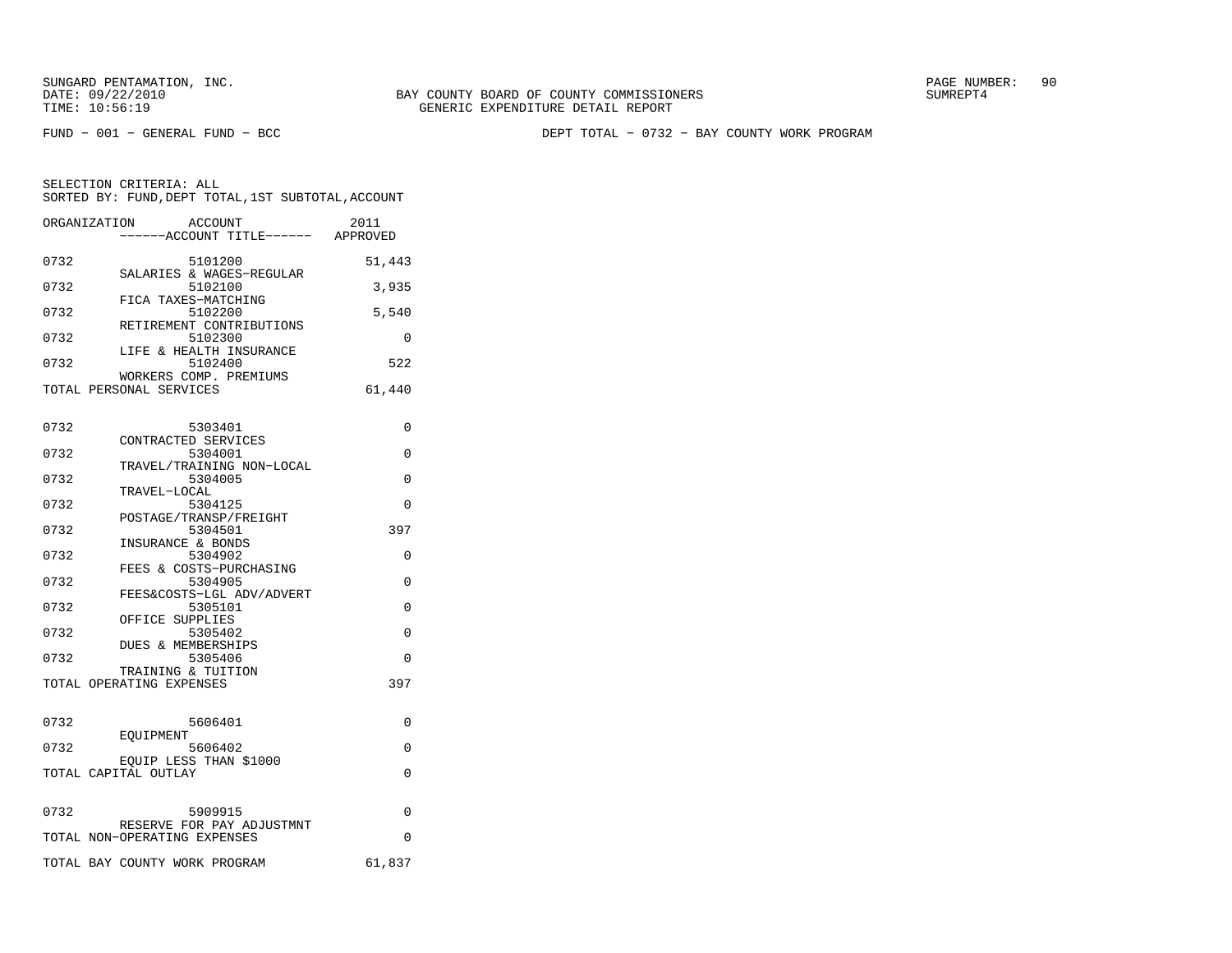FUND − 001 − GENERAL FUND − BCC DEPT TOTAL − 0790 − COUNTY COURT−CT ADMIN

| ORGANIZATION | <b>ACCOUNT</b><br>---ACCOUNT TITLE------ APPROVED | 2011 |
|--------------|---------------------------------------------------|------|
| 0790         | 5101200                                           | 0    |
| 0790         | SALARIES & WAGES-REGULAR<br>5102100               | 0    |
| 0790         | FICA TAXES-MATCHING<br>5102200                    | 0    |
| 0790         | RETIREMENT CONTRIBUTIONS<br>5102300               | 0    |
| 0790         | LIFE & HEALTH INSURANCE<br>5102400                | 0    |
|              | WORKERS COMP. PREMIUMS                            |      |
| 0790         | 5102500<br>UNEMPLOYMENT COMPENSATION              | 0    |
|              | TOTAL PERSONAL SERVICES                           | 0    |
| 0790         | 5303401                                           | 0    |
|              | CONTRACTED SERVICES                               |      |
| 0790         | 5304001<br>TRAVEL/TRAINING NON-LOCAL              | 0    |
| 0790         | 5304005<br>TRAVEL-LOCAL                           | 0    |
| 0790         | 5304101                                           | 0    |
| 0790         | COMMUNICATIONS SERVICES<br>5304125                | 0    |
| 0790         | POSTAGE/TRANSP/FREIGHT<br>5304410                 | 0    |
|              | RENTALS/LEASES-EOUIPMENT                          |      |
| 0790         | 5304902<br>FEES & COSTS-PURCHASING                | 0    |
| 0790         | 5304905<br>FEES&COSTS-LGL ADV/ADVERT              | 0    |
| 0790         | 5305101                                           | 0    |
| 0790         | OFFICE SUPPLIES<br>5305401                        | 0    |
| 0790         | BOOKS/RESOURCE MATR/SUBSC<br>5305402              | 0    |
|              | DUES & MEMBERSHIPS<br>TOTAL OPERATING EXPENSES    | 0    |
|              |                                                   |      |
| 0790         | 5606402                                           | 0    |
|              | EQUIP LESS THAN \$1000<br>TOTAL CAPITAL OUTLAY    | 0    |
|              | TOTAL COUNTY COURT-CT ADMIN                       | 0    |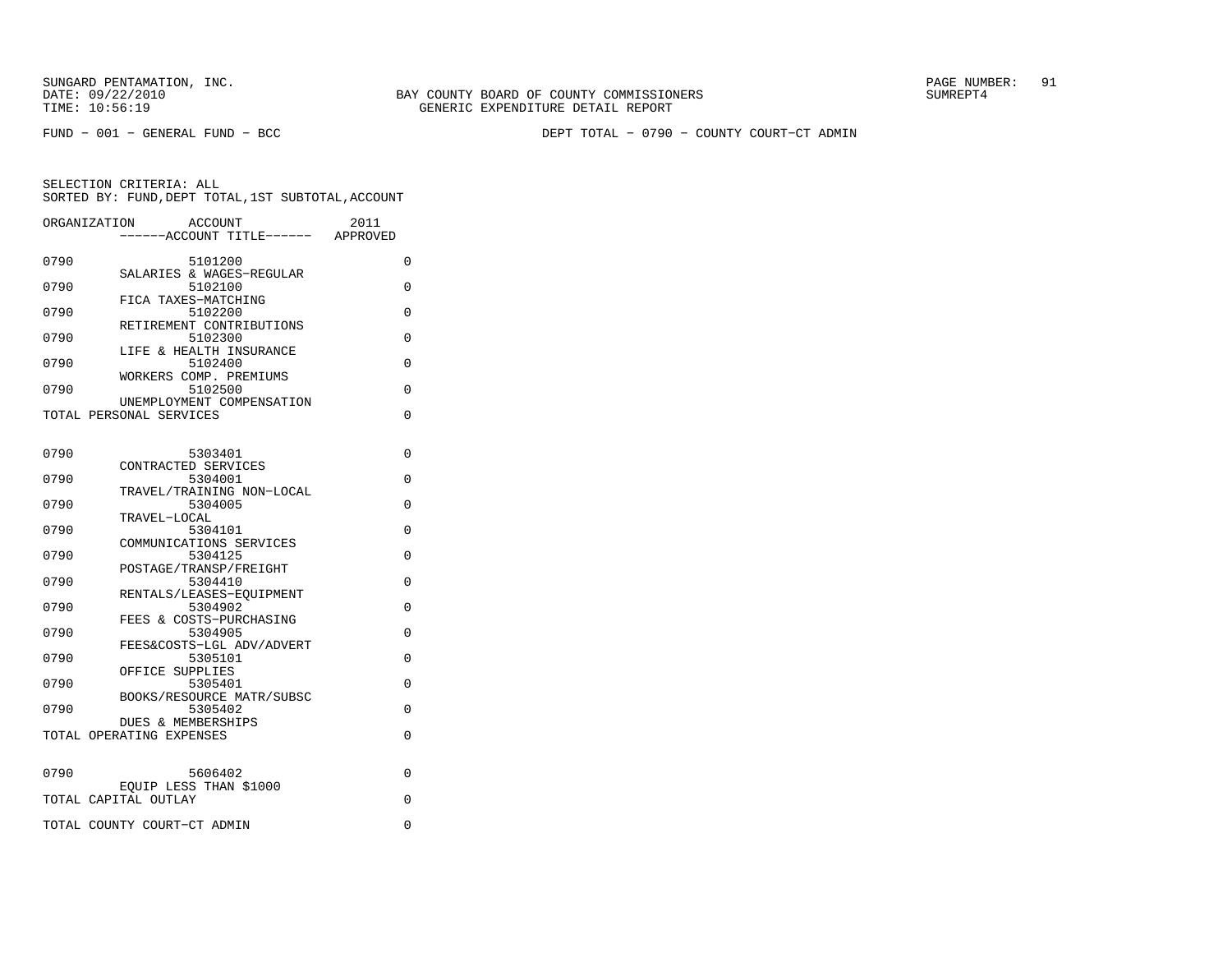FUND − 001 − GENERAL FUND − BCC DEPT TOTAL − 0795 − COURT REPORTERS

|      | ORGANIZATION<br><b>ACCOUNT</b>     | 2011     |  |
|------|------------------------------------|----------|--|
|      | ------ACCOUNT TITLE------ APPROVED |          |  |
|      |                                    |          |  |
| 0795 | 5101200                            | 0        |  |
|      | SALARIES & WAGES-REGULAR           |          |  |
| 0795 | 5102100                            | $\Omega$ |  |
|      | FICA TAXES-MATCHING                |          |  |
| 0795 | 5102200                            | $\Omega$ |  |
|      | RETIREMENT CONTRIBUTIONS           |          |  |
| 0795 | 5102300                            | 0        |  |
|      | LIFE & HEALTH INSURANCE            |          |  |
| 0795 | 5102400                            | $\Omega$ |  |
|      | WORKERS COMP. PREMIUMS             |          |  |
|      | TOTAL PERSONAL SERVICES            | $\Omega$ |  |
|      |                                    |          |  |
|      |                                    |          |  |
| 0795 | 5303401<br>CONTRACTED SERVICES     | 0        |  |
| 0795 | 5304101                            | 0        |  |
|      | COMMUNICATIONS SERVICES            |          |  |
| 0795 | 5304125                            | $\Omega$ |  |
|      | POSTAGE/TRANSP/FREIGHT             |          |  |
| 0795 | 5304410                            | $\Omega$ |  |
|      | RENTALS/LEASES-EQUIPMENT           |          |  |
| 0795 | 5304501                            | $\Omega$ |  |
|      | INSURANCE & BONDS                  |          |  |
| 0795 | 5304615                            | 0        |  |
|      | REPAIR/MAINT-EOUIPMENT             |          |  |
| 0795 | 5304902                            | $\Omega$ |  |
|      | FEES & COSTS-PURCHASING            |          |  |
| 0795 | 5305101                            | $\Omega$ |  |
|      | OFFICE SUPPLIES                    |          |  |
| 0795 | 5305402                            | 0        |  |
|      | <b>DUES &amp; MEMBERSHIPS</b>      |          |  |
|      | TOTAL OPERATING EXPENSES           | $\Omega$ |  |
|      |                                    |          |  |
|      |                                    |          |  |
| 0795 | 5606402                            | 0        |  |
|      | EQUIP LESS THAN \$1000             |          |  |
|      | TOTAL CAPITAL OUTLAY               | $\Omega$ |  |
|      |                                    |          |  |
|      | TOTAL COURT REPORTERS              | 0        |  |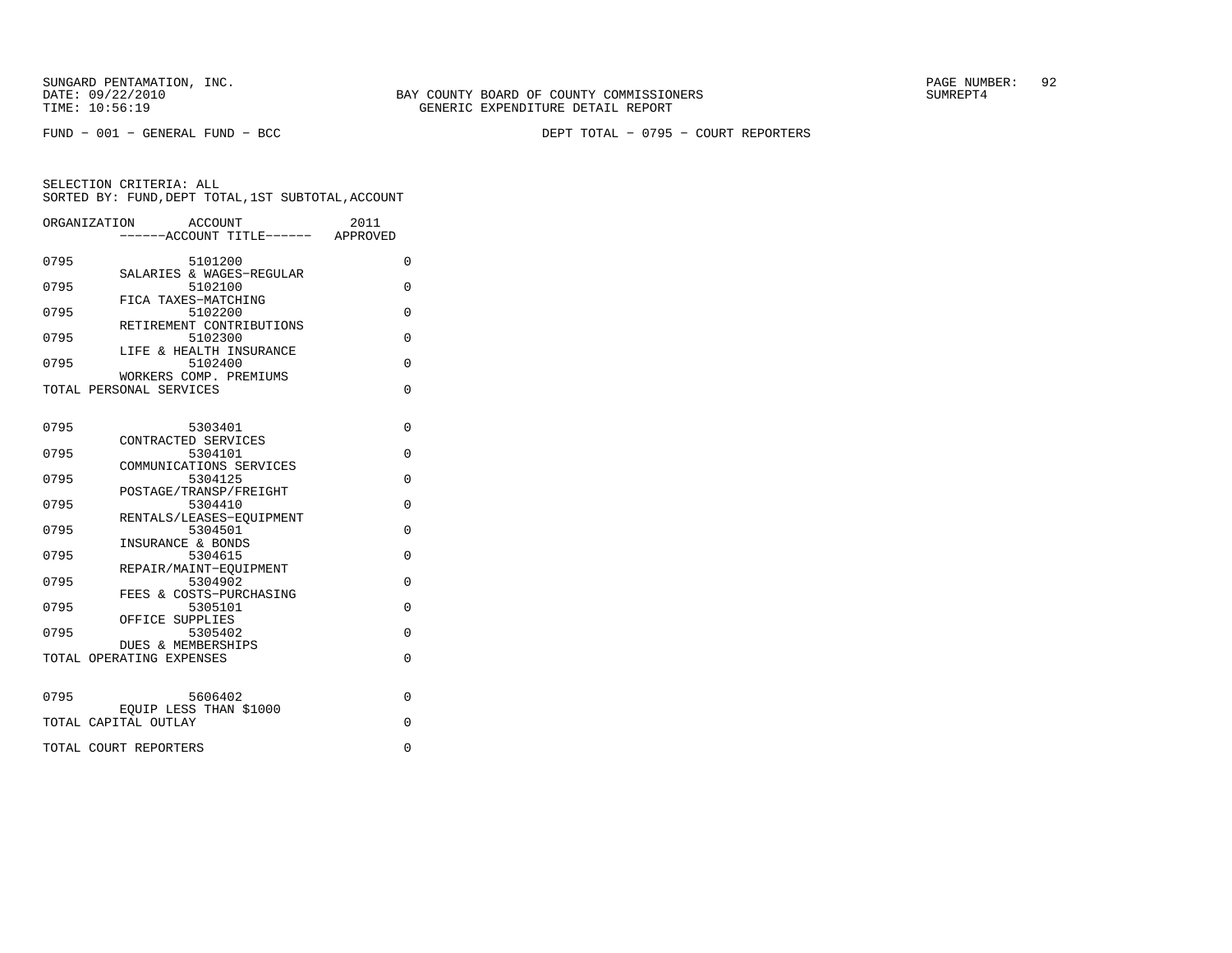FUND − 001 − GENERAL FUND − BCC DEPT TOTAL − 0970 − BUDGET TRANSFERS

|      | ORGANIZATION<br>ACCOUNT<br>.<br>-----ACCOUNT TITLE------ APPROVED | 2011      |
|------|-------------------------------------------------------------------|-----------|
| 0970 | 5819103                                                           | 1,700,000 |
| 0970 | TRNSF-TRANSP. (101)<br>5819104                                    | 451,231   |
| 0970 | TRNSF-INTGOV'T RADIO-133<br>5819105                               | 2,500,000 |
| 0970 | TRNSF-STORMWATER (115)<br>5819106                                 | $\Omega$  |
| 0970 | TRNSF-INTERNAL SERV (501)<br>5819107                              | 0         |
| 0970 | TRNSF-WORKERS COMP (505)<br>5819110                               | $\Omega$  |
| 0970 | TRNSF-INSURANCE (506)<br>5819114                                  | $\Omega$  |
| 0970 | TRNSF-JT VENT/AWT (412)<br>5819115                                | $\Omega$  |
|      | TRNSF-ROADS & BRDGS (105)                                         |           |
| 0970 | 5819116<br>TRNFS-PARTIC PAVING (110)                              | $\Omega$  |
| 0970 | 5819117<br>TRNSF-WTR SYS 2000 BND PJ                              | $\Omega$  |
| 0970 | 5819118<br>TRNSF-PUBLIC SAFETY (130)                              | 0         |
| 0970 | 5819120<br>TRNSF-BUILDERS SVC (440)                               | $\Omega$  |
| 0970 | 5819121<br>TRNSF-UTIL REG AUTH (195)                              | 85,000    |
| 0970 | 5819122                                                           | $\Omega$  |
| 0970 | TRNSF-RD IMPACT-P C (113)<br>5819124                              | 1,831,375 |
| 0970 | TRNSF-LIBRARY (120)<br>5819132                                    | $\Omega$  |
|      | TRNSF-CED GRV CRA<br>TOTAL NON-OPERATING EXPENSES                 | 6,567,606 |
|      | TOTAL BUDGET TRANSFERS                                            | 6,567,606 |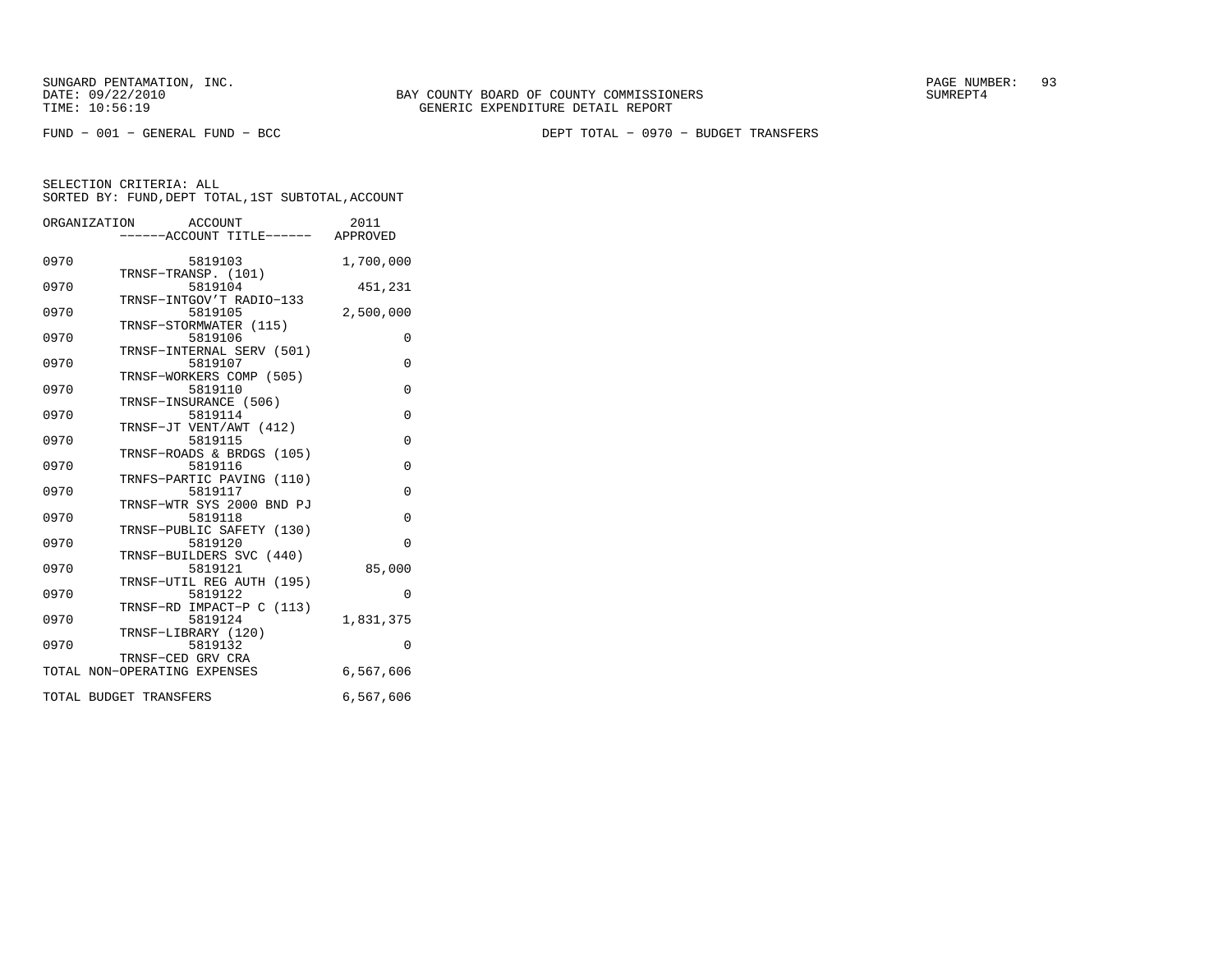FUND − 001 − GENERAL FUND − BCC DEPT TOTAL − 0971 − REFUNDS

|      | ORGANIZATION                 | ACCOUNT |                           | 2011     |
|------|------------------------------|---------|---------------------------|----------|
|      |                              |         | ------ACCOUNT TITLE------ | APPROVED |
| 0971 |                              | 5909905 | REFUNDS-PRIOR YEAR TAXES  | 45,000   |
| 0971 |                              | 5909906 | REFUNDS-PRIOR YR REVENUE  |          |
|      | TOTAL NON-OPERATING EXPENSES |         |                           | 45,000   |
|      | TOTAL REFUNDS                |         |                           | 45,000   |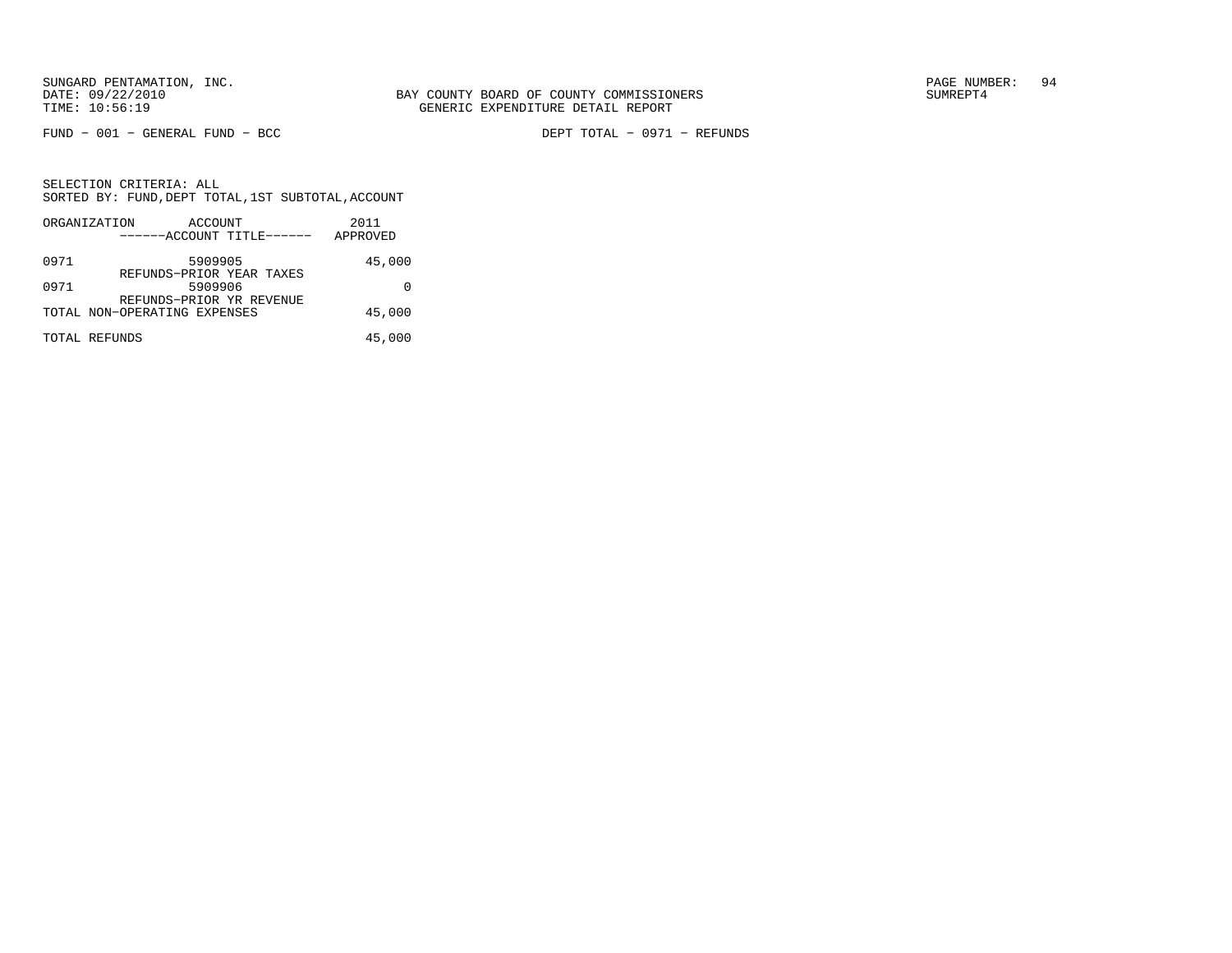DEPT TOTAL - 0972 - RESERVES

|      | ORGANIZATION<br>ACCOUNT                              | 2011         |
|------|------------------------------------------------------|--------------|
|      | ------ACCOUNT TITLE------                            | APPROVED     |
| 0972 | 5909910                                              | 500,000      |
| 0972 | RESERVE FOR CONTINGENCIES<br>5909911                 | 0            |
|      | RESERVE-EMERG CONTINGENCY                            |              |
| 0972 | 5909915                                              | U            |
| 0972 | RESERVE FOR PAY ADJUSTMNT<br>5909999                 | 10,663,516   |
|      | RESERVE-CASH FORWARD<br>TOTAL NON-OPERATING EXPENSES | 11, 163, 516 |
|      | TOTAL RESERVES                                       | 11, 163, 516 |
|      | TOTAL GENERAL FUND - BCC                             | 101,042,368  |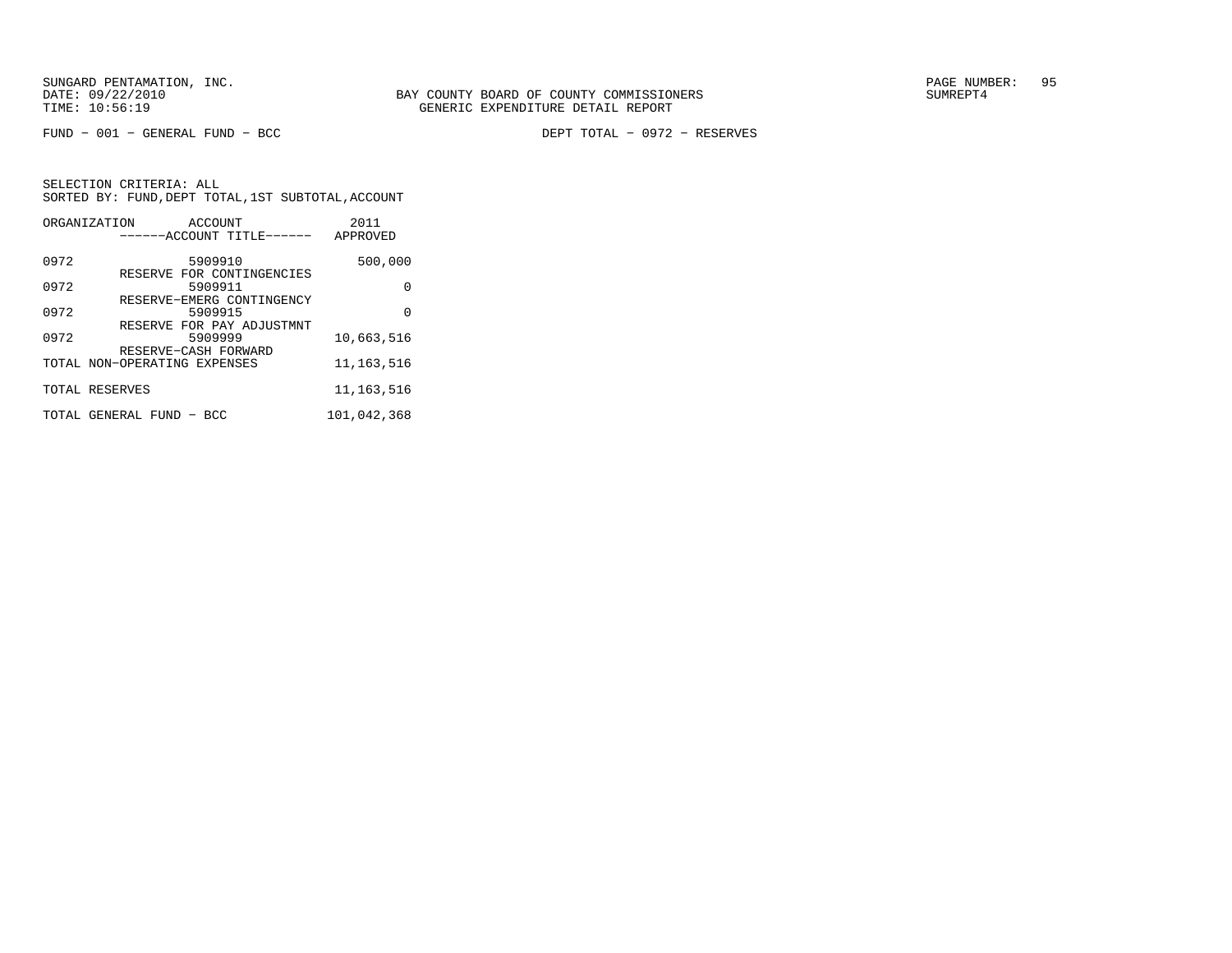FUND − 101 − TRANSPORTATION DEPT TOTAL − 0220 − ENGINEERING

| ORGANIZATION | <b>ACCOUNT</b><br>----ACCOUNT TITLE------ | 2011<br>APPROVED |
|--------------|-------------------------------------------|------------------|
|              |                                           |                  |
| 0220         | 5101200<br>SALARIES & WAGES-REGULAR       | 819,449          |
| 0220         | 5101400                                   | 16,050           |
|              | SALARIES & WAGES-OVERTIME                 |                  |
| 0220         | 5102100<br>FICA TAXES-MATCHING            | 63,916           |
| 0220         | 5102200                                   | 89,983           |
|              | RETIREMENT CONTRIBUTIONS                  |                  |
| 0220         | 5102300                                   | 87,673           |
| 0220         | LIFE & HEALTH INSURANCE<br>5102400        | 17,561           |
|              | WORKERS COMP. PREMIUMS                    |                  |
|              | TOTAL PERSONAL SERVICES                   | 1,094,632        |
|              |                                           |                  |
| 0220         | 5143101                                   | 3,198            |
|              | PROF SRV-CO ATTORNEY                      |                  |
| 0220         | 5303104                                   | 6,000            |
|              | PROF SRV-ENGINEERING                      |                  |
| 0220         | 5303106<br>PROF SRV-PHYSICLS/MEDICAL      | 0                |
| 0220         | 5303107                                   | 50               |
|              | PROF SRV-SUBSTANCE TEST                   |                  |
| 0220         | 5303110                                   | 0                |
| 0220         | SRV-BACKGROUND CHECK<br>PROF              | $\Omega$         |
|              | 5303401<br>CONTRACTED SERVICES            |                  |
| 0220         | 5303408                                   | 8,825            |
|              | CONTR SRV-800 MHZ                         |                  |
| 0220         | 5303410                                   | $\Omega$         |
| 0220         | CONTR SRV-JANITORIAL                      |                  |
|              | 5303425<br>CONTR SRV-ADMIN FEES           | 12,172           |
| 0220         | 5303446                                   | 5,128            |
|              | CONTR SRV-FACILITIES                      |                  |
| 0220         | 5304001                                   | 4,806            |
| 0220         | TRAVEL/TRAINING NON-LOCAL<br>5304005      | 0                |
|              | TRAVEL-LOCAL                              |                  |
| 0220         | 5304101                                   | 4,079            |
|              | COMMUNICATIONS SERVICES                   |                  |
| 0220         | 5304125                                   | 600              |
| 0220         | POSTAGE/TRANSP/FREIGHT<br>5304301         | 26,207           |
|              | UTILITY SERVICES                          |                  |
| 0220         | 5304410                                   | 2,940            |
|              | RENTALS/LEASES-EQUIPMENT                  |                  |
| 0220         | 5304501<br>INSURANCE & BONDS              | 11,069           |
|              |                                           |                  |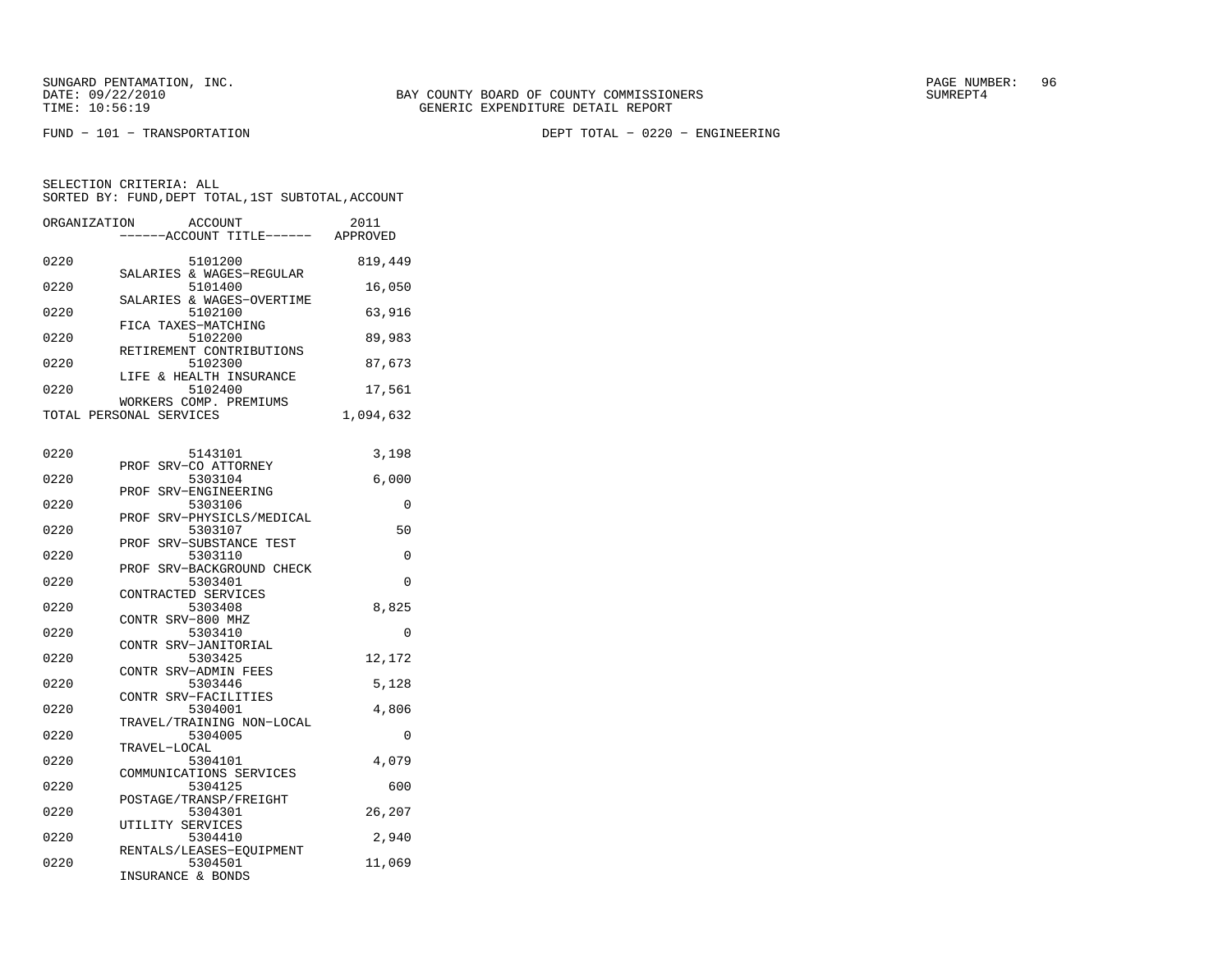FUND − 101 − TRANSPORTATION DEPT TOTAL − 0220 − ENGINEERING

| ORGANIZATION | <b>ACCOUNT</b><br>---ACCOUNT TITLE------ APPROVED | 2011    |
|--------------|---------------------------------------------------|---------|
| 0220         | 5304605<br>REPAIR/MAINT-BLDG & GRND               | 14,521  |
| 0220         | 5304610<br>REPAIR/MAINT-AUTO EOUIP                | 950     |
| 0220         | 5304611                                           | 8,000   |
| 0220         | REPAIR/MAINT-FLEET MAINT<br>5304615               | 7,928   |
| 0220         | REPAIR/MAINT-EQUIPMENT<br>5304701                 | 650     |
| 0220         | PRINTING & BINDING<br>5304902                     | 769     |
| 0220         | FEES & COSTS-PURCHASING<br>5304905                | 1,200   |
| 0220         | FEES&COSTS-LGL ADV/ADVERT<br>5304909              | 0       |
| 0220         | FEES & COSTS-COURT FILING<br>5304990              | 0       |
| 0220         | MISCELLANEOUS EXPENSES<br>5305101                 | 2,880   |
| 0220         | OFFICE SUPPLIES<br>5305201                        | 5,395   |
| 0220         | OPERATING SUPPLIES<br>5305202                     | 105     |
| 0220         | OPER SUPPLIES-JANITORIAL<br>5305205               | 9,000   |
| 0220         | GAS, OIL & LUBRICANTS<br>5305210                  | 730     |
| 0220         | SAFETY GEAR & SUPPLIES<br>5305215                 | 1,371   |
| 0220         | CLOTHING & WEARING APPRL<br>5305220               | 92      |
| 0220         | TOOL & SMALL IMPLEMENTS<br>5305401                | 206     |
| 0220         | BOOKS/RESOURCE MATR/SUBSC<br>5305402              | 679     |
| 0220         | <b>DUES &amp; MEMBERSHIPS</b><br>5305406          | 696     |
|              | TRAINING & TUITION<br>TOTAL OPERATING EXPENSES    | 140,246 |
|              |                                                   |         |
| 0220         | 5606401<br>EOUIPMENT                              | 0       |
| 0220         | 5606402<br>EQUIP LESS THAN \$1000                 | 0       |
|              | TOTAL CAPITAL OUTLAY                              | 0       |
| 0220         | 5905998<br>DEPRECIATION EXPENSE                   | 0       |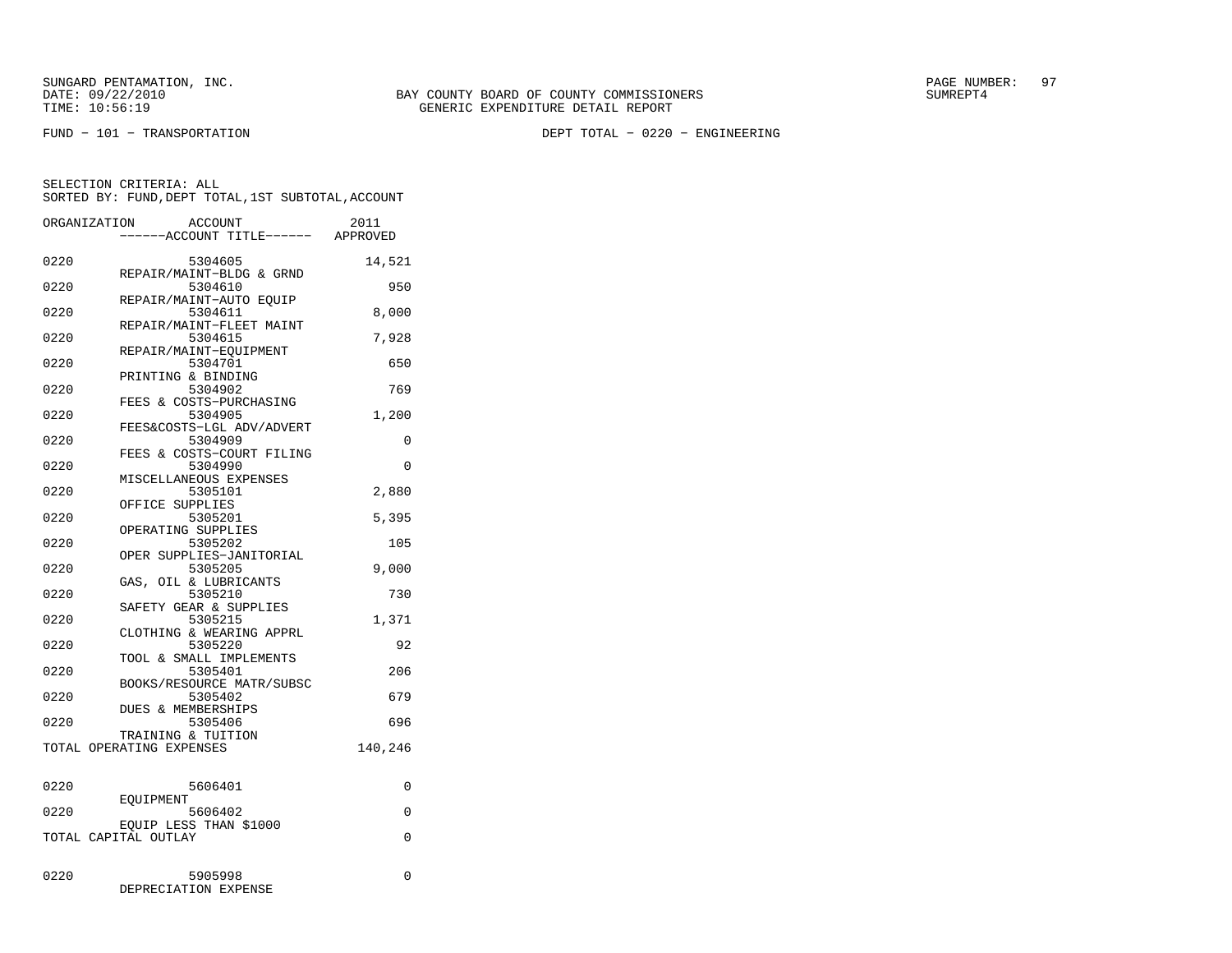FUND − 101 − TRANSPORTATION DEPT TOTAL − 0220 − ENGINEERING

|      | ORGANIZATION<br>ACCOUNT<br>------ACCOUNT TITLE------ | 2011<br>APPROVED |
|------|------------------------------------------------------|------------------|
| 0220 | 5909915<br>RESERVE FOR PAY ADJUSTMNT                 |                  |
|      | TOTAL NON-OPERATING EXPENSES                         |                  |
|      | TOTAL ENGINEERING                                    | 1,234,878        |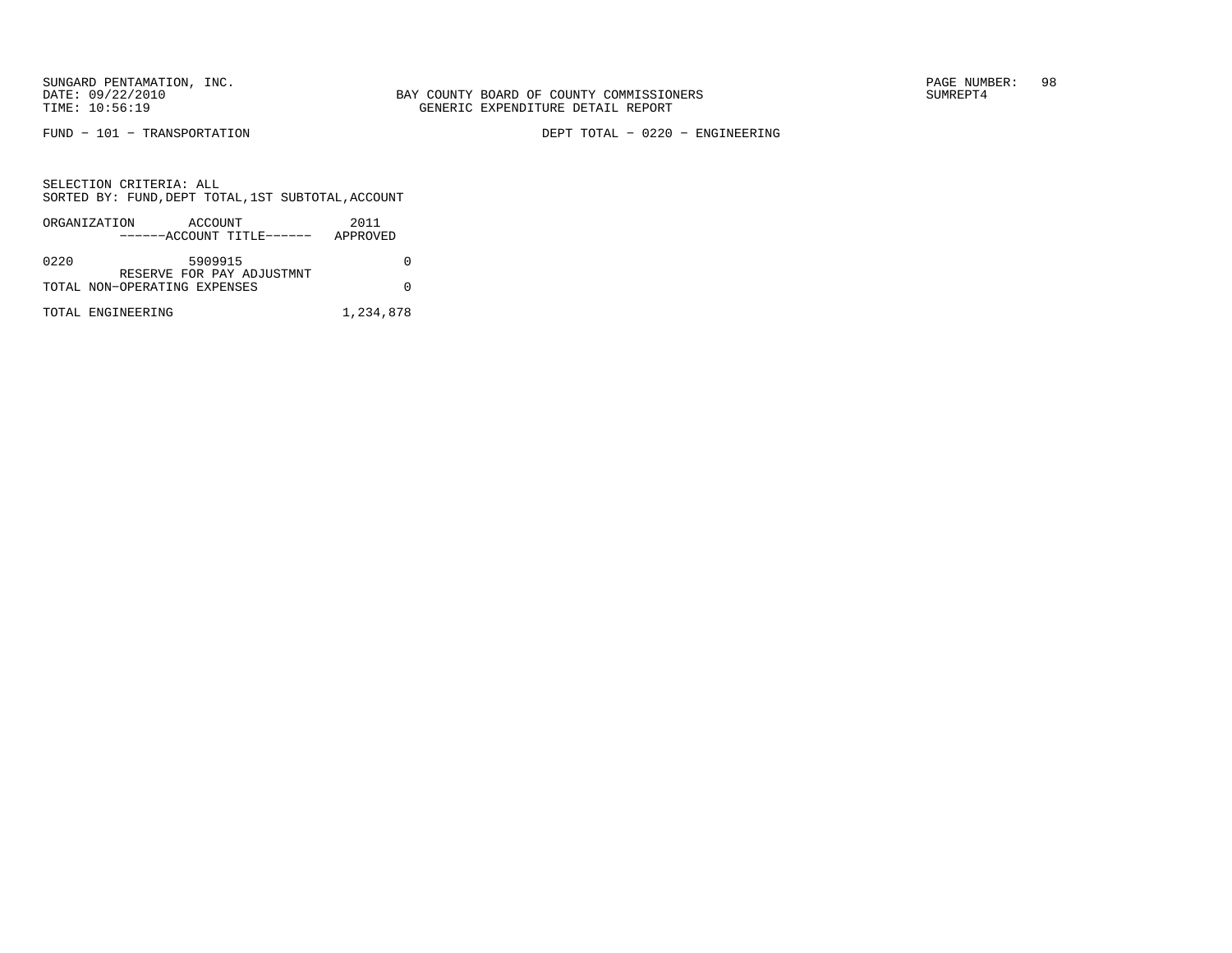SUNGARD PENTAMATION, INC.<br>DATE: 09/22/2010 SUMRER: 99

FUND − 101 − TRANSPORTATION DEPT TOTAL − 0225 − ROADS

| ORGANIZATION | ACCOUNT<br>---ACCOUNT TITLE------ APPROVED              | 2011      |
|--------------|---------------------------------------------------------|-----------|
| 0225         | 5101200                                                 | 2,167,238 |
| 0225         | SALARIES & WAGES-REGULAR<br>5101400                     | 73,238    |
| 0225         | SALARIES & WAGES-OVERTIME<br>5102100                    | 171,396   |
| 0225         | FICA TAXES-MATCHING<br>5102200                          | 242,303   |
| 0225         | RETIREMENT CONTRIBUTIONS<br>5102300                     | 347,248   |
| 0225         | LIFE & HEALTH INSURANCE<br>5102400                      | 98,004    |
| 0225         | WORKERS COMP. PREMIUMS<br>5102500                       | 2,700     |
|              | UNEMPLOYMENT COMPENSATION<br>TOTAL PERSONAL SERVICES    | 3,102,127 |
| 0225         | 5143101                                                 | 15,674    |
| 0225         | PROF SRV-CO ATTORNEY<br>5303104                         | $\Omega$  |
| 0225         | PROF SRV-ENGINEERING<br>5303106                         | 150       |
| 0225         | PROF SRV-PHYSICLS/MEDICAL<br>5303107                    | 1,000     |
| 0225         | PROF SRV-SUBSTANCE TEST<br>5303110                      | 250       |
| 0225         | PROF SRV-BACKGROUND CHECK<br>5303401                    | 38,673    |
| 0225         | CONTRACTED SERVICES<br>5303403                          | 600       |
| 0225         | CONTR SRV-BANK CHRG POOL<br>5303408                     | 59,383    |
| 0225         | CONTR SRV-800 MHZ<br>5303410                            | 0         |
| 0225         | CONTR SRV-JANITORIAL<br>5303425<br>CONTR SRV-ADMIN FEES | 175,916   |
| 0225         | 5303446<br>CONTR SRV-FACILITIES                         | 10,989    |
| 0225         | 5303464<br>CONTR SRV-LAB                                | 0         |
| 0225         | 5304001<br>TRAVEL/TRAINING NON-LOCAL                    | 300       |
| 0225         | 5304101<br>COMMUNICATIONS SERVICES                      | 8,263     |
| 0225         | 5304125<br>POSTAGE/TRANSP/FREIGHT                       | 50        |
| 0225         | 5304301<br>UTILITY SERVICES                             | 40,400    |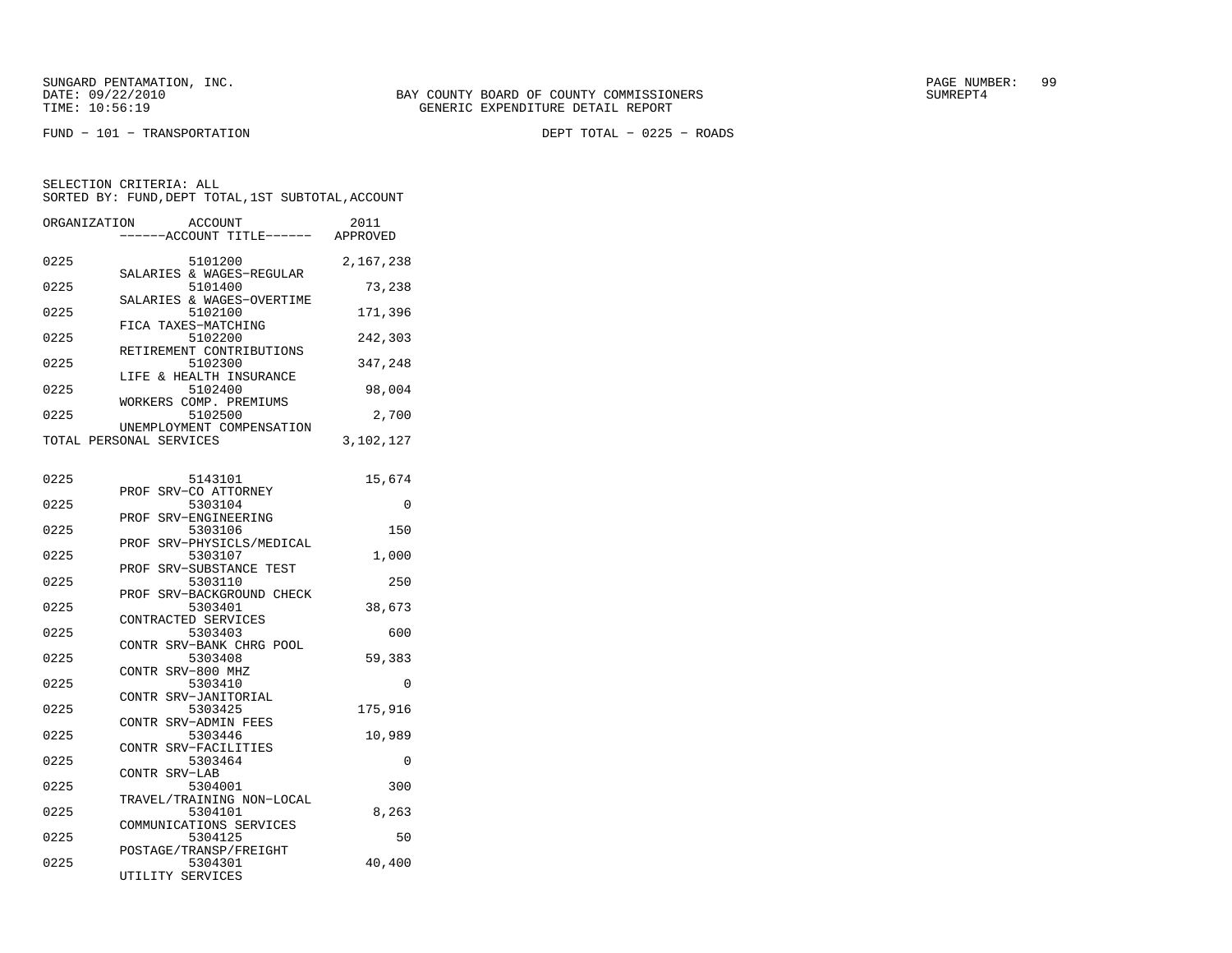$FUND - 101 - TRANSPORTATION$ 

DEPT TOTAL - 0225 - ROADS

| ----ACCOUNT TITLE------ APPROVED<br>0225<br>5304410<br>9,650<br>RENTALS/LEASES-EQUIPMENT<br>0225<br>5304501<br>102,303<br>INSURANCE & BONDS<br>0225<br>5304604<br>REPAIR/MAINT-BLD&GRD DEPT<br>0225<br>5304605<br>8,052<br>REPAIR/MAINT-BLDG & GRND<br>0225<br>5304610<br>40,000 | $\Omega$ |
|----------------------------------------------------------------------------------------------------------------------------------------------------------------------------------------------------------------------------------------------------------------------------------|----------|
|                                                                                                                                                                                                                                                                                  |          |
|                                                                                                                                                                                                                                                                                  |          |
|                                                                                                                                                                                                                                                                                  |          |
|                                                                                                                                                                                                                                                                                  |          |
|                                                                                                                                                                                                                                                                                  |          |
|                                                                                                                                                                                                                                                                                  |          |
|                                                                                                                                                                                                                                                                                  |          |
|                                                                                                                                                                                                                                                                                  |          |
|                                                                                                                                                                                                                                                                                  |          |
| REPAIR/MAINT-AUTO EQUIP                                                                                                                                                                                                                                                          |          |
| 0225<br>307,300<br>5304611<br>REPAIR/MAINT-FLEET MAINT                                                                                                                                                                                                                           |          |
| 0225<br>5304615<br>240,000                                                                                                                                                                                                                                                       |          |
| REPAIR/MAINT-EQUIPMENT                                                                                                                                                                                                                                                           |          |
| 0225<br>5304701                                                                                                                                                                                                                                                                  | 0        |
| PRINTING & BINDING                                                                                                                                                                                                                                                               |          |
| 0225<br>5304902<br>16,222                                                                                                                                                                                                                                                        |          |
| FEES & COSTS-PURCHASING                                                                                                                                                                                                                                                          |          |
| 5304905<br>0225<br>300<br>FEES&COSTS-LGL ADV/ADVERT                                                                                                                                                                                                                              |          |
| 0225<br>5304990                                                                                                                                                                                                                                                                  | 0        |
| MISCELLANEOUS EXPENSES                                                                                                                                                                                                                                                           |          |
| 0225<br>5305101<br>4,200                                                                                                                                                                                                                                                         |          |
| OFFICE SUPPLIES                                                                                                                                                                                                                                                                  |          |
| 0225<br>5305201<br>13,900                                                                                                                                                                                                                                                        |          |
| OPERATING SUPPLIES<br>0225<br>2,000<br>5305202                                                                                                                                                                                                                                   |          |
| OPER SUPPLIES-JANITORIAL                                                                                                                                                                                                                                                         |          |
| 0225<br>5305203                                                                                                                                                                                                                                                                  | $\Omega$ |
| INSECTISIDES & PESTICIDES                                                                                                                                                                                                                                                        |          |
| 0225<br>5305205<br>405,150                                                                                                                                                                                                                                                       |          |
| GAS, OIL & LUBRICANTS                                                                                                                                                                                                                                                            |          |
| 5305210<br>0225<br>4,300                                                                                                                                                                                                                                                         |          |
| SAFETY GEAR & SUPPLIES<br>0225<br>5305215<br>24,400                                                                                                                                                                                                                              |          |
| CLOTHING & WEARING APPRL                                                                                                                                                                                                                                                         |          |
| 0225<br>5305220<br>2,900                                                                                                                                                                                                                                                         |          |
| TOOL & SMALL IMPLEMENTS                                                                                                                                                                                                                                                          |          |
| 0225<br>5305301<br>370,000                                                                                                                                                                                                                                                       |          |
| MATERIALS-ROAD & BRIDGES<br>0225<br>5305302                                                                                                                                                                                                                                      | 0        |
| MATERIALS-DREDGING                                                                                                                                                                                                                                                               |          |
| 0225<br>5305401                                                                                                                                                                                                                                                                  | 83       |
| BOOKS/RESOURCE MATR/SUBSC                                                                                                                                                                                                                                                        |          |
| 0225<br>5305402                                                                                                                                                                                                                                                                  | 75       |
| DUES & MEMBERSHIPS                                                                                                                                                                                                                                                               |          |
| 0225<br>5305406<br>1,650<br>TRAINING & TUITION                                                                                                                                                                                                                                   |          |
| TOTAL OPERATING EXPENSES<br>1,904,133                                                                                                                                                                                                                                            |          |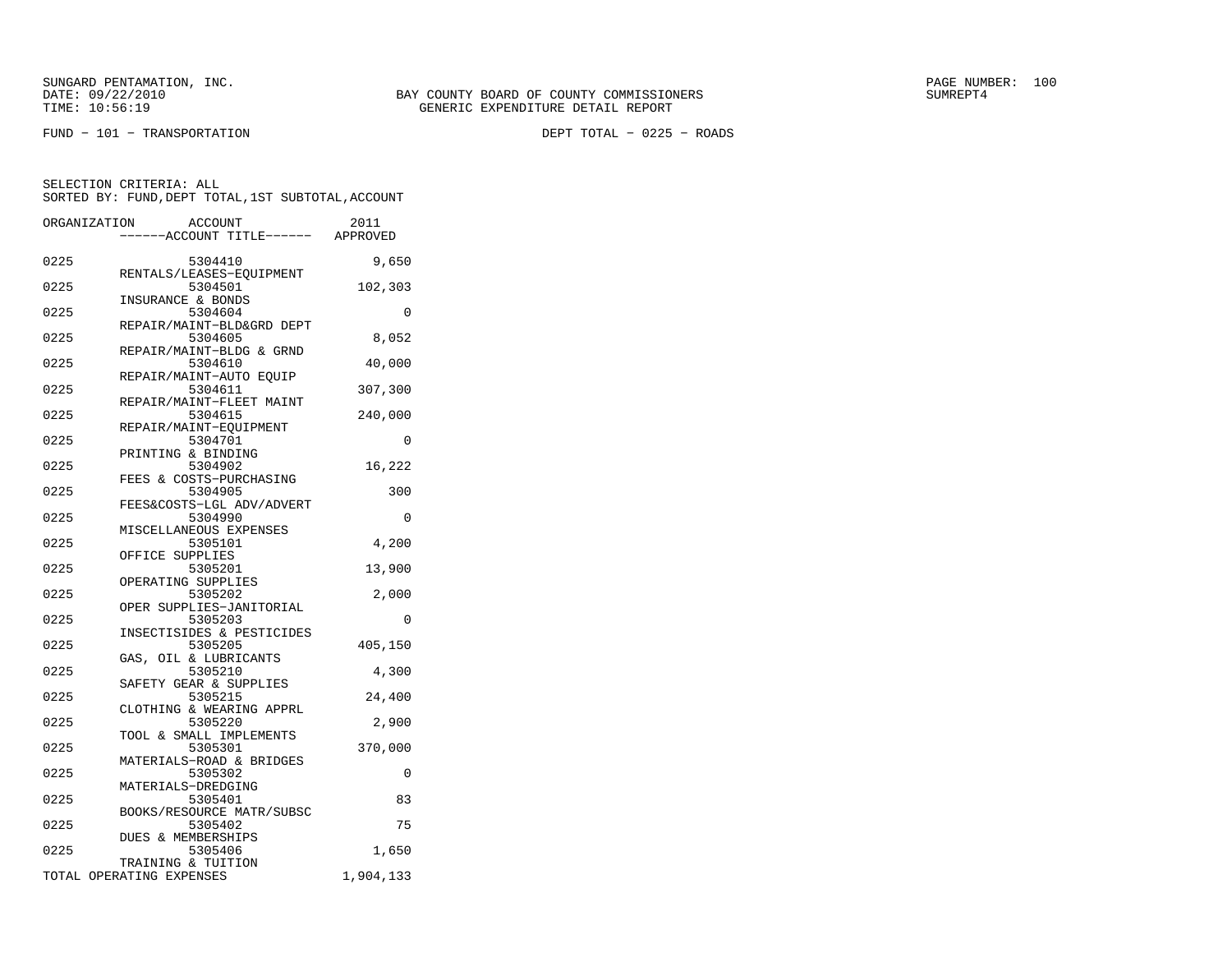$FUND - 101 - TRANSPORTATION$ 

DEPT TOTAL - 0225 - ROADS

|             | ORGANIZATION ACCOUNT<br>-----ACCOUNT TITLE------ APPROVED | 2011      |
|-------------|-----------------------------------------------------------|-----------|
|             |                                                           |           |
| 0225        | 5606101                                                   | $\Omega$  |
| 0225        | LAND<br>5606201                                           | 1,300,000 |
| 0225        | <b>BUILDINGS</b><br>5606301                               | $\Omega$  |
| 0225        | IMPRV OTHER THAN BLDGS<br>5606401                         | 352,080   |
| 0225        | EOUIPMENT<br>5606402                                      | 3,055     |
| 0225        | EOUIP LESS THAN \$1000<br>5606450                         | $\Omega$  |
|             | COMPUTER SOFTWARE                                         |           |
|             | TOTAL CAPITAL OUTLAY                                      | 1,655,135 |
| 0225        | 5819105                                                   | $\Omega$  |
| 0225        | TRNSF-STORMWATER (115)<br>5905998                         | $\Omega$  |
| 0225        | DEPRECIATION EXPENSE<br>5909910                           | 50,000    |
| 0225        | RESERVE FOR CONTINGENCIES<br>5909915                      | $\Omega$  |
|             | RESERVE FOR PAY ADJUSTMNT                                 |           |
| 0225        | 5909999<br>RESERVE-CASH FORWARD                           | 251,153   |
|             | TOTAL NON-OPERATING EXPENSES                              | 301,153   |
| TOTAL ROADS |                                                           | 6,962,548 |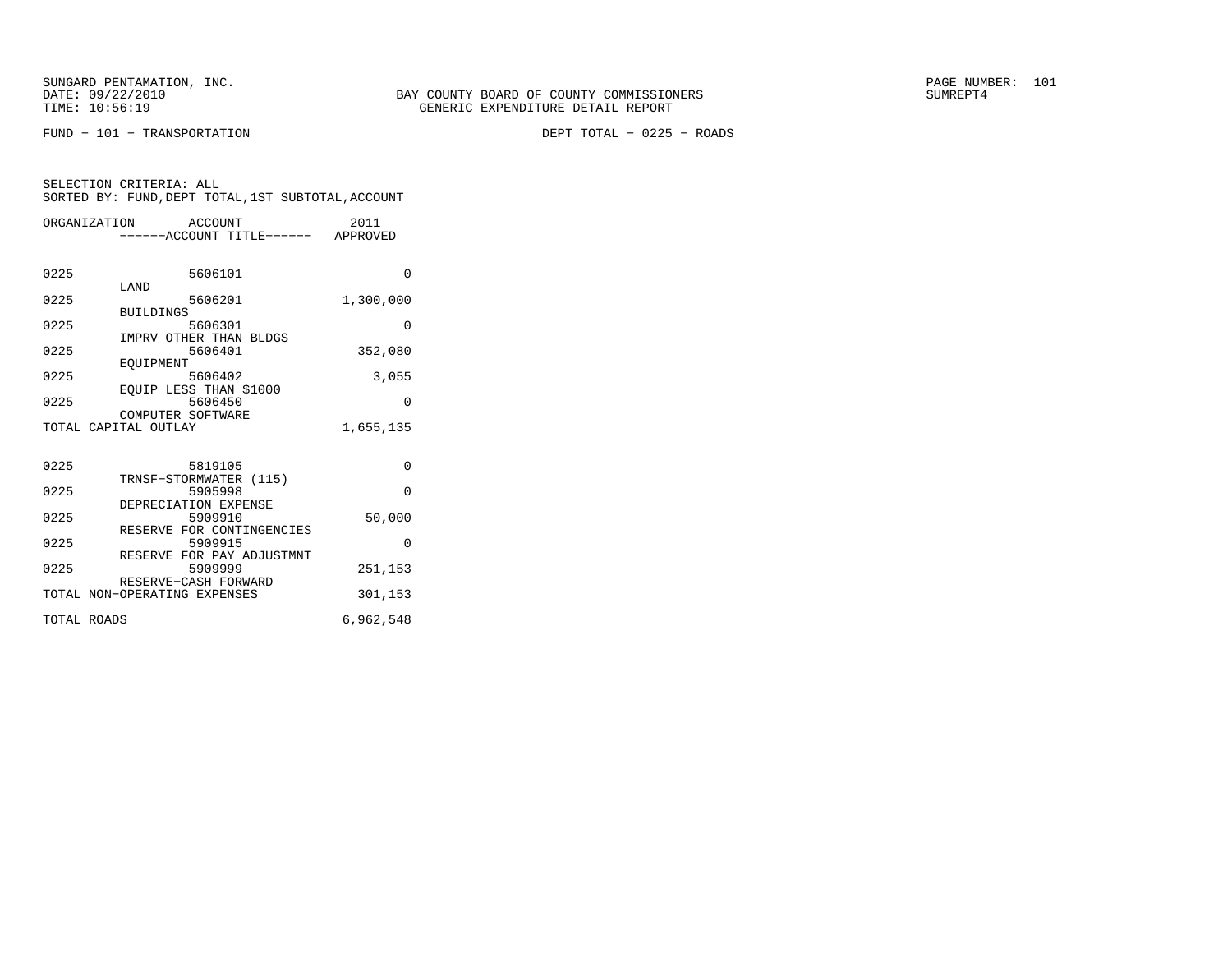FUND − 101 − TRANSPORTATION DEPT TOTAL − 0229 − INTELLIGENT TRNSP SYSTEM

| ORGANIZATION | <b>ACCOUNT</b><br>---ACCOUNT TITLE------ APPROVED              | 2011    |
|--------------|----------------------------------------------------------------|---------|
| 0229         | 5101200<br>SALARIES & WAGES-REGULAR                            | 170,983 |
| 0229         | 5101400<br>SALARIES & WAGES-OVERTIME                           | 1,000   |
| 0229         | 5102100<br>FICA TAXES-MATCHING                                 | 13,157  |
| 0229         | 5102200<br>RETIREMENT CONTRIBUTIONS                            | 18,523  |
| 0229         | 5102300<br>LIFE & HEALTH INSURANCE                             | 31,726  |
| 0229         | 5102400<br>WORKERS COMP. PREMIUMS                              | 14,017  |
|              | TOTAL PERSONAL SERVICES                                        | 249,406 |
| 0229         | 5143101                                                        | 1,119   |
| 0229         | SRV-CO ATTORNEY<br>PROF<br>5303107                             | 100     |
| 0229         | PROF SRV-SUBSTANCE TEST<br>5303110                             | 40      |
| 0229         | PROF SRV-BACKGROUND CHECK<br>5303401                           | 20,000  |
| 0229         | CONTRACTED SERVICES<br>5303425                                 | 3,739   |
| 0229         | CONTR SRV-ADMIN FEES<br>5304001                                | 11,000  |
| 0229         | TRAVEL/TRAINING NON-LOCAL<br>5304101                           | 3,197   |
| 0229         | COMMUNICATIONS SERVICES<br>5304125                             | 250     |
| 0229         | POSTAGE/TRANSP/FREIGHT<br>5304301                              | 10,275  |
| 0229         | UTILITY SERVICES<br>5304305                                    | 2,000   |
| 0229         | UTIL SRV-TRAFFIC CONTROLS<br>5304410                           | 0       |
| 0229         | RENTALS/LEASES-EQUIPMENT<br>5304501                            | 1,388   |
| 0229         | INSURANCE & BONDS<br>5304605                                   | 5,691   |
| 0229         | REPAIR/MAINT-BLDG & GRND<br>5304610                            | 1,000   |
| 0229         | REPAIR/MAINT-AUTO EQUIP<br>5304611                             | 2,000   |
| 0229         | REPAIR/MAINT-FLEET MAINT<br>5304615                            | 1,000   |
| 0229         | REPAIR/MAINT-EQUIPMENT<br>5304620<br>REPAIR/MAINT-CNTRL DEVICE | 30,000  |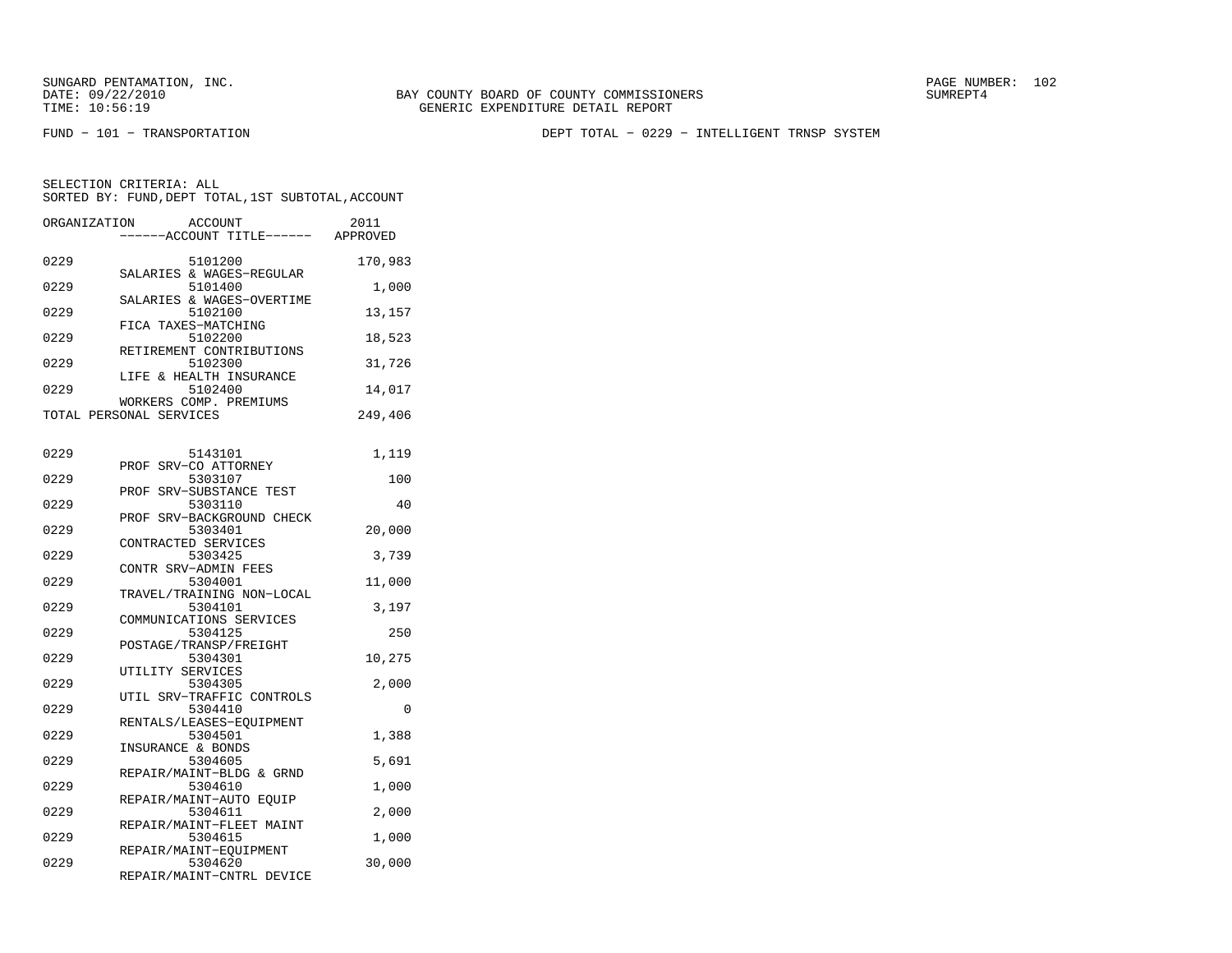FUND − 101 − TRANSPORTATION DEPT TOTAL − 0229 − INTELLIGENT TRNSP SYSTEM

| ORGANIZATION | <b>ACCOUNT</b>                       | 2011     |
|--------------|--------------------------------------|----------|
|              | ----ACCOUNT TITLE------ APPROVED     |          |
| 0229         | 5304902                              | 439      |
|              | FEES & COSTS-PURCHASING              |          |
| 0229         | 5304990<br>MISCELLANEOUS EXPENSES    | $\Omega$ |
| 0229         | 5305101                              | 500      |
|              | OFFICE SUPPLIES                      |          |
| 0229         | 5305201<br>OPERATING SUPPLIES        | 1,500    |
| 0229         | 5305205                              | 6,000    |
|              | GAS, OIL & LUBRICANTS                |          |
| 0229         | 5305210                              | 300      |
| 0229         | SAFETY GEAR & SUPPLIES<br>5305215    | 650      |
|              | CLOTHING & WEARING APPRL             |          |
| 0229         | 5305220                              | 1,000    |
|              | TOOL & SMALL IMPLEMENTS              |          |
| 0229         | 5305402<br>DUES & MEMBERSHIPS        | 960      |
| 0229         | 5305406                              | $\Omega$ |
|              | TRAINING & TUITION                   |          |
|              | TOTAL OPERATING EXPENSES             | 104,148  |
|              |                                      |          |
| 0229         | 5606304                              | 0        |
| 0229         | INTELLIGENT TRNSP SYSTEM             |          |
|              | 5606401<br>EOUIPMENT                 | $\Omega$ |
| 0229         | 5606402                              | 0        |
|              | EQUIP LESS THAN \$1000               |          |
| 0229         | 5606450<br>COMPUTER SOFTWARE         | $\Omega$ |
|              | TOTAL CAPITAL OUTLAY                 | 0        |
|              |                                      |          |
| 0229         |                                      | $\Omega$ |
|              | 5905998<br>DEPRECIATION EXPENSE      |          |
| 0229         | 5909915                              | $\Omega$ |
|              | RESERVE FOR PAY ADJUSTMNT            |          |
| 0229         | 5909920<br>RESERVE-FUTURE CAP OUTLAY | 46,446   |
|              | TOTAL NON-OPERATING EXPENSES         | 46,446   |
|              |                                      |          |
|              | TOTAL INTELLIGENT TRNSP SYSTEM       | 400,000  |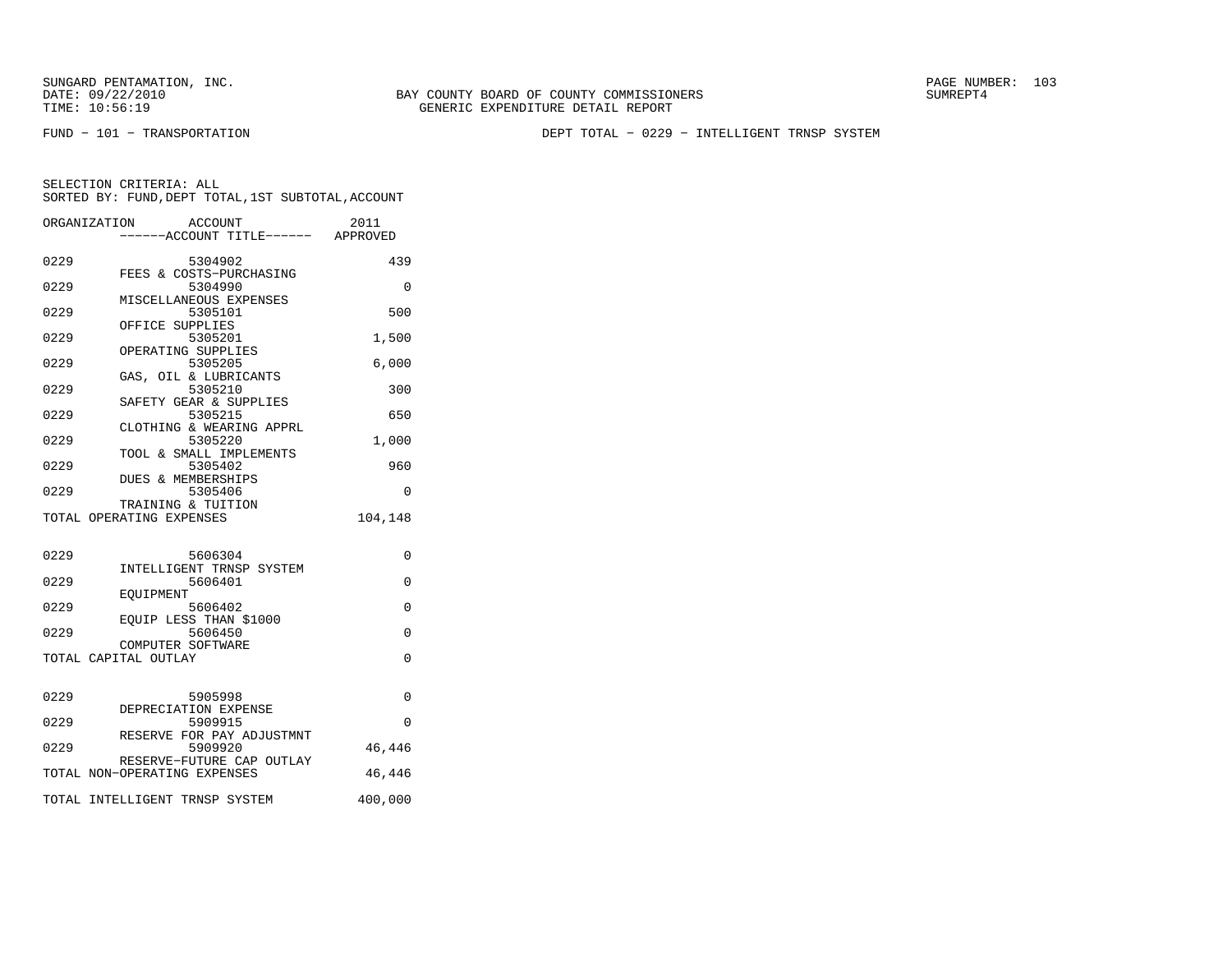FUND − 101 − TRANSPORTATION DEPT TOTAL − 0230 − TRAFFIC CONTROL

| ORGANIZATION | ACCOUNT<br>---ACCOUNT TITLE------                        | 2011<br>APPROVED |
|--------------|----------------------------------------------------------|------------------|
| 0230         | 5101200<br>SALARIES & WAGES-REGULAR                      | 531,267          |
| 0230         | 5101400<br>SALARIES & WAGES-OVERTIME                     | 8,000            |
| 0230         | 5102100<br>FICA TAXES-MATCHING                           | 41,254           |
| 0230         | 5102200<br>RETIREMENT CONTRIBUTIONS                      | 58,079           |
| 0230         | 5102300<br>LIFE & HEALTH INSURANCE                       | 87,792           |
| 0230         | 5102400                                                  | 18,775           |
| 0230         | WORKERS COMP. PREMIUMS<br>5102500                        | 0                |
|              | UNEMPLOYMENT COMPENSATION<br>TOTAL PERSONAL SERVICES     | 745,167          |
| 0230         | 5143101                                                  | 3,419            |
| 0230         | PROF SRV-CO ATTORNEY<br>5303107                          | 200              |
| 0230         | SRV-SUBSTANCE TEST<br>PROF<br>5303110                    | 0                |
| 0230         | PROF SRV-BACKGROUND CHECK<br>5303401                     | 16,000           |
| 0230         | CONTRACTED SERVICES<br>5303408                           | 13,869           |
| 0230         | CONTR SRV-800 MHZ<br>5303410                             | 0                |
| 0230         | CONTR SRV-JANITORIAL<br>5303422                          | 1,200            |
| 0230         | CONTR SRV-GIS<br>5303425                                 | 12,911           |
| 0230         | CONTR SRV-ADMIN FEES<br>5303446                          | 3,480            |
| 0230         | CONTR SRV-FACILITIES<br>5304001                          | 6,000            |
| 0230         | TRAVEL/TRAINING NON-LOCAL<br>5304101                     | 4,168            |
| 0230         | COMMUNICATIONS SERVICES<br>5304125                       | 1,400            |
| 0230         | POSTAGE/TRANSP/FREIGHT<br>5304301                        | 27,515           |
| 0230         | UTILITY SERVICES<br>5304305                              | 240,000          |
| 0230         | UTIL SRV-TRAFFIC CONTROLS<br>5304410                     | 2,400            |
| 0230         | RENTALS/LEASES-EOUIPMENT<br>5304501<br>INSURANCE & BONDS | 13,250           |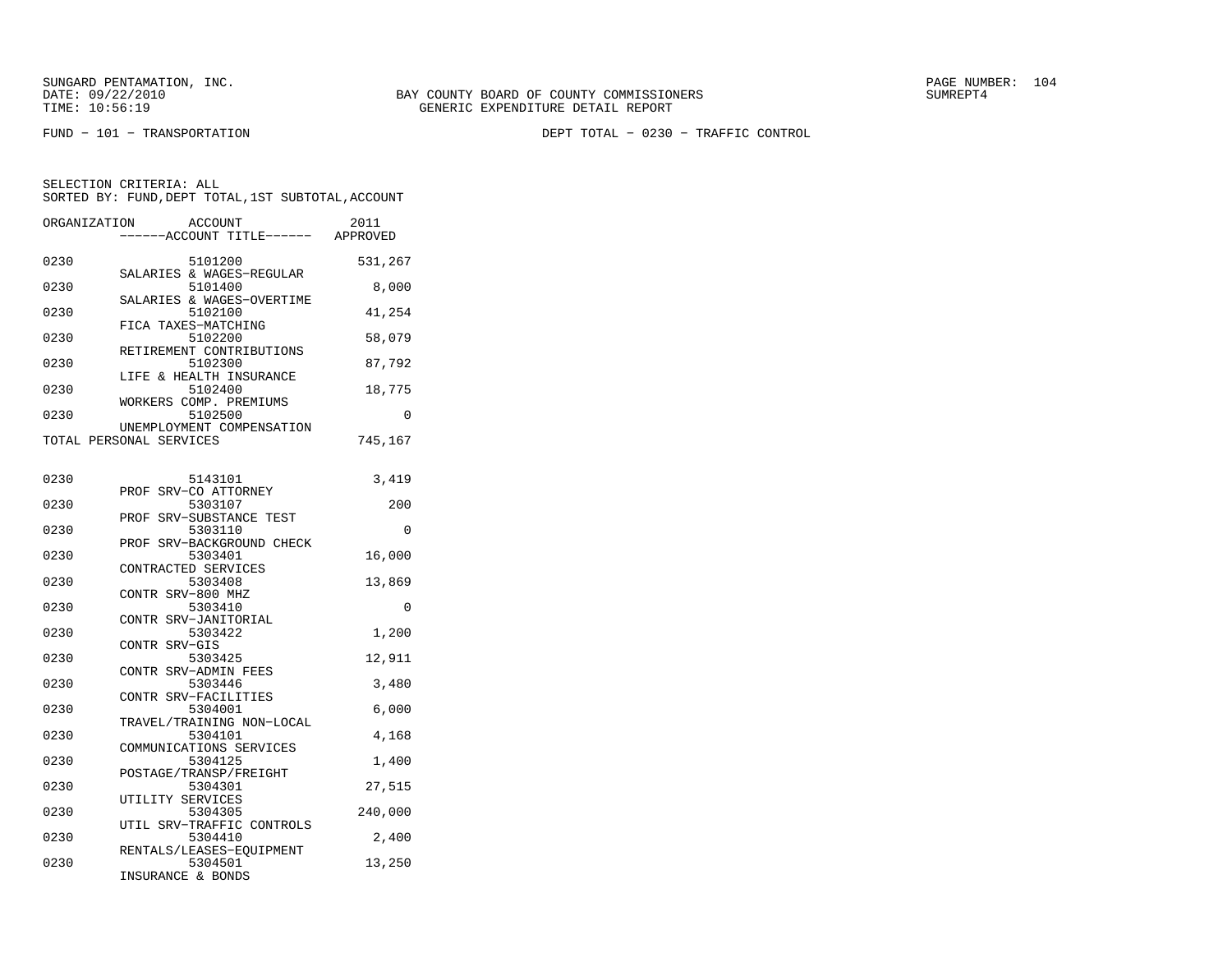FUND − 101 − TRANSPORTATION DEPT TOTAL − 0230 − TRAFFIC CONTROL

SELECTION CRITERIA: ALLSORTED BY: FUND, DEPT TOTAL, 1ST SUBTOTAL, ACCOUNT

|      | ORGANIZATION<br><b>ACCOUNT</b><br>---ACCOUNT TITLE------ APPROVED | 2011     |
|------|-------------------------------------------------------------------|----------|
| 0230 | 5304605                                                           | 5,646    |
| 0230 | REPAIR/MAINT-BLDG & GRND<br>5304610                               | 6,500    |
| 0230 | REPAIR/MAINT-AUTO EQUIP<br>5304611                                | 23,500   |
| 0230 | REPAIR/MAINT-FLEET MAINT<br>5304615                               | 1,500    |
| 0230 | REPAIR/MAINT-EOUIPMENT<br>5304620                                 | 25,000   |
| 0230 | REPAIR/MAINT-CNTRL DEVICE<br>5304701                              | 0        |
| 0230 | PRINTING & BINDING<br>5304902                                     | 879      |
| 0230 | FEES & COSTS-PURCHASING<br>5304905                                | 500      |
| 0230 | FEES&COSTS-LGL ADV/ADVERT<br>5304909                              | 0        |
| 0230 | FEES & COSTS-COURT FILING<br>5304990                              | $\Omega$ |
| 0230 | MISCELLANEOUS EXPENSES<br>5305101                                 | 2,500    |
| 0230 | OFFICE SUPPLIES<br>5305201                                        | 2,800    |
| 0230 | OPERATING SUPPLIES<br>5305202                                     | 300      |
| 0230 | OPER SUPPLIES-JANITORIAL<br>5305205                               | 30,000   |
| 0230 | GAS, OIL & LUBRICANTS<br>5305206                                  | 67,000   |
| 0230 | MATERIALS-SIGNS<br>5305207                                        | 15,000   |
| 0230 | MATERIALS-PAINTS<br>5305210                                       | 250      |
| 0230 | SAFETY GEAR & SUPPLIES<br>5305215                                 | 3,800    |
| 0230 | CLOTHING & WEARING APPRL<br>5305220                               | 800      |
| 0230 | TOOL & SMALL IMPLEMENTS<br>5305401                                | 400      |
| 0230 | BOOKS/RESOURCE MATR/SUBSC<br>5305402                              | 1,030    |
| 0230 | <b>DUES &amp; MEMBERSHIPS</b><br>5305406                          | 500      |
|      | TRAINING & TUITION<br>TOTAL OPERATING EXPENSES                    | 533,717  |
| 0230 | 5606201                                                           | 0        |

BUILDINGS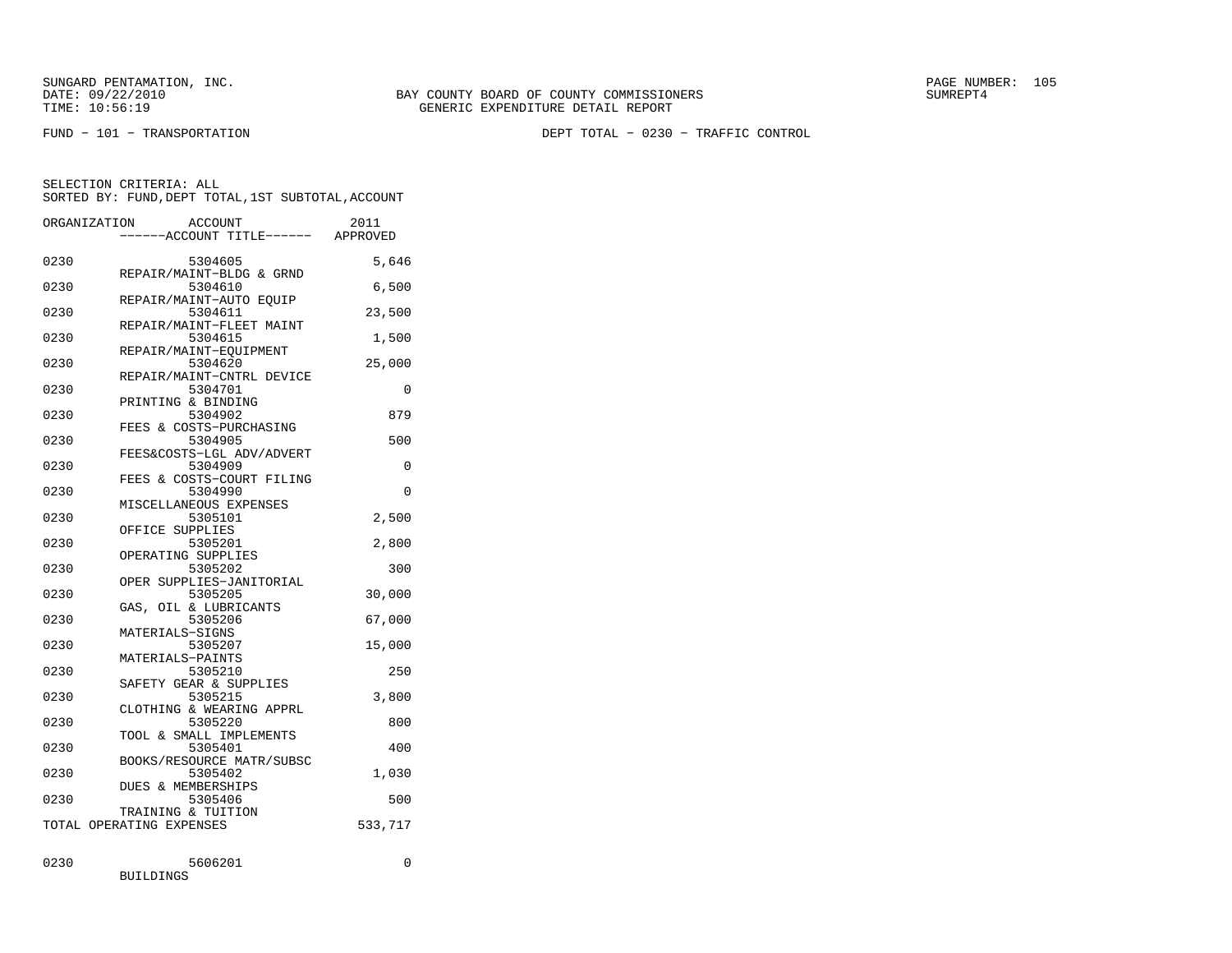FUND − 101 − TRANSPORTATION DEPT TOTAL − 0230 − TRAFFIC CONTROL

|      | ORGANIZATION ACCOUNT         |                                    | 2011      |
|------|------------------------------|------------------------------------|-----------|
|      |                              | ------ACCOUNT TITLE------ APPROVED |           |
|      |                              |                                    |           |
| 0230 | 5606303                      |                                    | $\Omega$  |
|      | STREET LIGHTING              |                                    |           |
| 0230 | 5606401                      |                                    | $\Omega$  |
|      | EOUIPMENT                    |                                    |           |
| 0230 | 5606402                      |                                    | $\Omega$  |
|      | EOUIP LESS THAN \$1000       |                                    |           |
| 0230 | 5616302                      |                                    | $\Omega$  |
|      | IMPRV-PEDESTRIAN/BIKE LN     |                                    |           |
|      | TOTAL CAPITAL OUTLAY         |                                    | $\Omega$  |
|      |                              |                                    |           |
|      |                              |                                    |           |
| 0230 | 5905998                      |                                    | $\Omega$  |
|      | DEPRECIATION EXPENSE         |                                    |           |
| 0230 | 5909915                      |                                    | $\Omega$  |
|      | RESERVE FOR PAY ADJUSTMNT    |                                    |           |
|      | TOTAL NON-OPERATING EXPENSES |                                    | $\Omega$  |
|      |                              |                                    |           |
|      | TOTAL TRAFFIC CONTROL        |                                    | 1,278,884 |
|      | TOTAL TRANSPORTATION         |                                    | 9,876,310 |
|      |                              |                                    |           |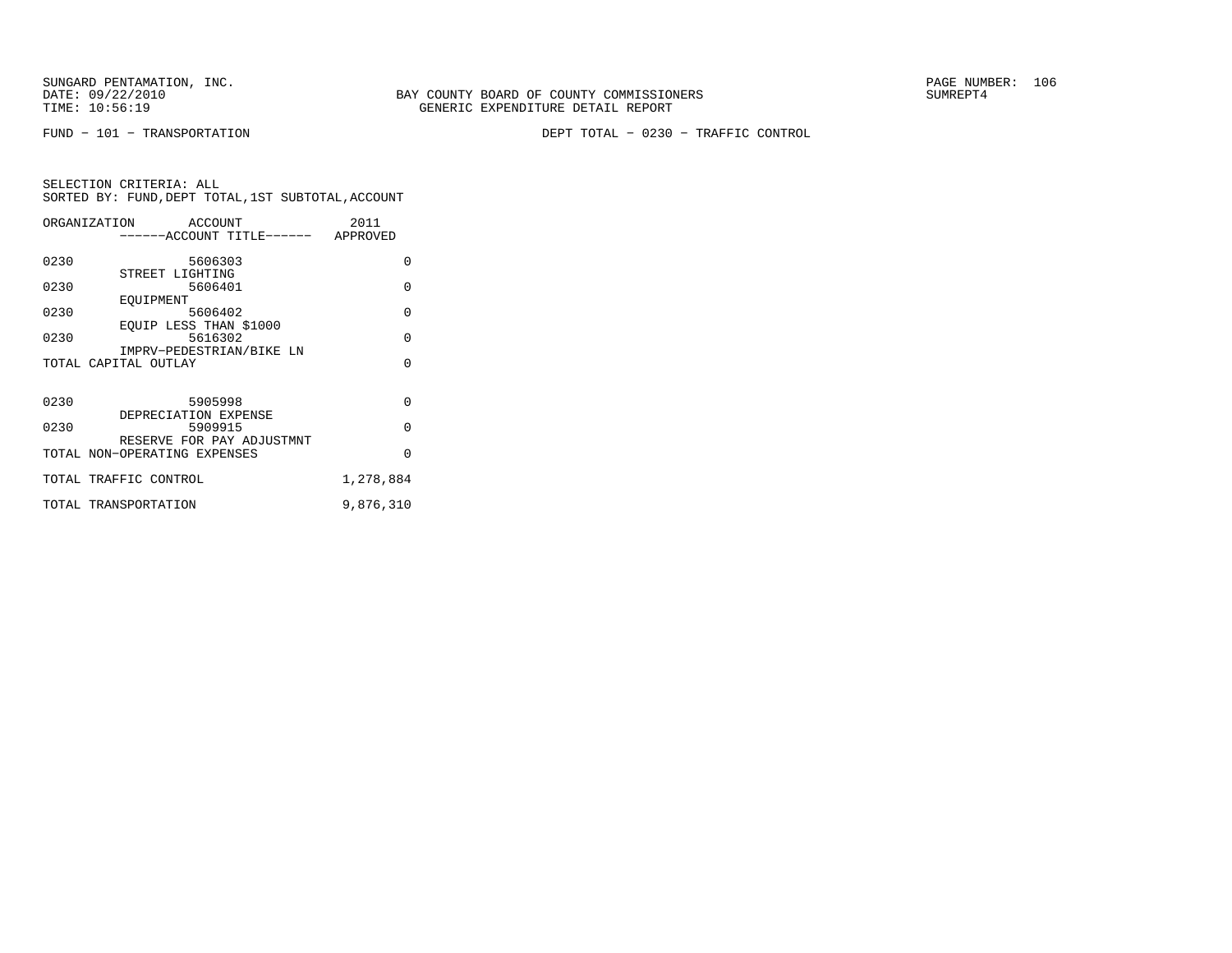BAY COUNTY BOARD OF COUNTY COMMISSIONERS TIME: 10:56:19 GENERIC EXPENDITURE DETAIL REPORT

FUND − 105 − TRANSPORTATION−ROAD/BRDGS DEPT TOTAL − 0232 − TRANSP CAPITAL PROJECTS

| ORGANIZATION | ACCOUNT<br>---ACCOUNT TITLE------ APPROVED            | 2011      |
|--------------|-------------------------------------------------------|-----------|
| 0232         | 5143101                                               | 68,553    |
| 0232         | PROF SRV-CO ATTORNEY<br>5303107                       | 0         |
| 0232         | SRV-SUBSTANCE TEST<br>PROF<br>5303401                 | 0         |
| 0232         | CONTRACTED SERVICES<br>5303420                        | 200,000   |
| 0232         | CONTR SRV-RDWAY TRF STRPG<br>5303425                  | 508,454   |
| 0232         | CONTR SRV-ADMIN FEES<br>5304125                       | 40        |
| 0232         | POSTAGE/TRANSP/FREIGHT<br>5304902                     | 2,892     |
| 0232         | FEES & COSTS-PURCHASING<br>5304905                    | 750       |
|              | FEES&COSTS-LGL ADV/ADVERT<br>TOTAL OPERATING EXPENSES | 780,689   |
|              |                                                       |           |
| 0232         | 5606302<br>SIDEWLK/BIKE LN-N. LAGOON                  | 0         |
| 0232         | 5606304<br>INTELLIGENT TRNSP SYSTEM                   | 0         |
| 0232         | 5606529<br>CIP-GRAND LAGOON BRIDGE                    | 0         |
| 0232         | 5606530                                               | 0         |
| 0232         | CIP-390 WIDENING<br>5606531                           | 0         |
| 0232         | CIP-BALDWIN WIDENING<br>5616301                       | $\Omega$  |
| 0232         | IMPRV ROADS & BRIDGES<br>5616302                      | 800,000   |
| 0232         | IMPRV-PEDESTRIAN/BIKE LN<br>5616304                   | 500,000   |
| 0232         | IMPRV-BRIDGE REPLACEMENT<br>5616305                   | 0         |
| 0232         | PAVING/RESURF-CROOKED LN<br>5616306                   | 0         |
| 0232         | IMPRV-INTERSECTION<br>5616307                         | 0         |
| 0232         | IMPRV-S R 388<br>5616309                              | 2,500,000 |
| 0232         | PAVING/RESURF-11TH ST.<br>5616310                     | 1,637,089 |
| 0232         | PAVING/RESURF-TOP 12 PROJ<br>5616312                  | 0         |
|              | PAVING/DIRT COLLECTOR RDS<br>TOTAL CAPITAL OUTLAY     | 5,437,089 |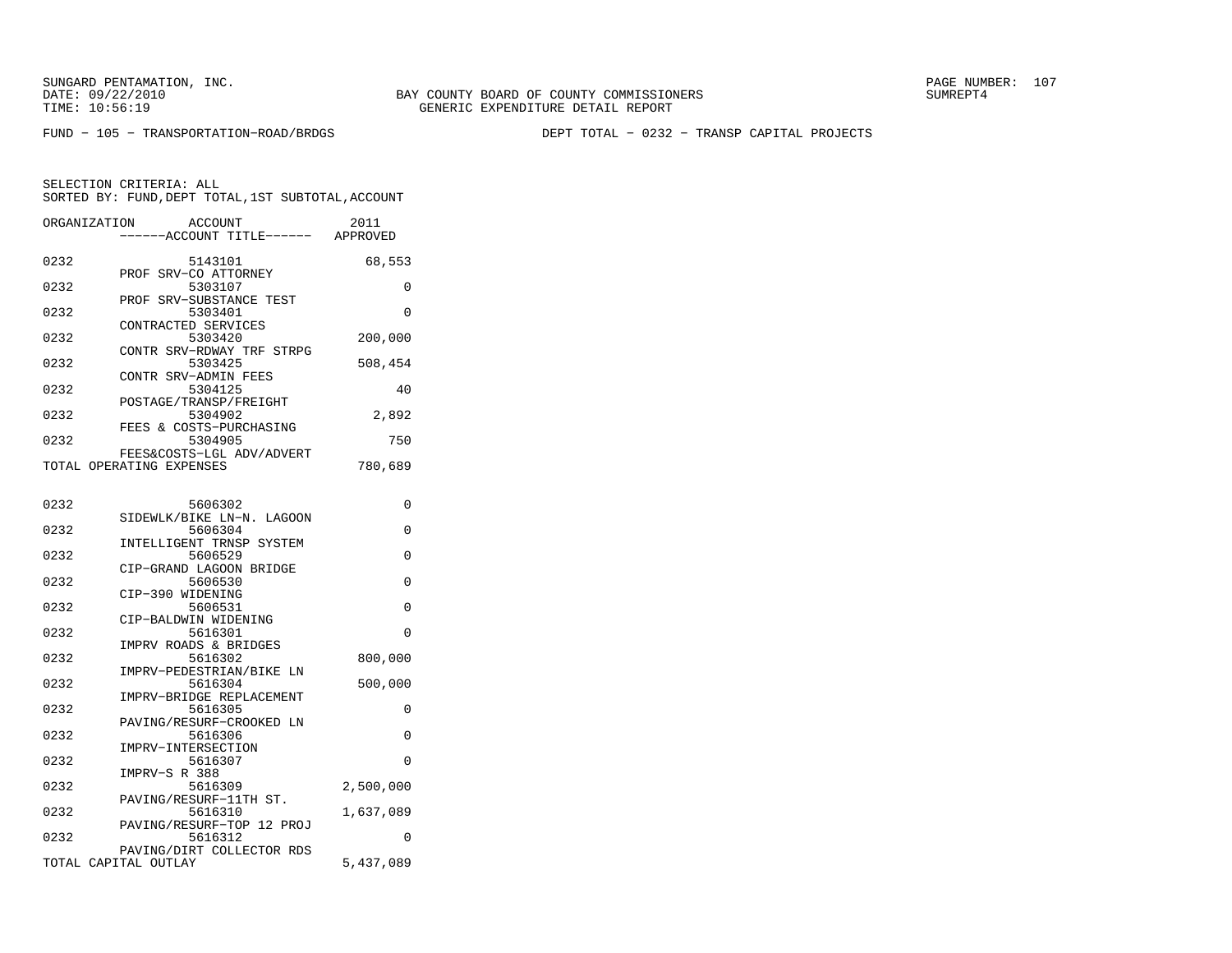BAY COUNTY BOARD OF COUNTY COMMISSIONERS TIME: 10:56:19 GENERIC EXPENDITURE DETAIL REPORT

FUND − 105 − TRANSPORTATION−ROAD/BRDGS DEPT TOTAL − 0232 − TRANSP CAPITAL PROJECTS

| ORGANIZATION       |                              | ACCOUNT<br>-----ACCOUNT TITLE------ APPROVED | 2011      |
|--------------------|------------------------------|----------------------------------------------|-----------|
| 0232               |                              | 5707105                                      | 970,000   |
| 0232               | PRINCIPAL-LOANS              | 5707205                                      | 30,313    |
| 0232               | INTEREST-LOANS               | 5707303                                      | 0         |
| 0232               | <b>BOND ISSUE COSTS</b>      | 5707316                                      | 500       |
| 0232               |                              | PAYING AGENT/TRUSTEE-FEES<br>5707370         | $\Omega$  |
| TOTAL DEBT SERVICE |                              | ARBITRAGE REBATE EXPENSE                     | 1,000,813 |
| 0232               | GRANT-FEMA FLOOD             | 5808179                                      | $\Omega$  |
|                    | TOTAL GRANTS & AIDS          |                                              | $\Omega$  |
|                    |                              |                                              |           |
| 0232               |                              | 5819101<br>TRNFS-GENERAL FUND (001)          | $\Omega$  |
| 0232               |                              | 5819122<br>TRNSF-RD IMPACT-P C (113)         | $\Omega$  |
| 0232               | DEPRECIATION EXPENSE         | 5905998                                      | $\Omega$  |
| 0232               | RESERVE-BONDS                | 5909917                                      | $\Omega$  |
| 0232               |                              | 5909920<br>RESERVE-FUTURE CAP OUTLAY         | $\Omega$  |
| 0232               | RESERVE-CASH FORWARD         | 5909999                                      | $\Omega$  |
|                    | TOTAL NON-OPERATING EXPENSES |                                              | $\Omega$  |
|                    |                              | TOTAL TRANSP CAPITAL PROJECTS                | 7,218,591 |
|                    |                              | TOTAL TRANSPORTATION-ROAD/BRDGS              | 7,218,591 |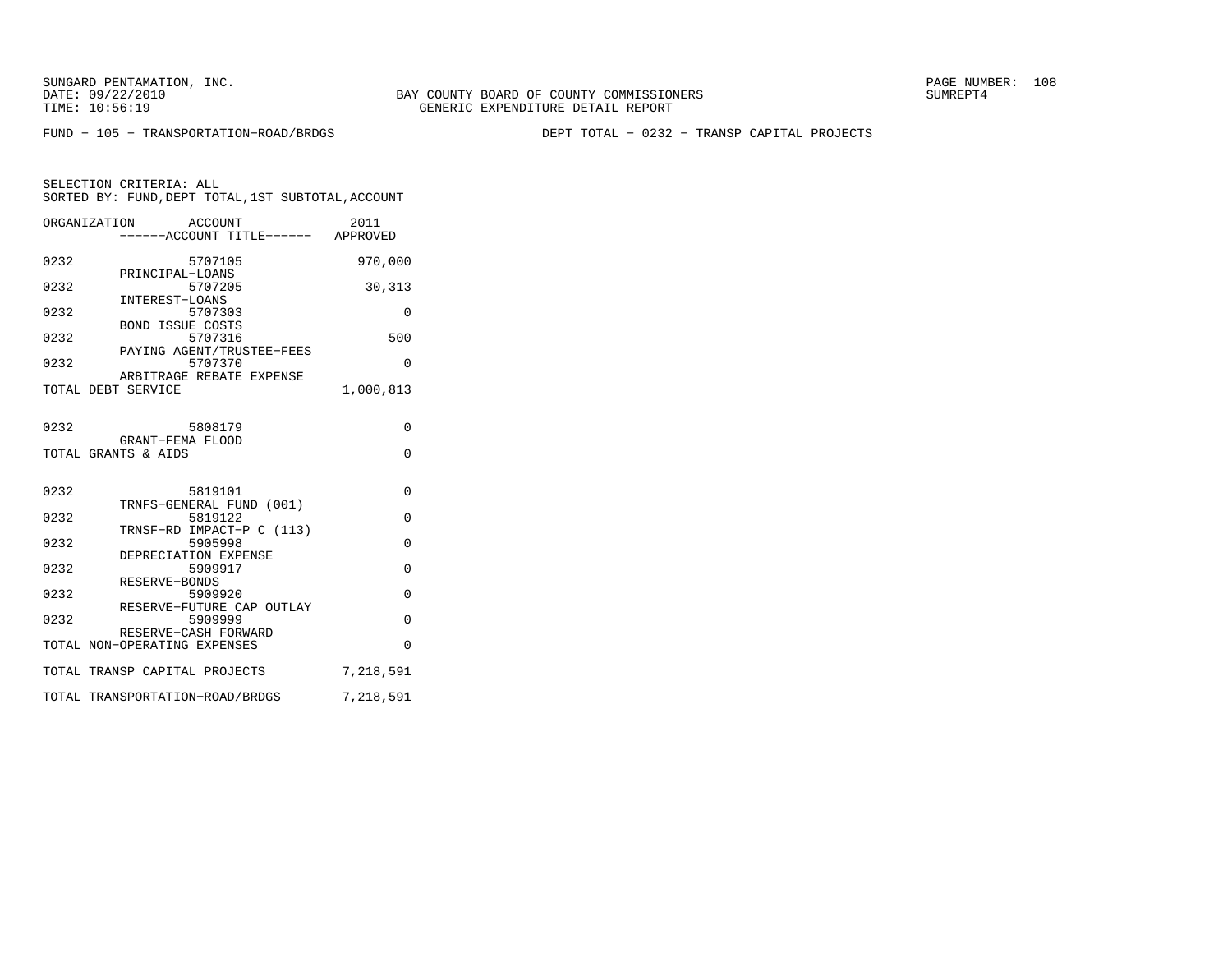BAY COUNTY BOARD OF COUNTY COMMISSIONERS TIME: 10:56:19 GENERIC EXPENDITURE DETAIL REPORT

FUND − 110 − TRANSPORTATION−PRT PAVING DEPT TOTAL − 0234 − PARTICIPATING PAVING

| ORGANIZATION | <b>ACCOUNT</b><br>--ACCOUNT TITLE------ APPROVED            | 2011     |
|--------------|-------------------------------------------------------------|----------|
| 0234         | 5101200<br>SALARIES & WAGES-REGULAR                         | 113,427  |
| 0234         | 5101400<br>SALARIES & WAGES-OVERTIME                        | 3,000    |
| 0234         | 5102100<br>FICA TAXES-MATCHING                              | 8,907    |
| 0234         | 5102200<br>RETIREMENT CONTRIBUTIONS                         | 12,539   |
| 0234         | 5102300<br>LIFE & HEALTH INSURANCE                          | 10,703   |
| 0234         | 5102400<br>WORKERS COMP. PREMIUMS                           | 2,285    |
|              | TOTAL PERSONAL SERVICES                                     | 150,861  |
| 0234         | 5143101                                                     | 1,433    |
| 0234         | PROF SRV-CO ATTORNEY<br>5303104                             | 0        |
| 0234         | PROF<br>SRV-ENGINEERING<br>5303107                          | 0        |
| 0234         | SRV-SUBSTANCE TEST<br>PROF<br>5303110                       | 0        |
| 0234         | PROF SRV-BACKGROUND CHECK<br>5303401<br>CONTRACTED SERVICES | $\Omega$ |
| 0234         | 5303422<br>CONTR SRV-GIS                                    | 400      |
| 0234         | 5303425<br>CONTR SRV-ADMIN FEES                             | 42,499   |
| 0234         | 5304001<br>TRAVEL/TRAINING NON-LOCAL                        | 80       |
| 0234         | 5304005<br>TRAVEL-LOCAL                                     | $\Omega$ |
| 0234         | 5304101<br>COMMUNICATIONS SERVICES                          | 204      |
| 0234         | 5304125<br>POSTAGE/TRANSP/FREIGHT                           | 1,271    |
| 0234         | 5304410<br>RENTALS/LEASES-EQUIPMENT                         | 0        |
| 0234         | 5304501<br>INSURANCE & BONDS                                | 1,190    |
| 0234         | 5304615<br>REPAIR/MAINT-EQUIPMENT                           | $\Omega$ |
| 0234         | 5304701<br>PRINTING & BINDING                               | 470      |
| 0234         | 5304902<br>FEES & COSTS-PURCHASING                          | 952      |
| 0234         | 5304905<br>FEES&COSTS-LGL ADV/ADVERT                        | 1,200    |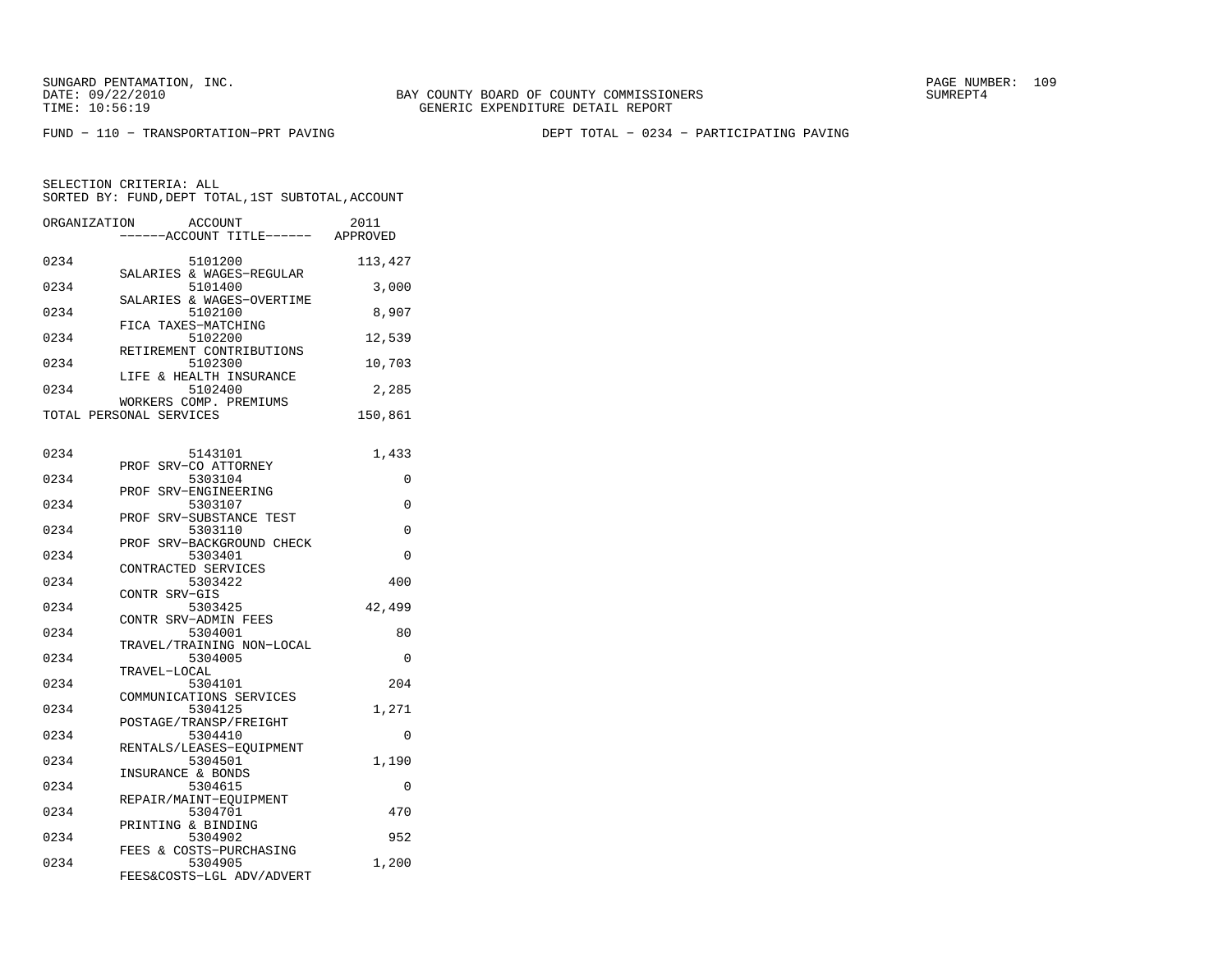FUND − 110 − TRANSPORTATION−PRT PAVING DEPT TOTAL − 0234 − PARTICIPATING PAVING

|      | ORGANIZATION<br><b>ACCOUNT</b><br>----ACCOUNT TITLE------ APPROVED | 2011      |
|------|--------------------------------------------------------------------|-----------|
|      |                                                                    |           |
| 0234 | 5304909                                                            | 2,775     |
|      | FEES & COSTS-COURT FILING                                          |           |
| 0234 | 5304990                                                            | 0         |
|      | MISCELLANEOUS EXPENSES                                             |           |
| 0234 | 5305101                                                            | 550       |
| 0234 | OFFICE SUPPLIES                                                    | 425       |
|      | 5305201<br>OPERATING SUPPLIES                                      |           |
| 0234 | 5305209                                                            | 4,000     |
|      | ADOPT A HIGHWAY PROGRAM                                            |           |
| 0234 | 5305210                                                            | 150       |
|      | SAFETY GEAR & SUPPLIES                                             |           |
| 0234 | 5305215                                                            | 273       |
|      | CLOTHING & WEARING APPRL                                           |           |
| 0234 | 5305402                                                            | 263       |
|      | DUES & MEMBERSHIPS                                                 |           |
| 0234 | 5305406                                                            | 0         |
|      | TRAINING & TUITION                                                 |           |
|      | TOTAL OPERATING EXPENSES                                           | 58,135    |
|      |                                                                    |           |
|      |                                                                    |           |
| 0234 | 5606401                                                            | 0         |
|      | EOUIPMENT                                                          |           |
| 0234 | 5606402                                                            | 0         |
|      | EOUIP LESS THAN \$1000                                             |           |
| 0234 | 5606450                                                            | 226       |
|      | COMPUTER SOFTWARE                                                  |           |
| 0234 | 5616301                                                            | 600,000   |
| 0234 | IMPRV ROADS & BRIDGES                                              | $\Omega$  |
|      | 5616315<br>PAVING/RESURF-SCOP PROJ                                 |           |
|      | TOTAL CAPITAL OUTLAY                                               | 600,226   |
|      |                                                                    |           |
|      |                                                                    |           |
| 0234 | 5819105                                                            | 0         |
|      | TRNSF-STORMWATER (115)                                             |           |
| 0234 | 5819115                                                            | 0         |
|      | TRNSF-ROADS & BRDGS (105)                                          |           |
| 0234 | 5905998                                                            | 0         |
|      | DEPRECIATION EXPENSE                                               |           |
| 0234 | 5909915                                                            | $\Omega$  |
|      | RESERVE FOR PAY ADJUSTMNT                                          |           |
| 0234 | 5909999                                                            | 617,566   |
|      | RESERVE-CASH FORWARD                                               |           |
|      | TOTAL NON-OPERATING EXPENSES                                       | 617,566   |
|      |                                                                    |           |
|      | TOTAL PARTICIPATING PAVING                                         | 1,426,788 |
|      | TOTAL TRANSPORTATION-PRT PAVING                                    | 1,426,788 |
|      |                                                                    |           |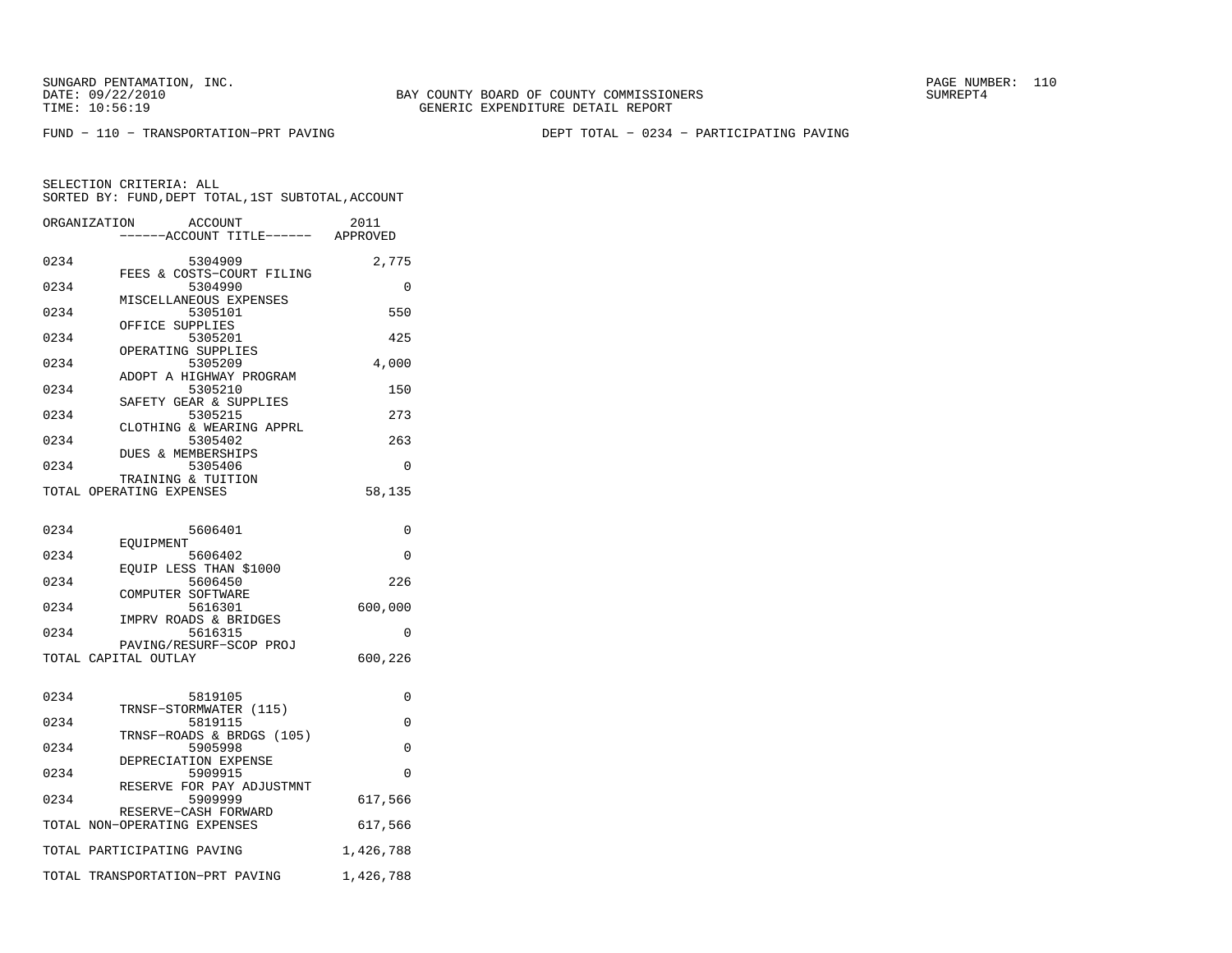SELECTION CRITERIA: ALL

FUND − 111 − ROAD IMPACT−BEACH/AIRPORT DEPT TOTAL − 0251 − ROAD IMPACT−BEACH/AIRPORT

| SELECTION CRITERIA: ALL  | SORTED BY: FUND. DEPT TOTAL, 1ST SUBTOTAL, ACCOUNT |                  |
|--------------------------|----------------------------------------------------|------------------|
| ORGANIZATION             | ACCOUNT<br>------ACCOUNT TITLE------               | 2011<br>APPROVED |
| 0251                     | 5303401<br>CONTRACTED SERVICES                     |                  |
| 0251                     | 5304902<br>FEES & COSTS-PURCHASING                 | O                |
| TOTAL OPERATING EXPENSES |                                                    | U                |
|                          |                                                    |                  |
| 0251                     | 5616301<br>IMPRV ROADS & BRIDGES                   | U                |
| TOTAL CAPITAL OUTLAY     |                                                    |                  |

| 0251 | 5909913                                                | 189,911 |
|------|--------------------------------------------------------|---------|
| 0251 | RESERVE-IMPACT FEES<br>5909999<br>RESERVE-CASH FORWARD |         |
|      | TOTAL NON-OPERATING EXPENSES                           | 189,911 |
|      | TOTAL ROAD IMPACT-BEACH/AIRPORT                        | 189,911 |
|      | TOTAL ROAD IMPACT-BEACH/AIRPORT                        | 189,911 |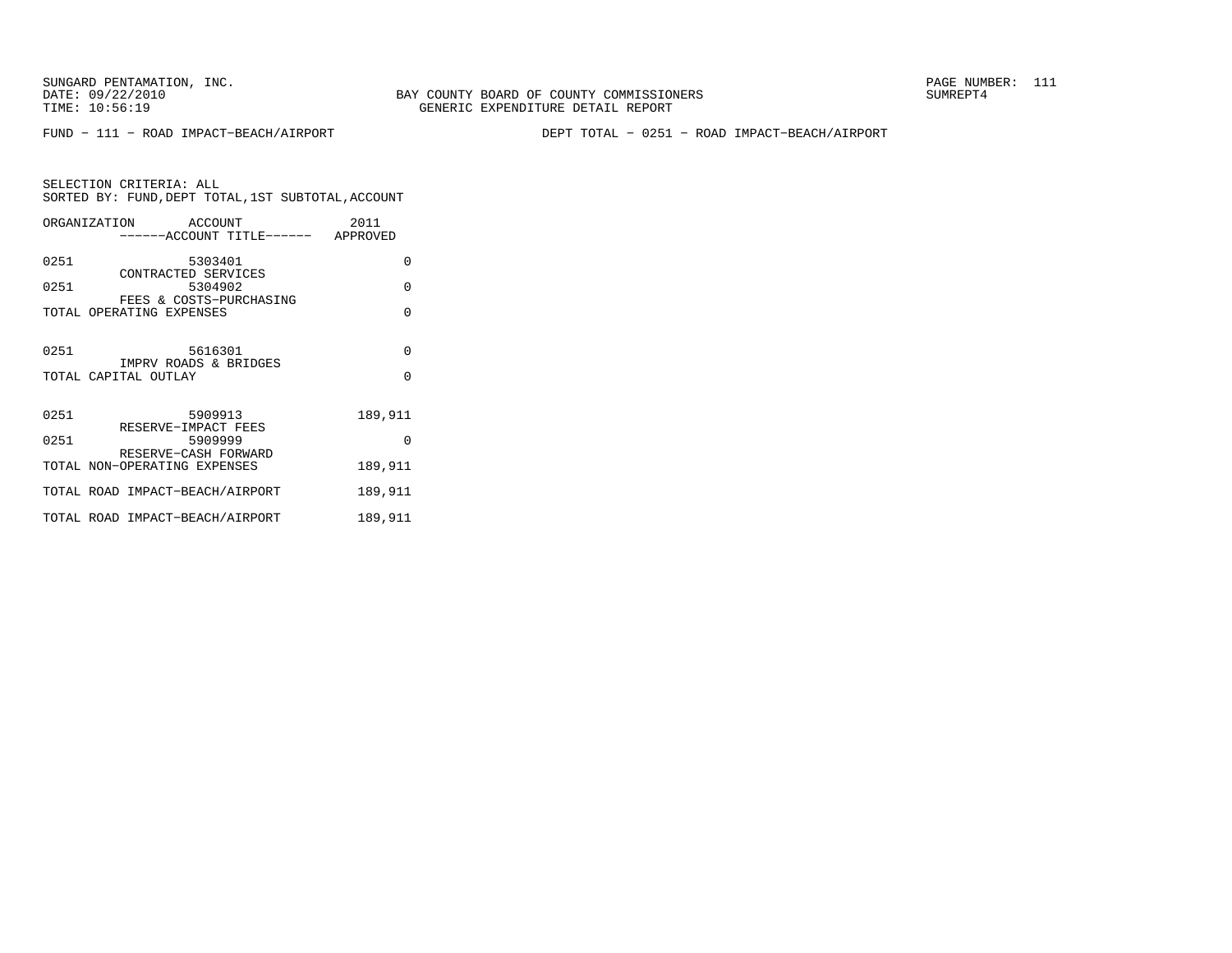FUND − 112 − ROAD IMPACT−EAST BAY CTY DEPT TOTAL − 0252 − ROAD IMPACT−EAST BAY CTY

SELECTION CRITERIA: ALLSORTED BY: FUND, DEPT TOTAL, 1ST SUBTOTAL, ACCOUNT ORGANIZATION ACCOUNT 2011

|      | ------ACCOUNT TITLE------ APPROVED                   | ZU 1 1   |
|------|------------------------------------------------------|----------|
| 0252 | 5303401                                              | $\Omega$ |
|      | CONTRACTED SERVICES<br>TOTAL OPERATING EXPENSES      | $\Omega$ |
| 0252 | 5616301                                              | $\Omega$ |
|      | IMPRV ROADS & BRIDGES<br>TOTAL CAPITAL OUTLAY        | $\Omega$ |
|      |                                                      |          |
| 0252 | 5909913                                              | $\Omega$ |
| 0252 | RESERVE-IMPACT FEES<br>5909999                       | 303,817  |
|      | RESERVE-CASH FORWARD<br>TOTAL NON-OPERATING EXPENSES | 303,817  |
|      | TOTAL ROAD IMPACT-EAST BAY CTY                       | 303,817  |
|      | TOTAL ROAD IMPACT-EAST BAY CTY                       | 303,817  |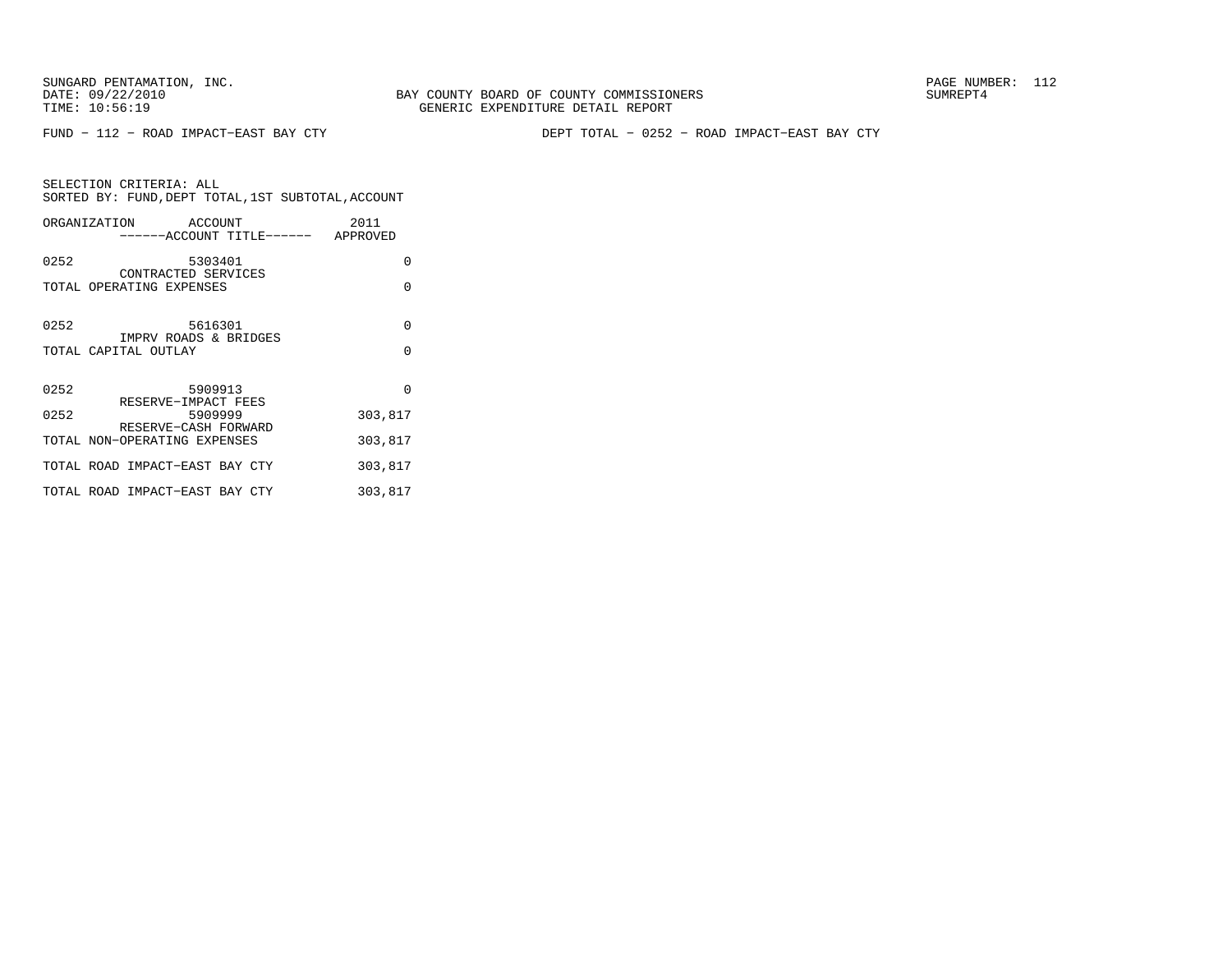FUND − 113 − ROAD IMPACT−PANAMA CITY DEPT TOTAL − 0253 − ROAD IMPACT−PANAMA CITY

|      | ORGANIZATION<br>ACCOUNT                              |                                   | 2011     |  |
|------|------------------------------------------------------|-----------------------------------|----------|--|
|      |                                                      | -----ACCOUNT TITLE------ APPROVED |          |  |
| 0253 | 5303401<br>CONTRACTED SERVICES                       |                                   | $\Omega$ |  |
| 0253 | 5304902                                              |                                   | $\Omega$ |  |
|      | FEES & COSTS-PURCHASING<br>TOTAL OPERATING EXPENSES  |                                   | $\Omega$ |  |
| 0253 | 5606530<br>CIP-390 WIDENING                          |                                   | $\Omega$ |  |
| 0253 | 5606531<br>CIP-BALDWIN WIDENING                      |                                   | $\Omega$ |  |
| 0253 | 5616301                                              |                                   | $\Omega$ |  |
|      | IMPRV ROADS & BRIDGES<br>TOTAL CAPITAL OUTLAY        |                                   | $\Omega$ |  |
| 0253 | 5909913<br>RESERVE-IMPACT FEES                       |                                   | $\Omega$ |  |
| 0253 | 5909999                                              |                                   | $\Omega$ |  |
|      | RESERVE-CASH FORWARD<br>TOTAL NON-OPERATING EXPENSES |                                   | $\Omega$ |  |
|      | TOTAL ROAD IMPACT-PANAMA CITY                        |                                   | $\Omega$ |  |
|      | TOTAL ROAD IMPACT-PANAMA CITY                        |                                   | $\Omega$ |  |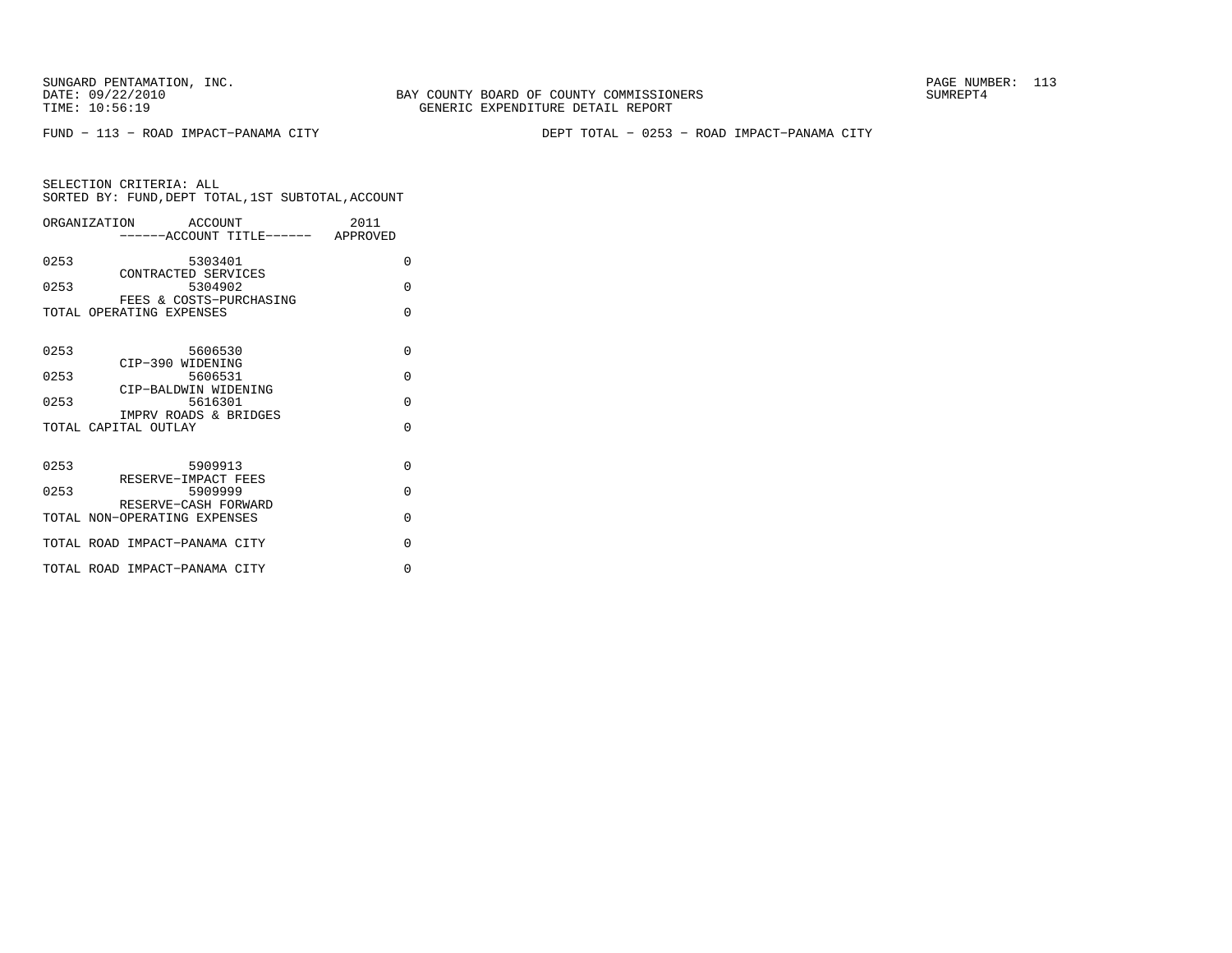BAY COUNTY BOARD OF COUNTY COMMISSIONERS TIME: 10:56:19 GENERIC EXPENDITURE DETAIL REPORT

FUND − 114 − ROAD IMPACT−S.PORT/S.HILL DEPT TOTAL − 0254 − ROAD IMPACT−S.PORT/S.HILL

|      | ORGANIZATION ACCOUNT                                 |         |                                    | 2011     |  |
|------|------------------------------------------------------|---------|------------------------------------|----------|--|
|      |                                                      |         | ------ACCOUNT TITLE------ APPROVED |          |  |
| 0254 |                                                      | 5303401 |                                    | $\Omega$ |  |
| 0254 | CONTRACTED SERVICES                                  |         | 5304902                            | $\Omega$ |  |
| 0254 |                                                      |         | FEES & COSTS-PURCHASING<br>5304905 | $\Omega$ |  |
|      | TOTAL OPERATING EXPENSES                             |         | FEES&COSTS-LGL ADV/ADVERT          | $\Omega$ |  |
|      |                                                      |         |                                    |          |  |
| 0254 | IMPRV ROADS & BRIDGES                                |         | 5616301                            | $\Omega$ |  |
|      | TOTAL CAPITAL OUTLAY                                 |         |                                    | $\Omega$ |  |
|      |                                                      |         |                                    |          |  |
| 0254 | RESERVE-IMPACT FEES                                  | 5909913 |                                    | $\Omega$ |  |
| 0254 |                                                      |         | 5909999                            | 215,838  |  |
|      | RESERVE-CASH FORWARD<br>TOTAL NON-OPERATING EXPENSES |         |                                    | 215,838  |  |
|      | TOTAL ROAD IMPACT-S.PORT/S.HILL                      |         |                                    | 215,838  |  |
|      | TOTAL ROAD IMPACT-S.PORT/S.HILL                      |         |                                    | 215,838  |  |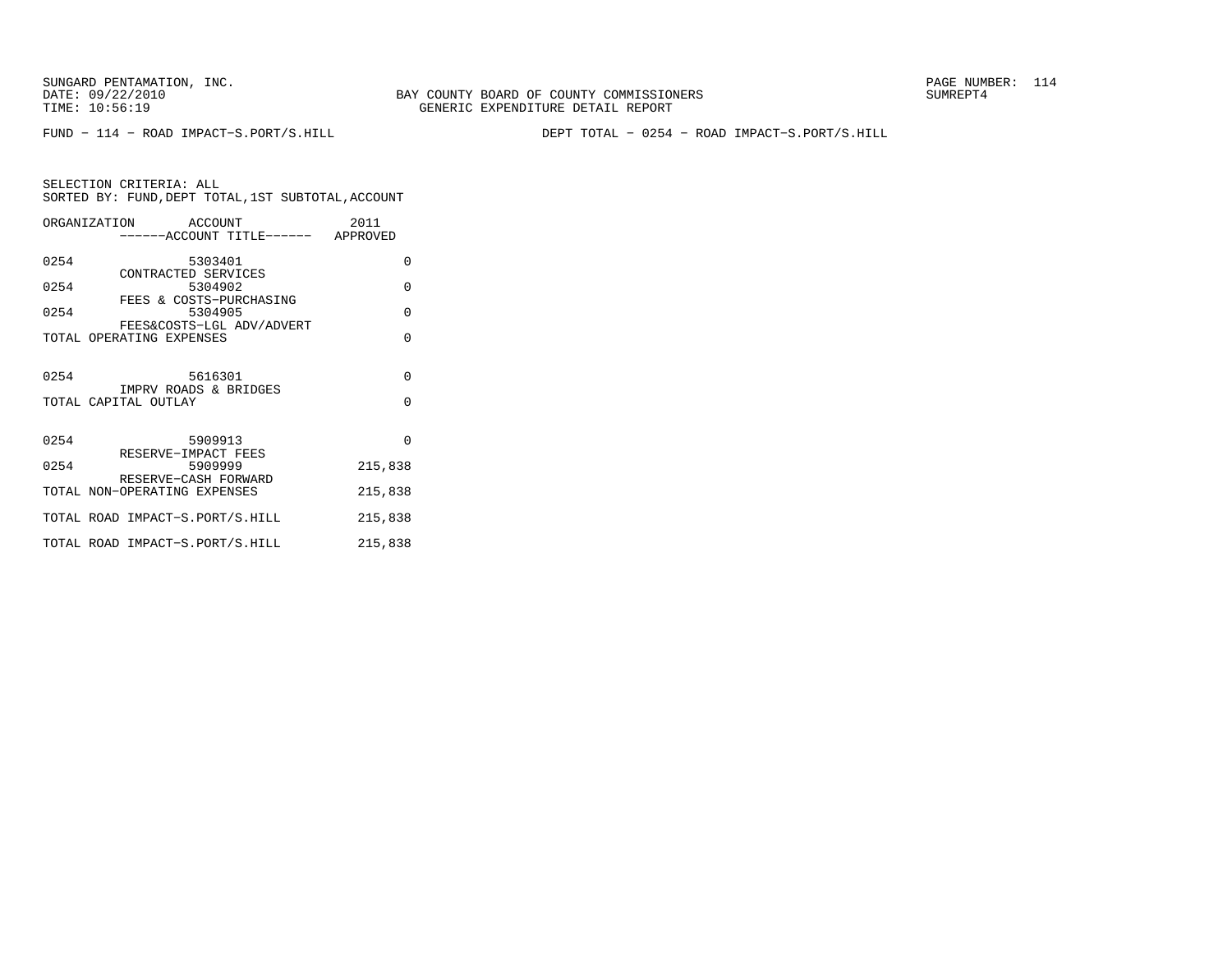BAY COUNTY BOARD OF COUNTY COMMISSIONERS TIME: 10:56:19 GENERIC EXPENDITURE DETAIL REPORT

FUND − 115 − STORMWATER MANAGEMENT DEPT TOTAL − 0240 − STORMWATER ENGINEERING

| ORGANIZATION | <b>ACCOUNT</b>                                              | ---ACCOUNT TITLE------ APPROVED | 2011     |
|--------------|-------------------------------------------------------------|---------------------------------|----------|
| 0240         | 5101200<br>SALARIES & WAGES-REGULAR                         |                                 | 468,201  |
| 0240         | 5101400<br>SALARIES & WAGES-OVERTIME                        |                                 | 10,700   |
| 0240         | 5102100<br>FICA TAXES-MATCHING                              |                                 | 36,636   |
| 0240         | 5102200<br>RETIREMENT CONTRIBUTIONS                         |                                 | 51,578   |
| 0240         | 5102300<br>LIFE & HEALTH INSURANCE                          |                                 | 45,006   |
| 0240         | 5102400<br>WORKERS COMP. PREMIUMS                           |                                 | 4,419    |
|              | TOTAL PERSONAL SERVICES                                     |                                 | 616,540  |
| 0240         | 5143101                                                     |                                 | 2,318    |
| 0240         | SRV-CO ATTORNEY<br>PROF<br>5143110                          |                                 | 0        |
| 0240         | PROF SRV-LITIGATION<br>5303104                              |                                 | 4,000    |
| 0240         | SRV-ENGINEERING<br>PROF<br>5303106                          |                                 | 0        |
| 0240         | PROF SRV-PHYSICLS/MEDICAL<br>5303107                        |                                 | 34       |
| 0240         | PROF SRV-SUBSTANCE TEST<br>5303110                          |                                 | $\Omega$ |
| 0240         | PROF SRV-BACKGROUND CHECK<br>5303401<br>CONTRACTED SERVICES |                                 | 0        |
| 0240         | 5303408<br>CONTR SRV-800 MHZ                                |                                 | 8,825    |
| 0240         | 5303410<br>CONTR SRV-JANITORIAL                             |                                 | $\Omega$ |
| 0240         | 5303425<br>CONTR SRV-ADMIN FEES                             |                                 | 17,873   |
| 0240         | 5303446<br>CONTR SRV-FACILITIES                             |                                 | 3,297    |
| 0240         | 5304001<br>TRAVEL/TRAINING NON-LOCAL                        |                                 | 3,204    |
| 0240         | 5304005<br>TRAVEL-LOCAL                                     |                                 | 0        |
| 0240         | 5304101<br>COMMUNICATIONS SERVICES                          |                                 | 578      |
| 0240         | 5304125<br>POSTAGE/TRANSP/FREIGHT                           |                                 | 600      |
| 0240         | 5304301<br>UTILITY SERVICES                                 |                                 | 12,000   |
| 0240         | 5304410<br>RENTALS/LEASES-EQUIPMENT                         |                                 | 1,959    |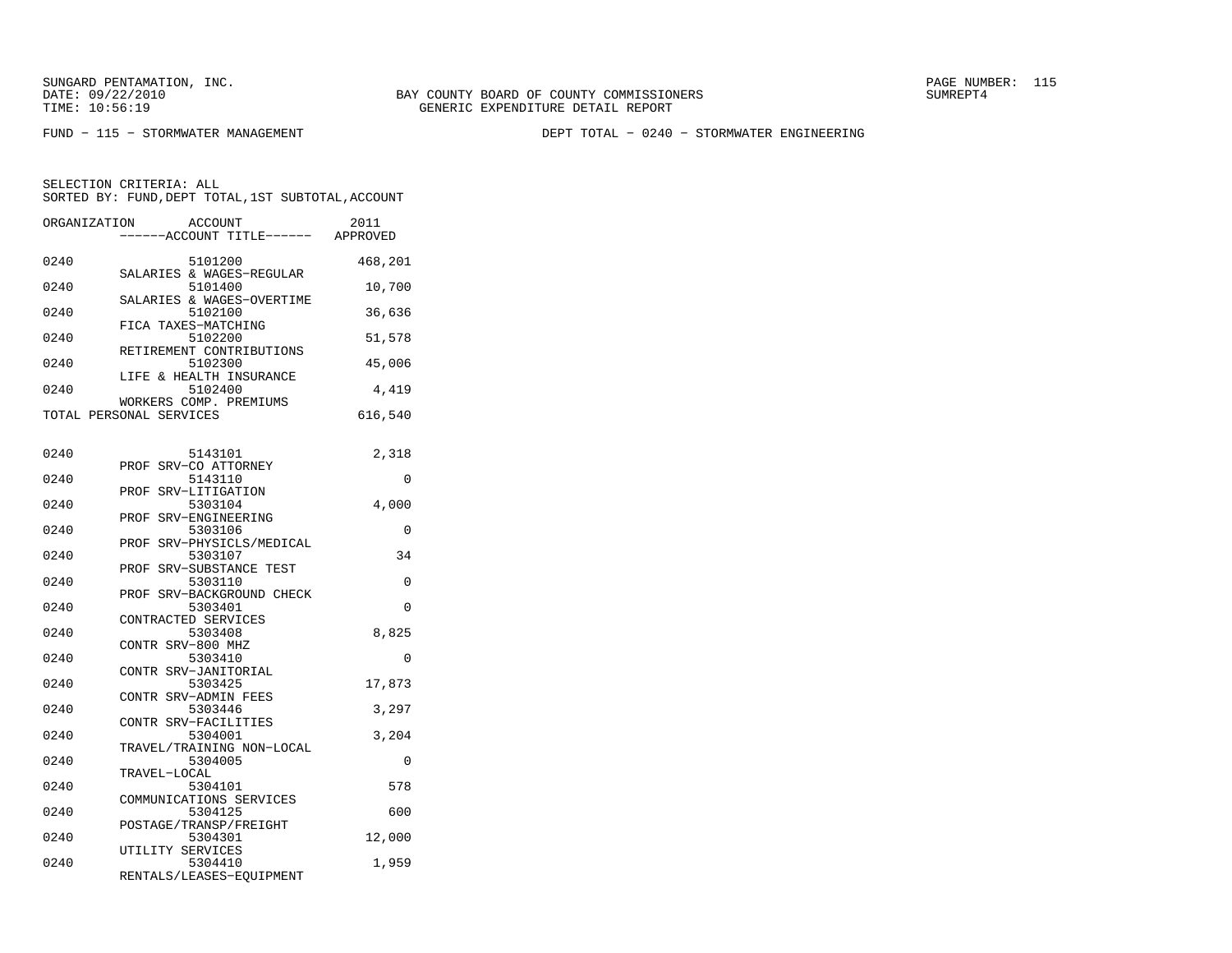DATE: 09/22/2010 BAY COUNTY BOARD OF COUNTY COMMISSIONERS SUMREPT4 TIME: 10:56:19 GENERIC EXPENDITURE DETAIL REPORT

FUND − 115 − STORMWATER MANAGEMENT DEPT TOTAL − 0240 − STORMWATER ENGINEERING

| ORGANIZATION | <b>ACCOUNT</b><br>---ACCOUNT TITLE------ APPROVED | 2011     |
|--------------|---------------------------------------------------|----------|
| 0240         | 5304501<br>INSURANCE & BONDS                      | 8,727    |
| 0240         | 5304605<br>REPAIR/MAINT-BLDG & GRND               | 0        |
| 0240         | 5304610<br>REPAIR/MAINT-AUTO EOUIP                | 150      |
| 0240         | 5304611<br>REPAIR/MAINT-FLEET MAINT               | 3,600    |
| 0240         | 5304615<br>REPAIR/MAINT-EQUIPMENT                 | 5,285    |
| 0240         | 5304701<br>PRINTING & BINDING                     | 385      |
| 0240         | 5304902<br>FEES & COSTS-PURCHASING                | 769      |
| 0240         | 5304905<br>FEES&COSTS-LGL ADV/ADVERT              | 1,000    |
| 0240         | 5304909<br>FEES & COSTS-COURT FILING              | $\Omega$ |
| 0240         | 5304922<br>FEES & COSTS-PERMITS                   | 1,500    |
| 0240         | 5304990<br>MISCELLANEOUS EXPENSES                 | 0        |
| 0240         | 5305101<br>OFFICE SUPPLIES                        | 2,487    |
| 0240         | 5305201<br>OPERATING SUPPLIES                     | 3,595    |
| 0240         | 5305202<br>OPER SUPPLIES-JANITORIAL               | 70       |
| 0240         | 5305205<br>GAS, OIL & LUBRICANTS                  | 12,000   |
| 0240         | 5305210<br>SAFETY GEAR & SUPPLIES                 | 487      |
| 0240         | 5305215<br>CLOTHING & WEARING APPRL               | 914      |
| 0240         | 5305220<br>TOOL & SMALL IMPLEMENTS                | 62       |
| 0240         | 5305401<br>BOOKS/RESOURCE MATR/SUBSC              | 137      |
| 0240         | 5305402<br><b>DUES &amp; MEMBERSHIPS</b>          | 452      |
| 0240         | 5305406<br>TRAINING & TUITION                     | 463      |
|              | TOTAL OPERATING EXPENSES                          | 96,771   |
| 0240         | 5606401                                           | 0        |
| 0240         | EOUIPMENT<br>5606402                              | 0        |
|              | EQUIP LESS THAN \$1000<br>TOTAL CAPITAL OUTLAY    | $\Omega$ |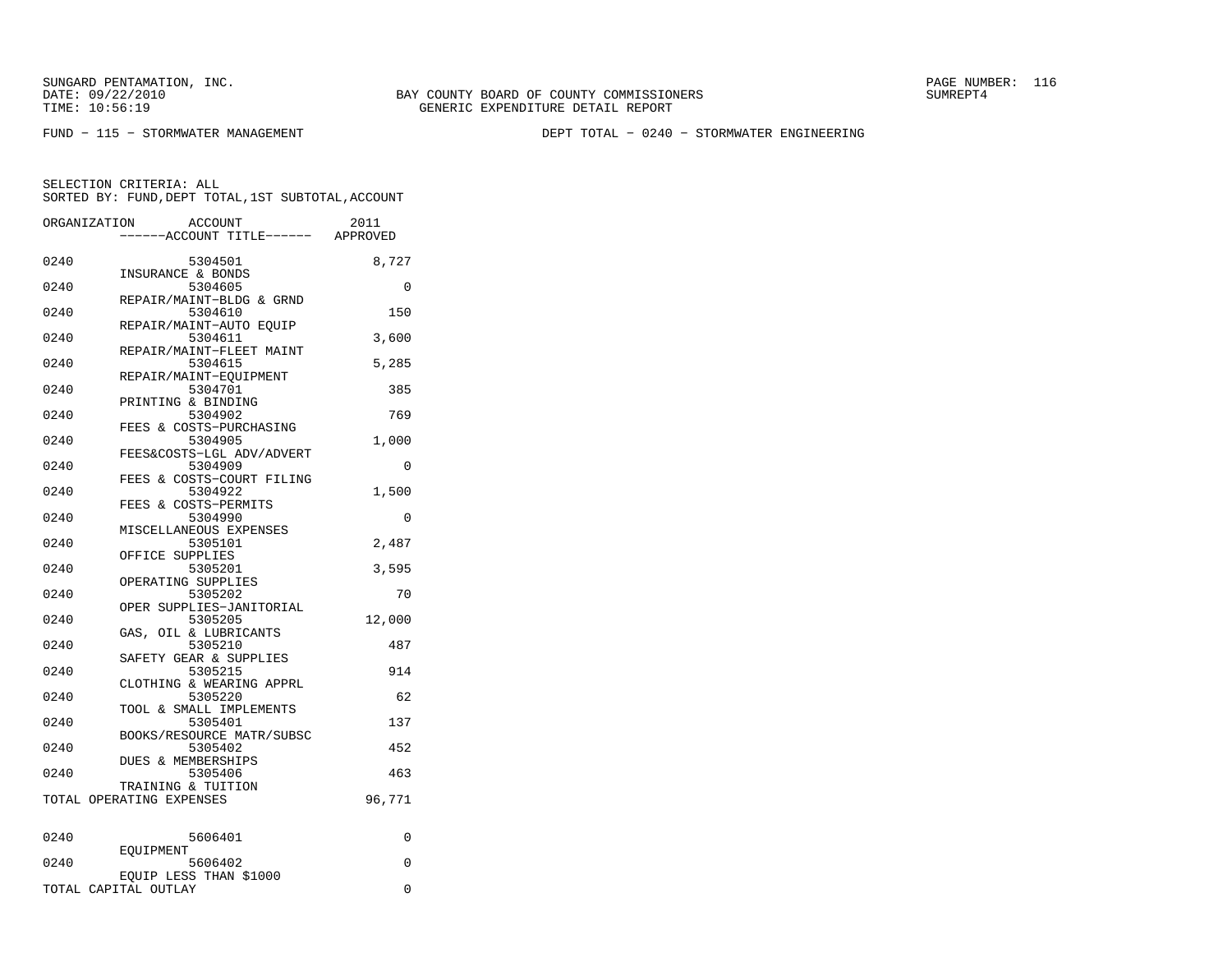BAY COUNTY BOARD OF COUNTY COMMISSIONERS TIME: 10:56:19 GENERIC EXPENDITURE DETAIL REPORT

FUND − 115 − STORMWATER MANAGEMENT DEPT TOTAL − 0240 − STORMWATER ENGINEERING

| ORGANIZATION | ACCOUNT |                           | 2011     |
|--------------|---------|---------------------------|----------|
|              |         | ------ACCOUNT TITLE------ | APPROVED |

| 0240 | 5905998                      |         |
|------|------------------------------|---------|
|      | DEPRECIATION EXPENSE         |         |
| 0240 | 5909915                      |         |
|      | RESERVE FOR PAY ADJUSTMNT    |         |
|      | TOTAL NON-OPERATING EXPENSES |         |
|      | TOTAL STORMWATER ENGINEERING | 713,311 |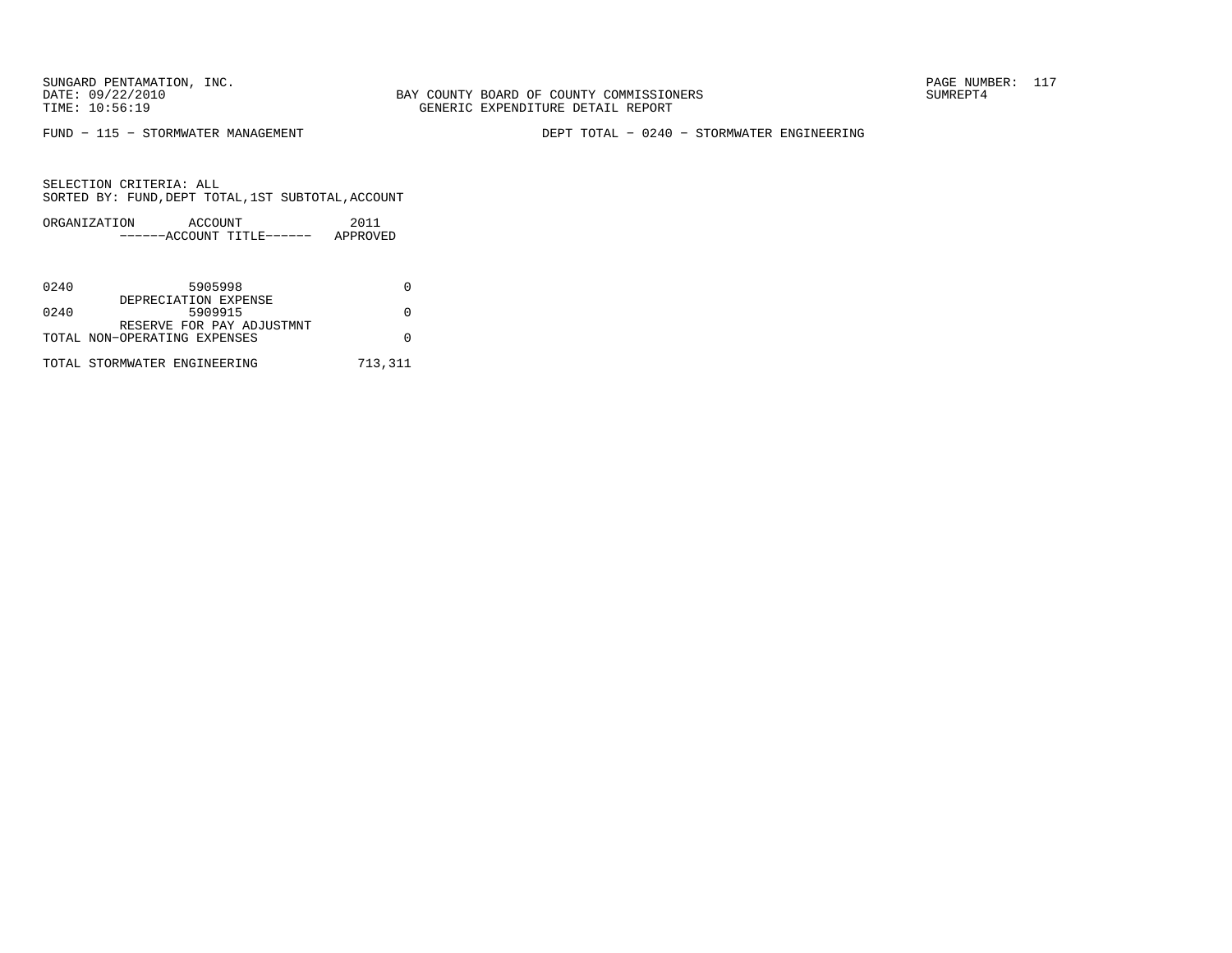FUND − 115 − STORMWATER MANAGEMENT DEPT TOTAL − 0241 − STORMWATER ROADS

| ORGANIZATION | <b>ACCOUNT</b><br>----ACCOUNT TITLE------ APPROVED              | 2011      |
|--------------|-----------------------------------------------------------------|-----------|
| 0241         | 5101200<br>SALARIES & WAGES-REGULAR                             | 1,437,289 |
| 0241         | 5101400<br>SALARIES & WAGES-OVERTIME                            | 48,825    |
| 0241         | 5102100<br>FICA TAXES-MATCHING                                  | 113,688   |
| 0241         | 5102200<br>RETIREMENT CONTRIBUTIONS                             | 160,724   |
| 0241         | 5102300<br>LIFE & HEALTH INSURANCE                              | 223,089   |
| 0241         | 5102400<br>WORKERS COMP. PREMIUMS                               | 49,560    |
| 0241         | 5102500<br>UNEMPLOYMENT COMPENSATION                            | 1,800     |
|              | TOTAL PERSONAL SERVICES                                         | 2,034,975 |
| 0241         | 5143101                                                         | 10,916    |
| 0241         | SRV-CO ATTORNEY<br>PROF<br>5303106                              | 100       |
| 0241         | PROF<br>SRV-PHYSICLS/MEDICAL<br>5303107                         | 750       |
| 0241         | PROF SRV-SUBSTANCE TEST<br>5303110                              | 150       |
| 0241         | PROF SRV-BACKGROUND CHECK<br>5303401                            | 28,449    |
| 0241         | CONTRACTED SERVICES<br>5303408                                  | 32,782    |
| 0241         | CONTR SRV-800 MHZ<br>5303410                                    | 0         |
| 0241         | CONTR SRV-JANITORIAL<br>5303425                                 | 82,316    |
| 0241         | CONTR SRV-ADMIN FEES<br>5303446                                 | 6,410     |
| 0241         | CONTR SRV-FACILITIES<br>5303464                                 | $\Omega$  |
| 0241         | CONTR SRV-LAB<br>5304001                                        | 150       |
| 0241         | TRAVEL/TRAINING NON-LOCAL<br>5304101<br>COMMUNICATIONS SERVICES | 1,425     |
| 0241         | 5304125<br>POSTAGE/TRANSP/FREIGHT                               | 25        |
| 0241         | 5304301                                                         | 27,600    |
| 0241         | UTILITY SERVICES<br>5304410<br>RENTALS/LEASES-EOUIPMENT         | 6,400     |
| 0241         | 5304501<br>INSURANCE & BONDS                                    | 59,699    |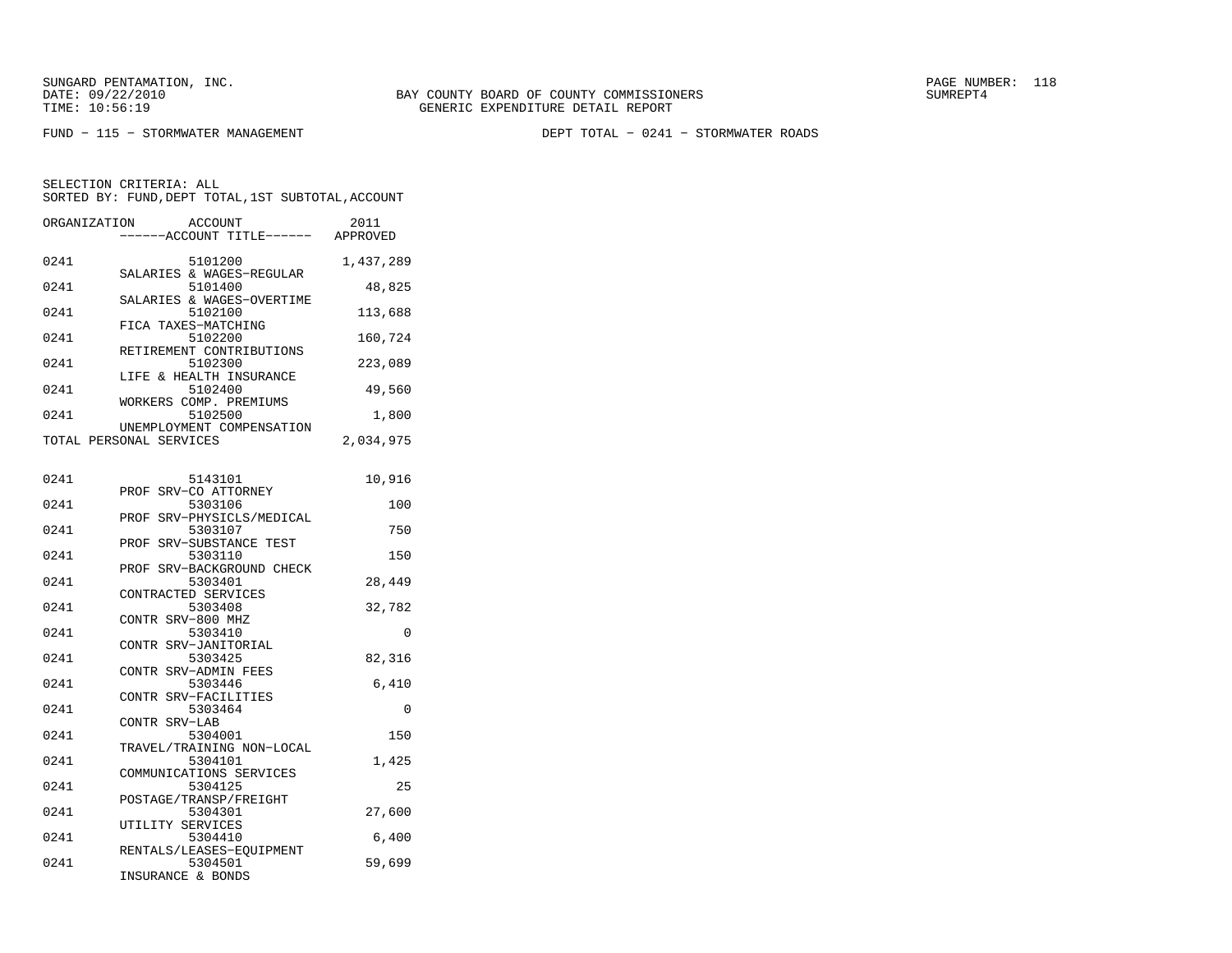FUND − 115 − STORMWATER MANAGEMENT DEPT TOTAL − 0241 − STORMWATER ROADS

|      | ORGANIZATION<br>ACCOUNT<br>----ACCOUNT TITLE------ APPROVED | 2011      |
|------|-------------------------------------------------------------|-----------|
| 0241 | 5304604                                                     | $\Omega$  |
| 0241 | REPAIR/MAINT-BLD&GRD DEPT<br>5304605                        | 5,368     |
| 0241 | REPAIR/MAINT-BLDG & GRND<br>5304610                         | 26,700    |
| 0241 | REPAIR/MAINT-AUTO EOUIP<br>5304611                          | 205,800   |
| 0241 | REPAIR/MAINT-FLEET MAINT<br>5304615                         | 160,000   |
| 0241 | REPAIR/MAINT-EQUIPMENT<br>5304701                           | $\Omega$  |
| 0241 | PRINTING & BINDING<br>5304902                               | 15,307    |
| 0241 | FEES & COSTS-PURCHASING<br>5304905                          | 200       |
| 0241 | FEES&COSTS-LGL ADV/ADVERT<br>5304990                        | 0         |
| 0241 | MISCELLANEOUS EXPENSES<br>5305101                           | 2,800     |
| 0241 | OFFICE SUPPLIES<br>5305201                                  | 9,300     |
| 0241 | OPERATING SUPPLIES<br>5305202                               | 1,500     |
| 0241 | OPER SUPPLIES-JANITORIAL<br>5305203                         | $\Omega$  |
| 0241 | INSECTISIDES & PESTICIDES<br>5305205                        | 273,433   |
| 0241 | GAS, OIL & LUBRICANTS<br>5305210                            | 2,900     |
| 0241 | SAFETY GEAR & SUPPLIES<br>5305215                           | 16,300    |
| 0241 | CLOTHING & WEARING APPRL<br>5305220                         | 2,000     |
| 0241 | TOOL & SMALL IMPLEMENTS<br>5305301                          | 250,000   |
| 0241 | MATERIALS-ROAD & BRIDGES<br>5305302                         | $\Omega$  |
| 0241 | MATERIALS-DREDGING<br>5305401                               | 0         |
| 0241 | BOOKS/RESOURCE MATR/SUBSC<br>5305402                        | $\Omega$  |
| 0241 | <b>DUES &amp; MEMBERSHIPS</b><br>5305406                    | 1,100     |
|      | TRAINING & TUITION<br>TOTAL OPERATING EXPENSES              | 1,229,880 |
|      |                                                             |           |
| 0241 | 5606201                                                     | 0         |

| ◡▵┱⊥ | <u>JUUU</u>      |
|------|------------------|
|      | <b>BUILDINGS</b> |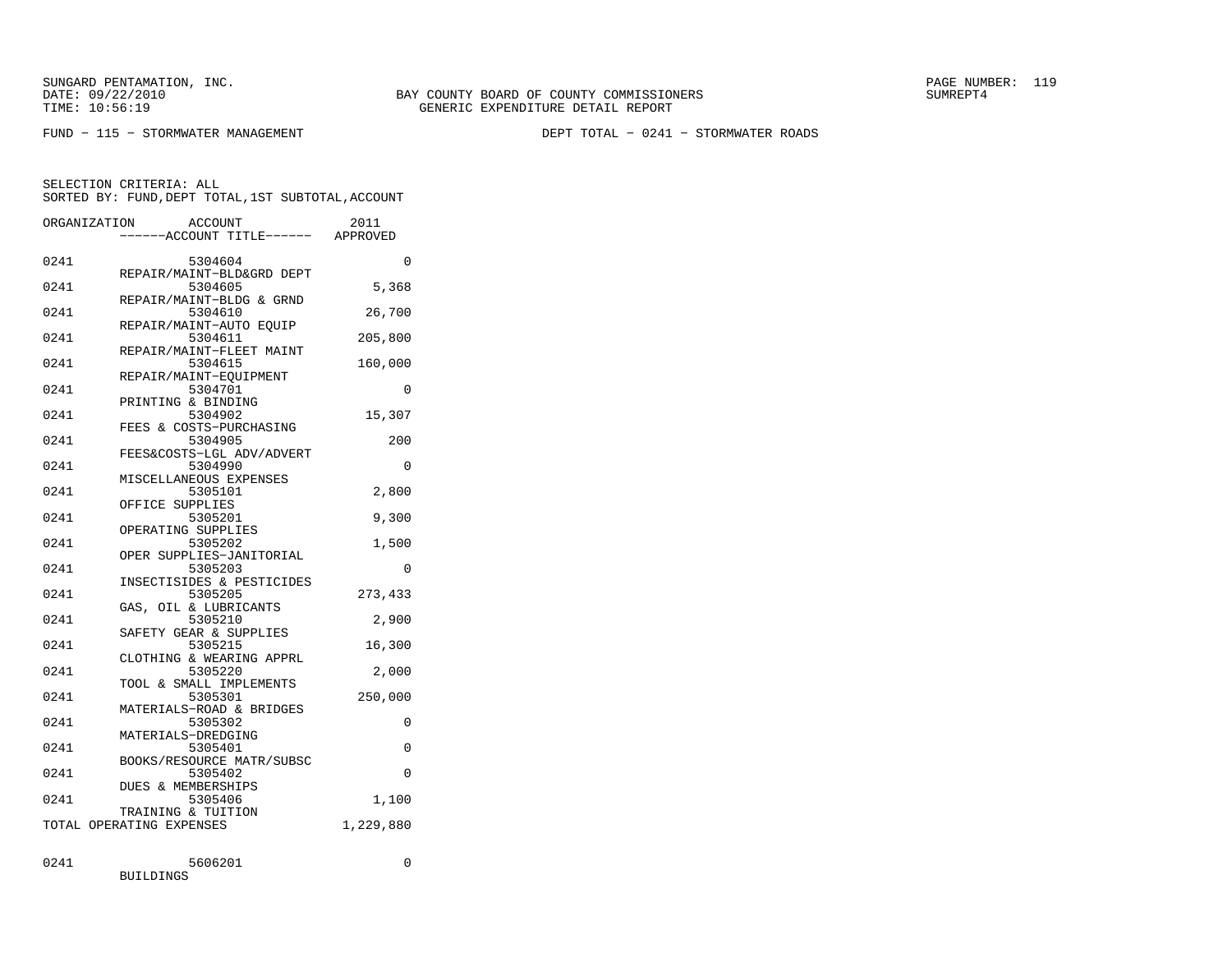FUND − 115 − STORMWATER MANAGEMENT DEPT TOTAL − 0241 − STORMWATER ROADS

| ORGANIZATION | ACCOUNT<br>------ACCOUNT TITLE------      | 2011<br>APPROVED |
|--------------|-------------------------------------------|------------------|
| 0241         | 5606301<br>IMPRV OTHER THAN BLDGS         | O                |
| 0241         | 5606401                                   | 234,722          |
| 0241         | EOUIPMENT<br>5606402                      | 2,036            |
| 0241         | EQUIP LESS THAN \$1000<br>5606450         | $\Omega$         |
|              | COMPUTER SOFTWARE<br>TOTAL CAPITAL OUTLAY | 236,758          |
|              |                                           |                  |
| 0241         | 5905998                                   | $\Omega$         |
| 0241         | DEPRECIATION EXPENSE<br>5909910           | 40,000           |
| 0241         | RESERVE FOR CONTINGENCIES<br>5909915      | $\Omega$         |
| 0241         | RESERVE FOR PAY ADJUSTMNT<br>5909999      | 258,476          |
|              | RESERVE-CASH FORWARD                      |                  |

| TOTAL NON-OPERATING EXPENSES | 298,476   |
|------------------------------|-----------|
| TOTAL STORMWATER ROADS       | 3,800,089 |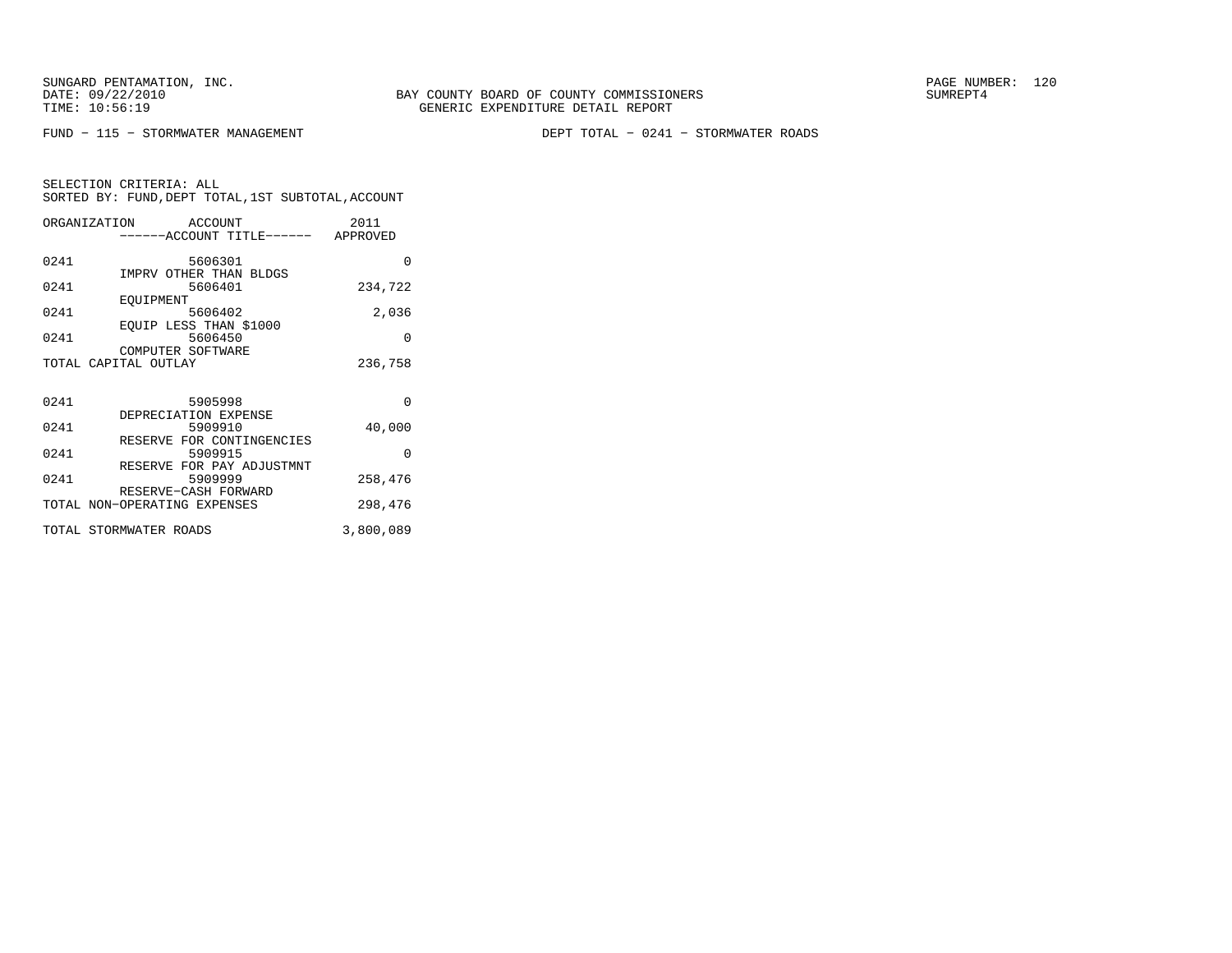BAY COUNTY BOARD OF COUNTY COMMISSIONERS TIME: 10:56:19 GENERIC EXPENDITURE DETAIL REPORT

FUND − 115 − STORMWATER MANAGEMENT DEPT TOTAL − 0243 − STORMWATER PROJECTS

|      | ORGANIZATION<br>ACCOUNT              | 2011      |
|------|--------------------------------------|-----------|
|      | ----ACCOUNT TITLE------              | APPROVED  |
| 0243 | 5303401                              | 116,450   |
|      | CONTRACTED SERVICES                  |           |
| 0243 | 5304125                              | 0         |
|      | POSTAGE/TRANSP/FREIGHT               |           |
| 0243 | 5304902<br>FEES & COSTS-PURCHASING   | 696       |
| 0243 | 5304990                              | 0         |
|      | MISCELLANEOUS EXPENSES               |           |
| 0243 | 5305402                              | 940       |
|      | <b>DUES &amp; MEMBERSHIPS</b>        |           |
|      | TOTAL OPERATING EXPENSES             | 118,086   |
|      |                                      |           |
| 0243 | 5606101                              | 0         |
|      | LAND                                 |           |
| 0243 | 5606401                              | 0         |
|      | EOUIPMENT                            |           |
| 0243 | 5606503                              | $\Omega$  |
|      | CIP-BCH NRSHMNT DRAINAGE             |           |
| 0243 | 5606552                              | 910,000   |
|      | CIP-MASTER STORMWTR PLAN             |           |
| 0243 | 5606553                              | 1,200,190 |
| 0243 | CIP-GRD LAG BRDG STMWTR<br>5606554   | 371,500   |
|      | CIP-DRAINAGE PROJS (NOV)             |           |
| 0243 | 5606563                              | 0         |
|      | CIP-EROSION PROJECTS                 |           |
| 0243 | 5606569                              | 305,000   |
|      | CIP-PIPE&MAJOR MAINT PROJ            |           |
| 0243 | 5616301                              | 0         |
|      | IMPRV ROADS & BRIDGES                |           |
|      | TOTAL CAPITAL OUTLAY                 | 2,786,690 |
|      |                                      |           |
| 0243 | 5808118                              | 0         |
|      | GRANT-HAZARD MITIGATION              |           |
|      | TOTAL GRANTS & AIDS                  | 0         |
|      |                                      |           |
| 0243 |                                      | 0         |
|      | 5819115<br>TRNSF-ROADS & BRDGS (105) |           |
| 0243 | 5905998                              | $\Omega$  |
|      | DEPRECIATION EXPENSE                 |           |
| 0243 | 5909904                              | 0         |
|      | REFUNDS-STRMWTR ASSESSMNT            |           |
|      | TOTAL NON-OPERATING EXPENSES         | 0         |
|      | TOTAL STORMWATER PROJECTS            | 2,904,776 |
|      |                                      |           |
|      | TOTAL STORMWATER MANAGEMENT          | 7,418,176 |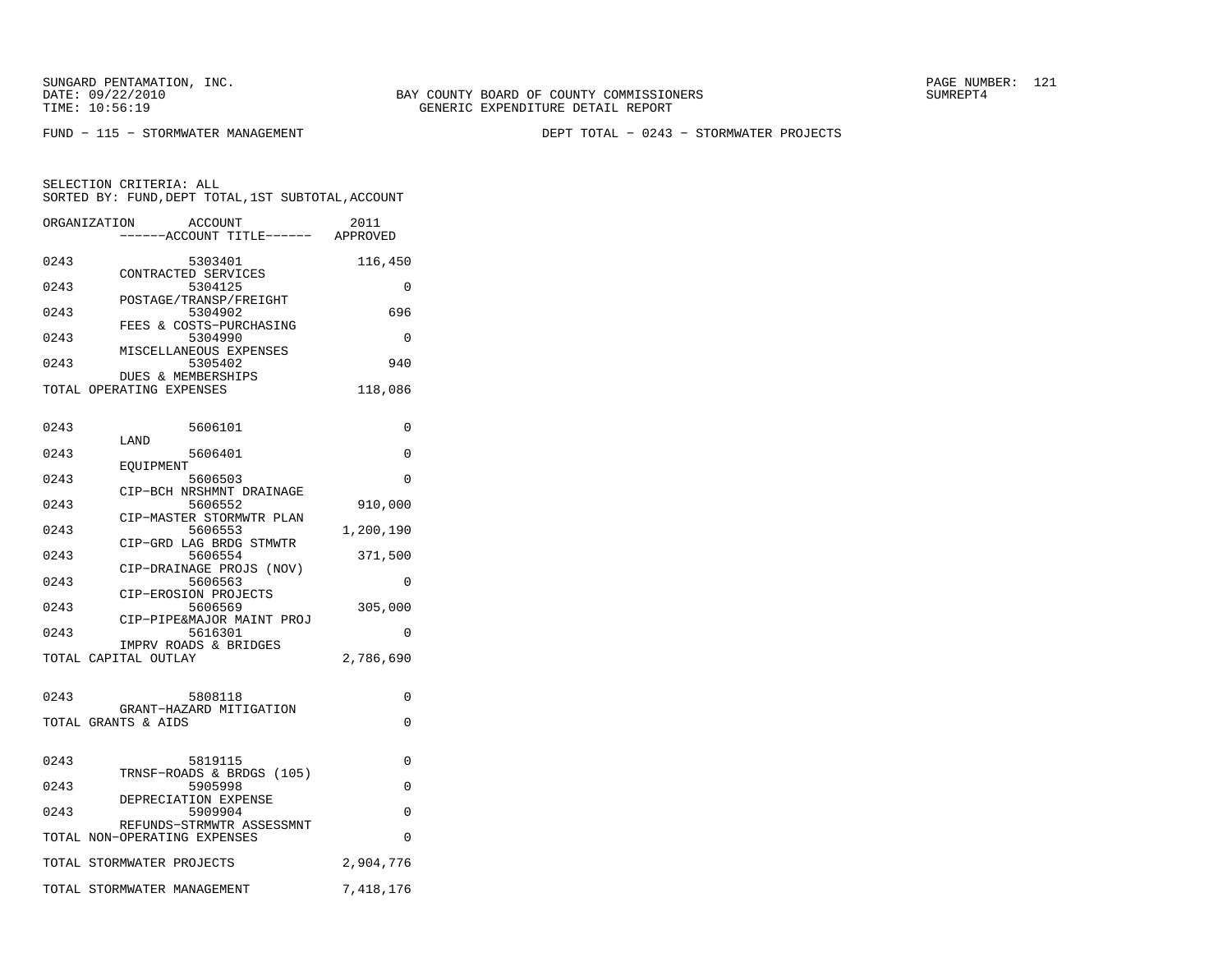BAY COUNTY BOARD OF COUNTY COMMISSIONERS TIME: 10:56:19 GENERIC EXPENDITURE DETAIL REPORT

FUND − 115 − STORMWATER MANAGEMENT DEPT TOTAL − 0243 − STORMWATER PROJECTS

SELECTION CRITERIA: ALLSORTED BY: FUND, DEPT TOTAL, 1ST SUBTOTAL, ACCOUNT

ORGANIZATION ACCOUNT 2011−−−−−−ACCOUNT TITLE−−−−−− APPROVED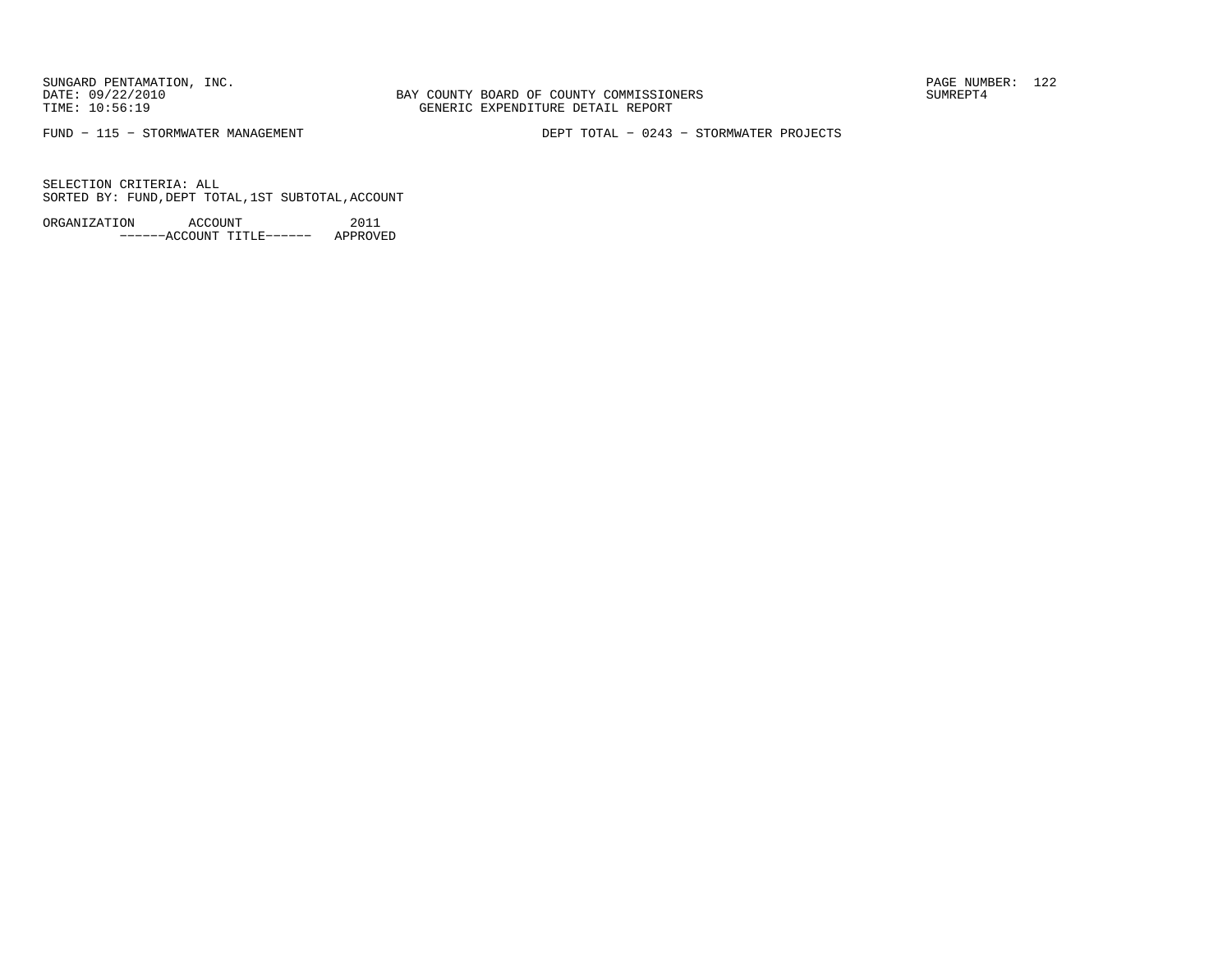FUND − 120 − LIBRARY DEPT TOTAL − 0360 − BAY COUNTY LIBRARY

| ORGANIZATION | ACCOUNT<br>---ACCOUNT TITLE------                  | 2011<br>APPROVED |
|--------------|----------------------------------------------------|------------------|
| 0360         | 5101200<br>SALARIES & WAGES-REGULAR                | 988,316          |
| 0360         | 5101400<br>SALARIES & WAGES-OVERTIME               | 14,700           |
| 0360         | 5102100<br>FICA TAXES-MATCHING                     | 76,731           |
| 0360         | 5102200<br>RETIREMENT CONTRIBUTIONS                | 108,025          |
| 0360         | 5102300<br>LIFE & HEALTH INSURANCE                 | 138,804          |
| 0360         | 5102400<br>WORKERS COMP. PREMIUMS                  | 18,108           |
|              | TOTAL PERSONAL SERVICES                            | 1,344,684        |
| 0360         | 5143101                                            | 7,716            |
| 0360         | SRV-CO ATTORNEY<br>PROF<br>5303107                 | 150              |
| 0360         | SRV-SUBSTANCE TEST<br>PROF<br>5303110              | 0                |
| 0360         | PROF SRV-BACKGROUND CHECK<br>5303401               | 3,120            |
| 0360         | CONTRACTED SERVICES<br>5303425                     | 65,140           |
| 0360         | CONTR SRV-ADMIN FEES<br>5303430                    | 0                |
| 0360         | CONTR SRV-ADVERTISING<br>5303446                   | 46,245           |
| 0360         | CONTR SRV-FACILITIES<br>5304001                    | 3,000            |
| 0360         | TRAVEL/TRAINING NON-LOCAL<br>5304005               | 280              |
| 0360         | TRAVEL-LOCAL<br>5304101<br>COMMUNICATIONS SERVICES | 17,912           |
| 0360         | 5304122<br>COMM SRV-LEASED LINES                   | 0                |
| 0360         | 5304125<br>POSTAGE/TRANSP/FREIGHT                  | 11,000           |
| 0360         | 5304301<br>UTILITY SERVICES                        | 137,000          |
| 0360         | 5304405<br>RENTALS/LEASES-BUILDINGS                | 0                |
| 0360         | 5304410<br>RENTALS/LEASES-EQUIPMENT                | 8,061            |
| 0360         | 5304501<br>INSURANCE & BONDS                       | 47,402           |
| 0360         | 5304604<br>REPAIR/MAINT-BLD&GRD DEPT               | 0                |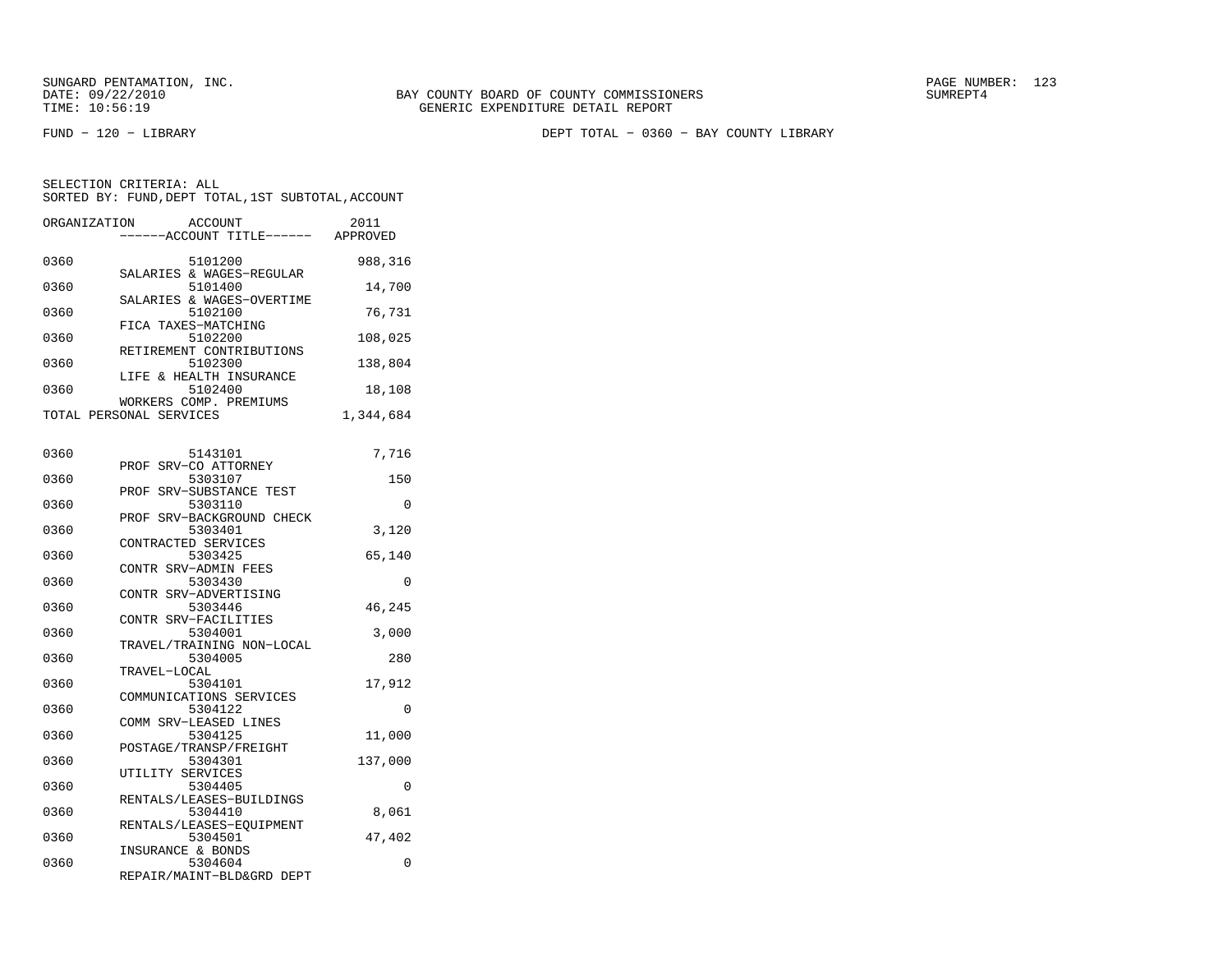FUND − 120 − LIBRARY DEPT TOTAL − 0360 − BAY COUNTY LIBRARY

|      | ORGANIZATION<br><b>ACCOUNT</b><br>---ACCOUNT TITLE------ APPROVED | 2011     |
|------|-------------------------------------------------------------------|----------|
| 0360 | 5304605                                                           | 87,297   |
| 0360 | REPAIR/MAINT-BLDG & GRND<br>5304610                               | 50       |
| 0360 | REPAIR/MAINT-AUTO EOUIP<br>5304611                                | 500      |
| 0360 | REPAIR/MAINT-FLEET MAINT<br>5304615<br>REPAIR/MAINT-EOUIPMENT     | 23,151   |
| 0360 | 5304701<br>PRINTING & BINDING                                     | 2,500    |
| 0360 | 5304902<br>FEES & COSTS-PURCHASING                                | 1,208    |
| 0360 | 5304905<br>FEES&COSTS-LGL ADV/ADVERT                              | 4,500    |
| 0360 | 5304990<br>MISCELLANEOUS EXPENSES                                 | 300      |
| 0360 | 5305101<br>OFFICE SUPPLIES                                        | 17,000   |
| 0360 | 5305201<br>OPERATING SUPPLIES                                     | 20,000   |
| 0360 | 5305202<br>OPER SUPPLIES-JANITORIAL                               | 0        |
| 0360 | 5305205<br>GAS, OIL & LUBRICANTS                                  | 2,500    |
| 0360 | 5305210<br>SAFETY GEAR & SUPPLIES                                 | 30       |
| 0360 | 5305401<br>BOOKS/RESOURCE MATR/SUBSC                              | 80,782   |
| 0360 | 5305402<br>DUES & MEMBERSHIPS                                     | 1,390    |
| 0360 | 5305406<br>TRAINING & TUITION                                     | 800      |
| 0360 | 5394940<br>COGS-VENDING/CONCESSION                                | 400      |
|      | TOTAL OPERATING EXPENSES                                          | 589,434  |
| 0360 | 5606401                                                           | $\Omega$ |
| 0360 | EOUIPMENT<br>5606402                                              | 1,500    |
| 0360 | EQUIP LESS THAN \$1000<br>5606450<br>COMPUTER SOFTWARE            | 0        |
| 0360 | 5606620<br><b>BOOKS - STATE AID</b>                               | 35,816   |
| 0360 | 5606623<br>BOOKS - LOCAL                                          | 65,000   |
| 0360 | 5606625<br>BOOKS - FRIENDS                                        | 0        |
|      | TOTAL CAPITAL OUTLAY                                              | 102,316  |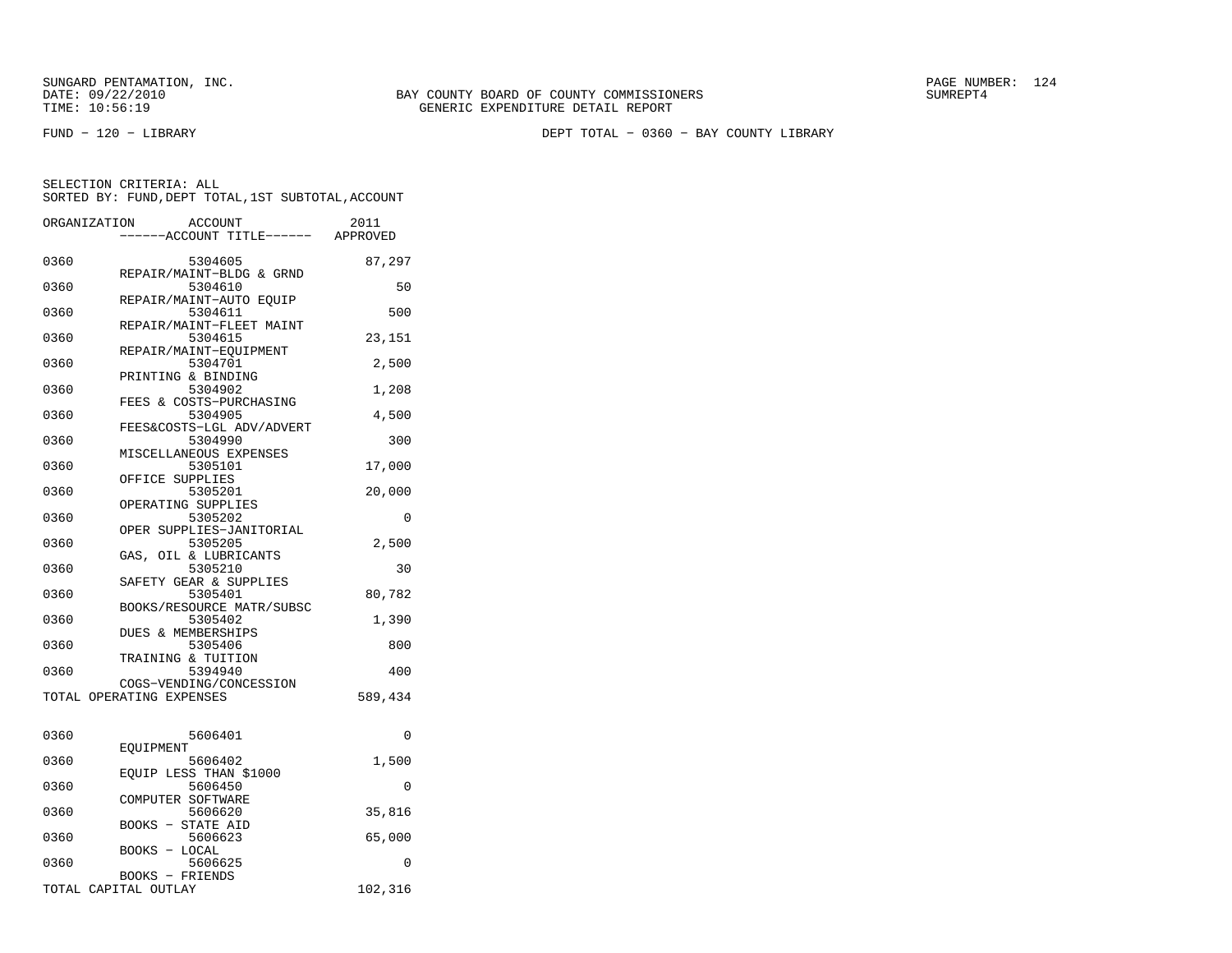BAY COUNTY BOARD OF COUNTY COMMISSIONERS TIME: 10:56:19 GENERIC EXPENDITURE DETAIL REPORT

FUND − 120 − LIBRARY DEPT TOTAL − 0360 − BAY COUNTY LIBRARY

| ORGANIZATION ACCOUNT         |                                      | 2011      |  |
|------------------------------|--------------------------------------|-----------|--|
|                              | ------ACCOUNT TITLE------ APPROVED   |           |  |
|                              |                                      |           |  |
| 0360                         | 5707201                              | $\Omega$  |  |
| TOTAL DEBT SERVICE           | INTEREST EXPENSE                     | $\Omega$  |  |
|                              |                                      |           |  |
|                              |                                      |           |  |
| 0360                         | 5905998                              | $\Omega$  |  |
|                              | DEPRECIATION EXPENSE                 |           |  |
| 0360                         | 5909910                              | 10,000    |  |
| 0360                         | RESERVE FOR CONTINGENCIES<br>5909915 | $\Omega$  |  |
|                              | RESERVE FOR PAY ADJUSTMNT            |           |  |
| 0360                         | 5909999                              | 22,751    |  |
|                              | RESERVE-CASH FORWARD                 |           |  |
| TOTAL NON-OPERATING EXPENSES |                                      | 32,751    |  |
| TOTAL BAY COUNTY LIBRARY     |                                      | 2,069,185 |  |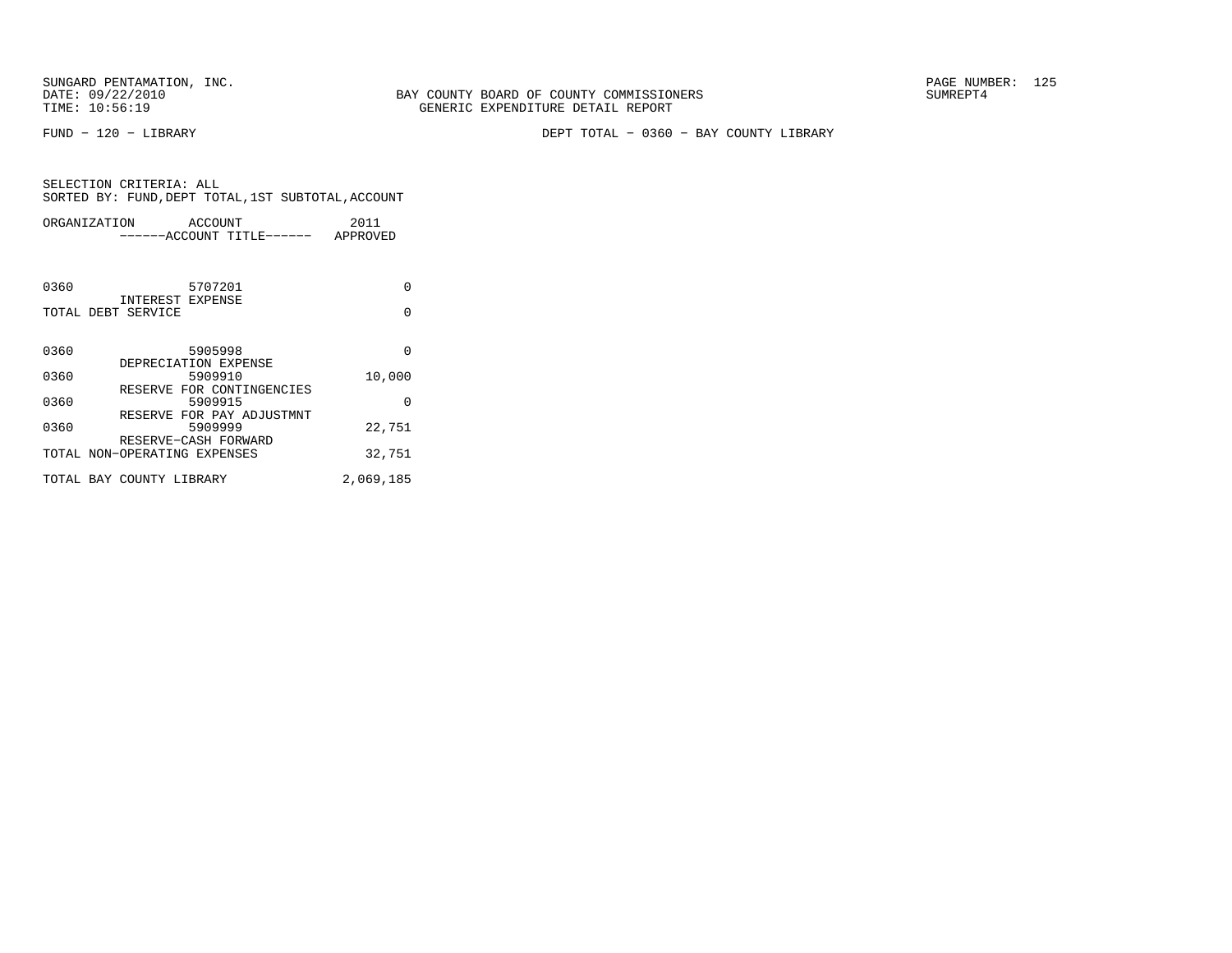FUND − 120 − LIBRARY DEPT TOTAL − 0361 − GULF COUNTY LIBRARY

SELECTION CRITERIA: ALLSORTED BY: FUND, DEPT TOTAL, 1ST SUBTOTAL, ACCOUNT

| ORGANIZATION | ACCOUNT<br>-----ACCOUNT TITLE------ APPROVED      | 2011     |
|--------------|---------------------------------------------------|----------|
| 0361         | 5101200                                           | 92,006   |
| 0361         | SALARIES & WAGES-REGULAR<br>5101400               | 11,077   |
| 0361         | SALARIES & WAGES-OVERTIME<br>5102100              | 7,886    |
| 0361         | FICA TAXES-MATCHING<br>5102200                    | 11,102   |
| 0361         | RETIREMENT CONTRIBUTIONS<br>5102300               | 3,568    |
| 0361         | LIFE & HEALTH INSURANCE<br>5102400                | 377      |
|              | WORKERS COMP. PREMIUMS<br>TOTAL PERSONAL SERVICES | 126,016  |
| 0361         | 5303107                                           | 0        |
| 0361         | PROF SRV-SUBSTANCE TEST<br>5303110                | 0        |
| 0361         | PROF SRV-BACKGROUND CHECK<br>5303401              | 0        |
| 0361         | CONTRACTED SERVICES<br>5303410                    | 0        |
| 0361         | CONTR SRV-JANITORIAL<br>5304001                   | 0        |
| 0361         | TRAVEL/TRAINING NON-LOCAL<br>5304101              | 1,050    |
| 0361         | COMMUNICATIONS SERVICES<br>5304125                | 125      |
| 0361         | POSTAGE/TRANSP/FREIGHT<br>5304301                 | 22,000   |
| 0361         | UTILITY SERVICES<br>5304410                       | 0        |
| 0361         | RENTALS/LEASES-EQUIPMENT<br>5304501               | 992      |
| 0361         | INSURANCE & BONDS<br>5304605                      | 450      |
| 0361         | REPAIR/MAINT-BLDG & GRND<br>5304615               | 450      |
| 0361         | REPAIR/MAINT-EOUIPMENT<br>5304701                 | 0        |
| 0361         | PRINTING & BINDING<br>5304902                     | 0        |
| 0361         | FEES & COSTS-PURCHASING<br>5304990                | $\Omega$ |

 MISCELLANEOUS EXPENSES0361 5305101 100

OPERATING SUPPLIES

0361 5305201 0

OFFICE SUPPLIES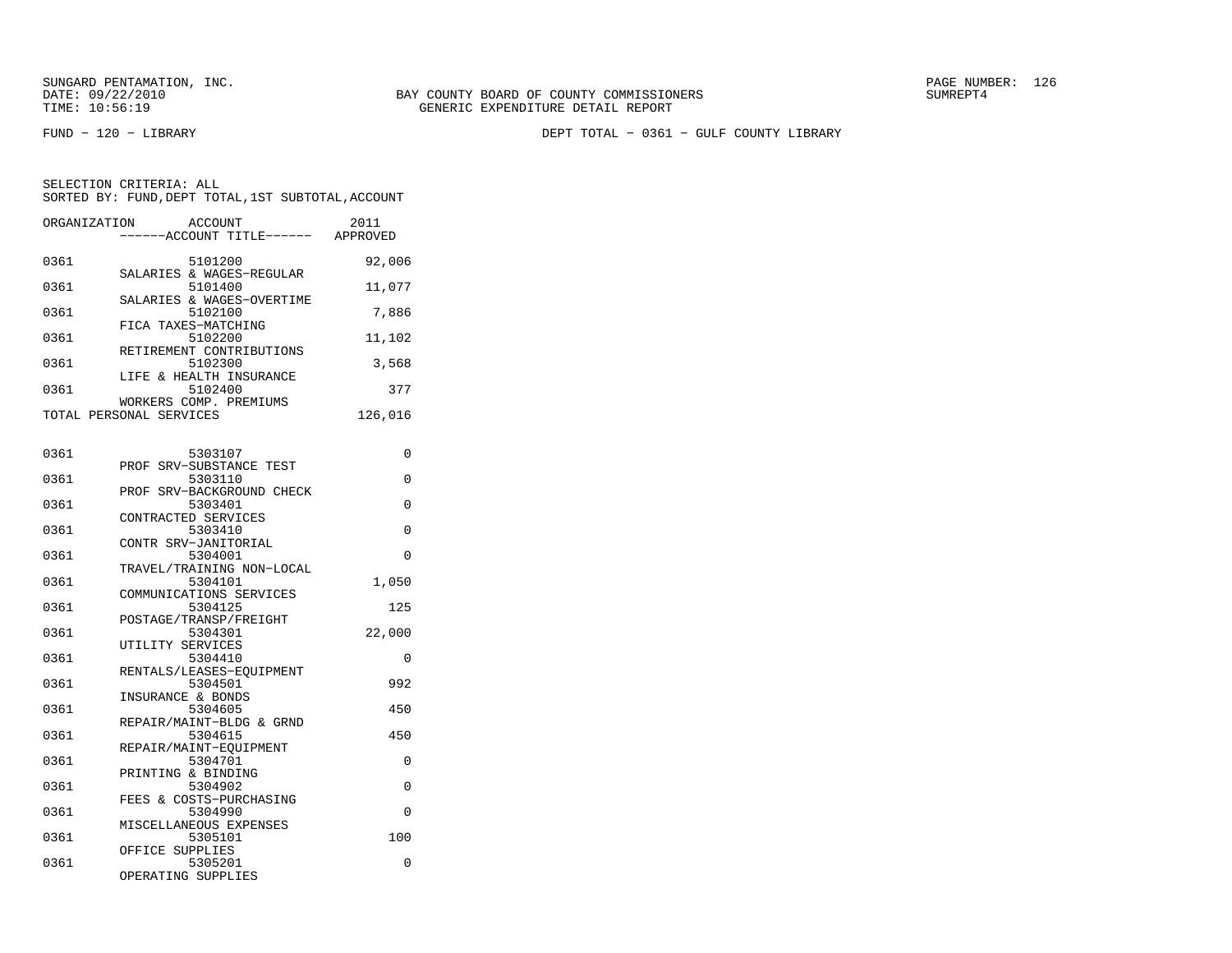FUND − 120 − LIBRARY DEPT TOTAL − 0361 − GULF COUNTY LIBRARY

|      | ORGANIZATION ACCOUNT<br>------ACCOUNT TITLE------ APPROVED | 2011     |
|------|------------------------------------------------------------|----------|
| 0361 | 5305202                                                    | 75       |
| 0361 | OPER SUPPLIES-JANITORIAL<br>5305205                        | $\Omega$ |
| 0361 | GAS, OIL & LUBRICANTS<br>5305210                           | $\Omega$ |
| 0361 | SAFETY GEAR & SUPPLIES<br>5305401                          | $\Omega$ |
| 0361 | BOOKS/RESOURCE MATR/SUBSC<br>5305406                       | $\Omega$ |
|      | TRAINING & TUITION<br>TOTAL OPERATING EXPENSES             | 25,242   |
| 0361 | 5606401                                                    | $\Omega$ |
| 0361 | <b>EOUIPMENT</b><br>5606402                                | $\Omega$ |
| 0361 | EOUIP LESS THAN \$1000<br>5606620                          | $\Omega$ |
| 0361 | <b>BOOKS - STATE AID</b><br>5606623                        | $\Omega$ |
|      | BOOKS - LOCAL<br>TOTAL CAPITAL OUTLAY                      | $\Omega$ |
|      |                                                            |          |
| 0361 | 5905998<br>DEPRECIATION EXPENSE                            | $\Omega$ |
| 0361 | 5909910<br>RESERVE FOR CONTINGENCIES                       | 15,150   |
| 0361 | 5909915<br>RESERVE FOR PAY ADJUSTMNT                       | $\Omega$ |
|      | TOTAL NON-OPERATING EXPENSES                               | 15,150   |
|      | TOTAL GULF COUNTY LIBRARY                                  | 166,408  |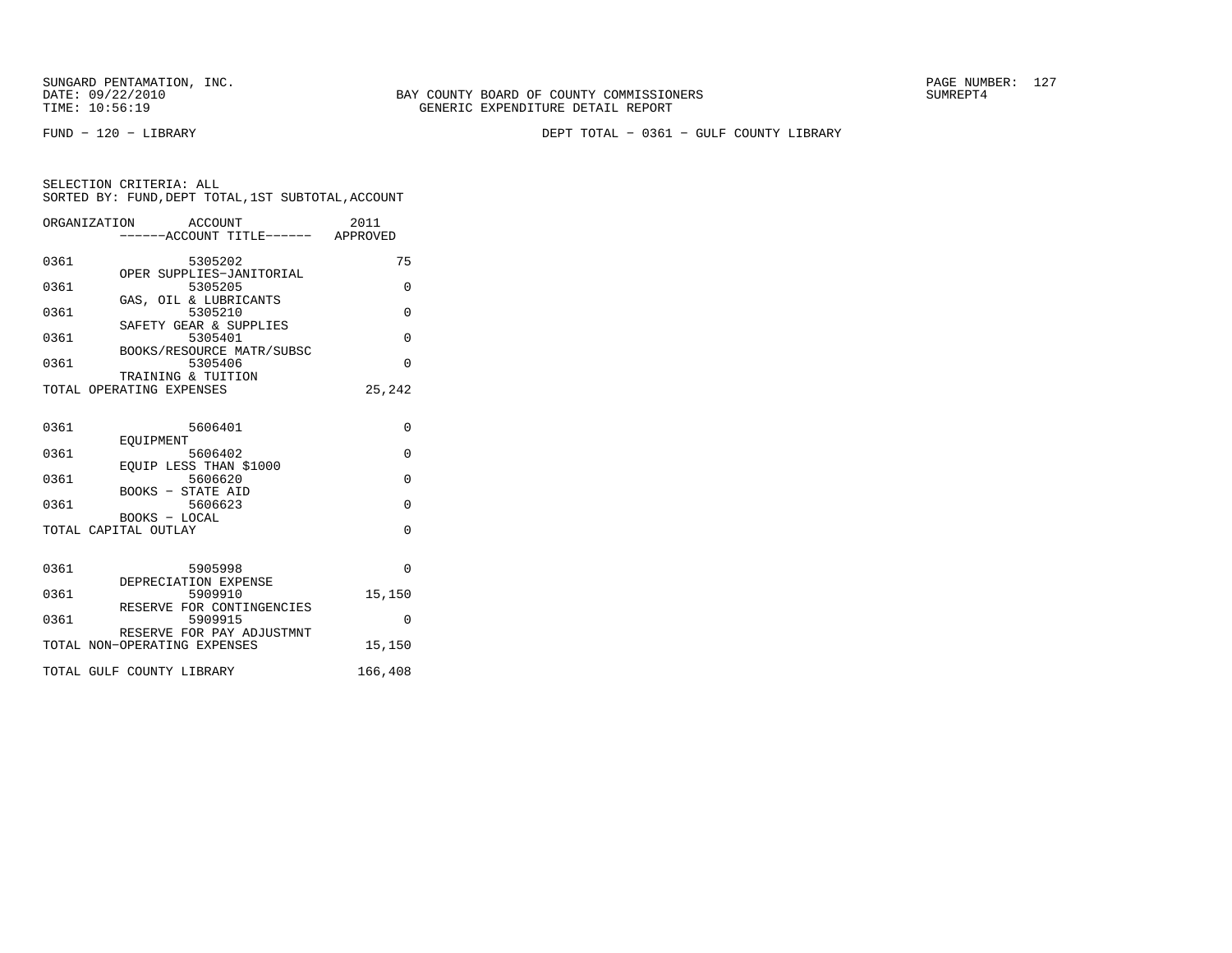FUND − 120 − LIBRARY DEPT TOTAL − 0362 − LIBERTY COUNTY LIBRARY

SELECTION CRITERIA: ALLSORTED BY: FUND, DEPT TOTAL, 1ST SUBTOTAL, ACCOUNT

| ORGANIZATION | ACCOUNT<br>---ACCOUNT TITLE------ APPROVED                   | 2011    |
|--------------|--------------------------------------------------------------|---------|
| 0362         | 5101200                                                      | 79,453  |
| 0362         | SALARIES & WAGES-REGULAR<br>5101400                          | 500     |
| 0362         | SALARIES & WAGES-OVERTIME<br>5102100                         | 6,116   |
| 0362         | FICA TAXES-MATCHING<br>5102200                               | 8,611   |
| 0362         | RETIREMENT CONTRIBUTIONS<br>5102300                          | 16,167  |
| 0362         | LIFE & HEALTH INSURANCE<br>5102400<br>WORKERS COMP. PREMIUMS | 568     |
|              | TOTAL PERSONAL SERVICES                                      | 111,415 |
| 0362         | 5303107                                                      | 0       |
| 0362         | PROF SRV-SUBSTANCE TEST<br>5303110                           | 0       |
| 0362         | PROF SRV-BACKGROUND CHECK<br>5303401                         | 0       |
| 0362         | CONTRACTED SERVICES<br>5304001                               | 0       |
| 0362         | TRAVEL/TRAINING NON-LOCAL<br>5304101                         | 2,115   |
| 0362         | COMMUNICATIONS SERVICES<br>5304125                           | 0       |
| 0362         | POSTAGE/TRANSP/FREIGHT<br>5304301                            | 6,500   |
| 0362         | UTILITY SERVICES<br>5304410<br>RENTALS/LEASES-EQUIPMENT      | 0       |
| 0362         | 5304501<br>INSURANCE & BONDS                                 | 595     |
| 0362         | 5304605<br>REPAIR/MAINT-BLDG & GRND                          | 0       |
| 0362         | 5304615<br>REPAIR/MAINT-EOUIPMENT                            | 200     |
| 0362         | 5304701<br>PRINTING & BINDING                                | 0       |
| 0362         | 5304902<br>FEES & COSTS-PURCHASING                           | 0       |
| 0362         | 5305101<br>OFFICE SUPPLIES                                   | 100     |
| 0362         | 5305201<br>OPERATING SUPPLIES                                | 0       |
| 0362         | 5305202                                                      | 0       |

 OPER SUPPLIES−JANITORIAL0362 5305205 0

GAS, OIL & LUBRICANTS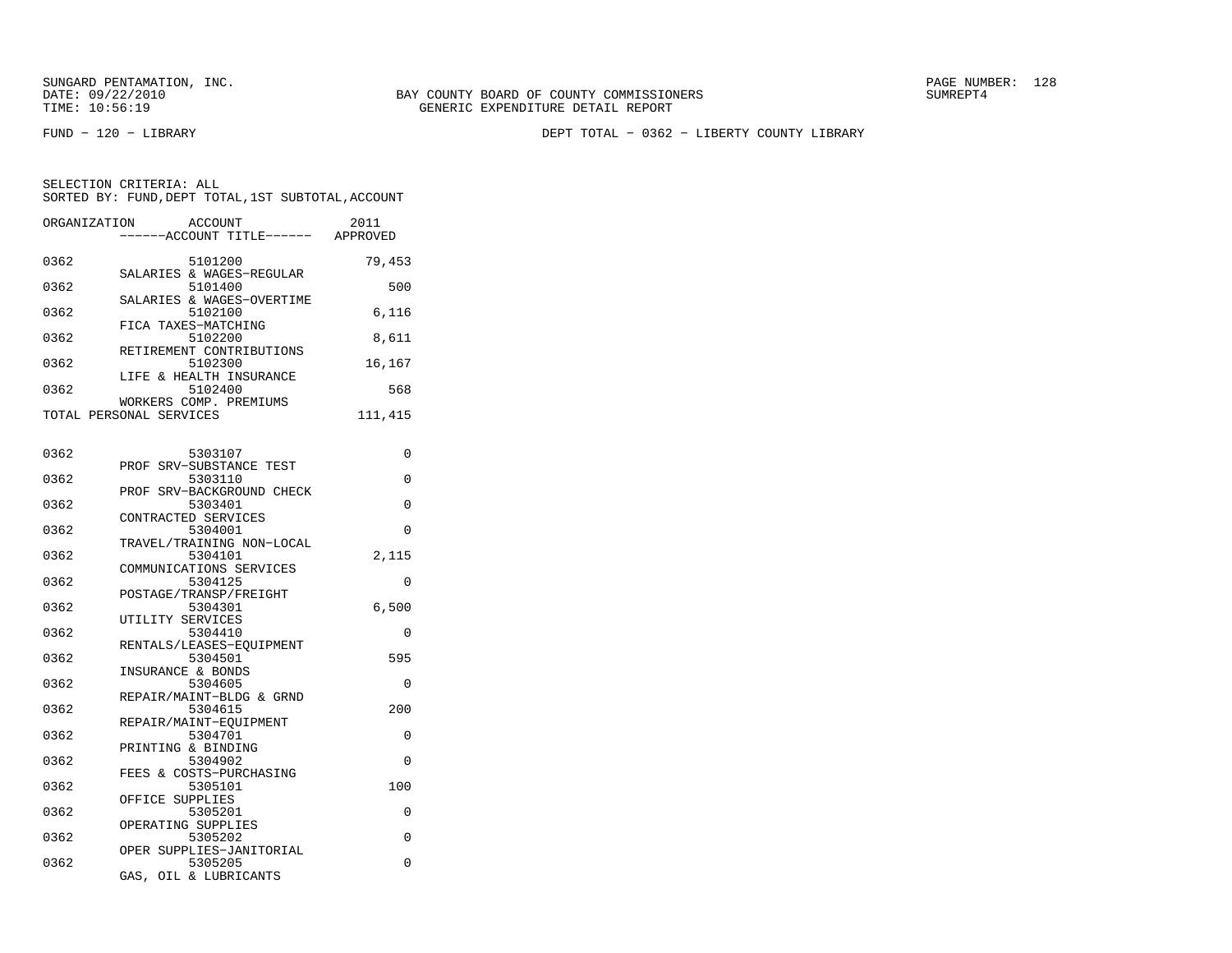SUNGARD PENTAMATION, INC.<br>DATE: 09/22/2010 SUMRER: 129

FUND − 120 − LIBRARY DEPT TOTAL − 0362 − LIBERTY COUNTY LIBRARY

| SELECTION CRITERIA: ALL                            |  |  |
|----------------------------------------------------|--|--|
| SORTED BY: FUND, DEPT TOTAL, 1ST SUBTOTAL, ACCOUNT |  |  |
|                                                    |  |  |

|      | ACCOUNT<br>ORGANIZATION<br>-----ACCOUNT TITLE------ APPROVED | 2011     |
|------|--------------------------------------------------------------|----------|
| 0362 | 5305210<br>SAFETY GEAR & SUPPLIES                            | 20       |
| 0362 | 5305401<br>BOOKS/RESOURCE MATR/SUBSC                         | 500      |
| 0362 | 5305406<br>TRAINING & TUITION                                | $\Omega$ |
|      | TOTAL OPERATING EXPENSES                                     | 10,030   |
| 0362 | 5606401                                                      | $\Omega$ |
| 0362 | EOUIPMENT<br>5606402                                         | $\Omega$ |
| 0362 | EOUIP LESS THAN \$1000<br>5606620<br>BOOKS - STATE AID       | $\Omega$ |
| 0362 | 5606623<br>BOOKS - LOCAL                                     | $\Omega$ |
|      | TOTAL CAPITAL OUTLAY                                         | $\Omega$ |
| 0362 | 5905998<br>DEPRECIATION EXPENSE                              | $\Omega$ |
| 0362 | 5909910<br>RESERVE FOR CONTINGENCIES                         | 3,500    |
| 0362 | 5909915                                                      | $\Omega$ |
|      | RESERVE FOR PAY ADJUSTMNT<br>TOTAL NON-OPERATING EXPENSES    | 3,500    |
|      | TOTAL LIBERTY COUNTY LIBRARY                                 | 124,945  |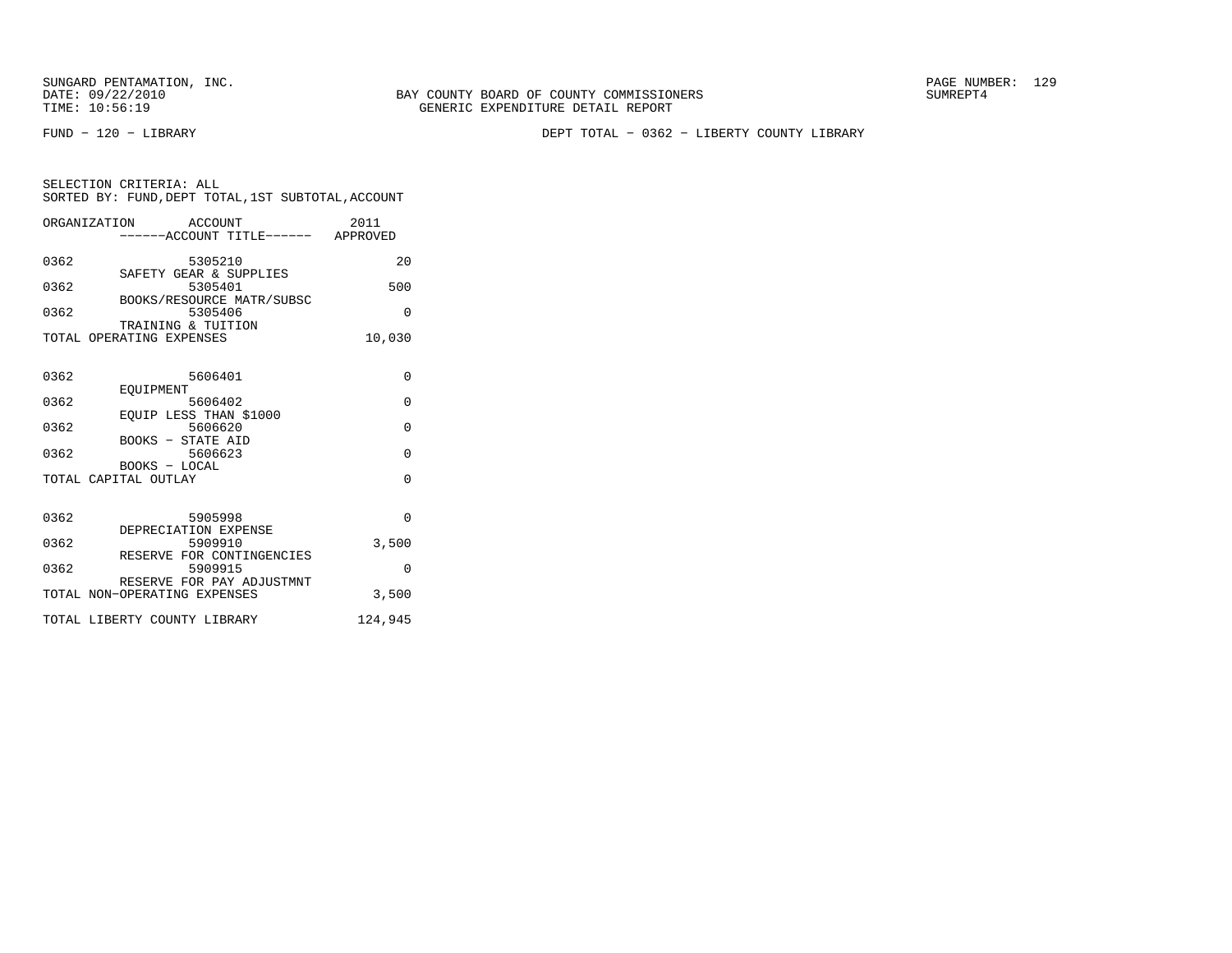DATE: 09/22/2010 BAY COUNTY BOARD OF COUNTY COMMISSIONERS SUMREPT4 TIME: 10:56:19 GENERIC EXPENDITURE DETAIL REPORT

FUND − 120 − LIBRARY DEPT TOTAL − 0363 − P C BEACH LIBRARY

| ORGANIZATION | <b>ACCOUNT</b>                   | 2011     |
|--------------|----------------------------------|----------|
|              | ----ACCOUNT TITLE------ APPROVED |          |
|              |                                  |          |
| 0363         | 5101200                          | 108,573  |
|              | SALARIES & WAGES-REGULAR         |          |
| 0363         | 5101400                          | 1,500    |
|              | SALARIES & WAGES-OVERTIME        |          |
| 0363         | 5102100                          | 8,421    |
|              | FICA TAXES-MATCHING              |          |
| 0363         | 5102200                          | 11,855   |
|              | RETIREMENT CONTRIBUTIONS         |          |
| 0363         | 5102300                          | 32,334   |
|              | LIFE & HEALTH INSURANCE          |          |
| 0363         | 5102400                          | 469      |
|              | WORKERS COMP. PREMIUMS           |          |
| 0363         | 5102500                          | 0        |
|              | UNEMPLOYMENT COMPENSATION        |          |
|              | TOTAL PERSONAL SERVICES          | 163,152  |
|              |                                  |          |
| 0363         | 5303107                          | 0        |
|              | PROF SRV-SUBSTANCE TEST          |          |
| 0363         | 5303110                          | 0        |
|              | PROF SRV-BACKGROUND CHECK        |          |
| 0363         | 5303401                          | $\Omega$ |
|              | CONTRACTED SERVICES              |          |
| 0363         | 5304101                          | 0        |
|              | COMMUNICATIONS SERVICES          |          |
| 0363         | 5304125                          | 50       |
|              | POSTAGE/TRANSP/FREIGHT           |          |
| 0363         | 5304301                          | $\Omega$ |
|              | UTILITY SERVICES                 |          |
| 0363         | 5304501                          | 793      |
|              | INSURANCE & BONDS                |          |
| 0363         | 5304605                          | 0        |
|              | REPAIR/MAINT-BLDG & GRND         |          |
| 0363         | 5304615                          | 0        |
|              | REPAIR/MAINT-EOUIPMENT           |          |
| 0363         | 5305101                          | 500      |
|              | OFFICE SUPPLIES                  |          |
| 0363         | 5305201                          | 100      |
|              | OPERATING SUPPLIES               |          |
| 0363         | 5305202                          | 500      |
|              | OPER SUPPLIES-JANITORIAL         |          |
| 0363         | 5305210                          | 20       |
|              | SAFETY GEAR & SUPPLIES           |          |
| 0363         | 5305401                          | 500      |
|              | BOOKS/RESOURCE MATR/SUBSC        |          |
|              | TOTAL OPERATING EXPENSES         | 2,463    |
|              |                                  |          |
|              |                                  |          |
| 0363         | 5606401                          | 4,000    |
|              | EQUIPMENT                        |          |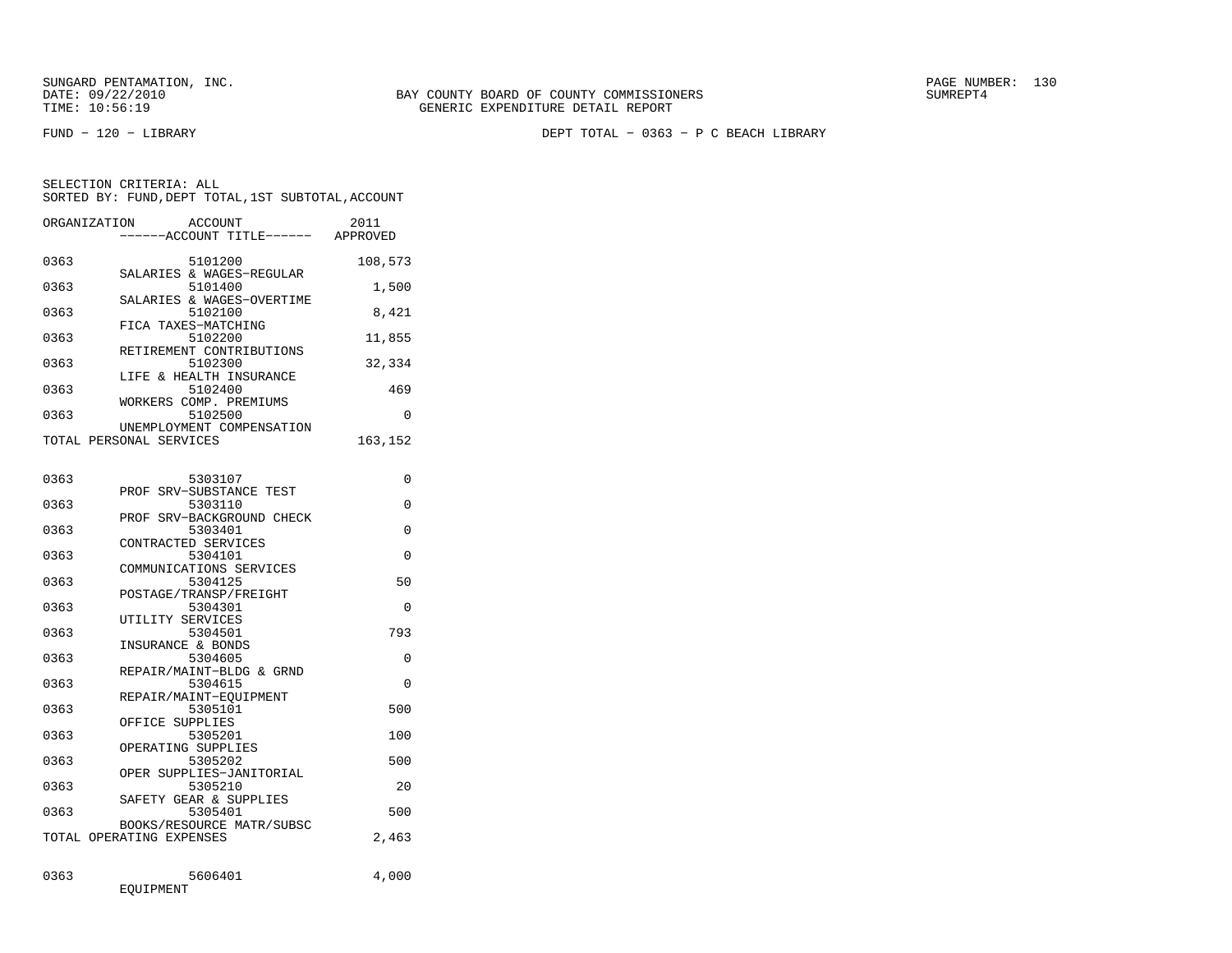FUND − 120 − LIBRARY DEPT TOTAL − 0363 − P C BEACH LIBRARY

|      | ORGANIZATION ACCOUNT                 | 2011     |
|------|--------------------------------------|----------|
|      | ------ACCOUNT TITLE------ APPROVED   |          |
|      |                                      |          |
| 0363 | 5606402                              | 0        |
| 0363 | EOUIP LESS THAN \$1000<br>5606620    | $\Omega$ |
|      | BOOKS - STATE AID                    |          |
| 0363 | 5606623                              | 15,000   |
|      | BOOKS - LOCAL                        |          |
|      | TOTAL CAPITAL OUTLAY                 | 19,000   |
|      |                                      |          |
|      |                                      |          |
| 0363 | 5905998                              | $\Omega$ |
|      | DEPRECIATION EXPENSE                 |          |
| 0363 | 5909910<br>RESERVE FOR CONTINGENCIES | 6,031    |
| 0363 | 5909915                              | $\Omega$ |
|      | RESERVE FOR PAY ADJUSTMNT            |          |
|      | TOTAL NON-OPERATING EXPENSES         | 6,031    |
|      |                                      |          |
|      | TOTAL P C BEACH LIBRARY              | 190,646  |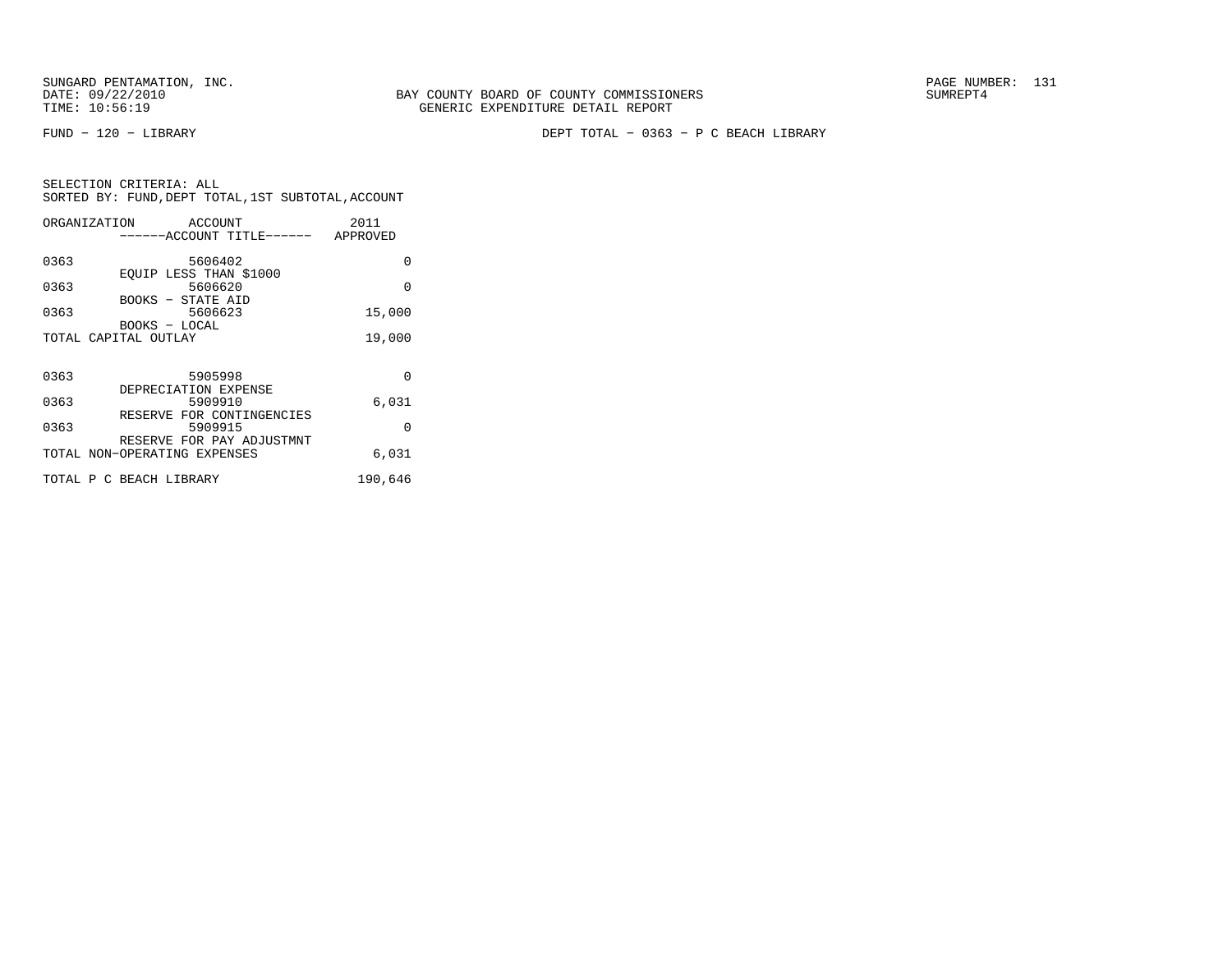FUND − 120 − LIBRARY DEPT TOTAL − 0364 − PARKER LIBRARY

| ORGANIZATION            | ACCOUNT                             | ------ACCOUNT TITLE------ | 2011<br>APPROVED |
|-------------------------|-------------------------------------|---------------------------|------------------|
| 0364                    | 5101200                             |                           | 22,314           |
| 0364                    | SALARIES & WAGES-REGULAR<br>5101400 |                           | $\Omega$         |
| 0364                    | 5102100                             | SALARIES & WAGES-OVERTIME | 1,707            |
| 0364                    | FICA TAXES-MATCHING<br>5102200      |                           | 2,403            |
|                         | RETIREMENT CONTRIBUTIONS            |                           |                  |
| 0364                    | 5102300<br>LIFE & HEALTH INSURANCE  |                           | 2,378            |
| 0364                    | 5102400<br>WORKERS COMP. PREMIUMS   |                           | 64               |
| TOTAL PERSONAL SERVICES |                                     |                           | 28,866           |

| 0        |
|----------|
|          |
| $\Omega$ |
|          |
| $\Omega$ |
|          |
| $\Omega$ |
|          |
| 800      |
|          |
| $\Omega$ |
|          |
| 198      |
|          |
| $\Omega$ |
| $\Omega$ |
|          |
| 50       |
|          |
| $\Omega$ |
|          |
| 1,048    |
|          |
|          |
| 0        |
|          |
| $\Omega$ |
|          |
| $\Omega$ |
|          |
| 0        |
|          |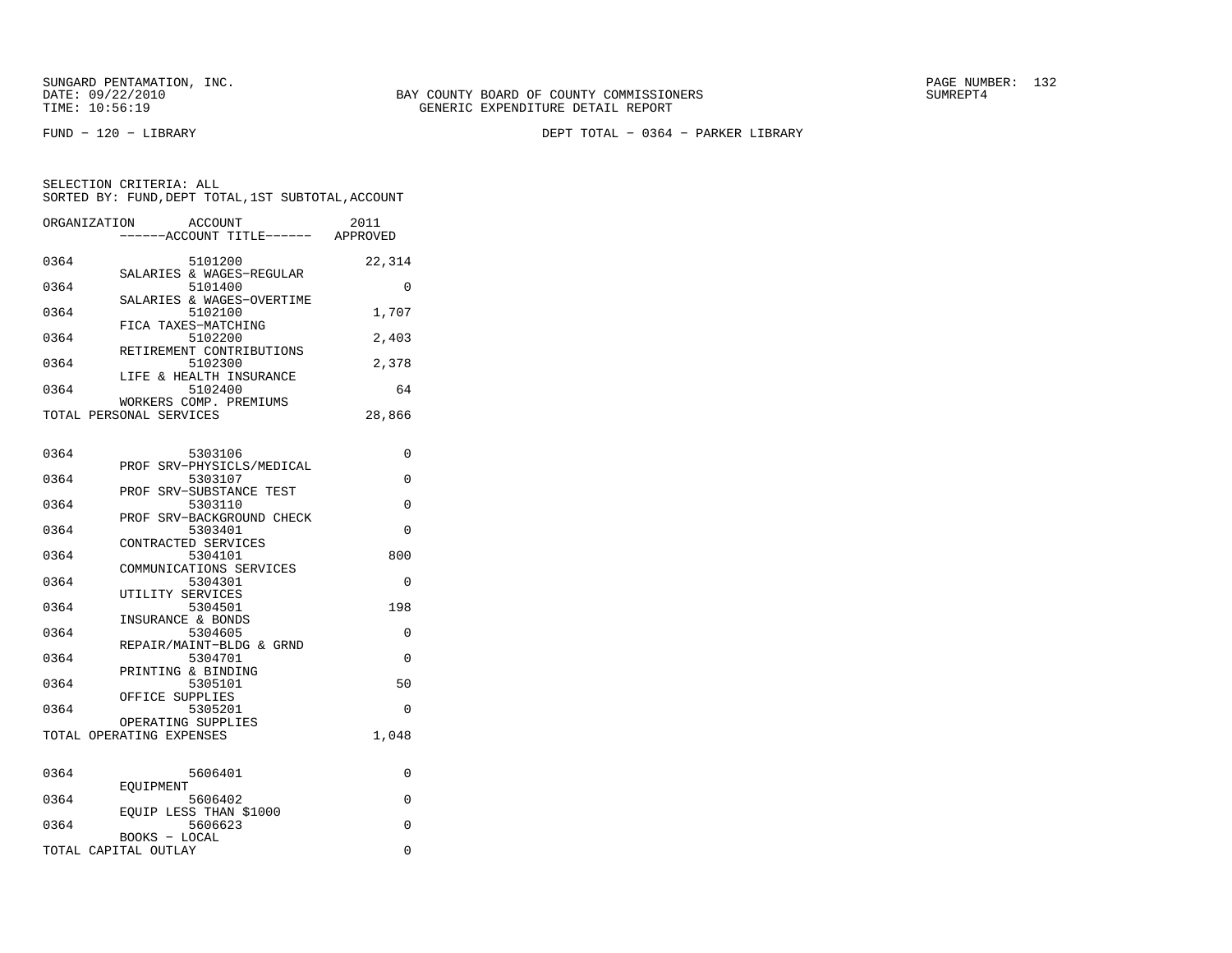FUND − 120 − LIBRARY DEPT TOTAL − 0364 − PARKER LIBRARY

|      | ORGANIZATION<br>ACCOUNT      | 2011     |
|------|------------------------------|----------|
|      | ------ACCOUNT TITLE------    | APPROVED |
| 0364 | 5905998                      |          |
|      | DEPRECIATION EXPENSE         |          |
| 0364 | 5909910                      | 5,000    |
|      | RESERVE FOR CONTINGENCIES    |          |
| 0364 | 5909915                      | U        |
|      | RESERVE FOR PAY ADJUSTMNT    |          |
|      | TOTAL NON-OPERATING EXPENSES | 5,000    |
|      | TOTAL PARKER LIBRARY         | 34,914   |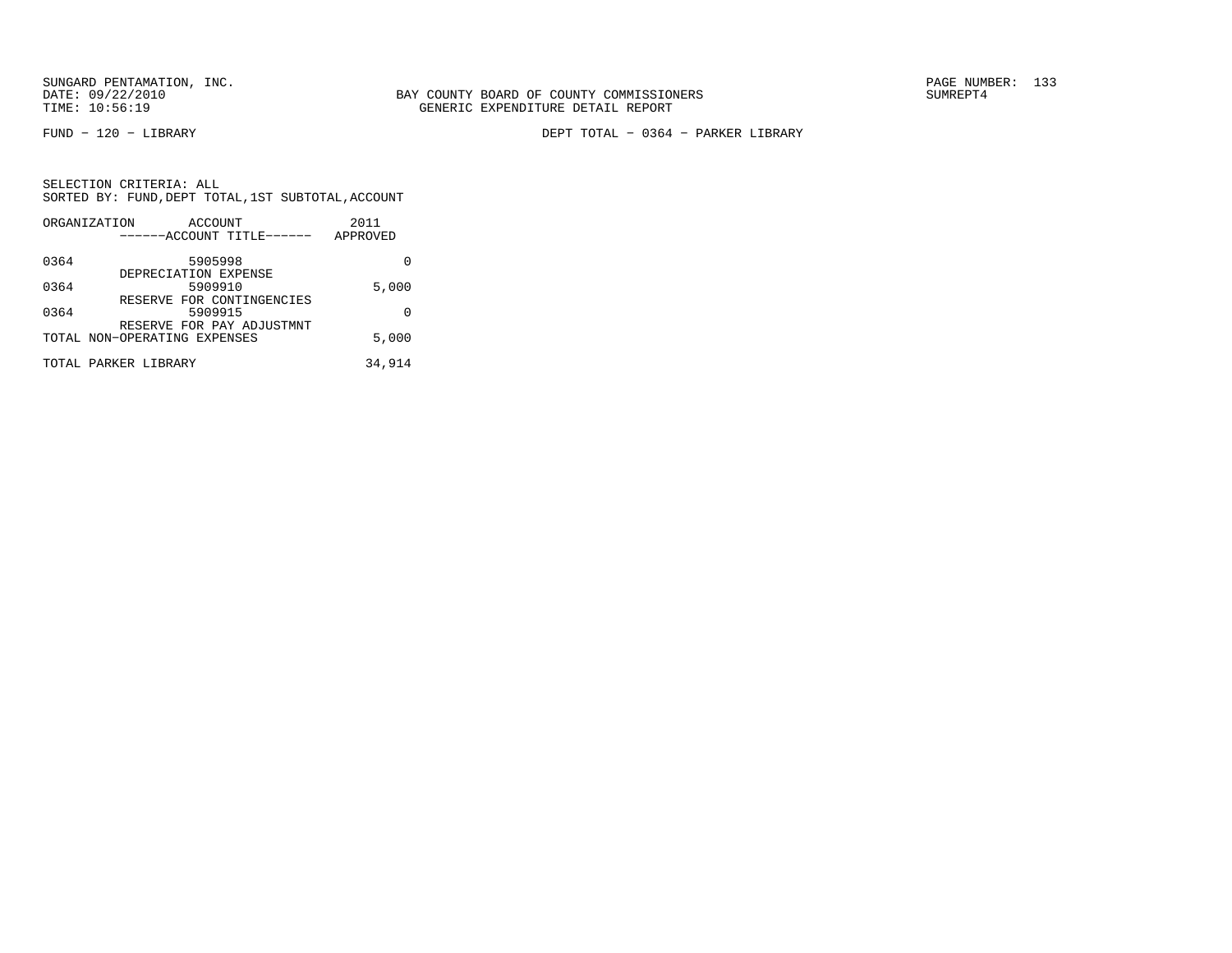BAY COUNTY BOARD OF COUNTY COMMISSIONERS TIME: 10:56:19 GENERIC EXPENDITURE DETAIL REPORT

FUND − 120 − LIBRARY DEPT TOTAL − 0365 − MULIT COUNTY LIBRARY

| ORGANIZATION | ACCOUNT<br>---ACCOUNT TITLE------ APPROVED        | 2011     |
|--------------|---------------------------------------------------|----------|
| 0365         | 5101200<br>SALARIES & WAGES-REGULAR               | 205,700  |
| 0365         | 5101400<br>SALARIES & WAGES-OVERTIME              | 0        |
| 0365         | 5102100<br>FICA TAXES-MATCHING                    | 15,736   |
| 0365         | 5102200                                           | 22,154   |
| 0365         | RETIREMENT CONTRIBUTIONS<br>5102300               | 23,428   |
| 0365         | LIFE & HEALTH INSURANCE<br>5102400                | 497      |
|              | WORKERS COMP. PREMIUMS<br>TOTAL PERSONAL SERVICES | 267,515  |
| 0365         | 5303107                                           | 0        |
| 0365         | PROF<br>SRV-SUBSTANCE TEST<br>5303110             | 0        |
| 0365         | PROF SRV-BACKGROUND CHECK<br>5303401              | 0        |
| 0365         | CONTRACTED SERVICES<br>5304001                    | $\Omega$ |
| 0365         | TRAVEL/TRAINING NON-LOCAL<br>5304005              | 1,778    |
| 0365         | TRAVEL-LOCAL<br>5304101                           | 7,300    |
| 0365         | COMMUNICATIONS SERVICES<br>5304122                | 0        |
| 0365         | COMM SRV-LEASED LINES<br>5304125                  | 1,125    |
| 0365         | POSTAGE/TRANSP/FREIGHT<br>5304301                 | 0        |
| 0365         | UTILITY SERVICES<br>5304410                       | 0        |
| 0365         | RENTALS/LEASES-EQUIPMENT<br>5304501               | 1,388    |
| 0365         | INSURANCE & BONDS<br>5304605                      | $\Omega$ |
| 0365         | REPAIR/MAINT-BLDG & GRND<br>5304615               | 11,500   |
| 0365         | REPAIR/MAINT-EQUIPMENT<br>5304701                 | 150      |
| 0365         | PRINTING & BINDING<br>5304902                     | $\Omega$ |
| 0365         | FEES & COSTS-PURCHASING<br>5305101                | 5,000    |
| 0365         | OFFICE SUPPLIES<br>5305201<br>OPERATING SUPPLIES  | 4,500    |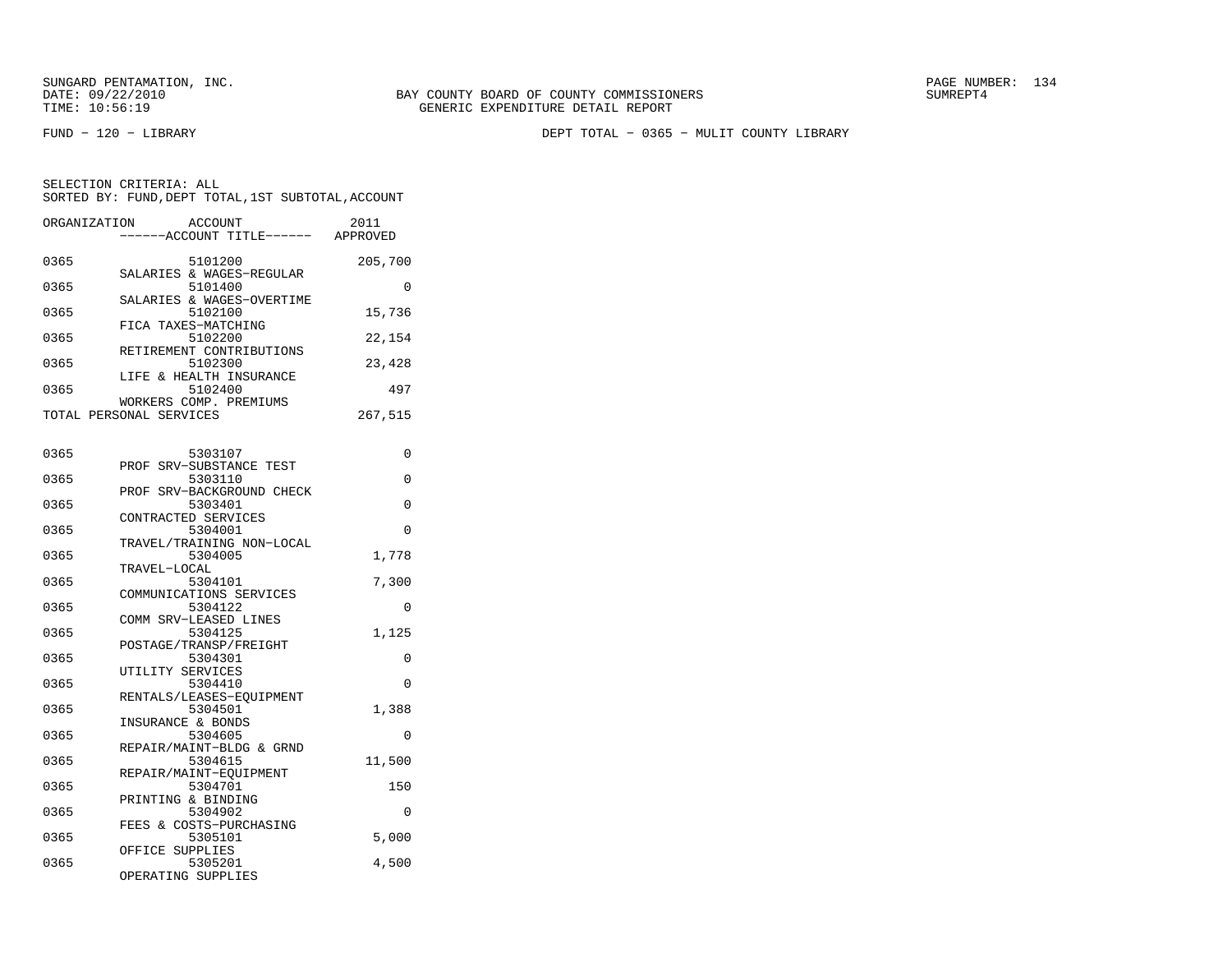FUND − 120 − LIBRARY DEPT TOTAL − 0365 − MULIT COUNTY LIBRARY

| SELECTION CRITERIA: ALL |                                                    |
|-------------------------|----------------------------------------------------|
|                         | SORTED BY: FUND, DEPT TOTAL, 1ST SUBTOTAL, ACCOUNT |

|      | ORGANIZATION<br>ACCOUNT           | 2011        |
|------|-----------------------------------|-------------|
|      | --ACCOUNT TITLE------ APPROVED    |             |
|      |                                   |             |
| 0365 | 5305202                           | 0           |
|      | OPER SUPPLIES-JANITORIAL          |             |
| 0365 | 5305205                           | $\Omega$    |
|      | GAS, OIL & LUBRICANTS             |             |
| 0365 | 5305401                           | 14,500      |
|      | BOOKS/RESOURCE MATR/SUBSC         |             |
| 0365 | 5305406                           | $\Omega$    |
|      | TRAINING & TUITION                |             |
|      | TOTAL OPERATING EXPENSES          | 47,241      |
|      |                                   |             |
|      |                                   |             |
| 0365 | 5606401                           | $\Omega$    |
|      | EOUIPMENT                         |             |
| 0365 | 5606402                           | 1,500       |
| 0365 | EQUIP LESS THAN \$1000<br>5606450 |             |
|      | COMPUTER SOFTWARE                 | 0           |
| 0365 | 5606620                           | $\mathbf 0$ |
|      | <b>BOOKS - STATE AID</b>          |             |
| 0365 | 5606623                           | $\mathbf 0$ |
|      | BOOKS - LOCAL                     |             |
| 0365 | 5606625                           | $\Omega$    |
|      | BOOKS - FRIENDS                   |             |
|      | TOTAL CAPITAL OUTLAY              | 1,500       |
|      |                                   |             |
|      |                                   |             |
| 0365 | 5905998                           | $\Omega$    |
|      | DEPRECIATION EXPENSE              |             |
| 0365 | 5909910                           | 33,298      |
|      | RESERVE FOR CONTINGENCIES         |             |
| 0365 | 5909915                           | 0           |
|      | RESERVE FOR PAY ADJUSTMNT         |             |
|      | TOTAL NON-OPERATING EXPENSES      | 33,298      |
|      |                                   |             |
|      | TOTAL MULIT COUNTY LIBRARY        | 349,554     |
|      |                                   |             |

TOTAL LIBRARY 2,935,652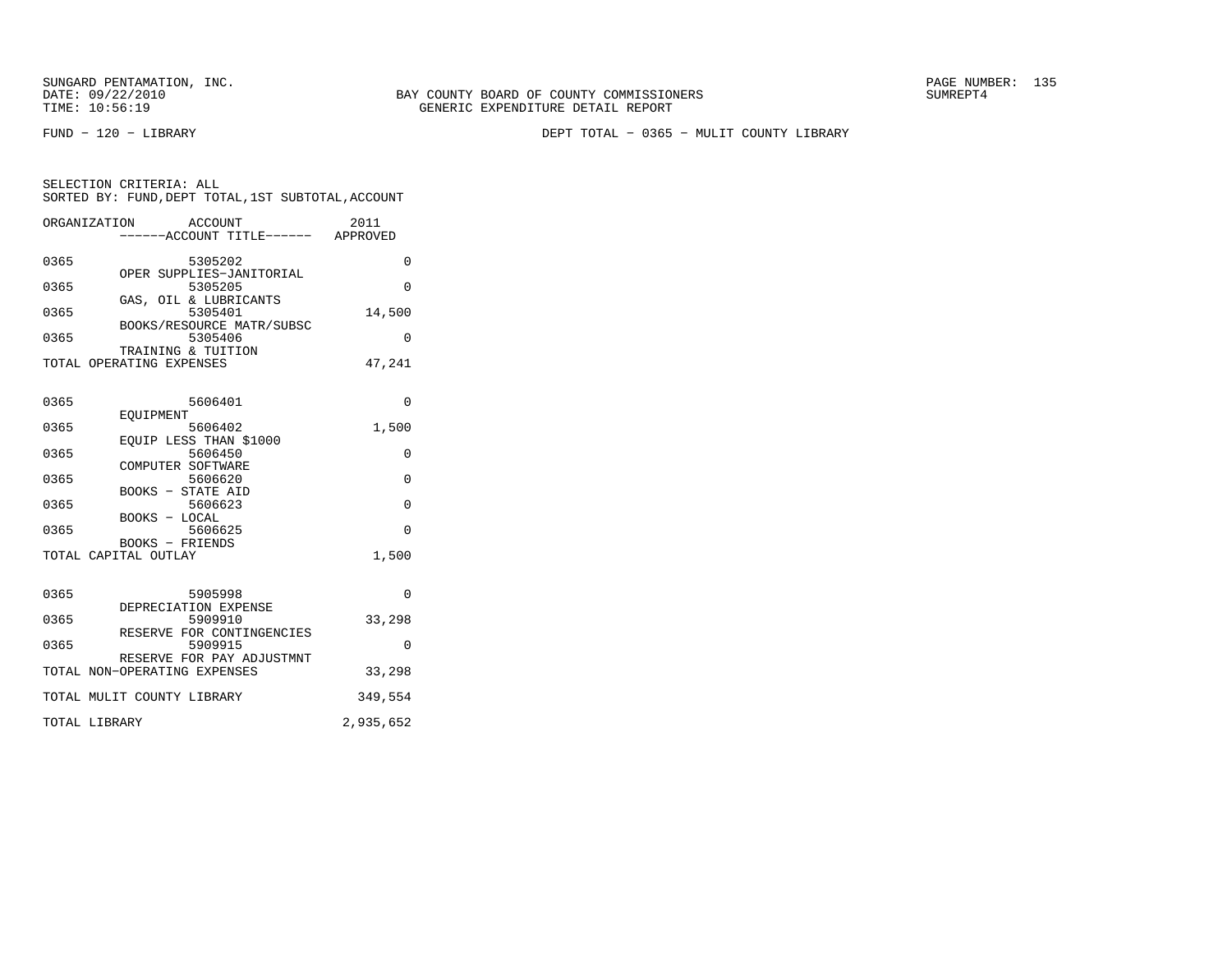FUND − 125 − TOURIST DEVELOPMENT DEPT TOTAL − 0265 − TOURISM PROMOTION

|      | ORGANIZATION                 | ACCOUNT                          |                           | 2011      |
|------|------------------------------|----------------------------------|---------------------------|-----------|
|      |                              |                                  | ------ACCOUNT TITLE------ | APPROVED  |
| 0265 |                              | 5303430                          |                           | U         |
| 0265 |                              | CONTR SRV-ADVERTISING<br>5303443 |                           | 0         |
| 0265 |                              | 5303444                          | CONTR SRV-BEACH PATROL    | 4,962,494 |
|      |                              |                                  | CONTR SRV-PCB CNV & VISIT |           |
|      | TOTAL OPERATING EXPENSES     |                                  |                           | 4,962,494 |
|      |                              |                                  |                           |           |
| 0265 |                              | 5909924<br>RESERVE-PROMOTION     |                           | O         |
|      | TOTAL NON-OPERATING EXPENSES |                                  |                           | O         |
|      | TOTAL TOURISM PROMOTION      |                                  |                           | 4,962,494 |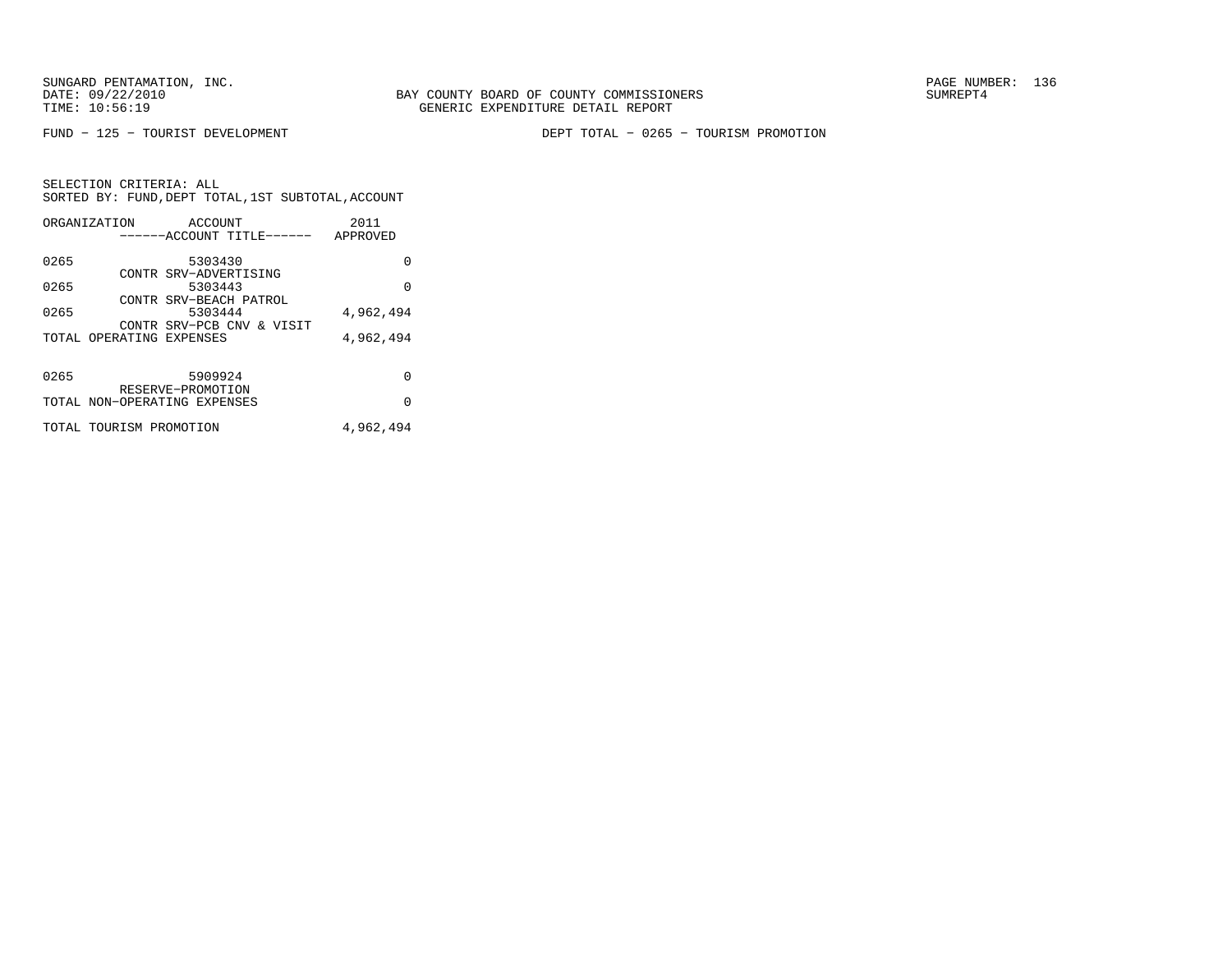BAY COUNTY BOARD OF COUNTY COMMISSIONERS TIME: 10:56:19 GENERIC EXPENDITURE DETAIL REPORT

FUND − 125 − TOURIST DEVELOPMENT DEPT TOTAL − 0275 − TOURISM ADMINISTRATION

| ORGANIZATION |                         | <b>ACCOUNT</b>                      | 2011     |
|--------------|-------------------------|-------------------------------------|----------|
|              |                         | -----ACCOUNT TITLE------            | APPROVED |
|              |                         |                                     |          |
| 0275         |                         | 5101200                             | 51,284   |
| 0275         |                         | SALARIES & WAGES-REGULAR            |          |
|              | FICA TAXES-MATCHING     | 5102100                             | 3,923    |
| 0275         |                         | 5102200                             | 5,523    |
|              |                         | RETIREMENT CONTRIBUTIONS            |          |
| 0275         |                         | 5102300                             | 3,568    |
|              | LIFE & HEALTH INSURANCE |                                     |          |
| 0275         |                         | 5102400                             | 824      |
|              | WORKERS COMP. PREMIUMS  |                                     |          |
|              | TOTAL PERSONAL SERVICES |                                     | 65,122   |
|              |                         |                                     |          |
| 0275         |                         |                                     |          |
|              | PROF SRV-CO ATTORNEY    | 5143101                             | 22,258   |
| 0275         |                         | 5303110                             | 0        |
|              |                         | PROF SRV-BACKGROUND CHECK           |          |
| 0275         |                         | 5303401                             | 0        |
|              | CONTRACTED SERVICES     |                                     |          |
| 0275         |                         | 5303410                             | 0        |
|              | CONTR SRV-JANITORIAL    |                                     |          |
| 0275         |                         | 5303424                             | 192,000  |
|              | CONTR SRV-CLERK FINANCE |                                     |          |
| 0275         |                         | 5303425                             | 157,420  |
|              | CONTR SRV-ADMIN FEES    |                                     |          |
| 0275         | CONTR SRV-FACILITIES    | 5303446                             | 17,033   |
| 0275         |                         | 5304005                             | 400      |
|              | TRAVEL-LOCAL            |                                     |          |
| 0275         |                         | 5304101                             | 28,736   |
|              | COMMUNICATIONS SERVICES |                                     |          |
| 0275         |                         | 5304125                             | 0        |
|              | POSTAGE/TRANSP/FREIGHT  |                                     |          |
| 0275         |                         | 5304301                             | 10,000   |
|              | UTILITY SERVICES        |                                     |          |
| 0275         |                         | 5304405                             | 6,200    |
| 0275         |                         | RENTALS/LEASES-BUILDINGS<br>5304410 | 6,000    |
|              |                         | RENTALS/LEASES-EQUIPMENT            |          |
| 0275         |                         | 5304501                             | 3,768    |
|              | INSURANCE & BONDS       |                                     |          |
| 0275         |                         | 5304604                             | $\Omega$ |
|              |                         | REPAIR/MAINT-BLD&GRD DEPT           |          |
| 0275         |                         | 5304605                             | 32,614   |
|              |                         | REPAIR/MAINT-BLDG & GRND            |          |
| 0275         |                         | 5304615                             | 21,000   |
|              | REPAIR/MAINT-EQUIPMENT  |                                     |          |
| 0275         | PRINTING & BINDING      | 5304701                             | 600      |
|              |                         |                                     |          |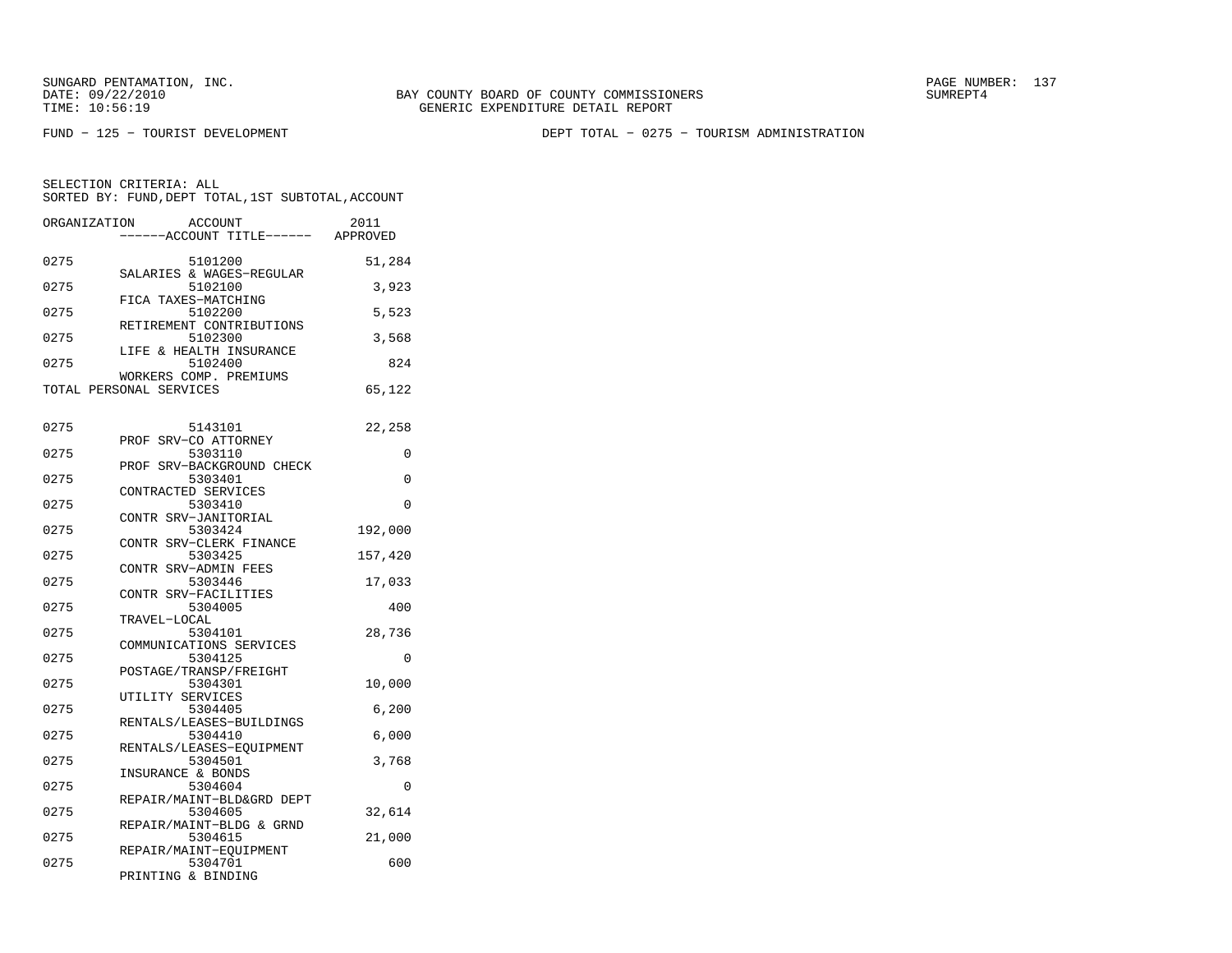BAY COUNTY BOARD OF COUNTY COMMISSIONERS TIME: 10:56:19 GENERIC EXPENDITURE DETAIL REPORT

FUND − 125 − TOURIST DEVELOPMENT DEPT TOTAL − 0275 − TOURISM ADMINISTRATION

|      | ORGANIZATION<br>ACCOUNT<br>-----ACCOUNT TITLE------ APPROVED | 2011     |
|------|--------------------------------------------------------------|----------|
| 0275 | 5304902<br>FEES & COSTS-PURCHASING                           | 146      |
| 0275 | 5304905<br>FEES&COSTS-LGL ADV/ADVERT                         | 300      |
| 0275 | 5304909<br>FEES & COSTS-COURT FILING                         | 300      |
| 0275 | 5304990                                                      | 100      |
| 0275 | MISCELLANEOUS EXPENSES<br>5305101<br>OFFICE SUPPLIES         | 5,000    |
| 0275 | 5305201<br>OPERATING SUPPLIES                                | 800      |
| 0275 | 5305210                                                      | 0        |
| 0275 | SAFETY GEAR & SUPPLIES<br>5305406<br>TRAINING & TUITION      | $\Omega$ |
|      | TOTAL OPERATING EXPENSES                                     | 504,675  |
| 0275 | 5606201                                                      | 0        |
|      | <b>BUILDINGS</b>                                             |          |
| 0275 | 5606301<br>IMPRV OTHER THAN BLDGS                            | $\Omega$ |
| 0275 | 5606401<br>EOUIPMENT                                         | $\Omega$ |
| 0275 | 5606402<br>EQUIP LESS THAN \$1000                            | $\Omega$ |
|      | TOTAL CAPITAL OUTLAY                                         | $\Omega$ |
| 0275 | 5905998                                                      | $\Omega$ |
|      | DEPRECIATION EXPENSE                                         |          |
| 0275 | 5909910<br>RESERVE FOR CONTINGENCIES                         | 30,000   |
| 0275 | 5909915<br>RESERVE FOR PAY ADJUSTMNT                         | $\Omega$ |
|      | TOTAL NON-OPERATING EXPENSES                                 | 30,000   |
|      | TOTAL TOURISM ADMINISTRATION                                 | 599,797  |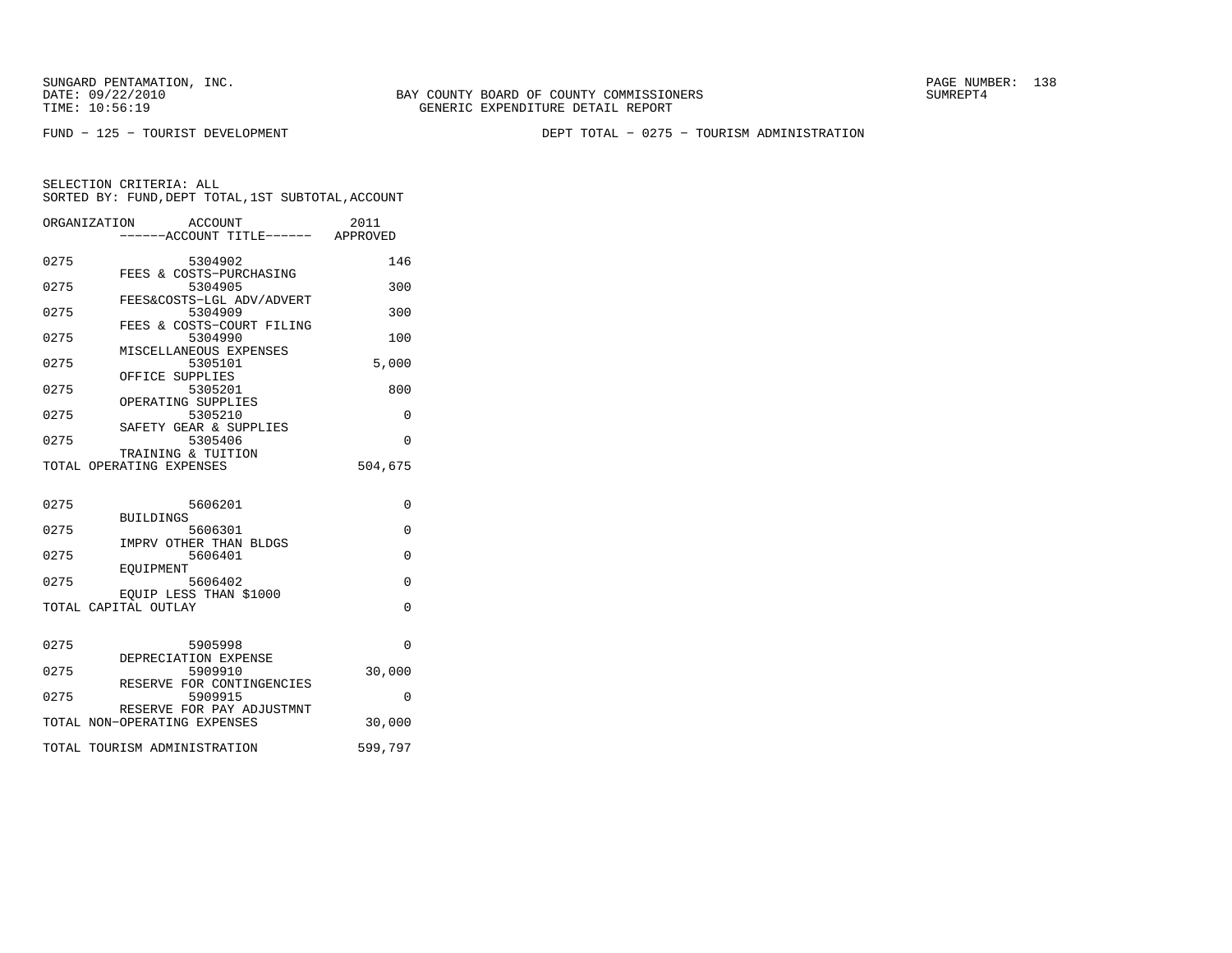FUND − 125 − TOURIST DEVELOPMENT DEPT TOTAL − 0280 − PRODUCT IMPROVEMENT

|      | ORGANIZATION<br>ACCOUNT<br>-----ACCOUNT TITLE------ APPROVED | 2011     |
|------|--------------------------------------------------------------|----------|
| 0280 | 5303401                                                      | 25,000   |
| 0280 | CONTRACTED SERVICES<br>5303434                               | 6,000    |
| 0280 | CONTR SRV-CONSULTATION<br>5303437                            | 700,000  |
| 0280 | CONTR SRV-BCH CLEAN UP<br>5303479                            | 72,000   |
| 0280 | CONTR SRV-LANDSCAPE MAINT<br>5304301                         | 2,000    |
| 0280 | UTILITY SERVICES<br>5304604                                  | 20,000   |
| 0280 | REPAIR/MAINT-BLD&GRD DEPT<br>5304605                         | $\Omega$ |
| 0280 | REPAIR/MAINT-BLDG & GRND<br>5304615                          | 8,500    |
| 0280 | REPAIR/MAINT-EOUIPMENT<br>5304902                            | 330      |
| 0280 | FEES & COSTS-PURCHASING<br>5305201                           | 100,000  |
|      | OPERATING SUPPLIES<br>TOTAL OPERATING EXPENSES               | 933,830  |
|      |                                                              |          |
| 0280 | 5606301<br>IMPRV OTHER THAN BLDGS                            | $\Omega$ |
|      | TOTAL CAPITAL OUTLAY                                         | $\Omega$ |
| 0280 | 5909910                                                      | 10,000   |
|      | RESERVE FOR CONTINGENCIES<br>TOTAL NON-OPERATING EXPENSES    | 10,000   |
|      | TOTAL PRODUCT IMPROVEMENT                                    | 943,830  |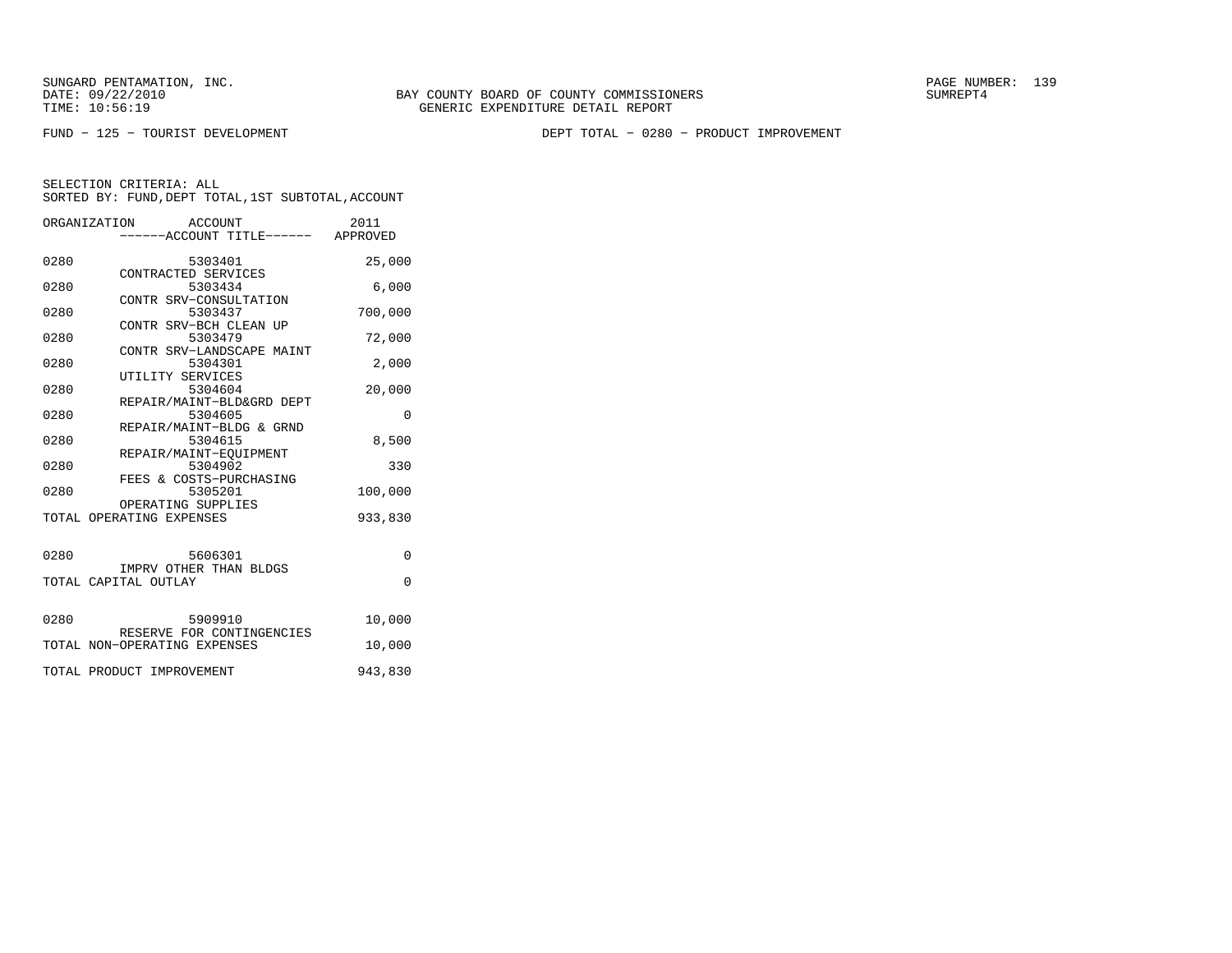FUND − 125 − TOURIST DEVELOPMENT DEPT TOTAL − 0980 − TRANSFERS/RESERVES/MISC

|      | ORGANIZATION                  | ACCOUNT                         | 2011      |
|------|-------------------------------|---------------------------------|-----------|
|      |                               | ------ACCOUNT TITLE------       | APPROVED  |
| 0980 |                               | 5909999<br>RESERVE-CASH FORWARD | 482,377   |
|      | TOTAL NON-OPERATING EXPENSES  |                                 | 482,377   |
|      | TOTAL TRANSFERS/RESERVES/MISC |                                 | 482,377   |
|      | TOTAL TOURIST DEVELOPMENT     |                                 | 6,988,498 |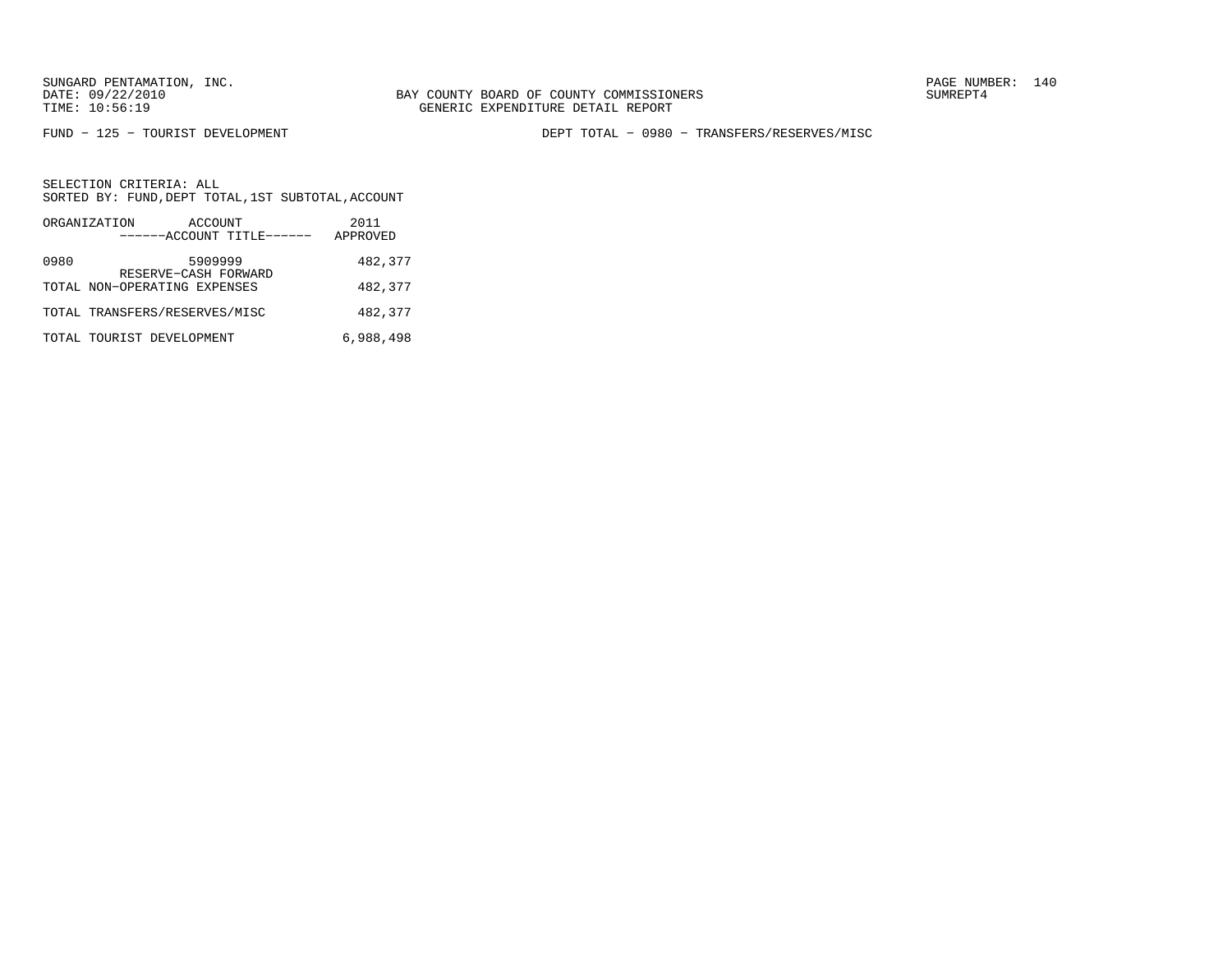FUND − 126 − MEXICO BEACH − TDC DEPT TOTAL − 0286 − MEXICO BEACH−TDC

| ORGANIZATION | <b>ACCOUNT</b><br>----ACCOUNT TITLE------ APPROVED    | 2011     |
|--------------|-------------------------------------------------------|----------|
| 0286         | 5101200<br>SALARIES & WAGES-REGULAR                   | 42,893   |
| 0286         | 5101400                                               | 0        |
| 0286         | SALARIES & WAGES-OVERTIME<br>5102100                  | 3,281    |
| 0286         | FICA TAXES-MATCHING<br>5102200                        | 4,620    |
| 0286         | RETIREMENT CONTRIBUTIONS<br>5102300                   | 3,568    |
| 0286         | LIFE & HEALTH INSURANCE<br>5102400                    | 184      |
|              | WORKERS COMP. PREMIUMS<br>TOTAL PERSONAL SERVICES     | 54,546   |
| 0286         | 5143101                                               | 804      |
| 0286         | PROF SRV-CO ATTORNEY<br>5303107                       | 0        |
| 0286         | PROF SRV-SUBSTANCE TEST<br>5303424                    | 8,900    |
| 0286         | CONTR SRV-CLERK FINANCE<br>5303425                    | 4,518    |
| 0286         | CONTR SRV-ADMIN FEES<br>5303461                       | 276,580  |
| 0286         | CONTR SRV-MEXICO BEACH<br>5304909                     | $\Omega$ |
|              | FEES & COSTS-COURT FILING<br>TOTAL OPERATING EXPENSES | 290,802  |
| 0286         | 5905998                                               | 0        |
| 0286         | DEPRECIATION EXPENSE<br>5909915                       | 0        |
| 0286         | RESERVE FOR PAY ADJUSTMNT<br>5909999                  | 100,000  |
|              | RESERVE-CASH FORWARD<br>TOTAL NON-OPERATING EXPENSES  | 100,000  |
|              | TOTAL MEXICO BEACH-TDC                                | 445,348  |
|              | TOTAL MEXICO BEACH - TDC                              | 445,348  |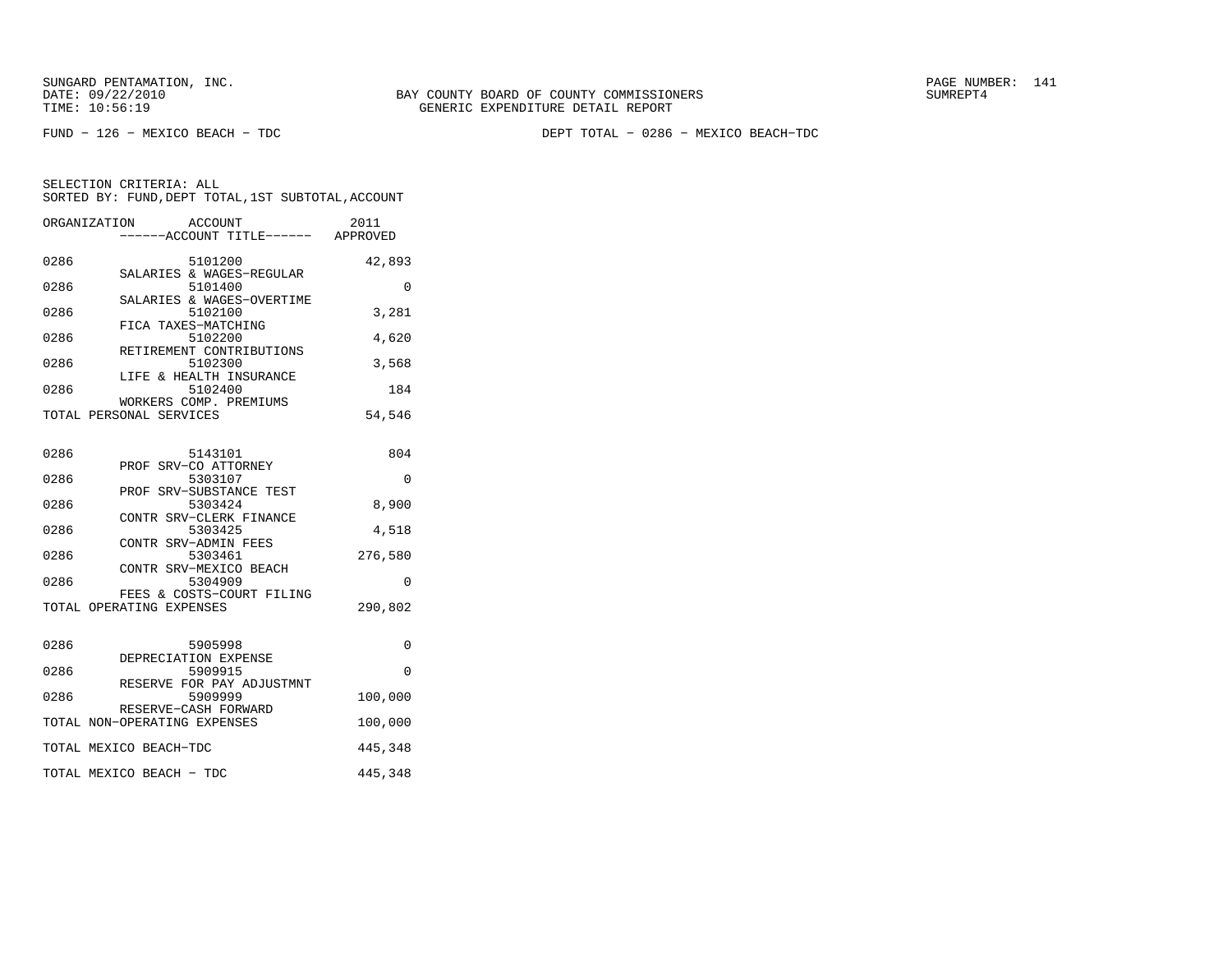FUND − 127 − BEACH NOURISHMENT − TDC DEPT TOTAL − 0291 − BEACH NOURISHMENT−TDC

SELECTION CRITERIA: ALLSORTED BY: FUND, DEPT TOTAL, 1ST SUBTOTAL, ACCOUNT

| ORGANIZATION             |                               | ACCOUNT | -----ACCOUNT TITLE------ APPROVED | 2011        |
|--------------------------|-------------------------------|---------|-----------------------------------|-------------|
| 0291                     | PROF SRV-CO ATTORNEY          | 5143101 |                                   | 1,969       |
| 0291                     |                               | 5143105 |                                   | 40,000      |
| 0291                     | PROF SRV-OTHER ATTNY          | 5303104 |                                   | 350,000     |
| 0291                     | PROF SRV-ENGINEERING          | 5303401 |                                   | 10,000      |
| 0291                     | CONTRACTED SERVICES           | 5303424 |                                   | 50,000      |
| 0291                     |                               | 5303425 | CONTR SRV-CLERK FINANCE           | 11,063      |
| 0291                     | CONTR SRV-ADMIN FEES          | 5303434 |                                   | 42,000      |
| 0291                     |                               | 5303444 | CONTR SRV-CONSULTATION            | 120,000     |
| 0291                     |                               | 5303478 | CONTR SRV-PCB CNV & VISIT         | 45,000      |
| 0291                     |                               | 5304101 | CONTR SRV-BCH. TUR. TRACK         | 0           |
| 0291                     |                               | 5304125 | COMMUNICATIONS SERVICES           | $\Omega$    |
| 0291                     | POSTAGE/TRANSP/FREIGHT        | 5304902 |                                   | 110         |
| 0291                     |                               | 5304905 | FEES & COSTS-PURCHASING           | 100         |
| 0291                     |                               | 5304909 | FEES&COSTS-LGL ADV/ADVERT         | $\Omega$    |
| 0291                     |                               | 5305402 | FEES & COSTS-COURT FILING         | 5,000       |
| TOTAL OPERATING EXPENSES | <b>DUES &amp; MEMBERSHIPS</b> |         |                                   | 675,242     |
|                          |                               |         |                                   |             |
| 0291                     |                               | 5606315 | IMPRV-BCH LANDSCAPE/BEAUT         | 0           |
| 0291                     | EOUIPMENT                     | 5606401 |                                   | 0           |
| 0291                     | EOUIP LESS THAN \$1000        | 5606402 |                                   | 0           |
| 0291                     |                               | 5606501 |                                   | $\mathbf 0$ |

CONSTRUCTION IN PROGRESS

CIP-BCH TILL/SCARPMNT LEV<br>5606513

0291 5606512 0

0291 5905998 0

 CIP−BERM & DUNE RESTRTNTOTAL CAPITAL OUTLAY 0

DEPRECIATION EXPENSE

5606513 0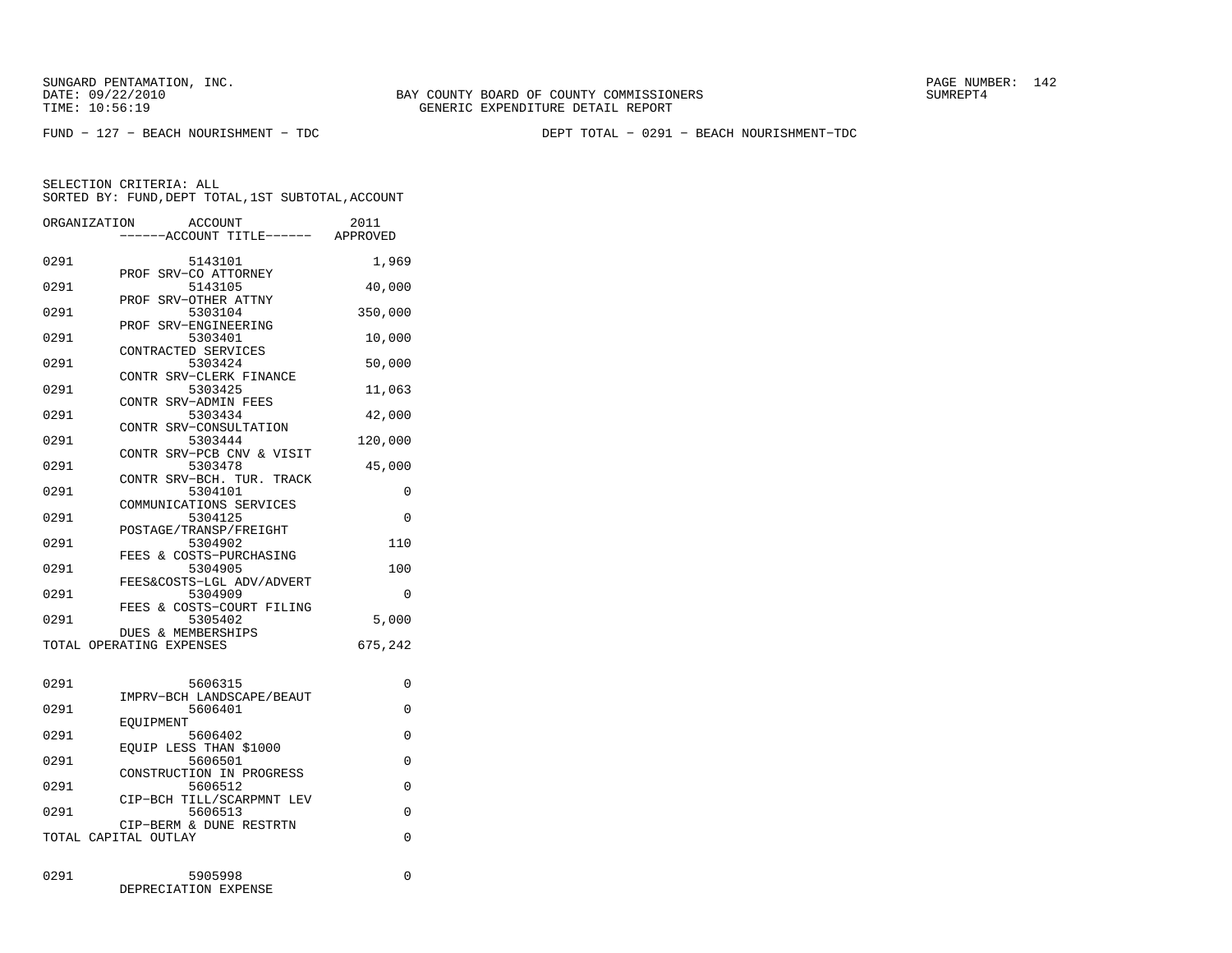BAY COUNTY BOARD OF COUNTY COMMISSIONERS TIME: 10:56:19 GENERIC EXPENDITURE DETAIL REPORT

FUND − 127 − BEACH NOURISHMENT − TDC DEPT TOTAL − 0291 − BEACH NOURISHMENT−TDC

|      | ORGANIZATION | ACCOUNT<br>------ACCOUNT TITLE------                      |            | 2011<br>APPROVED |
|------|--------------|-----------------------------------------------------------|------------|------------------|
| 0291 |              | 5909910                                                   | 17,256,825 |                  |
|      |              | RESERVE FOR CONTINGENCIES<br>TOTAL NON-OPERATING EXPENSES | 17,256,825 |                  |
|      |              | TOTAL BEACH NOURISHMENT-TDC                               |            | 17,932,067       |
|      |              | TOTAL BEACH NOURISHMENT - TDC                             |            | 17,932,067       |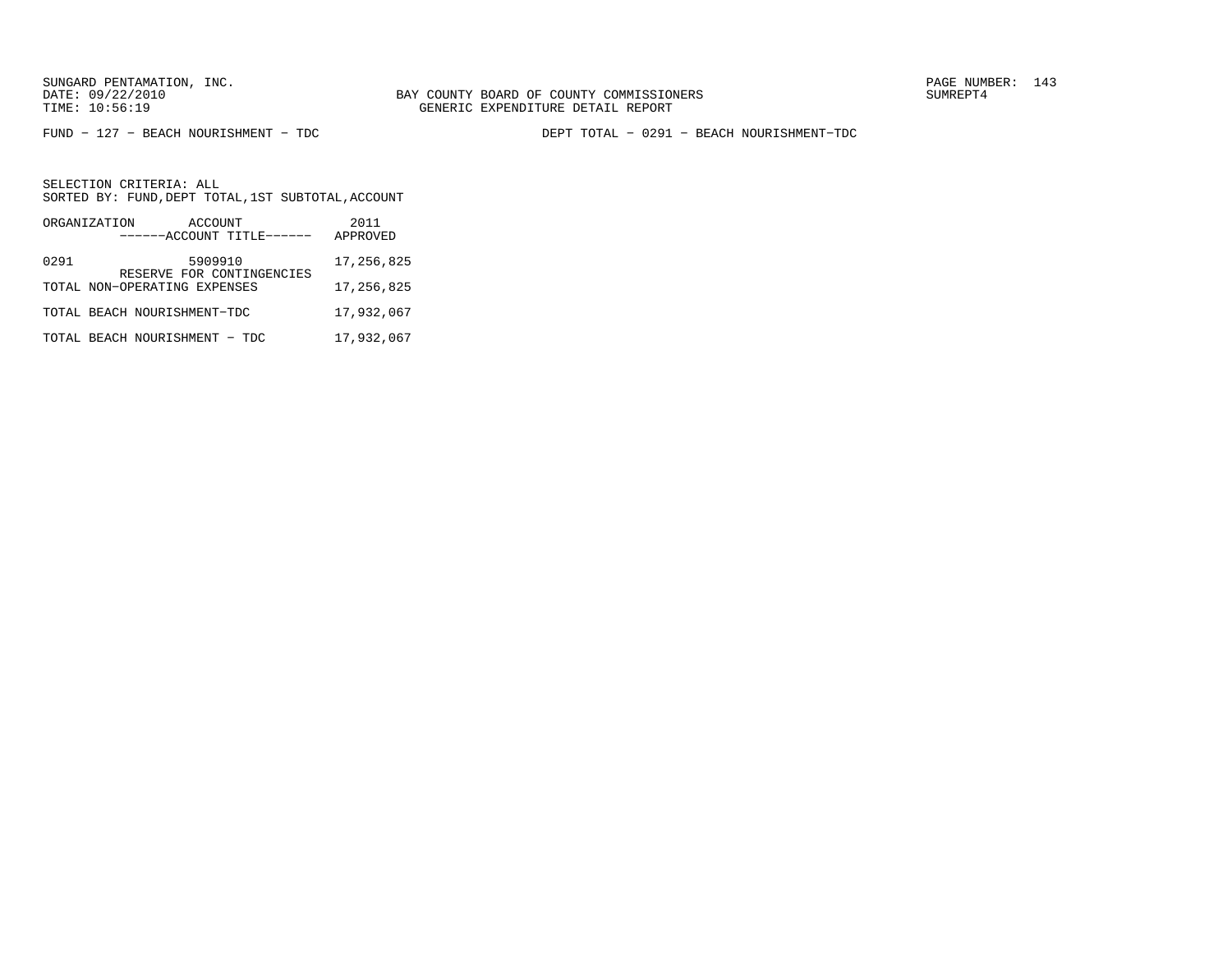FUND − 128 − TDC − 5TH CENT DEPT TOTAL − 0295 − 5TH CENT

|                | ORGANIZATION ACCOUNT         |         | ------ACCOUNT TITLE------ | 2011<br>APPROVED |
|----------------|------------------------------|---------|---------------------------|------------------|
| 0295           |                              | 5303424 | CONTR SRV-CLERK FINANCE   | 63,466           |
| 0295           |                              | 5303444 | CONTR SRV-PCB CNV & VISIT | 2,218,078        |
|                | TOTAL OPERATING EXPENSES     |         |                           | 2,281,544        |
|                |                              |         |                           |                  |
| 0295           |                              | 5909910 | RESERVE FOR CONTINGENCIES | 12,150           |
|                | TOTAL NON-OPERATING EXPENSES |         |                           | 12,150           |
| TOTAL 5TH CENT |                              |         |                           | 2,293,694        |
|                | TOTAL TDC - 5TH CENT         |         |                           | 2,293,694        |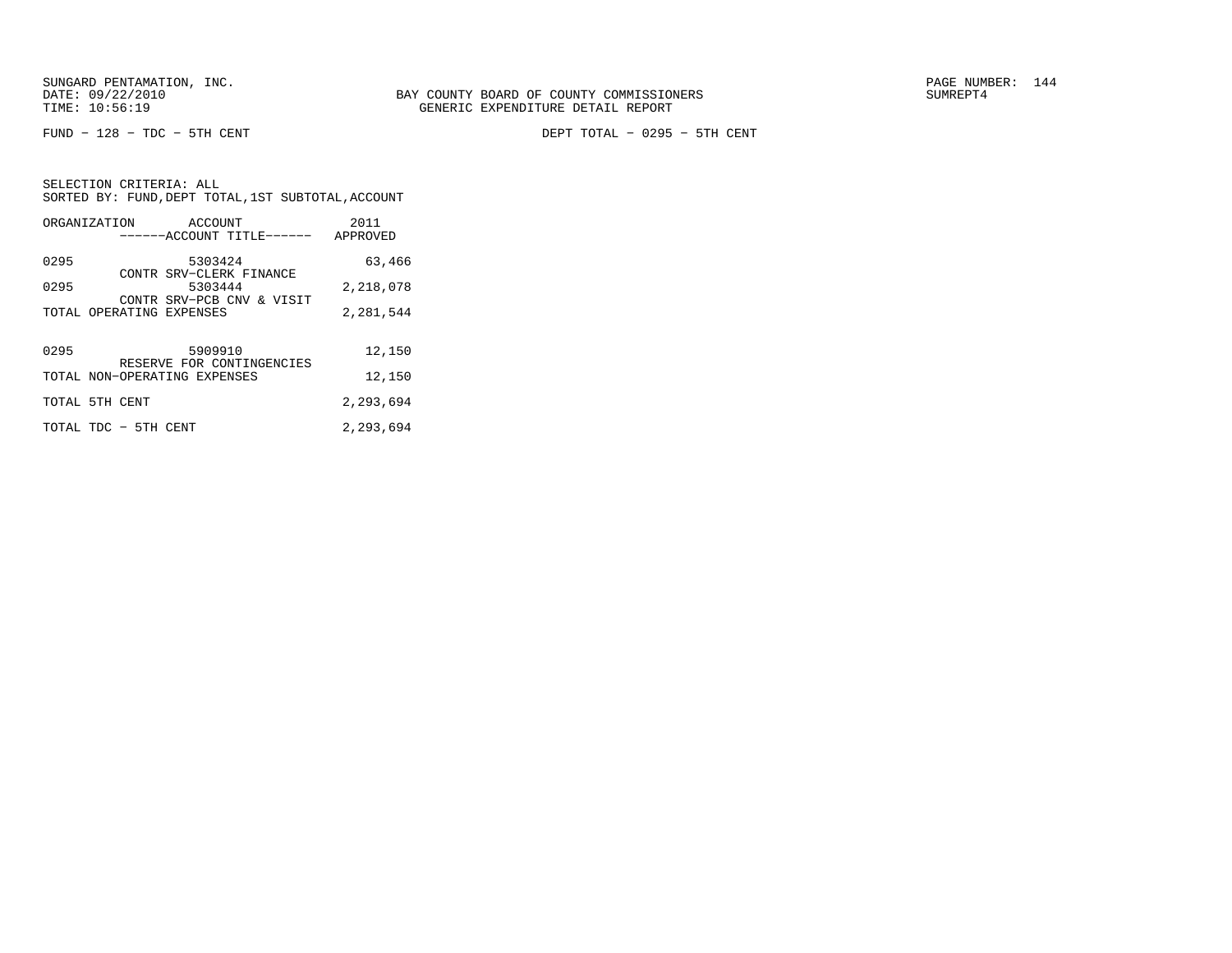| ORGANIZATION | ACCOUNT<br>---ACCOUNT TITLE------                        | 2011<br>APPROVED |
|--------------|----------------------------------------------------------|------------------|
| 0301         | 5101200<br>SALARIES & WAGES-REGULAR                      | 155,435          |
| 0301         | 5101400<br>SALARIES & WAGES-OVERTIME                     | 4,000            |
| 0301         | 5102100<br>FICA TAXES-MATCHING                           | 12,197           |
| 0301         | 5102200<br>RETIREMENT CONTRIBUTIONS                      | 47,388           |
| 0301         | 5102300<br>LIFE & HEALTH INSURANCE                       | 22,837           |
| 0301         | 5102400<br>WORKERS COMP. PREMIUMS                        | 1,753            |
|              | TOTAL PERSONAL SERVICES                                  | 243,610          |
| 0301         | 5143101                                                  | 4,700            |
| 0301         | PROF SRV-CO ATTORNEY<br>5193101                          | 500              |
| 0301         | EDUCATION/PUBLIC RELATION<br>5303107                     | 0                |
| 0301         | SRV-SUBSTANCE TEST<br>PROF<br>5303110                    | 0                |
| 0301         | PROF SRV-BACKGROUND CHECK<br>5303401                     | 0                |
| 0301         | CONTRACTED SERVICES<br>5303406                           | 0                |
| 0301         | CONTR SRV-WIRLESS DIP FEE<br>5303410                     | 0                |
| 0301         | CONTR SRV-JANITORIAL<br>5303422                          | 59,130           |
| 0301         | CONTR SRV-GIS<br>5303425                                 | 47,769           |
| 0301         | CONTR SRV-ADMIN FEES<br>5304001                          | 0                |
| 0301         | TRAVEL/TRAINING NON-LOCAL<br>5304005                     | 0                |
| 0301         | TRAVEL-LOCAL<br>5304101                                  | 254,543          |
| 0301         | COMMUNICATIONS SERVICES<br>5304125                       | 350              |
| 0301         | POSTAGE/TRANSP/FREIGHT<br>5304301                        | 0                |
| 0301         | UTILITY SERVICES<br>5304410                              | 0                |
| 0301         | RENTALS/LEASES-EOUIPMENT<br>5304501                      | 3,768            |
| 0301         | INSURANCE & BONDS<br>5304605<br>REPAIR/MAINT-BLDG & GRND | 0                |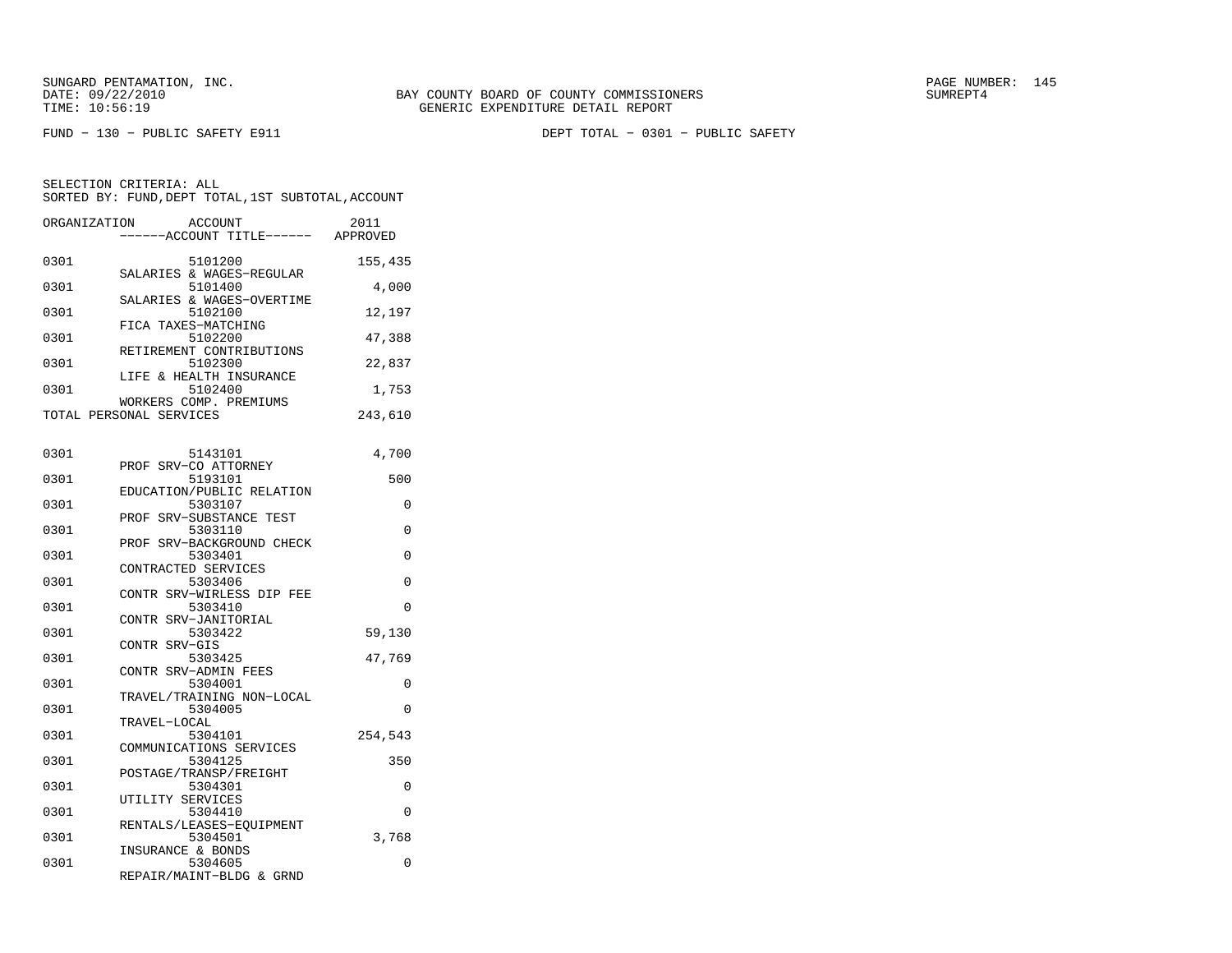FUND − 130 − PUBLIC SAFETY E911 DEPT TOTAL − 0301 − PUBLIC SAFETY

| ORGANIZATION             |                 | <b>ACCOUNT</b><br>---ACCOUNT TITLE------ APPROVED              | 2011     |
|--------------------------|-----------------|----------------------------------------------------------------|----------|
| 0301                     |                 | 5304610                                                        | 500      |
| 0301                     |                 | REPAIR/MAINT-AUTO EQUIP<br>5304611<br>REPAIR/MAINT-FLEET MAINT | 1,600    |
| 0301                     |                 | 5304615<br>REPAIR/MAINT-EQUIPMENT                              | 74,930   |
| 0301                     |                 | 5304701<br>PRINTING & BINDING                                  | 0        |
| 0301                     |                 | 5304902<br>FEES & COSTS-PURCHASING                             | 330      |
| 0301                     |                 | 5304905<br>FEES&COSTS-LGL ADV/ADVERT                           | 0        |
| 0301                     |                 | 5304990<br>MISCELLANEOUS EXPENSES                              | 0        |
| 0301                     | OFFICE SUPPLIES | 5305101                                                        | 4,800    |
| 0301                     |                 | 5305201<br>OPERATING SUPPLIES                                  | 500      |
| 0301                     |                 | 5305205<br>GAS, OIL & LUBRICANTS                               | 3,000    |
| 0301                     |                 | 5305215<br>CLOTHING & WEARING APPRL                            | 0        |
| 0301                     |                 | 5305401<br>BOOKS/RESOURCE MATR/SUBSC                           | 1,940    |
| 0301                     |                 | 5305402<br><b>DUES &amp; MEMBERSHIPS</b>                       | 549      |
| 0301                     |                 | 5305406<br>TRAINING & TUITION                                  | $\Omega$ |
| TOTAL OPERATING EXPENSES |                 |                                                                | 458,909  |
| 0301                     | EOUIPMENT       | 5606401                                                        | 17,083   |
| 0301                     |                 | 5606402                                                        | 1,500    |
| TOTAL CAPITAL OUTLAY     |                 | EQUIP LESS THAN \$1000                                         | 18,583   |
| 0301                     |                 | 5819101                                                        | 0        |
| 0301                     |                 | TRNFS-GENERAL FUND (001)<br>5905998                            | 0        |
| 0301                     |                 | DEPRECIATION EXPENSE<br>5909910                                | 100,000  |
| 0301                     |                 | RESERVE FOR CONTINGENCIES<br>5909915                           | 0        |
| 0301                     |                 | RESERVE FOR PAY ADJUSTMNT<br>5909920                           | $\Omega$ |
| 0301                     |                 | RESERVE-FUTURE CAP OUTLAY<br>5909999<br>RESERVE-CASH FORWARD   | 993,278  |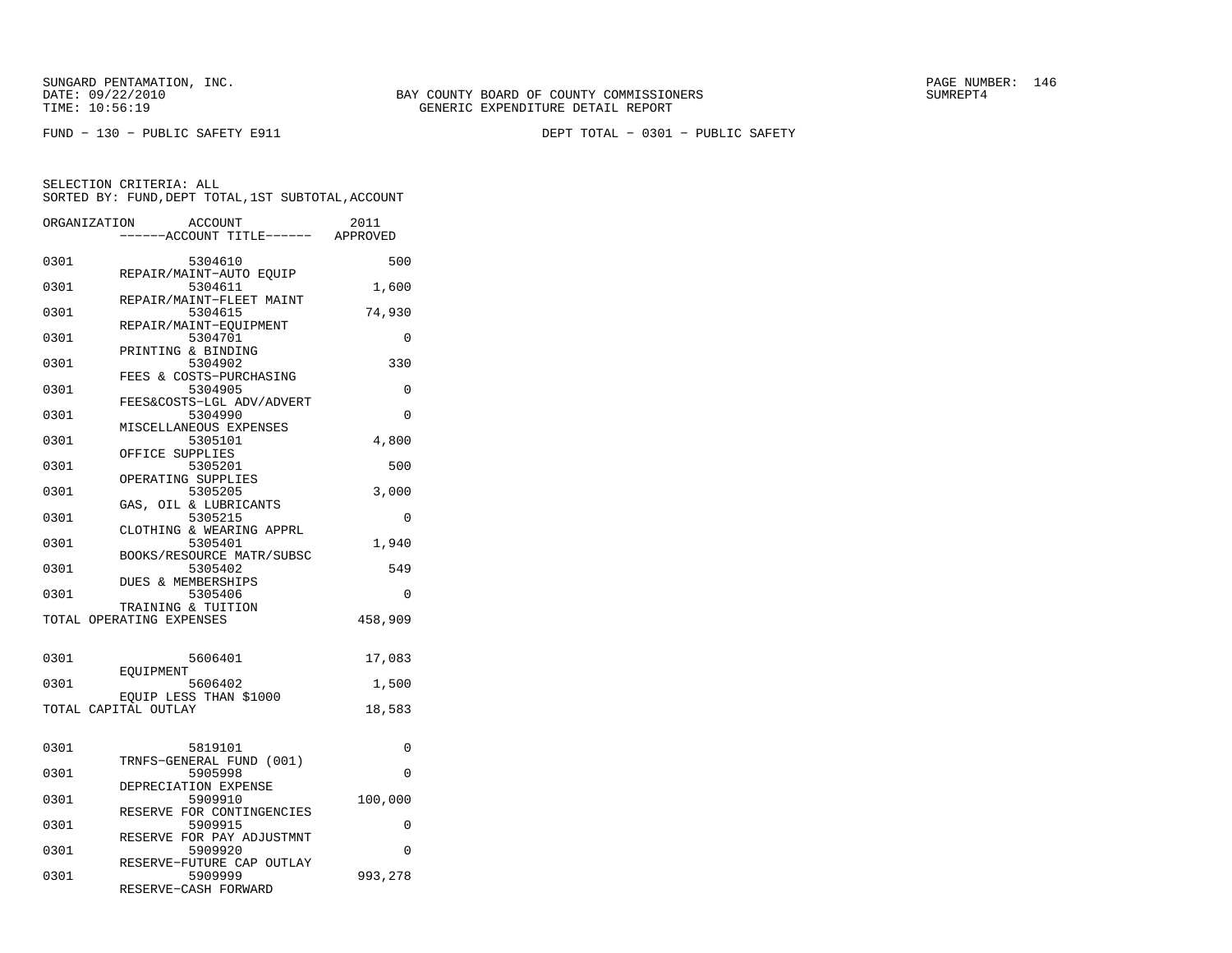FUND − 130 − PUBLIC SAFETY E911 DEPT TOTAL − 0301 − PUBLIC SAFETY

| ORGANIZATION                 | ACCOUNT<br>------ACCOUNT TITLE------ | 2011<br>APPROVED |
|------------------------------|--------------------------------------|------------------|
| TOTAL NON-OPERATING EXPENSES |                                      | 1,093,278        |
| TOTAL PUBLIC SAFETY          |                                      | 1,814,380        |
| TOTAL PUBLIC SAFETY E911     |                                      | 1,814,380        |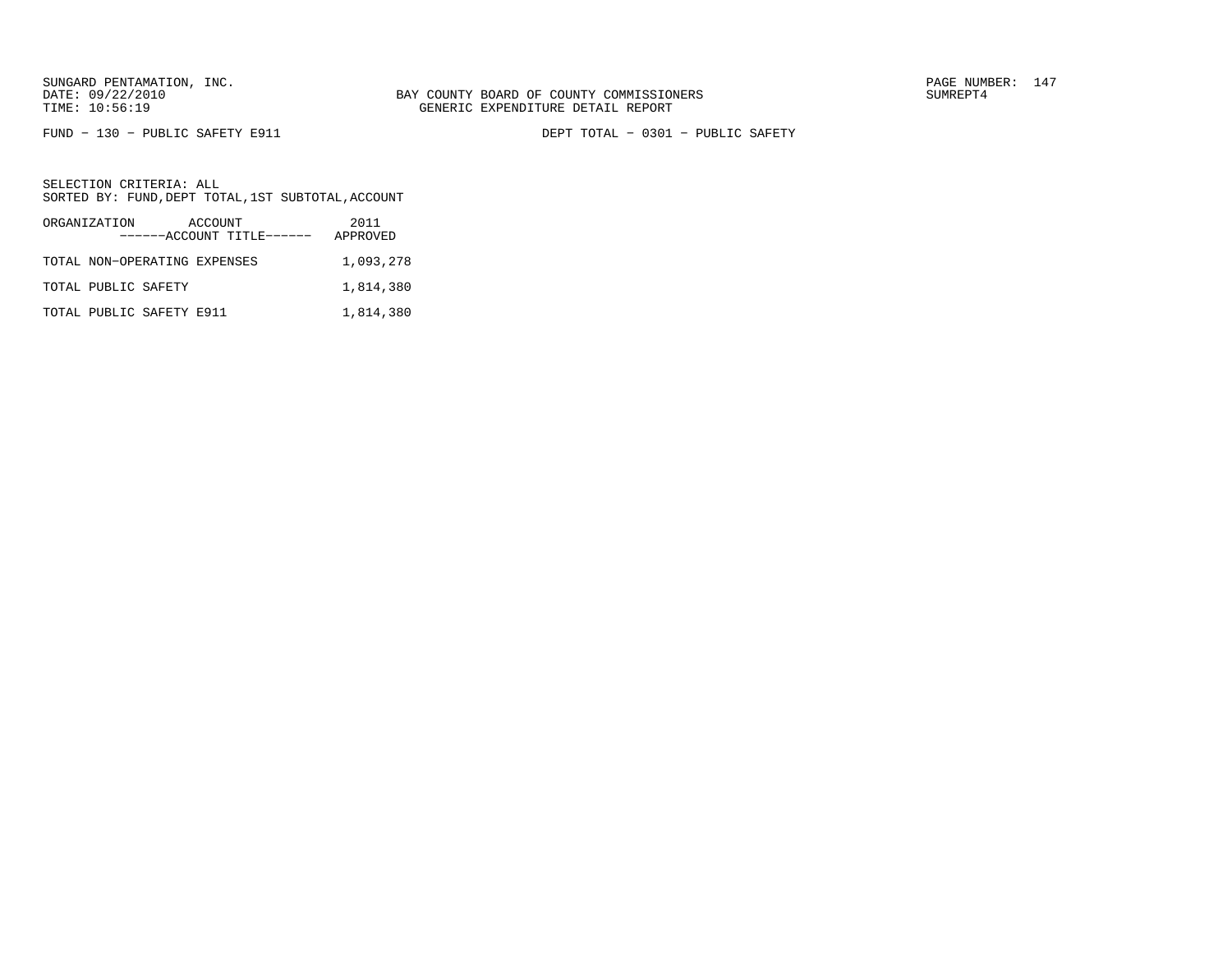BAY COUNTY BOARD OF COUNTY COMMISSIONERS TIME: 10:56:19 GENERIC EXPENDITURE DETAIL REPORT

FUND − 133 − INTERGOVT RADIO COMM DEPT TOTAL − 0303 − INTERGOV'T RADIO COMM

| ORGANIZATION |                          | <b>ACCOUNT</b><br>---ACCOUNT TITLE------ APPROVED | 2011    |
|--------------|--------------------------|---------------------------------------------------|---------|
| 0303         | PROF SRV-CO ATTORNEY     | 5143101                                           | 3,725   |
| 0303         | CONTRACTED SERVICES      | 5303401                                           | 0       |
| 0303         | CONTR SRV-ADMIN FEES     | 5303425                                           | 29,978  |
| 0303         | CONTR SRV-FACILITIES     | 5303446                                           | 8,425   |
| 0303         |                          | 5304001<br>TRAVEL/TRAINING NON-LOCAL              | 0       |
| 0303         | COMMUNICATIONS SERVICES  | 5304101                                           | 86,064  |
| 0303         | POSTAGE/TRANSP/FREIGHT   | 5304125                                           | 0       |
| 0303         | UTILITY SERVICES         | 5304301                                           | 24,000  |
| 0303         | RENTALS/LEASES-LAND      | 5304403                                           | 3,000   |
| 0303         |                          | 5304410<br>RENTALS/LEASES-EOUIPMENT               | 0       |
| 0303         | INSURANCE & BONDS        | 5304501                                           | 20,032  |
| 0303         |                          | 5304605<br>REPAIR/MAINT-BLDG & GRND               | 0       |
| 0303         | REPAIR/MAINT-EOUIPMENT   | 5304615                                           | 388,000 |
| 0303         | FEES & COSTS-PURCHASING  | 5304902                                           | 439     |
| 0303         | FEES & COSTS-LICENSES    | 5304908                                           | 0       |
| 0303         | OPERATING SUPPLIES       | 5305201                                           | 0       |
| 0303         | TRAINING & TUITION       | 5305406                                           | 0       |
|              | TOTAL OPERATING EXPENSES |                                                   | 563,663 |
| 0303         | EOUIPMENT                | 5606401                                           | 0       |
| 0303         | EQUIP LESS THAN \$1000   | 5606402                                           | 1,500   |
|              | TOTAL CAPITAL OUTLAY     |                                                   | 1,500   |
| 0303         |                          | 5707105                                           | 746,549 |
| 0303         | PRINCIPAL-LOANS          | 5707205                                           | 36,308  |
| 0303         | INTEREST-LOANS           | 5707316<br>PAYING AGENT/TRUSTEE-FEES              | 0       |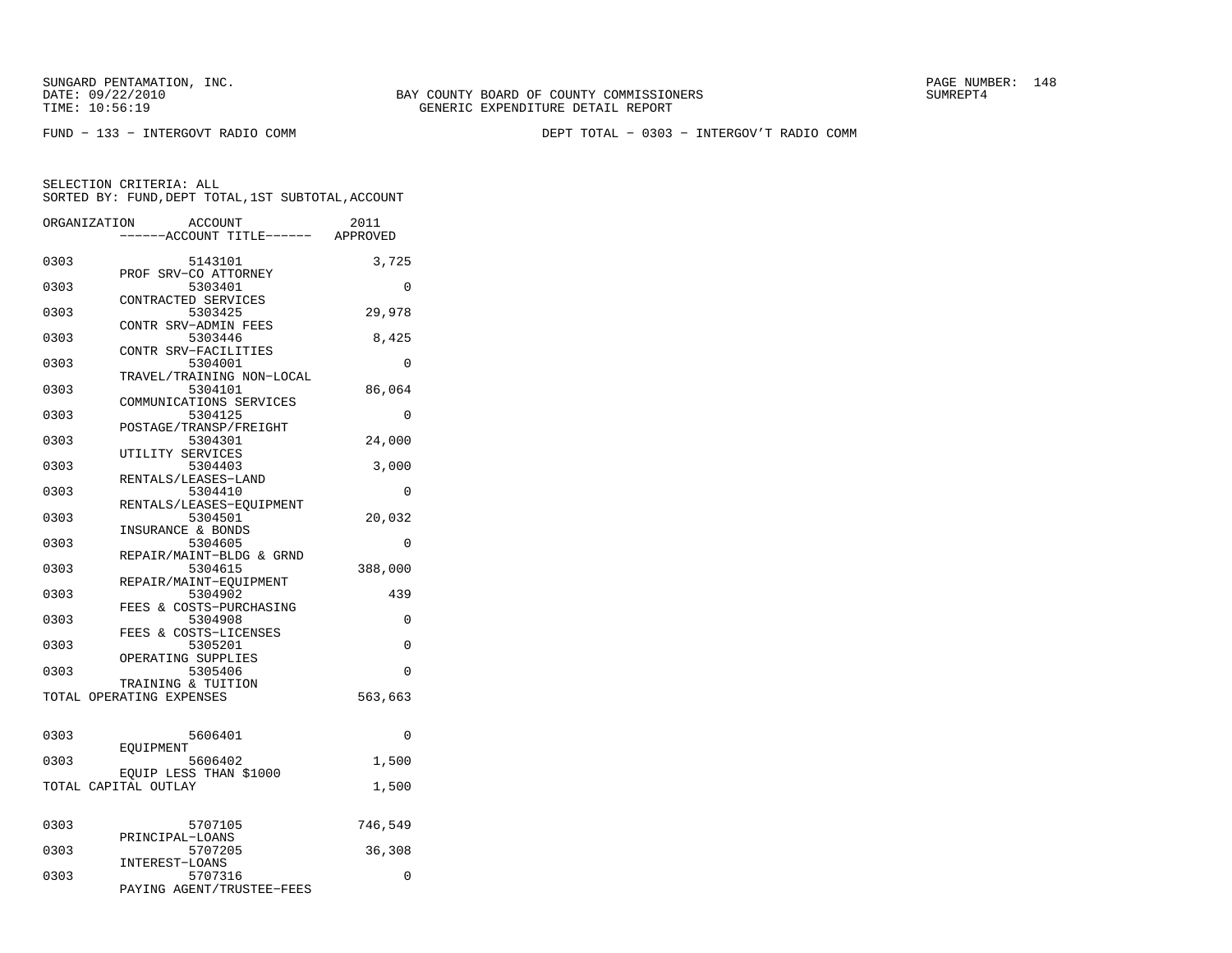FUND − 133 − INTERGOVT RADIO COMM DEPT TOTAL − 0303 − INTERGOV'T RADIO COMM

|      | ORGANIZATION<br>ACCOUNT<br>------ACCOUNT TITLE------         | 2011<br>APPROVED |
|------|--------------------------------------------------------------|------------------|
| 0303 | 5707370                                                      | 1,000            |
|      | ARBITRAGE REBATE EXPENSE<br>TOTAL DEBT SERVICE               | 783,857          |
| 0303 | 5905998<br>DEPRECIATION EXPENSE                              | U                |
| 0303 | 5909920                                                      | $\Omega$         |
| 0303 | RESERVE-FUTURE CAP OUTLAY<br>5909999<br>RESERVE-CASH FORWARD | 1,046,386        |
|      | TOTAL NON-OPERATING EXPENSES                                 | 1,046,386        |
|      | TOTAL INTERGOV'T RADIO COMM                                  | 2,395,406        |
|      | TOTAL INTERGOVT RADIO COMM                                   | 2,395,406        |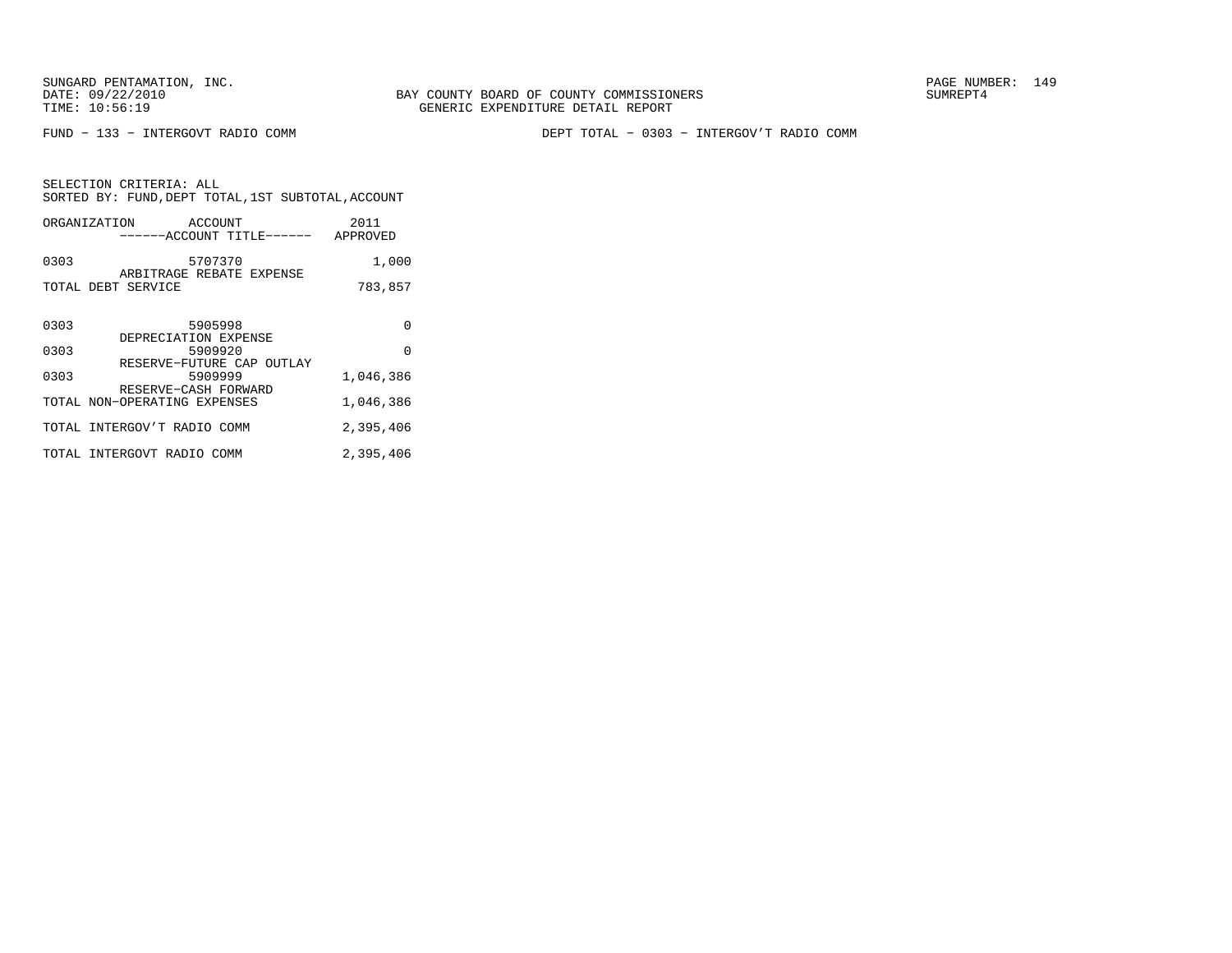FUND − 140 − DISTRICT MOSQUITO CONTROL DEPT TOTAL − 0315 − MOSQUITO CONTROL

| ORGANIZATION | ACCOUNT<br>---ACCOUNT TITLE------ APPROVED                  | 2011    |
|--------------|-------------------------------------------------------------|---------|
| 0315         | 5101200<br>SALARIES & WAGES-REGULAR                         | 454,866 |
| 0315         | 5101400<br>SALARIES & WAGES-OVERTIME                        | 5,000   |
| 0315         | 5102100<br>FICA TAXES-MATCHING                              | 35,180  |
| 0315         | 5102200<br>RETIREMENT CONTRIBUTIONS                         | 49,528  |
| 0315         | 5102300<br>LIFE & HEALTH INSURANCE                          | 94,928  |
| 0315         | 5102400<br>WORKERS COMP. PREMIUMS                           | 47,283  |
|              | TOTAL PERSONAL SERVICES                                     | 686,785 |
| 0315         | 5143101                                                     | 4,983   |
| 0315         | PROF SRV-CO ATTORNEY<br>5303107                             | 0       |
| 0315         | PROF SRV-SUBSTANCE TEST<br>5303110                          | 0       |
| 0315         | PROF SRV-BACKGROUND CHECK<br>5303401<br>CONTRACTED SERVICES | 240,000 |
| 0315         | 5303408<br>CONTR SRV-800 MHZ                                | 16,798  |
| 0315         | 5303422<br>CONTR SRV-GIS                                    | 400     |
| 0315         | 5303425<br>CONTR SRV-ADMIN FEES                             | 37,056  |
| 0315         | 5303446<br>CONTR SRV-FACILITIES                             | 8,333   |
| 0315         | 5304001<br>TRAVEL/TRAINING NON-LOCAL                        | 6,000   |
| 0315         | 5304101<br>COMMUNICATIONS SERVICES                          | 2,604   |
| 0315         | 5304122<br>COMM SRV-LEASED LINES                            | 0       |
| 0315         | 5304125<br>POSTAGE/TRANSP/FREIGHT                           | 150     |
| 0315         | 5304301<br>UTILITY SERVICES                                 | 11,000  |
| 0315         | 5304410<br>RENTALS/LEASES-EQUIPMENT                         | 1,900   |
| 0315         | 5304501<br>INSURANCE & BONDS                                | 15,191  |
| 0315         | 5304605<br>REPAIR/MAINT-BLDG & GRND                         | 9,504   |
| 0315         | 5304610<br>REPAIR/MAINT-AUTO EQUIP                          | 2,500   |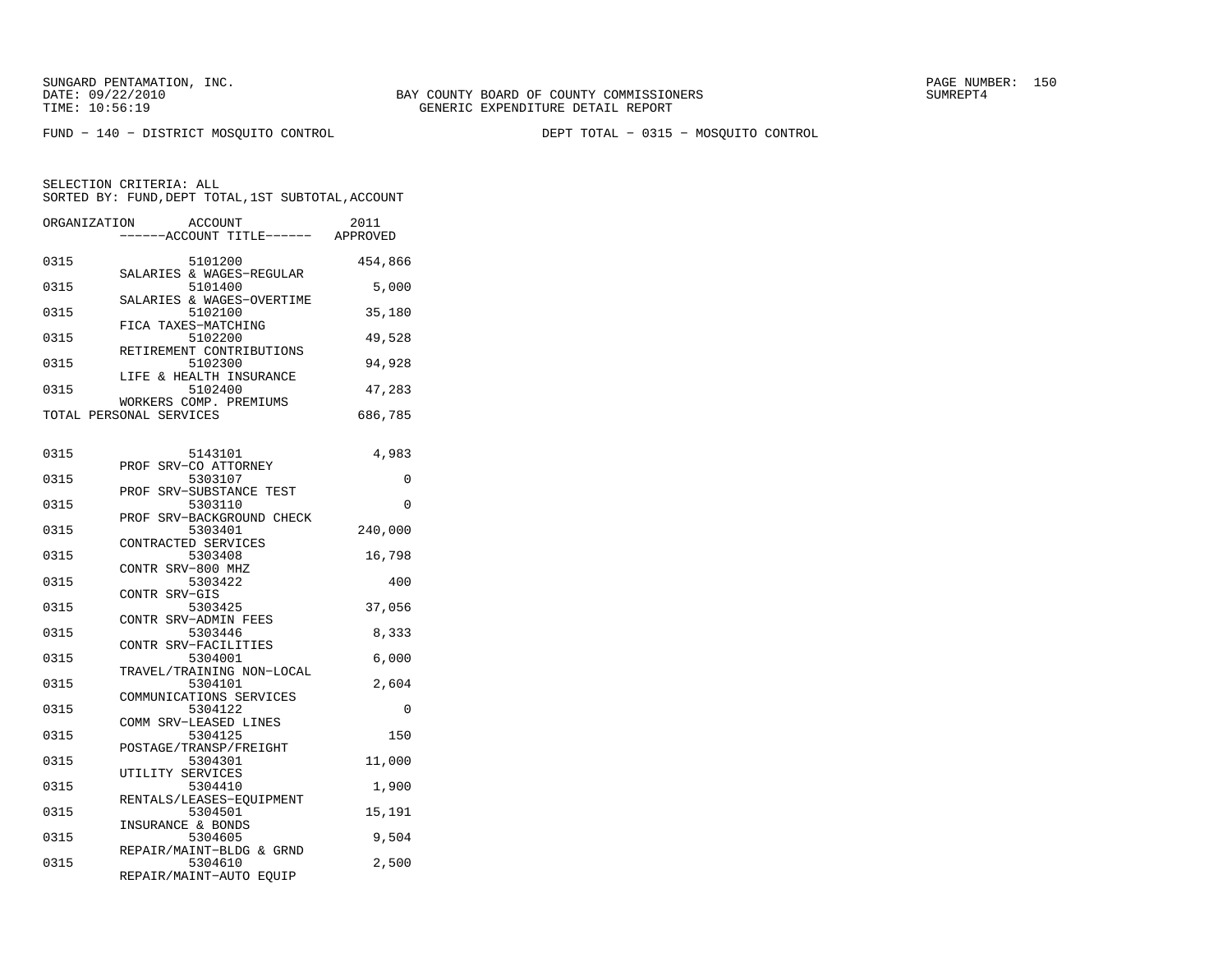FUND − 140 − DISTRICT MOSQUITO CONTROL DEPT TOTAL − 0315 − MOSQUITO CONTROL

|      | ORGANIZATION<br>ACCOUNT<br>----ACCOUNT TITLE------ APPROVED | 2011     |
|------|-------------------------------------------------------------|----------|
| 0315 | 5304611                                                     | 9,000    |
| 0315 | REPAIR/MAINT-FLEET MAINT<br>5304615                         | 2,600    |
| 0315 | REPAIR/MAINT-EQUIPMENT<br>5304902                           | 1,025    |
| 0315 | FEES & COSTS-PURCHASING<br>5304905                          | 0        |
| 0315 | FEES&COSTS-LGL ADV/ADVERT<br>5304990                        | 0        |
| 0315 | MISCELLANEOUS EXPENSES<br>5305101                           | 1,000    |
| 0315 | OFFICE SUPPLIES<br>5305201                                  | 7,000    |
| 0315 | OPERATING SUPPLIES<br>5305202                               | 1,000    |
| 0315 | OPER SUPPLIES-JANITORIAL<br>5305203                         | 164,000  |
| 0315 | INSECTISIDES & PESTICIDES<br>5305205                        | 50,000   |
| 0315 | GAS, OIL & LUBRICANTS<br>5305210                            | 750      |
| 0315 | SAFETY GEAR & SUPPLIES<br>5305215                           | 3,100    |
|      | CLOTHING & WEARING APPRL                                    |          |
| 0315 | 5305220<br>TOOL & SMALL IMPLEMENTS                          | 750      |
| 0315 | 5305401<br>BOOKS/RESOURCE MATR/SUBSC                        | 5,000    |
| 0315 | 5305402<br>DUES & MEMBERSHIPS                               | 2,200    |
| 0315 | 5305406<br>TRAINING & TUITION                               | 750      |
|      | TOTAL OPERATING EXPENSES                                    | 604,594  |
| 0315 | 5606301                                                     | $\Omega$ |
| 0315 | IMPRV OTHER THAN BLDGS<br>5606401                           | 67,500   |
| 0315 | EOUIPMENT<br>5606402                                        | 0        |
| 0315 | EOUIP LESS THAN \$1000<br>5606450                           | $\Omega$ |
|      | COMPUTER SOFTWARE<br>TOTAL CAPITAL OUTLAY                   | 67,500   |
|      |                                                             |          |
| 0315 | 5808109<br>AID-CRA LYNN HAVEN                               | 6,770    |
| 0315 | 5808190<br>AID-CRA CEDAR GROVE                              | 0        |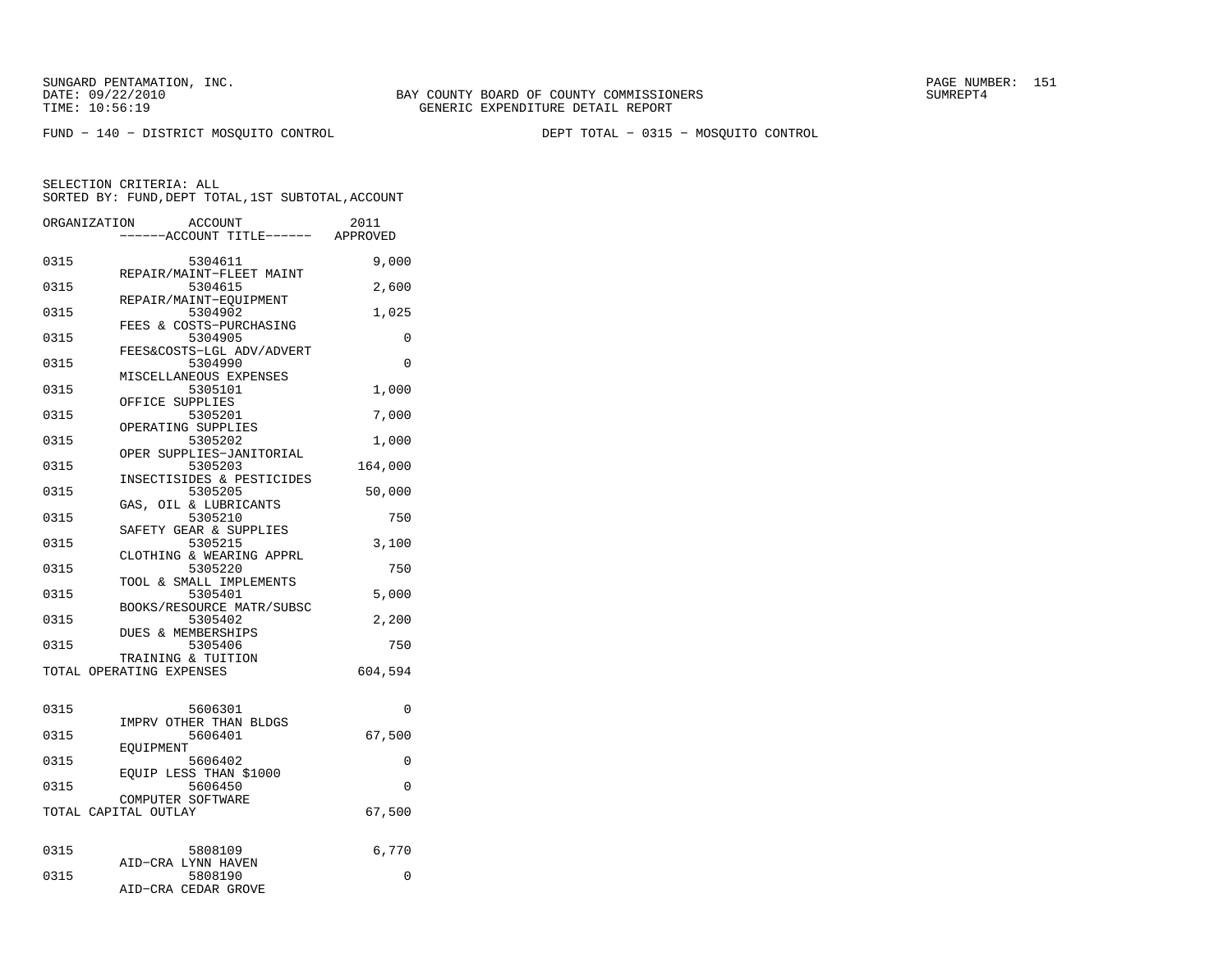FUND − 140 − DISTRICT MOSQUITO CONTROL DEPT TOTAL − 0315 − MOSQUITO CONTROL

| ORGANIZATION ACCOUNT         |                     |         |                                      | 2011      |
|------------------------------|---------------------|---------|--------------------------------------|-----------|
|                              |                     |         | ------ACCOUNT TITLE------ APPROVED   |           |
| 0315                         |                     |         | 5808202                              | 1,105     |
|                              | AID-CRA SPRINGFIELD |         |                                      |           |
| 0315                         | AID-CRA PARKER      |         | 5808204                              | $\Omega$  |
| 0315                         |                     | 5808206 |                                      | 3,407     |
|                              | AID-CRA CALLAWAY    |         |                                      |           |
| 0315                         |                     |         | 5808207                              | 27,584    |
| 0315                         |                     |         | AID-CRA PANAMA CITY / DIB<br>5808208 | 7,279     |
|                              |                     |         | AID-CRA P.C./MILLVILLE               |           |
| TOTAL GRANTS & AIDS          |                     |         |                                      | 46,145    |
|                              |                     |         |                                      |           |
| 0315                         |                     | 5905998 |                                      | $\Omega$  |
|                              |                     |         | DEPRECIATION EXPENSE                 |           |
| 0315                         |                     | 5909910 |                                      | 215,000   |
| 0315                         |                     | 5909915 | RESERVE FOR CONTINGENCIES            | $\Omega$  |
|                              |                     |         | RESERVE FOR PAY ADJUSTMNT            |           |
| 0315                         |                     | 5909999 |                                      | 442,110   |
| TOTAL NON-OPERATING EXPENSES |                     |         | RESERVE-CASH FORWARD                 | 657,110   |
|                              |                     |         |                                      |           |
| TOTAL MOSQUITO CONTROL       |                     |         |                                      | 2,062,134 |
|                              |                     |         | TOTAL DISTRICT MOSQUITO CONTROL      | 2,062,134 |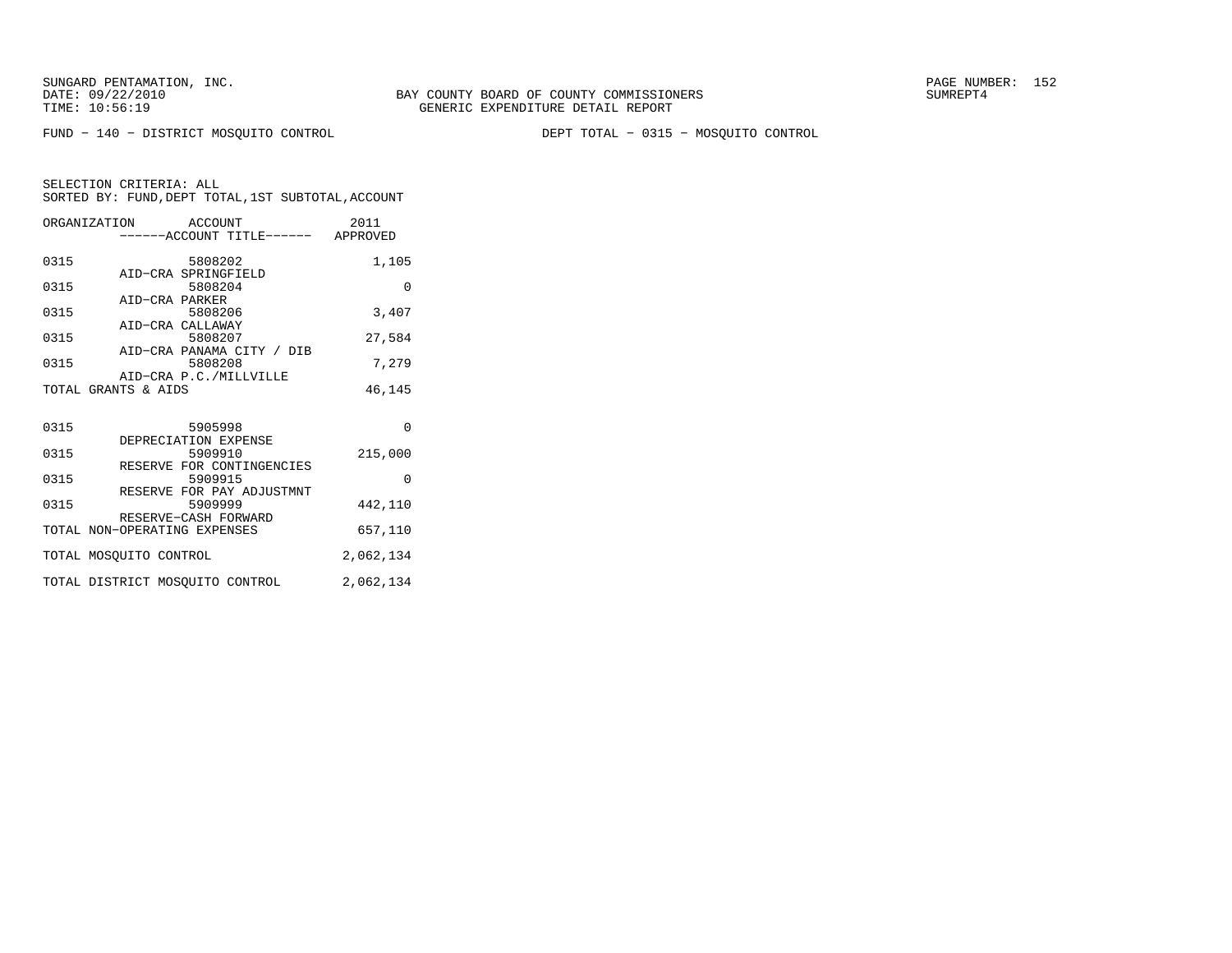FUND − 145 − MSTU−FIRE PROTECTION DEPT TOTAL − 0320 − FIRE SERVICES

| ORGANIZATION | ACCOUNT<br>---ACCOUNT TITLE------ APPROVED           | 2011      |
|--------------|------------------------------------------------------|-----------|
| 0320         | 5101200                                              | 2,427,766 |
| 0320         | SALARIES & WAGES-REGULAR<br>5101400                  | 337,469   |
| 0320         | SALARIES & WAGES-OVERTIME<br>5102100                 | 211,540   |
| 0320         | FICA TAXES-MATCHING<br>5102200                       | 635,474   |
| 0320         | RETIREMENT CONTRIBUTIONS<br>5102300                  | 405,830   |
| 0320         | LIFE & HEALTH INSURANCE<br>5102400                   | 124,160   |
| 0320         | WORKERS COMP. PREMIUMS<br>5102500                    | 0         |
|              | UNEMPLOYMENT COMPENSATION<br>TOTAL PERSONAL SERVICES | 4,142,239 |
|              |                                                      |           |
| 0320         | 5143101<br>SRV-CO ATTORNEY<br>PROF                   | 26,068    |
| 0320         | 5143103<br>SRV-LABOR ATTNY<br>PROF                   | 0         |
| 0320         | 5143105<br>SRV-OTHER ATTNY<br>PROF                   | 0         |
| 0320         | 5303104                                              | 0         |
| 0320         | SRV-ENGINEERING<br>PROF<br>5303106                   | 41,772    |
| 0320         | SRV-PHYSICLS/MEDICAL<br>PROF<br>5303107              | 14,000    |
| 0320         | SRV-SUBSTANCE TEST<br>PROF<br>5303110                | 3,500     |
| 0320         | SRV-BACKGROUND CHECK<br>PROF<br>5303401              | 44,320    |
| 0320         | CONTRACTED SERVICES<br>5303410                       | 0         |
| 0320         | CONTR SRV-JANITORIAL<br>5303425                      | 200,379   |
| 0320         | CONTR SRV-ADMIN FEES<br>5303446                      | 2,930     |
| 0320         | CONTR SRV-FACILITIES<br>5303458                      | 90,108    |
| 0320         | CONTR SRV-CTY OF CALLAWAY<br>5303459                 | 0         |
|              | CONTR SRV-LYNN HAVEN                                 |           |
| 0320         | 5303461<br>SRV-MEXICO BEACH<br>CONTR                 | 15,000    |
| 0320         | 5303464<br>CONTR SRV-LAB                             | 0         |
| 0320         | 5303489<br>SRV-CITY OF SPRNGFL<br>CONTR              | 15,000    |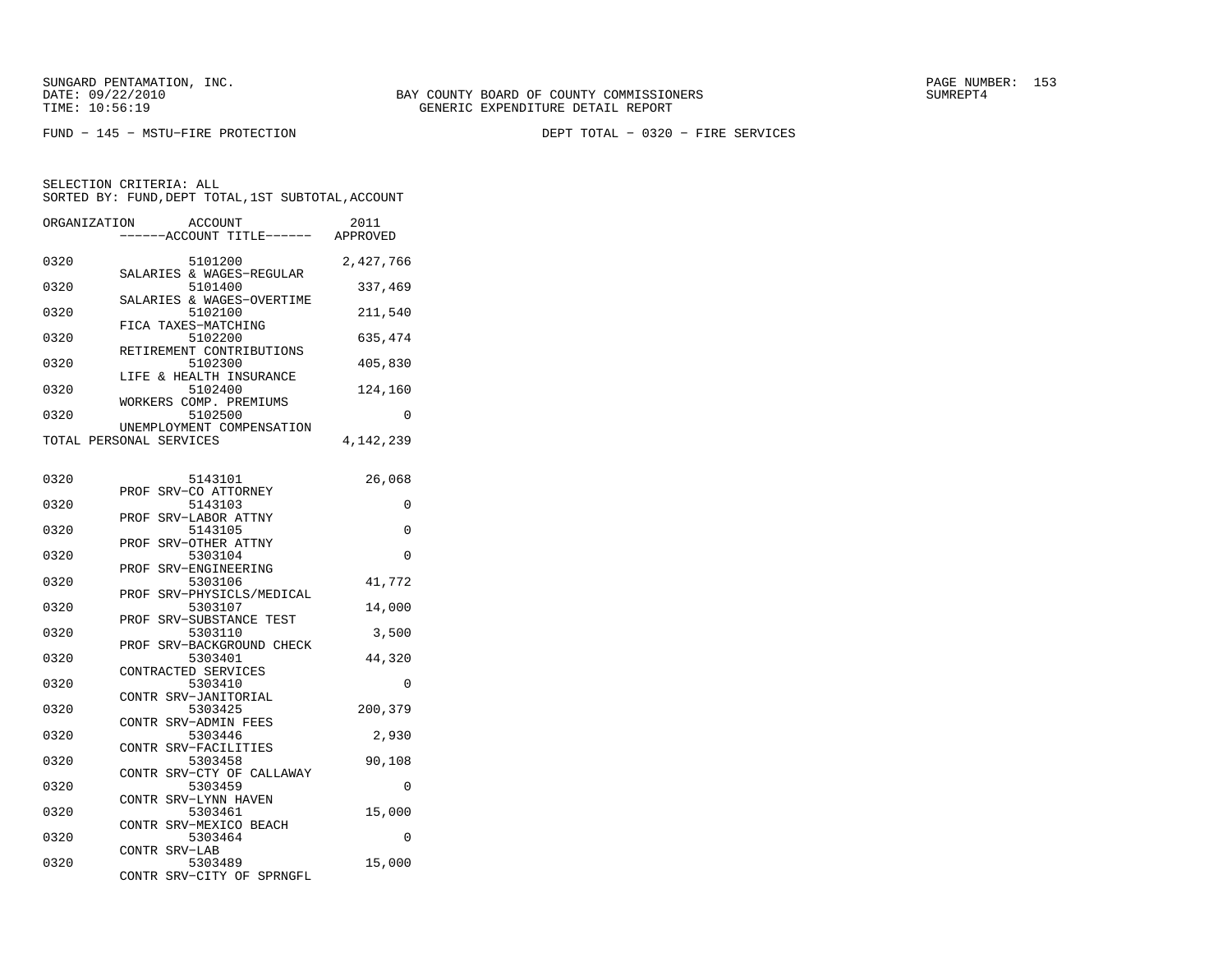FUND − 145 − MSTU−FIRE PROTECTION DEPT TOTAL − 0320 − FIRE SERVICES

| ORGANIZATION | <b>ACCOUNT</b><br>---ACCOUNT TITLE------ APPROVED | 2011     |
|--------------|---------------------------------------------------|----------|
|              |                                                   |          |
| 0320         | 5304001                                           | 100      |
|              | TRAVEL/TRAINING NON-LOCAL                         |          |
| 0320         | 5304005                                           | 50       |
|              | TRAVEL-LOCAL                                      |          |
| 0320         | 5304101                                           | 12,088   |
| 0320         | COMMUNICATIONS SERVICES<br>5304125                | 900      |
|              | POSTAGE/TRANSP/FREIGHT                            |          |
| 0320         | 5304301                                           | 0        |
|              | UTILITY SERVICES                                  |          |
| 0320         | 5304410                                           | 5,400    |
|              | RENTALS/LEASES-EQUIPMENT                          |          |
| 0320         | 5304501                                           | 177,624  |
|              | INSURANCE & BONDS                                 |          |
| 0320         | 5304604                                           | 0        |
|              | REPAIR/MAINT-BLD&GRD DEPT                         |          |
| 0320         | 5304605                                           | 0        |
|              | REPAIR/MAINT-BLDG & GRND                          |          |
| 0320         | 5304610                                           | 90,000   |
| 0320         | REPAIR/MAINT-AUTO EQUIP<br>5304611                |          |
|              | REPAIR/MAINT-FLEET MAINT                          | 120,000  |
| 0320         | 5304615                                           | 65,000   |
|              | REPAIR/MAINT-EQUIPMENT                            |          |
| 0320         | 5304701                                           | 1,600    |
|              | PRINTING & BINDING                                |          |
| 0320         | 5304902                                           | 2,856    |
|              | FEES & COSTS-PURCHASING                           |          |
| 0320         | 5304905                                           | $\Omega$ |
|              | FEES&COSTS-LGL ADV/ADVERT                         |          |
| 0320         | 5304990                                           | 0        |
|              | MISCELLANEOUS EXPENSES                            |          |
| 0320         | 5305101                                           | 4,000    |
|              | OFFICE SUPPLIES                                   |          |
| 0320         | 5305201                                           | 30,750   |
| 0320         | OPERATING SUPPLIES<br>5305205                     |          |
|              | GAS, OIL & LUBRICANTS                             | 120,000  |
| 0320         | 5305208                                           | 0        |
|              | OPERATING/PROMO EXPS                              |          |
| 0320         | 5305210                                           | 35,000   |
|              | SAFETY GEAR & SUPPLIES                            |          |
| 0320         | 5305215                                           | 22,000   |
|              | CLOTHING & WEARING APPRL                          |          |
| 0320         | 5305220                                           | 750      |
|              | TOOL & SMALL IMPLEMENTS                           |          |
| 0320         | 5305401                                           | 83       |
|              | BOOKS/RESOURCE MATR/SUBSC                         |          |
| 0320         | 5305402                                           | 1,500    |
|              | <b>DUES &amp; MEMBERSHIPS</b>                     |          |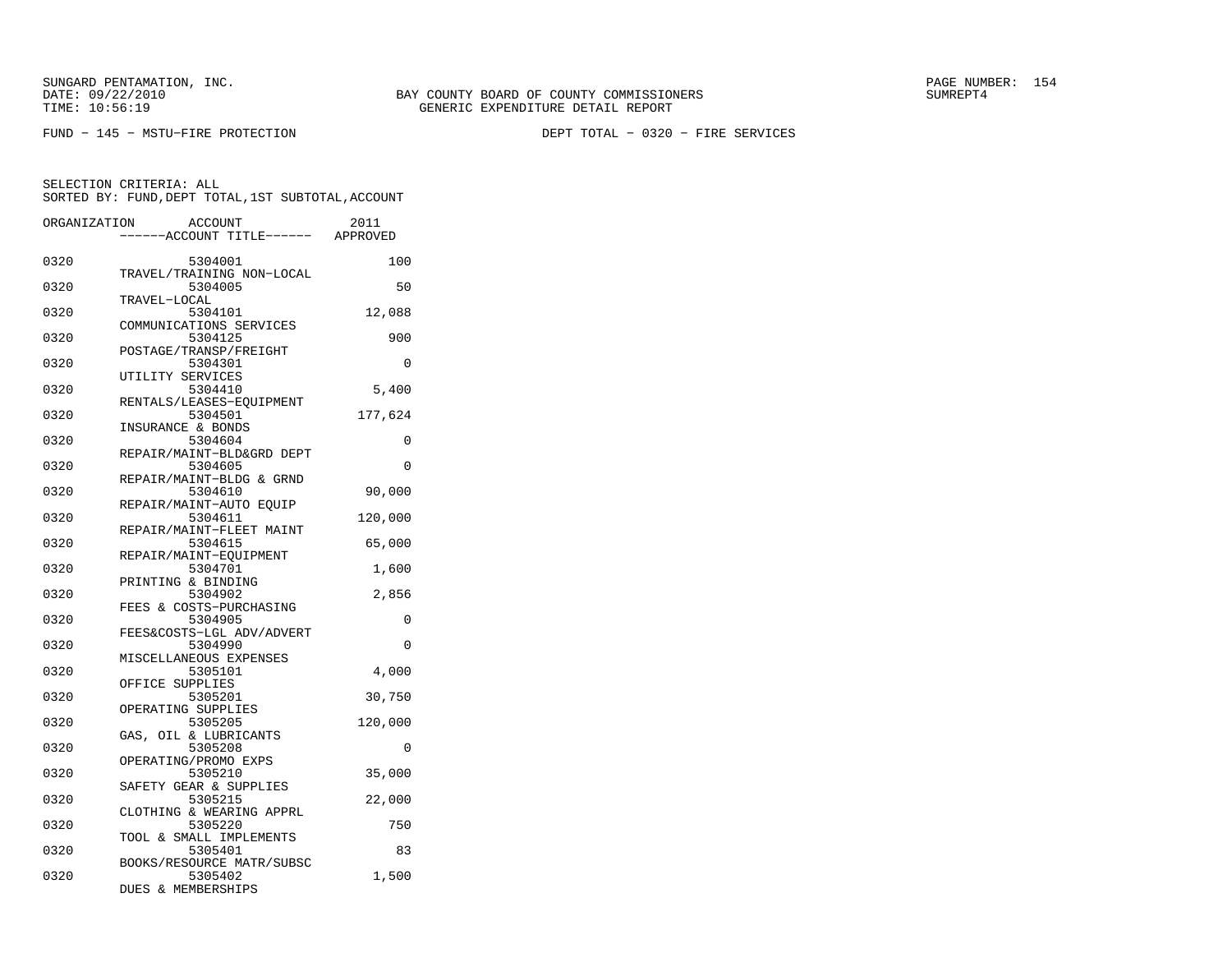SELECTION CRITERIA: ALL

FUND − 145 − MSTU−FIRE PROTECTION DEPT TOTAL − 0320 − FIRE SERVICES

| SORTED BY: FUND, DEPT TOTAL, 1ST SUBTOTAL, ACCOUNT          |           |
|-------------------------------------------------------------|-----------|
| ORGANIZATION<br>ACCOUNT<br>----ACCOUNT TITLE------ APPROVED | 2011      |
| 0320<br>5305406                                             | 15,250    |
| TRAINING & TUITION<br>TOTAL OPERATING EXPENSES              | 1,158,028 |
| 0320<br>5606101<br>LAND                                     | 0         |
| 0320<br>5606301<br>IMPRV OTHER THAN BLDGS                   | 0         |
| 0320<br>5606401<br><b>EOUIPMENT</b>                         | 0         |
| 0320<br>5606402                                             | $\Omega$  |
| EQUIP LESS THAN \$1000<br>TOTAL CAPITAL OUTLAY              | $\Omega$  |
| 0320<br>5707105<br>PRINCIPAL-LOANS                          | 529,500   |
| 0320<br>5707205                                             | 287,264   |
| INTEREST-LOANS<br>0320<br>5707303                           | $\Omega$  |
| <b>BOND ISSUE COSTS</b><br>0320<br>5707316                  | 1,000     |
| PAYING AGENT/TRUSTEE-FEES<br>5707370<br>0320                | 5,278     |
| ARBITRAGE REBATE EXPENSE<br>TOTAL DEBT SERVICE              | 823,042   |
| 0320<br>5808201                                             | $\Omega$  |
| AID-PRIVATE ORGANIZATIONS<br>TOTAL GRANTS & AIDS            | 0         |
| 0320<br>5905908<br>LOSS ON DISPOSAL                         | $\Omega$  |
| 5905998<br>0320<br>DEPRECIATION EXPENSE                     | $\Omega$  |
| 5909910<br>0320                                             | 150,000   |
| RESERVE FOR CONTINGENCIES<br>0320<br>5909913                | 60,000    |
| RESERVE-IMPACT FEES<br>0320<br>5909915                      | 0         |
| RESERVE FOR PAY ADJUSTMNT<br>0320<br>5909999                | 457,039   |
| RESERVE-CASH FORWARD<br>TOTAL NON-OPERATING EXPENSES        | 667,039   |
| TOTAL FIRE SERVICES                                         | 6,790,348 |
|                                                             |           |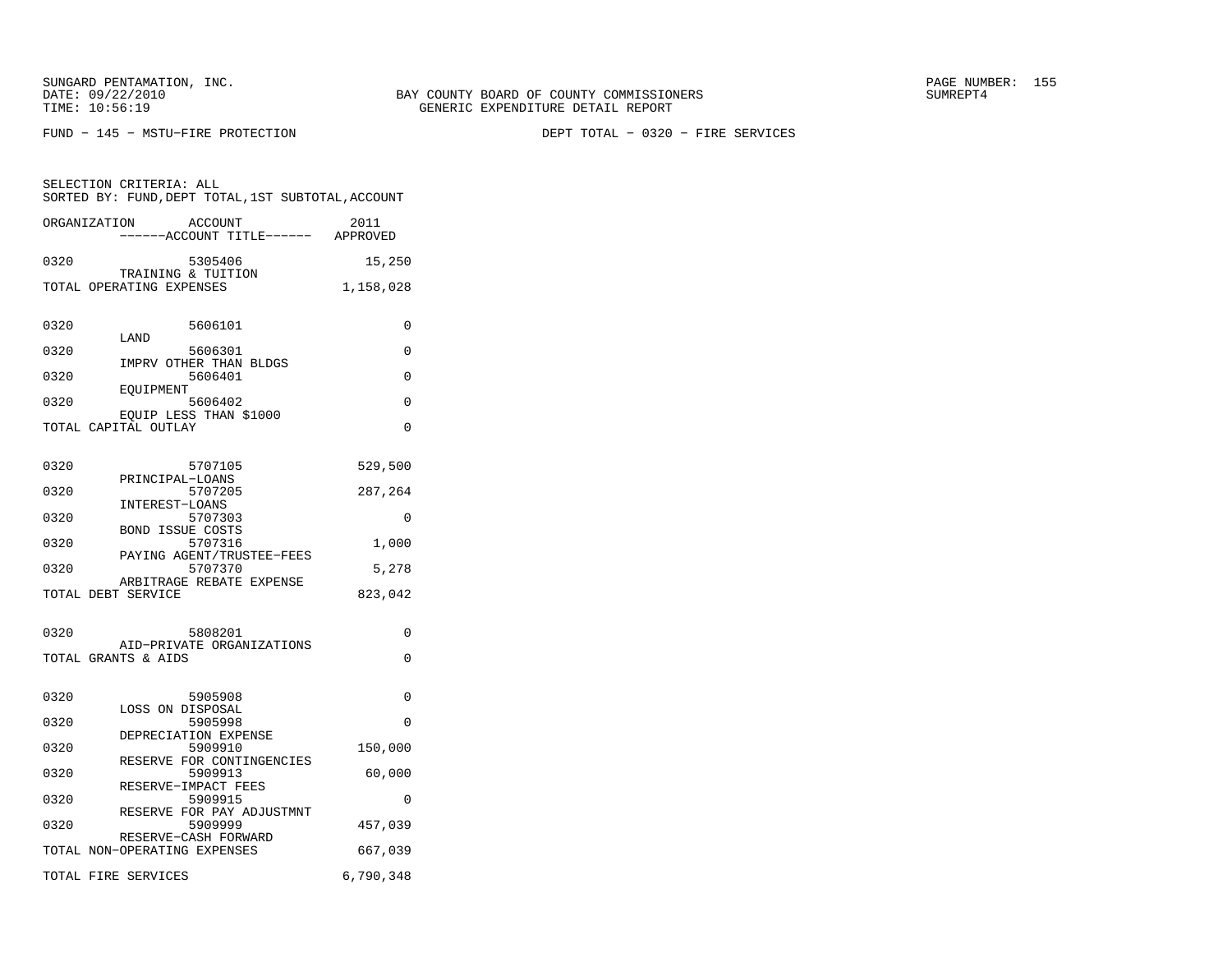FUND − 145 − MSTU−FIRE PROTECTION DEPT TOTAL − 0321 − THOMAS DRIVE FIRE DIST

|      | ORGANIZATION             | <b>ACCOUNT</b>                      | 2011     |
|------|--------------------------|-------------------------------------|----------|
|      |                          | ----ACCOUNT TITLE------ APPROVED    |          |
| 0321 |                          | 5303446                             | 18,315   |
|      |                          | CONTR SRV-FACILITIES                |          |
| 0321 |                          | 5304101                             | 2,120    |
|      |                          | COMMUNICATIONS SERVICES             |          |
| 0321 |                          | 5304125                             | $\Omega$ |
|      |                          | POSTAGE/TRANSP/FREIGHT              |          |
| 0321 |                          | 5304301                             | 26,851   |
|      |                          | UTILITY SERVICES                    |          |
| 0321 |                          | 5304410                             | 1,174    |
| 0321 |                          | RENTALS/LEASES-EQUIPMENT<br>5304604 | 4,500    |
|      |                          | REPAIR/MAINT-BLD&GRD DEPT           |          |
| 0321 |                          | 5304605                             | 23,265   |
|      |                          | REPAIR/MAINT-BLDG & GRND            |          |
| 0321 |                          | 5304610                             | 0        |
|      |                          | REPAIR/MAINT-AUTO EQUIP             |          |
| 0321 |                          | 5304611                             | 0        |
|      |                          | REPAIR/MAINT-FLEET MAINT            |          |
| 0321 |                          | 5304615                             | 0        |
|      |                          | REPAIR/MAINT-EOUIPMENT              |          |
| 0321 |                          | 5304902                             | $\Omega$ |
|      |                          | FEES & COSTS-PURCHASING             |          |
| 0321 |                          | 5305101                             | 1,200    |
|      |                          | OFFICE SUPPLIES                     |          |
| 0321 |                          | 5305201<br>OPERATING SUPPLIES       | 5,400    |
| 0321 |                          | 5305205                             | 0        |
|      |                          | GAS, OIL & LUBRICANTS               |          |
| 0321 |                          | 5305210                             | 0        |
|      |                          | SAFETY GEAR & SUPPLIES              |          |
|      | TOTAL OPERATING EXPENSES |                                     | 82,825   |
|      |                          |                                     |          |
| 0321 |                          | 5606301                             | 0        |
|      |                          | IMPRV OTHER THAN BLDGS              |          |
| 0321 |                          | 5606401                             | $\Omega$ |
|      | EOUIPMENT                |                                     |          |
| 0321 |                          | 5606402                             | 0        |
|      |                          | EQUIP LESS THAN \$1000              |          |
|      | TOTAL CAPITAL OUTLAY     |                                     | 0        |
|      |                          |                                     |          |
| 0321 |                          | 5808201                             | 0        |
|      |                          | AID-PRIVATE ORGANIZATIONS           |          |
|      | TOTAL GRANTS & AIDS      |                                     | 0        |
|      |                          |                                     |          |
|      |                          | TOTAL THOMAS DRIVE FIRE DIST        | 82,825   |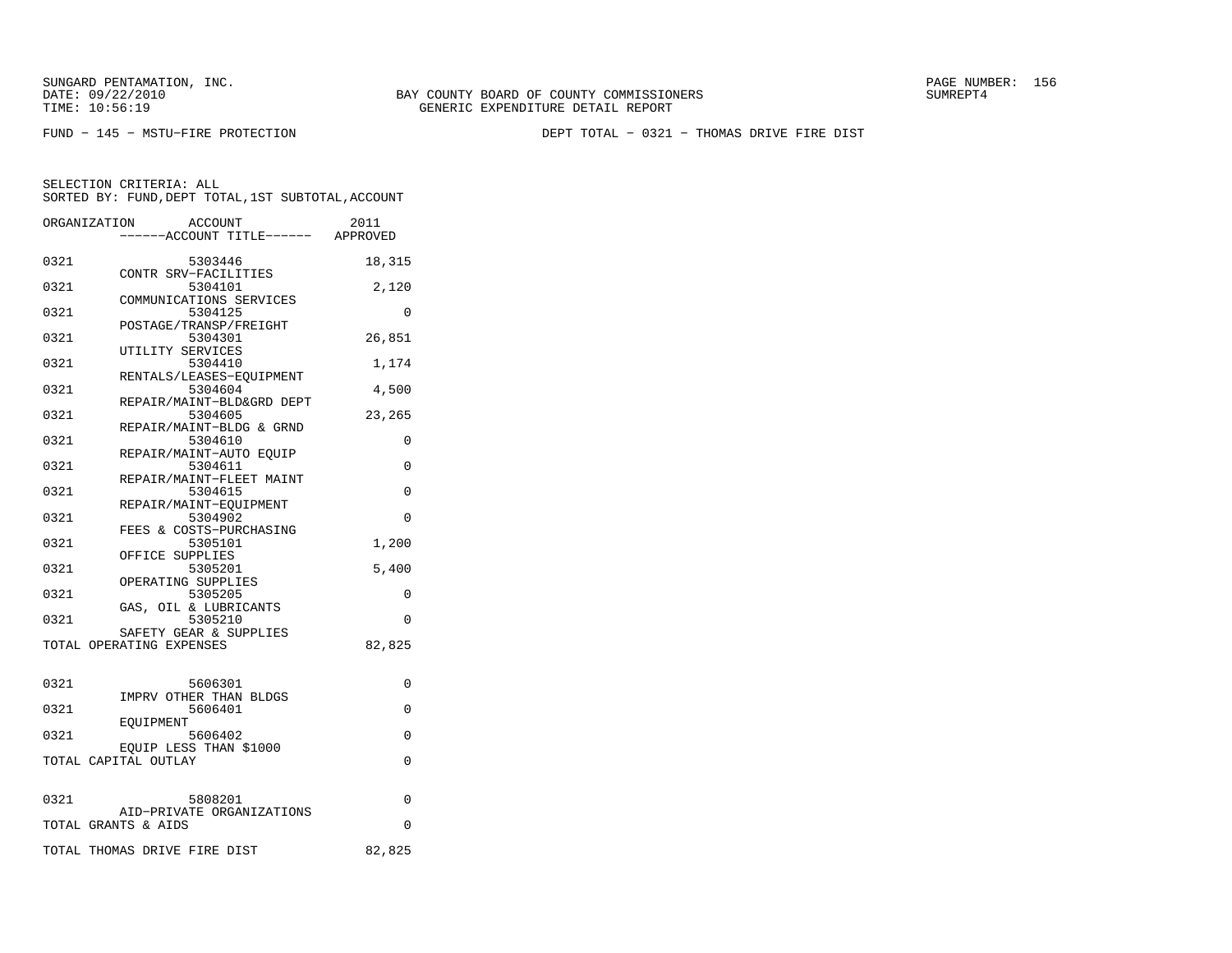FUND − 145 − MSTU−FIRE PROTECTION DEPT TOTAL − 0322 − WEST END FIRE DIST

|      | ORGANIZATION ACCOUNT                              | 2011     |
|------|---------------------------------------------------|----------|
|      | -----ACCOUNT TITLE------ APPROVED                 |          |
| 0322 | 5304101                                           | 1,584    |
| 0322 | COMMUNICATIONS SERVICES<br>5304301                | 9,695    |
| 0322 | UTILITY SERVICES<br>5304410                       | 1,500    |
| 0322 | RENTALS/LEASES-EOUIPMENT<br>5304604               | 1,500    |
| 0322 | REPAIR/MAINT-BLD&GRD DEPT<br>5304610              | 0        |
|      | REPAIR/MAINT-AUTO EQUIP                           |          |
| 0322 | 5304611<br>REPAIR/MAINT-FLEET MAINT               | $\Omega$ |
| 0322 | 5304615<br>REPAIR/MAINT-EQUIPMENT                 | $\Omega$ |
| 0322 | 5304902<br>FEES & COSTS-PURCHASING                | $\Omega$ |
| 0322 | 5305101<br>OFFICE SUPPLIES                        | 300      |
| 0322 | 5305201                                           | 1,000    |
| 0322 | OPERATING SUPPLIES<br>5305205                     | $\Omega$ |
|      | GAS, OIL & LUBRICANTS<br>TOTAL OPERATING EXPENSES | 15,579   |
|      |                                                   |          |
| 0322 | 5606401                                           | 0        |
| 0322 | EOUIPMENT<br>5606402                              | $\Omega$ |
|      | EQUIP LESS THAN \$1000<br>TOTAL CAPITAL OUTLAY    | $\Omega$ |
|      | TOTAL WEST END FIRE DIST                          | 15,579   |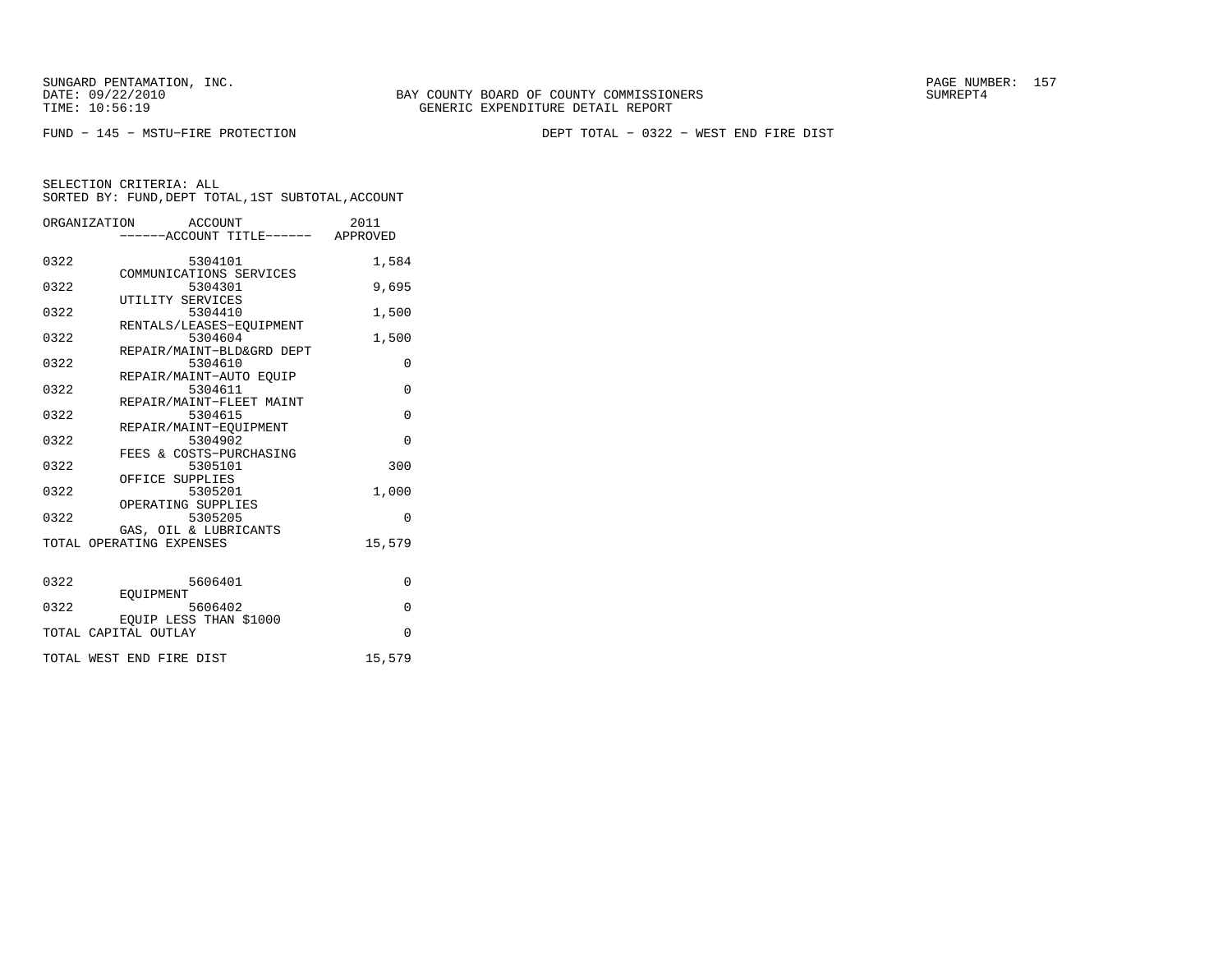BAY COUNTY BOARD OF COUNTY COMMISSIONERS TIME: 10:56:19 GENERIC EXPENDITURE DETAIL REPORT

FUND − 145 − MSTU−FIRE PROTECTION DEPT TOTAL − 0323 − WEST BAY/WOODVILLE FIRE

|      | ORGANIZATION<br>ACCOUNT             | 2011     |
|------|-------------------------------------|----------|
|      | -----ACCOUNT TITLE------ APPROVED   |          |
|      |                                     |          |
| 0323 | 5304101                             | 742      |
|      | COMMUNICATIONS SERVICES             |          |
| 0323 | 5304125                             | $\Omega$ |
|      | POSTAGE/TRANSP/FREIGHT              |          |
| 0323 | 5304301                             | 9,456    |
|      | UTILITY SERVICES                    |          |
| 0323 | 5304410                             | 1,787    |
|      | RENTALS/LEASES-EQUIPMENT            |          |
| 0323 | 5304604                             | 3,000    |
|      | REPAIR/MAINT-BLD&GRD DEPT           |          |
| 0323 | 5304610                             | $\Omega$ |
|      | REPAIR/MAINT-AUTO EOUIP             |          |
| 0323 | 5304611                             | $\Omega$ |
|      | REPAIR/MAINT-FLEET MAINT            |          |
| 0323 | 5304615                             | $\Omega$ |
|      | REPAIR/MAINT-EOUIPMENT              |          |
| 0323 | 5304902                             | $\Omega$ |
|      | FEES & COSTS-PURCHASING             |          |
| 0323 | 5305101                             | 643      |
|      | OFFICE SUPPLIES                     |          |
| 0323 | 5305201                             | 1,500    |
|      | OPERATING SUPPLIES                  | $\Omega$ |
| 0323 | 5305202                             |          |
| 0323 | OPER SUPPLIES-JANITORIAL<br>5305205 | $\Omega$ |
|      | GAS, OIL & LUBRICANTS               |          |
|      | TOTAL OPERATING EXPENSES            | 17,128   |
|      |                                     |          |
|      |                                     |          |
| 0323 | 5606402                             | $\Omega$ |
|      | EQUIP LESS THAN \$1000              |          |
|      | TOTAL CAPITAL OUTLAY                | $\Omega$ |
|      |                                     |          |
|      | TOTAL WEST BAY/WOODVILLE FIRE       | 17,128   |
|      |                                     |          |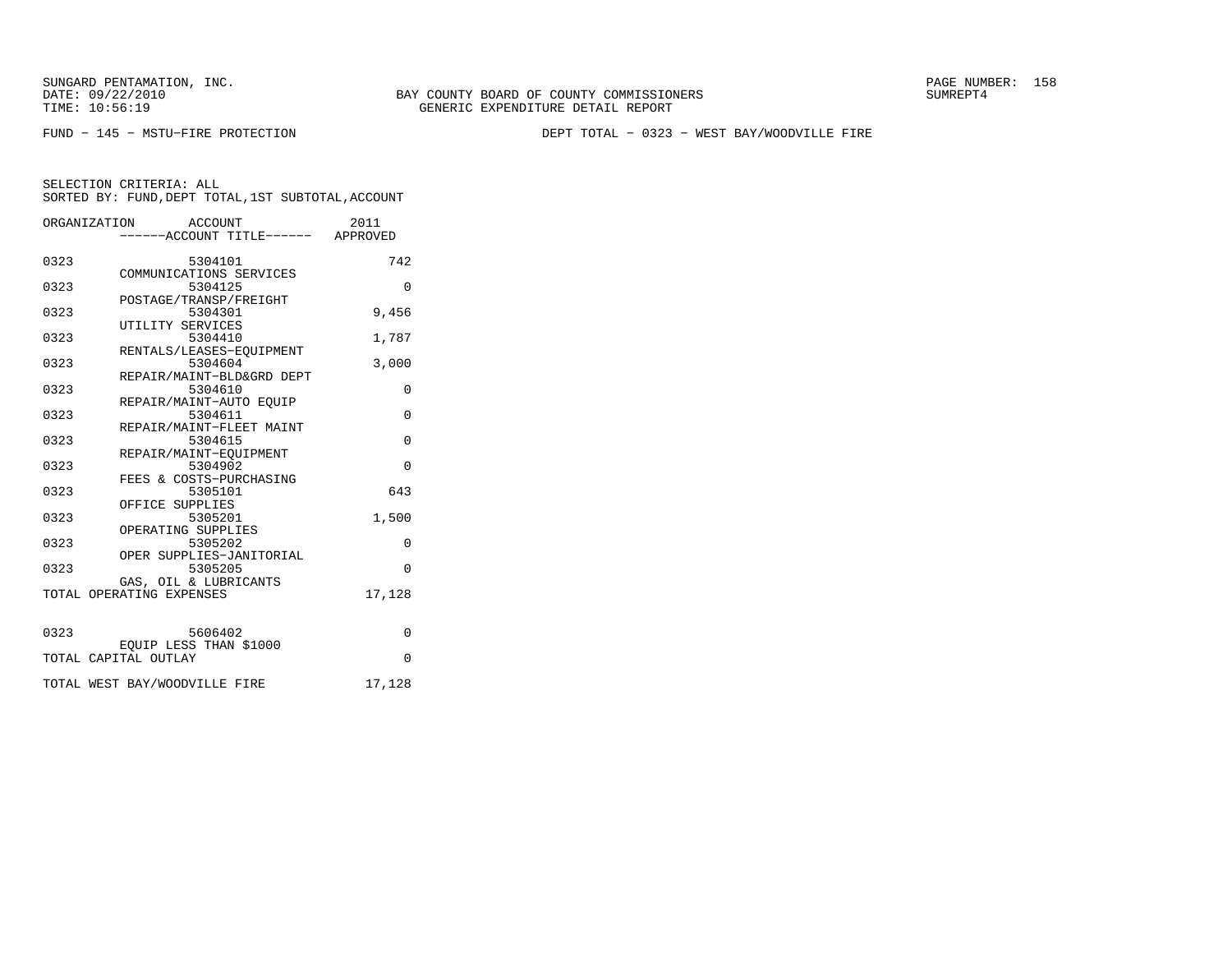FUND − 145 − MSTU−FIRE PROTECTION DEPT TOTAL − 0324 − NORTHWEST SIDE FIRE DIST

|      | ORGANIZATION<br>ACCOUNT<br>-----ACCOUNT TITLE------ APPROVED | 2011     |
|------|--------------------------------------------------------------|----------|
| 0324 | 5304101<br>COMMUNICATIONS SERVICES                           | 1,777    |
| 0324 | 5304301<br>UTILITY SERVICES                                  | 5,130    |
| 0324 | 5304410                                                      | 1,510    |
| 0324 | RENTALS/LEASES-EOUIPMENT<br>5304604                          | 5,000    |
| 0324 | REPAIR/MAINT-BLD&GRD DEPT<br>5304610                         | $\Omega$ |
| 0324 | REPAIR/MAINT-AUTO EOUIP<br>5304611                           | $\Omega$ |
| 0324 | REPAIR/MAINT-FLEET MAINT<br>5304615                          | $\Omega$ |
| 0324 | REPAIR/MAINT-EQUIPMENT<br>5304902                            | $\Omega$ |
| 0324 | FEES & COSTS-PURCHASING<br>5304990                           | $\Omega$ |
| 0324 | MISCELLANEOUS EXPENSES<br>5305101                            | 250      |
| 0324 | OFFICE SUPPLIES<br>5305201                                   | 1,200    |
| 0324 | OPERATING SUPPLIES<br>5305205                                | $\Omega$ |
|      | GAS, OIL & LUBRICANTS<br>TOTAL OPERATING EXPENSES            | 14,867   |
| 0324 | 5606401                                                      | $\Omega$ |
| 0324 | EQUIPMENT<br>5606402                                         | $\Omega$ |
|      | EQUIP LESS THAN \$1000<br>TOTAL CAPITAL OUTLAY               | $\Omega$ |
|      | TOTAL NORTHWEST SIDE FIRE DIST                               | 14,867   |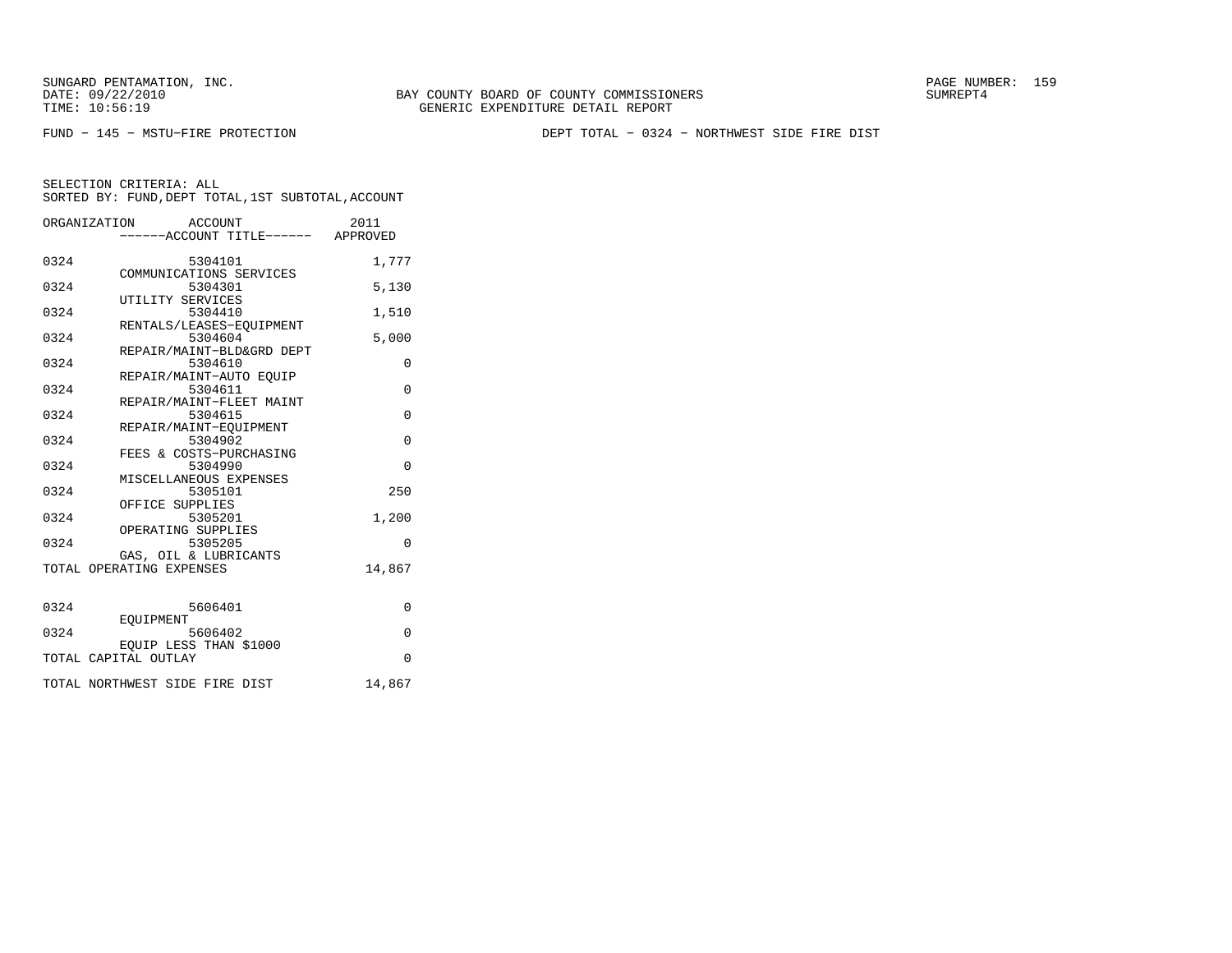BAY COUNTY BOARD OF COUNTY COMMISSIONERS TIME: 10:56:19 GENERIC EXPENDITURE DETAIL REPORT

FUND − 145 − MSTU−FIRE PROTECTION DEPT TOTAL − 0325 − SOUTHPORT FIRE DIST

|      | ORGANIZATION<br>ACCOUNT<br>-----ACCOUNT TITLE------ APPROVED | 2011     |
|------|--------------------------------------------------------------|----------|
| 0325 | 5304101<br>COMMUNICATIONS SERVICES                           | 1,920    |
| 0325 | 5304301<br>UTILITY SERVICES                                  | 6,375    |
| 0325 | 5304410<br>RENTALS/LEASES-EQUIPMENT                          | 1,048    |
| 0325 | 5304604<br>REPAIR/MAINT-BLD&GRD DEPT                         | 3,700    |
| 0325 | 5304610<br>REPAIR/MAINT-AUTO EQUIP                           | 0        |
| 0325 | 5304611<br>REPAIR/MAINT-FLEET MAINT                          | $\Omega$ |
| 0325 | 5304615<br>REPAIR/MAINT-EOUIPMENT                            | $\Omega$ |
| 0325 | 5304902<br>FEES & COSTS-PURCHASING                           | $\Omega$ |
| 0325 | 5304990<br>MISCELLANEOUS EXPENSES                            | $\Omega$ |
| 0325 | 5305101<br>OFFICE SUPPLIES                                   | 500      |
| 0325 | 5305201<br>OPERATING SUPPLIES                                | 2,800    |
| 0325 | 5305205<br>GAS, OIL & LUBRICANTS                             | $\Omega$ |
| 0325 | 5305210<br>SAFETY GEAR & SUPPLIES                            | $\Omega$ |
|      | TOTAL OPERATING EXPENSES                                     | 16,343   |
| 0325 | 5606401                                                      | $\Omega$ |
| 0325 | EOUIPMENT<br>5606402                                         | $\Omega$ |
|      | EQUIP LESS THAN \$1000<br>TOTAL CAPITAL OUTLAY               | $\Omega$ |
|      | TOTAL SOUTHPORT FIRE DIST                                    | 16,343   |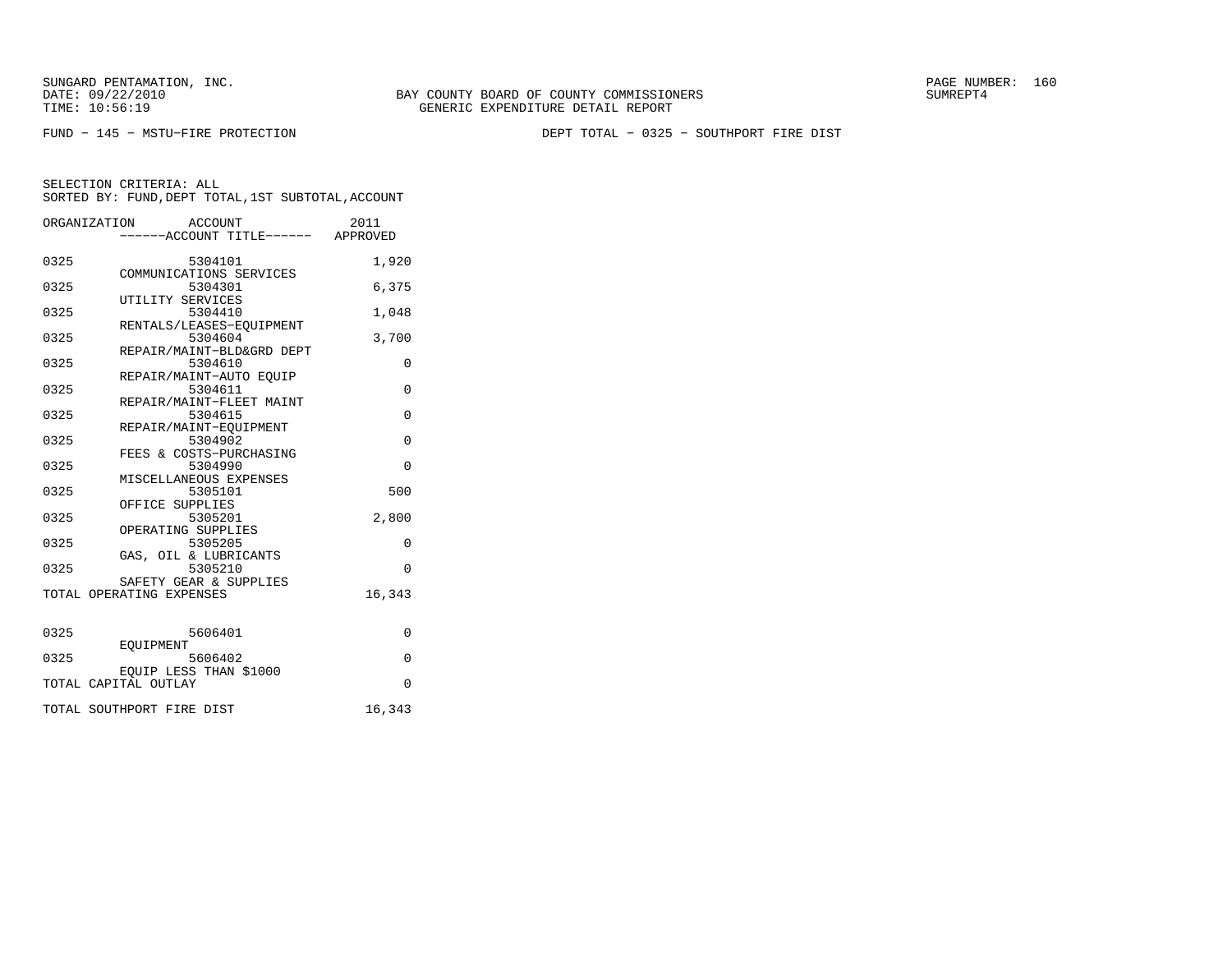FUND − 145 − MSTU−FIRE PROTECTION DEPT TOTAL − 0326 − SAND HILLS FIRE DIST

|      | ACCOUNT<br>ORGANIZATION              | 2011                            |
|------|--------------------------------------|---------------------------------|
|      |                                      | ---ACCOUNT TITLE------ APPROVED |
|      |                                      |                                 |
| 0326 | 5303446                              | 21,245                          |
| 0326 | CONTR SRV-FACILITIES<br>5303464      | 147                             |
|      | CONTR SRV-LAB                        |                                 |
| 0326 | 5304101                              | 3,657                           |
|      | COMMUNICATIONS SERVICES              |                                 |
| 0326 | 5304301                              | 35,266                          |
|      | UTILITY SERVICES                     |                                 |
| 0326 | 5304410                              | 500                             |
|      | RENTALS/LEASES-EQUIPMENT             |                                 |
| 0326 | 5304604                              | 0                               |
| 0326 | REPAIR/MAINT-BLD&GRD DEPT<br>5304605 | 26,356                          |
|      | REPAIR/MAINT-BLDG & GRND             |                                 |
| 0326 | 5304610                              | 0                               |
|      | REPAIR/MAINT-AUTO EQUIP              |                                 |
| 0326 | 5304611                              | $\Omega$                        |
|      | REPAIR/MAINT-FLEET MAINT             |                                 |
| 0326 | 5304615                              | 0                               |
|      | REPAIR/MAINT-EOUIPMENT               |                                 |
| 0326 | 5304902                              | 0                               |
| 0326 | FEES & COSTS-PURCHASING<br>5304990   | $\Omega$                        |
|      | MISCELLANEOUS EXPENSES               |                                 |
| 0326 | 5305101                              | 150                             |
|      | OFFICE SUPPLIES                      |                                 |
| 0326 | 5305201                              | 1,400                           |
|      | OPERATING SUPPLIES                   |                                 |
| 0326 | 5305202                              | 0                               |
|      | OPER SUPPLIES-JANITORIAL             |                                 |
| 0326 | 5305205                              | $\Omega$                        |
| 0326 | GAS, OIL & LUBRICANTS<br>5305215     | $\Omega$                        |
|      | CLOTHING & WEARING APPRL             |                                 |
| 0326 | 5305220                              | $\Omega$                        |
|      | TOOL & SMALL IMPLEMENTS              |                                 |
|      | TOTAL OPERATING EXPENSES             | 88,721                          |
|      |                                      |                                 |
|      |                                      |                                 |
| 0326 | 5606401                              | 0                               |
| 0326 | EOUIPMENT<br>5606402                 | 0                               |
|      | EQUIP LESS THAN \$1000               |                                 |
|      | TOTAL CAPITAL OUTLAY                 | $\Omega$                        |
|      |                                      |                                 |
|      | TOTAL SAND HILLS FIRE DIST           | 88,721                          |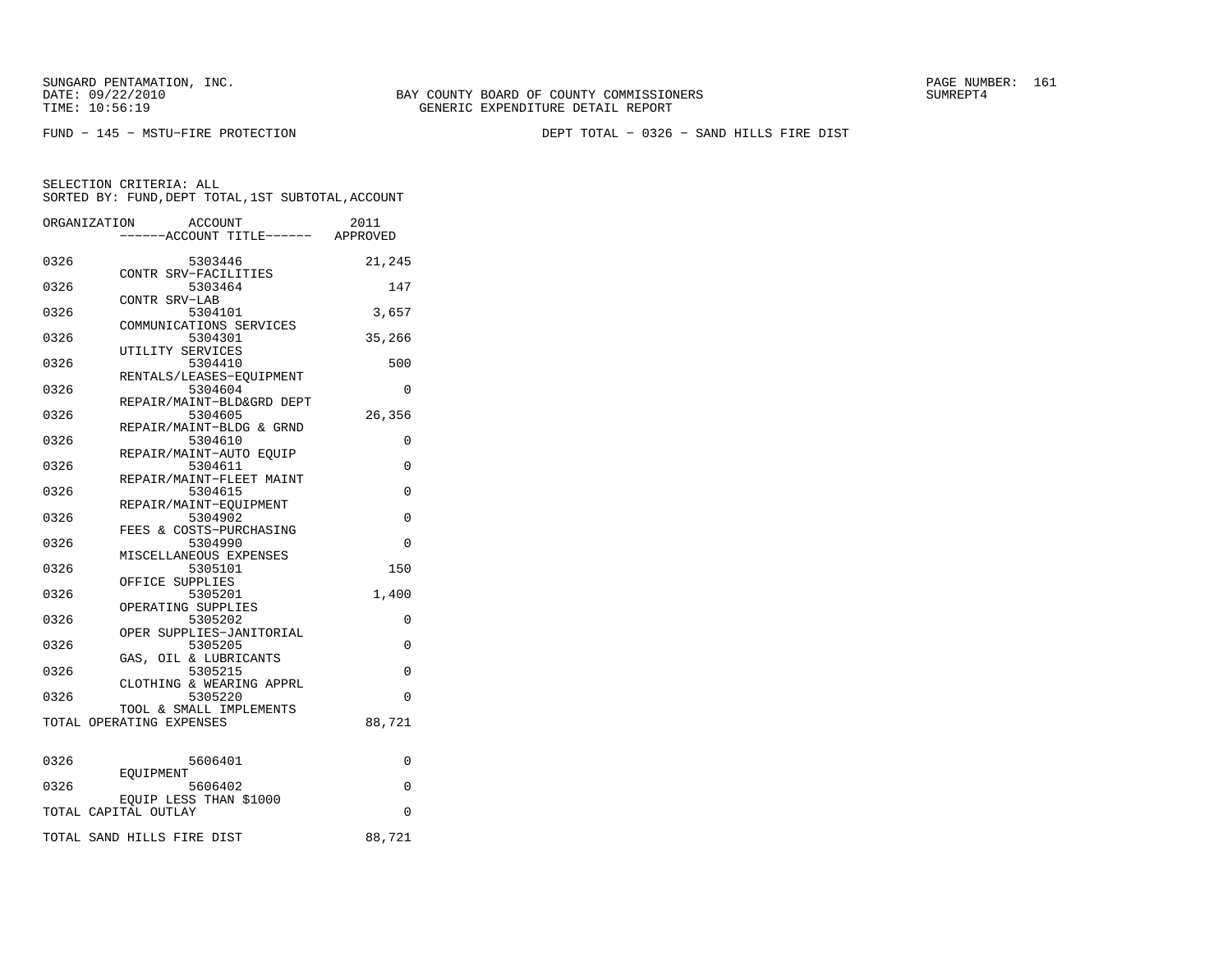BAY COUNTY BOARD OF COUNTY COMMISSIONERS TIME: 10:56:19 GENERIC EXPENDITURE DETAIL REPORT

FUND − 145 − MSTU−FIRE PROTECTION DEPT TOTAL − 0327 − GREEN HILLS FIRE DIST

|      | ORGANIZATION ACCOUNT                                | 2011     |
|------|-----------------------------------------------------|----------|
|      | -----ACCOUNT TITLE------ APPROVED                   |          |
| 0327 | 5303464                                             | 147      |
| 0327 | CONTR SRV-LAB<br>5304101                            | 3,025    |
|      | COMMUNICATIONS SERVICES                             |          |
| 0327 | 5304301                                             | 6,000    |
| 0327 | UTILITY SERVICES<br>5304410                         | 1,329    |
|      | RENTALS/LEASES-EQUIPMENT                            |          |
| 0327 | 5304604<br>REPAIR/MAINT-BLD&GRD DEPT                | 1,000    |
| 0327 | 5304610                                             | $\Omega$ |
|      | REPAIR/MAINT-AUTO EOUIP                             |          |
| 0327 | 5304611<br>REPAIR/MAINT-FLEET MAINT                 | $\Omega$ |
| 0327 | 5304615                                             | $\Omega$ |
| 0327 | REPAIR/MAINT-EQUIPMENT<br>5304902                   | $\Omega$ |
|      | FEES & COSTS-PURCHASING                             |          |
| 0327 | 5305101                                             | 150      |
| 0327 | OFFICE SUPPLIES<br>5305201                          | 1,000    |
|      | OPERATING SUPPLIES                                  |          |
| 0327 | 5305205<br>GAS, OIL & LUBRICANTS                    | $\Omega$ |
| 0327 | 5305220                                             | $\Omega$ |
|      | TOOL & SMALL IMPLEMENTS<br>TOTAL OPERATING EXPENSES | 12,651   |
|      |                                                     |          |
| 0327 | 5606402                                             | $\Omega$ |
|      | EQUIP LESS THAN \$1000                              |          |
|      | TOTAL CAPITAL OUTLAY                                | $\Omega$ |
|      | TOTAL GREEN HILLS FIRE DIST                         | 12,651   |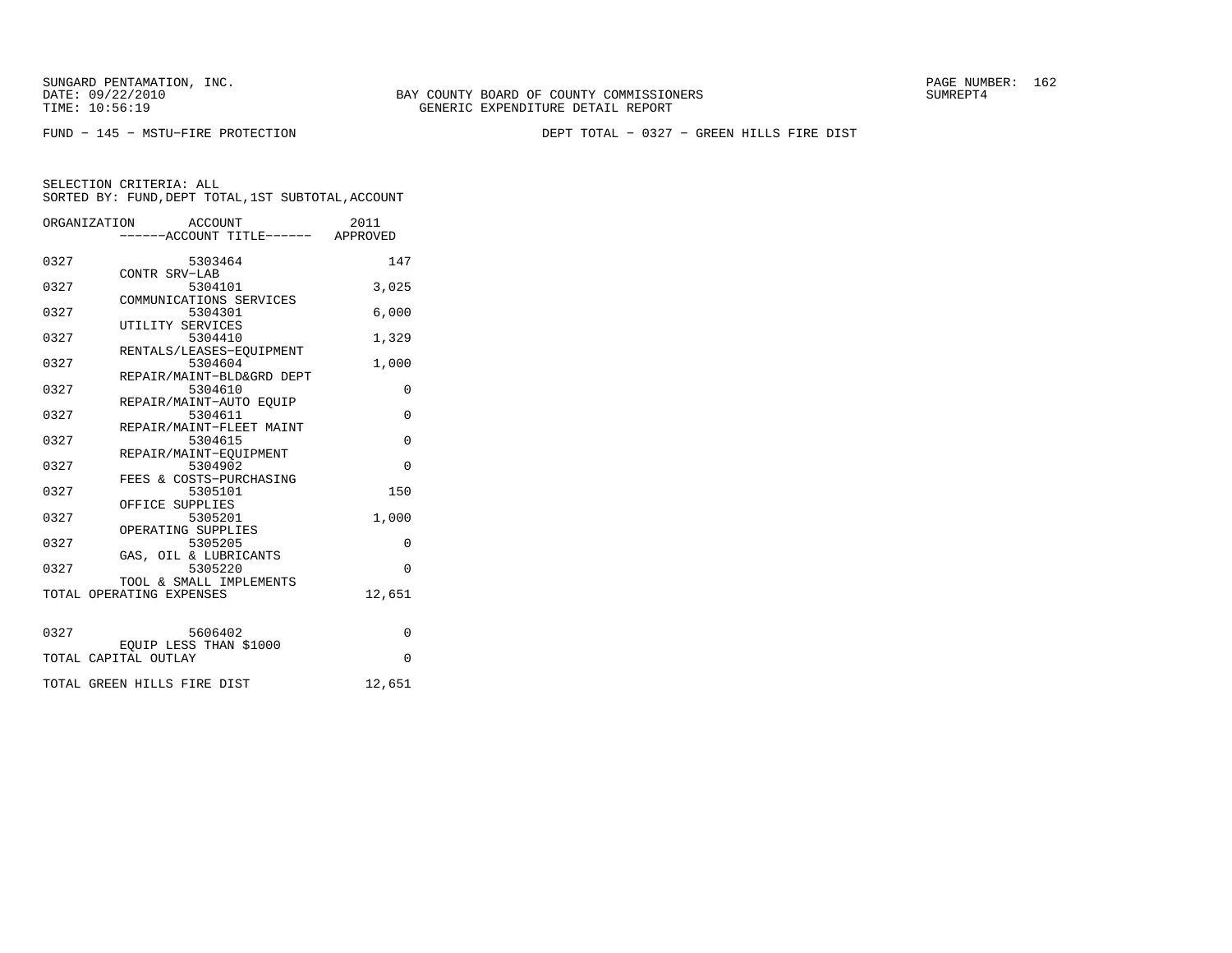BAY COUNTY BOARD OF COUNTY COMMISSIONERS TIME: 10:56:19 GENERIC EXPENDITURE DETAIL REPORT

FUND − 145 − MSTU−FIRE PROTECTION DEPT TOTAL − 0328 − BEAR CREEK/YOUNGSTOWN

|      | ORGANIZATION<br>ACCOUNT             | 2011        |
|------|-------------------------------------|-------------|
|      | -----ACCOUNT TITLE------ APPROVED   |             |
| 0328 | 5303401                             | $\Omega$    |
|      | CONTRACTED SERVICES                 |             |
| 0328 | 5303446                             | 13,370      |
|      | CONTR SRV-FACILITIES                |             |
| 0328 | 5303464                             | 147         |
|      | CONTR SRV-LAB                       |             |
| 0328 | 5304101                             | 3,661       |
|      | COMMUNICATIONS SERVICES             |             |
| 0328 | 5304301                             | 27,064      |
|      | UTILITY SERVICES                    |             |
| 0328 | 5304410<br>RENTALS/LEASES-EQUIPMENT | 492         |
| 0328 | 5304604                             | 450         |
|      | REPAIR/MAINT-BLD&GRD DEPT           |             |
| 0328 | 5304605                             | 19,923      |
|      | REPAIR/MAINT-BLDG & GRND            |             |
| 0328 | 5304610                             | 0           |
|      | REPAIR/MAINT-AUTO EQUIP             |             |
| 0328 | 5304611                             | 0           |
|      | REPAIR/MAINT-FLEET MAINT            |             |
| 0328 | 5304615                             | 0           |
|      | REPAIR/MAINT-EOUIPMENT              |             |
| 0328 | 5304902                             | 0           |
|      | FEES & COSTS-PURCHASING             |             |
| 0328 | 5304990                             | $\mathbf 0$ |
| 0328 | MISCELLANEOUS EXPENSES<br>5305101   | 50          |
|      | OFFICE SUPPLIES                     |             |
| 0328 | 5305201                             | 750         |
|      | OPERATING SUPPLIES                  |             |
| 0328 | 5305205                             | $\Omega$    |
|      | GAS, OIL & LUBRICANTS               |             |
|      | TOTAL OPERATING EXPENSES            | 65,907      |
|      |                                     |             |
| 0328 |                                     | $\Omega$    |
|      | 5606401<br>EOUIPMENT                |             |
| 0328 | 5606402                             | 0           |
|      | EQUIP LESS THAN \$1000              |             |
|      | TOTAL CAPITAL OUTLAY                | $\Omega$    |
|      |                                     |             |
|      | TOTAL BEAR CREEK/YOUNGSTOWN         | 65,907      |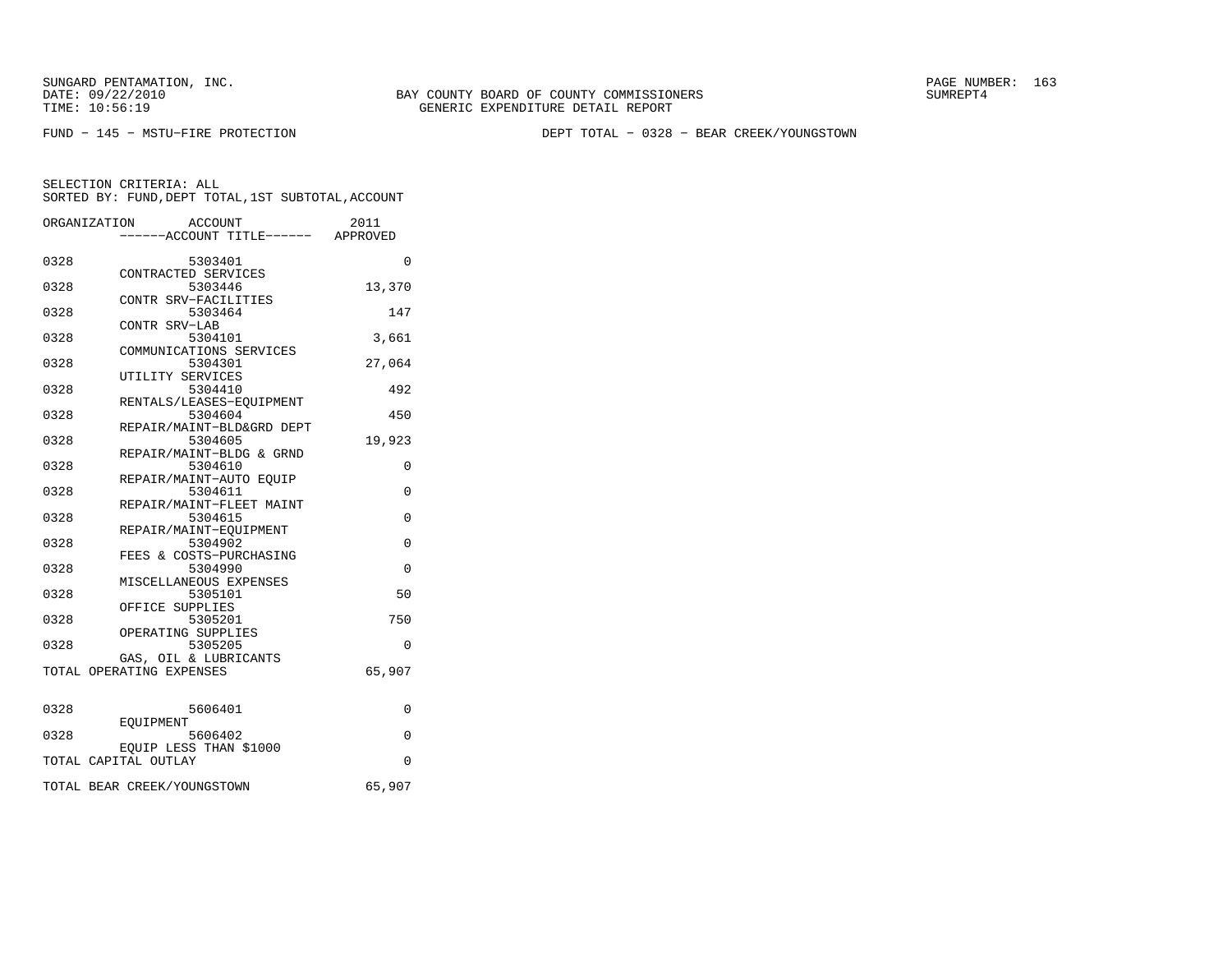FUND − 145 − MSTU−FIRE PROTECTION DEPT TOTAL − 0329 − BAYOU GEORGE FIRE DIST

|      | ORGANIZATION<br>ACCOUNT           | 2011        |
|------|-----------------------------------|-------------|
|      | -----ACCOUNT TITLE------ APPROVED |             |
|      |                                   |             |
| 0329 | 5303464                           | 147         |
|      | CONTR SRV-LAB                     |             |
| 0329 | 5304101                           | 2,400       |
|      | COMMUNICATIONS SERVICES           |             |
| 0329 | 5304301                           | 6,959       |
| 0329 | UTILITY SERVICES<br>5304410       |             |
|      | RENTALS/LEASES-EOUIPMENT          | 2,172       |
| 0329 | 5304604                           | 1,800       |
|      | REPAIR/MAINT-BLD&GRD DEPT         |             |
| 0329 | 5304605                           | 0           |
|      | REPAIR/MAINT-BLDG & GRND          |             |
| 0329 | 5304610                           | $\mathbf 0$ |
|      | REPAIR/MAINT-AUTO EOUIP           |             |
| 0329 | 5304611                           | $\Omega$    |
|      | REPAIR/MAINT-FLEET MAINT          |             |
| 0329 | 5304615                           | $\Omega$    |
|      | REPAIR/MAINT-EQUIPMENT            |             |
| 0329 | 5304902                           | $\Omega$    |
|      | FEES & COSTS-PURCHASING           |             |
| 0329 | 5304990                           | $\Omega$    |
|      | MISCELLANEOUS EXPENSES            |             |
| 0329 | 5305101                           | 817         |
|      | OFFICE SUPPLIES                   |             |
| 0329 | 5305201                           | 2,400       |
|      | OPERATING SUPPLIES                |             |
| 0329 | 5305205                           | $\Omega$    |
|      | GAS, OIL & LUBRICANTS             |             |
|      | TOTAL OPERATING EXPENSES          | 16,695      |
|      |                                   |             |
| 0329 | 5606401                           | 0           |
|      | EOUIPMENT                         |             |
| 0329 | 5606402                           | $\Omega$    |
|      | EOUIP LESS THAN \$1000            |             |
|      | TOTAL CAPITAL OUTLAY              | $\mathbf 0$ |
|      |                                   |             |
|      |                                   |             |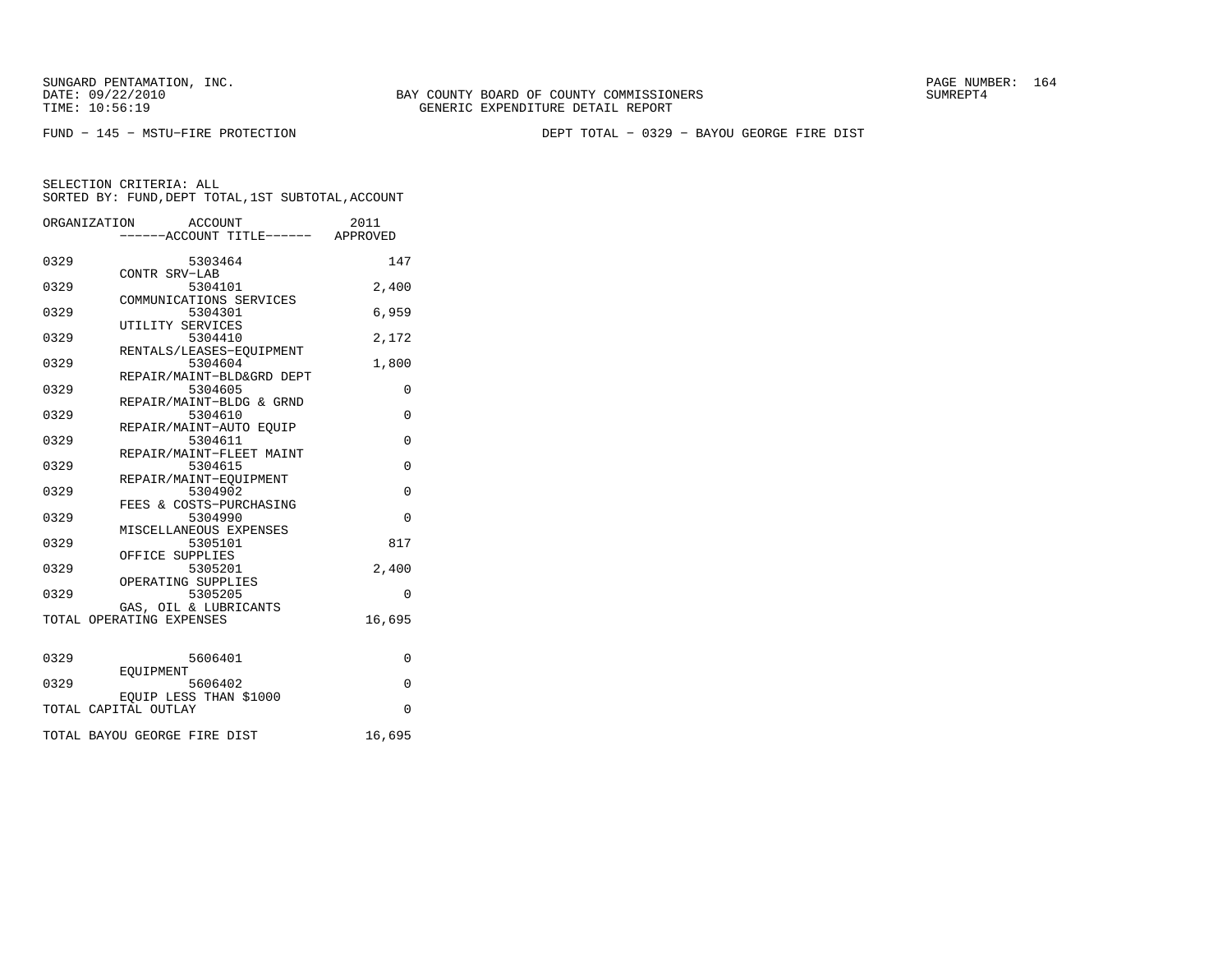FUND − 145 − MSTU−FIRE PROTECTION DEPT TOTAL − 0330 − HILAND PARK FIRE DIST

|      | ORGANIZATION<br>ACCOUNT<br>----ACCOUNT TITLE------ APPROVED | 2011        |
|------|-------------------------------------------------------------|-------------|
| 0330 | 5304101                                                     | 1,680       |
| 0330 | COMMUNICATIONS SERVICES<br>5304301<br>UTILITY SERVICES      | 7,037       |
| 0330 | 5304410<br>RENTALS/LEASES-EQUIPMENT                         | 1,450       |
| 0330 | 5304604<br>REPAIR/MAINT-BLD&GRD DEPT                        | 3,200       |
| 0330 | 5304610<br>REPAIR/MAINT-AUTO EQUIP                          | 0           |
| 0330 | 5304611                                                     | $\mathbf 0$ |
| 0330 | REPAIR/MAINT-FLEET MAINT<br>5304615                         | $\Omega$    |
| 0330 | REPAIR/MAINT-EOUIPMENT<br>5304902                           | $\Omega$    |
| 0330 | FEES & COSTS-PURCHASING<br>5304990                          | $\Omega$    |
| 0330 | MISCELLANEOUS EXPENSES<br>5305101                           | 575         |
| 0330 | OFFICE SUPPLIES<br>5305201                                  | 2.000       |
| 0330 | OPERATING SUPPLIES<br>5305205                               | $\Omega$    |
| 0330 | GAS, OIL & LUBRICANTS<br>5305220                            | $\Omega$    |
|      | TOOL & SMALL IMPLEMENTS<br>TOTAL OPERATING EXPENSES         | 15,942      |
| 0330 | 5606401                                                     | $\Omega$    |
| 0330 | EOUIPMENT<br>5606402                                        | $\Omega$    |
|      | EQUIP LESS THAN \$1000<br>TOTAL CAPITAL OUTLAY              | $\Omega$    |
|      | TOTAL HILAND PARK FIRE DIST                                 | 15,942      |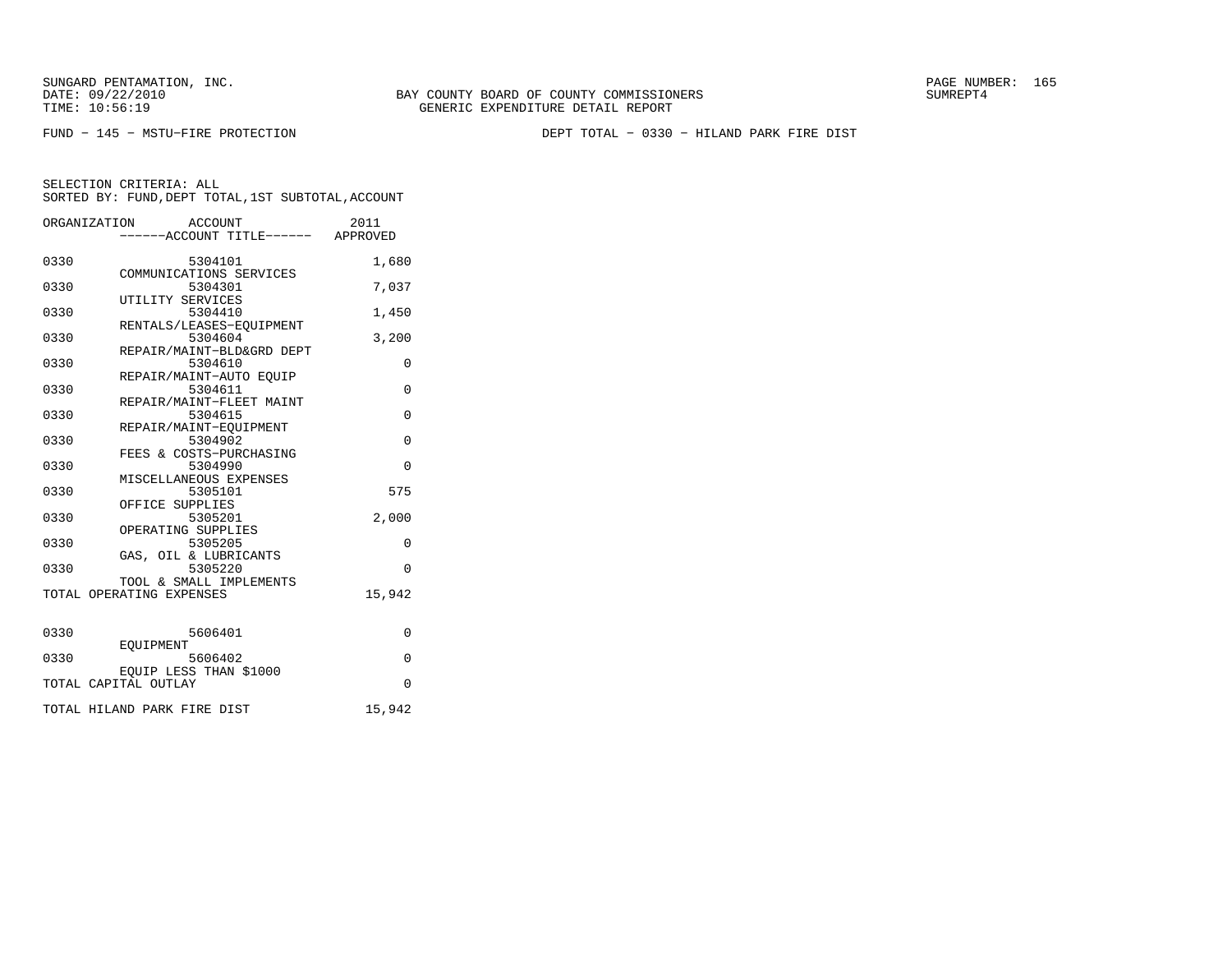SELECTION CRITERIA: ALL

FUND − 145 − MSTU−FIRE PROTECTION DEPT TOTAL − 0335 − CAPITAL IMPROVEMENTS

| ORGANIZATION ACCOUNT<br>-----ACCOUNT TITLE------ APPROVED                                                                                                           | 2011                                                       |
|---------------------------------------------------------------------------------------------------------------------------------------------------------------------|------------------------------------------------------------|
| 0335<br>5303408<br>CONTR SRV-800 MHZ<br>0335<br>5304902<br>FEES & COSTS-PURCHASING<br>TOTAL OPERATING EXPENSES                                                      | 224,884<br>$\Omega$<br>224,884                             |
| 0335<br>5606101<br>LAND<br>0335<br>5606201<br><b>BUILDINGS</b><br>0335<br>5606401<br>EOUIPMENT<br>0335<br>5606402<br>EOUIP LESS THAN \$1000<br>TOTAL CAPITAL OUTLAY | $\Omega$<br>2,890,347<br>$\Omega$<br>$\Omega$<br>2,890,347 |
| 0335<br>5707105<br>PRINCIPAL-LOANS<br>0335<br>5707205<br>INTEREST-LOANS<br>TOTAL DEBT SERVICE                                                                       | $\Omega$<br>$\Omega$<br>$\Omega$                           |
| 0335<br>5909920<br>RESERVE-FUTURE CAP OUTLAY<br>TOTAL NON-OPERATING EXPENSES<br>TOTAL CAPITAL IMPROVEMENTS                                                          | $\Omega$<br>$\Omega$<br>3, 115, 231                        |
| TOTAL MSTU-FIRE PROTECTION                                                                                                                                          | 10,252,237                                                 |

SORTED BY: FUND, DEPT TOTAL, 1ST SUBTOTAL, ACCOUNT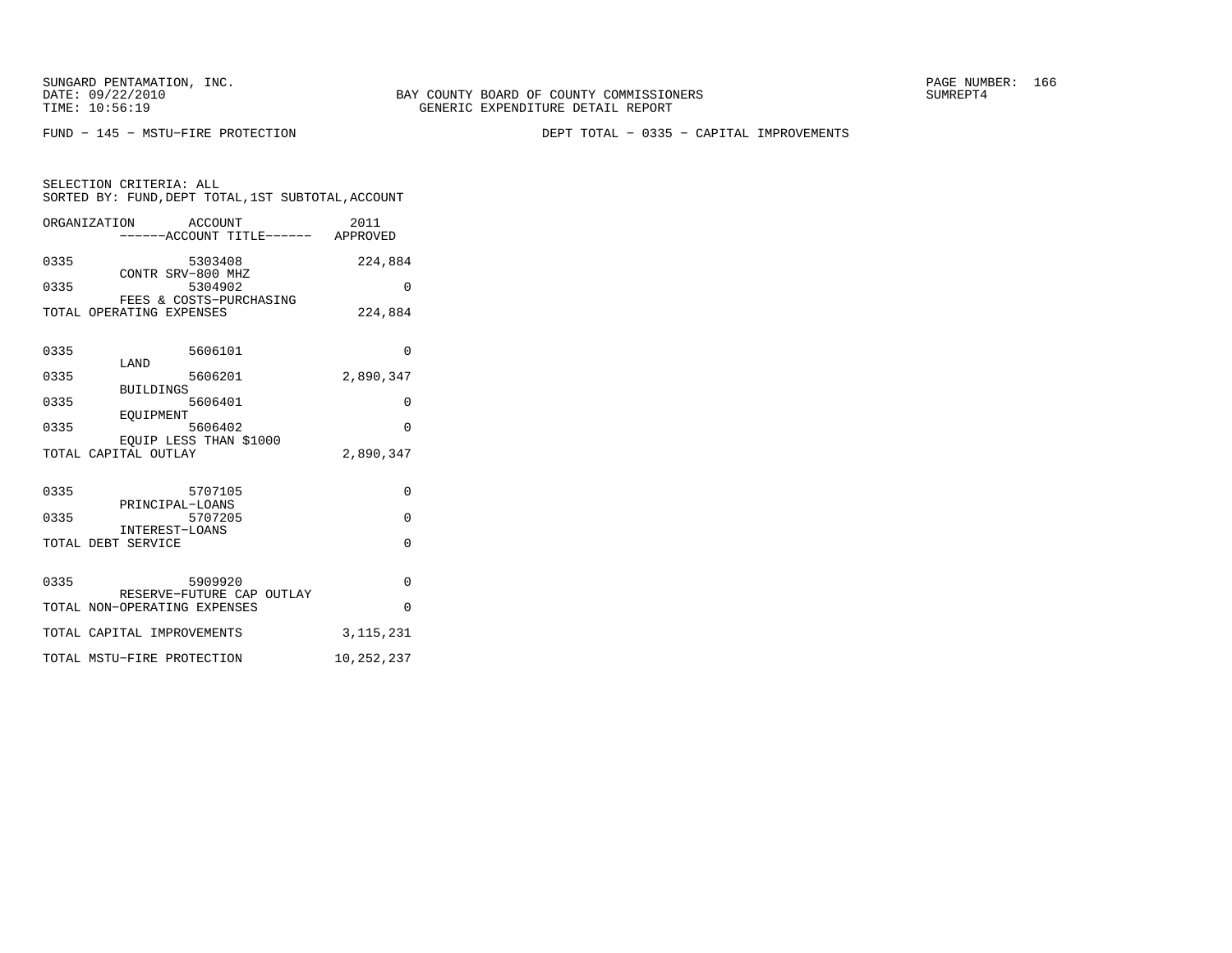FUND − 167 − MSBU FUND DEPT TOTAL − 0375 − MUNICP SRVC BENEFIT UNIT

| SELECTION CRITERIA: ALL |  |  |                                                    |  |
|-------------------------|--|--|----------------------------------------------------|--|
|                         |  |  | SORTED BY: FUND, DEPT TOTAL, 1ST SUBTOTAL, ACCOUNT |  |

|      | ORGANIZATION<br>ACCOUNT<br>-----ACCOUNT TITLE------ APPROVED | 2011     |
|------|--------------------------------------------------------------|----------|
| 0375 | 5303104                                                      | $\Omega$ |
| 0375 | PROF SRV-ENGINEERING<br>5304125                              | $\Omega$ |
| 0375 | POSTAGE/TRANSP/FREIGHT<br>5304615                            | 8,000    |
| 0375 | REPAIR/MAINT-EOUIPMENT<br>5304905                            | $\Omega$ |
| 0375 | FEES&COSTS-LGL ADV/ADVERT<br>5304909                         | 50       |
|      | FEES & COSTS-COURT FILING<br>TOTAL OPERATING EXPENSES        | 8,050    |
| 0375 | 5606303                                                      | 1,800    |
| 0375 | STREET LIGHTING<br>5606306                                   | 500,000  |
| 0375 | IMPRV-PEDESTRIAN ACCESS<br>5606574                           | $\Omega$ |
|      | CIP-BAYSIDE DREDGING<br>TOTAL CAPITAL OUTLAY                 | 501,800  |
| 0375 | 5819101                                                      | $\Omega$ |
| 0375 | TRNFS-GENERAL FUND (001)<br>5909920                          | 196,150  |
|      | RESERVE-FUTURE CAP OUTLAY<br>TOTAL NON-OPERATING EXPENSES    | 196,150  |
|      | TOTAL MUNICP SRVC BENEFIT UNIT                               | 706,000  |
|      | TOTAL MSBU FUND                                              | 706,000  |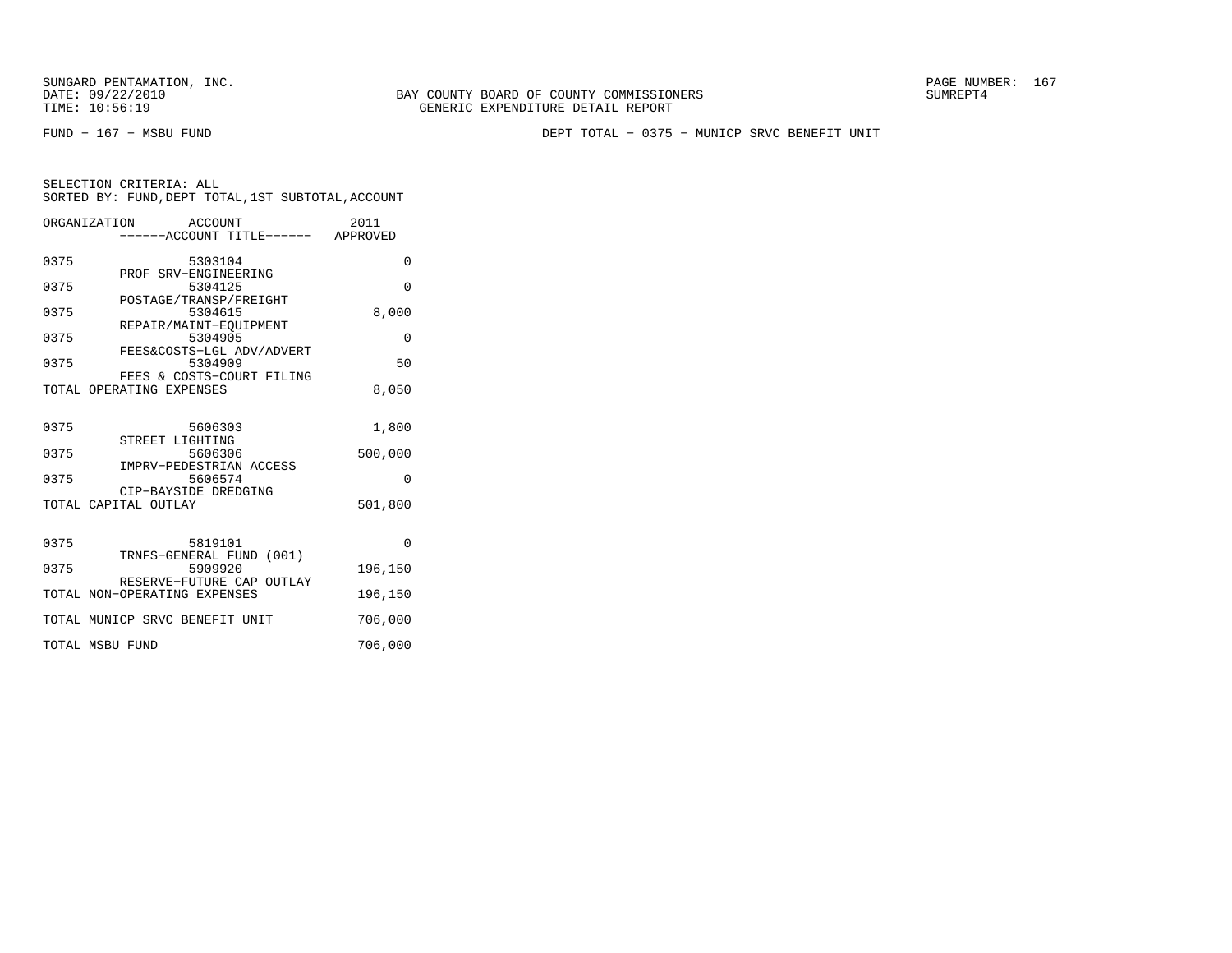SUNGARD PENTAMATION, INC.<br>DATE: 09/22/2010 SUMRER: 168 SUNG BAY COUNTY BOARD OF COUNTY COMMISSIONERS

FUND − 195 − UTILITY REG AUTHORITY DEPT TOTAL − 0350 − UTILITY REG AUTHORITY

|      | ORGANIZATION ACCOUNT                                 | 2011     |
|------|------------------------------------------------------|----------|
|      | ------ACCOUNT TITLE------ APPROVED                   |          |
| 0350 | 5143101                                              | 0        |
| 0350 | PROF SRV-CO ATTORNEY<br>5143105                      | 45,000   |
|      | PROF SRV-OTHER ATTNY                                 |          |
| 0350 | 5303401                                              | 30,000   |
| 0350 | CONTRACTED SERVICES<br>5304001                       | $\Omega$ |
|      | TRAVEL/TRAINING NON-LOCAL                            |          |
| 0350 | 5304125<br>POSTAGE/TRANSP/FREIGHT                    | $\Omega$ |
|      | TOTAL OPERATING EXPENSES                             | 75,000   |
|      |                                                      |          |
| 0350 | 5909999                                              | 10,000   |
|      | RESERVE-CASH FORWARD<br>TOTAL NON-OPERATING EXPENSES | 10,000   |
|      | TOTAL UTILITY REG AUTHORITY                          | 85,000   |
|      | TOTAL UTILITY REG AUTHORITY                          | 85,000   |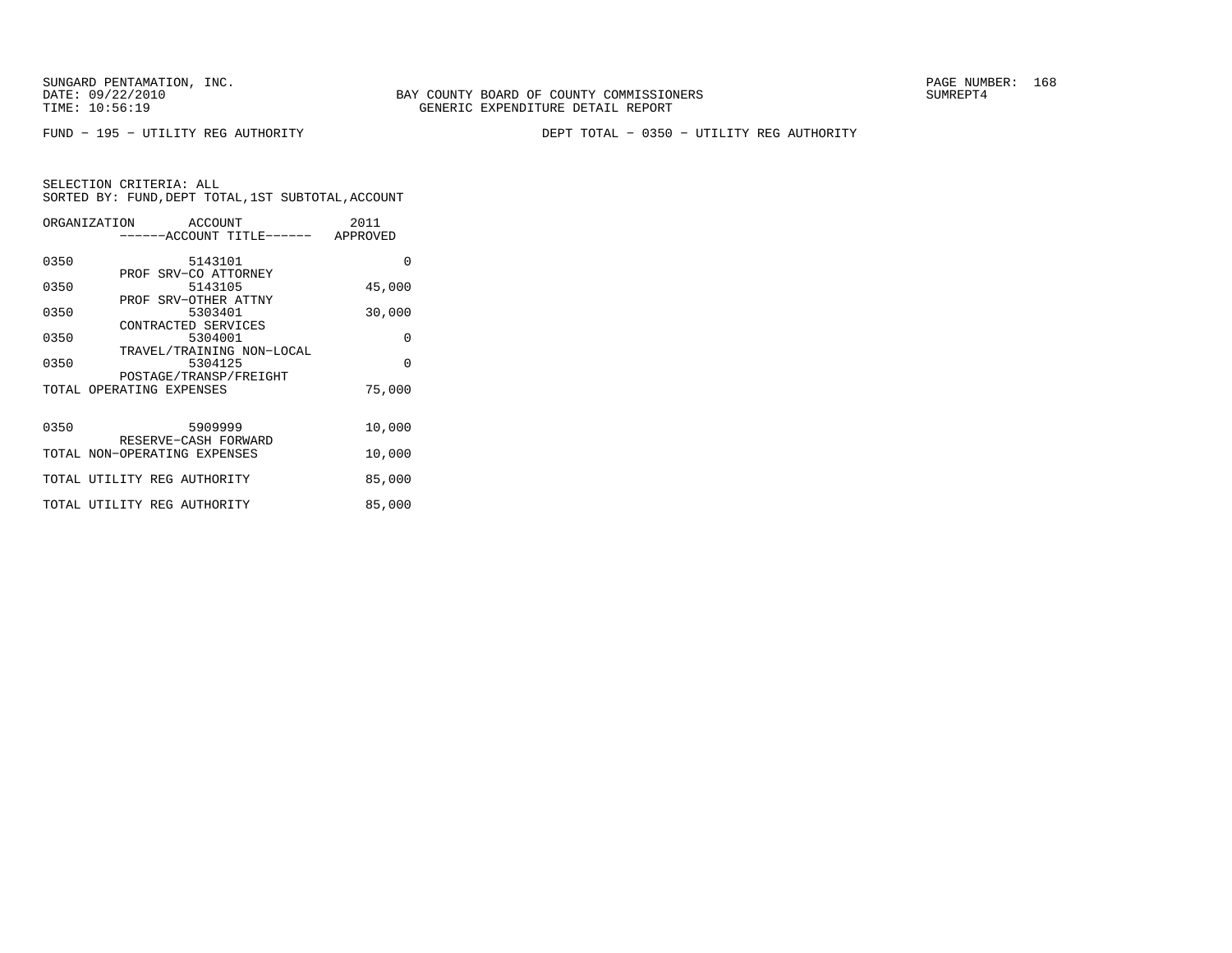FUND − 302 − WATER SYSTEM 2000 BND PRJ DEPT TOTAL − 0307 − WATER SYS PROJ 2000 BONDS

|      | ORGANIZATION<br>ACCOUNT<br>-----ACCOUNT TITLE------ APPROVED | 2011     |
|------|--------------------------------------------------------------|----------|
| 0307 | 5606322                                                      | O        |
| 0307 | IMPRV-15MGD PLANT EXPANS.<br>5606543                         | O        |
| 0307 | CIP-SE TANK/BOOSTER PUMP<br>5606573                          | $\cap$   |
|      | CIP-HATHAWAY BRDG WTRLN<br>TOTAL CAPITAL OUTLAY              | $\cap$   |
|      |                                                              |          |
| 0307 | 5909910                                                      | $\cap$   |
| 0307 | RESERVE FOR CONTINGENCIES<br>5909999                         | $\Omega$ |
|      | RESERVE-CASH FORWARD<br>TOTAL NON-OPERATING EXPENSES         | $\Omega$ |
|      | TOTAL WATER SYS PROJ 2000 BONDS                              | $\cap$   |
|      | TOTAL WATER SYSTEM 2000 BND PRJ                              | U        |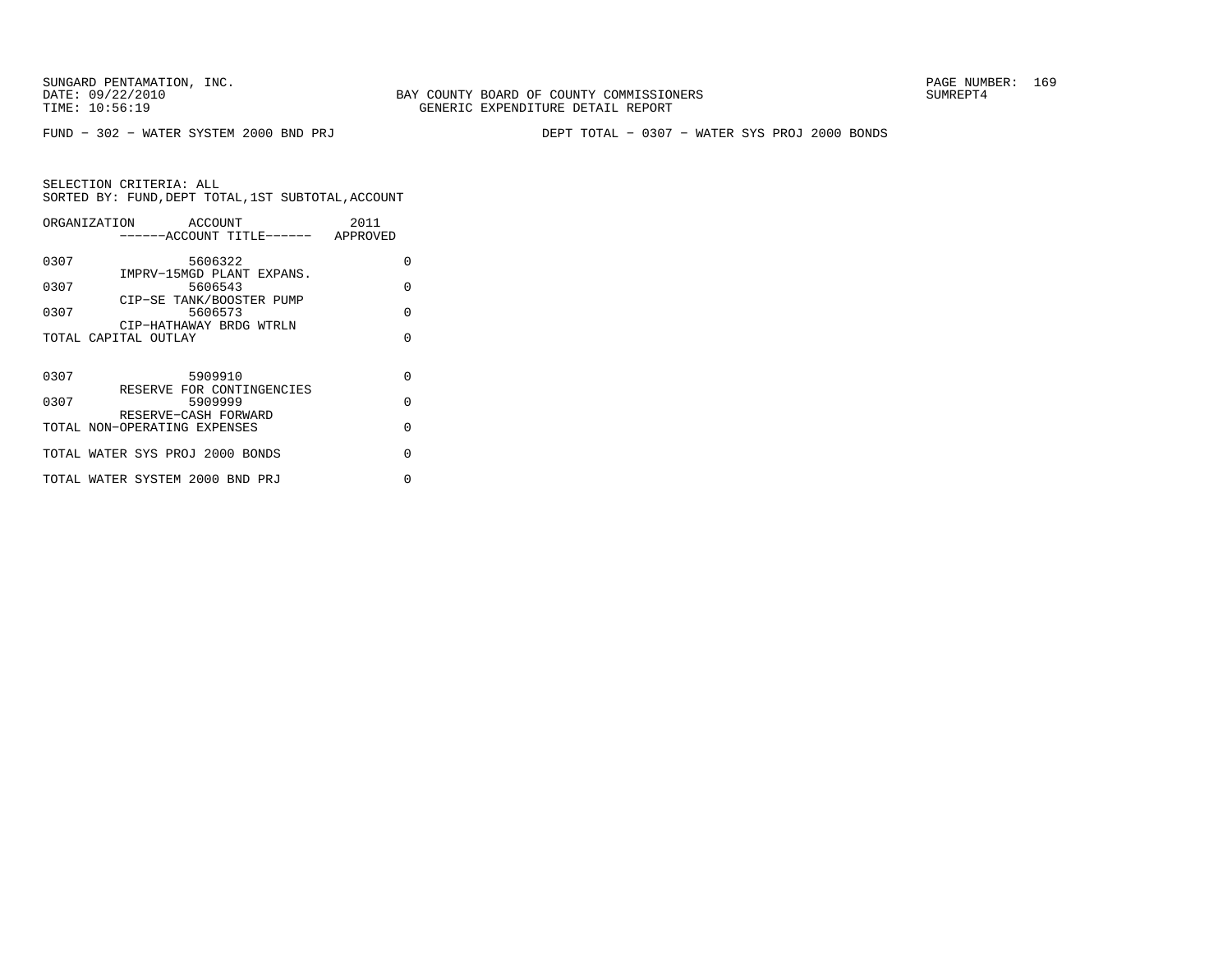BAY COUNTY BOARD OF COUNTY COMMISSIONERS TIME: 10:56:19 GENERIC EXPENDITURE DETAIL REPORT

FUND − 303 − SALES TX REV BONDS 2002 DEPT TOTAL − 0308 − 2002 SALES TX REV BND PRJ

|      | ORGANIZATION ACCOUNT<br>------ACCOUNT TITLE------ APPROVED   | 2011               |
|------|--------------------------------------------------------------|--------------------|
| 0308 | 5606201<br><b>BUILDINGS</b>                                  | 0                  |
| 0308 | 5606206<br>BLDG-ST ATTNY & PUB DEFND                         | $\Omega$           |
| 0308 | 5606519<br>CIP-JUDICIAL FACILITY                             | $\Omega$           |
|      | TOTAL CAPITAL OUTLAY                                         | $\Omega$           |
| 0308 | 5707370<br>ARBITRAGE REBATE EXPENSE<br>TOTAL DEBT SERVICE    | $\Omega$<br>$\cap$ |
| 0308 | 5819101                                                      | $\Omega$           |
| 0308 | TRNFS-GENERAL FUND (001)<br>5819102<br>TRNFS-MSTU FIRE (145) | $\Omega$           |
|      | TOTAL NON-OPERATING EXPENSES                                 | $\Omega$           |
|      | TOTAL 2002 SALES TX REV BND PRJ                              | $\Omega$           |
|      | TOTAL SALES TX REV BONDS 2002                                | O                  |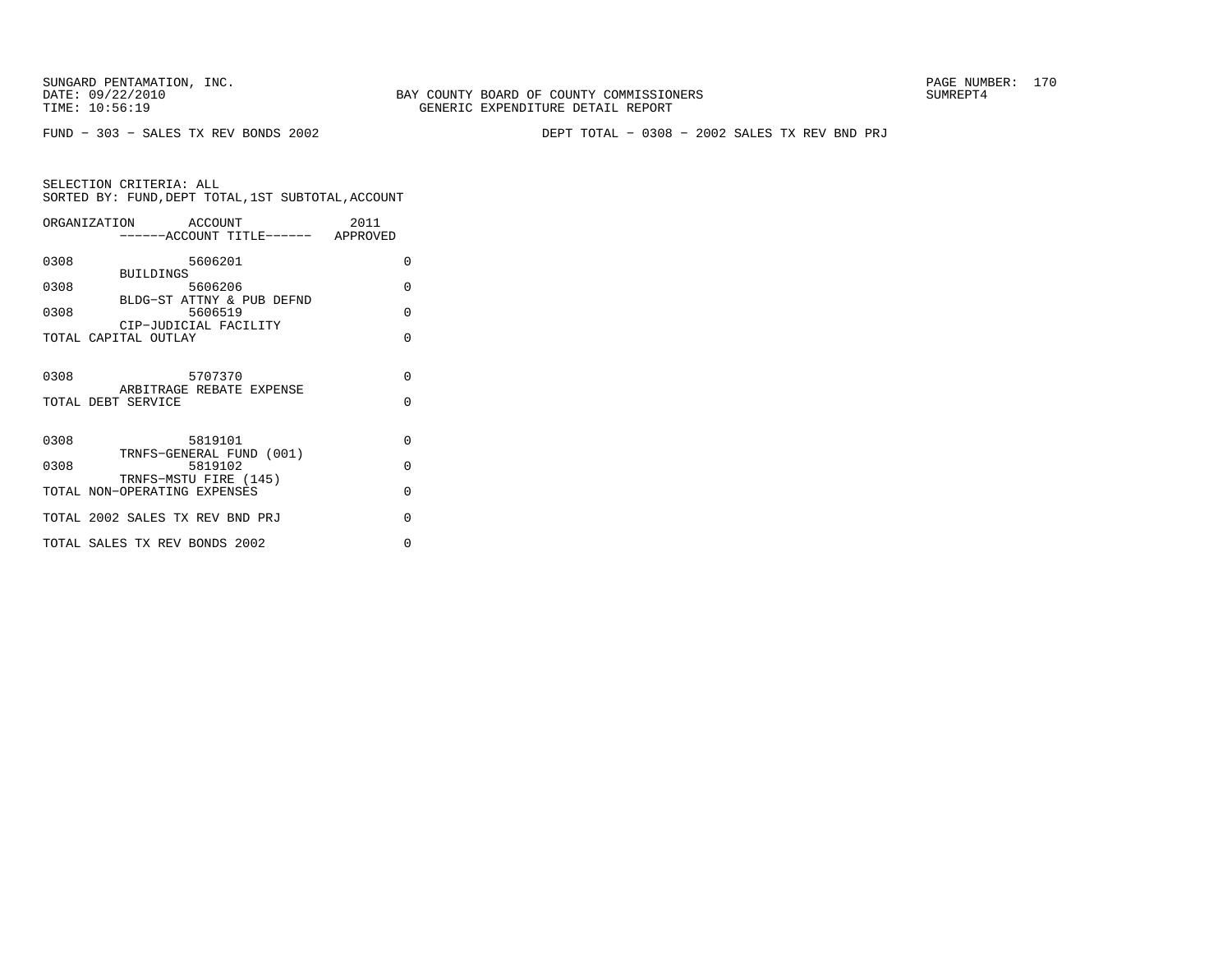FUND − 304 − JAIL 2006 BOND PROJ DEPT TOTAL − 0302 − JAIL CONSTRUCTION PRJ

| SELECTION CRITERIA: ALL                            |  |
|----------------------------------------------------|--|
| SORTED BY: FUND, DEPT TOTAL, 1ST SUBTOTAL, ACCOUNT |  |

|              | ORGANIZATION ACCOUNT<br>-----ACCOUNT TITLE------ APPROVED                                       | 2011                             |
|--------------|-------------------------------------------------------------------------------------------------|----------------------------------|
| 0302         | 5304905                                                                                         | $\Omega$                         |
|              | FEES&COSTS-LGL ADV/ADVERT<br>TOTAL OPERATING EXPENSES                                           | $\Omega$                         |
| 0302         | 5606100                                                                                         | $\Omega$                         |
| 0302         | LAND<br>5606101                                                                                 | $\Omega$                         |
| 0302         | LAND<br>5606521                                                                                 | $\Omega$                         |
|              | $CIP$ - JAIL<br>TOTAL CAPITAL OUTLAY                                                            | $\Omega$                         |
| 0302<br>0302 | 5707303<br><b>BOND ISSUE COSTS</b><br>5707370<br>ARBITRAGE REBATE EXPENSE<br>TOTAL DEBT SERVICE | $\Omega$<br>$\Omega$<br>$\Omega$ |
| 0302         | 5909999<br>RESERVE-CASH FORWARD<br>TOTAL NON-OPERATING EXPENSES                                 | $\Omega$<br>$\Omega$             |
|              | TOTAL JAIL CONSTRUCTION PRJ                                                                     | $\Omega$                         |
|              | TOTAL JAIL 2006 BOND PROJ                                                                       | $\Omega$                         |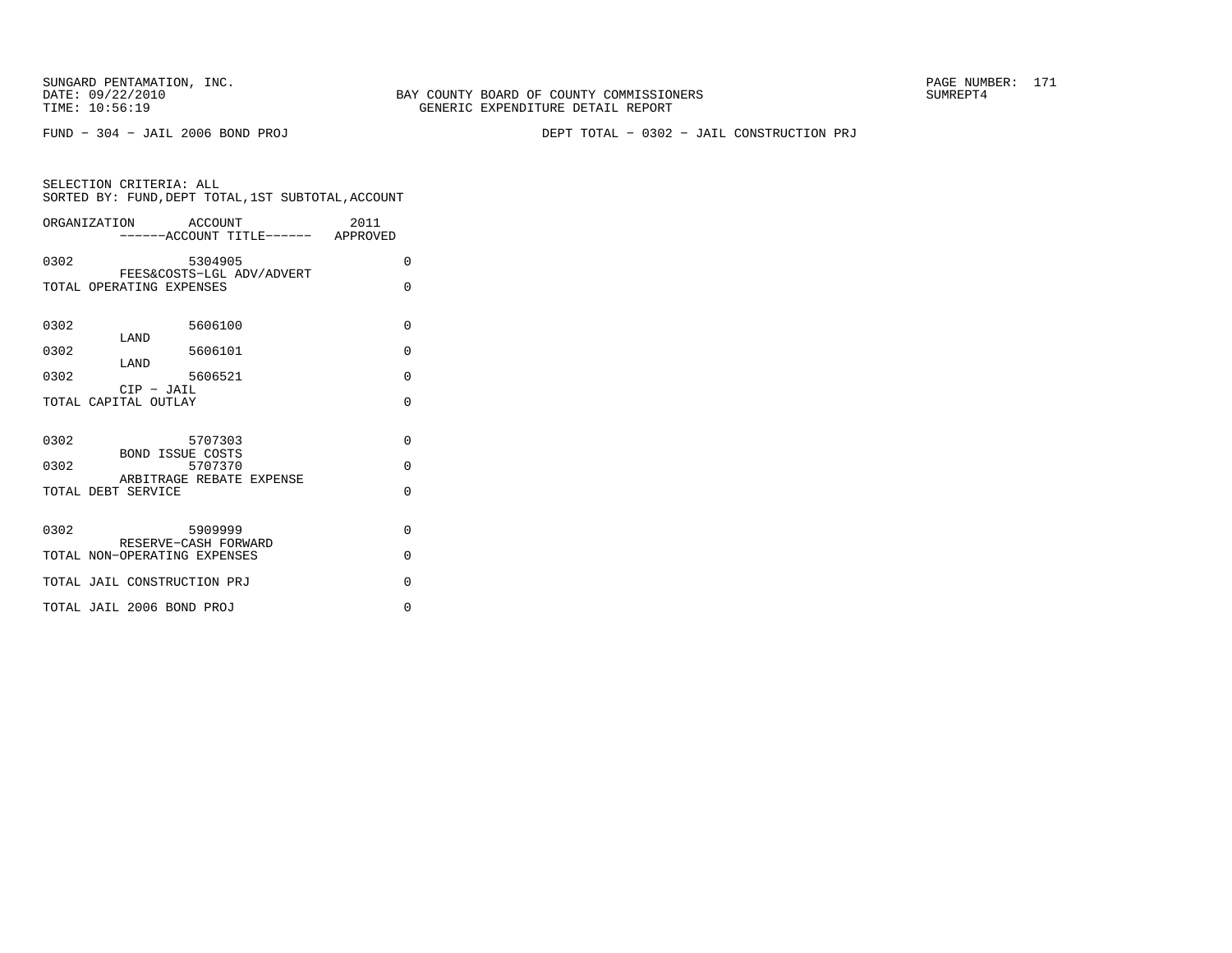BAY COUNTY BOARD OF COUNTY COMMISSIONERS TIME: 10:56:19 GENERIC EXPENDITURE DETAIL REPORT

FUND − 305 − CAPITAL IMPRV BONDS 2007 DEPT TOTAL − 0304 − CAPITAL IMPRV PROJECTS

|      | ORGANIZATION ACCOUNT                           | 2011     |
|------|------------------------------------------------|----------|
|      | ------ACCOUNT TITLE------ APPROVED             |          |
| 0304 | 5606318<br>IMPRV-COUNTY PIER                   | $\Omega$ |
| 0304 | 5606516                                        | $\Omega$ |
|      | CIP-BCC ADMIN BLDG<br>TOTAL CAPITAL OUTLAY     | $\Omega$ |
|      |                                                |          |
| 0304 | 5707300                                        | $\Omega$ |
| 0304 | OTHER DEBT SERVICE COSTS<br>5707303            | $\Omega$ |
| 0304 | <b>BOND ISSUE COSTS</b><br>5707370             | $\Omega$ |
|      | ARBITRAGE REBATE EXPENSE<br>TOTAL DEBT SERVICE | $\Omega$ |
|      |                                                |          |
| 0304 | 5819101                                        | $\Omega$ |
| 0304 | TRNFS-GENERAL FUND (001)<br>5819103            | $\Omega$ |
| 0304 | TRNSF-TRANSP. (101)<br>5819105                 | $\Omega$ |
| 0304 | TRNSF-STORMWATER (115)<br>5819110              | $\Omega$ |
| 0304 | TRNSF-INSURANCE (506)<br>5909999               | $\Omega$ |
|      | RESERVE-CASH FORWARD                           |          |
|      | TOTAL NON-OPERATING EXPENSES                   | $\Omega$ |
|      | TOTAL CAPITAL IMPRV PROJECTS                   | $\Omega$ |
|      | TOTAL CAPITAL IMPRV BONDS 2007                 | $\Omega$ |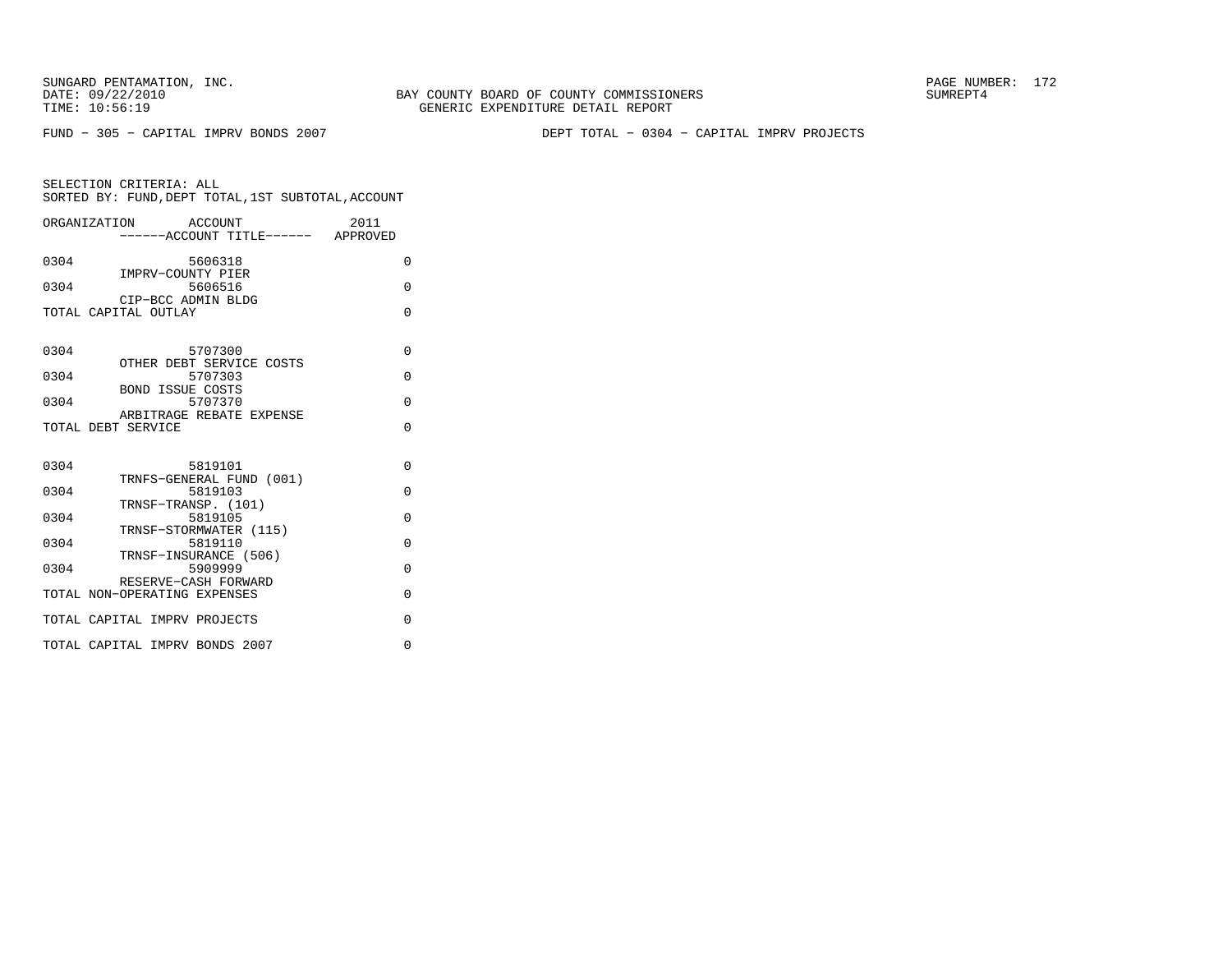FUND − 401 − WATER SYSTEM REVENUE FUND DEPT TOTAL − 0405 − WATER PLANT OPERATIONS

SELECTION CRITERIA: ALL

| SORTED BY: FUND, DEPT TOTAL, 1ST SUBTOTAL, ACCOUNT          |           |
|-------------------------------------------------------------|-----------|
| ORGANIZATION<br>ACCOUNT<br>----ACCOUNT TITLE------ APPROVED | 2011      |
| 0405<br>5101200                                             | 939,857   |
| SALARIES & WAGES-REGULAR<br>0405<br>5101400                 | 60,000    |
| SALARIES & WAGES-OVERTIME<br>0405<br>5102100                | 76,489    |
| FICA TAXES-MATCHING<br>0405<br>5102200                      | 107,685   |
| RETIREMENT CONTRIBUTIONS<br>5102300<br>0405                 | 167,089   |
| LIFE & HEALTH INSURANCE<br>5102400<br>0405                  | 115,159   |
| WORKERS COMP. PREMIUMS                                      |           |
| 5102500<br>0405<br>UNEMPLOYMENT COMPENSATION                | $\Omega$  |
| TOTAL PERSONAL SERVICES                                     | 1,466,279 |
| 0405<br>5143101                                             | 62,180    |
| SRV-CO ATTORNEY<br>PROF<br>5143105<br>0405                  | 40,000    |
| SRV-OTHER ATTNY<br>PROF<br>0405<br>5143110                  | 0         |
| SRV-LITIGATION<br>PROF<br>5303104<br>0405                   | 65,000    |
| PROF SRV-ENGINEERING<br>0405<br>5303106                     |           |
| SRV-PHYSICLS/MEDICAL<br>PROF                                | 1,120     |
| 0405<br>5303107<br>SRV-SUBSTANCE TEST<br>PROF               | 518       |
| 0405<br>5303108<br>SRV-RATE STUDY<br>PROF                   | 50,000    |
| 0405<br>5303110                                             | 150       |
| PROF SRV-BACKGROUND CHECK<br>5303401<br>0405                | 1,176,360 |
| CONTRACTED SERVICES<br>0405<br>5303408                      | 3,459     |
| CONTR SRV-800 MHZ<br>0405<br>5303410                        | 0         |
| CONTR<br>SRV-JANITORIAL<br>0405<br>5303422                  | 22,232    |
| CONTR SRV-GIS<br>5303425<br>0405                            |           |
| CONTR SRV-ADMIN FEES                                        | 475,174   |
| 0405<br>5303426<br>CONTR SRV-UTIL ADMIN FEES                | 177,253   |
| 0405<br>5303446<br>CONTR SRV-FACILITIES                     | 35,805    |
| 0405<br>5303464<br>CONTR SRV-LAB                            | 48,914    |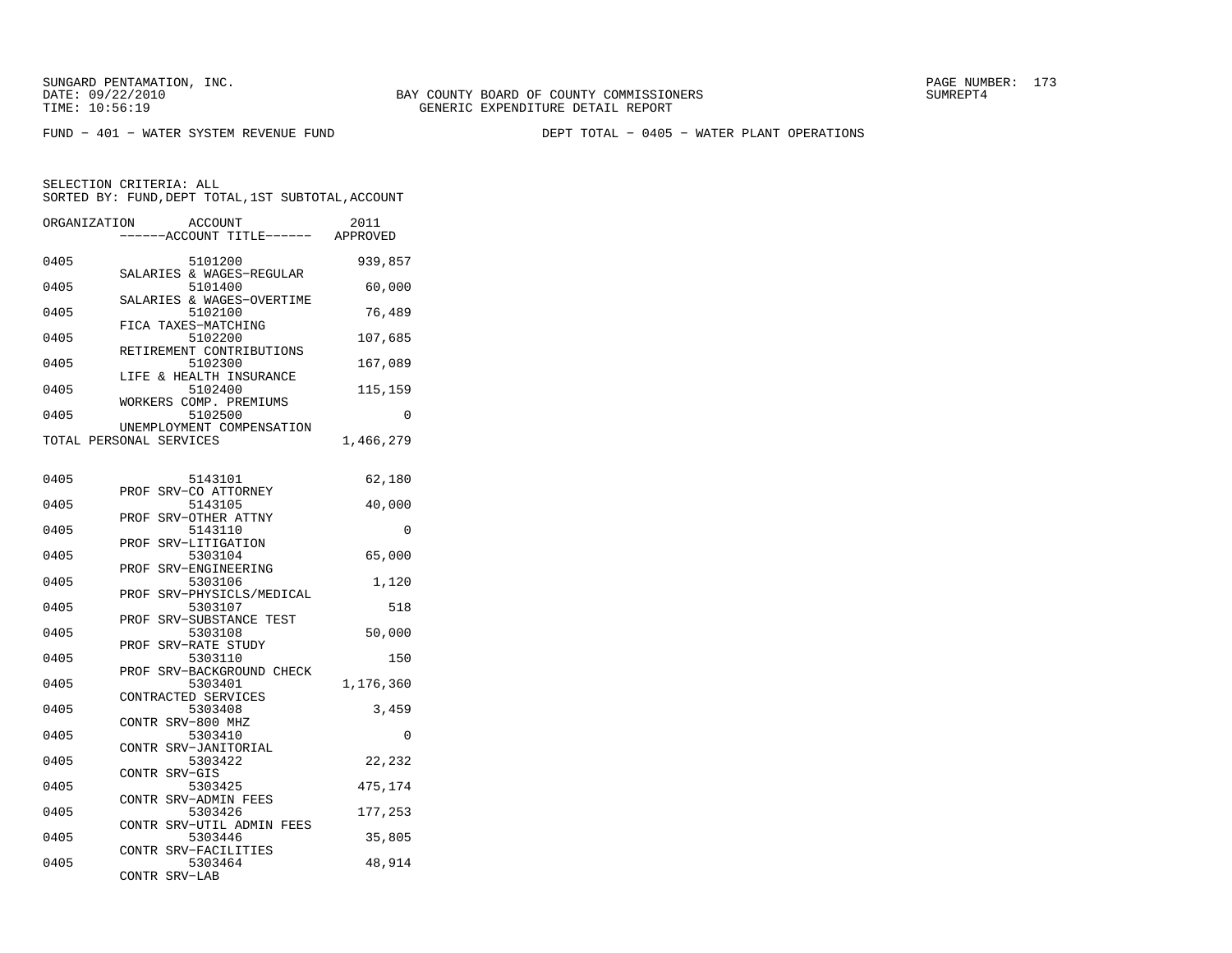FUND − 401 − WATER SYSTEM REVENUE FUND DEPT TOTAL − 0405 − WATER PLANT OPERATIONS

SELECTION CRITERIA: ALL

SORTED BY: FUND, DEPT TOTAL, 1ST SUBTOTAL, ACCOUNT ORGANIZATION ACCOUNT

| ORGANIZATION | ACCOUN'I'                           | 2011      |
|--------------|-------------------------------------|-----------|
|              | -----ACCOUNT TITLE------ APPROVED   |           |
| 0405         | 5304001                             | 2,750     |
|              | TRAVEL/TRAINING NON-LOCAL           |           |
| 0405         | 5304101                             | 9,954     |
| 0405         | COMMUNICATIONS SERVICES<br>5304125  | 5,000     |
|              | POSTAGE/TRANSP/FREIGHT              |           |
| 0405         | 5304301                             | 1,837,651 |
|              | UTILITY SERVICES                    |           |
| 0405         | 5304403                             | 9,800     |
|              | RENTALS/LEASES-LAND                 |           |
| 0405         | 5304405<br>RENTALS/LEASES-BUILDINGS | 1,548     |
| 0405         | 5304410                             | 10,365    |
|              | RENTALS/LEASES-EOUIPMENT            |           |
| 0405         | 5304501                             | 305,571   |
|              | INSURANCE & BONDS                   |           |
| 0405         | 5304604                             | 64,780    |
|              | REPAIR/MAINT-BLD&GRD DEPT           |           |
| 0405         | 5304605                             | $\Omega$  |
|              | REPAIR/MAINT-BLDG & GRND            |           |
| 0405         | 5304610                             | 8,500     |
|              | REPAIR/MAINT-AUTO EQUIP             |           |
| 0405         | 5304611                             | 8,500     |
|              | REPAIR/MAINT-FLEET MAINT            |           |
| 0405         | 5304612                             | 0         |
|              | REPAIR/MAINT-AWT                    |           |
| 0405         | 5304615                             | 314,277   |
|              | REPAIR/MAINT-EQUIPMENT              |           |
| 0405         | 5304701                             | $\Omega$  |
|              | PRINTING & BINDING                  |           |
| 0405         | 5304902                             | 4,614     |
|              | FEES & COSTS-PURCHASING             |           |
| 0405         | 5304905                             | 7,500     |
|              | FEES&COSTS-LGL ADV/ADVERT           |           |
| 0405         | 5304922                             | 9,900     |
|              | FEES & COSTS-PERMITS                |           |
| 0405         | 5304990<br>MISCELLANEOUS EXPENSES   | 100       |
| 0405         | 5305101                             | 2,100     |
|              | OFFICE SUPPLIES                     |           |
| 0405         | 5305201                             | 20,000    |
|              | OPERATING SUPPLIES                  |           |
| 0405         | 5305202                             | 3,675     |
|              | OPER SUPPLIES-JANITORIAL            |           |
| 0405         | 5305204                             | 1,718,246 |
|              | OPER. SUPPLIES-CHEMICALS            |           |
| 0405         | 5305205                             | 120,000   |
|              | GAS, OIL & LUBRICANTS               |           |
| 0405         | 5305210                             | 7,000     |
|              | SAFETY GEAR & SUPPLIES              |           |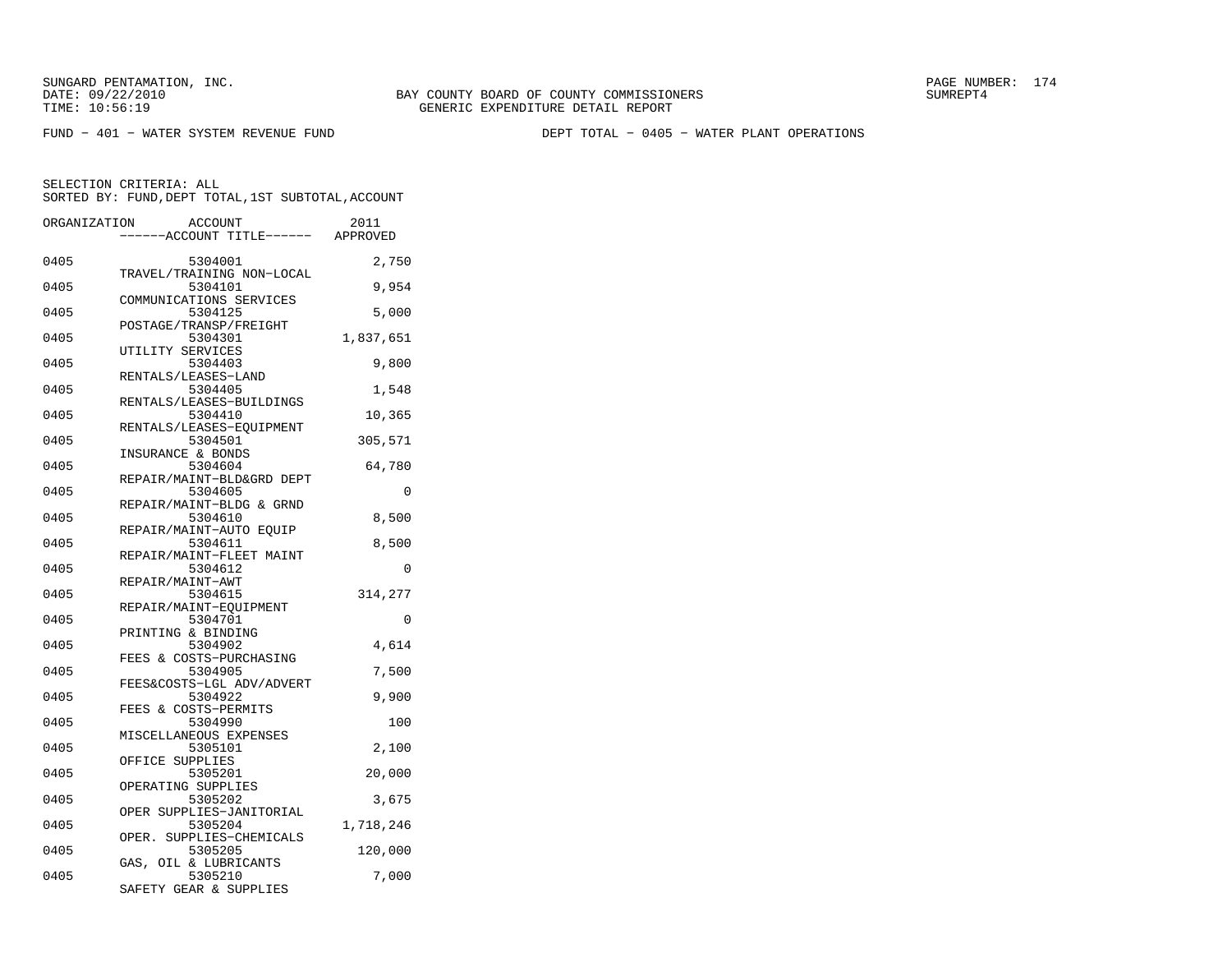BAY COUNTY BOARD OF COUNTY COMMISSIONERS TIME: 10:56:19 GENERIC EXPENDITURE DETAIL REPORT

FUND − 401 − WATER SYSTEM REVENUE FUND DEPT TOTAL − 0405 − WATER PLANT OPERATIONS

| ORGANIZATION             |                  | ACCOUNT<br>---ACCOUNT TITLE------    | 2011<br>APPROVED |
|--------------------------|------------------|--------------------------------------|------------------|
| 0405                     |                  | 5305215                              | 8,773            |
| 0405                     |                  | CLOTHING & WEARING APPRL<br>5305220  | 4,750            |
| 0405                     |                  | TOOL & SMALL IMPLEMENTS<br>5305240   | 6,000            |
| 0405                     |                  | OPER SUPPLIES-LAB<br>5305401         | 950              |
| 0405                     |                  | BOOKS/RESOURCE MATR/SUBSC<br>5305402 | 1,880            |
| 0405                     |                  | DUES & MEMBERSHIPS<br>5305406        | 1,600            |
| TOTAL OPERATING EXPENSES |                  | TRAINING & TUITION                   | 6,653,949        |
|                          |                  |                                      |                  |
| 0405                     | LAND             | 5606101                              | $\Omega$         |
| 0405                     |                  | 5606216                              | 0                |
| 0405                     |                  | BLDG-IMPROVEMENTS<br>5606401         | 154,400          |
| 0405                     | EOUIPMENT        | 5606402                              | 7,223            |
| 0405                     |                  | EQUIP LESS THAN \$1000<br>5606450    | 6,800            |
| 0405                     |                  | COMPUTER SOFTWARE<br>5606601         | 0                |
| TOTAL CAPITAL OUTLAY     |                  | IMPACT FEE PROJECTS                  | 168,423          |
| 0405                     |                  | 5808104                              |                  |
|                          |                  | AID-PANAMA CITY BEACH                | 293,900          |
| TOTAL GRANTS & AIDS      |                  |                                      | 293,900          |
| 0405                     |                  | 5819112                              | 0                |
| 0405                     |                  | TRNFS-RETAIL WATER (420)<br>5819117  | $\Omega$         |
| 0405                     |                  | TRNSF-WTR SYS 2000 BND PJ<br>5819145 | 0                |
| 0405                     |                  | TRNSF-WATER IMPACT FEES<br>5905908   | 0                |
|                          | LOSS ON DISPOSAL |                                      |                  |
| 0405                     |                  | 5905998<br>DEPRECIATION EXPENSE      | 0                |
| 0405                     |                  | 5909910<br>RESERVE FOR CONTINGENCIES | 658,651          |
| 0405                     |                  | 5909913<br>RESERVE-IMPACT FEES       | 0                |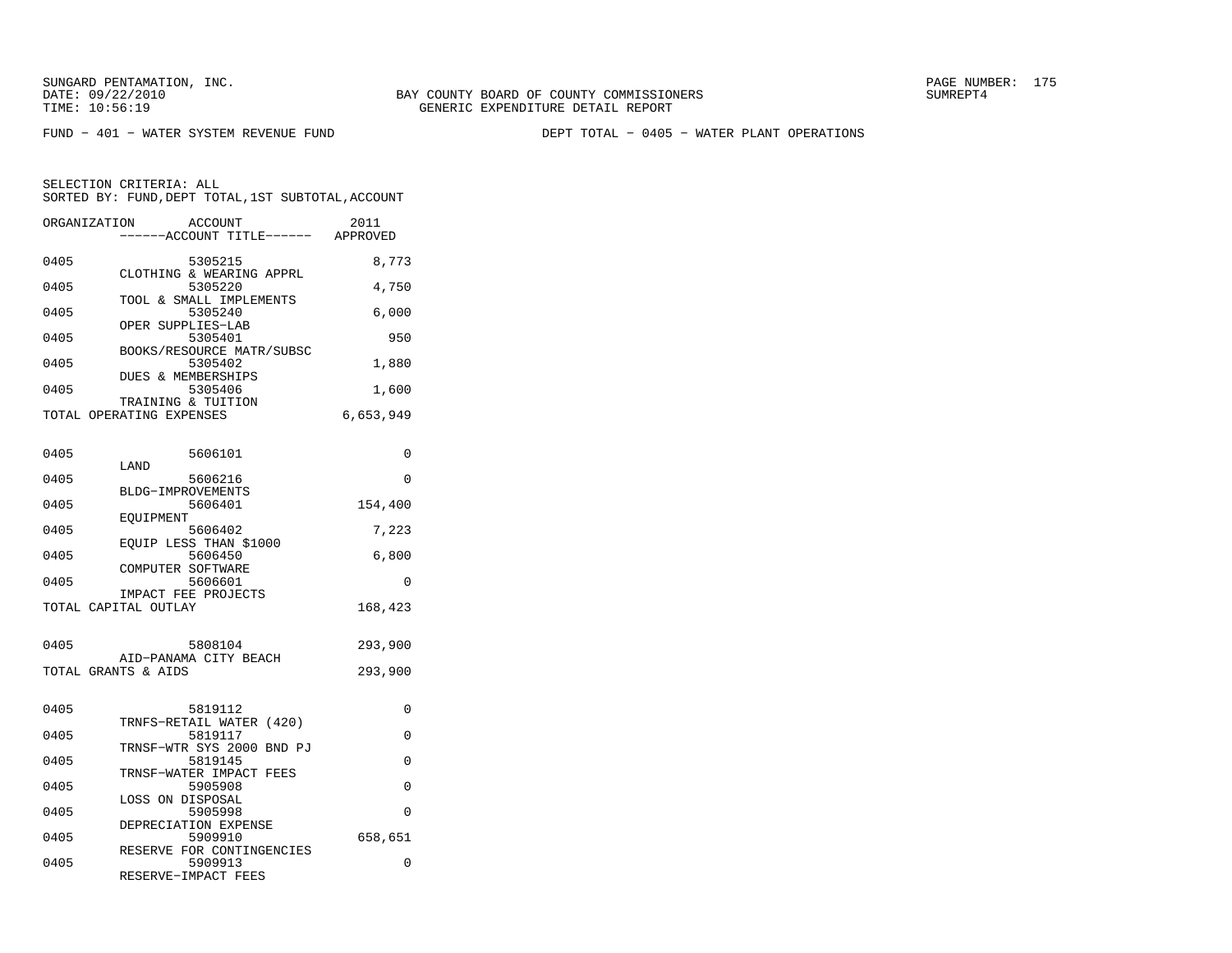BAY COUNTY BOARD OF COUNTY COMMISSIONERS TIME: 10:56:19 GENERIC EXPENDITURE DETAIL REPORT

FUND − 401 − WATER SYSTEM REVENUE FUND DEPT TOTAL − 0405 − WATER PLANT OPERATIONS

|      | ORGANIZATION | ACCOUNT                      | 2011         |
|------|--------------|------------------------------|--------------|
|      |              | ------ACCOUNT TITLE------    | APPROVED     |
| 0405 |              | 5909915                      |              |
|      |              | RESERVE FOR PAY ADJUSTMNT    |              |
| 0405 |              | 5909999                      | 20,486,621   |
|      |              | RESERVE-CASH FORWARD         |              |
|      |              | TOTAL NON-OPERATING EXPENSES | 21, 145, 272 |
|      |              |                              |              |
|      |              | TOTAL WATER PLANT OPERATIONS | 29,727,823   |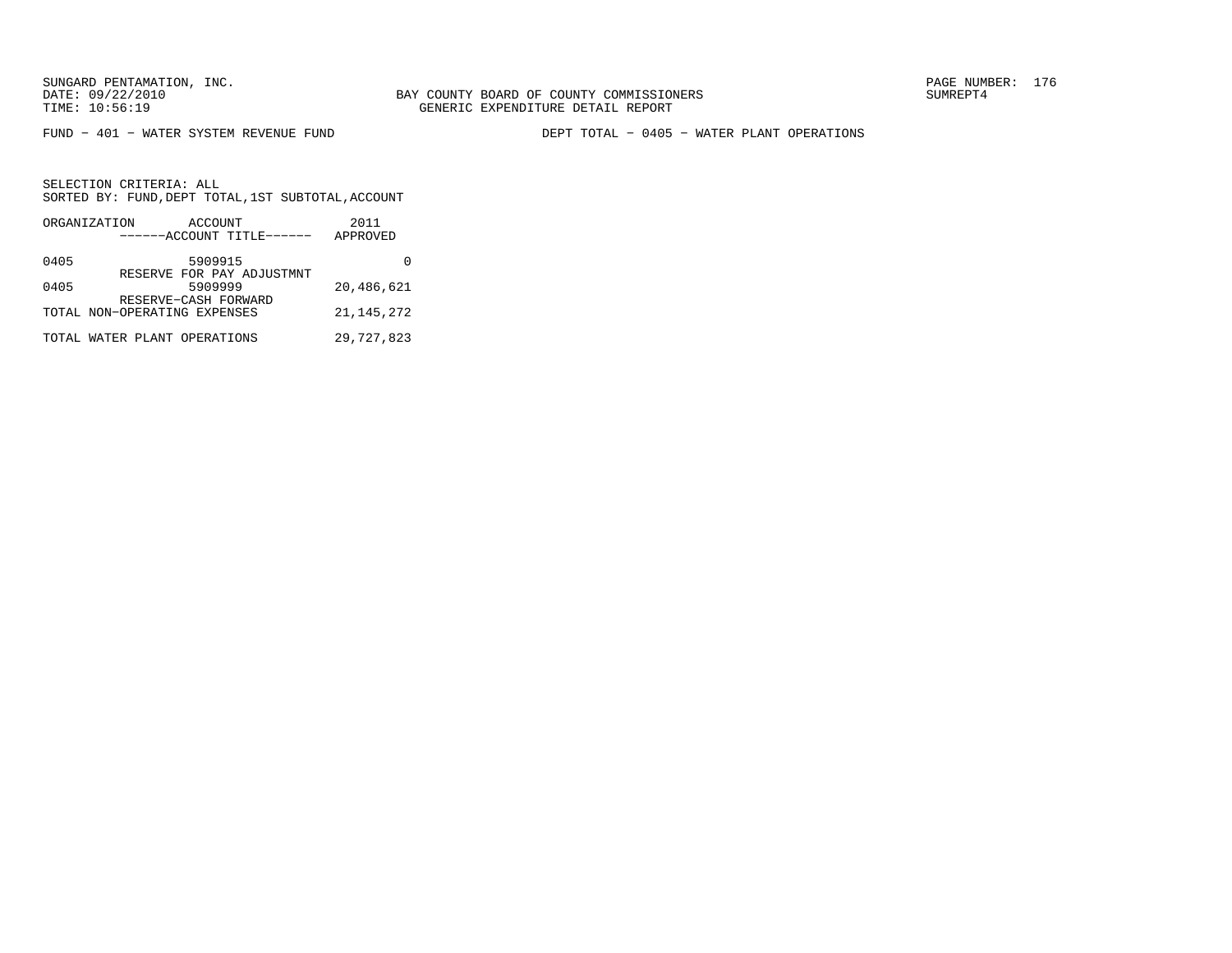BAY COUNTY BOARD OF COUNTY COMMISSIONERS TIME: 10:56:19 GENERIC EXPENDITURE DETAIL REPORT

FUND − 401 − WATER SYSTEM REVENUE FUND DEPT TOTAL − 0408 − WATER SYS RENEWAL & REPLC

|      | ORGANIZATION<br>ACCOUNT<br>----ACCOUNT TITLE------ APPROVED     | 2011      |
|------|-----------------------------------------------------------------|-----------|
| 0408 | 5304125                                                         | 0         |
| 0408 | POSTAGE/TRANSP/FREIGHT<br>5304905                               | 0         |
| 0408 | FEES&COSTS-LGL ADV/ADVERT<br>5394930<br>COGS-POSTAGE            | 0         |
|      | TOTAL OPERATING EXPENSES                                        | $\Omega$  |
| 0408 | 5606215                                                         | 0         |
| 0408 | BLDG-EQUIP BLDG IMPROVE.<br>5606301                             | 4,185,750 |
| 0408 | IMPRV OTHER THAN BLDGS<br>5606325                               | 0         |
| 0408 | IMPRV-FRANKFORD PUMP STN<br>5606369                             | $\Omega$  |
| 0408 | IMPRV-ELEVATED TANK/231<br>5606382<br>IMPRV-WILLIAMS BAYOU PUMP | $\Omega$  |
| 0408 | 5606383<br>IMP-STRG RSVR&HIGH SVSPMP                            | 1,679,000 |
| 0408 | 5606390<br>IMPRV-WATER FACILITIES                               | 730,000   |
| 0408 | 5606393<br>IMPRV-FILTER TROUGHS                                 | 0         |
| 0408 | 5606401<br>EOUIPMENT                                            | 812,000   |
| 0408 | 5606546<br>CIP-NW TRANSM MAIN PHS I                             | 760,000   |
| 0408 | 5606549<br>CIP-FILTER IMPRV                                     | 0         |
| 0408 | 5606556<br>CIP-WTR TRTMT GENERATOR                              | 0         |
| 0408 | 5606572<br>CIP-WTRLINE EXT/CO RD 390                            | $\Omega$  |
|      | TOTAL CAPITAL OUTLAY                                            | 8,166,750 |
| 0408 | 5909910                                                         | 377,738   |
|      | RESERVE FOR CONTINGENCIES<br>TOTAL NON-OPERATING EXPENSES       | 377,738   |
|      | TOTAL WATER SYS RENEWAL & REPLC                                 | 8,544,488 |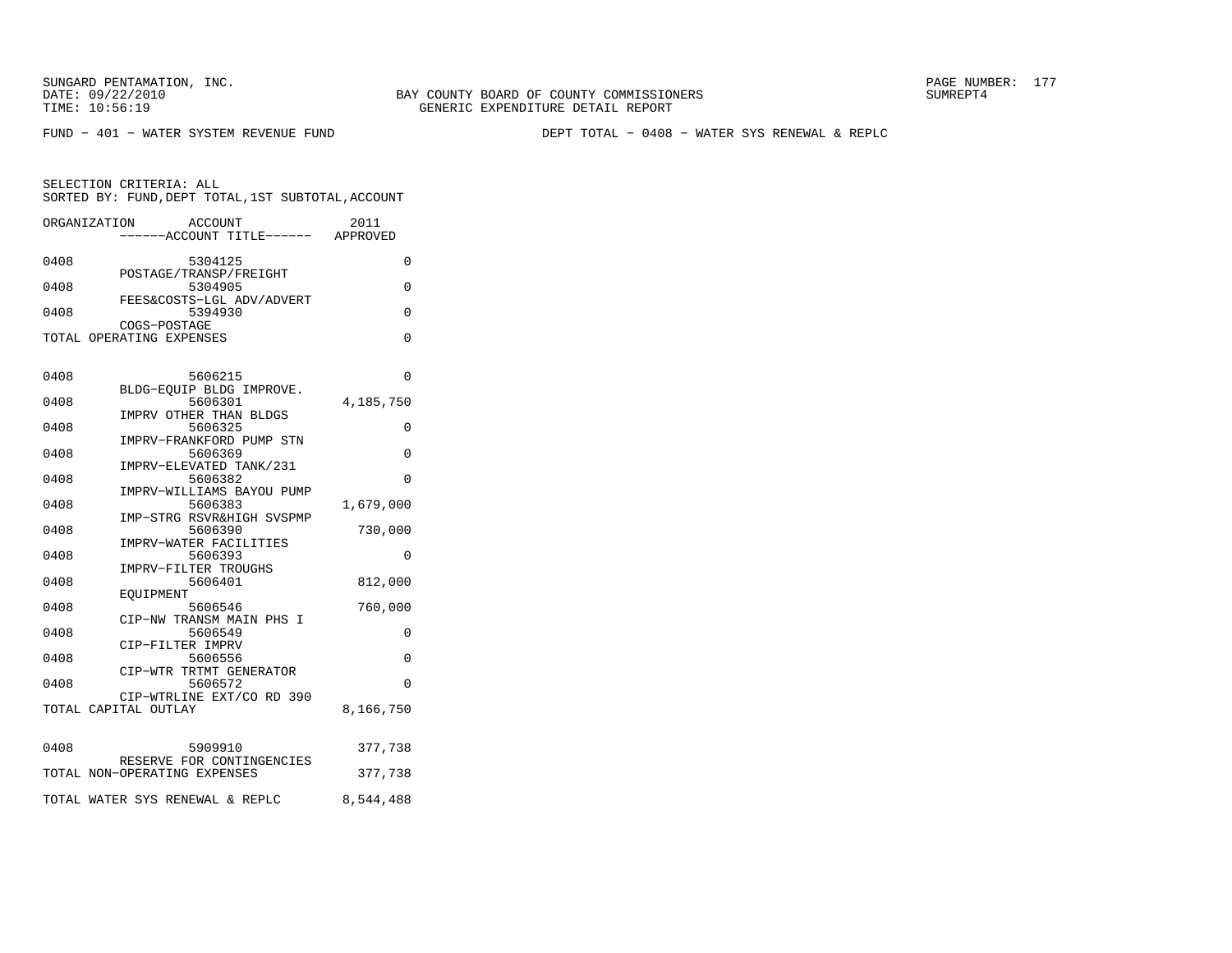FUND − 401 − WATER SYSTEM REVENUE FUND DEPT TOTAL − 0409 − WATER SYS INTEREST & SINK

| ORGANIZATION ACCOUNT            |                           |         | ------ACCOUNT TITLE------ APPROVED | 2011         |
|---------------------------------|---------------------------|---------|------------------------------------|--------------|
| 0409                            |                           | 5707105 |                                    | 370,514      |
| 0409                            | PRINCIPAL-LOANS           | 5707115 |                                    | 1,412,144    |
| 0409                            | PRINCIPAL-REV BONDS       | 5707201 |                                    | $\Omega$     |
| 0409                            | INTEREST EXPENSE          | 5707205 |                                    | 155,886      |
| 0409                            | INTEREST-LOANS            | 5707215 |                                    | 2,996,673    |
| 0409                            | INTEREST-REV BONDS        | 5707303 |                                    | 4,500        |
| 0409                            | <b>BOND ISSUE COSTS</b>   | 5707316 |                                    | 3,400        |
| 0409                            | PAYING AGENT/TRUSTEE-FEES | 5707370 |                                    | 4,500        |
| TOTAL DEBT SERVICE              | ARBITRAGE REBATE EXPENSE  |         |                                    | 4,947,617    |
| TOTAL WATER SYS INTEREST & SINK |                           |         |                                    | 4,947,617    |
|                                 |                           |         | TOTAL WATER SYSTEM REVENUE FUND    | 43, 219, 928 |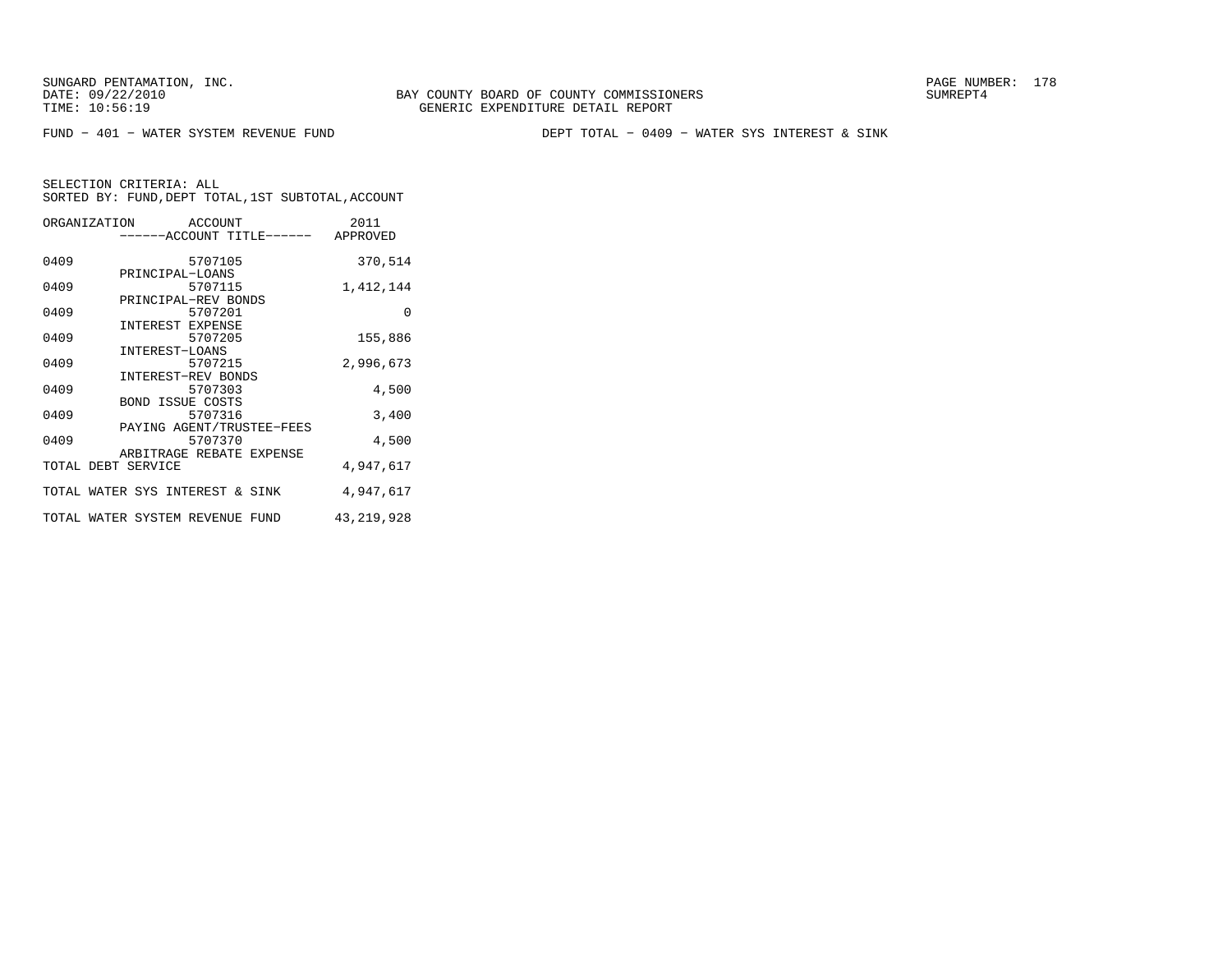FUND − 420 − RETAIL WATER & WASTEWATER DEPT TOTAL − 0430 − RETAIL WASTEWATER

| ORGANIZATION | <b>ACCOUNT</b><br>----ACCOUNT TITLE------ APPROVED    | 2011      |
|--------------|-------------------------------------------------------|-----------|
| 0430         | 5101200                                               | 842,329   |
| 0430         | SALARIES & WAGES-REGULAR<br>5101400                   | 45,000    |
| 0430         | SALARIES & WAGES-OVERTIME<br>5102100                  | 67,881    |
| 0430         | FICA TAXES-MATCHING<br>5102200                        | 95,565    |
| 0430         | RETIREMENT CONTRIBUTIONS<br>5102300                   | 123,117   |
| 0430         | LIFE & HEALTH INSURANCE<br>5102400                    | 41,205    |
| 0430         | WORKERS COMP. PREMIUMS<br>5102500                     | 0         |
|              | UNEMPLOYMENT COMPENSATION<br>TOTAL PERSONAL SERVICES  | 1,215,097 |
| 0430         | 5143101                                               | 18,283    |
| 0430         | SRV-CO ATTORNEY<br>PROF<br>5143105                    | 20,000    |
| 0430         | SRV-OTHER ATTNY<br>PROF<br>5303104                    | 25,000    |
| 0430         | SRV-ENGINEERING<br>PROF<br>5303106                    | 210       |
| 0430         | SRV-PHYSICLS/MEDICAL<br>PROF<br>5303107               | 148       |
| 0430         | SRV-SUBSTANCE TEST<br>PROF<br>5303108                 | 0         |
| 0430         | SRV-RATE STUDY<br>PROF<br>5303110                     | 33        |
| 0430         | SRV-BACKGROUND CHECK<br>PROF<br>5303125               | $\Omega$  |
| 0430         | SRV-ENG/PERMITTING<br>PROF<br>5303401                 | 0         |
| 0430         | CONTRACTED SERVICES<br>5303403                        | $\Omega$  |
| 0430         | CONTR SRV-BANK CHRG POOL<br>5303408                   | 1,221     |
| 0430         | CONTR SRV-800 MHZ<br>5303410                          | 0         |
| 0430         | CONTR SRV-JANITORIAL<br>5303422                       | 12,704    |
| 0430         | CONTR SRV-GIS<br>5303425                              | 138,709   |
| 0430         | CONTR SRV-ADMIN FEES<br>5303426                       | 121,041   |
| 0430         | CONTR SRV-UTIL ADMIN FEES<br>5303464<br>CONTR SRV-LAB | 3,500     |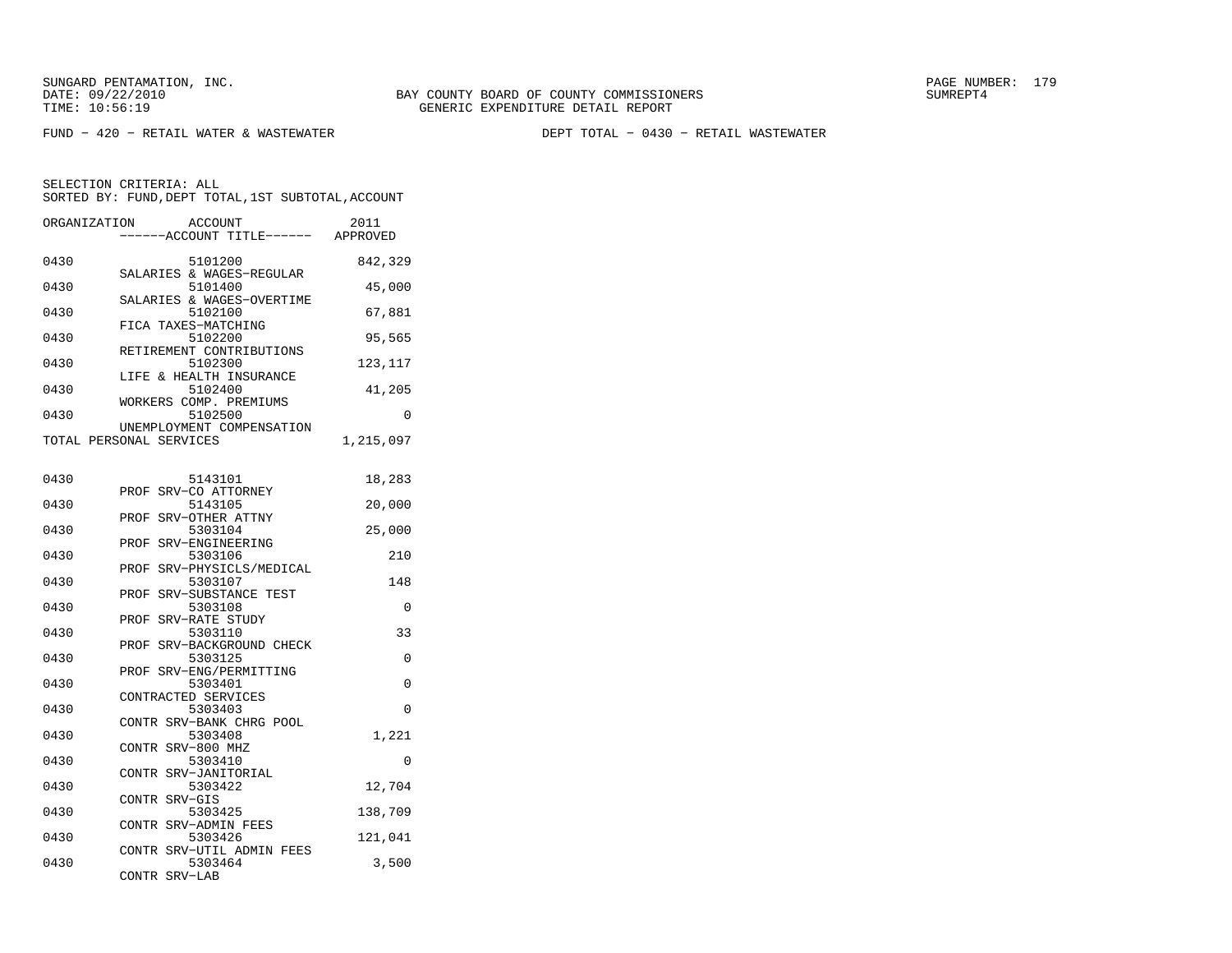$FUND - 420 - RETAIL WATER & WASTEWATER$ 

DEPT TOTAL - 0430 - RETAIL WASTEWATER

| ORGANIZATION | <b>ACCOUNT</b><br>---ACCOUNT TITLE------ APPROVED | 2011   |
|--------------|---------------------------------------------------|--------|
| 0430         | 5304001                                           | 1,400  |
|              | TRAVEL/TRAINING NON-LOCAL                         |        |
| 0430         | 5304101<br>COMMUNICATIONS SERVICES                | 2,488  |
| 0430         | 5304125                                           | 500    |
| 0430         | POSTAGE/TRANSP/FREIGHT<br>5304301                 | 24,792 |
| 0430         | UTILITY SERVICES<br>5304403                       | 34,290 |
|              | RENTALS/LEASES-LAND                               |        |
| 0430         | 5304410<br>RENTALS/LEASES-EOUIPMENT               | 1,800  |
| 0430         | 5304501                                           | 11,862 |
| 0430         | INSURANCE & BONDS<br>5304604                      | 1,000  |
|              | REPAIR/MAINT-BLD&GRD DEPT                         |        |
| 0430         | 5304605<br>REPAIR/MAINT-BLDG & GRND               | 0      |
| 0430         | 5304610                                           | 500    |
| 0430         | REPAIR/MAINT-AUTO EQUIP<br>5304611                | 500    |
|              | REPAIR/MAINT-FLEET MAINT                          |        |
| 0430         | 5304615<br>REPAIR/MAINT-EOUIPMENT                 | 98,500 |
| 0430         | 5304650                                           | 0      |
| 0430         | RIVERCAMP - O & M<br>5304655                      | 0      |
|              | LAKE MERIAL - O & M                               |        |
| 0430         | 5304701                                           | 0      |
| 0430         | PRINTING & BINDING<br>5304902                     | 513    |
|              | FEES & COSTS-PURCHASING                           |        |
| 0430         | 5304905<br>FEES&COSTS-LGL ADV/ADVERT              | 1,200  |
| 0430         | 5304909                                           | 0      |
| 0430         | FEES & COSTS-COURT FILING<br>5304922              | 500    |
|              | & COSTS-PERMITS<br>FEES                           |        |
| 0430         | 5304984<br><b>BAD DEBT</b>                        | 500    |
| 0430         | 5304990                                           | 500    |
| 0430         | MISCELLANEOUS EXPENSES<br>5305101                 | 500    |
|              | OFFICE SUPPLIES                                   |        |
| 0430         | 5305201<br>OPERATING SUPPLIES                     | 2,500  |
| 0430         | 5305202                                           | 500    |
| 0430         | OPER SUPPLIES-JANITORIAL<br>5305204               | 1,250  |
|              | OPER. SUPPLIES-CHEMICALS                          |        |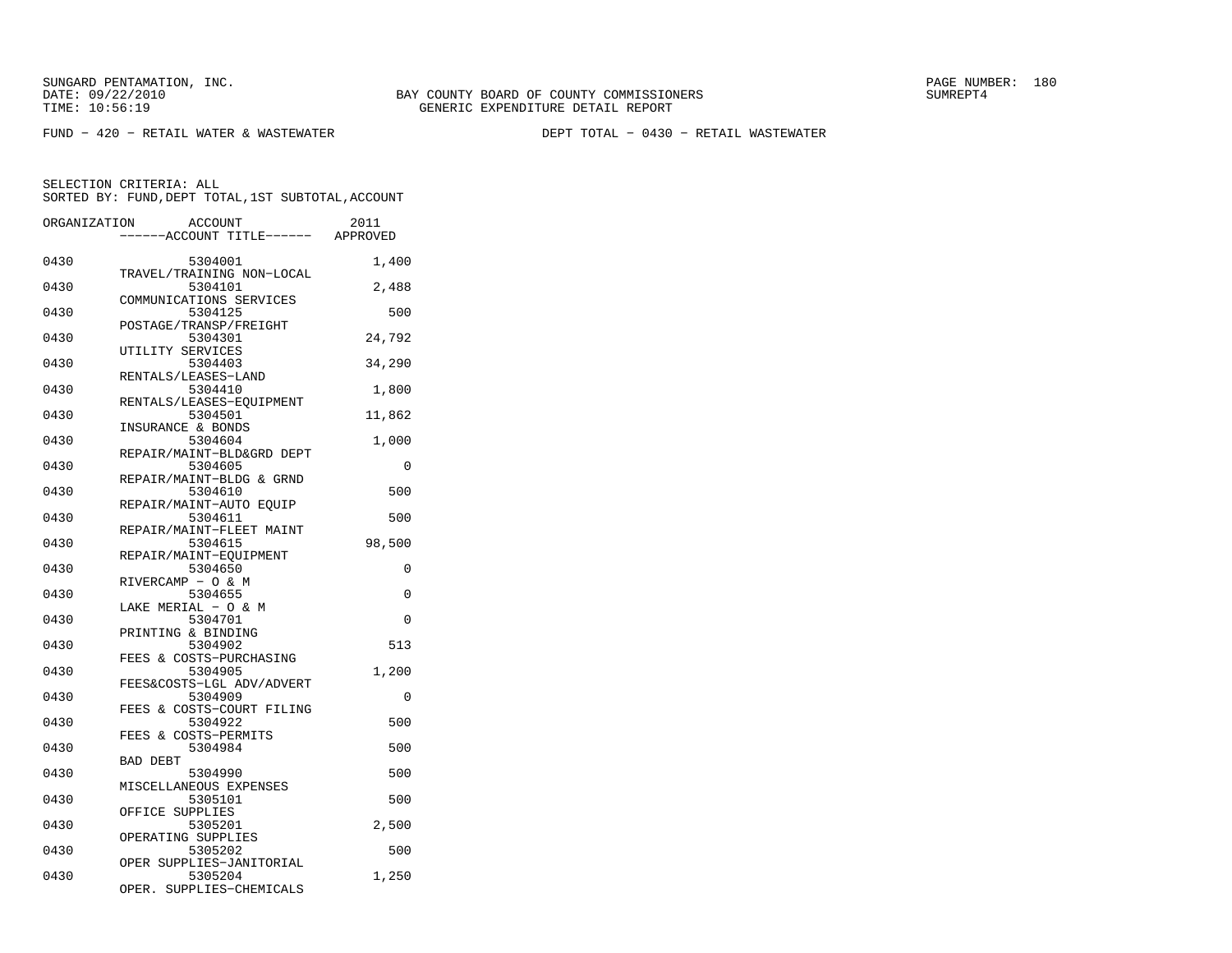$FUND - 420 - RETAIL WATER & WASTEWATER$ 

DEPT TOTAL - 0430 - RETAIL WASTEWATER

SELECTION CRITERIA: ALLSORTED BY: FUND, DEPT TOTAL, 1ST SUBTOTAL, ACCOUNT

|      | ORGANIZATION<br><b>ACCOUNT</b><br>----ACCOUNT TITLE------ APPROVED | 2011      |
|------|--------------------------------------------------------------------|-----------|
|      |                                                                    |           |
| 0430 | 5305205                                                            | 1,000     |
|      | GAS, OIL & LUBRICANTS                                              |           |
| 0430 | 5305210                                                            | 500       |
|      | SAFETY GEAR & SUPPLIES                                             |           |
| 0430 | 5305215                                                            | 1,500     |
|      | CLOTHING & WEARING APPRL                                           |           |
| 0430 | 5305220                                                            | 500       |
|      | TOOL & SMALL IMPLEMENTS                                            |           |
| 0430 | 5305401                                                            | 500       |
|      | BOOKS/RESOURCE MATR/SUBSC                                          |           |
| 0430 | 5305402                                                            | 500       |
| 0430 | DUES & MEMBERSHIPS<br>5305406                                      | 1,880     |
|      | TRAINING & TUITION                                                 |           |
| 0430 | 5354940                                                            | 212,805   |
|      | COGS-O & M/RETAIL                                                  |           |
| 0430 | 5354941                                                            | 578,957   |
|      | COGS-O & M/TYNDALL                                                 |           |
| 0430 | 5354942                                                            | 200,198   |
|      | COGS-O & M/MEXICO BEACH                                            |           |
| 0430 | 5354945                                                            | 34,313    |
|      | COGS-REUSE WATER                                                   |           |
| 0430 | 5354950                                                            | 160,220   |
|      | COGS-DEBT/RETAIL                                                   |           |
| 0430 | 5354951                                                            | 328,151   |
|      | COGS-DEBT/TYNDALL                                                  |           |
| 0430 | 5354952                                                            | 187,333   |
|      | COGS-DEBT/MEXICO BEACH                                             |           |
| 0430 | 5354960                                                            | 30,488    |
|      | COGS-R & R/RETAIL                                                  |           |
| 0430 | 5354961                                                            | 61,457    |
|      | COGS-R & R/TYNDALL                                                 |           |
| 0430 | 5354962                                                            | 15,714    |
|      | COGS-R & R/MEXICO BEACH                                            |           |
| 0430 | 5354970                                                            | 24,033    |
|      | COGS-RATE/RETAIL                                                   |           |
| 0430 | 5354971<br>COGS-RATE/TYNDALL                                       | 49,223    |
| 0430 | 5354972                                                            | 28,100    |
|      | COGS-RATE/MEXICO BEACH                                             |           |
| 0430 | 5354980                                                            | 0         |
|      | COGS-BOND RSV/RETAIL                                               |           |
| 0430 | 5355001                                                            | 0         |
|      | GCEC WASTEWATER CAPACITY                                           |           |
|      | TOTAL OPERATING EXPENSES                                           | 2,443,816 |
|      |                                                                    |           |
|      |                                                                    |           |
| 0430 | 5606301                                                            | 0         |

IMPRV OTHER THAN BLDGS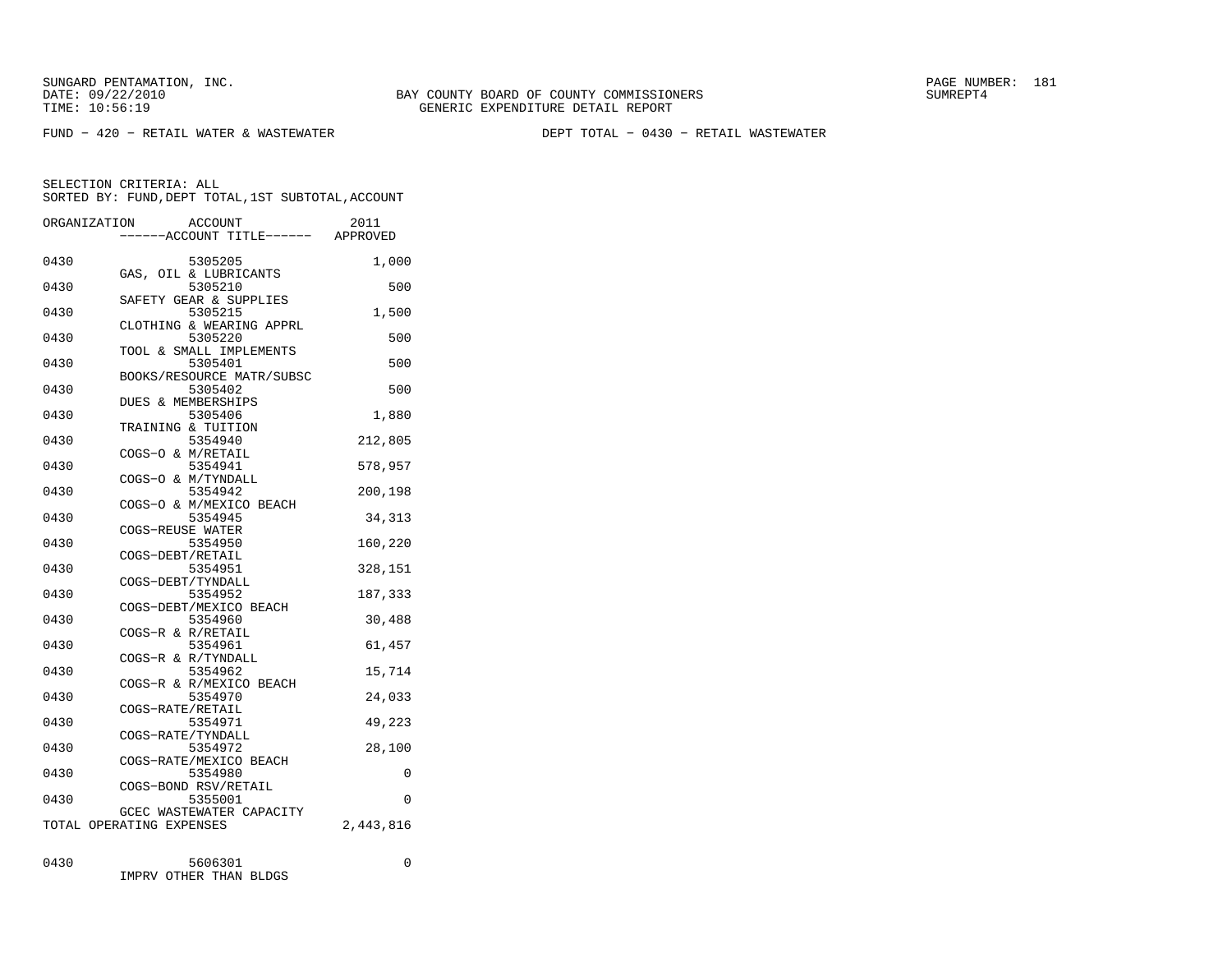$FUND - 420 - RETAIL WATER & WASTEWATER$ 

DEPT TOTAL - 0430 - RETAIL WASTEWATER

|      | ORGANIZATION<br><b>ACCOUNT</b><br>---ACCOUNT TITLE------ APPROVED | 2011      |
|------|-------------------------------------------------------------------|-----------|
| 0430 | 5606352                                                           | 0         |
| 0430 | IMP-WASTEWATER VALVES<br>5606401                                  | 83,000    |
| 0430 | EOUIPMENT<br>5606402                                              | 3,000     |
| 0430 | EOUIP LESS THAN \$1000<br>5606450                                 | 0         |
| 0430 | COMPUTER SOFTWARE<br>5606540                                      | 0         |
| 0430 | CIP-TAFB SILVER FLAG PROJ<br>5606545                              | $\Omega$  |
| 0430 | CIP-WASTEWTR LINE EXT<br>5606551                                  | $\Omega$  |
| 0430 | CIP-LIFT STATION<br>5606555                                       | 0         |
| 0430 | CIP-WATER LINE EXTENSION<br>5606601                               | 4,860,000 |
|      | IMPACT FEE PROJECTS<br>TOTAL CAPITAL OUTLAY                       | 4,946,000 |
|      |                                                                   |           |
| 0430 | 5707105                                                           | 243,000   |
| 0430 | PRINCIPAL-LOANS<br>5707205                                        | 35        |
| 0430 | INTEREST-LOANS<br>5707215                                         | 0         |
| 0430 | INTEREST-REV BONDS<br>5707316                                     | 0         |
|      | PAYING AGENT/TRUSTEE-FEES<br>TOTAL DEBT SERVICE                   | 243,035   |
|      |                                                                   |           |
| 0430 | 5819114<br>TRNSF-JT VENT/AWT (412)                                | 0         |
| 0430 | 5905998<br>DEPRECIATION EXPENSE                                   | 0         |
| 0430 | 5909903<br>REFUNDS-SEWER IMPACT FEES                              | 0         |
| 0430 | 5909910                                                           | 242,775   |
| 0430 | RESERVE FOR CONTINGENCIES<br>5909912                              | 0         |
| 0430 | RESERVE-RENWL/REPLACEMENT<br>5909913                              | 0         |
| 0430 | RESERVE-IMPACT FEES<br>5909915                                    | 0         |
| 0430 | RESERVE FOR PAY ADJUSTMNT<br>5909999                              | 755,380   |
|      | RESERVE-CASH FORWARD<br>TOTAL NON-OPERATING EXPENSES              | 998,155   |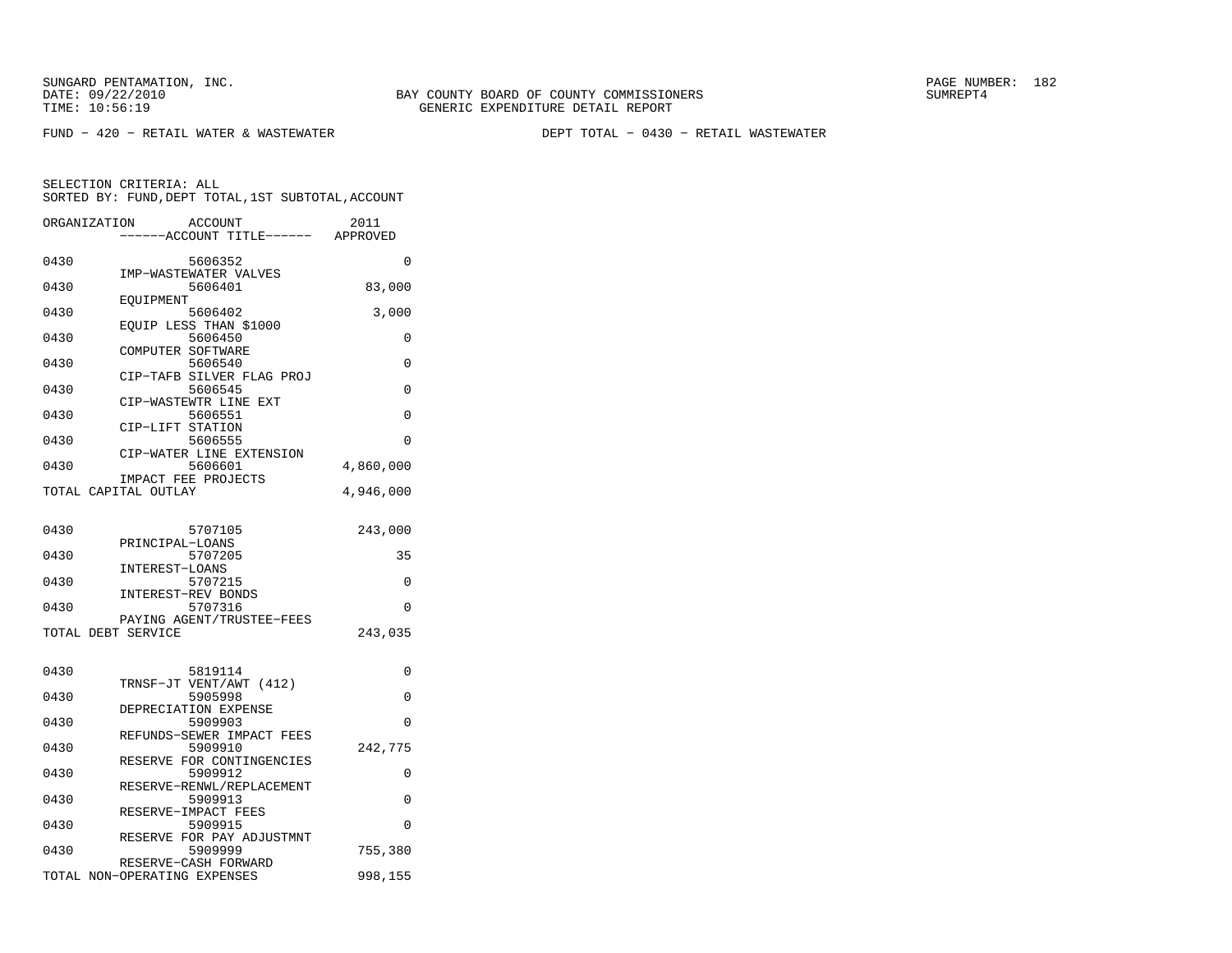BAY COUNTY BOARD OF COUNTY COMMISSIONERS TIME: 10:56:19 GENERIC EXPENDITURE DETAIL REPORT

 $FUND - 420 - RETAIL WATER & WASTEWATER$ 

DEPT TOTAL - 0430 - RETAIL WASTEWATER

SELECTION CRITERIA: ALLSORTED BY: FUND, DEPT TOTAL, 1ST SUBTOTAL, ACCOUNT

ORGANIZATION ACCOUNT 2011−−−−−−ACCOUNT TITLE−−−−−− APPROVED

TOTAL RETAIL WASTEWATER 9,846,103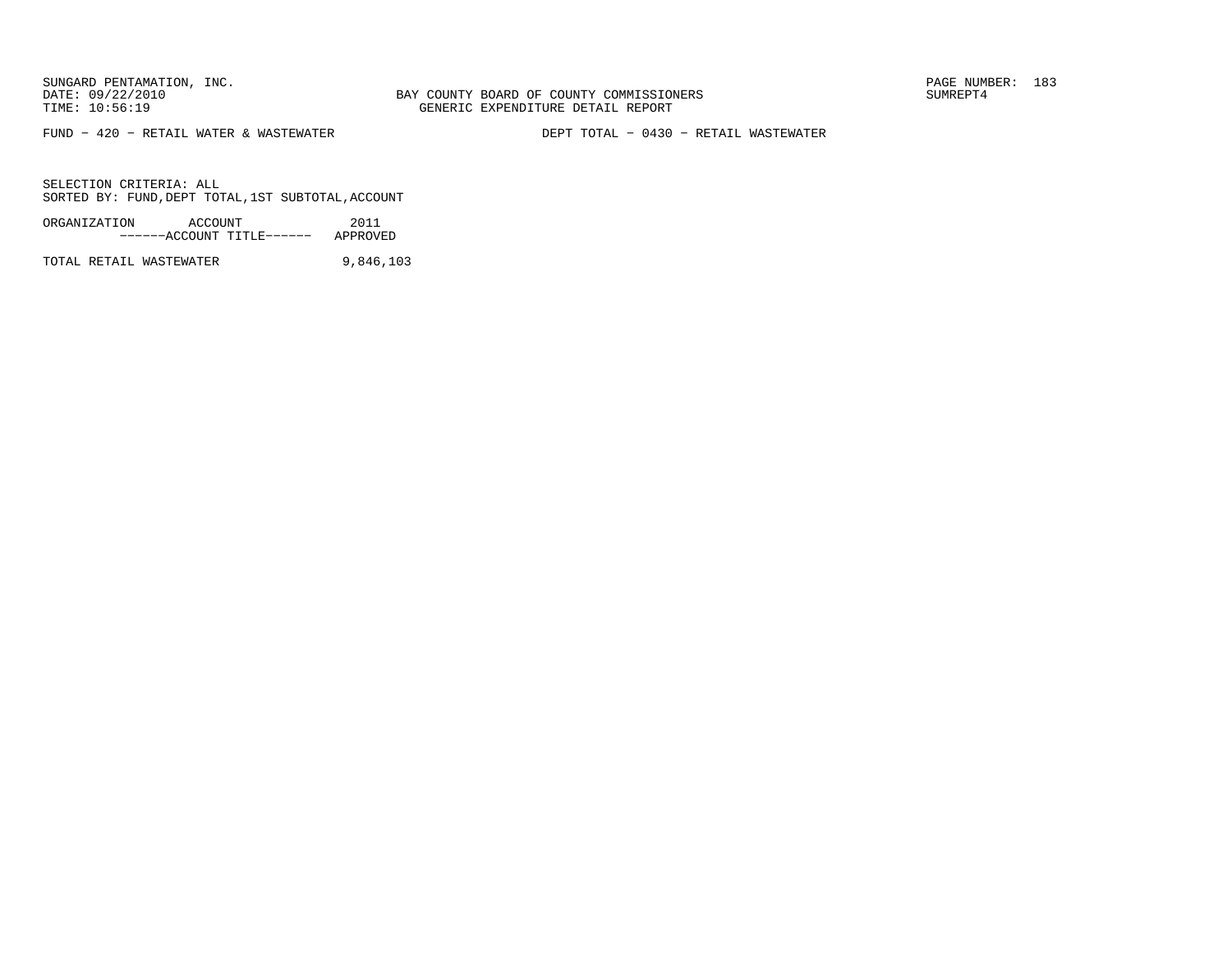$FUND - 420 - RETAIL WATER & WASTEWATER$ 

DEPT TOTAL - 0445 - RETAIL WATER

| ORGANIZATION | <b>ACCOUNT</b><br>---ACCOUNT TITLE------ APPROVED            | 2011     |
|--------------|--------------------------------------------------------------|----------|
| 0445         | 5101200<br>SALARIES & WAGES-REGULAR                          | 162,041  |
| 0445         | 5101400<br>SALARIES & WAGES-OVERTIME                         | 175      |
| 0445         | 5102100<br>FICA TAXES-MATCHING                               | 12,409   |
| 0445         | 5102200<br>RETIREMENT CONTRIBUTIONS                          | 17,471   |
| 0445         | 5102300<br>LIFE & HEALTH INSURANCE                           | 35,294   |
| 0445         | 5102400<br>WORKERS COMP. PREMIUMS                            | 19,452   |
|              | TOTAL PERSONAL SERVICES                                      | 246,842  |
| 0445         | 5143101                                                      | 4,324    |
| 0445         | PROF SRV-CO ATTORNEY<br>5143105                              | $\Omega$ |
| 0445         | PROF SRV-OTHER ATTNY<br>5303104                              | 20,000   |
| 0445         | PROF SRV-ENGINEERING<br>5303106<br>PROF SRV-PHYSICLS/MEDICAL | $\Omega$ |
| 0445         | 5303107<br>PROF SRV-SUBSTANCE TEST                           | 111      |
| 0445         | 5303110<br>PROF SRV-BACKGROUND CHECK                         | $\Omega$ |
| 0445         | 5303401<br>CONTRACTED SERVICES                               | $\Omega$ |
| 0445         | 5303403<br>CONTR SRV-BANK CHRG POOL                          | $\Omega$ |
| 0445         | 5303408<br>CONTR SRV-800 MHZ                                 | 814      |
| 0445         | 5303410<br>CONTR SRV-JANITORIAL                              | $\Omega$ |
| 0445         | 5303422<br>CONTR SRV-GIS                                     | 6,352    |
| 0445         | 5303425<br>CONTR SRV-ADMIN FEES                              | 39,987   |
| 0445         | 5303426<br>CONTR SRV-UTIL ADMIN FEES                         | 132,247  |
| 0445         | 5303464<br>CONTR SRV-LAB                                     | 4,413    |
| 0445         | 5304001<br>TRAVEL/TRAINING NON-LOCAL                         | 500      |
| 0445         | 5304101<br>COMMUNICATIONS SERVICES                           | 883      |
| 0445         | 5304125<br>POSTAGE/TRANSP/FREIGHT                            | 500      |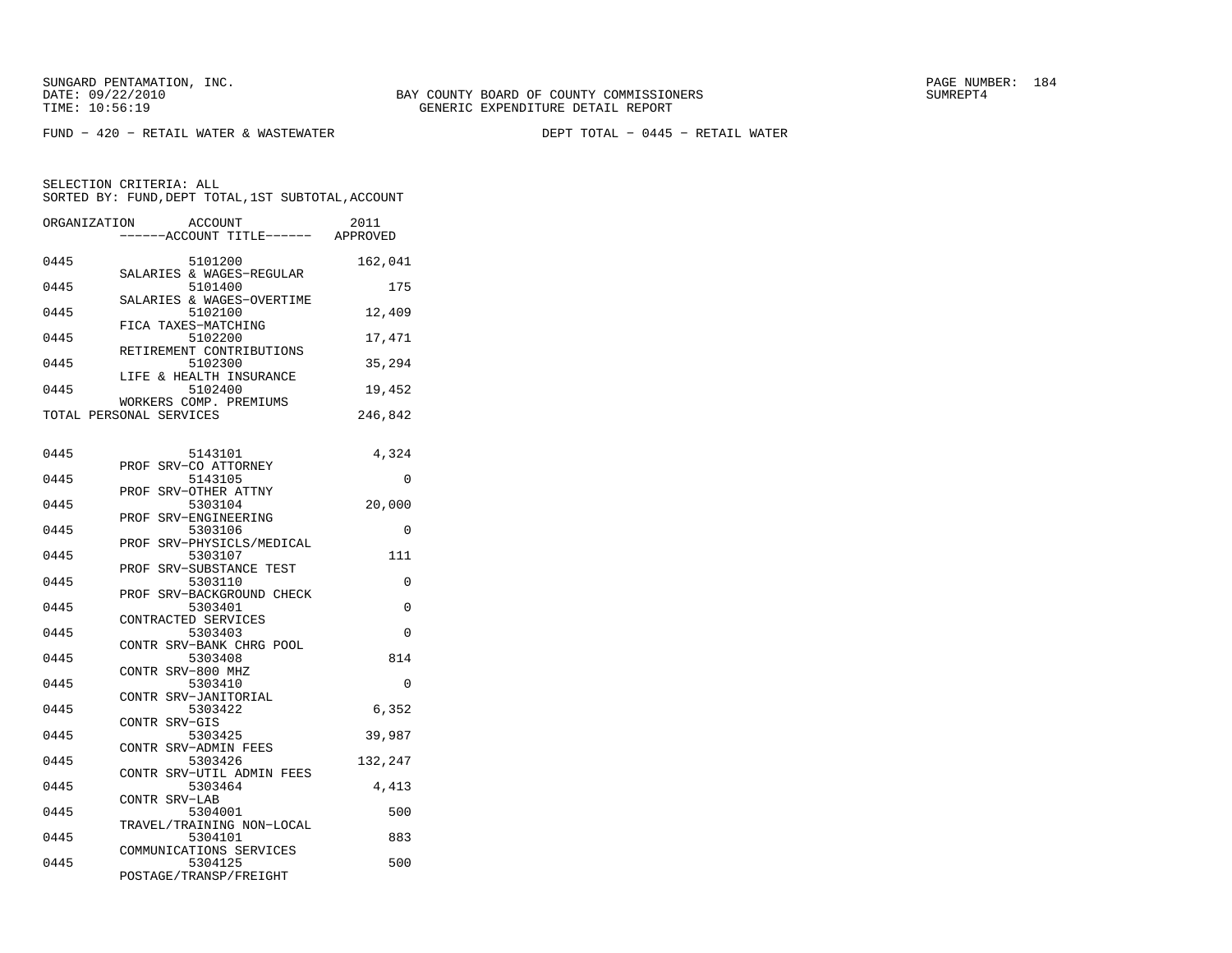SUNGARD PENTAMATION, INC.<br>DATE: 09/22/2010 SUMRER: 185

 $FUND - 420 - RETAIL WATER & WASTEWATER$ 

DEPT TOTAL - 0445 - RETAIL WATER

| ORGANIZATION | <b>ACCOUNT</b>                       | 2011<br>---ACCOUNT TITLE------ APPROVED |
|--------------|--------------------------------------|-----------------------------------------|
| 0445         | 5304301<br>UTILITY SERVICES          | $\Omega$                                |
| 0445         | 5304410<br>RENTALS/LEASES-EOUIPMENT  | 1,000                                   |
| 0445         | 5304501<br>INSURANCE & BONDS         | 3,928                                   |
| 0445         | 5304604<br>REPAIR/MAINT-BLD&GRD DEPT | 600                                     |
| 0445         | 5304605<br>REPAIR/MAINT-BLDG & GRND  | $\Omega$                                |
| 0445         | 5304610<br>REPAIR/MAINT-AUTO EQUIP   | 1,500                                   |
| 0445         | 5304611<br>REPAIR/MAINT-FLEET MAINT  | 1,500                                   |
| 0445         | 5304615<br>REPAIR/MAINT-EOUIPMENT    | 13,635                                  |
| 0445         | 5304701<br>PRINTING & BINDING        | 0                                       |
| 0445         | 5304902<br>FEES & COSTS-PURCHASING   | 806                                     |
| 0445         | 5304905<br>FEES&COSTS-LGL ADV/ADVERT | 0                                       |
| 0445         | 5304922<br>FEES & COSTS-PERMITS      | $\Omega$                                |
| 0445         | 5304984<br><b>BAD DEBT</b>           | 1,500                                   |
| 0445         | 5304990<br>MISCELLANEOUS EXPENSES    | 500                                     |
| 0445         | 5305101<br>OFFICE SUPPLIES           | 500                                     |
| 0445         | 5305201<br>OPERATING SUPPLIES        | 3,352                                   |
| 0445         | 5305202<br>OPER SUPPLIES-JANITORIAL  | 100                                     |
| 0445         | 5305205<br>GAS, OIL & LUBRICANTS     | 3,000                                   |
| 0445         | 5305210<br>SAFETY GEAR & SUPPLIES    | 600                                     |
| 0445         | 5305215<br>CLOTHING & WEARING APPRL  | 1,180                                   |
| 0445         | 5305220<br>TOOL & SMALL IMPLEMENTS   | 500                                     |
| 0445         | 5305401<br>BOOKS/RESOURCE MATR/SUBSC | 500                                     |
| 0445         | 5305402<br>DUES & MEMBERSHIPS        | 575                                     |
| 0445         | 5305406<br>TRAINING & TUITION        | 1,325                                   |
| 0445         | 5334910<br>COGS-WATER                | 495,279                                 |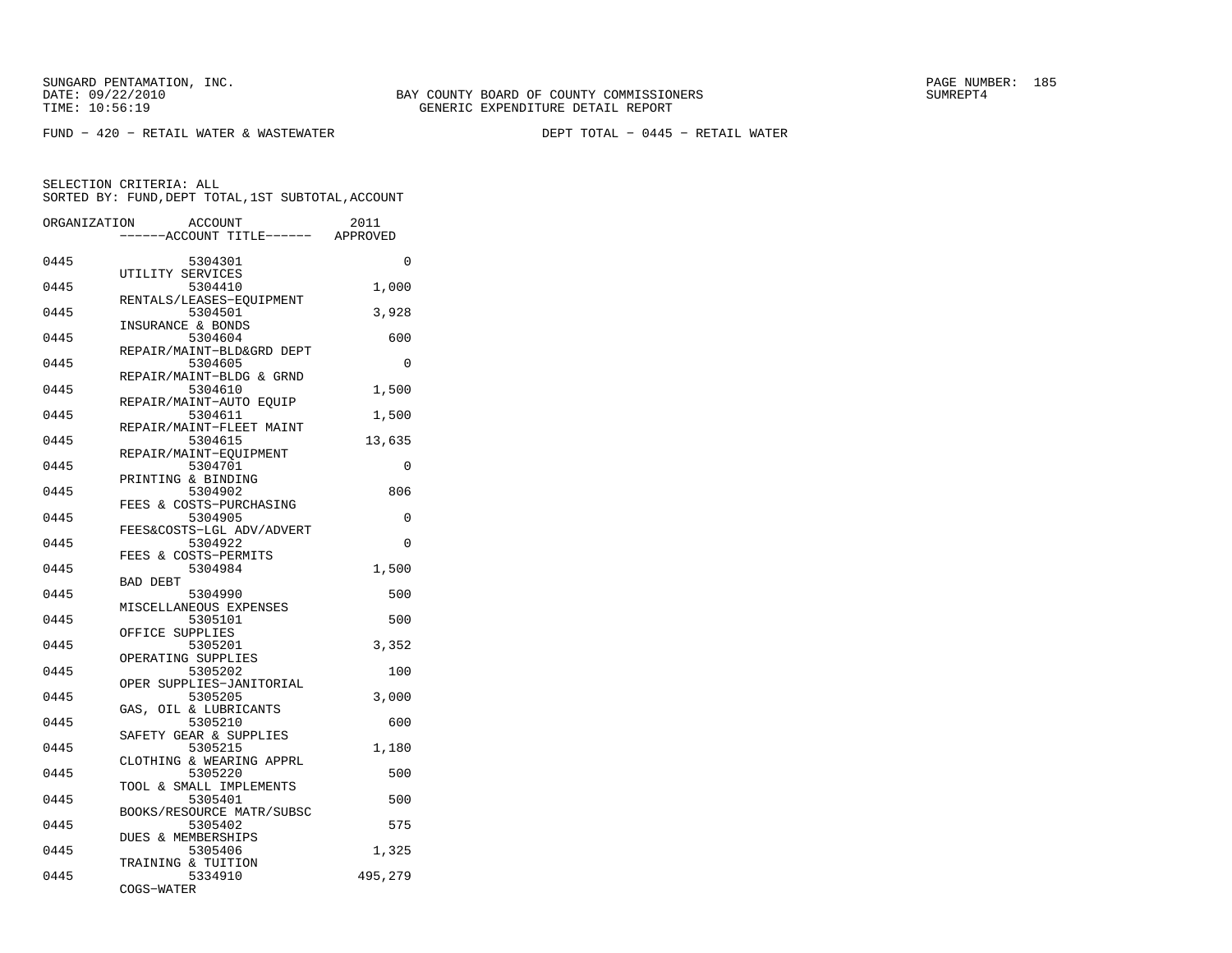FUND − 420 − RETAIL WATER & WASTEWATER DEPT TOTAL − 0445 − RETAIL WATER

| ORGANIZATION         |                              | ACCOUNT<br>----ACCOUNT TITLE------ APPROVED | 2011      |
|----------------------|------------------------------|---------------------------------------------|-----------|
|                      | TOTAL OPERATING EXPENSES     |                                             | 742,011   |
| 0445                 | LAND                         | 5606101                                     | $\Omega$  |
| 0445                 |                              | 5606401                                     | 34,000    |
| 0445                 | EOUIPMENT                    | 5606402                                     | 10,257    |
| 0445                 | EQUIP LESS THAN \$1000       | 5606450                                     | 0         |
| 0445                 | COMPUTER SOFTWARE            | 5606539                                     | 0         |
| 0445                 |                              | CIP-TAFB AFRL WATER PROJ<br>5606540         | 0         |
| 0445                 |                              | CIP-TAFB SILVER FLAG PROJ<br>5606555        | 0         |
| 0445                 |                              | CIP-WATER LINE EXTENSION<br>5606565         |           |
|                      |                              | CIP-WTRLINE EXT/ST RD 77                    | 0         |
| 0445                 | IMPACT FEE PROJECTS          | 5606601                                     | $\Omega$  |
| TOTAL CAPITAL OUTLAY |                              |                                             | 44,257    |
| 0445                 |                              | 5819111                                     | 0         |
|                      | TRNFS-WATER SYS (401)        |                                             |           |
| 0445                 | DEPRECIATION EXPENSE         | 5905998                                     | 0         |
| 0445                 |                              | 5909902<br>REFUNDS-WATER IMPACT FEES        | 552       |
| 0445                 |                              | 5909910                                     | 70,204    |
| 0445                 |                              | RESERVE FOR CONTINGENCIES<br>5909912        | 0         |
| 0445                 |                              | RESERVE-RENWL/REPLACEMENT<br>5909913        | $\Omega$  |
| 0445                 | RESERVE-IMPACT FEES          | 5909915                                     | $\Omega$  |
| 0445                 |                              | RESERVE FOR PAY ADJUSTMNT<br>5909999        | 1,533,651 |
|                      |                              | RESERVE-CASH FORWARD                        |           |
|                      | TOTAL NON-OPERATING EXPENSES |                                             | 1,604,407 |
| TOTAL RETAIL WATER   |                              |                                             | 2,637,517 |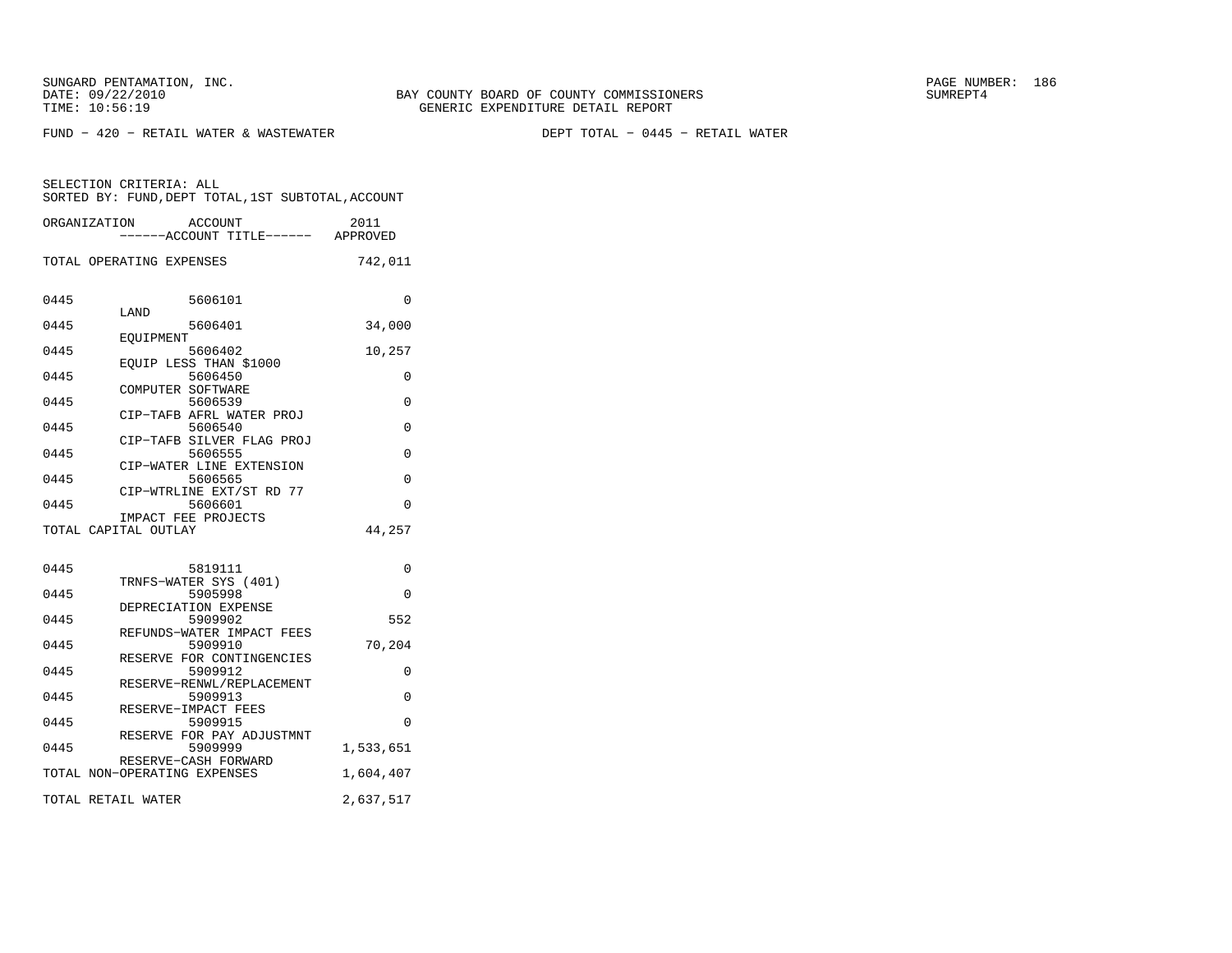$FUND - 420 - RETAIL WATER & WASTEWATER$ 

DEPT TOTAL - 0447 - RIVER CAMPS

| ORGANIZATION | <b>ACCOUNT</b>                        | 2011     |
|--------------|---------------------------------------|----------|
|              | ---ACCOUNT TITLE------ APPROVED       |          |
| 0447         | 5143101                               | 303      |
|              | PROF SRV-CO ATTORNEY                  |          |
| 0447         | 5303125                               | 0        |
| 0447         | SRV-ENG/PERMITTING<br>PROF<br>5303401 |          |
|              | CONTRACTED SERVICES                   | 59,791   |
| 0447         | 5303425                               | 2,141    |
|              | CONTR SRV-ADMIN FEES                  |          |
| 0447         | 5303464                               | 7,982    |
|              | CONTR SRV-LAB                         |          |
| 0447         | 5304125                               | 0        |
|              | POSTAGE/TRANSP/FREIGHT                |          |
| 0447         | 5304301                               | 125,240  |
| 0447         | UTILITY SERVICES                      |          |
|              | 5304501<br>INSURANCE & BONDS          | 10,710   |
| 0447         | 5304604                               | 4,000    |
|              | REPAIR/MAINT-BLD&GRD DEPT             |          |
| 0447         | 5304615                               | 18,000   |
|              | REPAIR/MAINT-EOUIPMENT                |          |
| 0447         | 5304909                               | 0        |
|              | FEES & COSTS-COURT FILING             |          |
| 0447         | 5304990                               | 500      |
|              | MISCELLANEOUS EXPENSES                |          |
| 0447         | 5305201                               | 6,000    |
|              | OPERATING SUPPLIES                    |          |
| 0447         | 5305202                               | 500      |
| 0447         | OPER SUPPLIES-JANITORIAL<br>5305204   | 8,000    |
|              | OPER.<br>SUPPLIES-CHEMICALS           |          |
| 0447         | 5305205                               | 2,000    |
|              | GAS, OIL & LUBRICANTS                 |          |
| 0447         | 5305210                               | 500      |
|              | SAFETY GEAR & SUPPLIES                |          |
| 0447         | 5305220                               | 1,000    |
|              | TOOL & SMALL IMPLEMENTS               |          |
|              | TOTAL OPERATING EXPENSES              | 246,667  |
|              |                                       |          |
| 0447         | 5606401                               | $\Omega$ |
|              | EOUIPMENT                             |          |
| 0447         | 5606402                               | 2,300    |
|              | EQUIP LESS THAN \$1000                |          |
|              | TOTAL CAPITAL OUTLAY                  | 2,300    |
|              |                                       |          |
|              |                                       |          |
| 0447         | 5909902                               | 1,572    |
|              | REFUNDS-WATER IMPACT FEES             |          |
| 0447         | 5909903<br>REFUNDS-SEWER IMPACT FEES  | 80,862   |
|              |                                       |          |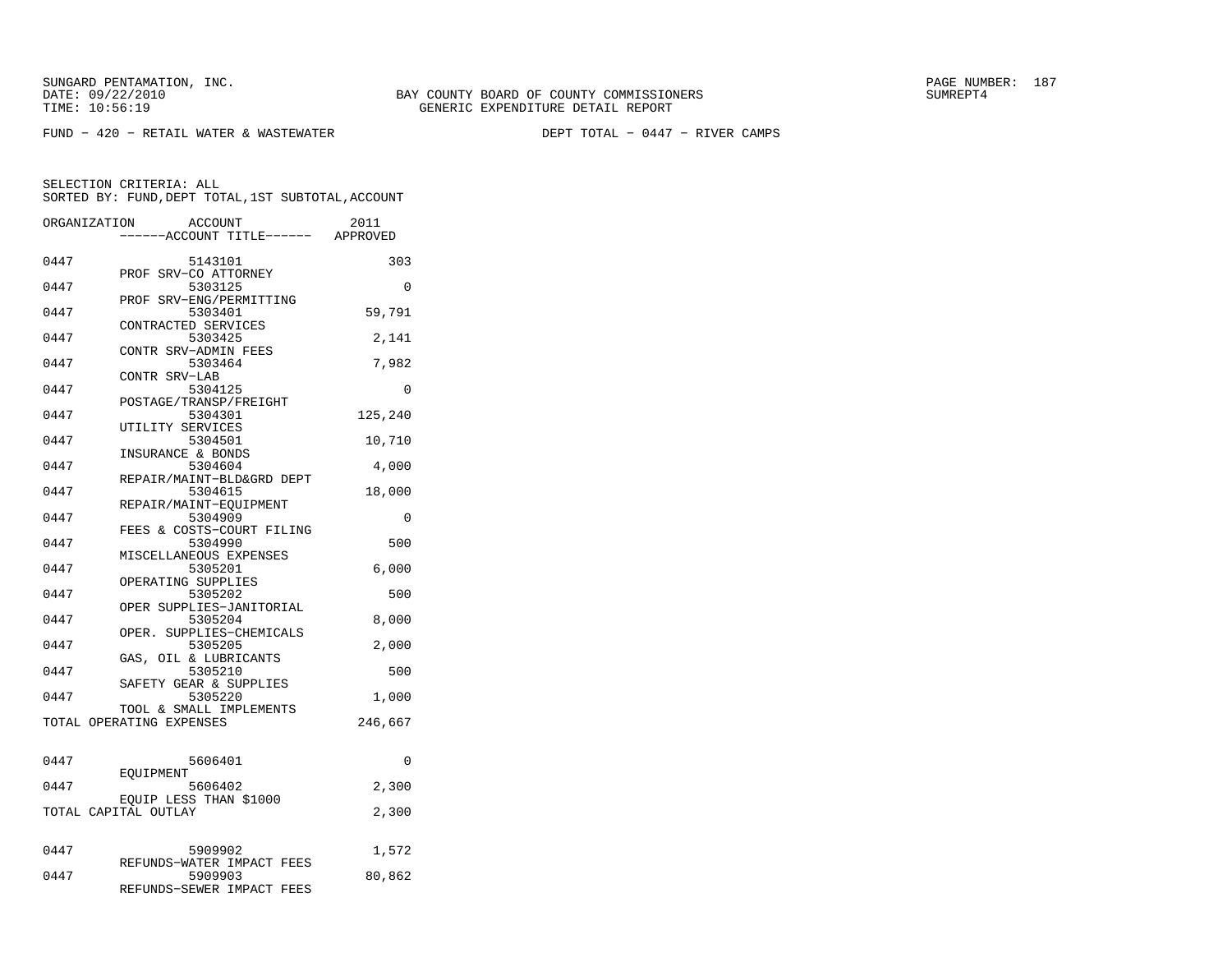SUNGARD PENTAMATION, INC.<br>DATE: 09/22/2010 SUMRER: 188 SUNG BAY COUNTY BOARD OF COUNTY COMMISSIONERS

 $FUND - 420 - RETAIL WATER & WASTEWATER$ 

DEPT TOTAL - 0447 - RIVER CAMPS

|      | ORGANIZATION<br>ACCOUNT<br>------ACCOUNT TITLE------      | 2011<br>APPROVED |
|------|-----------------------------------------------------------|------------------|
| 0447 | 5909910                                                   | 24,411           |
|      | RESERVE FOR CONTINGENCIES<br>TOTAL NON-OPERATING EXPENSES | 106,845          |
|      | TOTAL RIVER CAMPS                                         | 355,812          |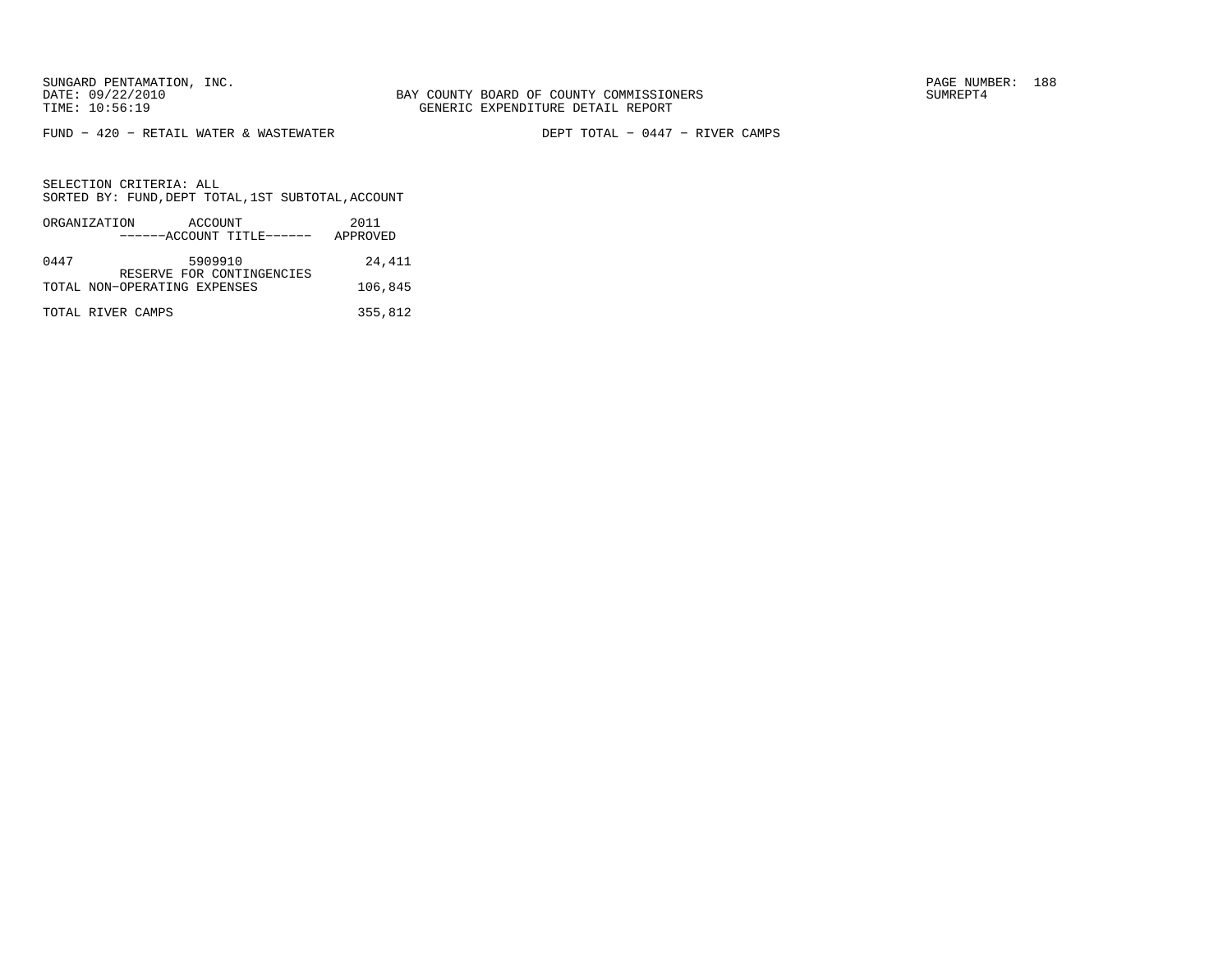SUNGARD PENTAMATION, INC.<br>DATE: 09/22/2010 SUMRER: 189

 $FUND - 420 - RETAIL WATER & WASTEWATER$ 

DEPT TOTAL - 0448 - LAKE MERIAL

|      | ORGANIZATION ACCOUNT<br>-----ACCOUNT TITLE------ APPROVED | 2011       |
|------|-----------------------------------------------------------|------------|
| 0448 | 5303401                                                   | $\Omega$   |
| 0448 | CONTRACTED SERVICES<br>5303464                            | $\Omega$   |
| 0448 | CONTR SRV-LAB<br>5304301                                  | $\Omega$   |
| 0448 | UTILITY SERVICES<br>5304615                               | $\Omega$   |
| 0448 | REPAIR/MAINT-EOUIPMENT<br>5304990                         | $\Omega$   |
| 0448 | MISCELLANEOUS EXPENSES<br>5305201                         | $\Omega$   |
| 0448 | OPERATING SUPPLIES<br>5305204                             | $\Omega$   |
|      | OPER. SUPPLIES-CHEMICALS<br>TOTAL OPERATING EXPENSES      | $\Omega$   |
|      |                                                           |            |
| 0448 | 5909902<br>REFUNDS-WATER IMPACT FEES                      | $\Omega$   |
| 0448 | 5909903                                                   | $\Omega$   |
| 0448 | REFUNDS-SEWER IMPACT FEES<br>5909910                      | $\Omega$   |
|      | RESERVE FOR CONTINGENCIES<br>TOTAL NON-OPERATING EXPENSES | $\Omega$   |
|      | TOTAL LAKE MERIAL                                         | $\Omega$   |
|      | TOTAL RETAIL WATER & WASTEWATER                           | 12,839,432 |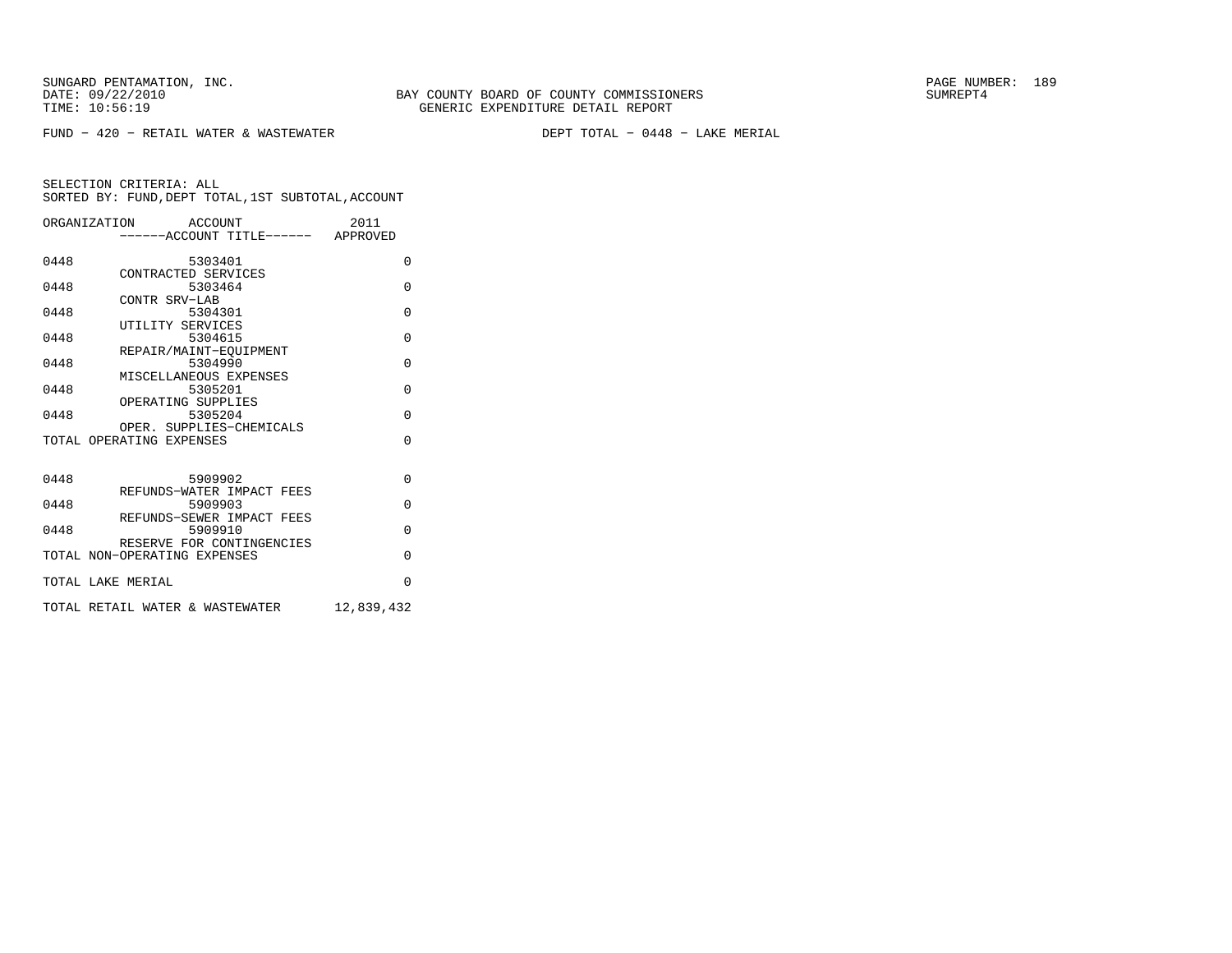FUND − 422 − N BAY RETAIL WTR & WSTWTR DEPT TOTAL − 0415 − NORTH BAY−RETAIL WATER

| ORGANIZATION | ACCOUNT<br>----ACCOUNT TITLE------ APPROVED           | 2011     |
|--------------|-------------------------------------------------------|----------|
| 0415         | 5101200<br>SALARIES & WAGES-REGULAR                   | 147,507  |
| 0415         | 5101400                                               | 30,000   |
| 0415         | SALARIES & WAGES-OVERTIME<br>5102100                  | 13,579   |
| 0415         | FICA TAXES-MATCHING<br>5102200                        | 19,118   |
| 0415         | RETIREMENT CONTRIBUTIONS<br>5102300                   | 24,657   |
| 0415         | LIFE & HEALTH INSURANCE<br>5102400                    | 19,948   |
|              | WORKERS COMP. PREMIUMS<br>TOTAL PERSONAL SERVICES     | 254,809  |
| 0415         | 5143101                                               | 2,991    |
| 0415         | PROF SRV-CO ATTORNEY<br>5143105                       | 5,000    |
| 0415         | PROF SRV-OTHER ATTNY<br>5303104                       | 20,000   |
| 0415         | PROF<br>SRV-ENGINEERING<br>5303106                    | 0        |
| 0415         | PROF SRV-PHYSICLS/MEDICAL<br>5303107                  | 148      |
| 0415         | PROF SRV-SUBSTANCE TEST<br>5303110                    | 33       |
| 0415         | PROF SRV-BACKGROUND CHECK<br>5303401                  | 0        |
| 0415         | CONTRACTED SERVICES<br>5303403                        | $\Omega$ |
| 0415         | CONTR SRV-BANK CHRG POOL<br>5303408                   | 814      |
| 0415         | CONTR SRV-800 MHZ<br>5303422                          | $\Omega$ |
| 0415         | CONTR SRV-GIS<br>5303425                              | 21,154   |
| 0415         | CONTR SRV-ADMIN FEES<br>5303426                       | 109,575  |
| 0415         | CONTR SRV-UTIL ADMIN FEES<br>5303464                  | 5,343    |
| 0415         | CONTR SRV-LAB<br>5304001                              | 500      |
| 0415         | TRAVEL/TRAINING NON-LOCAL<br>5304101                  | 583      |
| 0415         | COMMUNICATIONS SERVICES<br>5304125                    | 500      |
| 0415         | POSTAGE/TRANSP/FREIGHT<br>5304301<br>UTILITY SERVICES | 36,444   |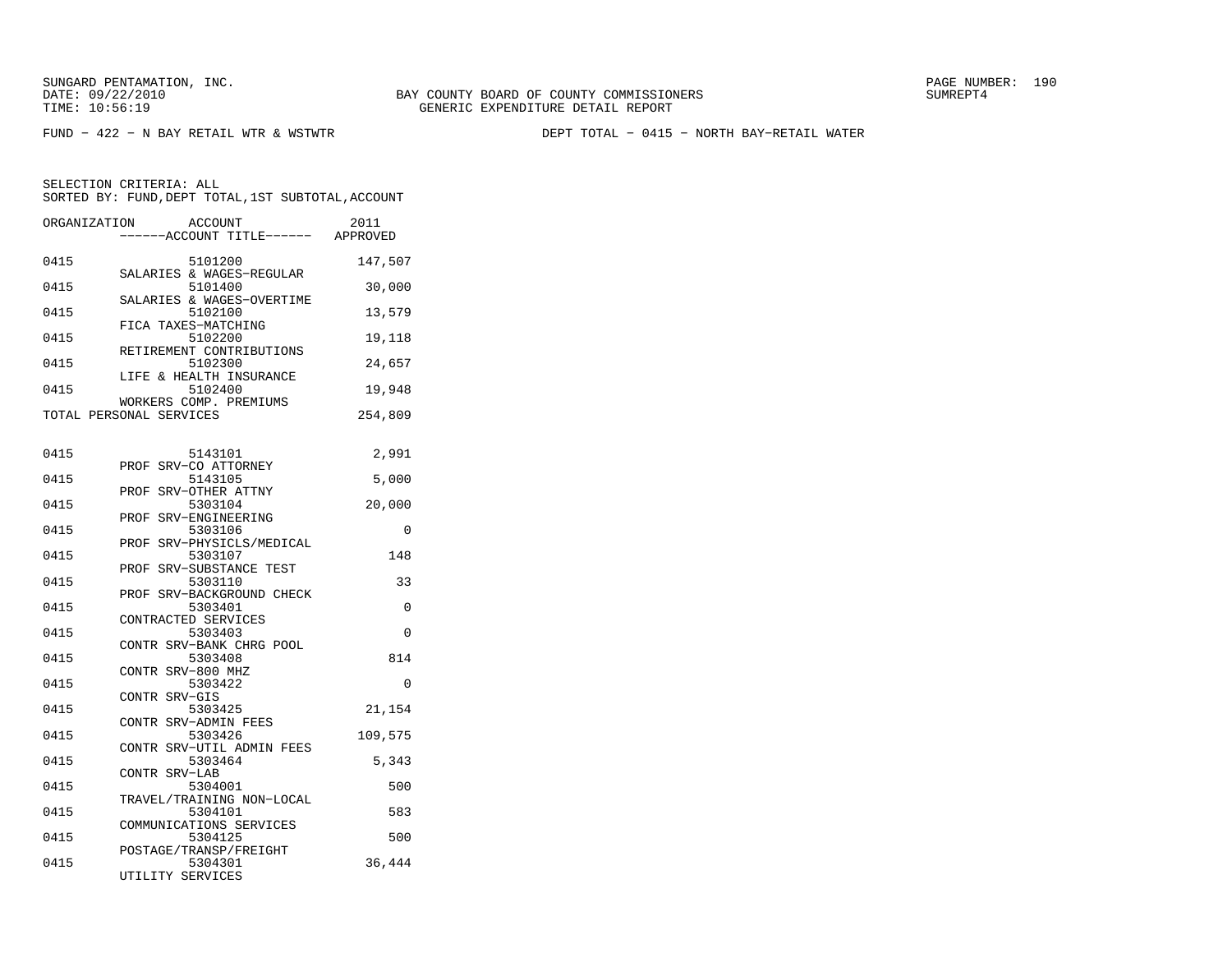FUND − 422 − N BAY RETAIL WTR & WSTWTR DEPT TOTAL − 0415 − NORTH BAY−RETAIL WATER

|      | ORGANIZATION<br><b>ACCOUNT</b><br>------ACCOUNT TITLE------ APPROVED | 2011    |
|------|----------------------------------------------------------------------|---------|
| 0415 | 5304410                                                              | 1,000   |
| 0415 | RENTALS/LEASES-EOUIPMENT<br>5304501                                  | 16,660  |
| 0415 | INSURANCE & BONDS<br>5304604                                         | 2,100   |
| 0415 | REPAIR/MAINT-BLD&GRD DEPT<br>5304610                                 | 1,500   |
| 0415 | REPAIR/MAINT-AUTO EQUIP<br>5304611                                   | 1,500   |
| 0415 | REPAIR/MAINT-FLEET MAINT<br>5304615                                  | 2,165   |
| 0415 | REPAIR/MAINT-EOUIPMENT<br>5304701                                    | 0       |
| 0415 | PRINTING & BINDING<br>5304902<br>FEES & COSTS-PURCHASING             | 403     |
| 0415 | 5304905<br>FEES&COSTS-LGL ADV/ADVERT                                 | 500     |
| 0415 | 5304909<br>FEES & COSTS-COURT FILING                                 | 0       |
| 0415 | 5304922<br>FEES & COSTS-PERMITS                                      | 500     |
| 0415 | 5304984<br><b>BAD DEBT</b>                                           | 5,500   |
| 0415 | 5304990<br>MISCELLANEOUS EXPENSES                                    | 500     |
| 0415 | 5305101<br>OFFICE SUPPLIES                                           | 500     |
| 0415 | 5305201<br>OPERATING SUPPLIES                                        | 3,352   |
| 0415 | 5305204<br>OPER. SUPPLIES-CHEMICALS                                  | 850     |
| 0415 | 5305205<br>GAS, OIL & LUBRICANTS                                     | 3,000   |
| 0415 | 5305210<br>SAFETY GEAR & SUPPLIES                                    | 500     |
| 0415 | 5305215<br>CLOTHING & WEARING APPRL                                  | 1,800   |
| 0415 | 5305220<br>TOOL & SMALL IMPLEMENTS                                   | 500     |
| 0415 | 5305401<br>BOOKS/RESOURCE MATR/SUBSC                                 | 500     |
| 0415 | 5305402<br>DUES & MEMBERSHIPS                                        | 625     |
| 0415 | 5305406<br>TRAINING & TUITION                                        | 725     |
| 0415 | 5334910<br>COGS-WATER                                                | 197,334 |
|      | TOTAL OPERATING EXPENSES                                             | 445,099 |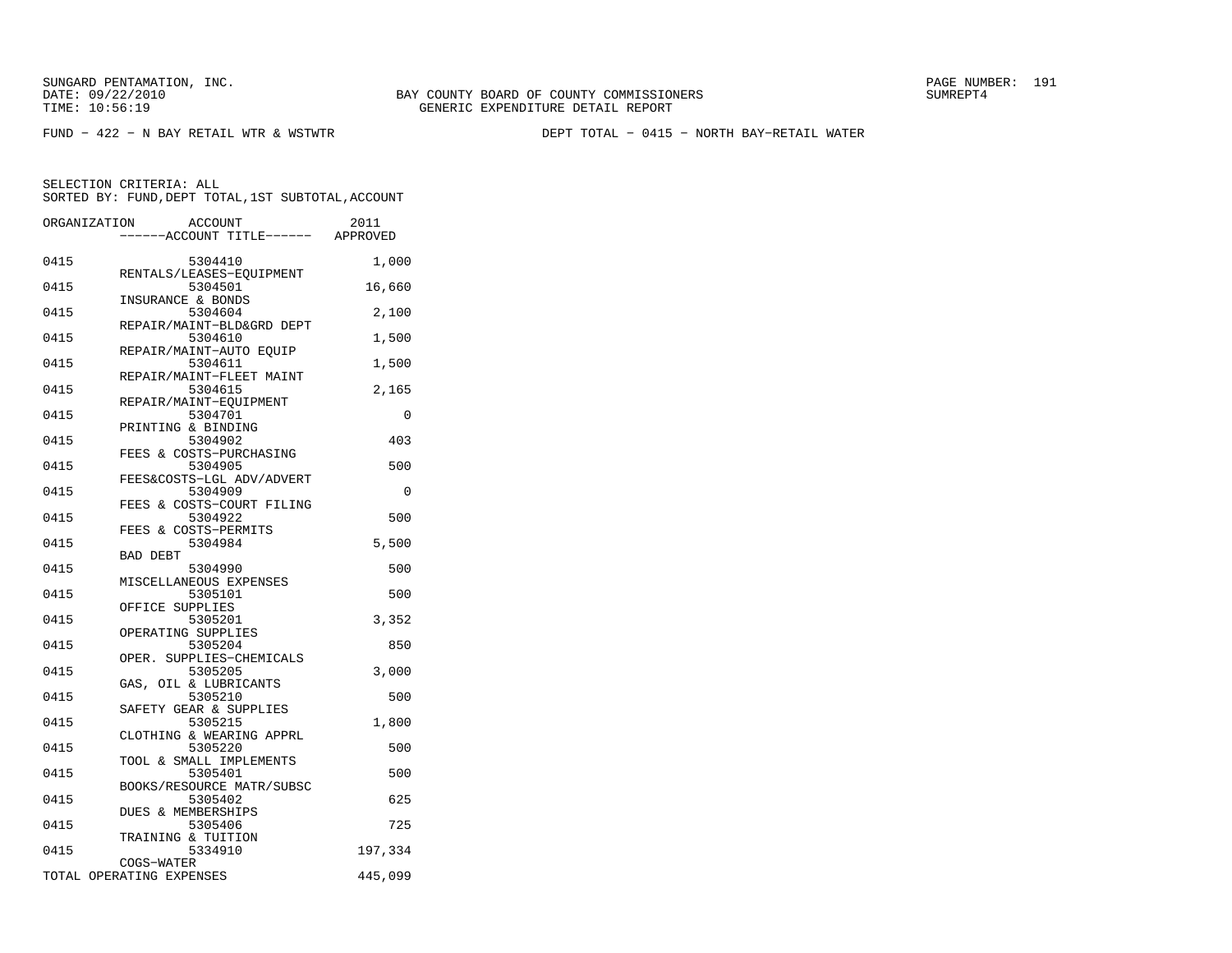BAY COUNTY BOARD OF COUNTY COMMISSIONERS TIME: 10:56:19 GENERIC EXPENDITURE DETAIL REPORT

FUND − 422 − N BAY RETAIL WTR & WSTWTR DEPT TOTAL − 0415 − NORTH BAY−RETAIL WATER

|      | ORGANIZATION<br><b>ACCOUNT</b><br>----ACCOUNT TITLE------ APPROVED | 2011      |
|------|--------------------------------------------------------------------|-----------|
| 0415 | 5606390<br>IMPRV-WATER FACILITIES                                  | $\Omega$  |
| 0415 | 5606401                                                            | 6,000     |
| 0415 | EOUIPMENT<br>5606402                                               | 15,192    |
| 0415 | EQUIP LESS THAN \$1000<br>5606450                                  | 0         |
| 0415 | COMPUTER SOFTWARE<br>5606555                                       | $\Omega$  |
|      | CIP-WATER LINE EXTENSION<br>TOTAL CAPITAL OUTLAY                   | 21,192    |
| 0415 | 5707115                                                            | 41,000    |
| 0415 | PRINCIPAL-REV BONDS<br>5707215                                     | 103,020   |
| 0415 | INTEREST-REV BONDS<br>5707303                                      | 0         |
| 0415 | <b>BOND ISSUE COSTS</b><br>5707370                                 | $\Omega$  |
|      | ARBITRAGE REBATE EXPENSE<br>TOTAL DEBT SERVICE                     | 144,020   |
|      |                                                                    |           |
| 0415 | 5905998<br>DEPRECIATION EXPENSE                                    | $\Omega$  |
| 0415 | 5909902<br>REFUNDS-WATER IMPACT FEES                               | 534       |
| 0415 | 5909910<br>RESERVE FOR CONTINGENCIES                               | 43,276    |
| 0415 | 5909912<br>RESERVE-RENWL/REPLACEMENT                               | $\Omega$  |
| 0415 | 5909915<br>RESERVE FOR PAY ADJUSTMNT                               | $\Omega$  |
| 0415 | 5909999<br>RESERVE-CASH FORWARD                                    | 2,418,456 |
|      | TOTAL NON-OPERATING EXPENSES                                       | 2,462,266 |
|      | TOTAL NORTH BAY-RETAIL WATER                                       | 3,327,386 |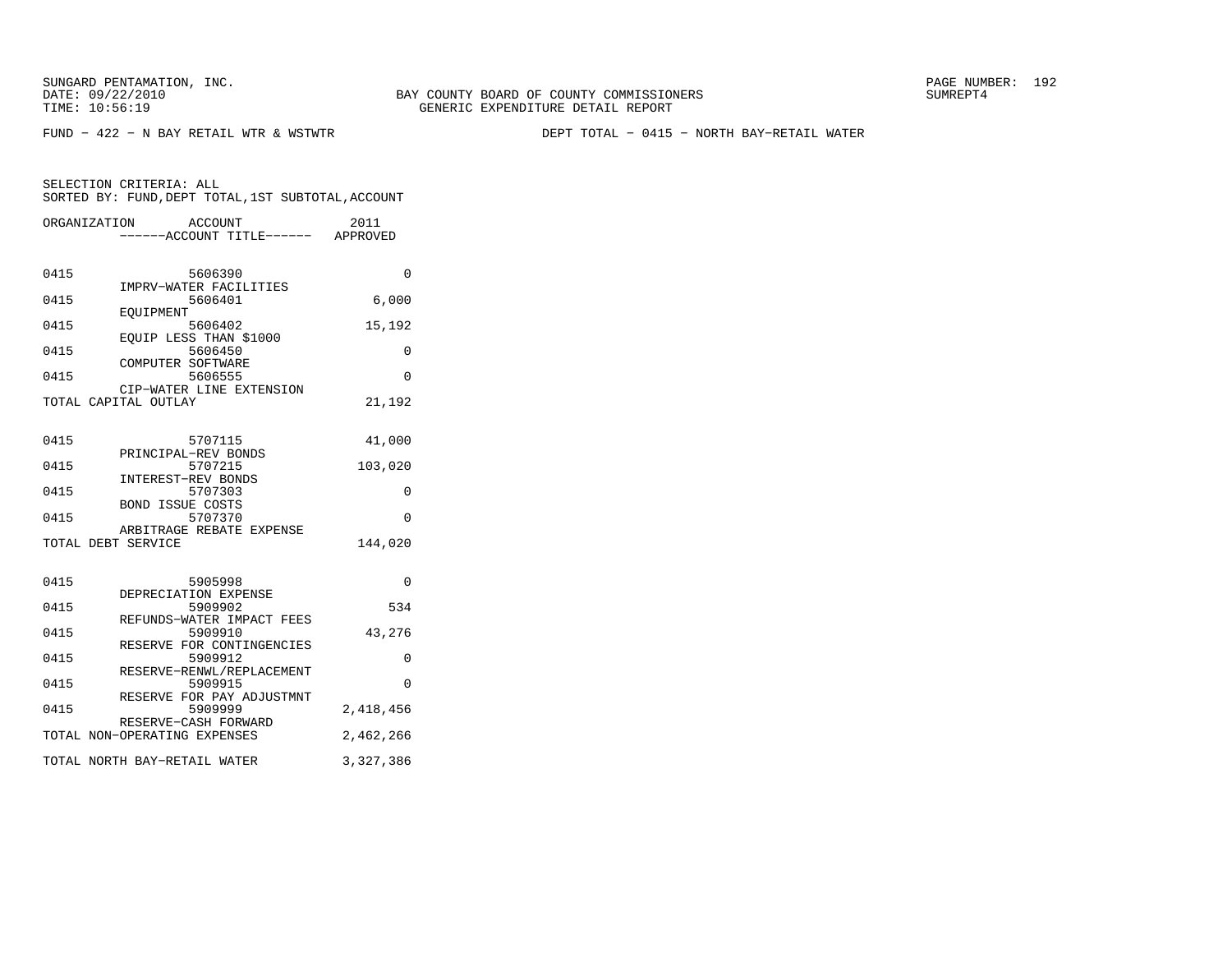FUND − 422 − N BAY RETAIL WTR & WSTWTR DEPT TOTAL − 0417 − NORTH BAY−RETAIL WSTWTR

| ORGANIZATION | ACCOUNT<br>---ACCOUNT TITLE------ APPROVED | 2011     |
|--------------|--------------------------------------------|----------|
| 0417         | 5101200<br>SALARIES & WAGES-REGULAR        | 156,785  |
| 0417         | 5101400                                    | 15,000   |
| 0417         | SALARIES & WAGES-OVERTIME<br>5102100       | 13,142   |
| 0417         | FICA TAXES-MATCHING<br>5102200             | 18,501   |
| 0417         | RETIREMENT CONTRIBUTIONS<br>5102300        | 33,259   |
| 0417         | LIFE & HEALTH INSURANCE<br>5102400         | 7,734    |
|              | WORKERS COMP. PREMIUMS                     |          |
|              | TOTAL PERSONAL SERVICES                    | 244,421  |
|              |                                            |          |
| 0417         | 5143101                                    | 3,334    |
| 0417         | SRV-CO ATTORNEY<br>PROF<br>5303104         | 350,000  |
|              | SRV-ENGINEERING<br>PROF                    |          |
| 0417         | 5303106                                    | 422      |
|              | SRV-PHYSICLS/MEDICAL<br>PROF               |          |
| 0417         | 5303107                                    | 222      |
|              | PROF<br>SRV-SUBSTANCE TEST                 |          |
| 0417         | 5303110<br>SRV-BACKGROUND CHECK<br>PROF    | 66       |
| 0417         | 5303125                                    | $\Omega$ |
|              | PROF SRV-ENG/PERMITTING                    |          |
| 0417         | 5303401                                    | 12,250   |
|              | CONTRACTED SERVICES                        |          |
| 0417         | 5303408                                    | 0        |
|              | CONTR SRV-800 MHZ                          |          |
| 0417         | 5303422<br>CONTR SRV-GIS                   | $\Omega$ |
| 0417         | 5303425                                    | 23,582   |
|              | CONTR SRV-ADMIN FEES                       |          |
| 0417         | 5303426                                    | 41,429   |
|              | CONTR SRV-UTIL ADMIN FEES                  |          |
| 0417         | 5303464                                    | 45,764   |
| 0417         | CONTR SRV-LAB<br>5304001                   | 2,000    |
|              | TRAVEL/TRAINING NON-LOCAL                  |          |
| 0417         | 5304101                                    | 1,647    |
|              | COMMUNICATIONS SERVICES                    |          |
| 0417         | 5304125                                    | 500      |
|              | POSTAGE/TRANSP/FREIGHT                     |          |
| 0417         | 5304301                                    | 160,000  |
| 0417         | UTILITY SERVICES<br>5304410                | 3,500    |
|              | RENTALS/LEASES-EQUIPMENT                   |          |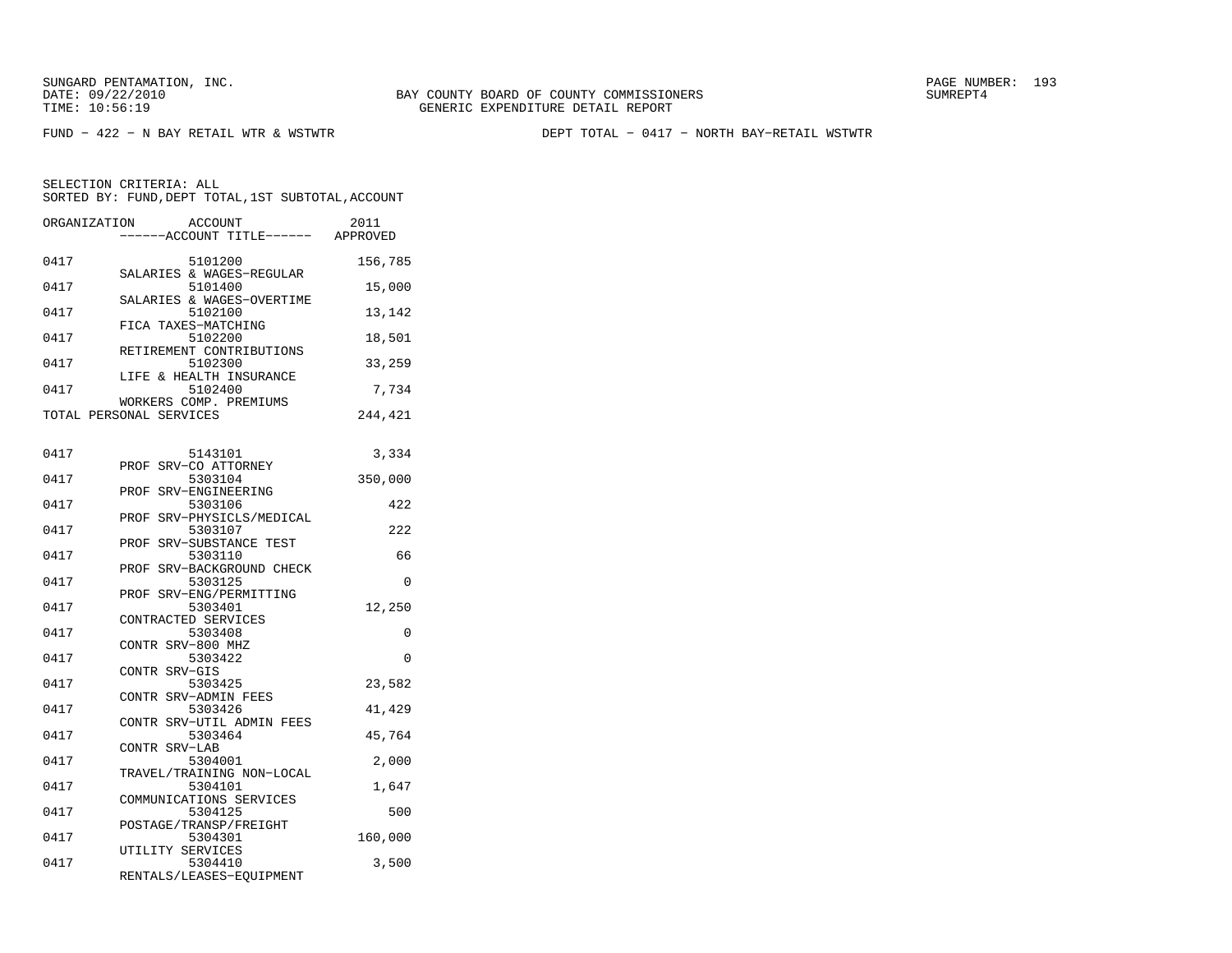SUNGARD PENTAMATION, INC.<br>DATE: 09/22/2010 SUMRER: 194

FUND − 422 − N BAY RETAIL WTR & WSTWTR DEPT TOTAL − 0417 − NORTH BAY−RETAIL WSTWTR

| 0417<br>5304501<br>24,395<br>INSURANCE & BONDS<br>0417<br>5304604<br>6,500<br>REPAIR/MAINT-BLD&GRD DEPT<br>0417<br>5304605<br>0<br>REPAIR/MAINT-BLDG & GRND<br>0417<br>5304610<br>500<br>REPAIR/MAINT-AUTO EOUIP<br>0417<br>5304611<br>500<br>REPAIR/MAINT-FLEET MAINT<br>0417<br>5304615<br>38,830<br>REPAIR/MAINT-EOUIPMENT<br>0417<br>5304701<br>$\Omega$<br>PRINTING & BINDING<br>0417<br>5304902<br>293<br>FEES & COSTS-PURCHASING<br>0417<br>5304905<br>500<br>FEES&COSTS-LGL ADV/ADVERT |  |
|------------------------------------------------------------------------------------------------------------------------------------------------------------------------------------------------------------------------------------------------------------------------------------------------------------------------------------------------------------------------------------------------------------------------------------------------------------------------------------------------|--|
|                                                                                                                                                                                                                                                                                                                                                                                                                                                                                                |  |
|                                                                                                                                                                                                                                                                                                                                                                                                                                                                                                |  |
|                                                                                                                                                                                                                                                                                                                                                                                                                                                                                                |  |
|                                                                                                                                                                                                                                                                                                                                                                                                                                                                                                |  |
|                                                                                                                                                                                                                                                                                                                                                                                                                                                                                                |  |
|                                                                                                                                                                                                                                                                                                                                                                                                                                                                                                |  |
|                                                                                                                                                                                                                                                                                                                                                                                                                                                                                                |  |
|                                                                                                                                                                                                                                                                                                                                                                                                                                                                                                |  |
|                                                                                                                                                                                                                                                                                                                                                                                                                                                                                                |  |
| 0417<br>5304909<br>$\Omega$                                                                                                                                                                                                                                                                                                                                                                                                                                                                    |  |
| FEES & COSTS-COURT FILING<br>0417<br>5304922<br>12,000                                                                                                                                                                                                                                                                                                                                                                                                                                         |  |
| FEES & COSTS-PERMITS<br>0417<br>5304984<br>500                                                                                                                                                                                                                                                                                                                                                                                                                                                 |  |
| <b>BAD DEBT</b><br>5304990<br>0417<br>500                                                                                                                                                                                                                                                                                                                                                                                                                                                      |  |
| MISCELLANEOUS EXPENSES<br>0417<br>5305101<br>1,000                                                                                                                                                                                                                                                                                                                                                                                                                                             |  |
| OFFICE SUPPLIES<br>0417<br>5305201<br>1,500                                                                                                                                                                                                                                                                                                                                                                                                                                                    |  |
| OPERATING SUPPLIES<br>0417<br>5305202<br>500                                                                                                                                                                                                                                                                                                                                                                                                                                                   |  |
| OPER SUPPLIES-JANITORIAL<br>0417<br>40,065<br>5305204                                                                                                                                                                                                                                                                                                                                                                                                                                          |  |
| OPER.<br>SUPPLIES-CHEMICALS<br>0417<br>5305205<br>13,200                                                                                                                                                                                                                                                                                                                                                                                                                                       |  |
| GAS, OIL & LUBRICANTS<br>0417<br>5305210<br>1,500                                                                                                                                                                                                                                                                                                                                                                                                                                              |  |
| SAFETY GEAR & SUPPLIES<br>0417<br>5305215<br>1,300                                                                                                                                                                                                                                                                                                                                                                                                                                             |  |
| CLOTHING & WEARING APPRL<br>0417<br>5305220<br>3,000                                                                                                                                                                                                                                                                                                                                                                                                                                           |  |
| TOOL & SMALL IMPLEMENTS<br>0417<br>5305240<br>3,000                                                                                                                                                                                                                                                                                                                                                                                                                                            |  |
| OPER SUPPLIES-LAB<br>0417<br>5305401<br>500                                                                                                                                                                                                                                                                                                                                                                                                                                                    |  |
| BOOKS/RESOURCE MATR/SUBSC<br>0417<br>5305402<br>500                                                                                                                                                                                                                                                                                                                                                                                                                                            |  |
| <b>DUES &amp; MEMBERSHIPS</b><br>0417<br>5305406<br>500<br>TRAINING & TUITION                                                                                                                                                                                                                                                                                                                                                                                                                  |  |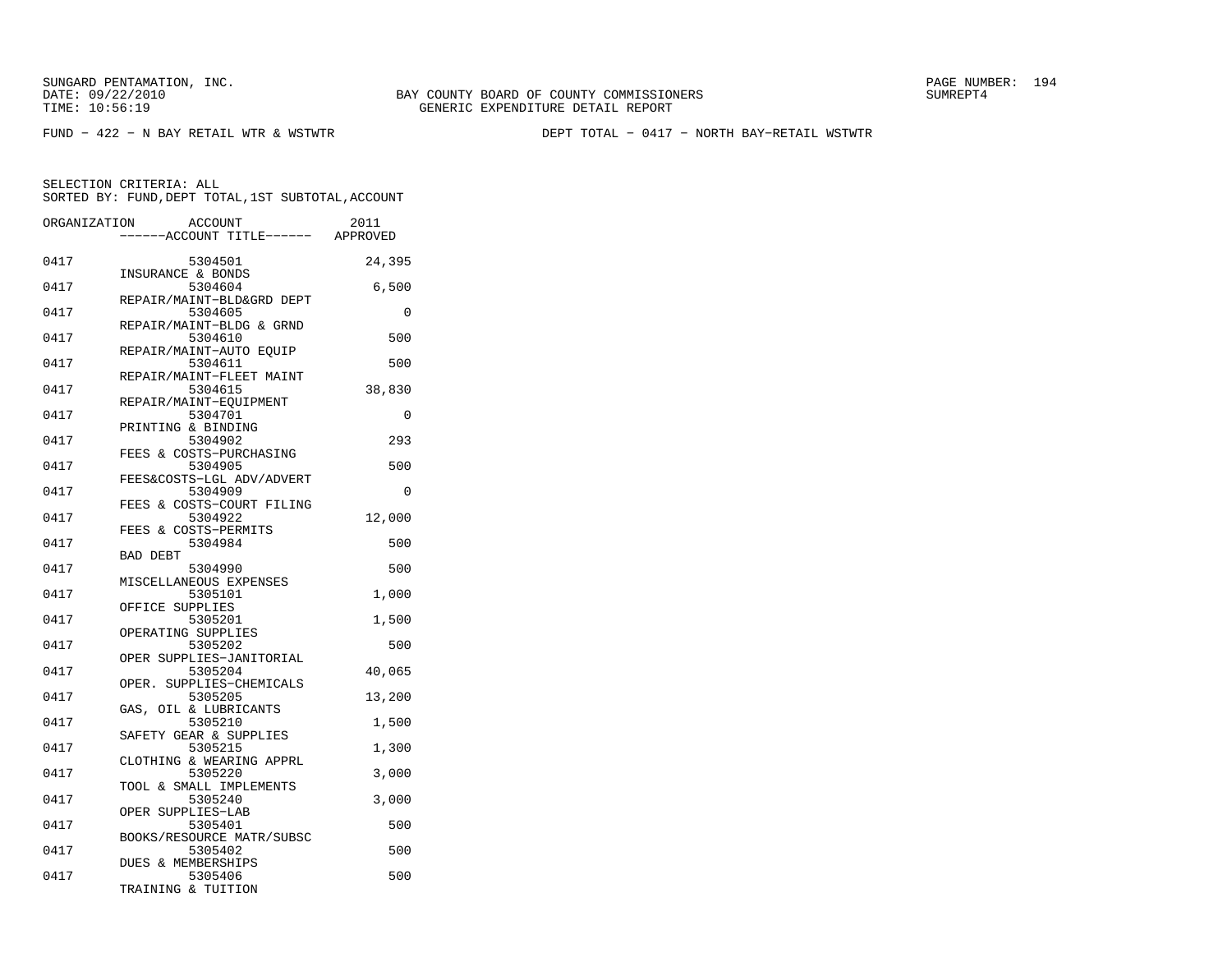FUND − 422 − N BAY RETAIL WTR & WSTWTR DEPT TOTAL − 0417 − NORTH BAY−RETAIL WSTWTR

|      | ORGANIZATION ACCOUNT<br>------ACCOUNT TITLE------ APPROVED        | 2011      |
|------|-------------------------------------------------------------------|-----------|
|      | TOTAL OPERATING EXPENSES                                          | 795,799   |
| 0417 | 5606401<br>EOUIPMENT                                              | 224,300   |
| 0417 | 5606402                                                           | 5,000     |
| 0417 | EQUIP LESS THAN \$1000<br>5606545<br>CIP-WASTEWTR LINE EXT        | $\Omega$  |
| 0417 | 5606551                                                           | $\Omega$  |
|      | CIP-LIFT STATION<br>TOTAL CAPITAL OUTLAY                          | 229,300   |
| 0417 | 5707115<br>PRINCIPAL-REV BONDS                                    | 61,307    |
| 0417 | 5707215                                                           | 615,693   |
| 0417 | INTEREST-REV BONDS<br>5707303<br><b>BOND ISSUE COSTS</b>          | 0         |
|      | TOTAL DEBT SERVICE                                                | 677,000   |
| 0417 | 5905998<br>DEPRECIATION EXPENSE                                   | 0         |
| 0417 | 5909903                                                           | 14,250    |
| 0417 | REFUNDS-SEWER IMPACT FEES<br>5909910<br>RESERVE FOR CONTINGENCIES | 78,696    |
| 0417 | 5909915                                                           | $\Omega$  |
|      | RESERVE FOR PAY ADJUSTMNT<br>TOTAL NON-OPERATING EXPENSES         | 92,946    |
|      | TOTAL NORTH BAY-RETAIL WSTWTR                                     | 2,039,466 |
|      | TOTAL N BAY RETAIL WTR & WSTWTR                                   | 5,366,852 |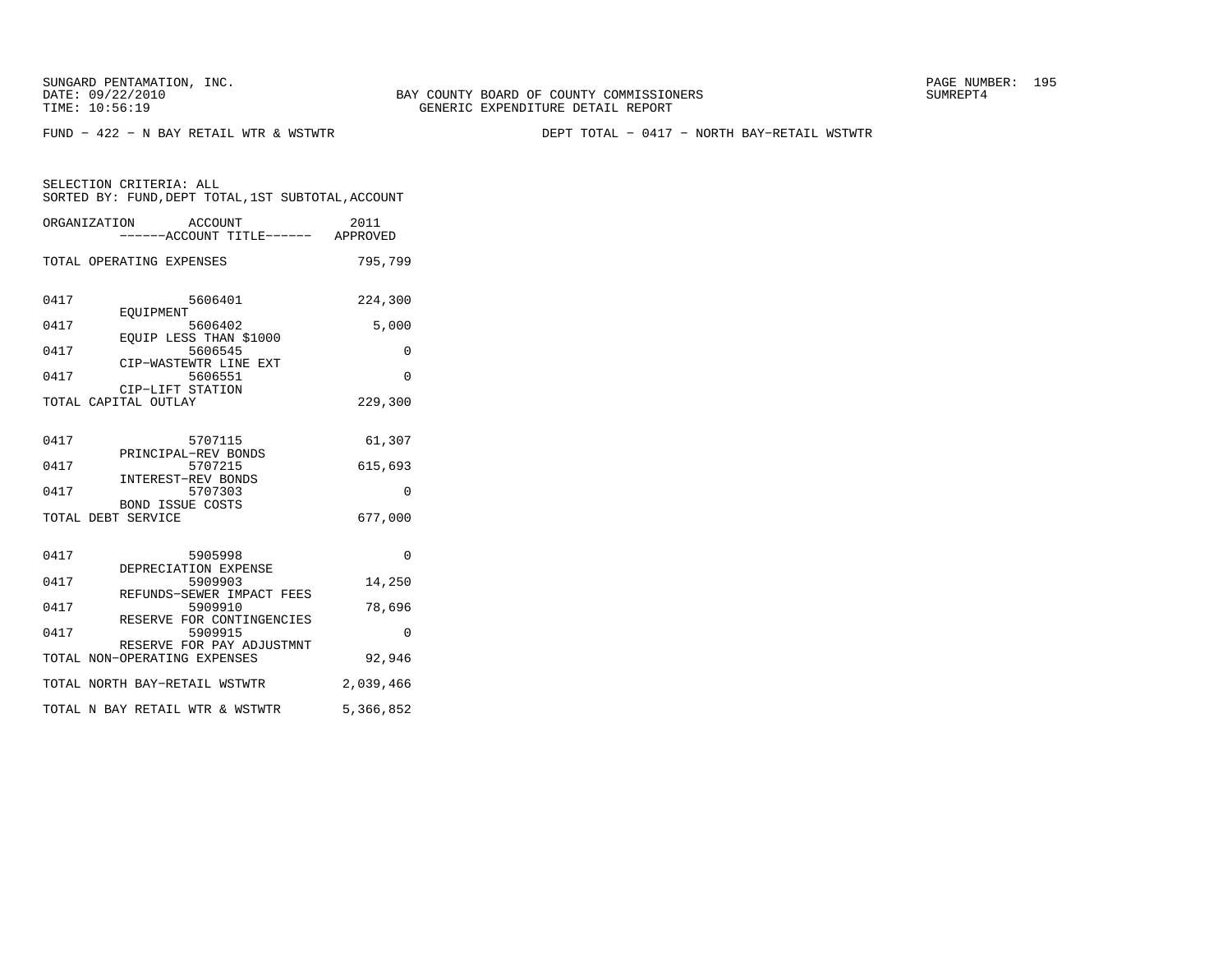FUND − 424 − CEDAR GRV−RETAIL WTR & WW DEPT TOTAL − 0425 − CEDAR GRV−RETAIL WATER

| ORGANIZATION | ACCOUNT<br>---ACCOUNT TITLE------ APPROVED                   | 2011     |
|--------------|--------------------------------------------------------------|----------|
| 0425         | 5101200<br>SALARIES & WAGES-REGULAR                          | 33,280   |
| 0425         | 5101400<br>SALARIES & WAGES-OVERTIME                         | 1,000    |
| 0425         | 5102100<br>FICA TAXES-MATCHING                               | 2,622    |
| 0425         | 5102200<br>RETIREMENT CONTRIBUTIONS                          | 3,692    |
| 0425         | 5102300<br>LIFE & HEALTH INSURANCE                           | 7,994    |
| 0425         | 5102400<br>WORKERS COMP. PREMIUMS                            | 3,995    |
|              | TOTAL PERSONAL SERVICES                                      | 52,583   |
| 0425         | 5143101                                                      | 2,002    |
| 0425         | PROF SRV-CO ATTORNEY<br>5303401                              | 0        |
| 0425         | CONTRACTED SERVICES<br>5303408                               | 203      |
| 0425         | CONTR SRV-800 MHZ<br>5303425                                 | 14,160   |
| 0425         | CONTR SRV-ADMIN FEES<br>5303426<br>CONTR SRV-UTIL ADMIN FEES | 127,315  |
| 0425         | 5303464<br>CONTR SRV-LAB                                     | 2,571    |
| 0425         | 5304001<br>TRAVEL/TRAINING NON-LOCAL                         | 500      |
| 0425         | 5304125<br>POSTAGE/TRANSP/FREIGHT                            | 500      |
| 0425         | 5304403<br>RENTALS/LEASES-LAND                               | $\Omega$ |
| 0425         | 5304410<br>RENTALS/LEASES-EQUIPMENT                          | 1,000    |
| 0425         | 5304604<br>REPAIR/MAINT-BLD&GRD DEPT                         | 600      |
| 0425         | 5304610<br>REPAIR/MAINT-AUTO EQUIP                           | 1,500    |
| 0425         | 5304611<br>REPAIR/MAINT-FLEET MAINT                          | 1,500    |
| 0425         | 5304615<br>REPAIR/MAINT-EQUIPMENT                            | 10,250   |
| 0425         | 5304902<br>FEES & COSTS-PURCHASING                           | 183      |
| 0425         | 5304905<br>FEES&COSTS-LGL ADV/ADVERT                         | 500      |
| 0425         | 5304922<br>FEES & COSTS-PERMITS                              | 500      |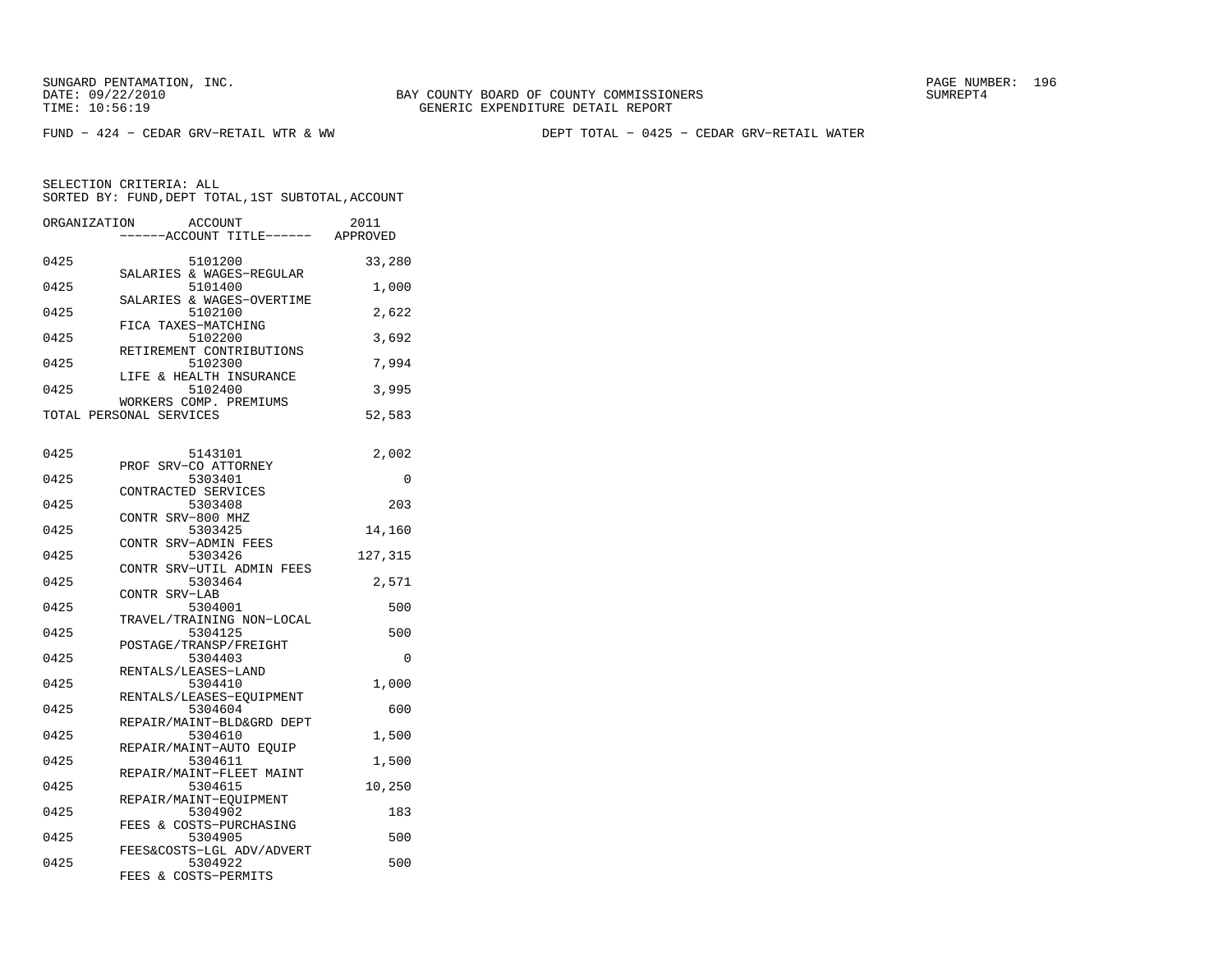FUND − 424 − CEDAR GRV−RETAIL WTR & WW DEPT TOTAL − 0425 − CEDAR GRV−RETAIL WATER

|      | ORGANIZATION<br><b>ACCOUNT</b><br>---ACCOUNT TITLE------ APPROVED | 2011     |
|------|-------------------------------------------------------------------|----------|
| 0425 | 5304984                                                           | 7,000    |
| 0425 | BAD DEBT<br>5304990                                               | 500      |
| 0425 | MISCELLANEOUS EXPENSES<br>5305101                                 | 500      |
| 0425 | OFFICE SUPPLIES<br>5305201<br>OPERATING SUPPLIES                  | 3,803    |
| 0425 | 5305202<br>OPER SUPPLIES-JANITORIAL                               | 500      |
| 0425 | 5305204<br>OPER. SUPPLIES-CHEMICALS                               | 500      |
| 0425 | 5305205                                                           | 2,000    |
| 0425 | GAS, OIL & LUBRICANTS<br>5305210<br>SAFETY GEAR & SUPPLIES        | 500      |
| 0425 | 5305215<br>CLOTHING & WEARING APPRL                               | 880      |
| 0425 | 5305220<br>TOOL & SMALL IMPLEMENTS                                | 500      |
| 0425 | 5305401<br>BOOKS/RESOURCE MATR/SUBSC                              | 500      |
| 0425 | 5305402<br>DUES & MEMBERSHIPS                                     | 25       |
| 0425 | 5305406<br>TRAINING & TUITION                                     | 500      |
| 0425 | 5334910<br>COGS-WATER                                             | 274,882  |
|      | TOTAL OPERATING EXPENSES                                          | 455,874  |
| 0425 | 5606401                                                           | 6,600    |
| 0425 | EOUIPMENT<br>5606402                                              | 15,826   |
|      | EQUIP LESS THAN \$1000<br>TOTAL CAPITAL OUTLAY                    | 22,426   |
|      |                                                                   |          |
| 0425 | 5707115<br>PRINCIPAL-REV BONDS                                    | 17,000   |
| 0425 | 5707215<br>INTEREST-REV BONDS                                     | 48,165   |
|      | TOTAL DEBT SERVICE                                                | 65,165   |
| 0425 | 5819130                                                           | $\Omega$ |
| 0425 | TRNSF-CED GRV WATER<br>5909910<br>RESERVE FOR CONTINGENCIES       | 44,528   |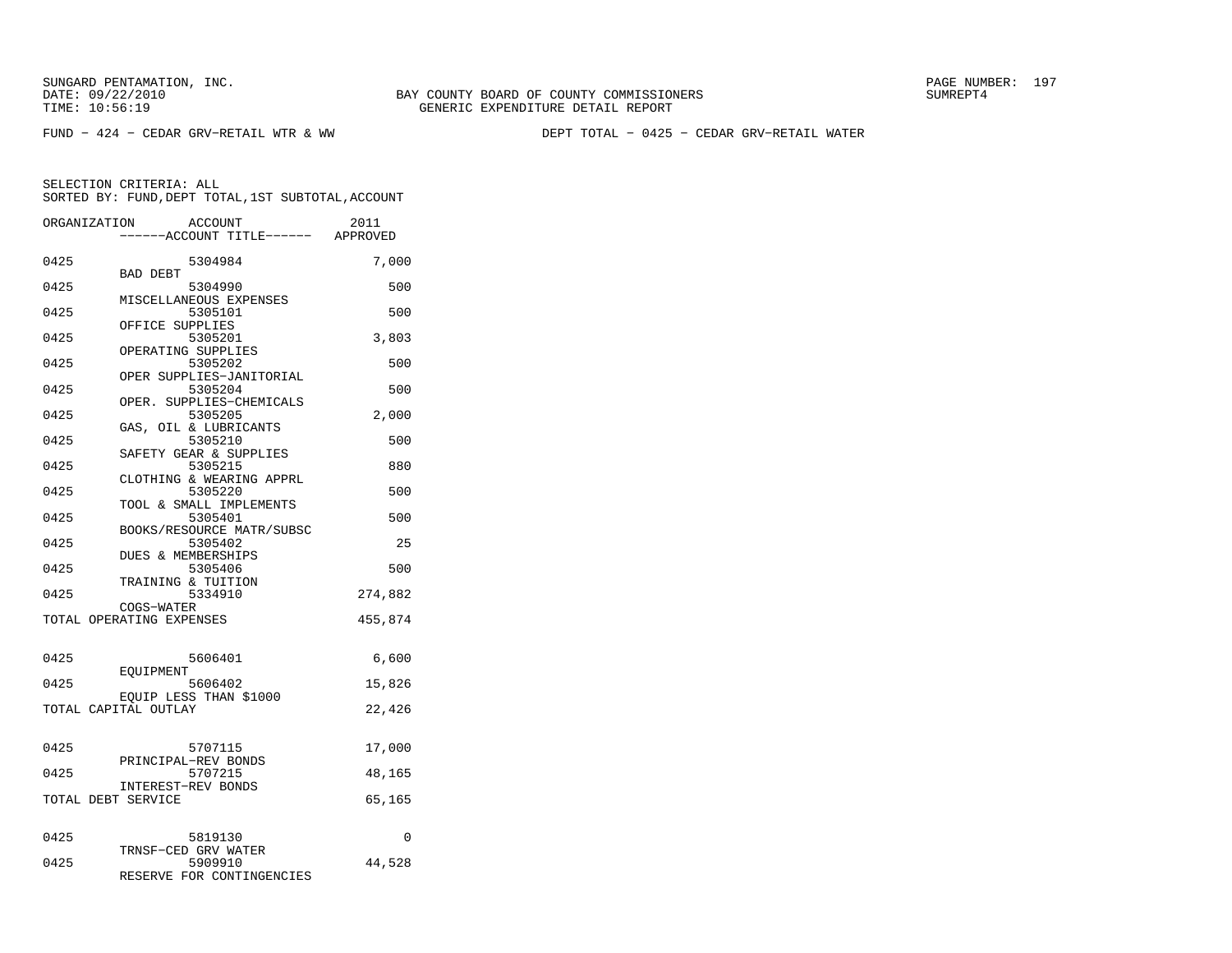FUND − 424 − CEDAR GRV−RETAIL WTR & WW DEPT TOTAL − 0425 − CEDAR GRV−RETAIL WATER

|      | ORGANIZATION | ACCOUNT                      |                           | 2011     |
|------|--------------|------------------------------|---------------------------|----------|
|      |              |                              | ------ACCOUNT TITLE------ | APPROVED |
|      |              |                              |                           |          |
| 0425 |              | 5909999                      |                           |          |
|      |              | RESERVE-CASH FORWARD         |                           |          |
|      |              | TOTAL NON-OPERATING EXPENSES |                           | 44,528   |
|      |              |                              |                           |          |
|      |              | TOTAL CEDAR GRV-RETAIL WATER |                           | 640,576  |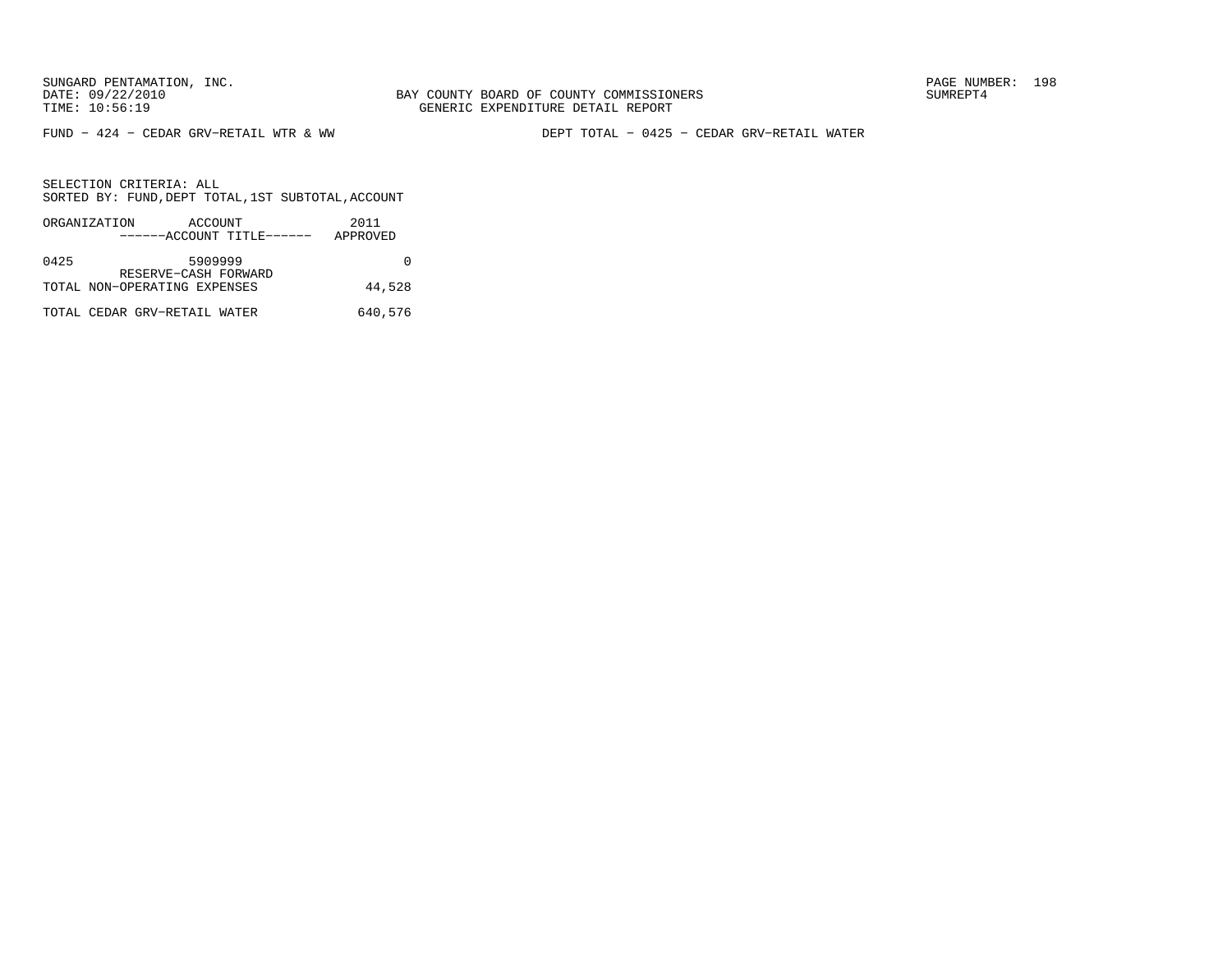SUNGARD PENTAMATION, INC.<br>DATE: 09/22/2010 SUMRER: 199

FUND − 424 − CEDAR GRV−RETAIL WTR & WW DEPT TOTAL − 0427 − CEDAR GRV−RETAIL WSTWTR

| ORGANIZATION | <b>ACCOUNT</b><br>---ACCOUNT TITLE------ APPROVED | 2011   |
|--------------|---------------------------------------------------|--------|
| 0427         | 5101200                                           | 29,120 |
| 0427         | SALARIES & WAGES-REGULAR<br>5101400               | 1,000  |
| 0427         | SALARIES & WAGES-OVERTIME<br>5102100              | 2,304  |
| 0427         | FICA TAXES-MATCHING<br>5102200                    | 3,244  |
| 0427         | RETIREMENT CONTRIBUTIONS<br>5102300               | 3,568  |
| 0427         | LIFE & HEALTH INSURANCE<br>5102400                | 1,341  |
|              | WORKERS COMP. PREMIUMS<br>TOTAL PERSONAL SERVICES | 40,577 |
|              |                                                   |        |
| 0427         | 5143101                                           | 3,118  |
| 0427         | PROF SRV-CO ATTORNEY<br>5143105                   | 20,000 |
| 0427         | SRV-OTHER ATTNY<br>PROF<br>5303104                | 40,000 |
| 0427         | SRV-ENGINEERING<br>PROF<br>5303106                | 70     |
| 0427         | SRV-PHYSICLS/MEDICAL<br>PROF<br>5303107           | 37     |
| 0427         | PROF SRV-SUBSTANCE TEST<br>5303401                | 0      |
| 0427         | CONTRACTED SERVICES<br>5303403                    | 0      |
| 0427         | CONTR SRV-BANK CHRG POOL<br>5303408               | 203    |
| 0427         | CONTR SRV-800 MHZ<br>5303425                      | 22,053 |
| 0427         | CONTR SRV-ADMIN FEES<br>5303426                   | 97,107 |
|              | CONTR SRV-UTIL ADMIN FEES                         |        |
| 0427         | 5303464<br>CONTR SRV-LAB                          | 500    |
| 0427         | 5304001<br>TRAVEL/TRAINING NON-LOCAL              | 500    |
| 0427         | 5304101<br>COMMUNICATIONS SERVICES                | 1,762  |
| 0427         | 5304125<br>POSTAGE/TRANSP/FREIGHT                 | 500    |
| 0427         | 5304301<br>UTILITY SERVICES                       | 21,588 |
| 0427         | 5304403<br>RENTALS/LEASES-LAND                    | 20,305 |
| 0427         | 5304410<br>RENTALS/LEASES-EQUIPMENT               | 1,800  |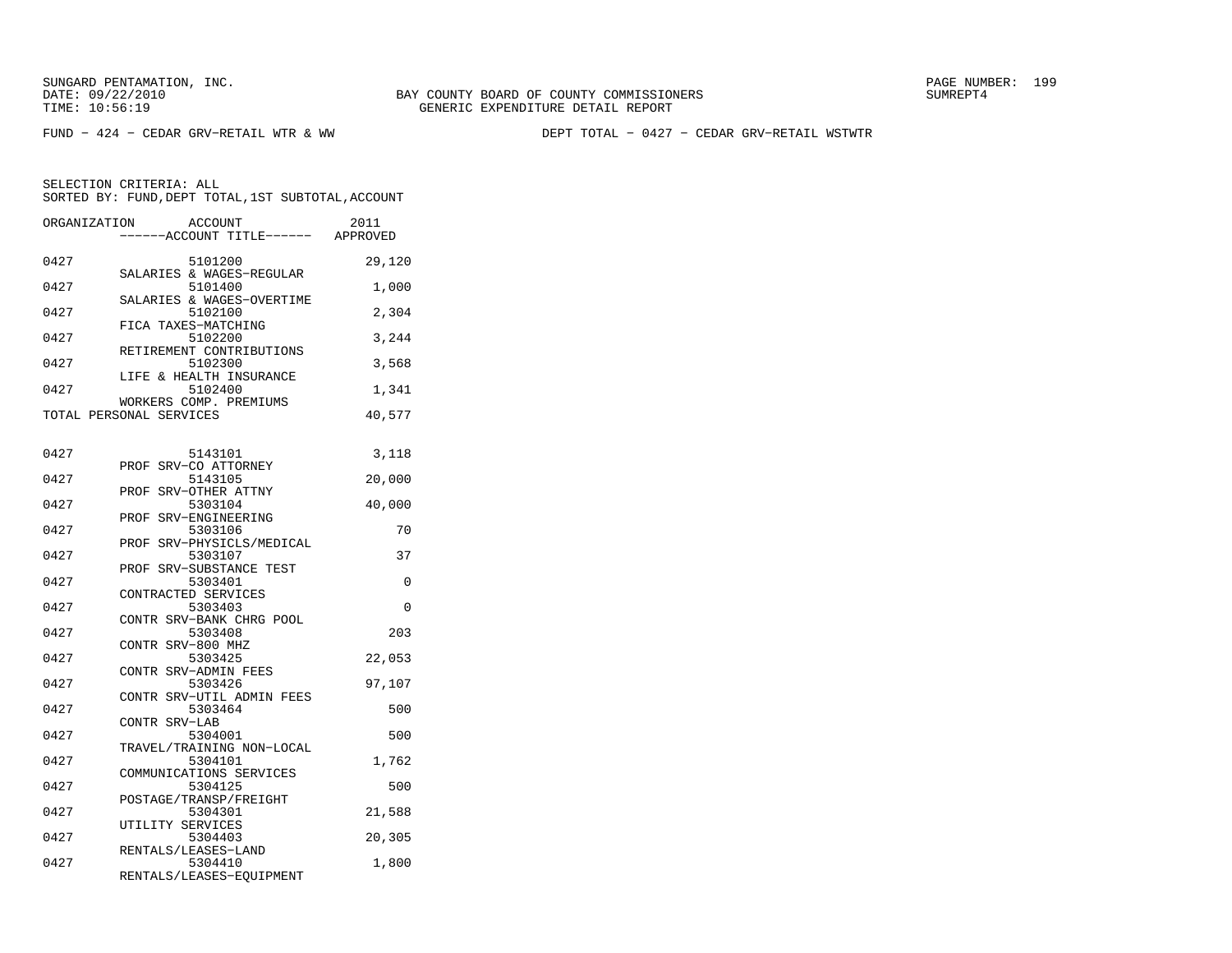FUND − 424 − CEDAR GRV−RETAIL WTR & WW DEPT TOTAL − 0427 − CEDAR GRV−RETAIL WSTWTR

SELECTION CRITERIA: ALL

SORTED BY: FUND, DEPT TOTAL, 1ST SUBTOTAL, ACCOUNT ORGANIZATION ACCOUNT 2011

| OTOLINI TOLI TOTA | <b>LICCOOTI</b><br>------ACCOUNT TITLE------ APPROVED | ----    |
|-------------------|-------------------------------------------------------|---------|
| 0427              | 5304604                                               | 1,500   |
| 0427              | REPAIR/MAINT-BLD&GRD DEPT<br>5304610                  | 500     |
| 0427              | REPAIR/MAINT-AUTO EQUIP<br>5304611                    | 500     |
| 0427              | REPAIR/MAINT-FLEET MAINT<br>5304615                   | 50,000  |
| 0427              | REPAIR/MAINT-EQUIPMENT<br>5304902                     | 220     |
| 0427              | FEES & COSTS-PURCHASING<br>5304905                    | 500     |
| 0427              | FEES&COSTS-LGL ADV/ADVERT<br>5304922                  | 500     |
| 0427              | FEES & COSTS-PERMITS<br>5304984                       | 2,000   |
| 0427              | <b>BAD DEBT</b><br>5304990                            | 500     |
| 0427              | MISCELLANEOUS EXPENSES<br>5305101                     | 500     |
| 0427              | OFFICE SUPPLIES<br>5305201                            | 2,000   |
| 0427              | OPERATING SUPPLIES<br>5305202                         | 500     |
| 0427              | OPER SUPPLIES-JANITORIAL<br>5305204                   | 500     |
| 0427              | OPER. SUPPLIES-CHEMICALS<br>5305205                   | 1,600   |
| 0427              | GAS, OIL & LUBRICANTS<br>5305210                      | 500     |
| 0427              | SAFETY GEAR & SUPPLIES<br>5305215                     | 400     |
| 0427              | CLOTHING & WEARING APPRL<br>5305220                   | 500     |
| 0427              | TOOL & SMALL IMPLEMENTS<br>5305401                    | 500     |
| 0427              | BOOKS/RESOURCE MATR/SUBSC<br>5305402                  | 123     |
| 0427              | DUES & MEMBERSHIPS<br>5305406                         | 250     |
| 0427              | TRAINING & TUITION<br>5354940                         | 201,033 |
| 0427              | COGS-O & M/RETAIL<br>5354950                          | 355,450 |
| 0427              | COGS-DEBT/RETAIL<br>5354960                           | 32,395  |
| 0427              | COGS-R & R/RETAIL<br>5354970                          | 53,317  |
| 0427              | COGS-RATE/RETAIL<br>5354980                           | 0       |
|                   | COGS-BOND RSV/RETAIL                                  |         |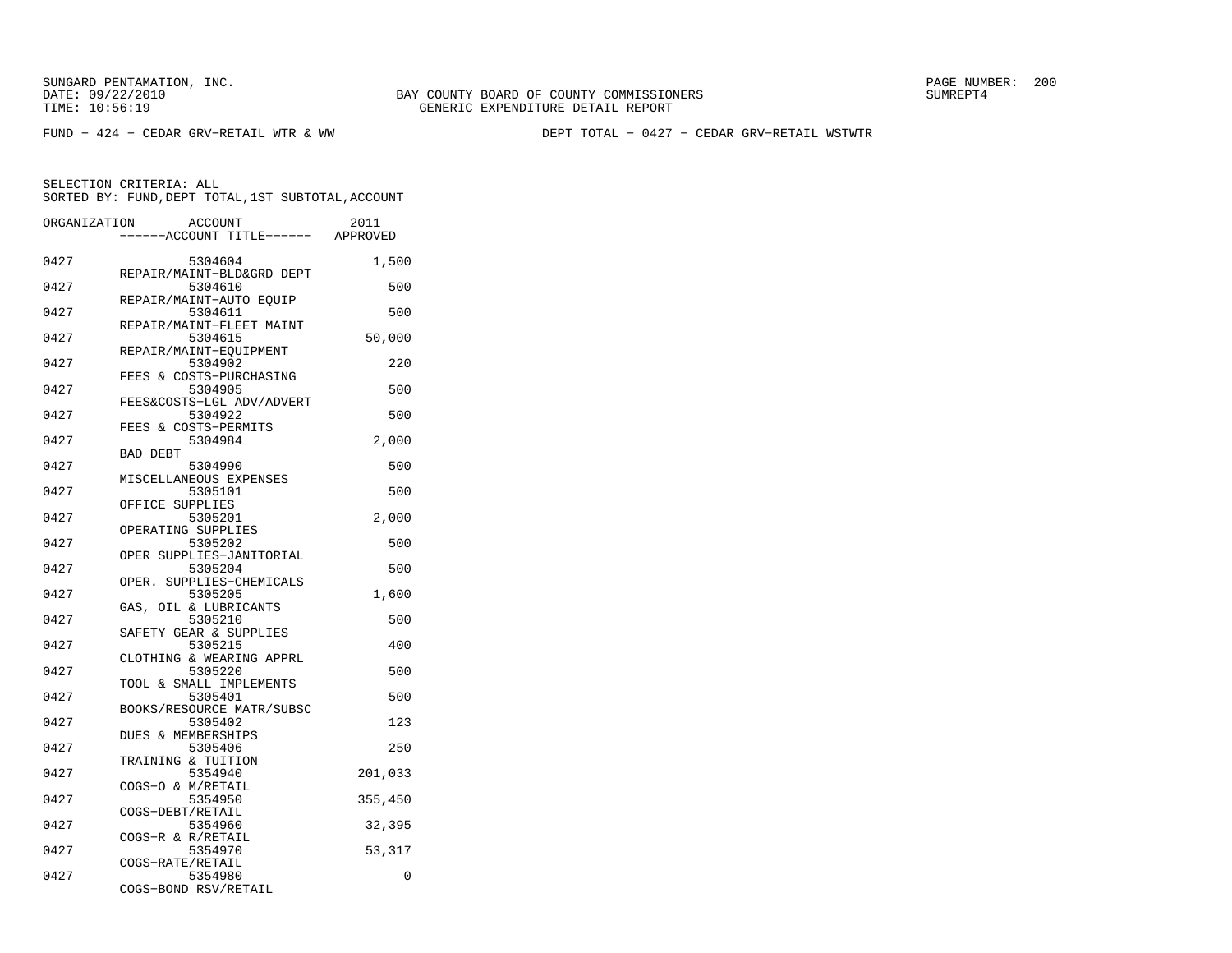FUND − 424 − CEDAR GRV−RETAIL WTR & WW DEPT TOTAL − 0427 − CEDAR GRV−RETAIL WSTWTR

|      | ORGANIZATION ACCOUNT<br>------ACCOUNT TITLE------ APPROVED | 2011      |
|------|------------------------------------------------------------|-----------|
|      | TOTAL OPERATING EXPENSES                                   | 935,331   |
| 0427 | 5606401<br>EOUIPMENT                                       | 61,000    |
| 0427 | 5606402                                                    | 4,000     |
| 0427 | EQUIP LESS THAN \$1000<br>5606545<br>CIP-WASTEWTR LINE EXT | 25,000    |
| 0427 | 5606551                                                    | 0         |
|      | CIP-LIFT STATION<br>TOTAL CAPITAL OUTLAY                   | 90,000    |
| 0427 | 5707115<br>PRINCIPAL-REV BONDS                             | 44,000    |
| 0427 | 5707215                                                    | 76,465    |
|      | INTEREST-REV BONDS<br>TOTAL DEBT SERVICE                   | 120,465   |
| 0427 | 5819131                                                    | 0         |
| 0427 | TRNSF-CED GRV SEWER<br>5905998                             | $\Omega$  |
| 0427 | DEPRECIATION EXPENSE<br>5909910                            | 92,662    |
| 0427 | RESERVE FOR CONTINGENCIES<br>5909999                       | 444,124   |
|      | RESERVE-CASH FORWARD<br>TOTAL NON-OPERATING EXPENSES       | 536,786   |
|      | TOTAL CEDAR GRV-RETAIL WSTWTR                              | 1,723,159 |
|      | TOTAL CEDAR GRV-RETAIL WTR & WW                            | 2,363,735 |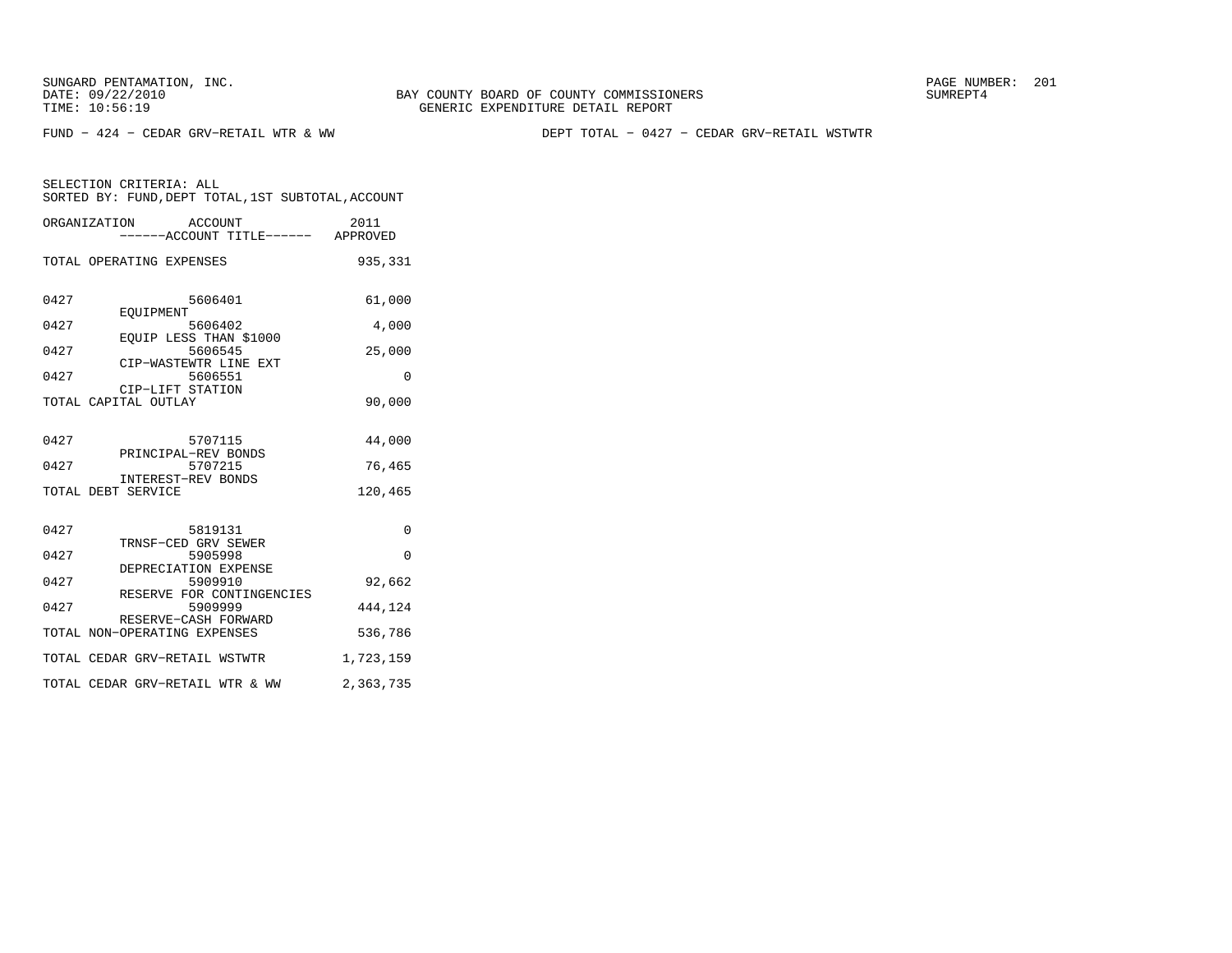FUND − 425 − INDUSTRIAL WASTEWATER DEPT TOTAL − 0480 − INDUSTRIAL WSTWTR OPERATN

| ORGANIZATION |                         | <b>ACCOUNT</b><br>---ACCOUNT TITLE------ | 2011<br>APPROVED |
|--------------|-------------------------|------------------------------------------|------------------|
| 0480         |                         | 5101200<br>SALARIES & WAGES-REGULAR      | 146,617          |
| 0480         |                         | 5101400                                  | 30,000           |
| 0480         |                         | SALARIES & WAGES-OVERTIME<br>5102100     | 13,511           |
| 0480         |                         | FICA TAXES-MATCHING<br>5102200           | 19,022           |
| 0480         |                         | RETIREMENT CONTRIBUTIONS<br>5102300      | 4,281            |
| 0480         |                         | LIFE & HEALTH INSURANCE<br>5102400       | 10,975           |
|              | TOTAL PERSONAL SERVICES | WORKERS COMP. PREMIUMS                   | 224,406          |
|              |                         |                                          |                  |
| 0480         | PROF                    | 5143101<br>SRV-CO ATTORNEY               | 22,254           |
| 0480         | PROF                    | 5143105<br>SRV-OTHER ATTNY               | 25,000           |
| 0480         |                         | 5303104                                  | 257,000          |
| 0480         | PROF                    | SRV-ENGINEERING<br>5303106               | 280              |
| 0480         | PROF                    | SRV-PHYSICLS/MEDICAL<br>5303107          | 37               |
| 0480         | PROF                    | SRV-SUBSTANCE TEST<br>5303110            | 23               |
| 0480         |                         | PROF SRV-BACKGROUND CHECK<br>5303401     | 151,539          |
| 0480         |                         | CONTRACTED SERVICES<br>5303408           | 0                |
| 0480         | CONTR SRV-800 MHZ       | 5303410                                  | $\Omega$         |
| 0480         |                         | CONTR SRV-JANITORIAL<br>5303416          |                  |
|              |                         | CONTR SRV-LAGOON DREDGING                | 5,400,000        |
| 0480         | CONTR SRV-GIS           | 5303422                                  | 3,176            |
| 0480         | CONTR                   | 5303425<br>SRV-ADMIN FEES                | 158,130          |
| 0480         |                         | 5303426<br>CONTR SRV-UTIL ADMIN FEES     | 86,000           |
| 0480         |                         | 5303446<br>CONTR SRV-FACILITIES          | 2,015            |
| 0480         |                         | 5303464                                  | 160,415          |
| 0480         | CONTR SRV-LAB           | 5304001                                  | 1,000            |
| 0480         |                         | TRAVEL/TRAINING NON-LOCAL<br>5304005     | 0                |
|              | TRAVEL-LOCAL            |                                          |                  |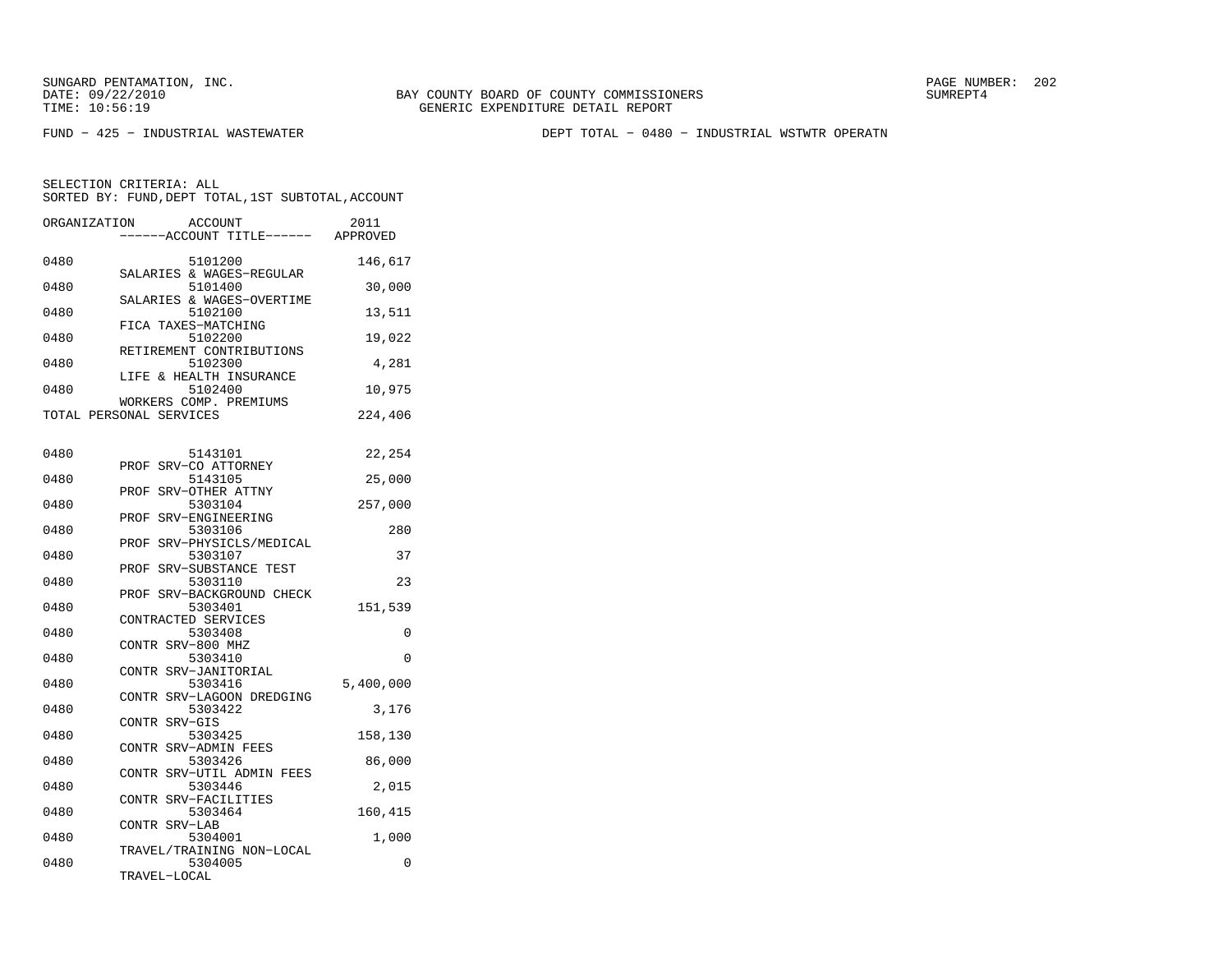SUNGARD PENTAMATION, INC.<br>DATE: 09/22/2010 SUMRER: 203

FUND − 425 − INDUSTRIAL WASTEWATER DEPT TOTAL − 0480 − INDUSTRIAL WSTWTR OPERATN

| ORGANIZATION<br><b>ACCOUNT</b><br>---ACCOUNT TITLE------ APPROVED | 2011      |
|-------------------------------------------------------------------|-----------|
| 0480<br>5304101                                                   | 540       |
| COMMUNICATIONS SERVICES                                           |           |
| 0480<br>5304125<br>POSTAGE/TRANSP/FREIGHT                         | 300       |
| 0480<br>5304301<br>UTILITY SERVICES                               | 1,313,120 |
| 0480<br>5304410                                                   | 860       |
| RENTALS/LEASES-EQUIPMENT<br>0480<br>5304420                       | 28,192    |
| RENTALS/LEASES-LAGOON                                             |           |
| 0480<br>5304501<br>INSURANCE & BONDS                              | 76,427    |
| 0480<br>5304604                                                   | 1,000     |
| REPAIR/MAINT-BLD&GRD DEPT<br>0480<br>5304605                      | 3,300     |
| REPAIR/MAINT-BLDG & GRND                                          |           |
| 0480<br>5304610                                                   | 1,500     |
| REPAIR/MAINT-AUTO EQUIP<br>0480<br>5304611                        | 1,500     |
| REPAIR/MAINT-FLEET MAINT                                          |           |
| 0480<br>5304615<br>REPAIR/MAINT-EOUIPMENT                         | 26,000    |
| 0480<br>5304625                                                   | 75,800    |
| REPAIR/MAINT-LAGOON<br>5304626<br>0480                            | 88,700    |
| REPAIR/MAINT-MILL PMP STA                                         |           |
| 0480<br>5304701<br>PRINTING & BINDING                             | $\Omega$  |
| 0480<br>5304902                                                   | 476       |
| FEES & COSTS-PURCHASING                                           |           |
| 0480<br>5304905<br>FEES&COSTS-LGL ADV/ADVERT                      | 0         |
| 5304911<br>0480                                                   | 10,000    |
| FEES & COSTS-FINES<br>0480<br>5304922                             | 11,750    |
| FEES & COSTS-PERMITS                                              |           |
| 0480<br>5304990<br>MISCELLANEOUS EXPENSES                         | 500       |
| 0480<br>5305101                                                   | 500       |
| OFFICE SUPPLIES<br>0480<br>5305201                                | 1,000     |
| OPERATING SUPPLIES                                                |           |
| 0480<br>5305202                                                   | 500       |
| OPER SUPPLIES-JANITORIAL<br>5305204<br>0480                       | 500       |
| SUPPLIES-CHEMICALS<br>OPER.                                       |           |
| 5305205<br>0480<br>GAS, OIL & LUBRICANTS                          | 3,200     |
| 0480<br>5305210<br>SAFETY GEAR & SUPPLIES                         | 500       |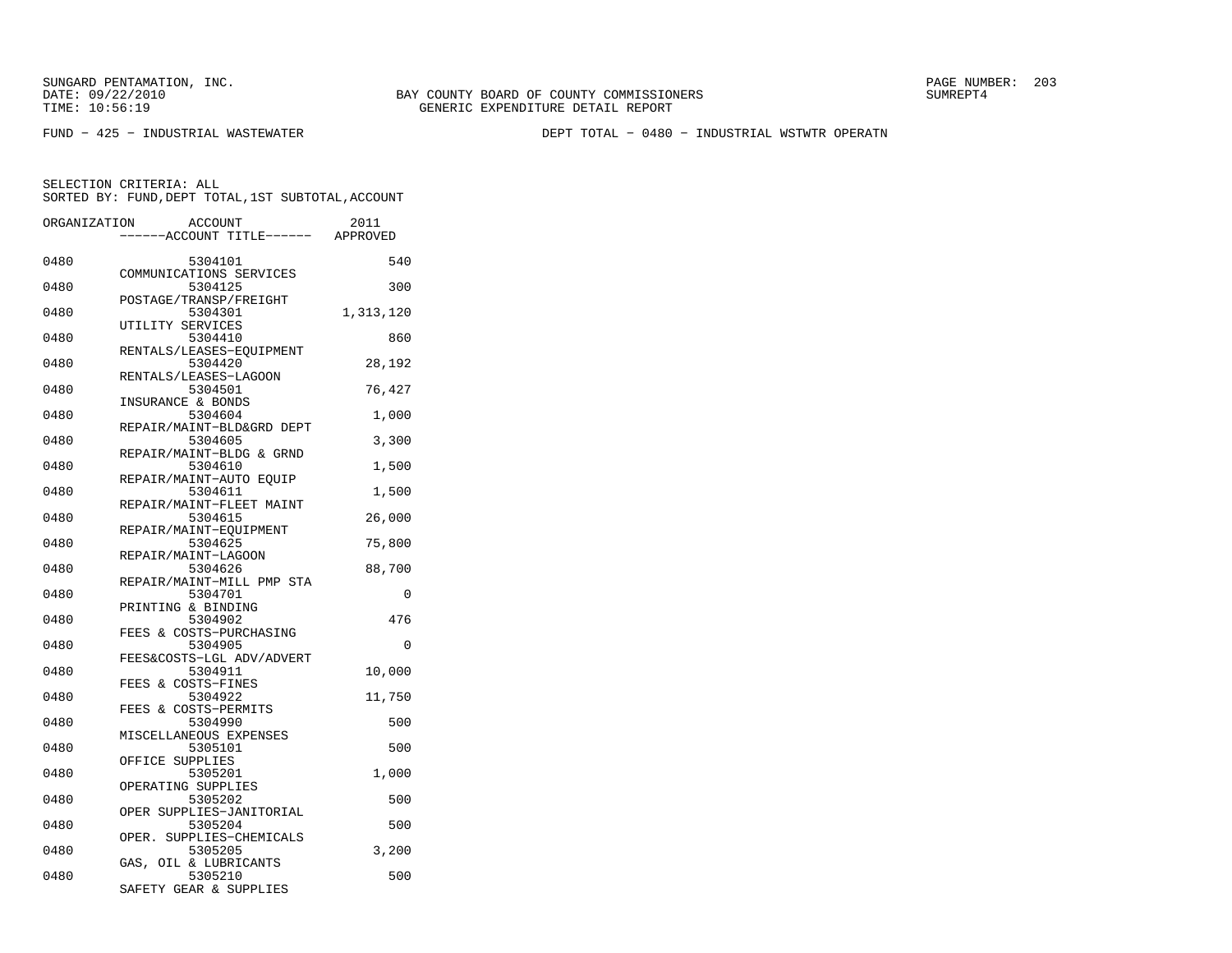BAY COUNTY BOARD OF COUNTY COMMISSIONERS TIME: 10:56:19 GENERIC EXPENDITURE DETAIL REPORT

FUND − 425 − INDUSTRIAL WASTEWATER DEPT TOTAL − 0480 − INDUSTRIAL WSTWTR OPERATN

|      | ORGANIZATION ACCOUNT                           | -----ACCOUNT TITLE------ APPROVED | 2011       |
|------|------------------------------------------------|-----------------------------------|------------|
| 0480 | 5305215                                        |                                   | 1,280      |
| 0480 | CLOTHING & WEARING APPRL<br>5305220            |                                   | 1,000      |
| 0480 | TOOL & SMALL IMPLEMENTS<br>5305240             |                                   | $\Omega$   |
| 0480 | OPER SUPPLIES-LAB<br>5305401                   |                                   | 500        |
| 0480 | BOOKS/RESOURCE MATR/SUBSC<br>5305402           |                                   | 500        |
| 0480 | DUES & MEMBERSHIPS<br>5305406                  |                                   | 500        |
|      | TRAINING & TUITION<br>TOTAL OPERATING EXPENSES |                                   | 7,916,814  |
|      |                                                |                                   |            |
| 0480 | 5606401<br>EOUIPMENT                           |                                   | 20,000     |
| 0480 | 5606402<br>EQUIP LESS THAN \$1000              |                                   | 5,800      |
|      | TOTAL CAPITAL OUTLAY                           |                                   | 25,800     |
|      |                                                |                                   |            |
| 0480 | 5905998<br>DEPRECIATION EXPENSE                |                                   | $\Omega$   |
| 0480 | 5909910<br>RESERVE FOR CONTINGENCIES           |                                   | 787,476    |
| 0480 | 5909915<br>RESERVE FOR PAY ADJUSTMNT           |                                   | $\Omega$   |
| 0480 | 5909999<br>RESERVE-CASH FORWARD                |                                   | 3,344,458  |
|      | TOTAL NON-OPERATING EXPENSES                   |                                   | 4,131,934  |
|      | TOTAL INDUSTRIAL WSTWTR OPERATN                |                                   | 12,298,954 |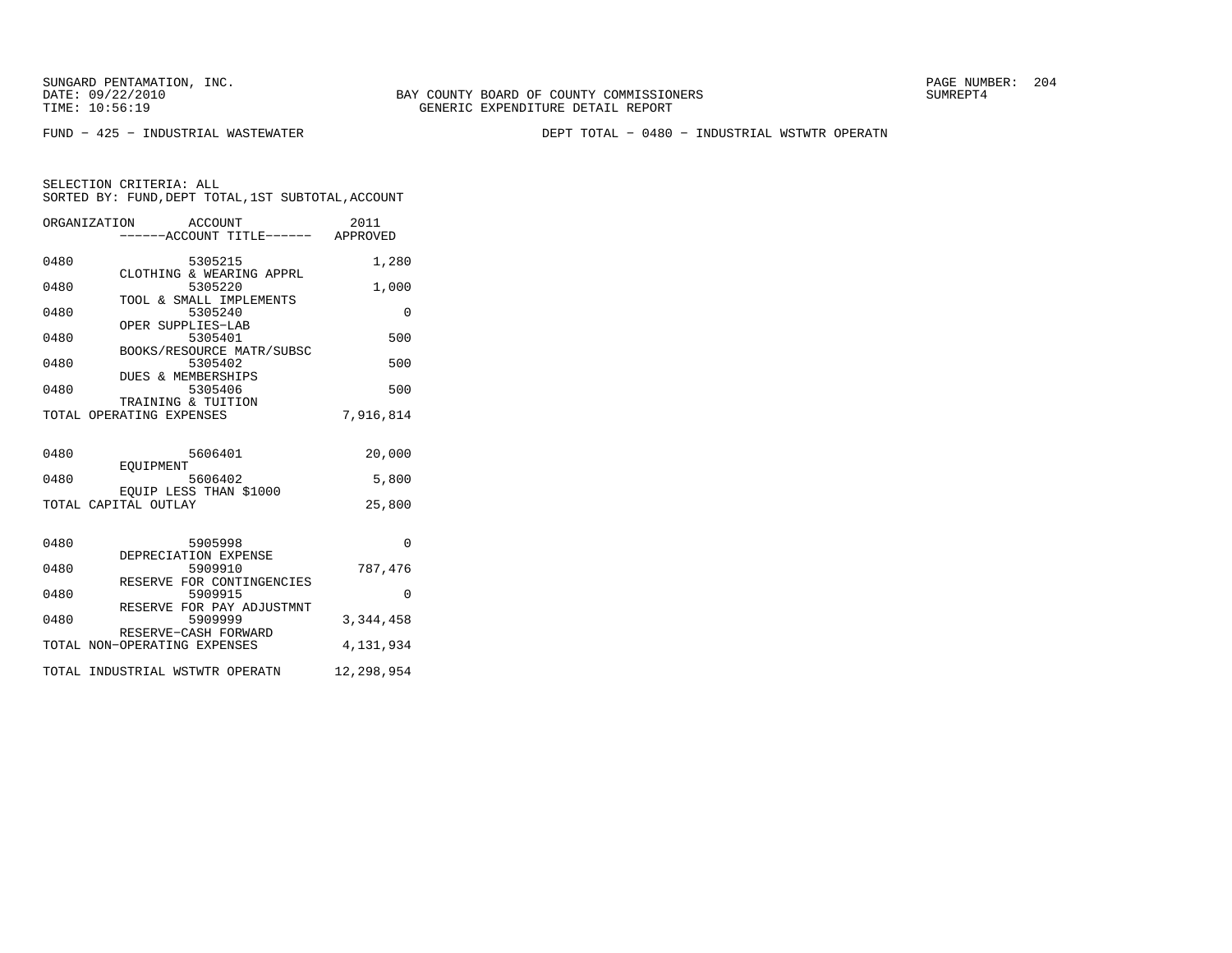SUNGARD PENTAMATION, INC.<br>DATE: 09/22/2010 SUMRER: 205

FUND − 425 − INDUSTRIAL WASTEWATER DEPT TOTAL − 0490 − MILITARY POINT

|             | SELECTION CRITERIA: ALL |                                                    |      |
|-------------|-------------------------|----------------------------------------------------|------|
|             |                         | SORTED BY: FUND, DEPT TOTAL, 1ST SUBTOTAL, ACCOUNT |      |
| OMMITBAMTOM |                         |                                                    | 0011 |

|      | ORGANIZATION ACCOUNT<br>------ACCOUNT TITLE------ APPROVED      | 2011       |
|------|-----------------------------------------------------------------|------------|
| 0490 | 5304615                                                         | 0          |
|      | REPAIR/MAINT-EOUIPMENT<br>TOTAL OPERATING EXPENSES              | $\Omega$   |
| 0490 | 5606307<br>IMPRV-LAGOON CELL #1                                 | 0          |
| 0490 | 5606323                                                         | $\Omega$   |
| 0490 | IMPRV-MPS WWTR PUMP INTAK<br>5606341<br>IMPRV-BERM EROSION PREV | 5,000      |
| 0490 | 5606401                                                         | 85,000     |
|      | EOUIPMENT<br>TOTAL CAPITAL OUTLAY                               | 90,000     |
|      | TOTAL MILITARY POINT                                            | 90,000     |
|      | TOTAL INDUSTRIAL WASTEWATER                                     | 12,388,954 |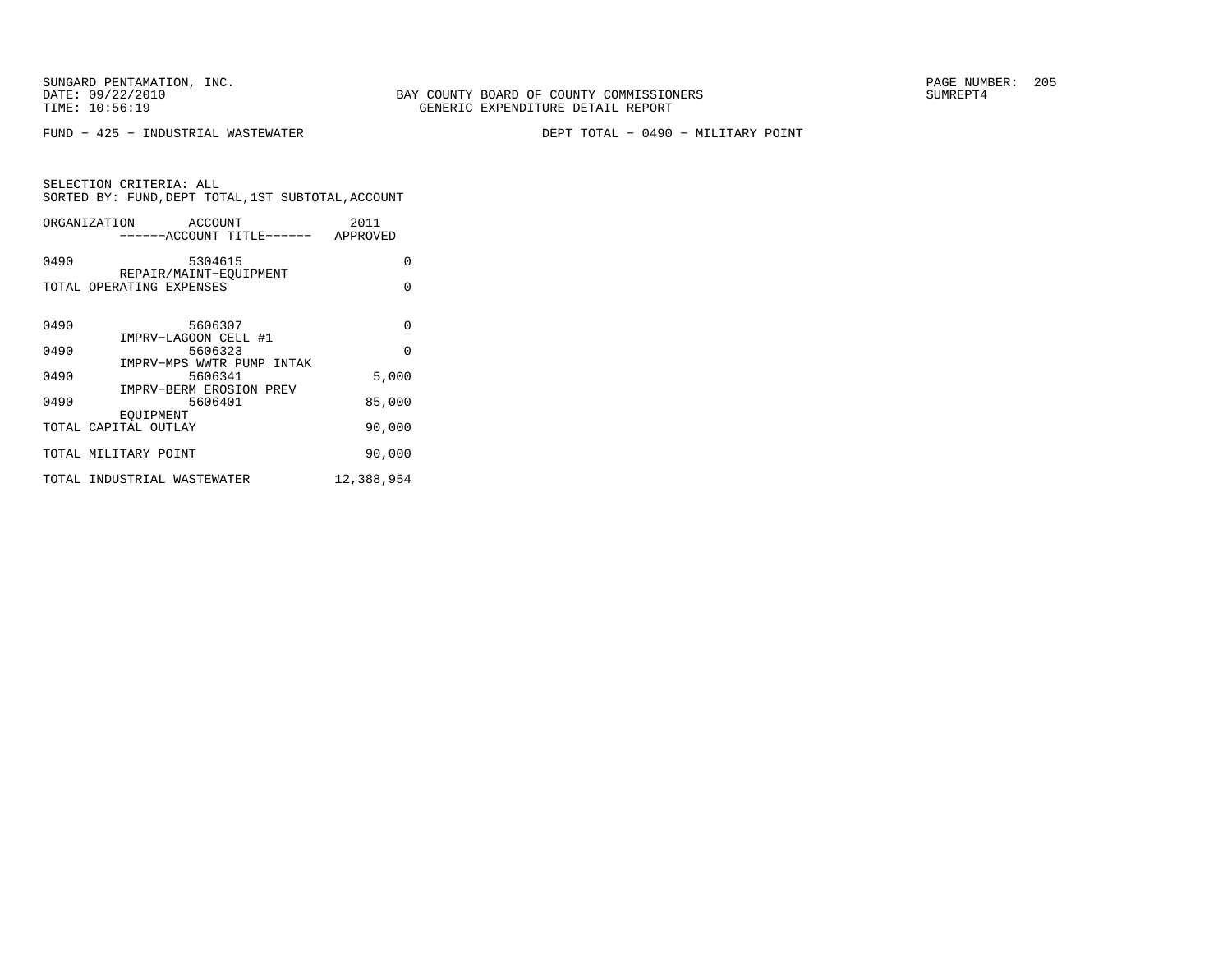SUNGARD PENTAMATION, INC.<br>DATE: 09/22/2010 SUMRER: 206 SAY COUNTY BOARD OF COUNTY COMMISSIONERS

FUND − 430 − SOLID WASTE FUND DEPT TOTAL − 0501 − LANDFILL

| ORGANIZATION            |                  | <b>ACCOUNT</b><br>--ACCOUNT TITLE------            | 2011<br>APPROVED |
|-------------------------|------------------|----------------------------------------------------|------------------|
| 0501                    |                  | 5101200<br>SALARIES & WAGES-REGULAR                | 431,056          |
| 0501                    |                  | 5101400<br>SALARIES & WAGES-OVERTIME               | 24,680           |
| 0501                    |                  | 5102100<br>FICA TAXES-MATCHING                     | 34,864           |
| 0501                    |                  | 5102200<br>RETIREMENT CONTRIBUTIONS                | 49,603           |
| 0501                    |                  | 5102300<br>LIFE & HEALTH INSURANCE                 | 86,325           |
| 0501                    |                  | 5102400<br>WORKERS COMP. PREMIUMS                  | 48,489           |
| TOTAL PERSONAL SERVICES |                  |                                                    | 675,017          |
| 0501                    |                  | 5143101                                            | 4,996            |
| 0501                    | PROF             | SRV-CO ATTORNEY<br>5143105                         | 0                |
| 0501                    | PROF             | SRV-OTHER ATTNY<br>5303104                         | 32,500           |
| 0501                    | PROF<br>PROF     | SRV-ENGINEERING<br>5303106<br>SRV-PHYSICLS/MEDICAL | $\Omega$         |
| 0501                    | PROF             | 5303107<br>SRV-SUBSTANCE TEST                      | 520              |
| 0501                    | PROF             | 5303110<br>SRV-BACKGROUND CHECK                    | 30               |
| 0501                    |                  | 5303401<br>CONTRACTED SERVICES                     | 312,625          |
| 0501                    |                  | 5303403<br>CONTR SRV-BANK CHRG POOL                | 5,500            |
| 0501                    | CONTR            | 5303408<br>SRV-800 MHZ                             | 4,680            |
| 0501                    | CONTR            | 5303410<br>SRV-JANITORIAL                          | 0                |
| 0501                    |                  | 5303425<br>CONTR SRV-ADMIN FEES                    | 35,334           |
| 0501                    | CONTR            | 5303446<br>SRV-FACILITIES                          | 10,348           |
| 0501                    | CONTR SRV-LAB    | 5303464                                            | 77,044           |
| 0501                    |                  | 5304001<br>TRAVEL/TRAINING NON-LOCAL               | 3,000            |
| 0501                    |                  | 5304101<br>COMMUNICATIONS SERVICES                 | 2,673            |
| 0501                    |                  | 5304125<br>POSTAGE/TRANSP/FREIGHT                  | 0                |
| 0501                    | UTILITY SERVICES | 5304301                                            | 24,200           |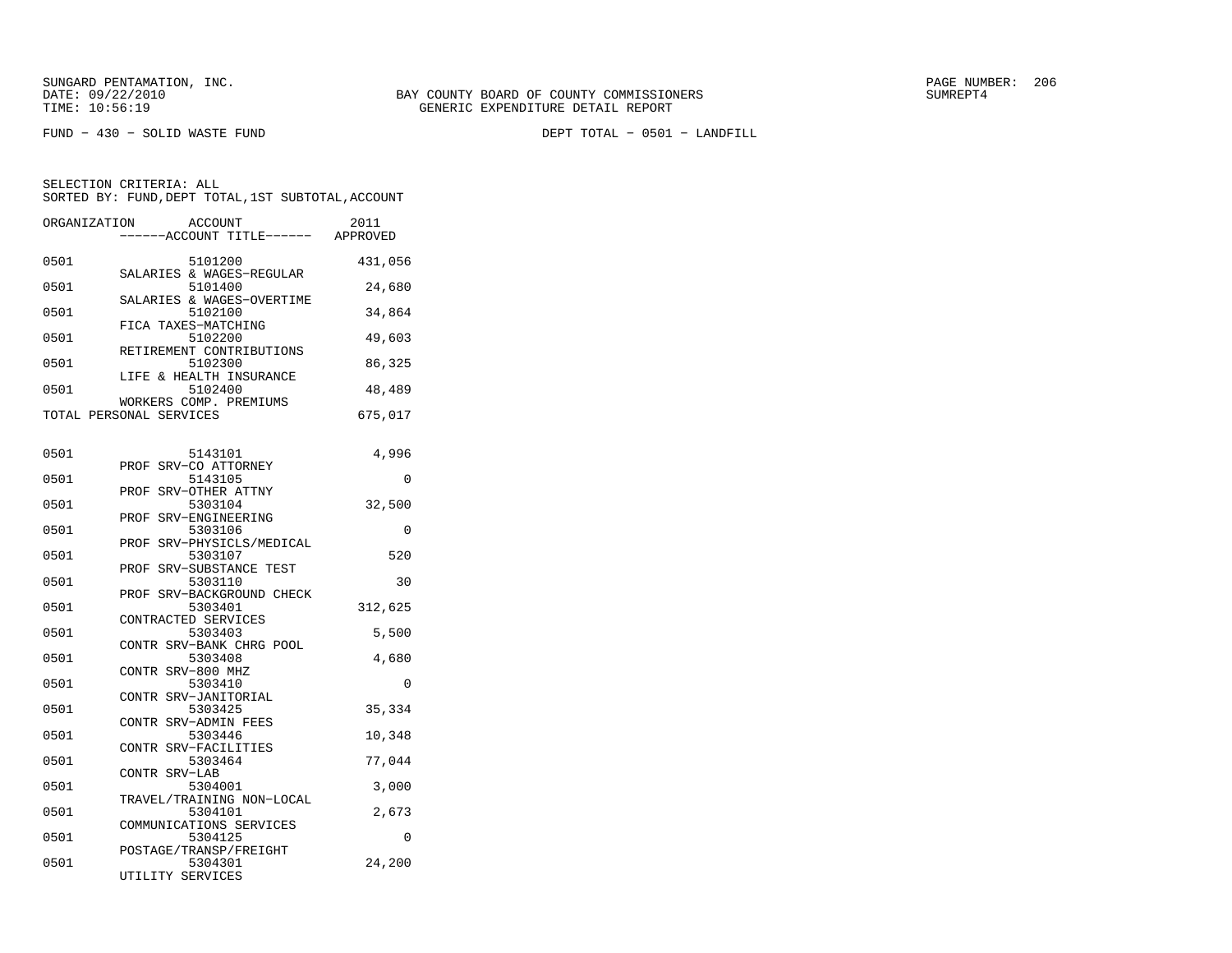FUND − 430 − SOLID WASTE FUND DEPT TOTAL − 0501 − LANDFILL

| ORGANIZATION |           | <b>ACCOUNT</b><br>---ACCOUNT TITLE------ APPROVED          | 2011            |
|--------------|-----------|------------------------------------------------------------|-----------------|
| 0501         |           | 5304410                                                    | 31,140          |
| 0501         |           | RENTALS/LEASES-EQUIPMENT<br>5304501<br>INSURANCE & BONDS   | 53,551          |
| 0501         |           | 5304604<br>REPAIR/MAINT-BLD&GRD DEPT                       | 56,200          |
| 0501         |           | 5304605<br>REPAIR/MAINT-BLDG & GRND                        | 3,000           |
| 0501         |           | 5304610<br>REPAIR/MAINT-AUTO EOUIP                         | 30,000          |
| 0501         |           | 5304611<br>REPAIR/MAINT-FLEET MAINT                        | 45,556          |
| 0501         |           | 5304615<br>REPAIR/MAINT-EQUIPMENT                          | 109,500         |
| 0501         |           | 5304701<br>PRINTING & BINDING                              | 500             |
| 0501         |           | 5304902<br>FEES & COSTS-PURCHASING                         | 1,941           |
| 0501         |           | 5304905<br>FEES&COSTS-LGL ADV/ADVERT                       | 2,000           |
| 0501         |           | 5304922<br>FEES & COSTS-PERMITS                            | 12,000          |
| 0501<br>0501 |           | 5304990<br>MISCELLANEOUS EXPENSES<br>5305101               | 500<br>$\Omega$ |
| 0501         |           | OFFICE SUPPLIES<br>5305201                                 | 3,000           |
| 0501         |           | OPERATING SUPPLIES<br>5305202                              | 1,000           |
| 0501         |           | OPER SUPPLIES-JANITORIAL<br>5305205                        | 176,306         |
| 0501         |           | GAS, OIL & LUBRICANTS<br>5305210                           | 1,000           |
| 0501         |           | SAFETY GEAR & SUPPLIES<br>5305215                          | 5,400           |
| 0501         |           | CLOTHING & WEARING APPRL<br>5305220                        | 2,500           |
| 0501         |           | TOOL & SMALL IMPLEMENTS<br>5305401                         | 0               |
| 0501         |           | BOOKS/RESOURCE MATR/SUBSC<br>5305406<br>TRAINING & TUITION | 750             |
|              |           | TOTAL OPERATING EXPENSES                                   | 1,049,294       |
| 0501         |           | 5606401                                                    | 215,000         |
| 0501         | EOUIPMENT | 5606402                                                    | 1,950           |
|              |           | EOUIP LESS THAN \$1000<br>TOTAL CAPITAL OUTLAY             | 216,950         |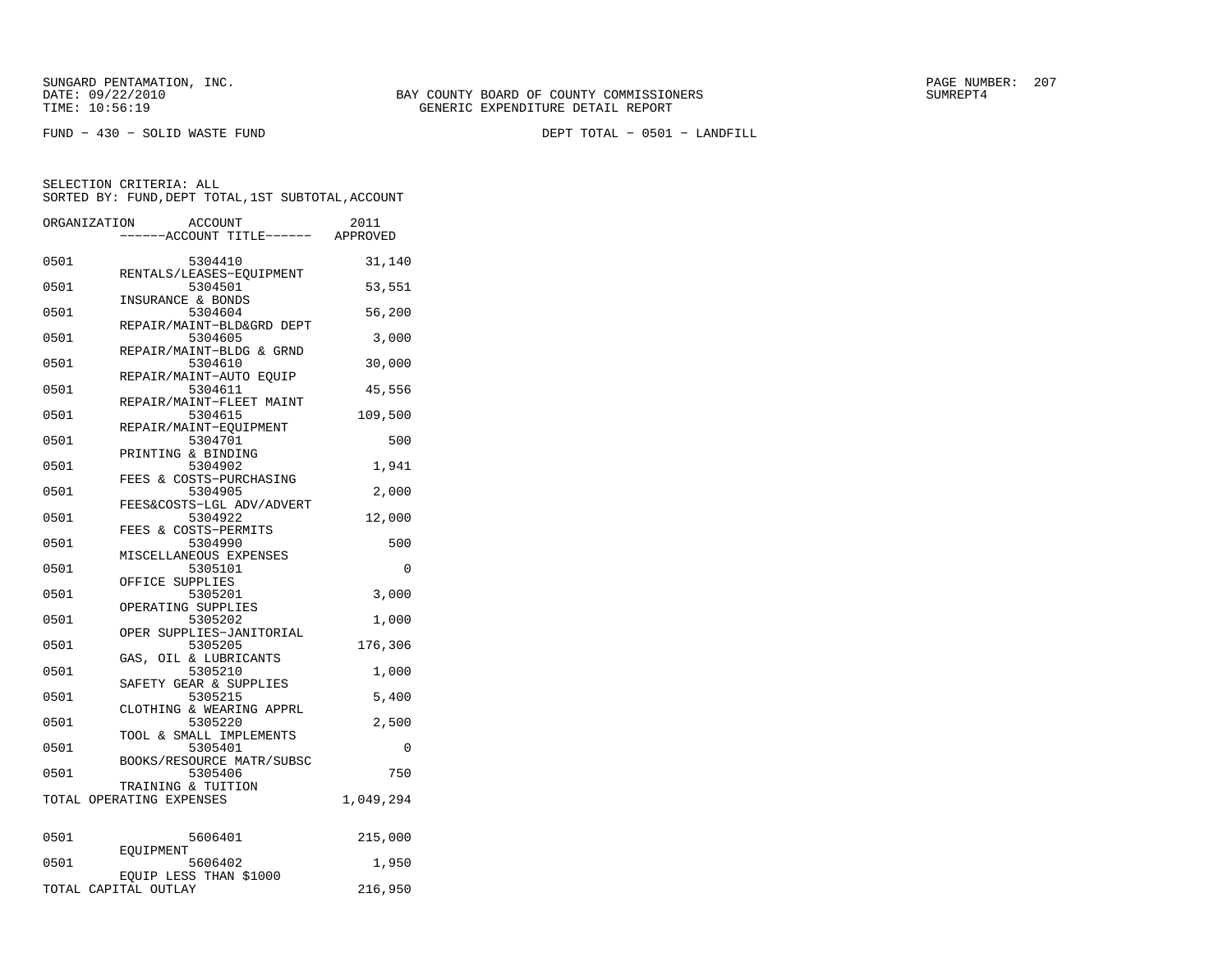FUND − 430 − SOLID WASTE FUND DEPT TOTAL − 0501 − LANDFILL

| ORGANIZATION | ACCOUNT |                       | 2011     |
|--------------|---------|-----------------------|----------|
|              |         | $---ACCOINT TITLE---$ | APPROVED |

| 0501 | 5905998                              |           |
|------|--------------------------------------|-----------|
|      | DEPRECIATION EXPENSE                 |           |
| 0501 | 5909910<br>RESERVE FOR CONTINGENCIES | 201,497   |
| 0501 | 5909915                              |           |
|      | RESERVE FOR PAY ADJUSTMNT            |           |
|      | TOTAL NON-OPERATING EXPENSES         | 201,497   |
|      | TOTAL LANDFILL                       | 2,142,758 |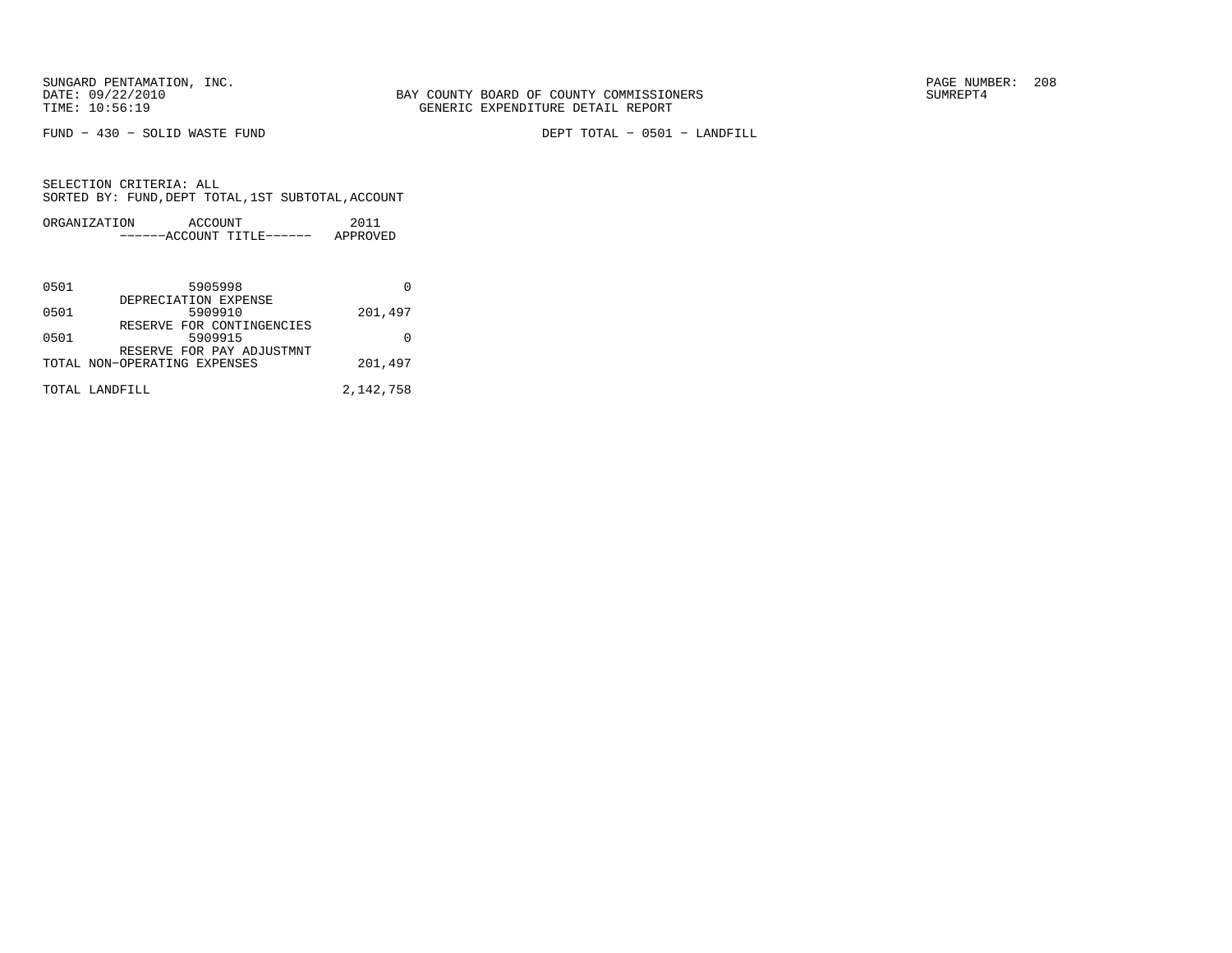SUNGARD PENTAMATION, INC.<br>DATE: 09/22/2010 SUMRER: 209

BAY COUNTY BOARD OF COUNTY COMMISSIONERS TIME: 10:56:19 GENERIC EXPENDITURE DETAIL REPORT

FUND − 430 − SOLID WASTE FUND DEPT TOTAL − 0503 − LONGTERM CARE/MAJETTE

|      | ORGANIZATION ACCOUNT<br>-----ACCOUNT TITLE------ APPROVED | 2011     |
|------|-----------------------------------------------------------|----------|
| 0503 | 5143101<br>PROF SRV-CO ATTORNEY                           | 1,039    |
| 0503 | 5303104<br>PROF SRV-ENGINEERING                           | $\Omega$ |
| 0503 | 5303425<br>CONTR SRV-ADMIN FEES                           | 7,350    |
| 0503 | 5303464                                                   | 42,291   |
| 0503 | CONTR SRV-LAB<br>5304604                                  | 35,000   |
| 0503 | REPAIR/MAINT-BLD&GRD DEPT<br>5304605                      | $\Omega$ |
| 0503 | REPAIR/MAINT-BLDG & GRND<br>5304630                       | $\Omega$ |
| 0503 | REPAIR/MAINT-MAJ S CAP<br>5304902                         | $\Omega$ |
|      | FEES & COSTS-PURCHASING<br>TOTAL OPERATING EXPENSES       | 85,680   |
| 0503 | 5606514<br>CIP-MAT RCVY & BAIL WRAP                       | 0        |
| 0503 | 5606576<br>CIP-MAJETTE IRON/BEN REMD                      | $\Omega$ |
|      | TOTAL CAPITAL OUTLAY                                      | $\Omega$ |
| 0503 | 5909910<br>RESERVE FOR CONTINGENCIES                      | 20,000   |
|      | TOTAL NON-OPERATING EXPENSES                              | 20,000   |
|      | TOTAL LONGTERM CARE/MAJETTE                               | 105,680  |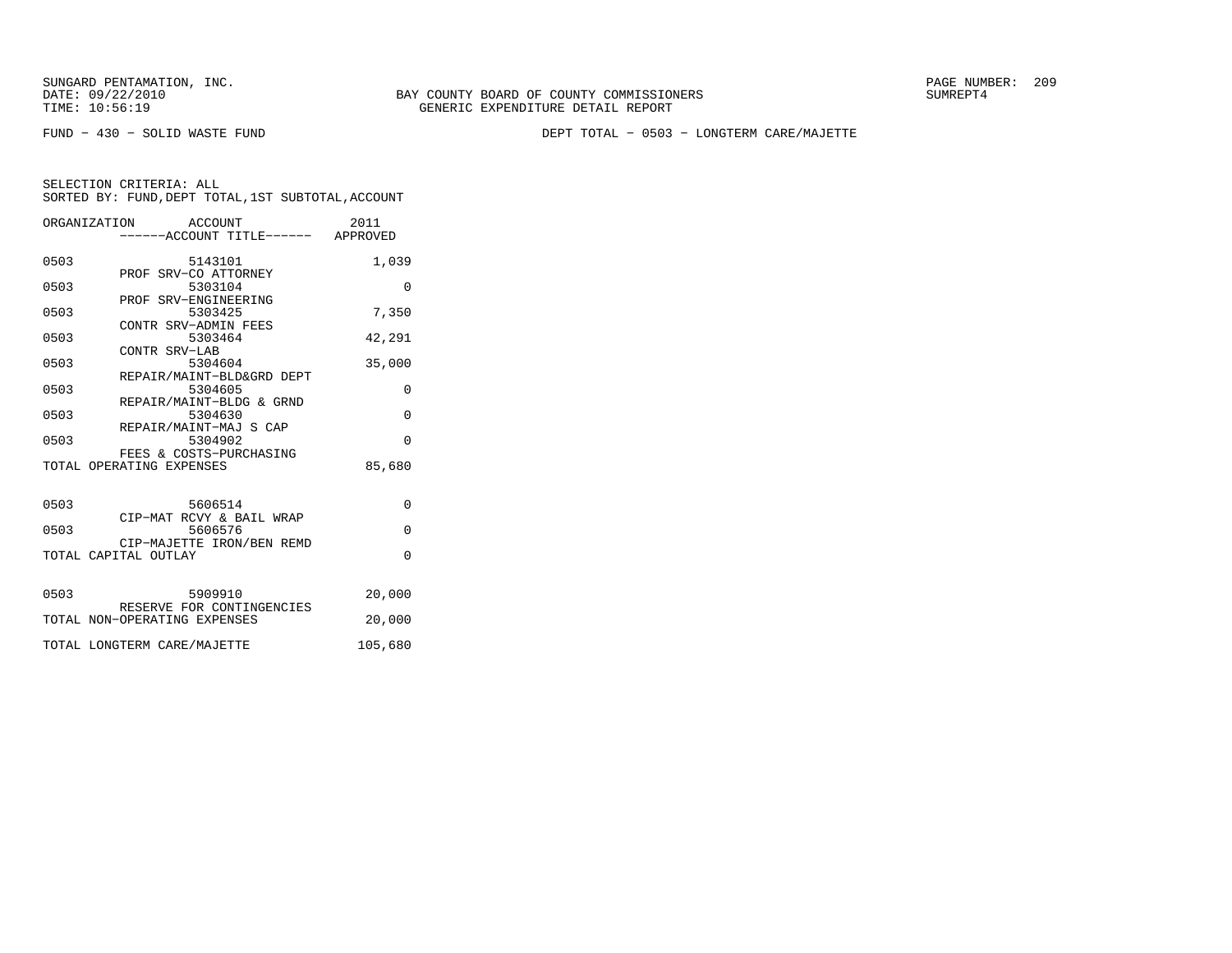FUND − 430 − SOLID WASTE FUND DEPT TOTAL − 0505 − WASTE TO ENERGY OPERATION

| ORGANIZATION | <b>ACCOUNT</b><br>---ACCOUNT TITLE------                       | 2011<br>APPROVED |
|--------------|----------------------------------------------------------------|------------------|
| 0505         | 5101200                                                        | 57,809           |
| 0505         | SALARIES & WAGES-REGULAR<br>5101400                            | 1,000            |
| 0505         | SALARIES & WAGES-OVERTIME<br>5102100                           | 4,499            |
| 0505         | FICA TAXES-MATCHING<br>5102200                                 | 6,334            |
| 0505         | RETIREMENT CONTRIBUTIONS<br>5102300<br>LIFE & HEALTH INSURANCE | 7,994            |
| 0505         | 5102400<br>WORKERS COMP. PREMIUMS                              | 7,302            |
|              | TOTAL PERSONAL SERVICES                                        | 84,938           |
| 0505         | 5143101                                                        | 31,227           |
| 0505         | SRV-CO ATTORNEY<br>PROF<br>5143105                             | 50,000           |
| 0505         | SRV-OTHER ATTNY<br>PROF<br>5303104                             | 50,000           |
| 0505         | SRV-ENGINEERING<br>PROF<br>5303106                             | 0                |
| 0505         | SRV-PHYSICLS/MEDICAL<br>PROF<br>5303107                        | 0                |
| 0505         | SRV-SUBSTANCE TEST<br>PROF<br>5303401                          | 204,500          |
| 0505         | CONTRACTED SERVICES<br>5303403                                 | 500              |
| 0505         | CONTR SRV-BANK CHRG POOL<br>5303408                            | 203              |
| 0505         | CONTR SRV-800 MHZ<br>5303410                                   | 0                |
| 0505         | CONTR SRV-JANITORIAL<br>5303425                                | 220,852          |
| 0505         | CONTR SRV-ADMIN FEES<br>5303426                                | 49,076           |
| 0505         | CONTR SRV-UTIL ADMIN FEES<br>5303446                           | 1,465            |
| 0505         | CONTR SRV-FACILITIES<br>5303464                                | 2,697            |
| 0505         | CONTR SRV-LAB<br>5303470                                       | 4,350,000        |
| 0505         | CONTR SRV-EN GEN<br>5303471                                    | 0                |
| 0505         | CONTR SRV-MONTENAY REIMB<br>5303472                            | 0                |
| 0505         | CONTR SRV-MONTENAY MGT<br>5303473<br>CONTR SRV-GULF POWER TRNS | 0                |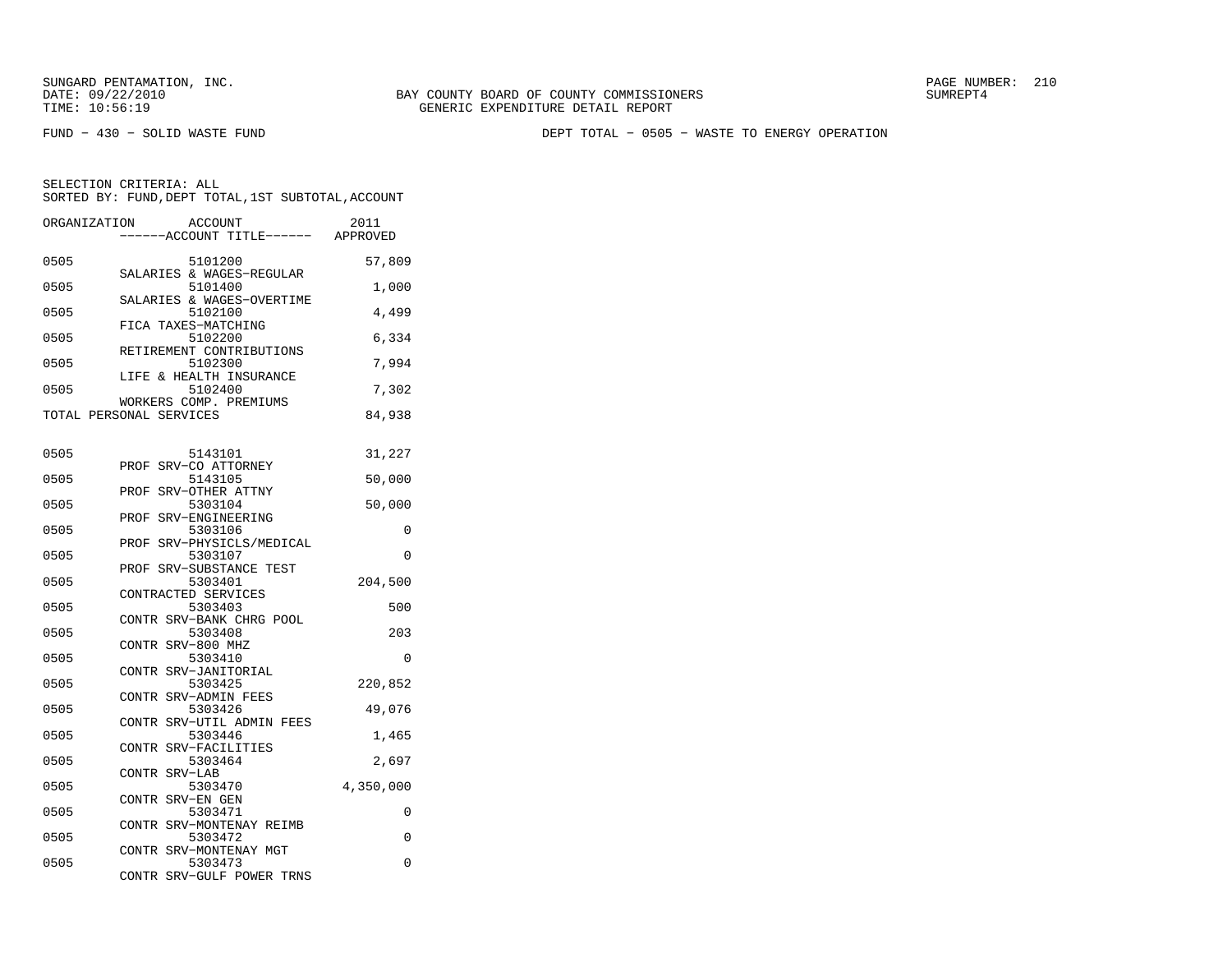FUND − 430 − SOLID WASTE FUND DEPT TOTAL − 0505 − WASTE TO ENERGY OPERATION

| ORGANIZATION | <b>ACCOUNT</b>                       | 2011      |
|--------------|--------------------------------------|-----------|
|              | ---ACCOUNT TITLE------               | APPROVED  |
| 0505         | 5303474                              | 0         |
| 0505         | CONTR SRV-MONTENAY SCH MN<br>5303475 | 0         |
| 0505         | CONTR SRV-MONTENAY BONUS<br>5304001  | 16,500    |
| 0505         | TRAVEL/TRAINING NON-LOCAL<br>5304101 | 10,354    |
| 0505         | COMMUNICATIONS SERVICES<br>5304125   | 3,900     |
| 0505         | POSTAGE/TRANSP/FREIGHT<br>5304301    | 745,000   |
| 0505         | UTILITY SERVICES<br>5304405          | 0         |
| 0505         | RENTALS/LEASES-BUILDINGS<br>5304410  | 25,000    |
| 0505         | RENTALS/LEASES-EQUIPMENT<br>5304501  | 282,139   |
| 0505         | INSURANCE & BONDS<br>5304604         | 20,000    |
| 0505         | REPAIR/MAINT-BLD&GRD DEPT<br>5304605 | 9,500     |
| 0505         | REPAIR/MAINT-BLDG & GRND<br>5304610  | 0         |
| 0505         | REPAIR/MAINT-AUTO EQUIP<br>5304611   | 1,545     |
| 0505         | REPAIR/MAINT-FLEET MAINT<br>5304615  | 2,849,151 |
| 0505         | REPAIR/MAINT-EQUIPMENT<br>5304701    | 0         |
| 0505         | PRINTING & BINDING<br>5304902        | 37,461    |
| 0505         | FEES & COSTS-PURCHASING<br>5304905   | 2,200     |
| 0505         | FEES&COSTS-LGL ADV/ADVERT<br>5304922 | 12,500    |
| 0505         | FEES & COSTS-PERMITS<br>5304984      | 0         |
| 0505         | BAD DEBT<br>5304990                  | 100       |
| 0505         | MISCELLANEOUS EXPENSES<br>5305101    | 9,000     |
| 0505         | OFFICE SUPPLIES<br>5305201           | 175,000   |
|              | OPERATING SUPPLIES                   |           |
| 0505         | 5305202<br>OPER SUPPLIES-JANITORIAL  | 4,000     |
| 0505         | 5305204<br>OPER. SUPPLIES-CHEMICALS  | 288,380   |
| 0505         | 5305205<br>GAS,<br>OIL & LUBRICANTS  | 167,700   |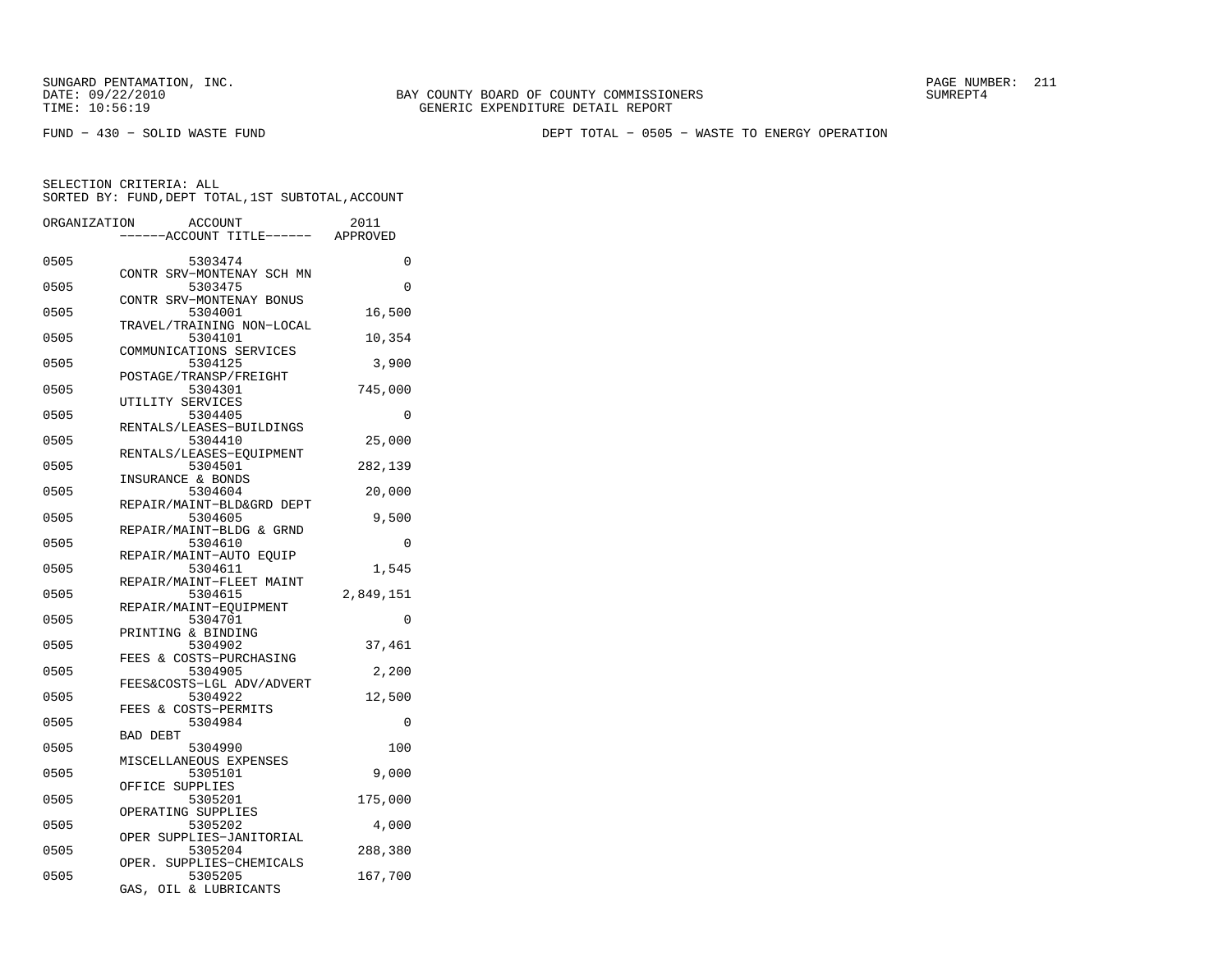FUND − 430 − SOLID WASTE FUND DEPT TOTAL − 0505 − WASTE TO ENERGY OPERATION

|      | ORGANIZATION<br>ACCOUNT<br>-----ACCOUNT TITLE------ APPROVED | 2011       |
|------|--------------------------------------------------------------|------------|
| 0505 | 5305210                                                      | 65,000     |
| 0505 | SAFETY GEAR & SUPPLIES<br>5305215                            | 22,800     |
| 0505 | CLOTHING & WEARING APPRL<br>5305220                          | 11,500     |
| 0505 | TOOL & SMALL IMPLEMENTS<br>5305401                           | 500        |
| 0505 | BOOKS/RESOURCE MATR/SUBSC<br>5305402                         | 2,000      |
| 0505 | DUES & MEMBERSHIPS<br>5305406                                | 9,000      |
|      | TRAINING & TUITION<br>TOTAL OPERATING EXPENSES               | 9,730,750  |
| 0505 | 5606401                                                      | 390,000    |
|      | <b>EOUIPMENT</b>                                             |            |
| 0505 | 5606402<br>EQUIP LESS THAN \$1000                            | 5,000      |
|      | TOTAL CAPITAL OUTLAY                                         | 395,000    |
| 0505 | 5707115                                                      | 1,830,000  |
| 0505 | PRINCIPAL-REV BONDS<br>5707215                               | 798,624    |
| 0505 | INTEREST-REV BONDS<br>5707316                                | 1,700      |
|      | PAYING AGENT/TRUSTEE-FEES<br>TOTAL DEBT SERVICE              | 2,630,324  |
|      |                                                              |            |
| 0505 | 5905908<br>LOSS ON DISPOSAL                                  | 0          |
| 0505 | 5905998<br>DEPRECIATION EXPENSE                              | $\Omega$   |
| 0505 | 5909910                                                      | 41,683     |
| 0505 | RESERVE FOR CONTINGENCIES<br>5909915                         | $\Omega$   |
|      | RESERVE FOR PAY ADJUSTMNT<br>TOTAL NON-OPERATING EXPENSES    | 41,683     |
|      | TOTAL WASTE TO ENERGY OPERATION                              | 12,882,695 |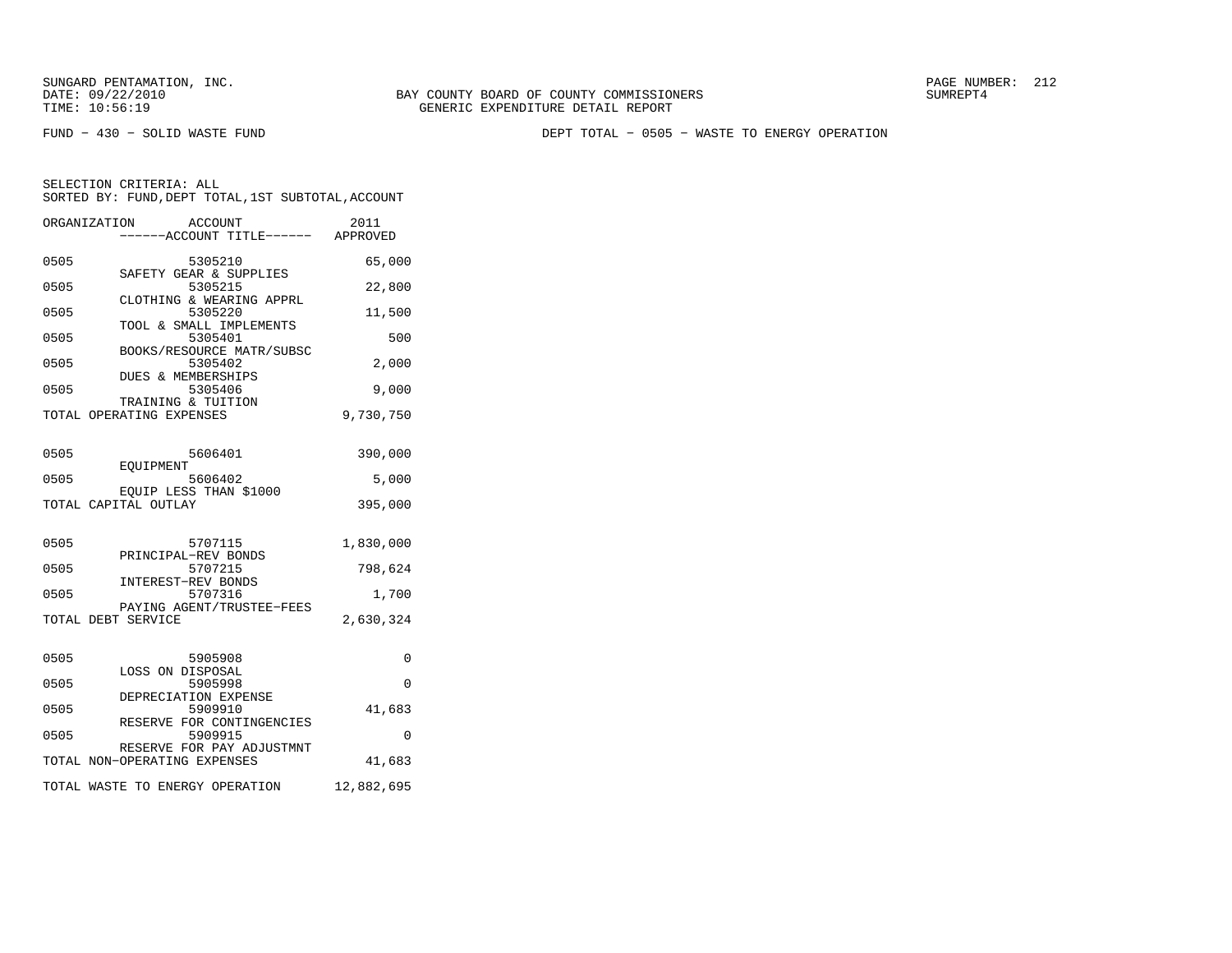FUND − 430 − SOLID WASTE FUND DEPT TOTAL − 0506 − SOLID WASTE ADMINISTRATIN

| ORGANIZATION | ACCOUNT<br>---ACCOUNT TITLE------                            | 2011<br>APPROVED |
|--------------|--------------------------------------------------------------|------------------|
| 0506         | 5101200                                                      | 132,533          |
| 0506         | SALARIES & WAGES-REGULAR<br>5101400                          | 1,350            |
| 0506         | SALARIES & WAGES-OVERTIME<br>5102100                         | 10,242           |
| 0506         | FICA TAXES-MATCHING<br>5102200                               | 14,419           |
| 0506         | RETIREMENT CONTRIBUTIONS<br>5102300                          | 15,988           |
| 0506         | LIFE & HEALTH INSURANCE<br>5102400                           | 10,872           |
| 0506         | WORKERS COMP. PREMIUMS<br>5102500                            | 0                |
|              | UNEMPLOYMENT COMPENSATION<br>TOTAL PERSONAL SERVICES         | 185,404          |
| 0506         |                                                              |                  |
|              | 5143101<br>PROF<br>SRV-CO ATTORNEY                           | 3,580            |
| 0506         | 5143105<br>SRV-OTHER ATTNY<br>PROF                           | 25,000           |
| 0506         | 5303104<br>PROF SRV-ENGINEERING                              | 0                |
| 0506         | 5303106<br>PROF SRV-PHYSICLS/MEDICAL                         | $\Omega$         |
| 0506         | 5303107<br>PROF SRV-SUBSTANCE TEST                           | 112              |
| 0506         | 5303110<br>SRV-BACKGROUND CHECK<br>PROF                      | $\Omega$         |
| 0506         | 5303401<br>CONTRACTED SERVICES                               | $\Omega$         |
| 0506         | 5303408<br>CONTR SRV-800 MHZ                                 | 407              |
| 0506         | 5303410<br>CONTR<br>SRV-JANITORIAL                           | 0                |
| 0506         | 5303422<br>CONTR SRV-GIS                                     | 12,704           |
| 0506         | 5303425<br>CONTR SRV-ADMIN FEES                              | 59,982           |
| 0506         | 5303426<br>CONTR SRV-UTIL ADMIN FEES                         | 49,358           |
| 0506         | 5303446<br>CONTR SRV-FACILITIES                              | 1,557            |
| 0506         | 5304001<br>TRAVEL/TRAINING NON-LOCAL                         | 1,500            |
| 0506         | 5304101                                                      | 2,995            |
| 0506         | COMMUNICATIONS SERVICES<br>5304125<br>POSTAGE/TRANSP/FREIGHT | 1,210            |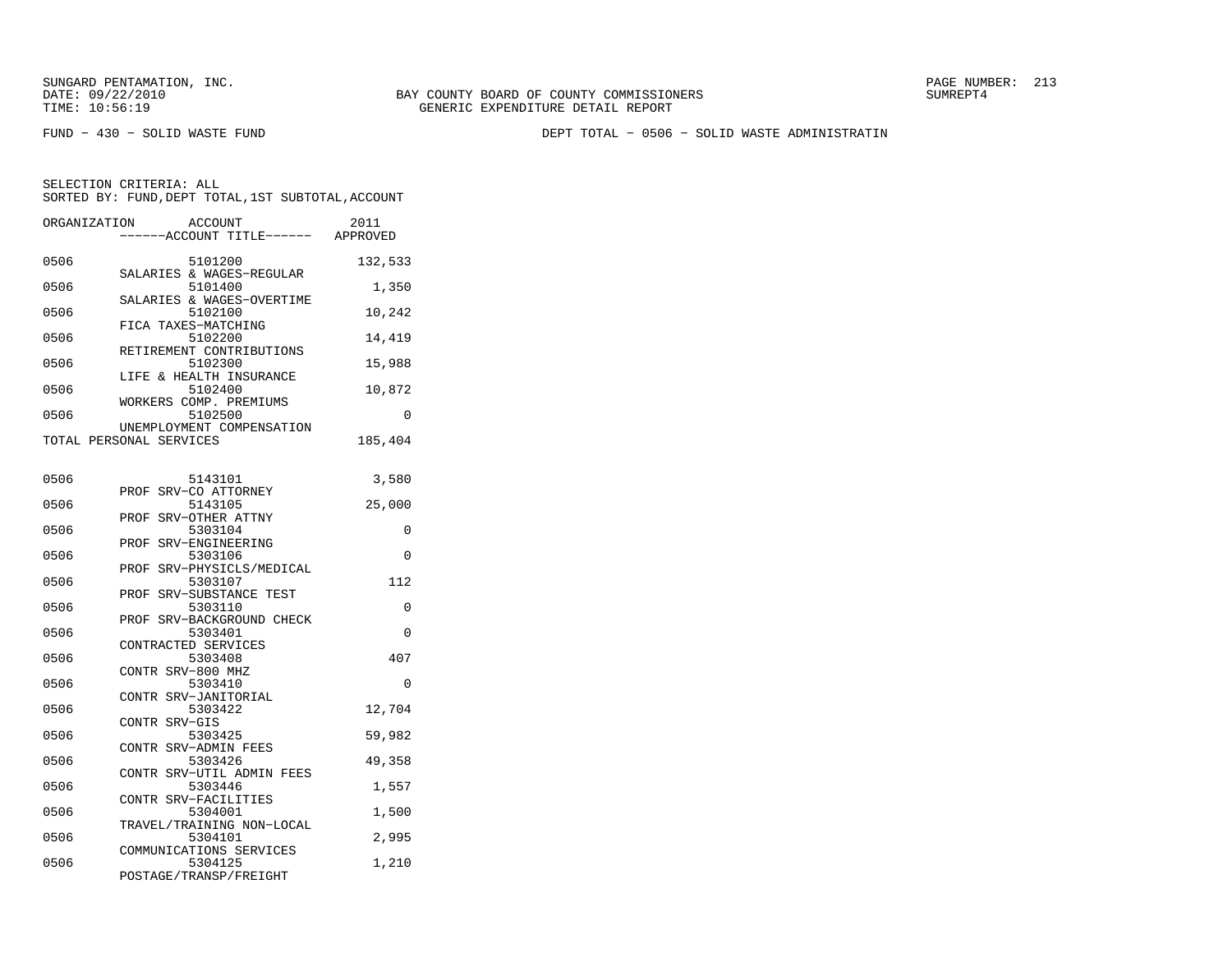FUND − 430 − SOLID WASTE FUND DEPT TOTAL − 0506 − SOLID WASTE ADMINISTRATIN

|      | ORGANIZATION<br>ACCOUNT                        | 2011    |
|------|------------------------------------------------|---------|
|      | ----ACCOUNT TITLE------ APPROVED               |         |
|      |                                                |         |
| 0506 | 5304301                                        | 5,742   |
| 0506 | UTILITY SERVICES<br>5304410                    |         |
|      | RENTALS/LEASES-EOUIPMENT                       | 1,885   |
| 0506 | 5304501                                        | 14,819  |
|      | INSURANCE & BONDS                              |         |
| 0506 | 5304604                                        | 3,500   |
|      | REPAIR/MAINT-BLD&GRD DEPT                      |         |
| 0506 | 5304605                                        | 1,500   |
|      | REPAIR/MAINT-BLDG & GRND                       |         |
| 0506 | 5304610                                        | 500     |
|      | REPAIR/MAINT-AUTO EQUIP                        |         |
| 0506 | 5304611                                        | 700     |
| 0506 | REPAIR/MAINT-FLEET MAINT<br>5304615            | 1,650   |
|      | REPAIR/MAINT-EQUIPMENT                         |         |
| 0506 | 5304701                                        | 200     |
|      | PRINTING & BINDING                             |         |
| 0506 | 5304902                                        | 146     |
|      | FEES & COSTS-PURCHASING                        |         |
| 0506 | 5304905                                        | 600     |
|      | FEES&COSTS-LGL ADV/ADVERT                      |         |
| 0506 | 5304990                                        | 200     |
|      | MISCELLANEOUS EXPENSES                         |         |
| 0506 | 5305101                                        | 3.250   |
|      | OFFICE SUPPLIES                                |         |
| 0506 | 5305201                                        | 500     |
| 0506 | OPERATING SUPPLIES<br>5305202                  | 0       |
|      | OPER SUPPLIES-JANITORIAL                       |         |
| 0506 | 5305205                                        | 1,000   |
|      | GAS, OIL & LUBRICANTS                          |         |
| 0506 | 5305210                                        | 300     |
|      | SAFETY GEAR & SUPPLIES                         |         |
| 0506 | 5305401                                        | 67      |
|      | BOOKS/RESOURCE MATR/SUBSC                      |         |
| 0506 | 5305402                                        | 175     |
|      | DUES & MEMBERSHIPS                             |         |
| 0506 | 5305406                                        | 1,750   |
|      | TRAINING & TUITION<br>TOTAL OPERATING EXPENSES | 196,889 |
|      |                                                |         |
| 0506 | 5606401                                        | 25,000  |
|      | EOUIPMENT                                      |         |
| 0506 | 5606402                                        | 0       |
|      | EQUIP LESS THAN \$1000                         |         |
|      | TOTAL CAPITAL OUTLAY                           | 25,000  |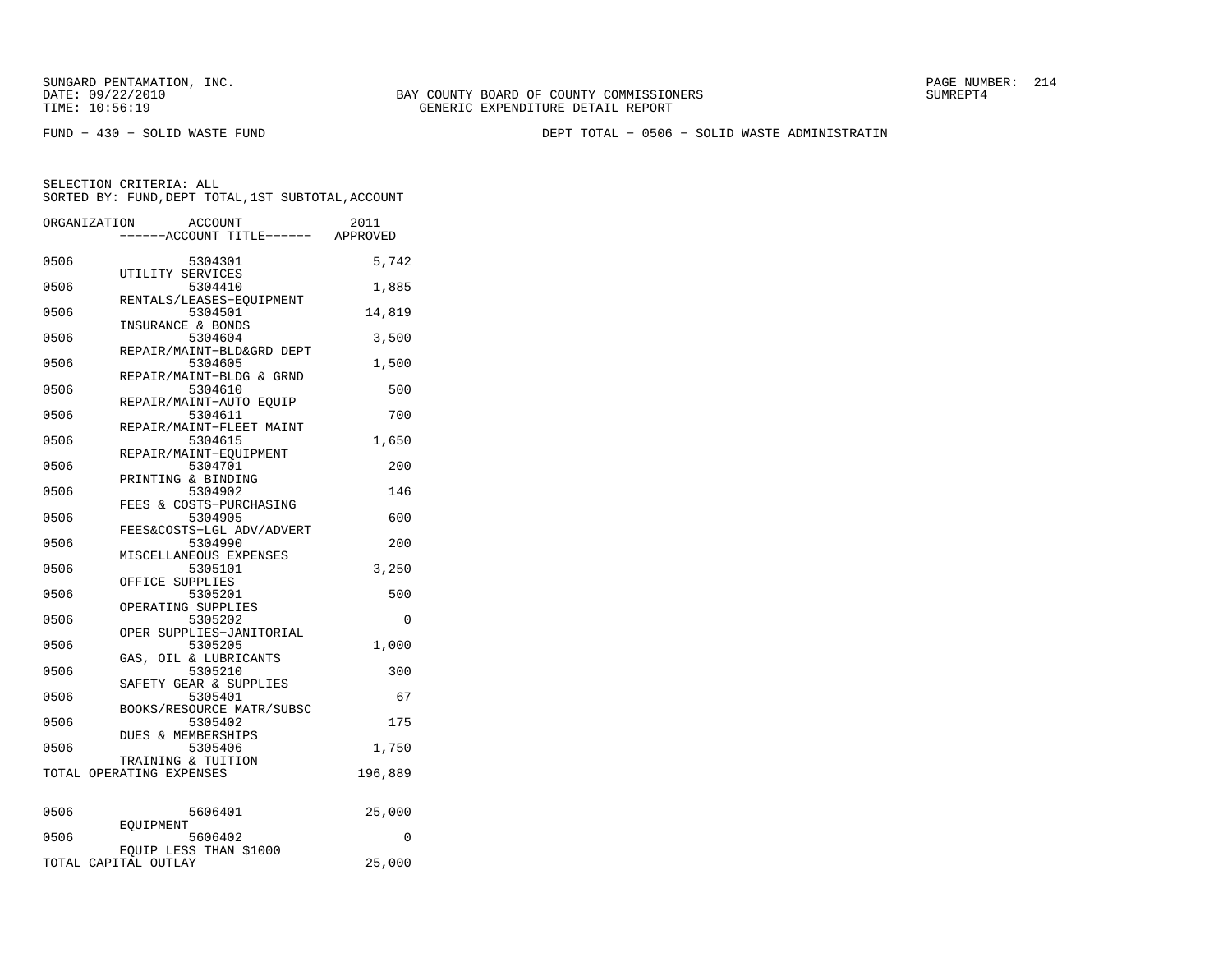BAY COUNTY BOARD OF COUNTY COMMISSIONERS TIME: 10:56:19 GENERIC EXPENDITURE DETAIL REPORT

FUND − 430 − SOLID WASTE FUND DEPT TOTAL − 0506 − SOLID WASTE ADMINISTRATIN

|      | ORGANIZATION<br>ACCOUNT              | 2011     |
|------|--------------------------------------|----------|
|      | ------ACCOUNT TITLE------            | APPROVED |
| 0506 | 5905998                              | O        |
| 0506 | DEPRECIATION EXPENSE<br>5909901      | 0        |
|      | OTHER NON-OPERATING EXPS             |          |
| 0506 | 5909910                              | 4,000    |
| 0506 | RESERVE FOR CONTINGENCIES<br>5909915 | U        |
|      | RESERVE FOR PAY ADJUSTMNT            |          |
|      | TOTAL NON-OPERATING EXPENSES         | 4,000    |
|      | TOTAL SOLID WASTE ADMINISTRATIN      | 411,293  |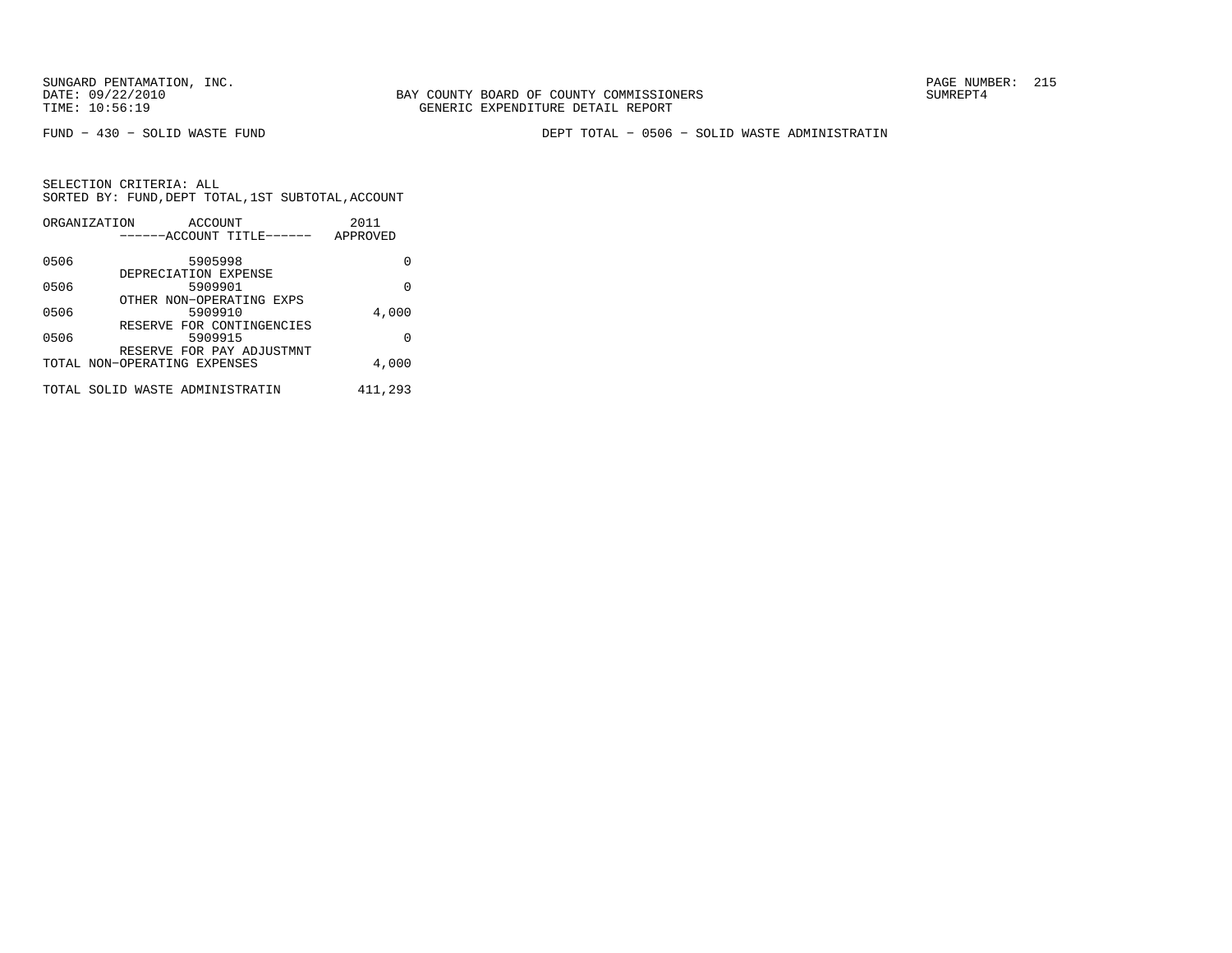BAY COUNTY BOARD OF COUNTY COMMISSIONERS TIME: 10:56:19 GENERIC EXPENDITURE DETAIL REPORT

FUND − 430 − SOLID WASTE FUND DEPT TOTAL − 0507 − L/T CARE/STEELFLD CLOSURE

|      | ORGANIZATION ACCOUNT              | 2011     |
|------|-----------------------------------|----------|
|      | -----ACCOUNT TITLE------ APPROVED |          |
| 0507 | 5143101                           | 196      |
|      | PROF SRV-CO ATTORNEY              |          |
| 0507 | 5303104                           | $\Omega$ |
|      | PROF SRV-ENGINEERING              |          |
| 0507 | 5303425                           | 1,385    |
|      | CONTR SRV-ADMIN FEES              |          |
| 0507 | 5304604                           | 12,000   |
|      | REPAIR/MAINT-BLD&GRD DEPT         |          |
| 0507 | 5304605                           | $\Omega$ |
|      | REPAIR/MAINT-BLDG & GRND          |          |
| 0507 | 5304615                           | $\Omega$ |
| 0507 | REPAIR/MAINT-EQUIPMENT<br>5304902 | 37       |
|      | FEES & COSTS-PURCHASING           |          |
|      | TOTAL OPERATING EXPENSES          | 13,618   |
|      |                                   |          |
|      |                                   |          |
| 0507 | 5606575                           | $\Omega$ |
|      | CIP-STEELFLD IRON REMED           |          |
|      | TOTAL CAPITAL OUTLAY              | $\Omega$ |
|      |                                   |          |
|      |                                   |          |
| 0507 | 5909910                           | 0        |
|      | RESERVE FOR CONTINGENCIES         | $\Omega$ |
|      | TOTAL NON-OPERATING EXPENSES      |          |
|      | TOTAL L/T CARE/STEELFLD CLOSURE   | 13,618   |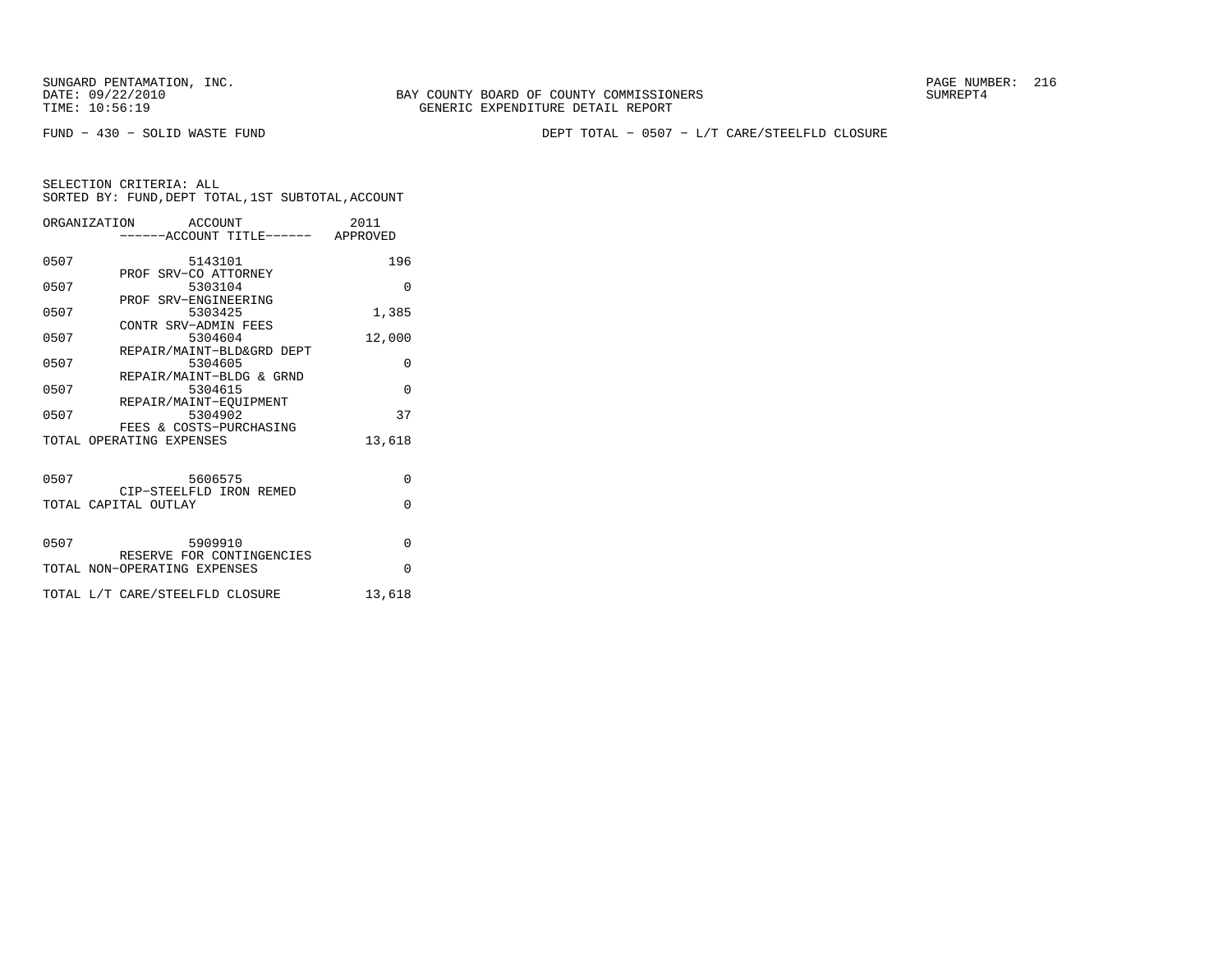FUND − 430 − SOLID WASTE FUND DEPT TOTAL − 0508 − HAZARDOUS WST ENVIRN COMP

| ORGANIZATION | ACCOUNT<br>---ACCOUNT TITLE------                    | 2011<br>APPROVED |
|--------------|------------------------------------------------------|------------------|
| 0508         | 5101200<br>SALARIES & WAGES-REGULAR                  | 35,118           |
| 0508         | 5101400                                              | 500              |
| 0508         | SALARIES & WAGES-OVERTIME<br>5102100                 | 2,725            |
| 0508         | FICA TAXES-MATCHING<br>5102200                       | 3,836            |
| 0508         | RETIREMENT CONTRIBUTIONS<br>5102300                  | 7,869            |
| 0508         | LIFE & HEALTH INSURANCE<br>5102400                   | 487              |
| 0508         | WORKERS COMP. PREMIUMS<br>5102500                    | 0                |
|              | UNEMPLOYMENT COMPENSATION<br>TOTAL PERSONAL SERVICES | 50,535           |
| 0508         | 5143101                                              | 271              |
| 0508         | SRV-CO ATTORNEY<br>PROF<br>5303106                   | 0                |
| 0508         | SRV-PHYSICLS/MEDICAL<br>PROF<br>5303107              | 37               |
| 0508         | SRV-SUBSTANCE TEST<br>PROF<br>5303110                | 33               |
| 0508         | SRV-BACKGROUND CHECK<br>PROF<br>5303401              | 29,500           |
| 0508         | CONTRACTED SERVICES<br>5303408                       | 203              |
| 0508         | CONTR SRV-800 MHZ<br>5303425                         | 1,915            |
| 0508         | CONTR SRV-ADMIN FEES<br>5303430                      | 500              |
| 0508         | CONTR SRV-ADVERTISING<br>5303446                     | 916              |
| 0508         | CONTR SRV-FACILITIES<br>5304001                      | 1,000            |
| 0508         | TRAVEL/TRAINING NON-LOCAL<br>5304101                 | 1,180            |
| 0508         | COMMUNICATIONS SERVICES<br>5304410                   | 0                |
|              | RENTALS/LEASES-EQUIPMENT                             |                  |
| 0508         | 5304501<br>INSURANCE & BONDS                         | 3,135            |
| 0508         | 5304604<br>REPAIR/MAINT-BLD&GRD DEPT                 | $\Omega$         |
| 0508         | 5304605<br>REPAIR/MAINT-BLDG & GRND                  | $\Omega$         |
| 0508         | 5304610<br>REPAIR/MAINT-AUTO EQUIP                   | 500              |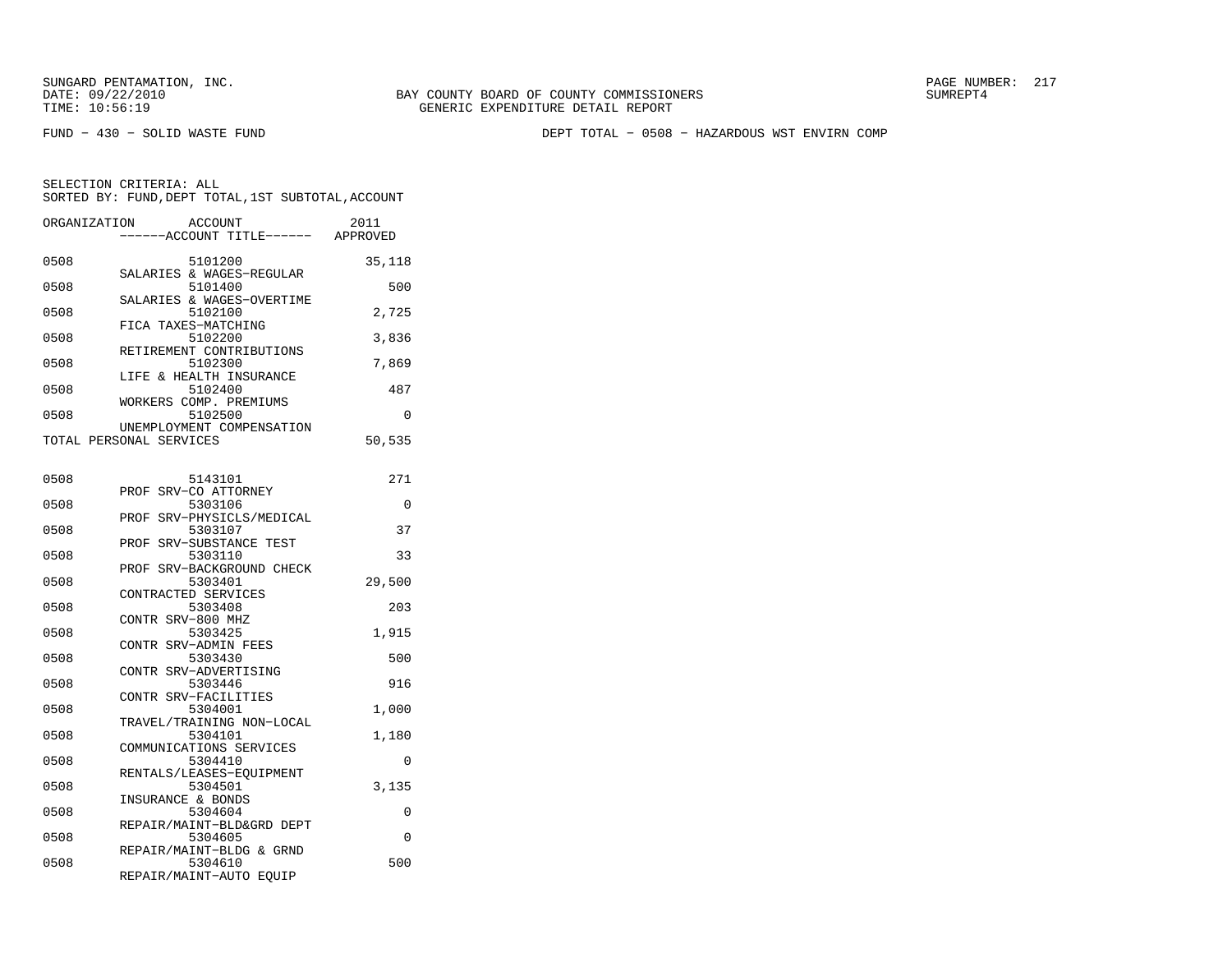FUND − 430 − SOLID WASTE FUND DEPT TOTAL − 0508 − HAZARDOUS WST ENVIRN COMP

|      | ORGANIZATION                    | ACCOUNT                             | 2011     |
|------|---------------------------------|-------------------------------------|----------|
|      |                                 | ----ACCOUNT TITLE------ APPROVED    |          |
|      |                                 |                                     |          |
| 0508 |                                 | 5304611<br>REPAIR/MAINT-FLEET MAINT | 300      |
| 0508 |                                 | 5304615                             | 0        |
|      |                                 | REPAIR/MAINT-EQUIPMENT              |          |
| 0508 |                                 | 5304701                             | 200      |
|      | PRINTING & BINDING              |                                     |          |
| 0508 |                                 | 5304902                             | $\Omega$ |
|      |                                 | FEES & COSTS-PURCHASING             |          |
| 0508 |                                 | 5304905                             | 150      |
|      |                                 | FEES&COSTS-LGL ADV/ADVERT           |          |
| 0508 |                                 | 5304990                             | 200      |
|      |                                 | MISCELLANEOUS EXPENSES              |          |
| 0508 |                                 | 5305101                             | 150      |
|      | OFFICE SUPPLIES                 |                                     |          |
| 0508 |                                 | 5305201                             | 150      |
|      | OPERATING SUPPLIES              |                                     |          |
| 0508 |                                 | 5305205                             | 1,000    |
|      |                                 | GAS, OIL & LUBRICANTS               |          |
| 0508 |                                 | 5305210                             | 200      |
|      |                                 | SAFETY GEAR & SUPPLIES              |          |
| 0508 |                                 | 5305215                             | 300      |
|      |                                 | CLOTHING & WEARING APPRL            |          |
| 0508 |                                 | 5305220                             | 300      |
|      |                                 | TOOL & SMALL IMPLEMENTS             |          |
| 0508 |                                 | 5305401                             | 175      |
|      |                                 | BOOKS/RESOURCE MATR/SUBSC           |          |
| 0508 |                                 | 5305406                             | $\Omega$ |
|      | TRAINING & TUITION              |                                     |          |
|      | TOTAL OPERATING EXPENSES        |                                     | 42,315   |
|      |                                 |                                     |          |
| 0508 |                                 | 5606401                             | $\Omega$ |
|      | <b>EOUIPMENT</b>                |                                     |          |
| 0508 |                                 | 5606402                             | $\Omega$ |
|      |                                 | EOUIP LESS THAN \$1000              |          |
|      | TOTAL CAPITAL OUTLAY            |                                     | $\Omega$ |
|      |                                 |                                     |          |
|      |                                 |                                     |          |
| 0508 |                                 | 5909915                             | $\Omega$ |
|      |                                 | RESERVE FOR PAY ADJUSTMNT           |          |
|      | TOTAL NON-OPERATING EXPENSES    |                                     | $\Omega$ |
|      |                                 |                                     |          |
|      | TOTAL HAZARDOUS WST ENVIRN COMP |                                     | 92,850   |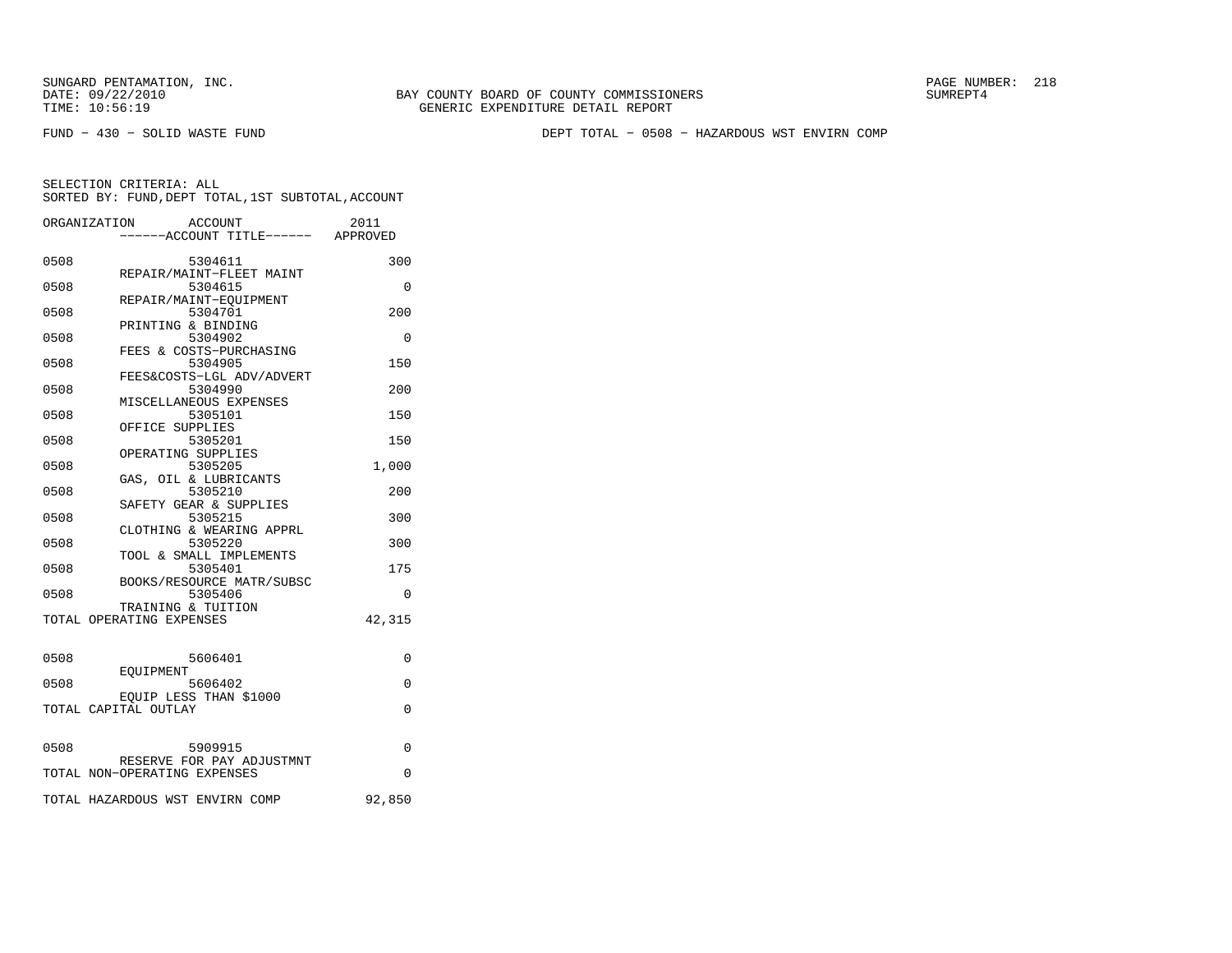FUND − 430 − SOLID WASTE FUND DEPT TOTAL − 0510 − WASTE RECYCLING PROGRAM

SELECTION CRITERIA: ALLSORTED BY: FUND, DEPT TOTAL, 1ST SUBTOTAL, ACCOUNT

| ORGANIZATION | <b>ACCOUNT</b><br>---ACCOUNT TITLE------ APPROVED | 2011     |
|--------------|---------------------------------------------------|----------|
| 0510         | 5101200<br>SALARIES & WAGES-REGULAR               | 35,118   |
| 0510         | 5101400<br>SALARIES & WAGES-OVERTIME              | 500      |
| 0510         | 5102100<br>FICA TAXES-MATCHING                    | 2,725    |
| 0510         | 5102200<br>RETIREMENT CONTRIBUTIONS               | 3,836    |
| 0510         | 5102300                                           | 7,869    |
| 0510         | LIFE & HEALTH INSURANCE<br>5102400                | 487      |
|              | WORKERS COMP. PREMIUMS<br>TOTAL PERSONAL SERVICES | 50,535   |
| 0510         | 5143101                                           | 264      |
| 0510         | PROF SRV-CO ATTORNEY<br>5303106                   | 0        |
| 0510         | PROF SRV-PHYSICLS/MEDICAL<br>5303107              | 37       |
| 0510         | SRV-SUBSTANCE TEST<br>PROF<br>5303110             | 0        |
| 0510         | PROF SRV-BACKGROUND CHECK<br>5303401              | 0        |
| 0510         | CONTRACTED SERVICES<br>5303408                    | 203      |
| 0510         | CONTR SRV-800 MHZ<br>5303425                      | 1,868    |
| 0510         | CONTR SRV-ADMIN FEES<br>5303430                   | 1,500    |
| 0510         | CONTR SRV-ADVERTISING<br>5303476                  | 0        |
| 0510         | CONTR SRV-WASTE TIRE RMVL<br>5304001              | 1,500    |
| 0510         | TRAVEL/TRAINING NON-LOCAL<br>5304101              | 480      |
| 0510         | COMMUNICATIONS SERVICES<br>5304125                | 0        |
| 0510         | POSTAGE/TRANSP/FREIGHT<br>5304501                 | 595      |
| 0510         | INSURANCE & BONDS<br>5304604                      | $\Omega$ |
| 0510         | REPAIR/MAINT-BLD&GRD DEPT<br>5304605              | 0        |
| 0510         | REPAIR/MAINT-BLDG & GRND<br>5304610               | 1,000    |
|              | REPAIR/MAINT-AUTO EQUIP                           |          |

0510 5304611 5,500 REPAIR/MAINT−FLEET MAINT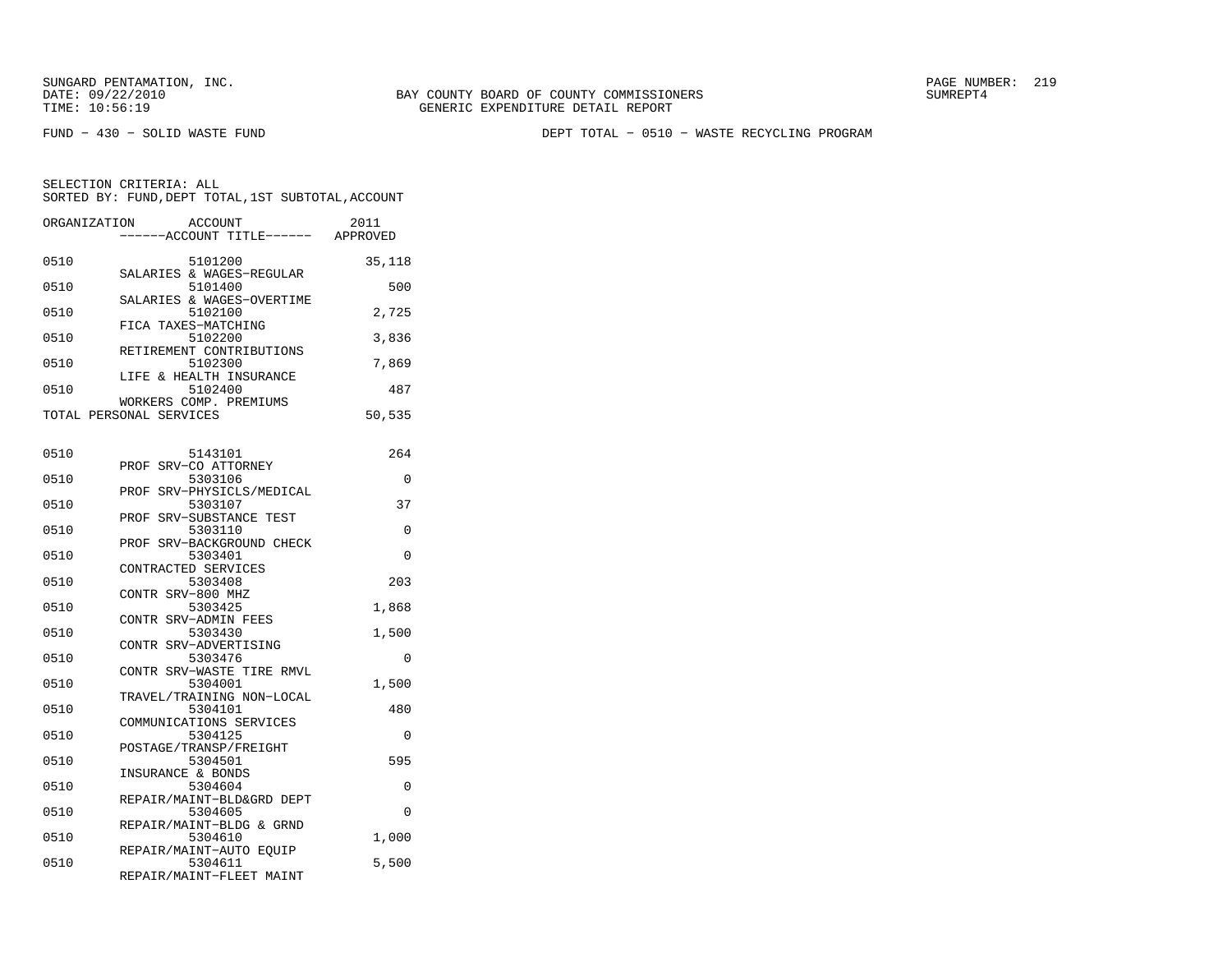BAY COUNTY BOARD OF COUNTY COMMISSIONERS TIME: 10:56:19 GENERIC EXPENDITURE DETAIL REPORT

FUND − 430 − SOLID WASTE FUND DEPT TOTAL − 0510 − WASTE RECYCLING PROGRAM

| ORGANIZATION                      | ACCOUNT<br>----ACCOUNT TITLE------ APPROVED | 2011     |
|-----------------------------------|---------------------------------------------|----------|
| 0510                              | 5304615                                     | 0        |
| 0510                              | REPAIR/MAINT-EQUIPMENT<br>5304701           | 301      |
| PRINTING & BINDING<br>0510        | 5304902                                     | $\Omega$ |
| 0510                              | FEES & COSTS-PURCHASING<br>5304905          | $\Omega$ |
| 0510                              | FEES&COSTS-LGL ADV/ADVERT<br>5304990        | 150      |
| 0510                              | MISCELLANEOUS EXPENSES<br>5305101           | 150      |
| OFFICE SUPPLIES<br>0510           | 5305201                                     | 500      |
| OPERATING SUPPLIES<br>0510        | 5305205                                     | 7,500    |
| 0510                              | GAS, OIL & LUBRICANTS<br>5305210            | 150      |
| 0510                              | SAFETY GEAR & SUPPLIES<br>5305215           | 300      |
|                                   | CLOTHING & WEARING APPRL                    |          |
| 0510                              | 5305401<br>BOOKS/RESOURCE MATR/SUBSC        | 0        |
| 0510<br>TRAINING & TUITION        | 5305406                                     | 0        |
| TOTAL OPERATING EXPENSES          |                                             | 21,998   |
| 0510                              | 5606401                                     | 25,000   |
| EOUIPMENT<br>TOTAL CAPITAL OUTLAY |                                             | 25,000   |
|                                   |                                             |          |
| 0510                              | 5808114<br>GRANT-RECYCLE/SM OTY GENR        | 0        |
| TOTAL GRANTS & AIDS               |                                             | $\Omega$ |
| 0510                              | 5905908                                     | 0        |
| LOSS ON DISPOSAL<br>0510          | 5905998                                     | 0        |
| 0510                              | DEPRECIATION EXPENSE<br>5909910             | 0        |
| 0510                              | RESERVE FOR CONTINGENCIES<br>5909915        | 0        |
| TOTAL NON-OPERATING EXPENSES      | RESERVE FOR PAY ADJUSTMNT                   | 0        |
|                                   |                                             |          |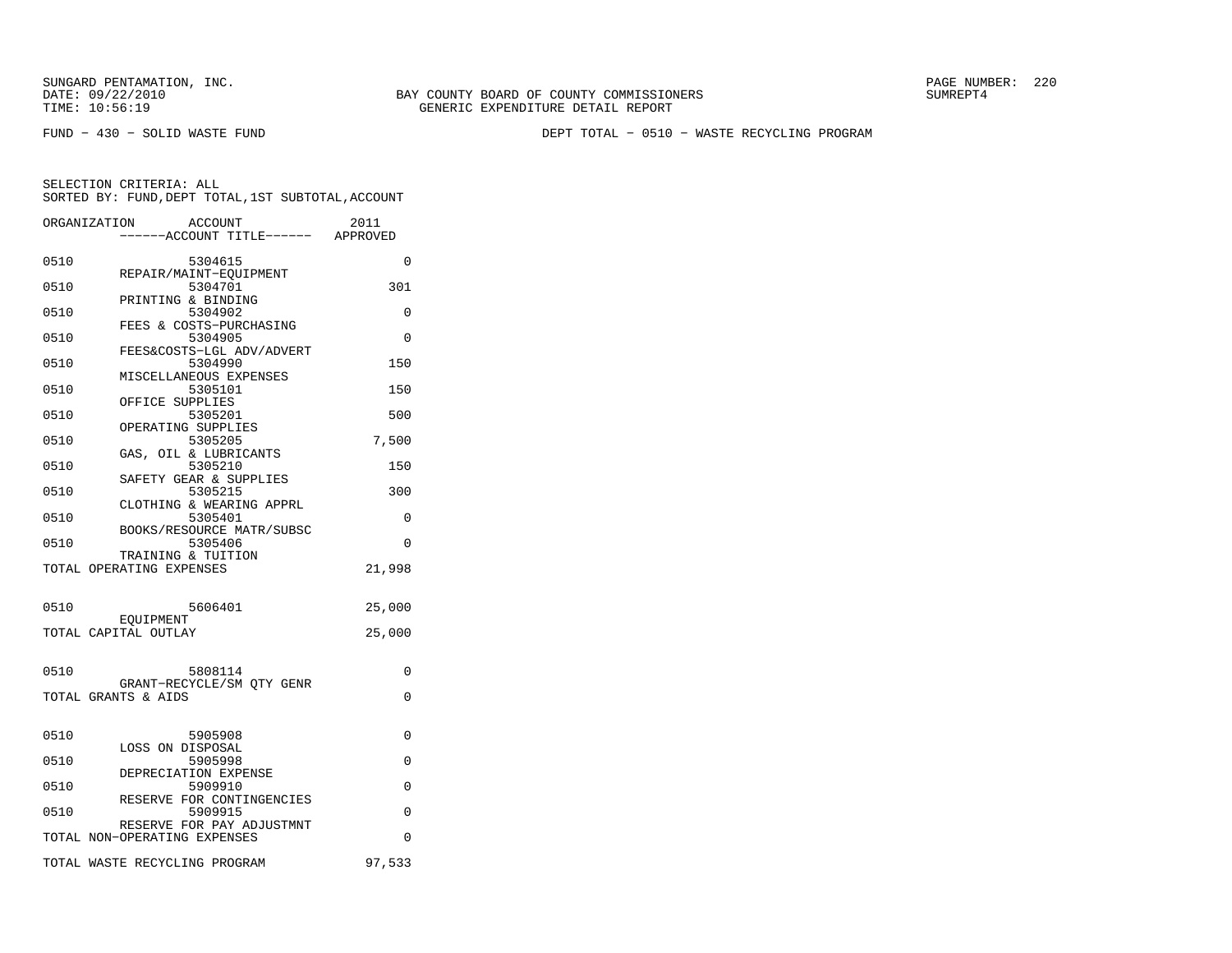BAY COUNTY BOARD OF COUNTY COMMISSIONERS TIME: 10:56:19 GENERIC EXPENDITURE DETAIL REPORT

FUND − 430 − SOLID WASTE FUND DEPT TOTAL − 0515 − CAPITAL IMPROVEMENTS PROJ

|      | ORGANIZATION<br>ACCOUNT<br>----ACCOUNT TITLE------ APPROVED | 2011       |
|------|-------------------------------------------------------------|------------|
| 0515 | 5606101                                                     | 0          |
| 0515 | LAND<br>5606201                                             | $\Omega$   |
| 0515 | <b>BUILDINGS</b><br>5606215                                 | 0          |
| 0515 | BLDG-EQUIP BLDG IMPROVE.<br>5606332                         | 1,100,000  |
| 0515 | IMPRV-LANDFILL<br>5606339                                   | $\Omega$   |
| 0515 | IMP-STEELFLD EXPNSN CLS 5<br>5606365                        | 0          |
| 0515 | IMPRV-TRASH OFFLOAD RAMP<br>5606366                         | $\Omega$   |
| 0515 | IMPRV-TRNSFR STATION MODI<br>5606380                        | $\Omega$   |
| 0515 | IMP-DSGN STEELFLD EXPANSN<br>5606401                        | 1,659,302  |
| 0515 | EOUIPMENT<br>5606504                                        | 365,000    |
| 0515 | CIP-ASH MGT BUILDING<br>5606505                             | 0          |
| 0515 | CIP-SCRUBBER DSGN/CONSTRC<br>5606506                        | $\Omega$   |
| 0515 | CIP-CONSTRUCTION MGT SVCS<br>5606507                        | $\Omega$   |
| 0515 | CIP-CLS CELL A.A/3C RNCAP<br>5606510                        | 2,300,146  |
| 0515 | CIP-TRASH CELL<br>5606511                                   | $\Omega$   |
| 0515 | CIP-CLS CELL AA & B<br>5606514                              | 0          |
|      | CIP-MAT RCVY & BAIL WRAP<br>TOTAL CAPITAL OUTLAY            | 5,424,448  |
| 0515 | 5909910                                                     | 0          |
| 0515 | RESERVE FOR CONTINGENCIES<br>5909999                        | 800,320    |
|      | RESERVE-CASH FORWARD<br>TOTAL NON-OPERATING EXPENSES        | 800,320    |
|      | TOTAL CAPITAL IMPROVEMENTS PROJ                             | 6,224,768  |
|      | TOTAL SOLID WASTE FUND                                      | 21,971,195 |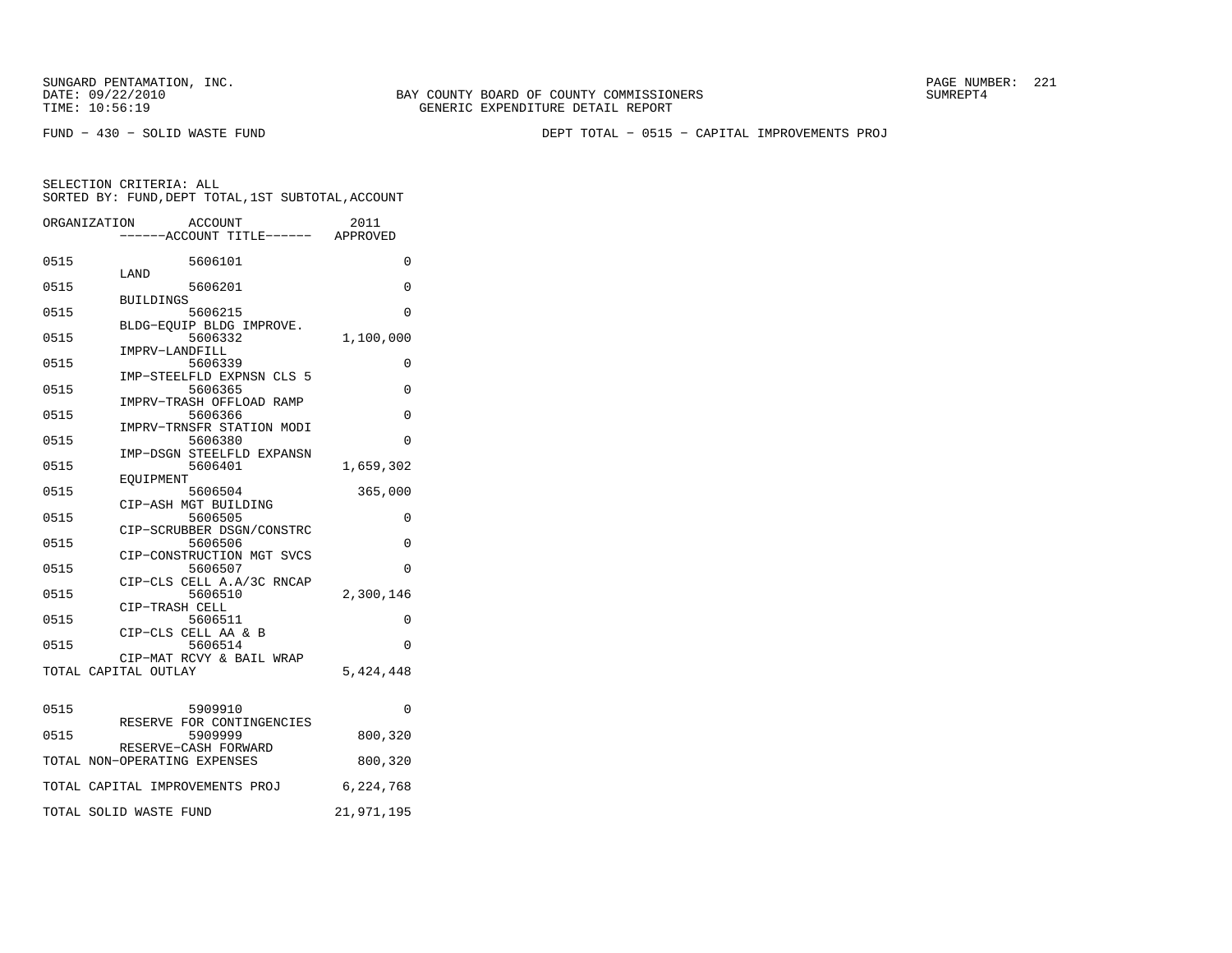FUND − 440 − BUILDERS SERVICES DEPT TOTAL − 0470 − BUILDING INSPECTION

| ORGANIZATION | <b>ACCOUNT</b><br>---ACCOUNT TITLE------                   | 2011<br>APPROVED |
|--------------|------------------------------------------------------------|------------------|
| 0470         | 5101200<br>SALARIES & WAGES-REGULAR                        | 1,068,224        |
| 0470         | 5101400<br>SALARIES & WAGES-OVERTIME                       | 2,060            |
| 0470         | 5102100<br>FICA TAXES-MATCHING                             | 81,877           |
| 0470         | 5102200<br>RETIREMENT CONTRIBUTIONS                        | 116,076          |
| 0470         | 5102300<br>LIFE & HEALTH INSURANCE                         | 178,544          |
| 0470         | 5102400<br>WORKERS COMP. PREMIUMS                          | 35,133           |
| 0470         | 5102500<br>UNEMPLOYMENT COMPENSATION                       | 0                |
|              | TOTAL PERSONAL SERVICES                                    | 1,481,914        |
| 0470         | 5143101                                                    | 5,046            |
| 0470         | SRV-CO ATTORNEY<br>PROF<br>5303106                         | 0                |
| 0470         | SRV-PHYSICLS/MEDICAL<br>PROF<br>5303107                    | 100              |
| 0470         | PROF<br>SRV-SUBSTANCE TEST<br>5303110                      | 75               |
| 0470         | PROF SRV-BACKGROUND CHECK<br>5303401                       | 6,000            |
| 0470         | CONTRACTED SERVICES<br>5303403                             | 6,000            |
| 0470         | CONTR SRV-BANK CHRG POOL<br>5303408                        | 1,221            |
| 0470         | CONTR SRV-800 MHZ<br>5303410                               | $\Omega$         |
| 0470         | CONTR SRV-JANITORIAL<br>5303425                            | 72,721           |
| 0470         | CONTR SRV-ADMIN FEES<br>5303446                            | 3,205            |
| 0470         | CONTR SRV-FACILITIES<br>5303487                            | 25,000           |
| 0470         | CONTR SRV-RAZING BLDGS<br>5304001                          | 5,000            |
| 0470         | TRAVEL/TRAINING NON-LOCAL<br>5304005                       | $\Omega$         |
| 0470         | TRAVEL-LOCAL<br>5304101                                    | 14,460           |
| 0470         | COMMUNICATIONS SERVICES<br>5304122                         | $\Omega$         |
| 0470         | COMM SRV-LEASED LINES<br>5304125<br>POSTAGE/TRANSP/FREIGHT | 250              |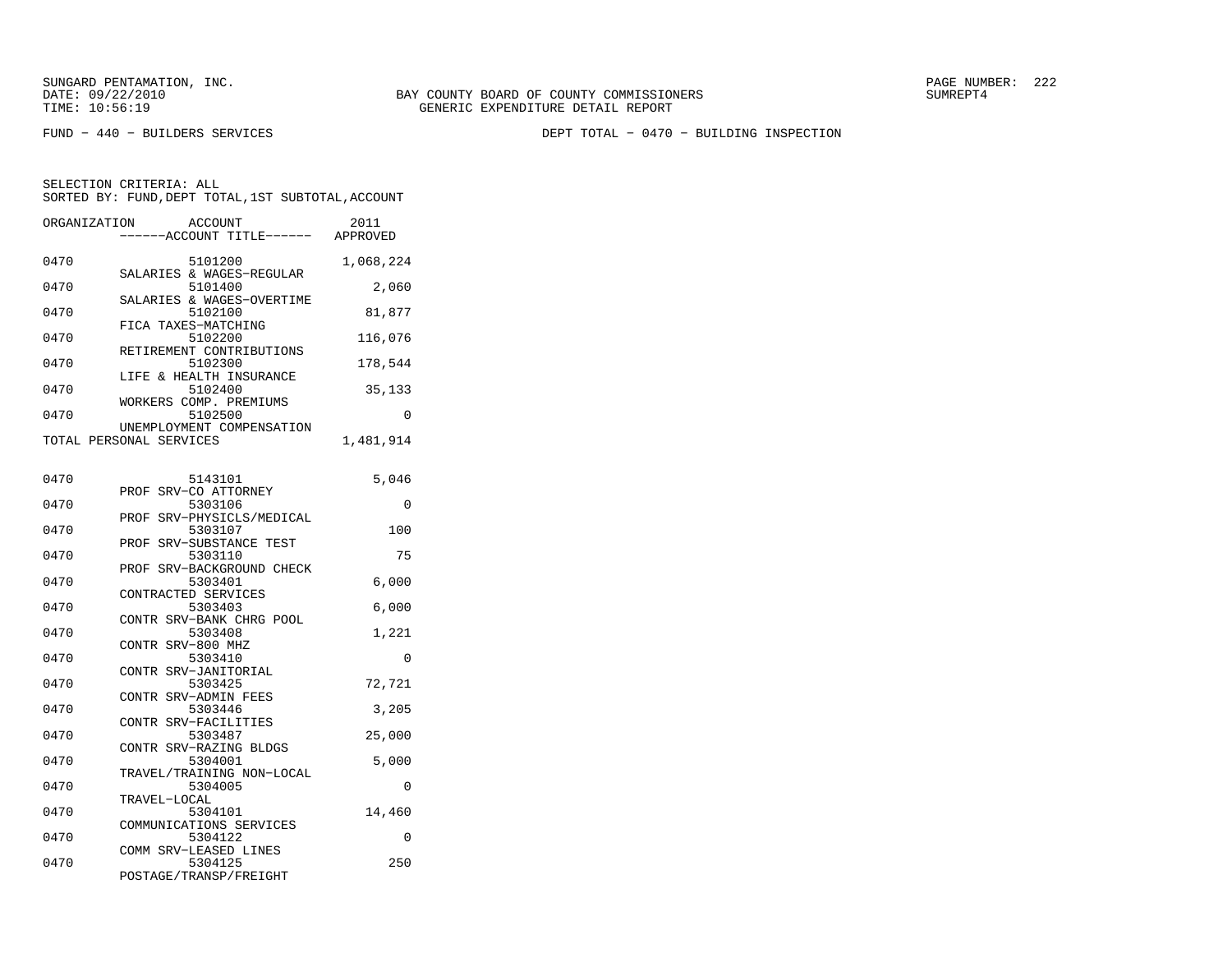FUND − 440 − BUILDERS SERVICES DEPT TOTAL − 0470 − BUILDING INSPECTION

| 0470<br>5304301<br>37,657<br>UTILITY SERVICES<br>0470<br>5304410<br>2,500<br>RENTALS/LEASES-EQUIPMENT<br>0470<br>5304501<br>23,167<br>INSURANCE & BONDS<br>0470<br>5304604<br>20,864<br>REPAIR/MAINT-BLD&GRD DEPT<br>0470<br>5304605<br>0<br>REPAIR/MAINT-BLDG & GRND<br>0470<br>1,500<br>5304610<br>REPAIR/MAINT-AUTO EQUIP<br>0470<br>5304611<br>15,000<br>REPAIR/MAINT-FLEET MAINT<br>0470<br>5304615<br>8,000<br>REPAIR/MAINT-EQUIPMENT<br>0470<br>5304701<br>500<br>PRINTING & BINDING<br>0470<br>5304902<br>110<br>FEES & COSTS-PURCHASING<br>0470<br>5304905<br>500<br>FEES&COSTS-LGL ADV/ADVERT<br>0470<br>5304909<br>200<br>FEES & COSTS-COURT FILING<br>0470<br>5304919<br>0<br>FEES & COSTS-BLDG TESTS<br>250<br>0470<br>5304990<br>MISCELLANEOUS EXPENSES<br>0470<br>5305101<br>5,000<br>OFFICE SUPPLIES<br>0470<br>5305201<br>1,000<br>OPERATING SUPPLIES<br>0470<br>5305202<br>0<br>OPER SUPPLIES-JANITORIAL<br>0470<br>5305205<br>30,000<br>GAS, OIL & LUBRICANTS<br>5305210<br>0470<br>500<br>SAFETY GEAR & SUPPLIES<br>0470<br>5305215<br>2,000<br>CLOTHING & WEARING APPRL<br>0470<br>5305220<br>652<br>TOOL & SMALL IMPLEMENTS<br>0470<br>5305401<br>1,500<br>BOOKS/RESOURCE MATR/SUBSC<br>0470<br>5305402<br>1,500<br>DUES & MEMBERSHIPS<br>0470<br>5305406<br>2,000<br>TRAINING & TUITION<br>TOTAL OPERATING EXPENSES<br>293,478 | ORGANIZATION<br>ACCOUNT<br>---ACCOUNT TITLE------ APPROVED | 2011 |
|-------------------------------------------------------------------------------------------------------------------------------------------------------------------------------------------------------------------------------------------------------------------------------------------------------------------------------------------------------------------------------------------------------------------------------------------------------------------------------------------------------------------------------------------------------------------------------------------------------------------------------------------------------------------------------------------------------------------------------------------------------------------------------------------------------------------------------------------------------------------------------------------------------------------------------------------------------------------------------------------------------------------------------------------------------------------------------------------------------------------------------------------------------------------------------------------------------------------------------------------------------------------------------------------------------------------------------------------------------|------------------------------------------------------------|------|
|                                                                                                                                                                                                                                                                                                                                                                                                                                                                                                                                                                                                                                                                                                                                                                                                                                                                                                                                                                                                                                                                                                                                                                                                                                                                                                                                                       |                                                            |      |
|                                                                                                                                                                                                                                                                                                                                                                                                                                                                                                                                                                                                                                                                                                                                                                                                                                                                                                                                                                                                                                                                                                                                                                                                                                                                                                                                                       |                                                            |      |
|                                                                                                                                                                                                                                                                                                                                                                                                                                                                                                                                                                                                                                                                                                                                                                                                                                                                                                                                                                                                                                                                                                                                                                                                                                                                                                                                                       |                                                            |      |
|                                                                                                                                                                                                                                                                                                                                                                                                                                                                                                                                                                                                                                                                                                                                                                                                                                                                                                                                                                                                                                                                                                                                                                                                                                                                                                                                                       |                                                            |      |
|                                                                                                                                                                                                                                                                                                                                                                                                                                                                                                                                                                                                                                                                                                                                                                                                                                                                                                                                                                                                                                                                                                                                                                                                                                                                                                                                                       |                                                            |      |
|                                                                                                                                                                                                                                                                                                                                                                                                                                                                                                                                                                                                                                                                                                                                                                                                                                                                                                                                                                                                                                                                                                                                                                                                                                                                                                                                                       |                                                            |      |
|                                                                                                                                                                                                                                                                                                                                                                                                                                                                                                                                                                                                                                                                                                                                                                                                                                                                                                                                                                                                                                                                                                                                                                                                                                                                                                                                                       |                                                            |      |
|                                                                                                                                                                                                                                                                                                                                                                                                                                                                                                                                                                                                                                                                                                                                                                                                                                                                                                                                                                                                                                                                                                                                                                                                                                                                                                                                                       |                                                            |      |
|                                                                                                                                                                                                                                                                                                                                                                                                                                                                                                                                                                                                                                                                                                                                                                                                                                                                                                                                                                                                                                                                                                                                                                                                                                                                                                                                                       |                                                            |      |
|                                                                                                                                                                                                                                                                                                                                                                                                                                                                                                                                                                                                                                                                                                                                                                                                                                                                                                                                                                                                                                                                                                                                                                                                                                                                                                                                                       |                                                            |      |
|                                                                                                                                                                                                                                                                                                                                                                                                                                                                                                                                                                                                                                                                                                                                                                                                                                                                                                                                                                                                                                                                                                                                                                                                                                                                                                                                                       |                                                            |      |
|                                                                                                                                                                                                                                                                                                                                                                                                                                                                                                                                                                                                                                                                                                                                                                                                                                                                                                                                                                                                                                                                                                                                                                                                                                                                                                                                                       |                                                            |      |
|                                                                                                                                                                                                                                                                                                                                                                                                                                                                                                                                                                                                                                                                                                                                                                                                                                                                                                                                                                                                                                                                                                                                                                                                                                                                                                                                                       |                                                            |      |
|                                                                                                                                                                                                                                                                                                                                                                                                                                                                                                                                                                                                                                                                                                                                                                                                                                                                                                                                                                                                                                                                                                                                                                                                                                                                                                                                                       |                                                            |      |
|                                                                                                                                                                                                                                                                                                                                                                                                                                                                                                                                                                                                                                                                                                                                                                                                                                                                                                                                                                                                                                                                                                                                                                                                                                                                                                                                                       |                                                            |      |
|                                                                                                                                                                                                                                                                                                                                                                                                                                                                                                                                                                                                                                                                                                                                                                                                                                                                                                                                                                                                                                                                                                                                                                                                                                                                                                                                                       |                                                            |      |
|                                                                                                                                                                                                                                                                                                                                                                                                                                                                                                                                                                                                                                                                                                                                                                                                                                                                                                                                                                                                                                                                                                                                                                                                                                                                                                                                                       |                                                            |      |
|                                                                                                                                                                                                                                                                                                                                                                                                                                                                                                                                                                                                                                                                                                                                                                                                                                                                                                                                                                                                                                                                                                                                                                                                                                                                                                                                                       |                                                            |      |
|                                                                                                                                                                                                                                                                                                                                                                                                                                                                                                                                                                                                                                                                                                                                                                                                                                                                                                                                                                                                                                                                                                                                                                                                                                                                                                                                                       |                                                            |      |
|                                                                                                                                                                                                                                                                                                                                                                                                                                                                                                                                                                                                                                                                                                                                                                                                                                                                                                                                                                                                                                                                                                                                                                                                                                                                                                                                                       |                                                            |      |
|                                                                                                                                                                                                                                                                                                                                                                                                                                                                                                                                                                                                                                                                                                                                                                                                                                                                                                                                                                                                                                                                                                                                                                                                                                                                                                                                                       |                                                            |      |
|                                                                                                                                                                                                                                                                                                                                                                                                                                                                                                                                                                                                                                                                                                                                                                                                                                                                                                                                                                                                                                                                                                                                                                                                                                                                                                                                                       |                                                            |      |
|                                                                                                                                                                                                                                                                                                                                                                                                                                                                                                                                                                                                                                                                                                                                                                                                                                                                                                                                                                                                                                                                                                                                                                                                                                                                                                                                                       |                                                            |      |
|                                                                                                                                                                                                                                                                                                                                                                                                                                                                                                                                                                                                                                                                                                                                                                                                                                                                                                                                                                                                                                                                                                                                                                                                                                                                                                                                                       |                                                            |      |
|                                                                                                                                                                                                                                                                                                                                                                                                                                                                                                                                                                                                                                                                                                                                                                                                                                                                                                                                                                                                                                                                                                                                                                                                                                                                                                                                                       |                                                            |      |
|                                                                                                                                                                                                                                                                                                                                                                                                                                                                                                                                                                                                                                                                                                                                                                                                                                                                                                                                                                                                                                                                                                                                                                                                                                                                                                                                                       |                                                            |      |
|                                                                                                                                                                                                                                                                                                                                                                                                                                                                                                                                                                                                                                                                                                                                                                                                                                                                                                                                                                                                                                                                                                                                                                                                                                                                                                                                                       |                                                            |      |
|                                                                                                                                                                                                                                                                                                                                                                                                                                                                                                                                                                                                                                                                                                                                                                                                                                                                                                                                                                                                                                                                                                                                                                                                                                                                                                                                                       |                                                            |      |
|                                                                                                                                                                                                                                                                                                                                                                                                                                                                                                                                                                                                                                                                                                                                                                                                                                                                                                                                                                                                                                                                                                                                                                                                                                                                                                                                                       |                                                            |      |
|                                                                                                                                                                                                                                                                                                                                                                                                                                                                                                                                                                                                                                                                                                                                                                                                                                                                                                                                                                                                                                                                                                                                                                                                                                                                                                                                                       |                                                            |      |
|                                                                                                                                                                                                                                                                                                                                                                                                                                                                                                                                                                                                                                                                                                                                                                                                                                                                                                                                                                                                                                                                                                                                                                                                                                                                                                                                                       |                                                            |      |
|                                                                                                                                                                                                                                                                                                                                                                                                                                                                                                                                                                                                                                                                                                                                                                                                                                                                                                                                                                                                                                                                                                                                                                                                                                                                                                                                                       |                                                            |      |
|                                                                                                                                                                                                                                                                                                                                                                                                                                                                                                                                                                                                                                                                                                                                                                                                                                                                                                                                                                                                                                                                                                                                                                                                                                                                                                                                                       |                                                            |      |
|                                                                                                                                                                                                                                                                                                                                                                                                                                                                                                                                                                                                                                                                                                                                                                                                                                                                                                                                                                                                                                                                                                                                                                                                                                                                                                                                                       |                                                            |      |
|                                                                                                                                                                                                                                                                                                                                                                                                                                                                                                                                                                                                                                                                                                                                                                                                                                                                                                                                                                                                                                                                                                                                                                                                                                                                                                                                                       |                                                            |      |
|                                                                                                                                                                                                                                                                                                                                                                                                                                                                                                                                                                                                                                                                                                                                                                                                                                                                                                                                                                                                                                                                                                                                                                                                                                                                                                                                                       |                                                            |      |
|                                                                                                                                                                                                                                                                                                                                                                                                                                                                                                                                                                                                                                                                                                                                                                                                                                                                                                                                                                                                                                                                                                                                                                                                                                                                                                                                                       |                                                            |      |
|                                                                                                                                                                                                                                                                                                                                                                                                                                                                                                                                                                                                                                                                                                                                                                                                                                                                                                                                                                                                                                                                                                                                                                                                                                                                                                                                                       |                                                            |      |
|                                                                                                                                                                                                                                                                                                                                                                                                                                                                                                                                                                                                                                                                                                                                                                                                                                                                                                                                                                                                                                                                                                                                                                                                                                                                                                                                                       |                                                            |      |
|                                                                                                                                                                                                                                                                                                                                                                                                                                                                                                                                                                                                                                                                                                                                                                                                                                                                                                                                                                                                                                                                                                                                                                                                                                                                                                                                                       |                                                            |      |
|                                                                                                                                                                                                                                                                                                                                                                                                                                                                                                                                                                                                                                                                                                                                                                                                                                                                                                                                                                                                                                                                                                                                                                                                                                                                                                                                                       |                                                            |      |
|                                                                                                                                                                                                                                                                                                                                                                                                                                                                                                                                                                                                                                                                                                                                                                                                                                                                                                                                                                                                                                                                                                                                                                                                                                                                                                                                                       |                                                            |      |
|                                                                                                                                                                                                                                                                                                                                                                                                                                                                                                                                                                                                                                                                                                                                                                                                                                                                                                                                                                                                                                                                                                                                                                                                                                                                                                                                                       |                                                            |      |
|                                                                                                                                                                                                                                                                                                                                                                                                                                                                                                                                                                                                                                                                                                                                                                                                                                                                                                                                                                                                                                                                                                                                                                                                                                                                                                                                                       |                                                            |      |
|                                                                                                                                                                                                                                                                                                                                                                                                                                                                                                                                                                                                                                                                                                                                                                                                                                                                                                                                                                                                                                                                                                                                                                                                                                                                                                                                                       |                                                            |      |
|                                                                                                                                                                                                                                                                                                                                                                                                                                                                                                                                                                                                                                                                                                                                                                                                                                                                                                                                                                                                                                                                                                                                                                                                                                                                                                                                                       |                                                            |      |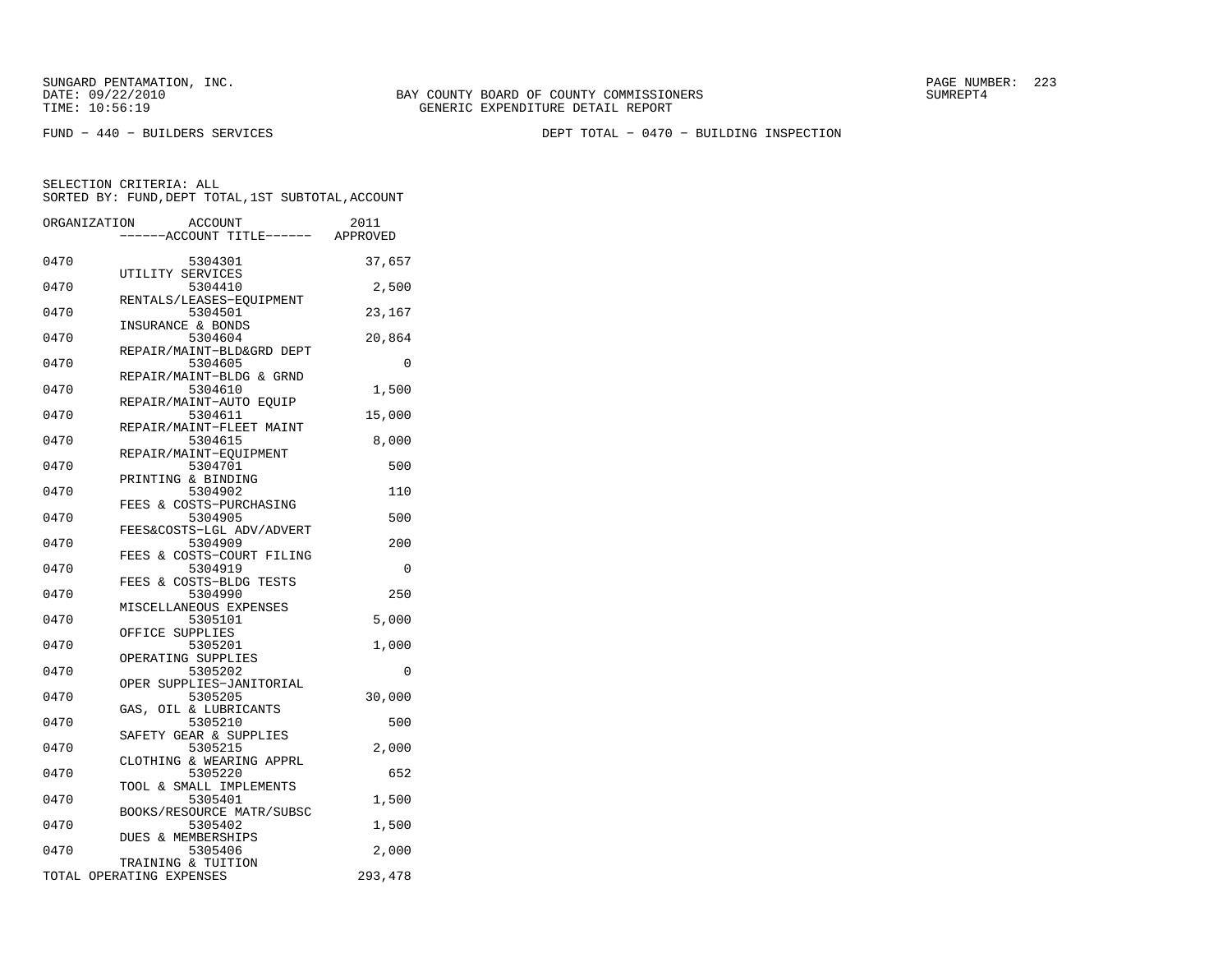FUND − 440 − BUILDERS SERVICES DEPT TOTAL − 0470 − BUILDING INSPECTION

| SELECTION CRITERIA: ALL |  |  |                                                    |  |
|-------------------------|--|--|----------------------------------------------------|--|
|                         |  |  | SORTED BY: FUND, DEPT TOTAL, 1ST SUBTOTAL, ACCOUNT |  |
|                         |  |  |                                                    |  |

|      | ORGANIZATION ACCOUNT                | 2011      |
|------|-------------------------------------|-----------|
|      | ------ACCOUNT TITLE------ APPROVED  |           |
|      |                                     |           |
| 0470 | 5606401                             | $\Omega$  |
|      | EOUIPMENT                           |           |
| 0470 | 5606402                             | 4,000     |
|      | EQUIP LESS THAN \$1000              |           |
|      | TOTAL CAPITAL OUTLAY                | 4,000     |
|      |                                     |           |
| 0470 | 5819101                             | 0         |
|      | TRNFS-GENERAL FUND (001)            |           |
| 0470 | 5905998                             | $\Omega$  |
|      | DEPRECIATION EXPENSE                |           |
| 0470 | 5909907                             | $\Omega$  |
| 0470 | REFUNDS-BUILDING PERMITS<br>5909910 | 100,000   |
|      | RESERVE FOR CONTINGENCIES           |           |
| 0470 | 5909915                             | $\Omega$  |
|      | RESERVE FOR PAY ADJUSTMNT           |           |
| 0470 | 5909999                             | 2,986,402 |
|      | RESERVE-CASH FORWARD                |           |
|      | TOTAL NON-OPERATING EXPENSES        | 3,086,402 |
|      | TOTAL BUILDING INSPECTION           | 4,865,794 |
|      |                                     |           |
|      | TOTAL BUILDERS SERVICES             | 4,865,794 |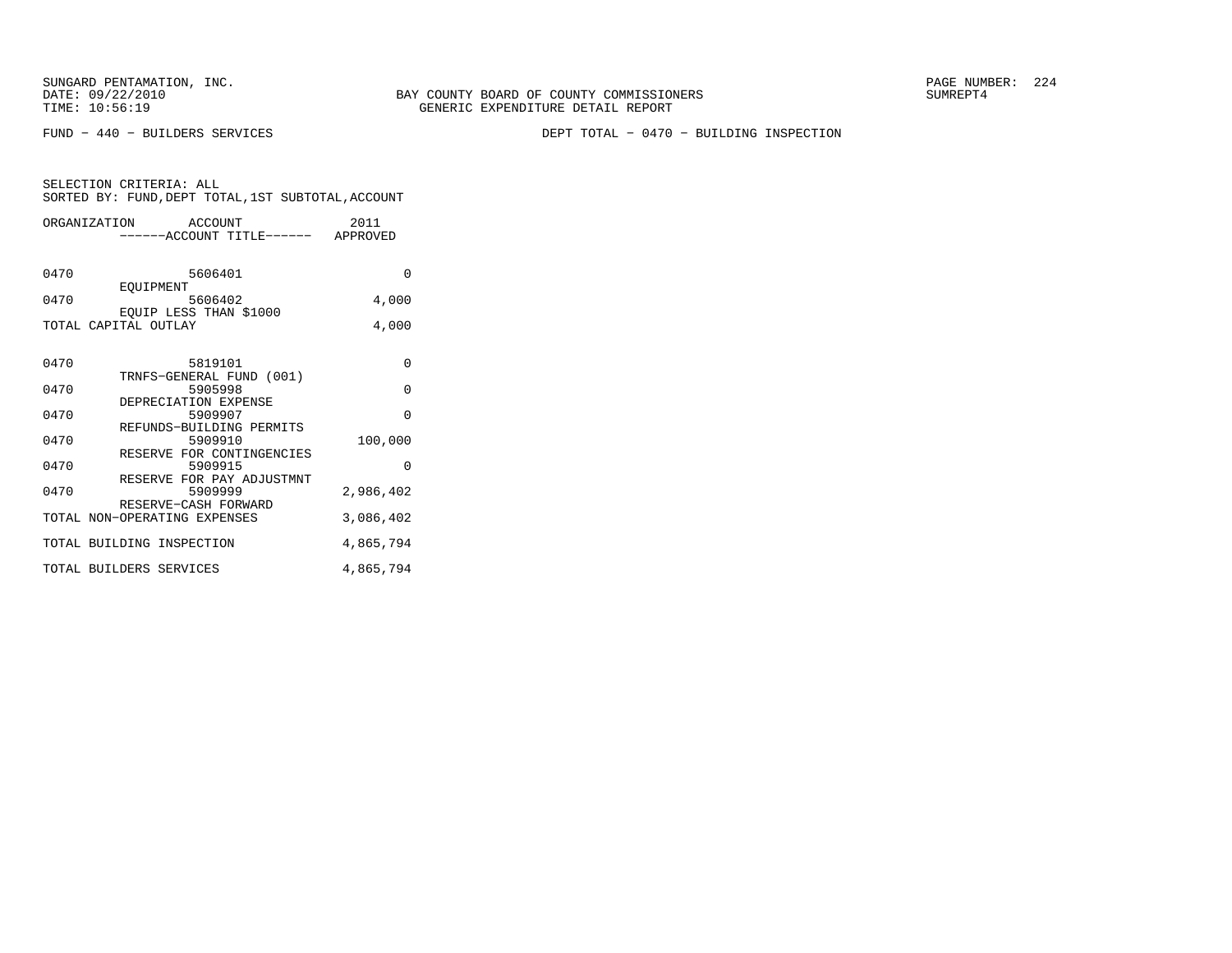FUND − 501 − INTERNAL SERVICE FUND DEPT TOTAL − 0520 − FLEET MAINTENANCE

| ORGANIZATION | <b>ACCOUNT</b><br>--ACCOUNT TITLE------           | 2011<br>APPROVED |
|--------------|---------------------------------------------------|------------------|
| 0520         | 5101200                                           | 0                |
| 0520         | SALARIES & WAGES-REGULAR<br>5101400               | 0                |
| 0520         | SALARIES & WAGES-OVERTIME<br>5102100              | 0                |
| 0520         | FICA TAXES-MATCHING<br>5102200                    | 0                |
| 0520         | RETIREMENT CONTRIBUTIONS<br>5102300               | 0                |
| 0520         | LIFE & HEALTH INSURANCE<br>5102400                | 0                |
|              | WORKERS COMP. PREMIUMS<br>TOTAL PERSONAL SERVICES | 0                |
|              |                                                   |                  |
| 0520         | 5303106<br>PROF SRV-PHYSICLS/MEDICAL              | 0                |
| 0520         | 5303107<br>SRV-SUBSTANCE TEST<br>PROF             | 0                |
| 0520         | 5303110<br>PROF SRV-BACKGROUND CHECK              | 0                |
| 0520         | 5303401<br>CONTRACTED SERVICES                    | 0                |
| 0520         | 5303408<br>CONTR SRV-800 MHZ                      | 0                |
| 0520         | 5303425<br>CONTR SRV-ADMIN FEES                   | 0                |
| 0520         | 5303446                                           | 0                |
| 0520         | CONTR SRV-FACILITIES<br>5304001                   | 0                |
| 0520         | TRAVEL/TRAINING NON-LOCAL<br>5304005              | 0                |
| 0520         | TRAVEL-LOCAL<br>5304101                           | 0                |
| 0520         | COMMUNICATIONS SERVICES<br>5304125                | 0                |
| 0520         | POSTAGE/TRANSP/FREIGHT<br>5304301                 | 0                |
| 0520         | UTILITY SERVICES<br>5304410                       | 0                |
| 0520         | RENTALS/LEASES-EOUIPMENT<br>5304501               | 0                |
| 0520         | INSURANCE & BONDS<br>5304605                      | 0                |
| 0520         | REPAIR/MAINT-BLDG & GRND<br>5304610               | 0                |
| 0520         | REPAIR/MAINT-AUTO EQUIP<br>5304611                | 0                |
|              | REPAIR/MAINT-FLEET MAINT                          |                  |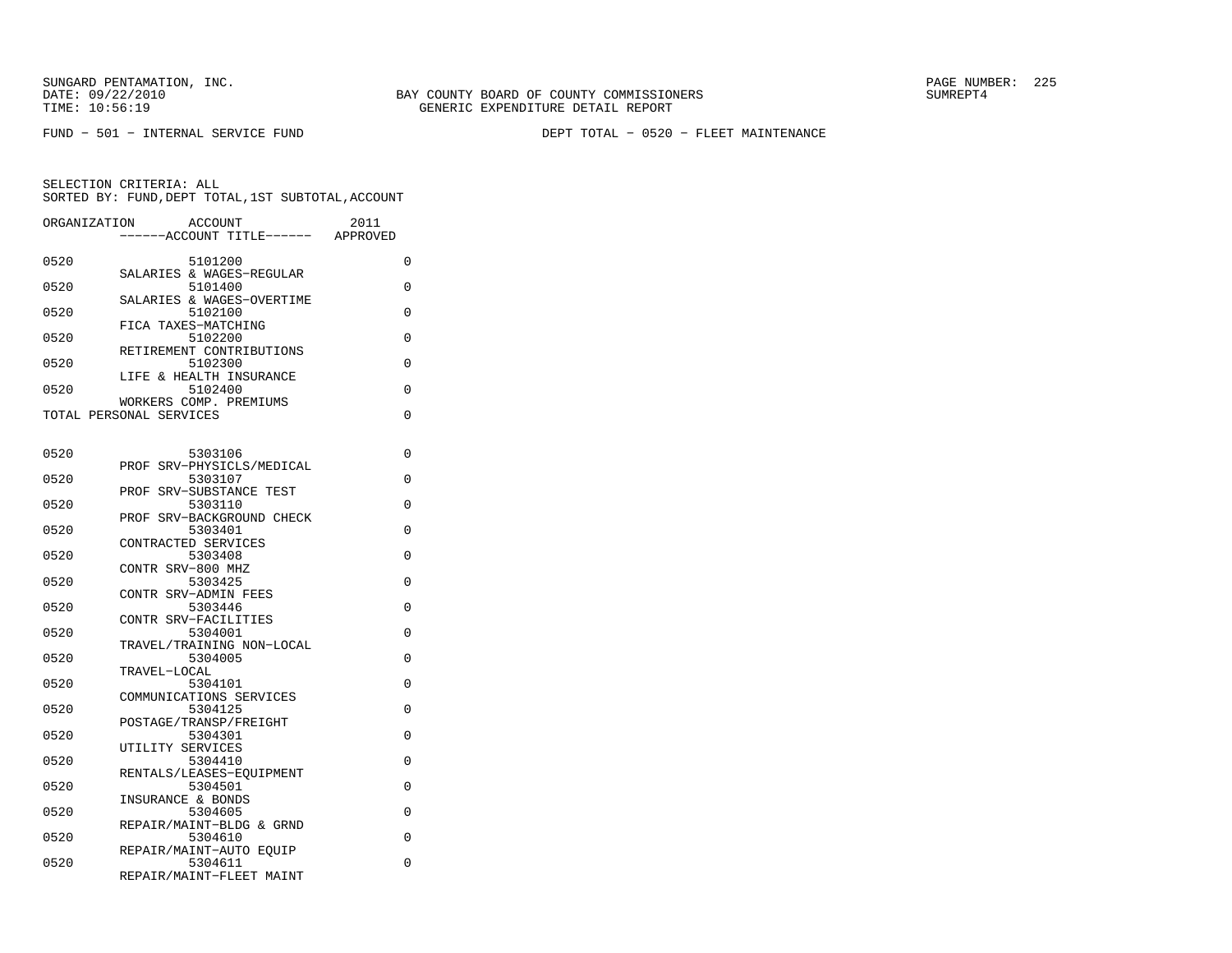FUND − 501 − INTERNAL SERVICE FUND DEPT TOTAL − 0520 − FLEET MAINTENANCE

|      | ORGANIZATION<br><b>ACCOUNT</b>                            | 2011     |
|------|-----------------------------------------------------------|----------|
|      | ----ACCOUNT TITLE------ APPROVED                          |          |
| 0520 | 5304612                                                   | 0        |
|      | REPAIR/MAINT-AWT                                          |          |
| 0520 | 5304615<br>REPAIR/MAINT-EOUIPMENT                         | 0        |
| 0520 | 5304902                                                   | 0        |
|      | FEES & COSTS-PURCHASING                                   |          |
| 0520 | 5304905                                                   | 0        |
|      | FEES&COSTS-LGL ADV/ADVERT                                 |          |
| 0520 | 5304990<br>MISCELLANEOUS EXPENSES                         | $\Omega$ |
| 0520 | 5305101                                                   | $\Omega$ |
|      | OFFICE SUPPLIES                                           |          |
| 0520 | 5305201                                                   | $\Omega$ |
|      | OPERATING SUPPLIES                                        |          |
| 0520 | 5305202                                                   | 0        |
| 0520 | OPER SUPPLIES-JANITORIAL<br>5305205                       | 0        |
|      | GAS, OIL & LUBRICANTS                                     |          |
| 0520 | 5305210                                                   | $\Omega$ |
|      | SAFETY GEAR & SUPPLIES                                    |          |
| 0520 | 5305215                                                   | $\Omega$ |
| 0520 | CLOTHING & WEARING APPRL<br>5305220                       | $\Omega$ |
|      | TOOL & SMALL IMPLEMENTS                                   |          |
| 0520 | 5305401                                                   | 0        |
|      | BOOKS/RESOURCE MATR/SUBSC                                 |          |
| 0520 | 5305402                                                   | $\Omega$ |
|      | <b>DUES &amp; MEMBERSHIPS</b>                             |          |
| 0520 | 5305406<br>TRAINING & TUITION                             | 0        |
|      | TOTAL OPERATING EXPENSES                                  | $\Omega$ |
|      |                                                           |          |
| 0520 | 5606401                                                   | $\Omega$ |
|      | EOUIPMENT                                                 |          |
| 0520 | 5606402                                                   | 0        |
|      | EQUIP LESS THAN \$1000                                    |          |
|      | TOTAL CAPITAL OUTLAY                                      | $\Omega$ |
|      |                                                           |          |
| 0520 | 5909910                                                   | 0        |
|      | RESERVE FOR CONTINGENCIES                                 |          |
| 0520 | 5909915                                                   | 0        |
|      | RESERVE FOR PAY ADJUSTMNT<br>TOTAL NON-OPERATING EXPENSES | 0        |
|      |                                                           |          |
|      | TOTAL FLEET MAINTENANCE                                   | 0        |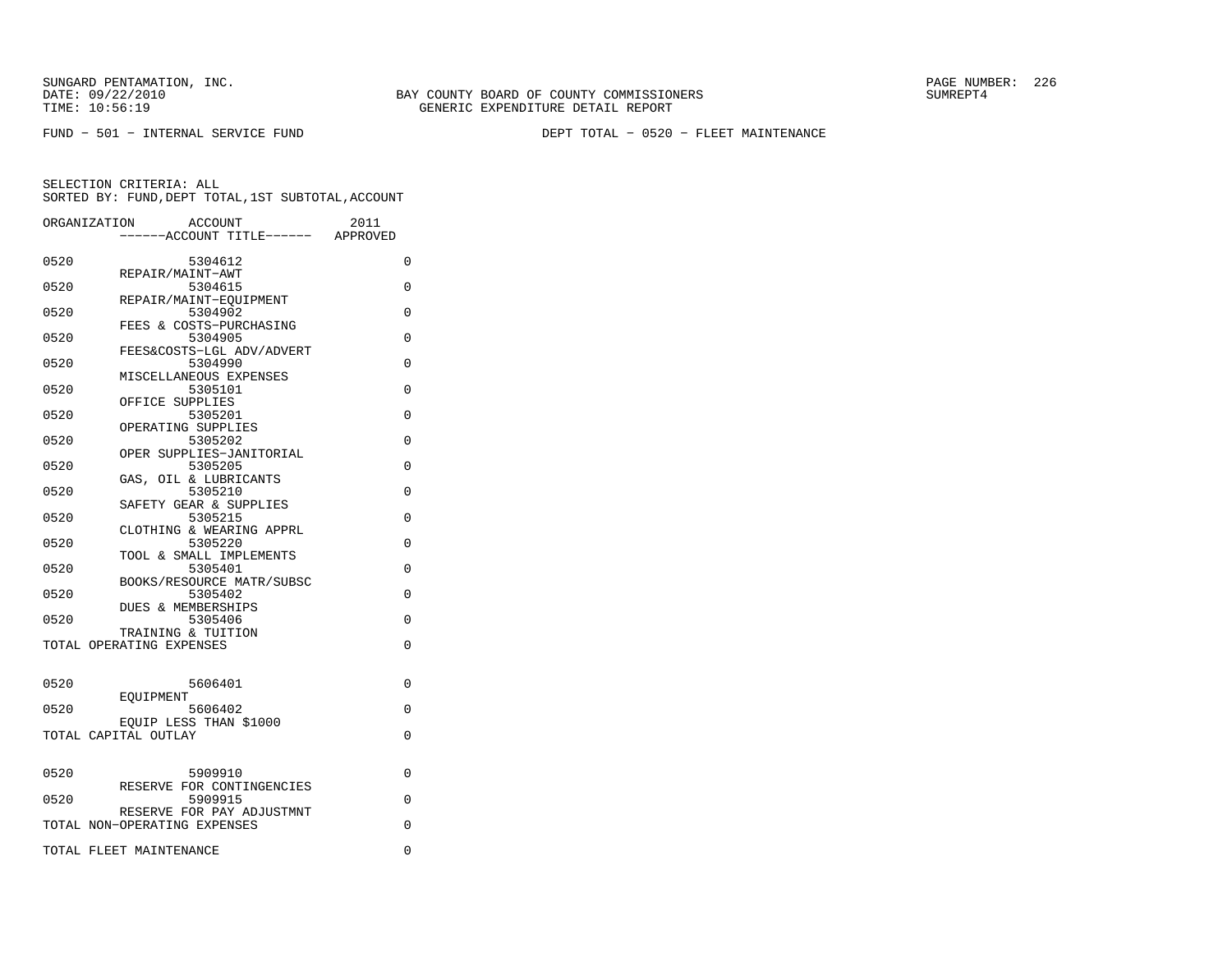FUND − 501 − INTERNAL SERVICE FUND DEPT TOTAL − 0522 − FACILITIES MAINTENANCE

SELECTION CRITERIA: ALLSORTED BY: FUND, DEPT TOTAL, 1ST SUBTOTAL, ACCOUNT

| ORGANIZATION | <b>ACCOUNT</b><br>----ACCOUNT TITLE------ APPROVED             | 2011    |
|--------------|----------------------------------------------------------------|---------|
| 0522         | 5101200                                                        | 562,122 |
| 0522         | SALARIES & WAGES-REGULAR<br>5101400                            | 4,000   |
| 0522         | SALARIES & WAGES-OVERTIME<br>5102100                           | 43,308  |
| 0522         | FICA TAXES-MATCHING<br>5102200                                 | 61,432  |
| 0522         | RETIREMENT CONTRIBUTIONS<br>5102300<br>LIFE & HEALTH INSURANCE | 85,467  |
| 0522         | 5102400<br>WORKERS COMP. PREMIUMS                              | 29,391  |
| 0522         | 5102500                                                        | 0       |
|              | UNEMPLOYMENT COMPENSATION<br>TOTAL PERSONAL SERVICES           | 785,720 |
| 0522         | 5303106                                                        | 150     |
| 0522         | PROF SRV-PHYSICLS/MEDICAL<br>5303107                           | 200     |
| 0522         | PROF SRV-SUBSTANCE TEST<br>5303110                             | 75      |
| 0522         | PROF SRV-BACKGROUND CHECK<br>5303401<br>CONTRACTED SERVICES    | 35,622  |
| 0522         | 5303408<br>CONTR SRV-800 MHZ                                   | 3,906   |
| 0522         | 5303425<br>CONTR SRV-ADMIN FEES                                | 1,482   |
| 0522         | 5303446<br>CONTR SRV-FACILITIES                                | 3,938   |
| 0522         | 5304001<br>TRAVEL/TRAINING NON-LOCAL                           | 1,800   |
| 0522         | 5304005<br>TRAVEL-LOCAL                                        | 0       |
| 0522         | 5304101<br>COMMUNICATIONS SERVICES                             | 2,802   |
| 0522         | 5304125<br>POSTAGE/TRANSP/FREIGHT                              | 10,000  |
| 0522         | 5304301<br>UTILITY SERVICES                                    | 96,115  |
| 0522         | 5304410<br>RENTALS/LEASES-EOUIPMENT                            | 3,240   |
| 0522         | 5304501<br>INSURANCE & BONDS                                   | 7,537   |
| 0522         | 5304605<br>REPAIR/MAINT-BLDG & GRND                            | 15,634  |
| 0522         | 5304606<br>DRD3 TD (M3 TMM) OMINA DI DOC                       | 90,000  |

REPAIR/MAINT−OTHER BLDGS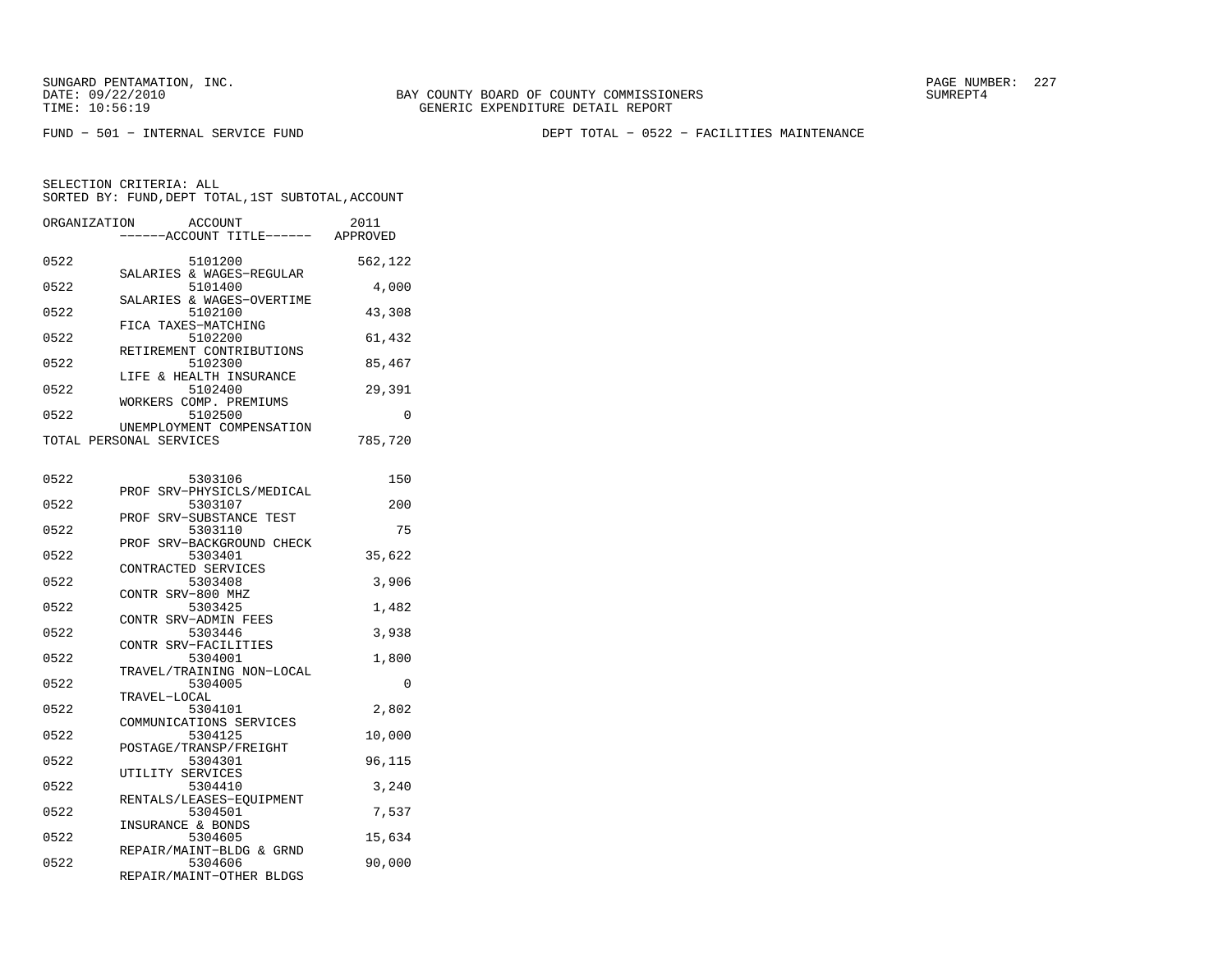FUND − 501 − INTERNAL SERVICE FUND DEPT TOTAL − 0522 − FACILITIES MAINTENANCE

| ORGANIZATION | <b>ACCOUNT</b><br>---ACCOUNT TITLE------ APPROVED                 | 2011     |
|--------------|-------------------------------------------------------------------|----------|
| 0522         | 5304610                                                           | 1,500    |
| 0522         | REPAIR/MAINT-AUTO EQUIP<br>5304611<br>REPAIR/MAINT-FLEET MAINT    | 5,000    |
| 0522         | 5304612<br>REPAIR/MAINT-AWT                                       | 500      |
| 0522         | 5304615<br>REPAIR/MAINT-EQUIPMENT                                 | 6,000    |
| 0522         | 5304902<br>FEES & COSTS-PURCHASING                                | 293      |
| 0522         | 5304905<br>FEES&COSTS-LGL ADV/ADVERT                              | 75       |
| 0522         | 5304990<br>MISCELLANEOUS EXPENSES                                 | 50       |
| 0522         | 5305101<br>OFFICE SUPPLIES                                        | 1,000    |
| 0522         | 5305201<br>OPERATING SUPPLIES                                     | 1,600    |
| 0522         | 5305202<br>OPER SUPPLIES-JANITORIAL                               | 30,000   |
| 0522         | 5305205<br>GAS, OIL & LUBRICANTS                                  | 10,000   |
| 0522         | 5305210<br>SAFETY GEAR & SUPPLIES                                 | 750      |
| 0522         | 5305215<br>CLOTHING & WEARING APPRL                               | 3,101    |
| 0522         | 5305220<br>TOOL & SMALL IMPLEMENTS                                | 4,200    |
| 0522         | 5305401<br>BOOKS/RESOURCE MATR/SUBSC                              | 100      |
| 0522         | 5305402<br>DUES & MEMBERSHIPS                                     | 120      |
| 0522         | 5305406<br>TRAINING & TUITION                                     | 200      |
|              | TOTAL OPERATING EXPENSES                                          | 336,990  |
| 0522         | 5606401                                                           | $\Omega$ |
| 0522         | EOUIPMENT<br>5606402                                              | 3,000    |
| 0522         | EOUIP LESS THAN \$1000<br>5606450                                 | 5,000    |
|              | COMPUTER SOFTWARE<br>TOTAL CAPITAL OUTLAY                         | 8,000    |
| 0522         | 5909910                                                           | 10,000   |
| 0522         | RESERVE FOR CONTINGENCIES<br>5909915<br>RESERVE FOR PAY ADJUSTMNT | 0        |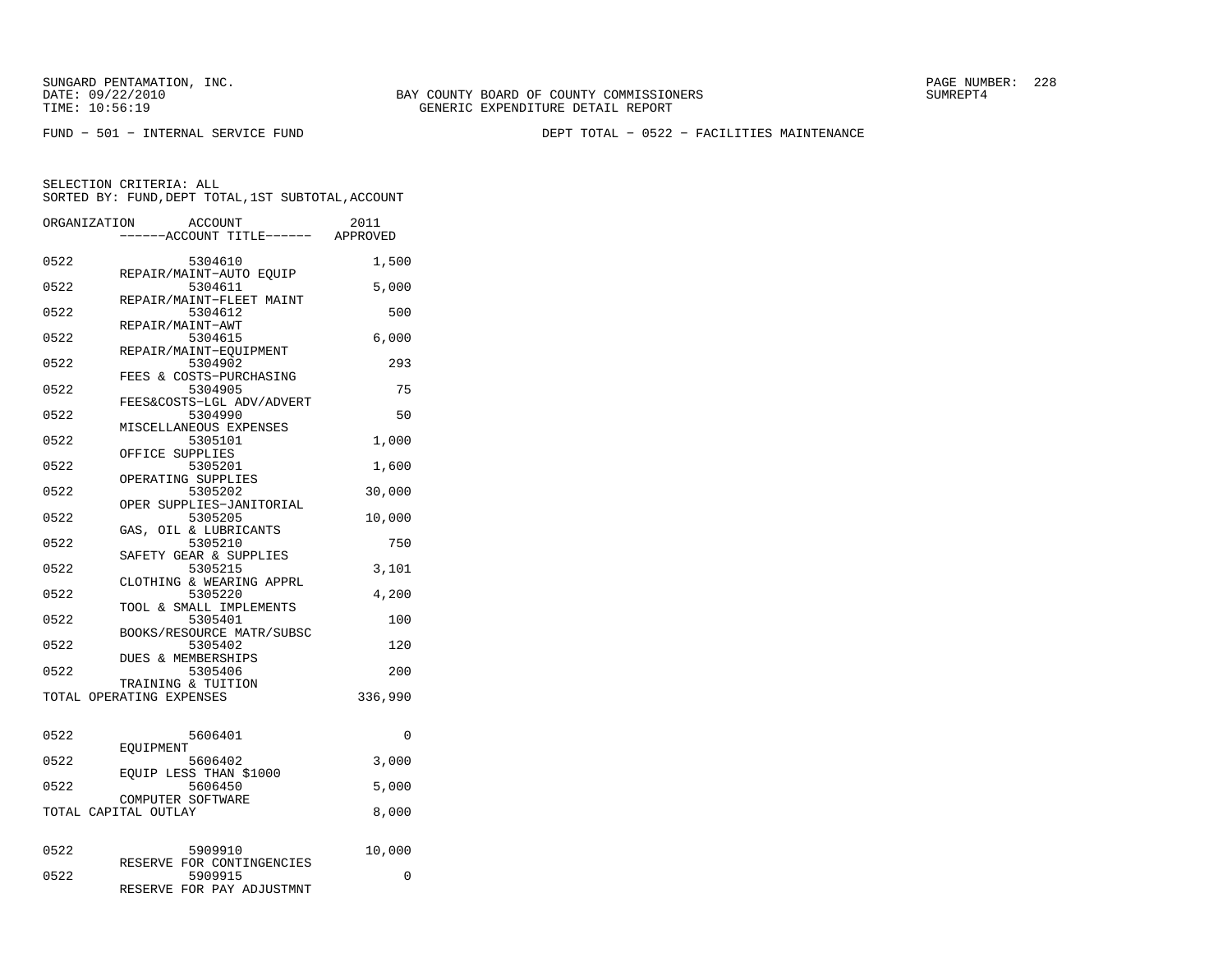FUND − 501 − INTERNAL SERVICE FUND DEPT TOTAL − 0522 − FACILITIES MAINTENANCE

SELECTION CRITERIA: ALLSORTED BY: FUND, DEPT TOTAL, 1ST SUBTOTAL, ACCOUNT

| ORGANIZATION                 | ACCOUNT |                           | 2011     |        |
|------------------------------|---------|---------------------------|----------|--------|
|                              |         | ------ACCOUNT TITLE------ | APPROVED |        |
| TOTAL NON-OPERATING EXPENSES |         |                           |          | 10,000 |

TOTAL FACILITIES MAINTENANCE 1,140,710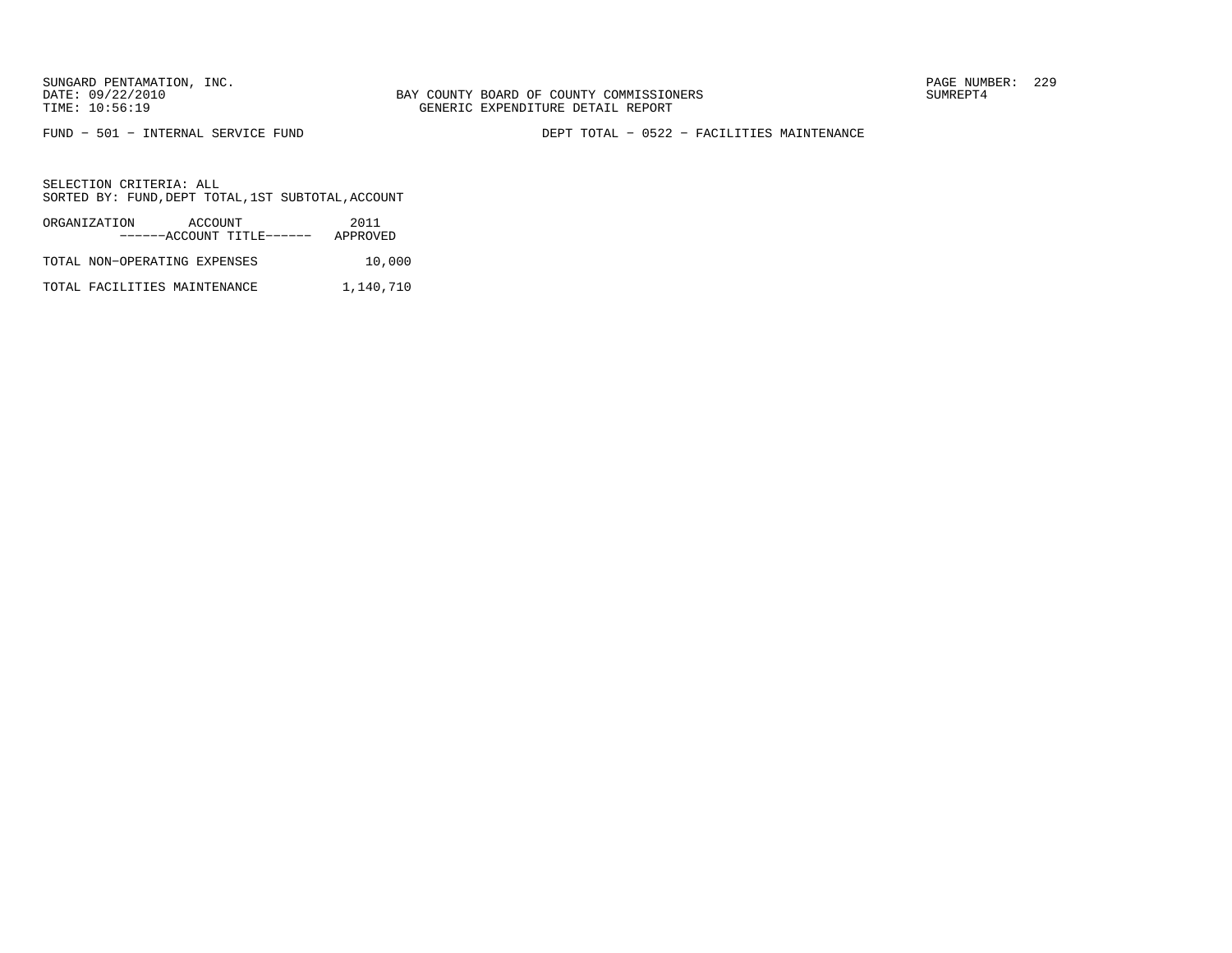FUND − 501 − INTERNAL SERVICE FUND DEPT TOTAL − 0525 − CENTRAL PURCHASING

SELECTION CRITERIA: ALLSORTED BY: FUND, DEPT TOTAL, 1ST SUBTOTAL, ACCOUNT

| ORGANIZATION | <b>ACCOUNT</b><br>----ACCOUNT TITLE------ APPROVED | 2011     |
|--------------|----------------------------------------------------|----------|
| 0525         | 5101200                                            | 169,621  |
| 0525         | SALARIES & WAGES-REGULAR<br>5101400                | 500      |
| 0525         | SALARIES & WAGES-OVERTIME<br>5102100               | 13,014   |
| 0525         | FICA TAXES-MATCHING<br>5102200                     | 18,950   |
| 0525         | RETIREMENT CONTRIBUTIONS<br>5102300                | 11,562   |
| 0525         | LIFE & HEALTH INSURANCE<br>5102400                 | 1,658    |
|              | WORKERS COMP. PREMIUMS<br>TOTAL PERSONAL SERVICES  | 215,305  |
|              |                                                    |          |
| 0525         | 5303107<br>SRV-SUBSTANCE TEST<br>PROF              | 37       |
| 0525         | 5303110<br>SRV-BACKGROUND CHECK<br>PROF            | 0        |
| 0525         | 5303401                                            | 3,090    |
| 0525         | CONTRACTED SERVICES<br>5303425                     | 1,482    |
| 0525         | CONTR SRV-ADMIN FEES<br>5303446                    | 10,165   |
| 0525         | CONTR SRV-FACILITIES<br>5304001                    | 0        |
| 0525         | TRAVEL/TRAINING NON-LOCAL<br>5304101               | 1,007    |
| 0525         | COMMUNICATIONS SERVICES<br>5304125                 | 250      |
|              | POSTAGE/TRANSP/FREIGHT                             |          |
| 0525         | 5304301<br>UTILITY SERVICES                        | 4,321    |
| 0525         | 5304410<br>RENTALS/LEASES-EQUIPMENT                | 2,543    |
| 0525         | 5304501<br>INSURANCE & BONDS                       | 7,649    |
| 0525         | 5304605<br>REPAIR/MAINT-BLDG & GRND                | 4,746    |
| 0525         | 5304610                                            | 100      |
| 0525         | REPAIR/MAINT-AUTO EQUIP<br>5304611                 | 500      |
| 0525         | REPAIR/MAINT-FLEET MAINT<br>5304612                | 0        |
| 0525         | REPAIR/MAINT-AWT<br>5304615                        | 2,200    |
| 0525         | REPAIR/MAINT-EOUIPMENT<br>5304701                  | $\Omega$ |

PRINTING & BINDING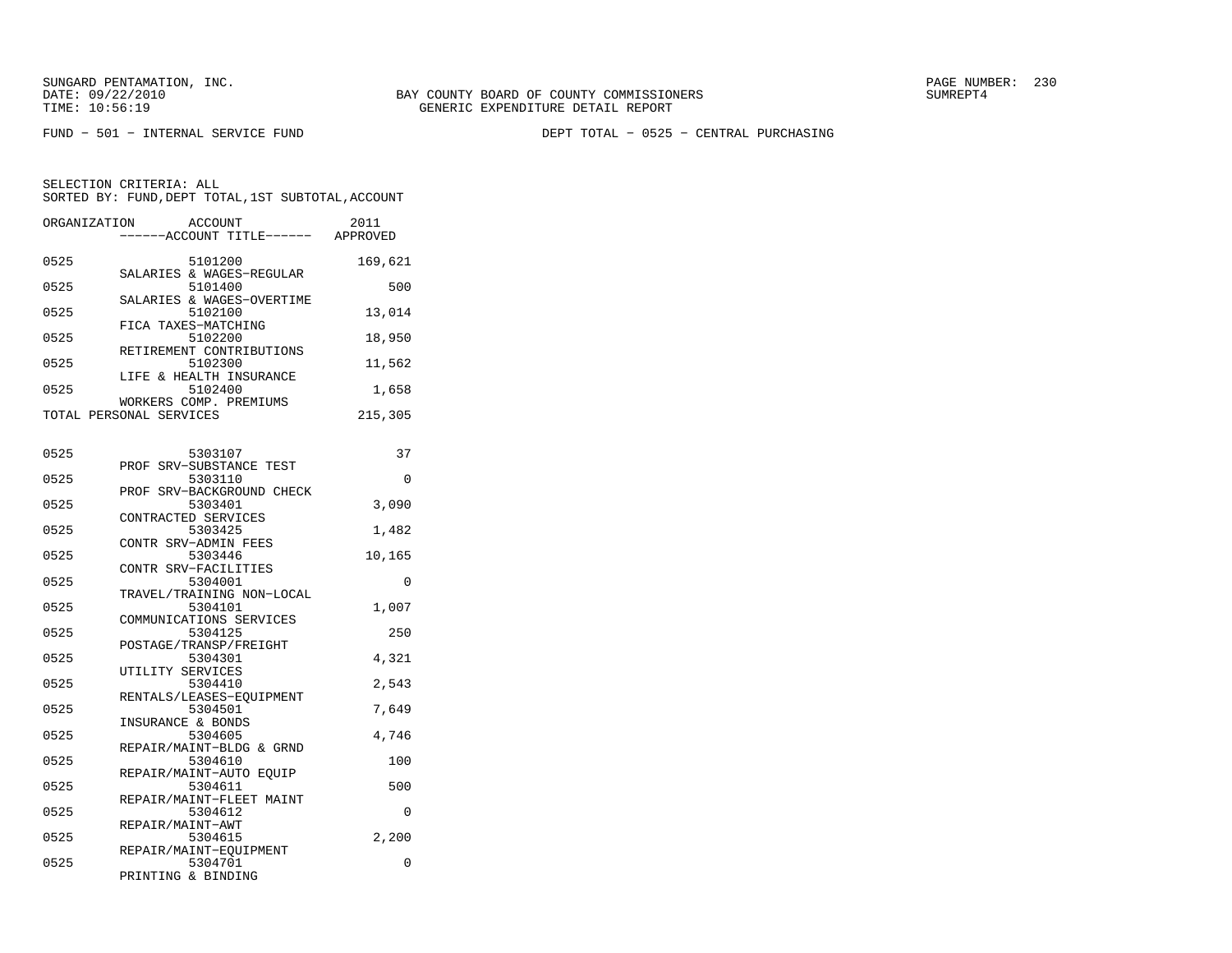FUND − 501 − INTERNAL SERVICE FUND DEPT TOTAL − 0525 − CENTRAL PURCHASING

| ORGANIZATION             |                  | <b>ACCOUNT</b><br>---ACCOUNT TITLE------ | 2011<br>APPROVED |
|--------------------------|------------------|------------------------------------------|------------------|
| 0525                     |                  | 5304905                                  | 500              |
| 0525                     |                  | FEES&COSTS-LGL ADV/ADVERT<br>5304990     | 250              |
| 0525                     |                  | MISCELLANEOUS EXPENSES<br>5305101        | 3,000            |
| 0525                     | OFFICE SUPPLIES  | 5305201                                  | 24               |
| 0525                     |                  | OPERATING SUPPLIES<br>5305202            | $\Omega$         |
| 0525                     |                  | OPER SUPPLIES-JANITORIAL<br>5305205      | 200              |
| 0525                     |                  | GAS, OIL & LUBRICANTS<br>5305210         | 25               |
| 0525                     |                  | SAFETY GEAR & SUPPLIES<br>5305215        | 0                |
| 0525                     |                  | CLOTHING & WEARING APPRL<br>5305401      | 250              |
| 0525                     |                  | BOOKS/RESOURCE MATR/SUBSC<br>5305402     | 500              |
| 0525                     |                  | <b>DUES &amp; MEMBERSHIPS</b><br>5305406 | 400              |
| 0525                     |                  | TRAINING & TUITION<br>5394915            | $\Omega$         |
| 0525                     | COGS-PARTS       | 5394920                                  | 3,000,000        |
| 0525                     | COGS-GAS         | 5394925                                  | 4,500            |
|                          | COGS-OFFICE      |                                          |                  |
| 0525                     | COGS-POSTAGE     | 5394930                                  | 0                |
| TOTAL OPERATING EXPENSES |                  |                                          | 3,047,739        |
| 0525                     |                  | 5606401                                  | $\Omega$         |
| 0525                     | EOUIPMENT        | 5606402                                  | 0                |
| TOTAL CAPITAL OUTLAY     |                  | EOUIP LESS THAN \$1000                   | 0                |
|                          |                  |                                          |                  |
| 0525                     |                  | 5819101<br>TRNFS-GENERAL FUND (001)      | 0                |
| 0525                     |                  | 5819127<br>TRNSF-UTIL ADMIN (510)        | 0                |
| 0525                     | LOSS ON DISPOSAL | 5905908                                  | $\Omega$         |
| 0525                     |                  | 5909910<br>RESERVE FOR CONTINGENCIES     | 5,264            |
| 0525                     |                  | 5909915<br>RESERVE FOR PAY ADJUSTMNT     | 0                |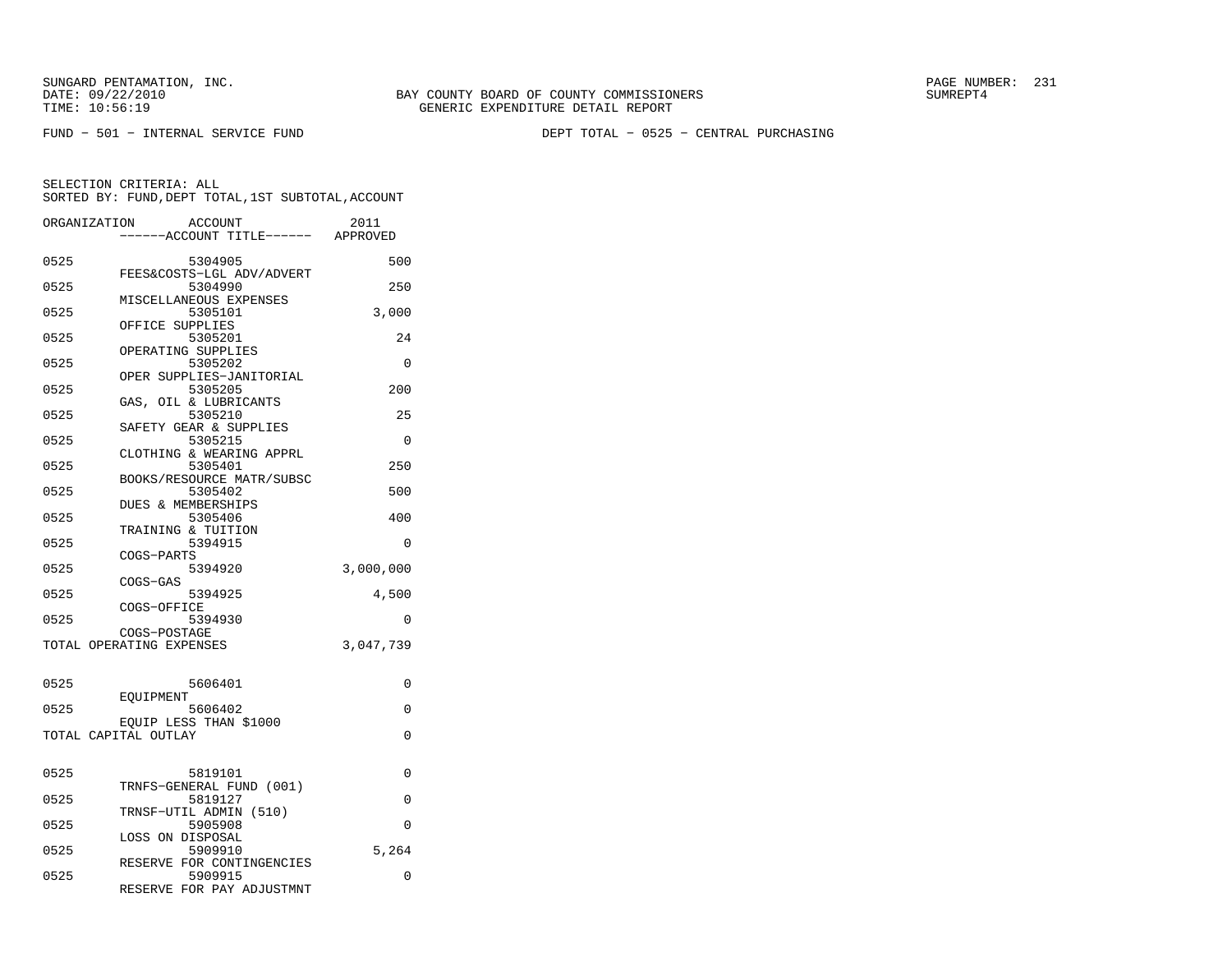FUND − 501 − INTERNAL SERVICE FUND DEPT TOTAL − 0525 − CENTRAL PURCHASING

SELECTION CRITERIA: ALLSORTED BY: FUND, DEPT TOTAL, 1ST SUBTOTAL, ACCOUNT

| ORGANIZATION                 | ACCOUNT |                           | 2011     |
|------------------------------|---------|---------------------------|----------|
|                              |         | ------ACCOUNT TITLE------ | APPROVED |
| TOTAL NON-OPERATING EXPENSES |         |                           | 5,264    |

TOTAL CENTRAL PURCHASING 3,268,308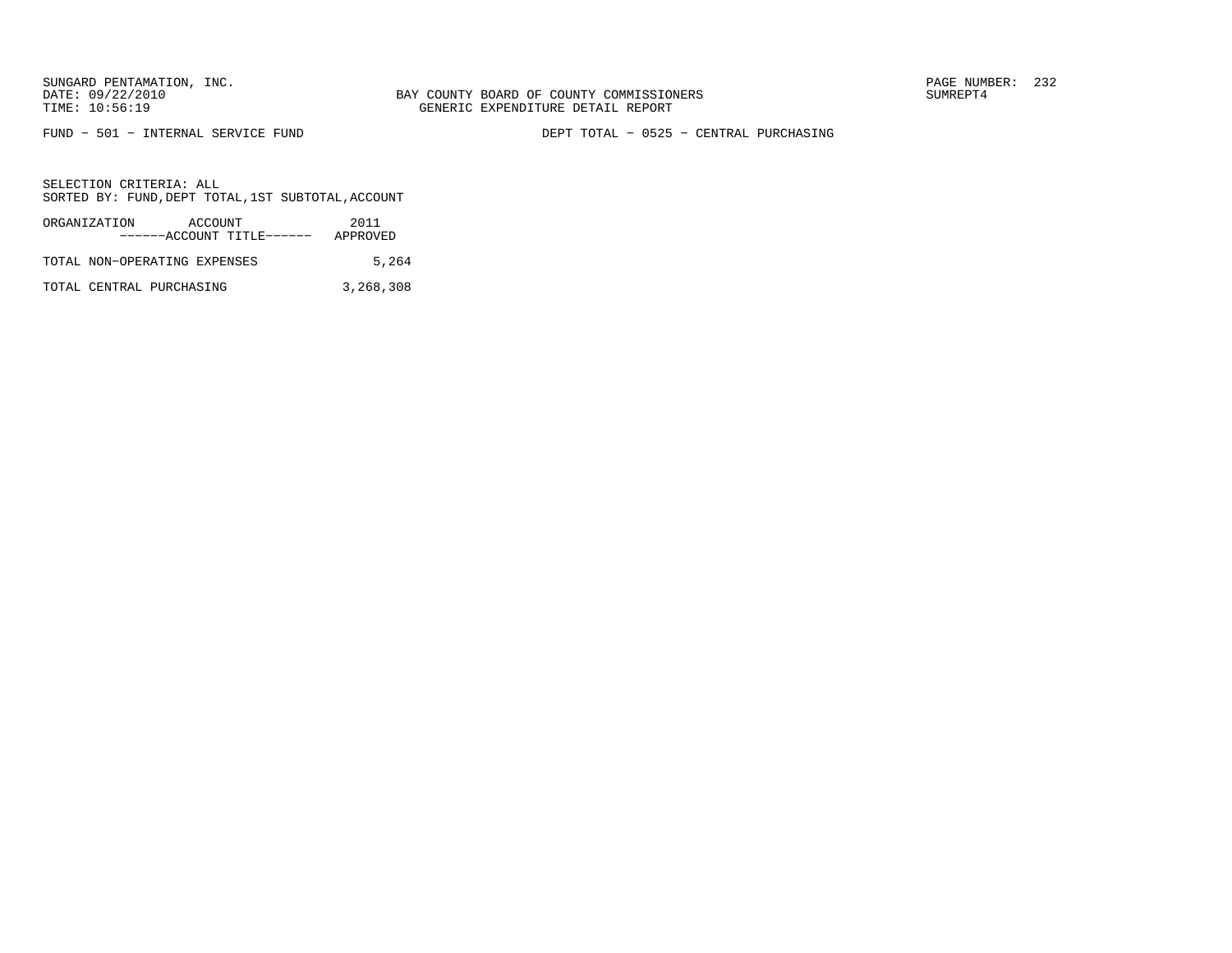FUND − 501 − INTERNAL SERVICE FUND DEPT TOTAL − 0526 − LABORATORY SERVICES

| ORGANIZATION | <b>ACCOUNT</b><br>--ACCOUNT TITLE------                        | 2011<br>APPROVED |
|--------------|----------------------------------------------------------------|------------------|
| 0526         | 5101200                                                        | 0                |
| 0526         | SALARIES & WAGES-REGULAR<br>5101400                            | 0                |
| 0526         | SALARIES & WAGES-OVERTIME<br>5102100                           | 0                |
| 0526         | FICA TAXES-MATCHING<br>5102200                                 | 0                |
| 0526         | RETIREMENT CONTRIBUTIONS<br>5102300                            | 0                |
| 0526         | LIFE & HEALTH INSURANCE<br>5102400                             | 0                |
|              | WORKERS COMP. PREMIUMS<br>TOTAL PERSONAL SERVICES              | 0                |
|              |                                                                |                  |
| 0526         | 5303106<br>PROF SRV-PHYSICLS/MEDICAL                           | 0                |
| 0526         | 5303107<br>SRV-SUBSTANCE TEST<br>PROF                          | 0                |
| 0526         | 5303110<br>PROF SRV-BACKGROUND CHECK                           | 0                |
| 0526         | 5303401                                                        | 0                |
| 0526         | CONTRACTED SERVICES<br>5303410                                 | 0                |
| 0526         | CONTR SRV-JANITORIAL<br>5303425                                | 0                |
| 0526         | CONTR SRV-ADMIN FEES<br>5303464                                | 0                |
| 0526         | CONTR SRV-LAB<br>5304001                                       | 0                |
| 0526         | TRAVEL/TRAINING NON-LOCAL<br>5304005                           | 0                |
| 0526         | TRAVEL-LOCAL                                                   | 0                |
|              | 5304101<br>COMMUNICATIONS SERVICES                             |                  |
| 0526         | 5304125<br>POSTAGE/TRANSP/FREIGHT                              | 0                |
| 0526         | 5304130<br>POSTAGE-LAB SAMPLES                                 | 0                |
| 0526         | 5304301<br>UTILITY SERVICES                                    | 0                |
| 0526         | 5304501<br>INSURANCE & BONDS                                   | 0                |
| 0526         | 5304605                                                        | 0                |
| 0526         | REPAIR/MAINT-BLDG & GRND<br>5304610                            | 0                |
| 0526         | REPAIR/MAINT-AUTO EQUIP<br>5304611<br>REPAIR/MAINT-FLEET MAINT | 0                |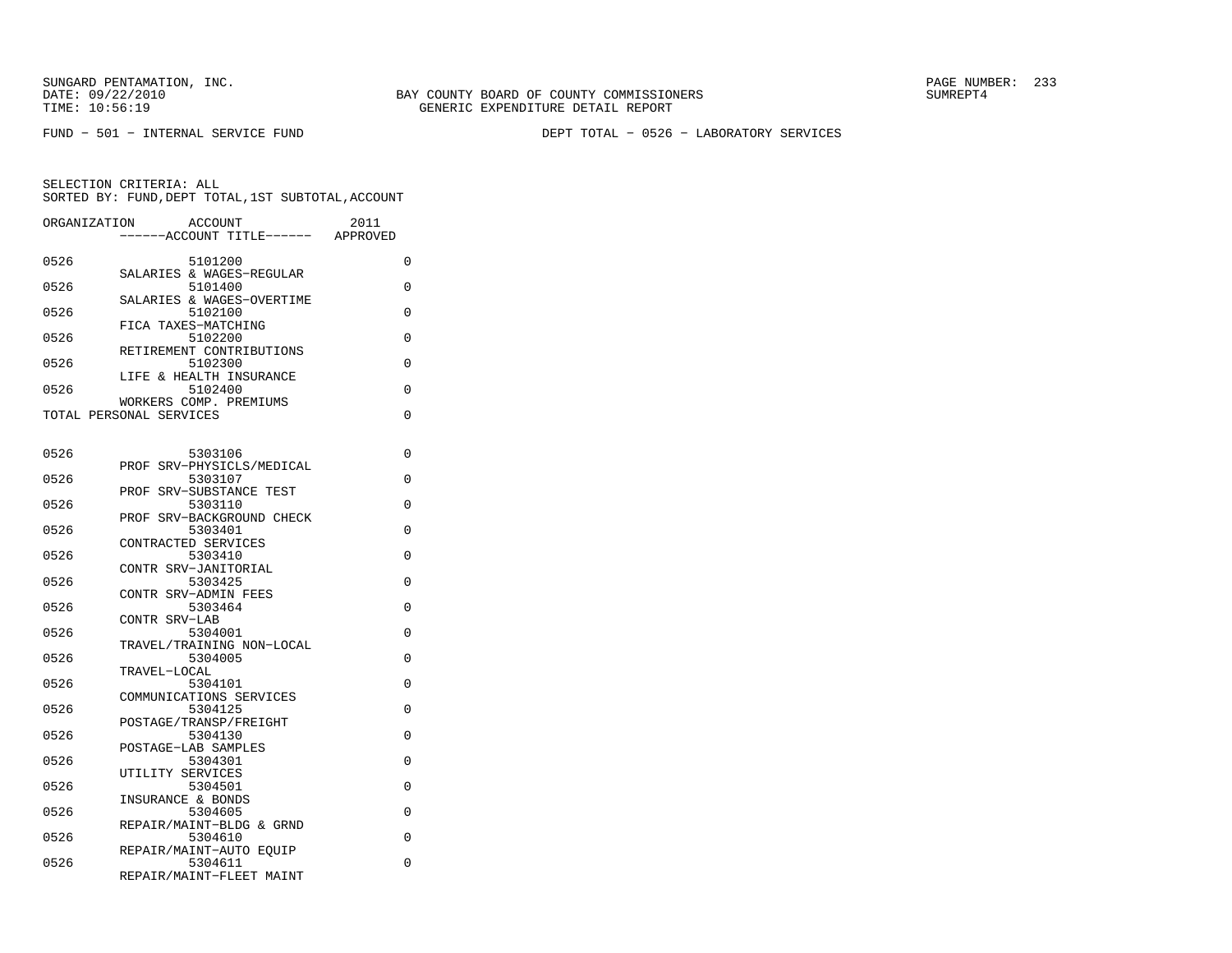FUND − 501 − INTERNAL SERVICE FUND DEPT TOTAL − 0526 − LABORATORY SERVICES

|      | ORGANIZATION<br>ACCOUNT<br>---ACCOUNT TITLE------ APPROVED | 2011      |
|------|------------------------------------------------------------|-----------|
| 0526 | 5304615                                                    | 0         |
| 0526 | REPAIR/MAINT-EOUIPMENT<br>5304902                          | 0         |
| 0526 | FEES & COSTS-PURCHASING<br>5304905                         | 0         |
| 0526 | FEES&COSTS-LGL ADV/ADVERT<br>5304990                       | $\Omega$  |
|      | MISCELLANEOUS EXPENSES                                     |           |
| 0526 | 5305101<br>OFFICE SUPPLIES                                 | $\Omega$  |
| 0526 | 5305201<br>OPERATING SUPPLIES                              | $\Omega$  |
| 0526 | 5305202<br>OPER SUPPLIES-JANITORIAL                        | $\Omega$  |
| 0526 | 5305205<br>GAS, OIL & LUBRICANTS                           | 0         |
| 0526 | 5305210<br>SAFETY GEAR & SUPPLIES                          | $\Omega$  |
| 0526 | 5305215                                                    | $\Omega$  |
| 0526 | CLOTHING & WEARING APPRL<br>5305220                        | $\Omega$  |
| 0526 | TOOL & SMALL IMPLEMENTS<br>5305240                         | $\Omega$  |
| 0526 | OPER SUPPLIES-LAB<br>5305401                               | 0         |
| 0526 | BOOKS/RESOURCE MATR/SUBSC<br>5305402                       | 0         |
| 0526 | DUES & MEMBERSHIPS<br>5305406                              | 0         |
|      | TRAINING & TUITION                                         |           |
|      | TOTAL OPERATING EXPENSES                                   | 0         |
| 0526 | 5606401                                                    | 0         |
| 0526 | EOUIPMENT<br>5606402                                       | 0         |
|      | EQUIP LESS THAN \$1000<br>TOTAL CAPITAL OUTLAY             | 0         |
|      |                                                            |           |
| 0526 | 5909910<br>RESERVE FOR CONTINGENCIES                       | 0         |
| 0526 | 5909915                                                    | $\Omega$  |
|      | RESERVE FOR PAY ADJUSTMNT<br>TOTAL NON-OPERATING EXPENSES  | $\Omega$  |
|      | TOTAL LABORATORY SERVICES                                  | 0         |
|      | TOTAL INTERNAL SERVICE FUND                                | 4,409,018 |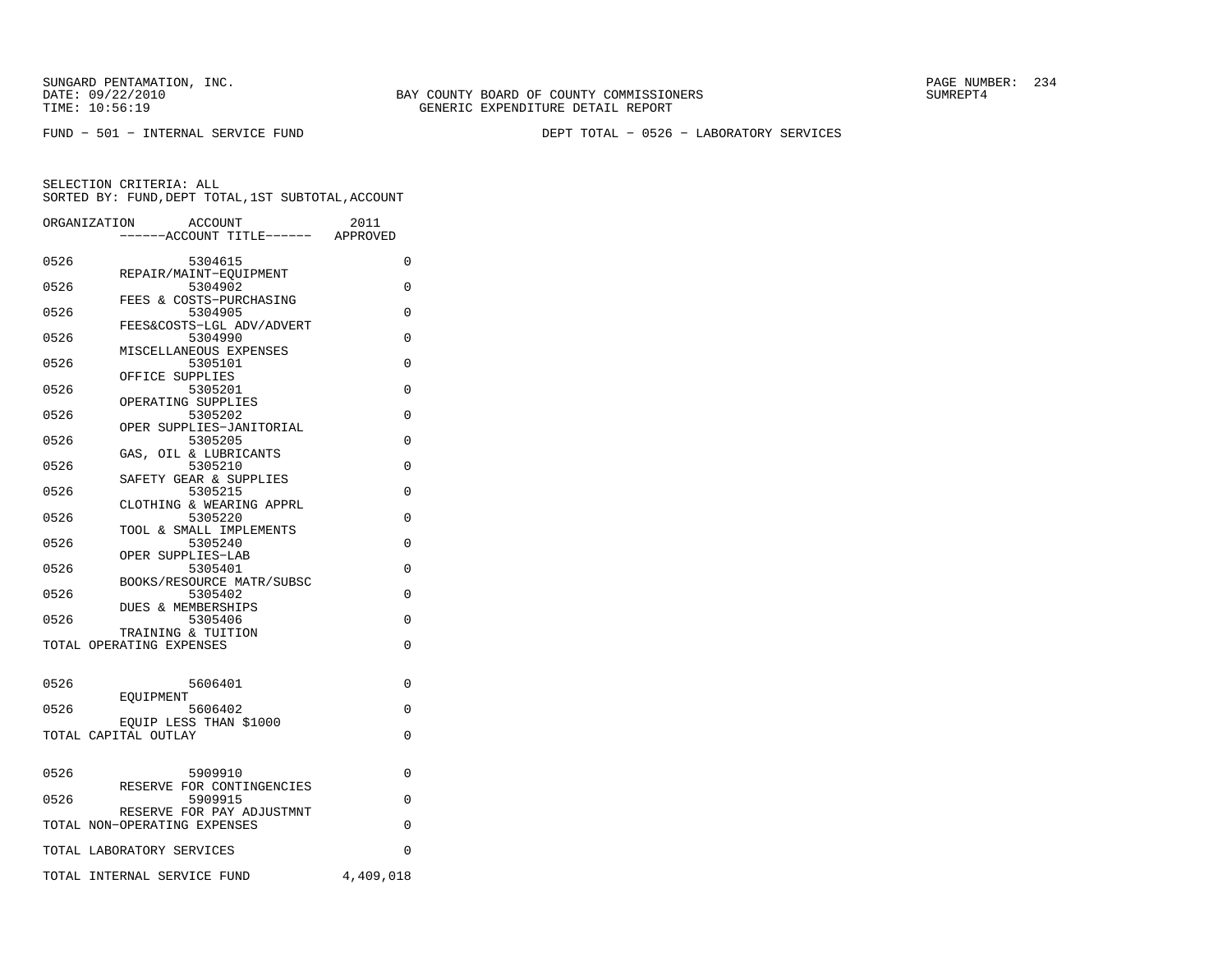FUND - 505 - WORKERS COMPENSATION

DEPT TOTAL - - TITLE NOT FOUND

|     | ORGANIZATION                 | ACCOUNT |  | 2011     |  |
|-----|------------------------------|---------|--|----------|--|
|     | ------ACCOUNT TITLE------    |         |  | APPROVED |  |
|     |                              |         |  |          |  |
| 505 |                              | 5819107 |  |          |  |
|     | TRNSF-WORKERS COMP (505)     |         |  |          |  |
|     | TOTAL NON-OPERATING EXPENSES |         |  |          |  |
|     |                              |         |  |          |  |
|     | TOTAL TITLE NOT FOUND        |         |  |          |  |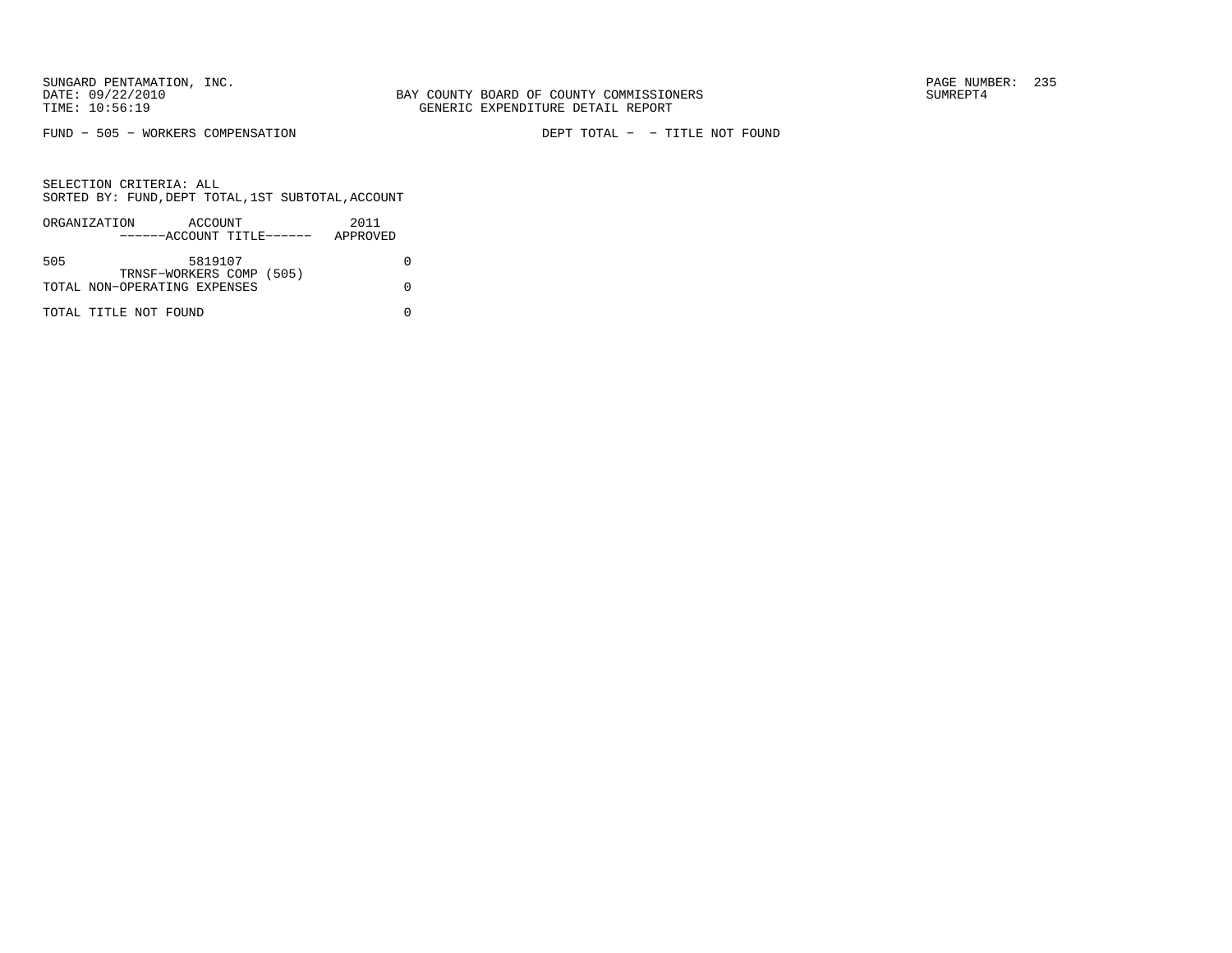BAY COUNTY BOARD OF COUNTY COMMISSIONERS TIME: 10:56:19 GENERIC EXPENDITURE DETAIL REPORT

FUND − 505 − WORKERS COMPENSATION DEPT TOTAL − 0530 − WORKERS COMPENSATION

SELECTION CRITERIA: ALLSORTED BY: FUND, DEPT TOTAL, 1ST SUBTOTAL, ACCOUNT

| ORGANIZATION | ACCOUNT<br>----ACCOUNT TITLE------ APPROVED          | 2011    |
|--------------|------------------------------------------------------|---------|
| 0530         | 5101200                                              | 91,250  |
| 0530         | SALARIES & WAGES-REGULAR<br>5101400                  | 1,000   |
| 0530         | SALARIES & WAGES-OVERTIME<br>5102100                 | 7,057   |
| 0530         | FICA TAXES-MATCHING<br>5102200                       | 9,935   |
| 0530         | RETIREMENT CONTRIBUTIONS<br>5102300                  | 3,568   |
| 0530         | LIFE & HEALTH INSURANCE<br>5102400                   | 661     |
| 0530         | WORKERS COMP. PREMIUMS<br>5102500                    | 0       |
|              | UNEMPLOYMENT COMPENSATION<br>TOTAL PERSONAL SERVICES | 113,471 |
|              |                                                      |         |
| 0530         | 5303106<br>PROF SRV-PHYSICLS/MEDICAL                 | 0       |
| 0530         | 5303107<br>PROF SRV-SUBSTANCE TEST                   | 0       |
| 0530         | 5303110<br>PROF SRV-BACKGROUND CHECK                 | 0       |
| 0530         | 5303401<br>CONTRACTED SERVICES                       | 49,400  |
| 0530         | 5303410<br>CONTR SRV-JANITORIAL                      | 0       |
| 0530         | 5303425<br>CONTR SRV-ADMIN FEES                      | 1,482   |
| 0530         | 5303446<br>CONTR SRV-FACILITIES                      | 3,755   |
| 0530         | 5304001<br>TRAVEL/TRAINING NON-LOCAL                 | 4,250   |
| 0530         | 5304101<br>COMMUNICATIONS SERVICES                   | 1,324   |
| 0530         | 5304125<br>POSTAGE/TRANSP/FREIGHT                    | 150     |
| 0530         | 5304301                                              | 4,313   |
| 0530         | UTILITY SERVICES<br>5304405                          | 0       |
| 0530         | RENTALS/LEASES-BUILDINGS<br>5304410                  | 3,200   |
| 0530         | RENTALS/LEASES-EQUIPMENT<br>5304501                  | 0       |

INSURANCE & BONDS

WORKERS COMP CLAIMS

 0530 5304503 31,721 STATE SELF INS ASSESSMENT0530 5304504 550,000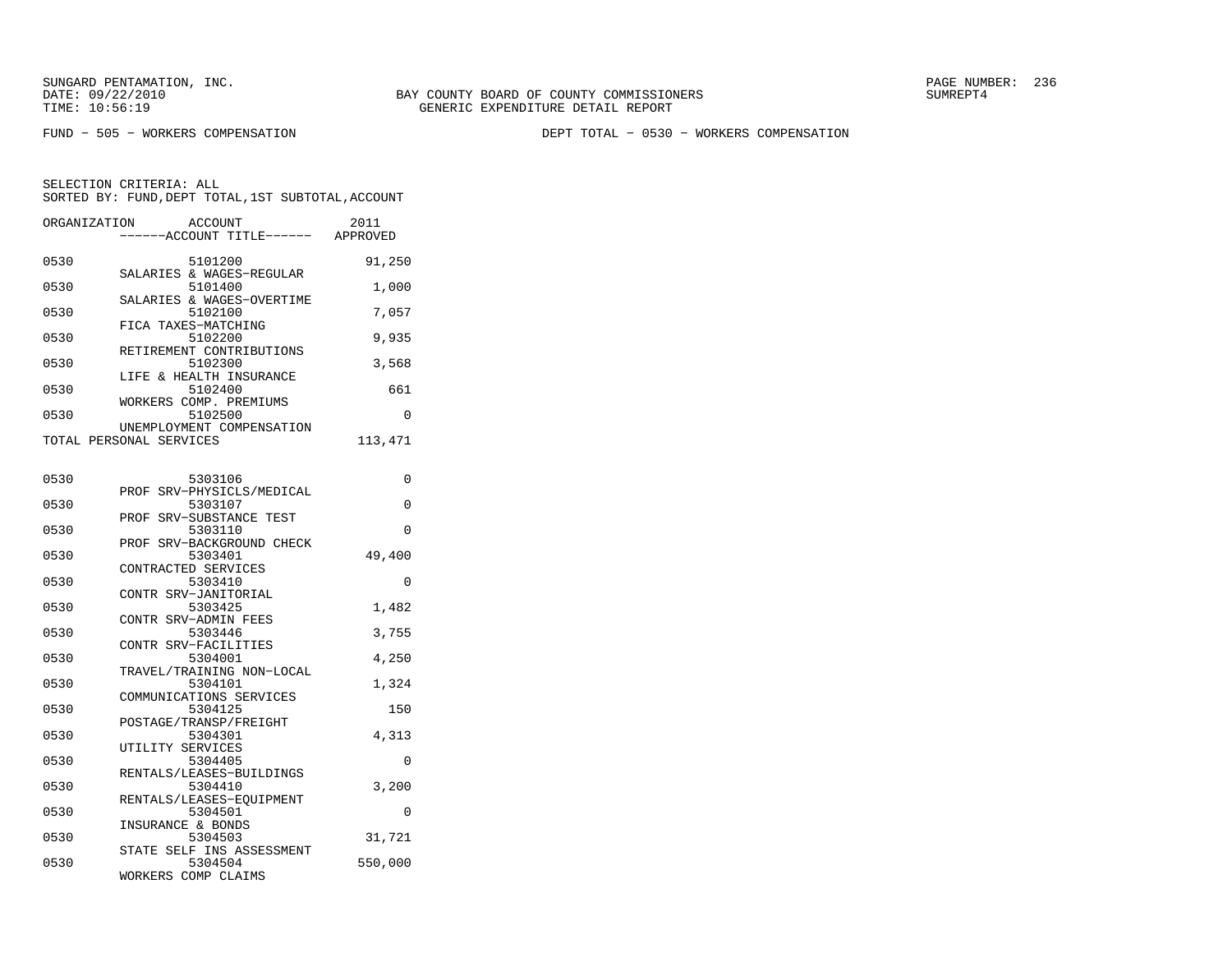BAY COUNTY BOARD OF COUNTY COMMISSIONERS TIME: 10:56:19 GENERIC EXPENDITURE DETAIL REPORT

FUND − 505 − WORKERS COMPENSATION DEPT TOTAL − 0530 − WORKERS COMPENSATION

|      | ORGANIZATION<br>ACCOUNT<br>-----ACCOUNT TITLE------ APPROVED | 2011     |
|------|--------------------------------------------------------------|----------|
| 0530 | 5304512                                                      | 113,432  |
| 0530 | INSURANCE-PREM-W/C EXCESS<br>5304605                         | 2,390    |
| 0530 | REPAIR/MAINT-BLDG & GRND<br>5304615                          | $\Omega$ |
| 0530 | REPAIR/MAINT-EQUIPMENT<br>5304902                            | 439      |
| 0530 | FEES & COSTS-PURCHASING<br>5304905                           | 0        |
| 0530 | FEES&COSTS-LGL ADV/ADVERT<br>5304990                         | 100      |
| 0530 | MISCELLANEOUS EXPENSES<br>5305101                            | 1,500    |
| 0530 | OFFICE SUPPLIES<br>5305201                                   | 18,200   |
| 0530 | OPERATING SUPPLIES<br>5305202                                | 0        |
|      | OPER SUPPLIES-JANITORIAL                                     |          |
| 0530 | 5305210<br>SAFETY GEAR & SUPPLIES                            | 1,500    |
| 0530 | 5305215<br>CLOTHING & WEARING APPRL                          | 100      |
| 0530 | 5305226<br>EMPLOYEE INCENTIVE                                | 25,000   |
| 0530 | 5305401<br>BOOKS/RESOURCE MATR/SUBSC                         | 1,500    |
| 0530 | 5305402<br><b>DUES &amp; MEMBERSHIPS</b>                     | 750      |
| 0530 | 5305406<br>TRAINING & TUITION                                | 750      |
|      | TOTAL OPERATING EXPENSES                                     | 815,256  |
| 0530 | 5606401                                                      | 0        |
| 0530 | <b>EOUIPMENT</b><br>5606402                                  | 0        |
|      | EQUIP LESS THAN \$1000<br>TOTAL CAPITAL OUTLAY               | 0        |
| 0530 | 5819101                                                      | 0        |
| 0530 | TRNFS-GENERAL FUND (001)<br>5909910                          | 75,000   |
| 0530 | RESERVE FOR CONTINGENCIES<br>5909915                         | $\Omega$ |
| 0530 | RESERVE FOR PAY ADJUSTMNT<br>5909999                         | 128,792  |
|      | RESERVE-CASH FORWARD<br>TOTAL NON-OPERATING EXPENSES         | 203,792  |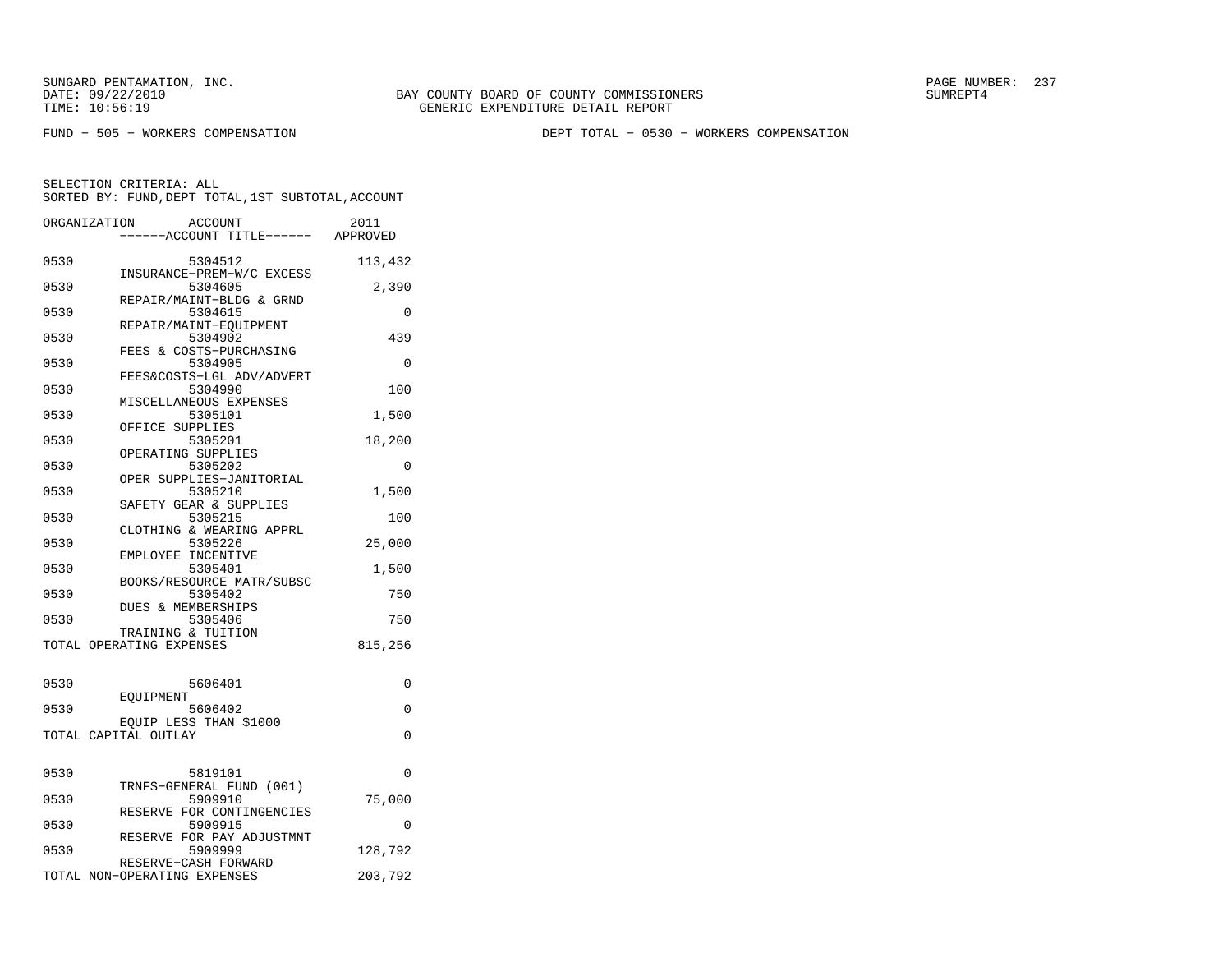FUND − 505 − WORKERS COMPENSATION DEPT TOTAL − 0530 − WORKERS COMPENSATION

| ORGANIZATION | ACCOUNT<br>------ACCOUNT TITLE------ | 2011<br>APPROVED |
|--------------|--------------------------------------|------------------|
|              | TOTAL WORKERS COMPENSATION           | 1,132,519        |
|              | TOTAL WORKERS COMPENSATION           | 1,132,519        |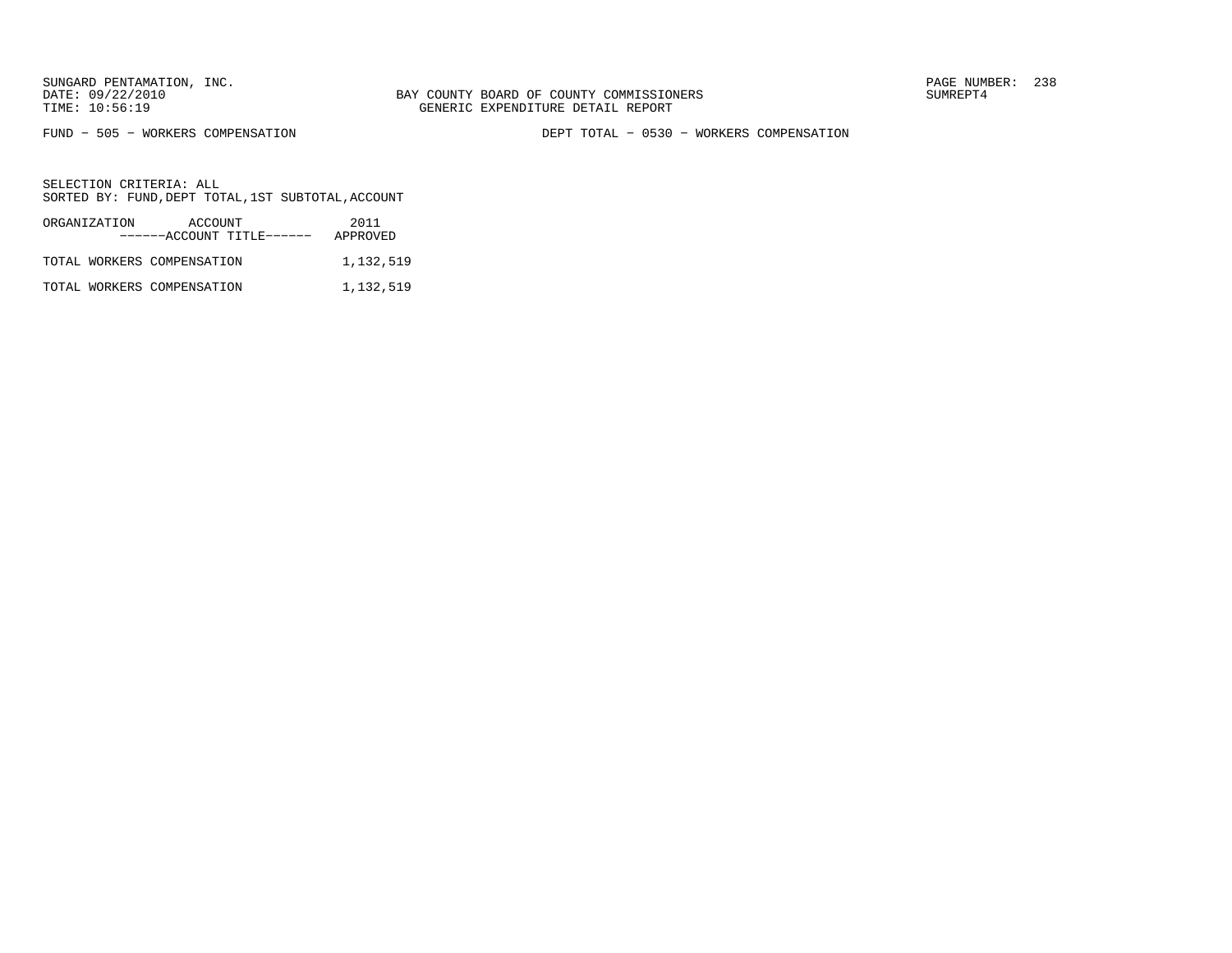FUND − 506 − INSURANCE FUND DEPT TOTAL − − TITLE NOT FOUND

|     | ORGANIZATION                 | ACCOUNT               |                           | 2011     |
|-----|------------------------------|-----------------------|---------------------------|----------|
|     |                              |                       | ------ACCOUNT TITLE------ | APPROVED |
|     |                              |                       |                           |          |
| 506 |                              | 5819110               |                           |          |
|     |                              | TRNSF-INSURANCE (506) |                           |          |
|     | TOTAL NON-OPERATING EXPENSES |                       |                           |          |
|     |                              |                       |                           |          |
|     | TOTAL TITLE NOT FOUND        |                       |                           |          |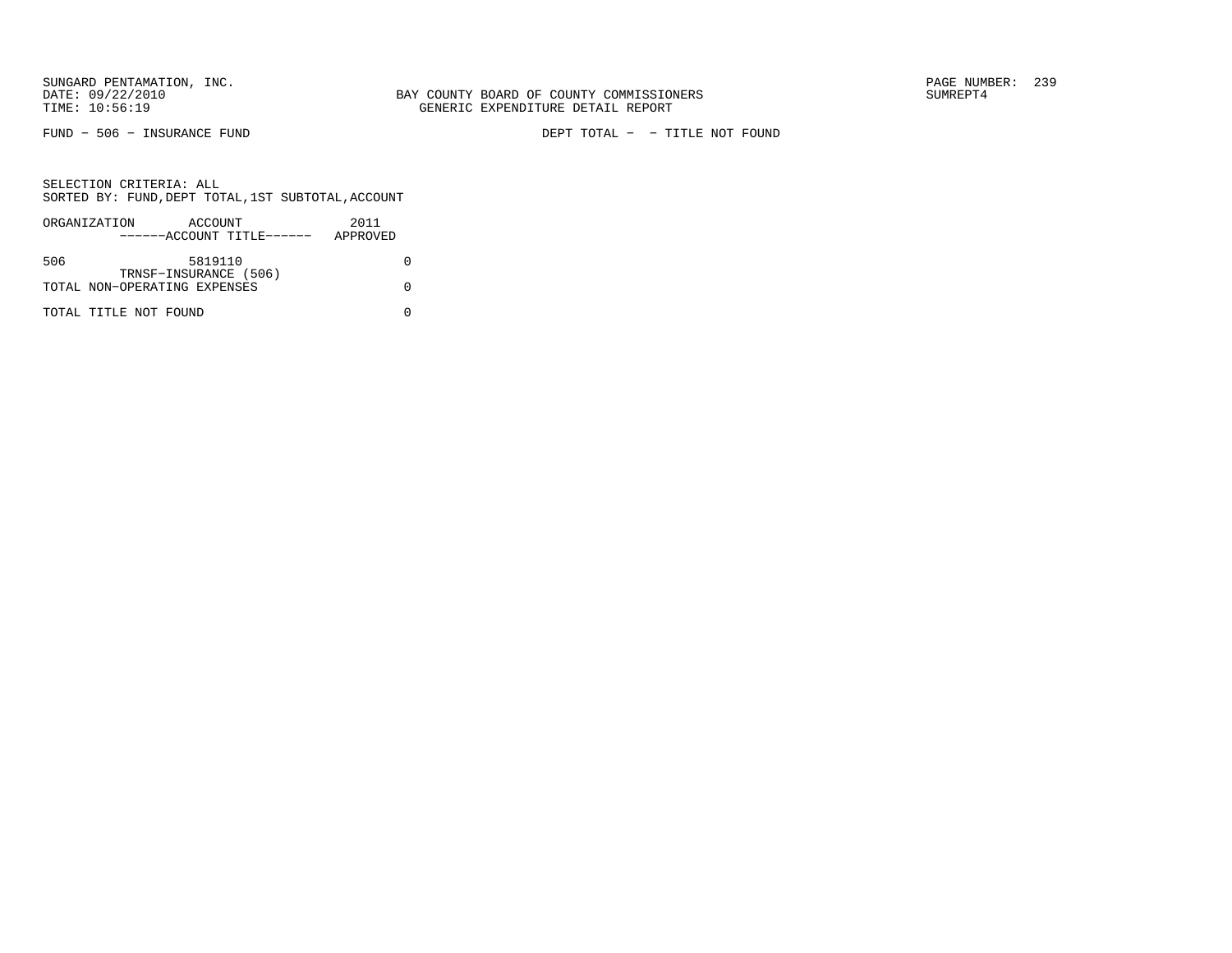FUND − 506 − INSURANCE FUND DEPT TOTAL − 0536 − INSURANCE

| ORGANIZATION | ACCOUNT<br>----ACCOUNT TITLE------ APPROVED          | 2011     |
|--------------|------------------------------------------------------|----------|
| 0536         | 5101200<br>SALARIES & WAGES-REGULAR                  | 81,848   |
| 0536         | 5101400<br>SALARIES & WAGES-OVERTIME                 | 1,000    |
| 0536         | 5102100                                              | 6,338    |
| 0536         | FICA TAXES-MATCHING<br>5102200                       | 8,923    |
| 0536         | RETIREMENT CONTRIBUTIONS<br>5102300                  | 0        |
| 0536         | LIFE & HEALTH INSURANCE<br>5102400                   | 852      |
| 0536         | WORKERS COMP. PREMIUMS<br>5102500                    | 0        |
|              | UNEMPLOYMENT COMPENSATION<br>TOTAL PERSONAL SERVICES | 98,961   |
| 0536         | 5143105                                              | 0        |
| 0536         | PROF SRV-OTHER ATTNY<br>5303106                      | 0        |
| 0536         | SRV-PHYSICLS/MEDICAL<br>PROF<br>5303107              | $\Omega$ |
| 0536         | PROF SRV-SUBSTANCE TEST<br>5303401                   | 20,000   |
| 0536         | CONTRACTED SERVICES<br>5303410                       | $\Omega$ |
| 0536         | CONTR SRV-JANITORIAL<br>5303425                      | 1,482    |
| 0536         | CONTR SRV-ADMIN FEES<br>5303446                      | 3,755    |
| 0536         | CONTR SRV-FACILITIES<br>5304001                      | 1,000    |
| 0536         | TRAVEL/TRAINING NON-LOCAL<br>5304101                 | 58       |
| 0536         | COMMUNICATIONS SERVICES<br>5304125                   | 150      |
| 0536         | POSTAGE/TRANSP/FREIGHT                               |          |
|              | 5304301<br>UTILITY SERVICES                          | 1,973    |
| 0536         | 5304410<br>RENTALS/LEASES-EOUIPMENT                  | 1,780    |
| 0536         | 5304501<br>INSURANCE & BONDS                         | 40,146   |
| 0536         | 5304504<br>WORKERS COMP CLAIMS                       | $\Omega$ |
| 0536         | 5304510<br>INSURANCE-PREMIUMS MSTU                   | 152,484  |
| 0536         | 5304515<br>INSURANCE-COMMRCL FLEET                   | 70,000   |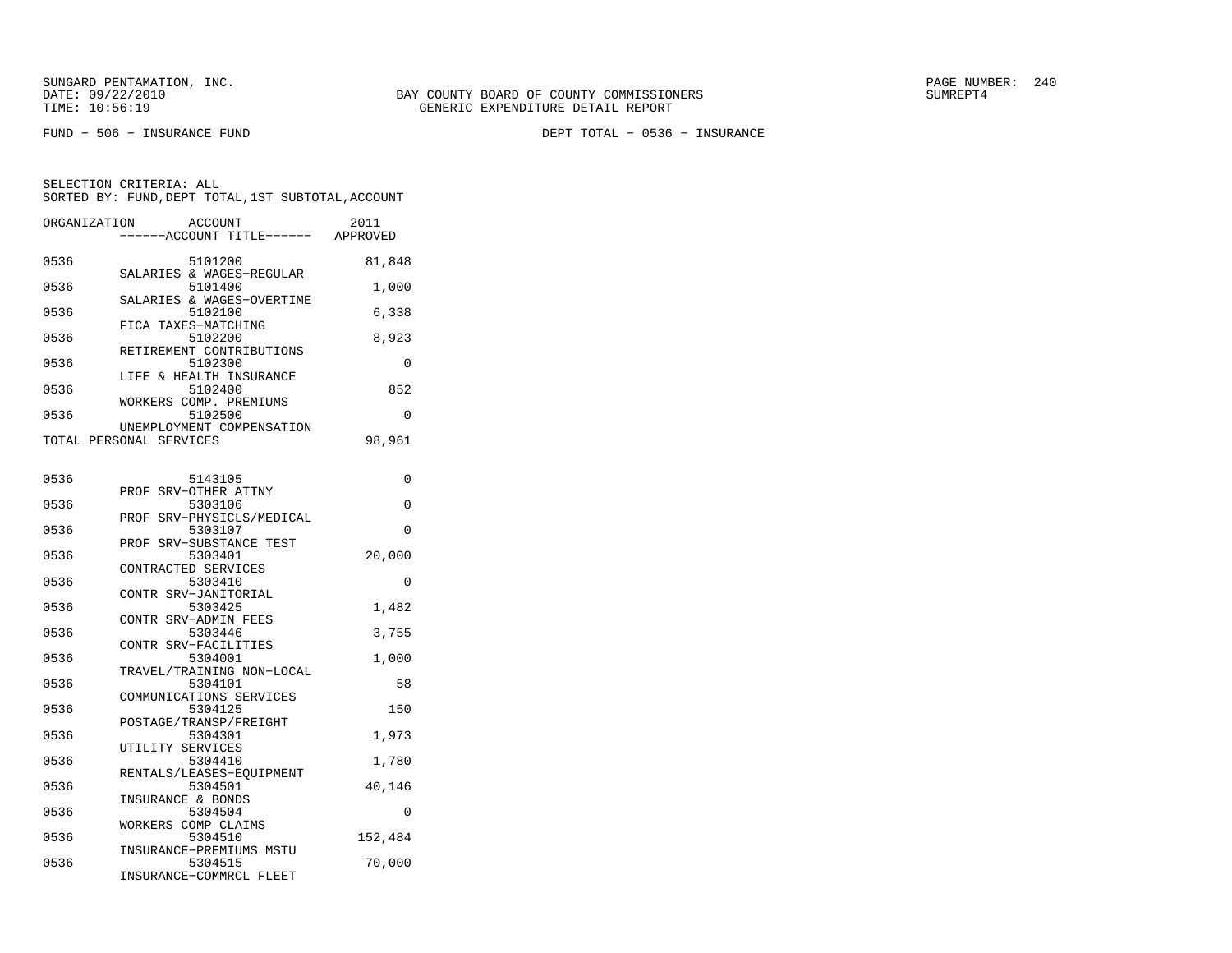FUND − 506 − INSURANCE FUND DEPT TOTAL − 0536 − INSURANCE

| ORGANIZATION | ACCOUNT                       |                           | 2011                             |
|--------------|-------------------------------|---------------------------|----------------------------------|
|              |                               |                           | ----ACCOUNT TITLE------ APPROVED |
|              |                               |                           |                                  |
| 0536         | 5304520                       |                           | 1,043,332                        |
| 0536         | 5304525                       | INSURANCE-COM FIRE&PERILS | 0                                |
|              |                               | INSURANCE-BOILER & MACH   |                                  |
| 0536         | 5304530                       |                           | 90,023                           |
|              |                               | INSURANCE-ENVIR/POLLUTION |                                  |
| 0536         | 5304535                       |                           | 275,000                          |
|              | INSURANCE-FACT                |                           |                                  |
| 0536         | 5304536                       |                           | 16,622                           |
|              |                               | INSURANCE-GEN LIAB DOM WS |                                  |
| 0536         | 5304540                       |                           | 100,000                          |
|              |                               | INSURANCE-UNINSURED LOSS  |                                  |
| 0536         | 5304605                       |                           | 2,390                            |
|              |                               | REPAIR/MAINT-BLDG & GRND  |                                  |
| 0536         | 5304610                       |                           | 100                              |
|              |                               | REPAIR/MAINT-AUTO EQUIP   |                                  |
| 0536         | 5304611                       |                           | 500                              |
|              |                               | REPAIR/MAINT-FLEET MAINT  |                                  |
| 0536         | 5304615                       |                           | 150                              |
|              |                               | REPAIR/MAINT-EOUIPMENT    |                                  |
| 0536         | 5304902                       |                           | 183                              |
|              |                               | FEES & COSTS-PURCHASING   |                                  |
| 0536         | 5304905                       |                           | 50                               |
|              |                               | FEES&COSTS-LGL ADV/ADVERT |                                  |
| 0536         | 5304990                       |                           | 150                              |
|              |                               | MISCELLANEOUS EXPENSES    |                                  |
| 0536         | 5305101                       |                           | 1,100                            |
|              | OFFICE SUPPLIES               |                           |                                  |
| 0536         | 5305201<br>OPERATING SUPPLIES |                           | 175                              |
| 0536         | 5305202                       |                           | 0                                |
|              |                               | OPER SUPPLIES-JANITORIAL  |                                  |
| 0536         | 5305205                       |                           | 600                              |
|              | GAS, OIL & LUBRICANTS         |                           |                                  |
| 0536         | 5305210                       |                           | 150                              |
|              |                               | SAFETY GEAR & SUPPLIES    |                                  |
| 0536         | 5305215                       |                           | 0                                |
|              |                               | CLOTHING & WEARING APPRL  |                                  |
| 0536         | 5305226                       |                           | 0                                |
|              | EMPLOYEE INCENTIVE            |                           |                                  |
| 0536         | 5305401                       |                           | 1,200                            |
|              |                               | BOOKS/RESOURCE MATR/SUBSC |                                  |
| 0536         | 5305402                       |                           | 375                              |
|              | DUES & MEMBERSHIPS            |                           |                                  |
| 0536         | 5305406                       |                           | 150                              |
|              | TRAINING & TUITION            |                           |                                  |
|              | TOTAL OPERATING EXPENSES      |                           | 1,825,078                        |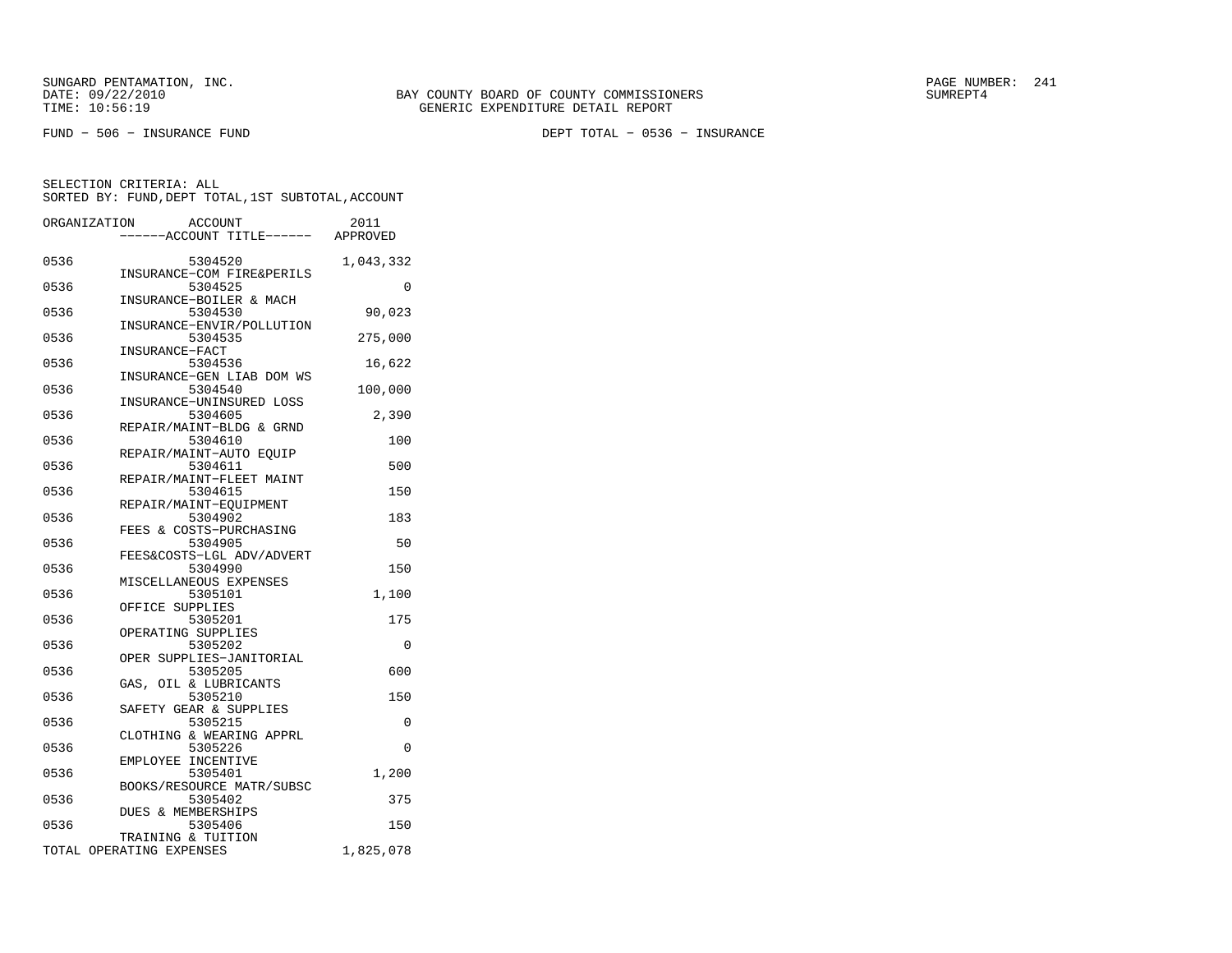FUND − 506 − INSURANCE FUND DEPT TOTAL − 0536 − INSURANCE

| SELECTION CRITERIA: ALL<br>SORTED BY: FUND, DEPT TOTAL, 1ST SUBTOTAL, ACCOUNT |         |      |
|-------------------------------------------------------------------------------|---------|------|
| ORGANIZATION                                                                  | ACCOUNT | 2011 |

|      | ------ACCOUNT TITLE------                                         | APPROVED  |
|------|-------------------------------------------------------------------|-----------|
| 0536 | 5606401<br>EOUIPMENT                                              | O         |
| 0536 | 5606402<br>EOUIP LESS THAN \$1000                                 | $\Omega$  |
|      | TOTAL CAPITAL OUTLAY                                              | $\Omega$  |
| 0536 | 5905998<br>DEPRECIATION EXPENSE                                   | $\Omega$  |
| 0536 | 5909910                                                           | 148,598   |
| 0536 | RESERVE FOR CONTINGENCIES<br>5909915<br>RESERVE FOR PAY ADJUSTMNT | O         |
|      | TOTAL NON-OPERATING EXPENSES                                      | 148,598   |
|      | TOTAL INSURANCE                                                   | 2,072,637 |
|      | TOTAL INSURANCE FUND                                              | 2,072,637 |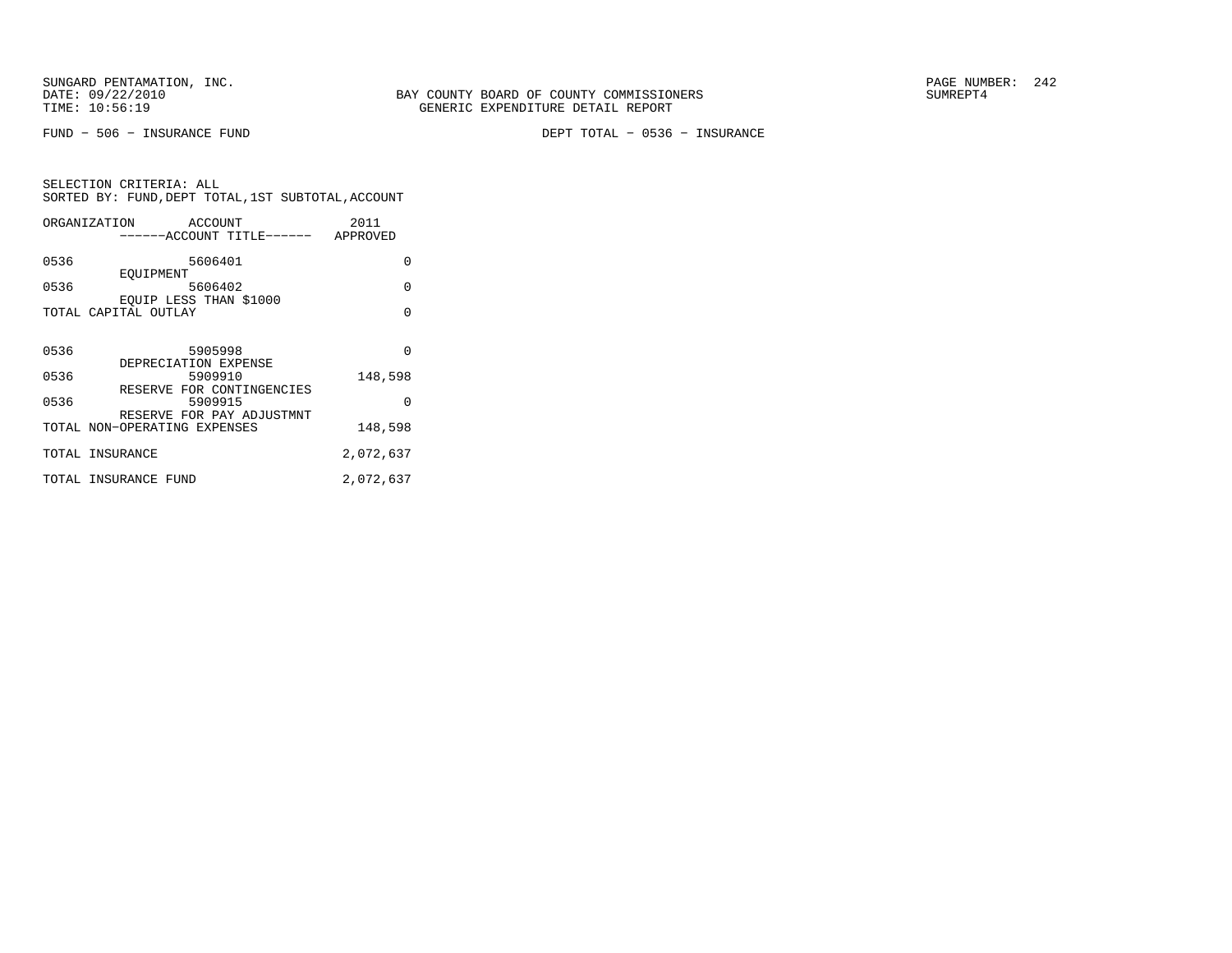FUND − 510 − UTILITIES DEPT TOTAL − 0524 − UTILITY ADMIN

SELECTION CRITERIA: ALLSORTED BY: FUND, DEPT TOTAL, 1ST SUBTOTAL, ACCOUNT ORGANIZATION ACCOUNT 20011

| ORGANIZATION | ACCOUNT<br>-----ACCOUNT TITLE------                            | 70 T T<br>APPROVED |
|--------------|----------------------------------------------------------------|--------------------|
| 0524         | 5101200                                                        | 755,972            |
| 0524         | SALARIES & WAGES-REGULAR<br>5101400                            | 3,000              |
| 0524         | SALARIES & WAGES-OVERTIME<br>5102100                           | 58,061             |
| 0524         | FICA TAXES-MATCHING<br>5102200                                 | 81,741             |
| 0524         | RETIREMENT CONTRIBUTIONS<br>5102300                            | 89,643             |
| 0524         | LIFE & HEALTH INSURANCE<br>5102400                             | 21,395             |
| 0524         | WORKERS COMP. PREMIUMS<br>5102500<br>UNEMPLOYMENT COMPENSATION | 0                  |
|              | TOTAL PERSONAL SERVICES                                        | 1,009,812          |
| 0524         | 5143101                                                        | 0                  |
| 0524         | PROF SRV-CO ATTORNEY<br>5303107                                | 80                 |
|              | PROF SRV-SUBSTANCE TEST                                        |                    |
| 0524         | 5303110<br>PROF SRV-BACKGROUND CHECK                           | 100                |
| 0524         | 5303401<br>CONTRACTED SERVICES                                 | 7,200              |
| 0524         | 5303403<br>CONTR SRV-BANK CHRG POOL                            | 14,200             |
| 0524         | 5303408<br>CONTR SRV-800 MHZ                                   | 610                |
| 0524         | 5303410<br>CONTR SRV-JANITORIAL                                | 0                  |
| 0524         | 5303425<br>CONTR SRV-ADMIN FEES                                | $\Omega$           |
| 0524         | 5303446<br>CONTR SRV-FACILITIES                                | 3,205              |
| 0524         | 5304001<br>TRAVEL/TRAINING NON-LOCAL                           | 8,800              |
| 0524         | 5304101<br>COMMUNICATIONS SERVICES                             | 4,697              |
| 0524         | 5304125                                                        | 31,000             |
| 0524         | POSTAGE/TRANSP/FREIGHT<br>5304301                              | 7,200              |
| 0524         | UTILITY SERVICES<br>5304405                                    | 1,068              |
| 0524         | RENTALS/LEASES-BUILDINGS<br>5304410                            | 6,756              |
| 0524         | RENTALS/LEASES-EQUIPMENT<br>5304501<br>INSURANCE & BONDS       | 6,148              |
|              |                                                                |                    |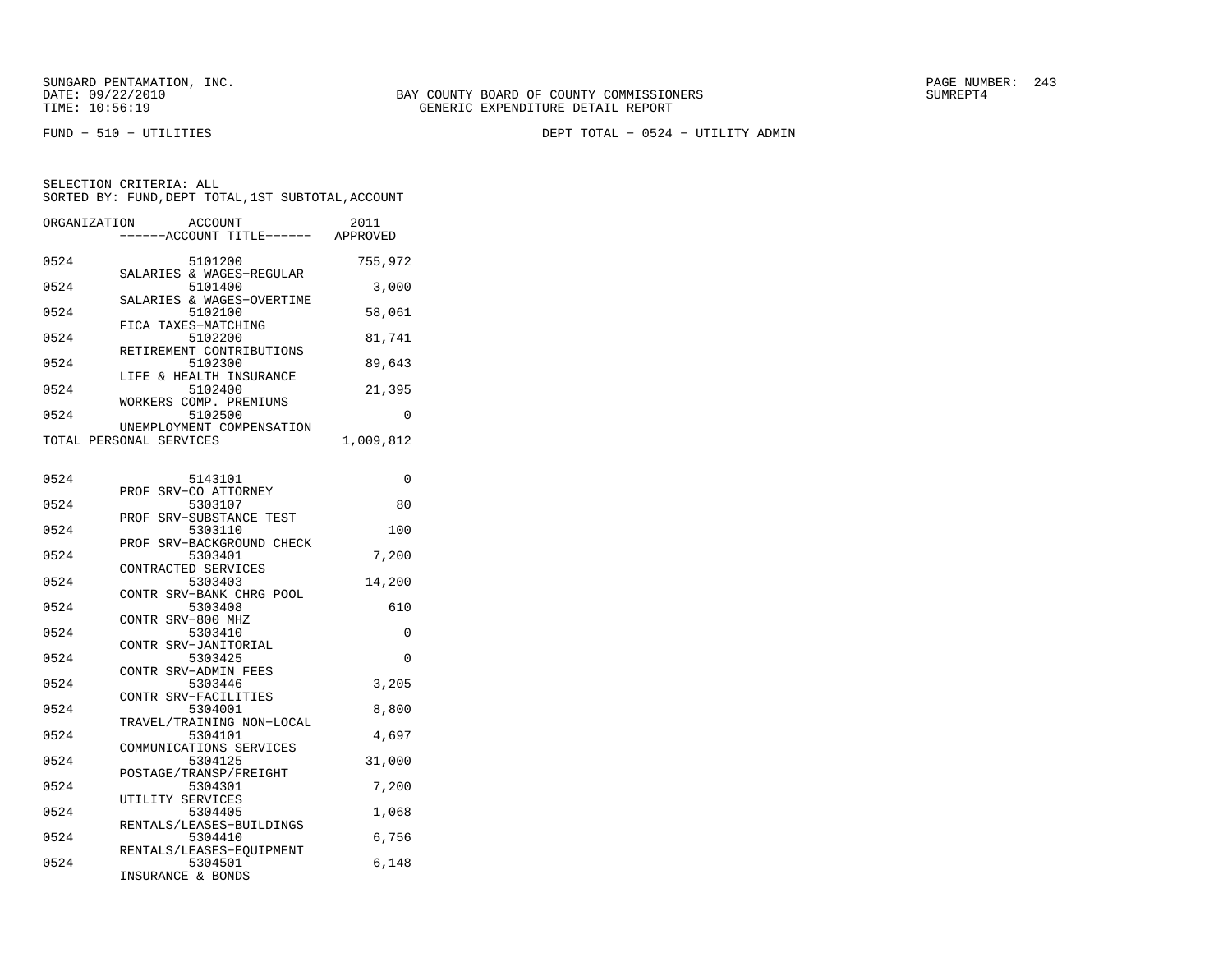FUND − 510 − UTILITIES DEPT TOTAL − 0524 − UTILITY ADMIN

|      | ORGANIZATION             | <b>ACCOUNT</b>                       | 2011    |
|------|--------------------------|--------------------------------------|---------|
|      |                          | ----ACCOUNT TITLE------ APPROVED     |         |
| 0524 |                          | 5304604                              | 5,420   |
| 0524 |                          | REPAIR/MAINT-BLD&GRD DEPT<br>5304605 | 3,000   |
| 0524 |                          | REPAIR/MAINT-BLDG & GRND<br>5304610  | 500     |
| 0524 |                          | REPAIR/MAINT-AUTO EOUIP<br>5304611   | 1,611   |
| 0524 |                          | REPAIR/MAINT-FLEET MAINT<br>5304615  | 200     |
|      |                          | REPAIR/MAINT-EQUIPMENT               |         |
| 0524 |                          | 5304701<br>PRINTING & BINDING        | 12,000  |
| 0524 |                          | 5304902<br>FEES & COSTS-PURCHASING   | 110     |
| 0524 |                          | 5304905<br>FEES&COSTS-LGL ADV/ADVERT | 300     |
| 0524 |                          | 5304990<br>MISCELLANEOUS EXPENSES    | 100     |
| 0524 |                          | 5305101                              | 12,000  |
| 0524 |                          | OFFICE SUPPLIES<br>5305201           | 800     |
| 0524 |                          | OPERATING SUPPLIES<br>5305202        | 300     |
| 0524 |                          | OPER SUPPLIES-JANITORIAL<br>5305205  | 2,861   |
| 0524 |                          | GAS, OIL & LUBRICANTS<br>5305210     | 600     |
| 0524 |                          | SAFETY GEAR & SUPPLIES<br>5305215    | 2,500   |
|      |                          | CLOTHING & WEARING APPRL             |         |
| 0524 |                          | 5305220<br>TOOL & SMALL IMPLEMENTS   | 750     |
| 0524 |                          | 5305401<br>BOOKS/RESOURCE MATR/SUBSC | 683     |
| 0524 |                          | 5305402<br>DUES & MEMBERSHIPS        | 1,500   |
| 0524 |                          | 5305406<br>TRAINING & TUITION        | 5,750   |
|      | TOTAL OPERATING EXPENSES |                                      | 142,049 |
| 0524 |                          | 5606401                              | 0       |
| 0524 | EOUIPMENT                | 5606402                              | 0       |
| 0524 |                          | EOUIP LESS THAN \$1000<br>5606450    | 0       |
|      |                          | COMPUTER SOFTWARE                    |         |
|      | TOTAL CAPITAL OUTLAY     |                                      | 0       |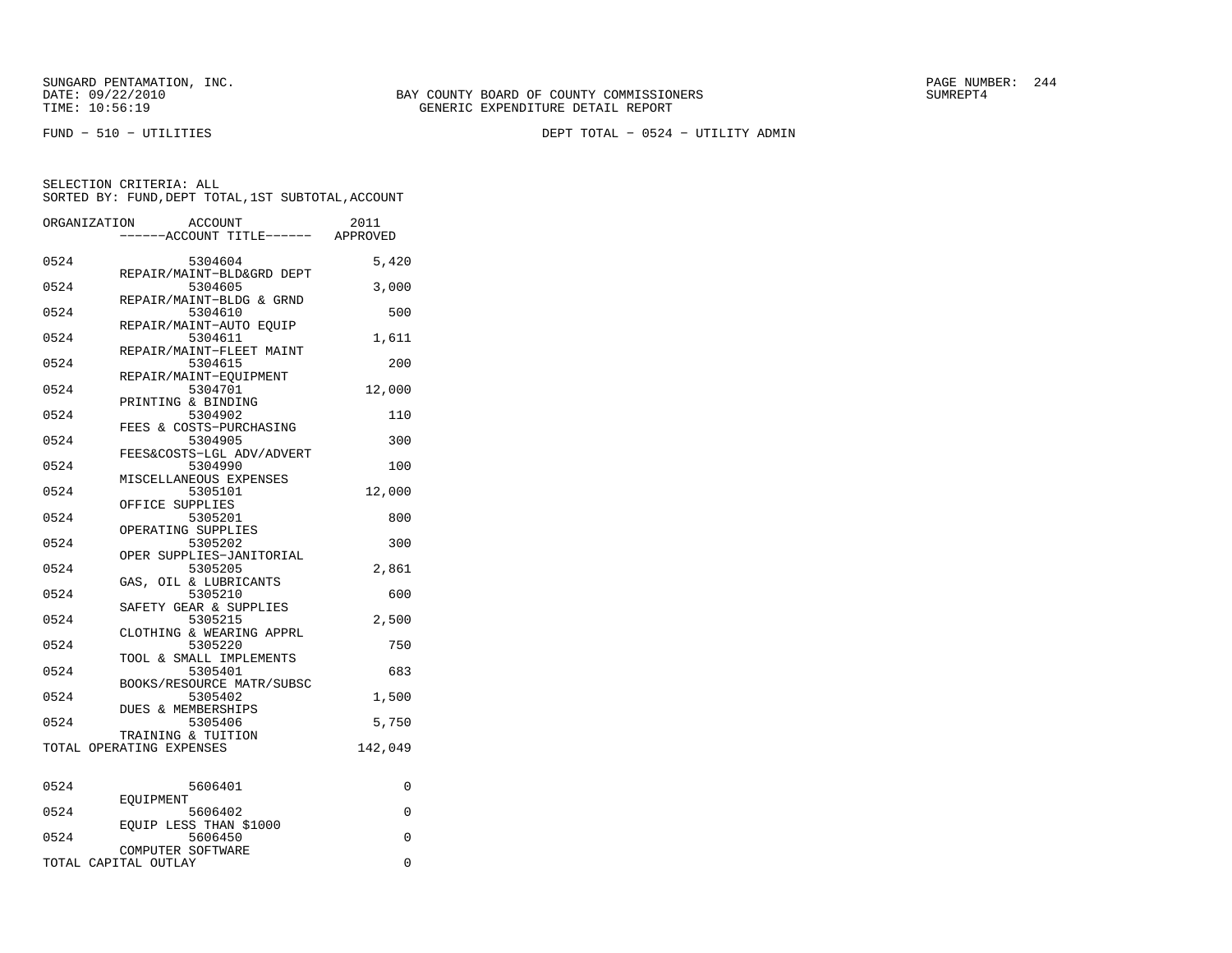FUND − 510 − UTILITIES DEPT TOTAL − 0524 − UTILITY ADMIN

|        | ORGANIZATION<br>ACCOUNT<br>------ACCOUNT TITLE------ | 2011<br>APPROVED |
|--------|------------------------------------------------------|------------------|
| 0524   | 5909910                                              | 11,128           |
| 0524   | RESERVE FOR CONTINGENCIES<br>5909915                 | U                |
| 0524   | RESERVE FOR PAY ADJUSTMNT<br>5909999                 | U                |
|        | RESERVE-CASH FORWARD<br>TOTAL NON-OPERATING EXPENSES | 11,128           |
|        |                                                      |                  |
| TOTAL. | UTILITY ADMIN                                        | 1,162,989        |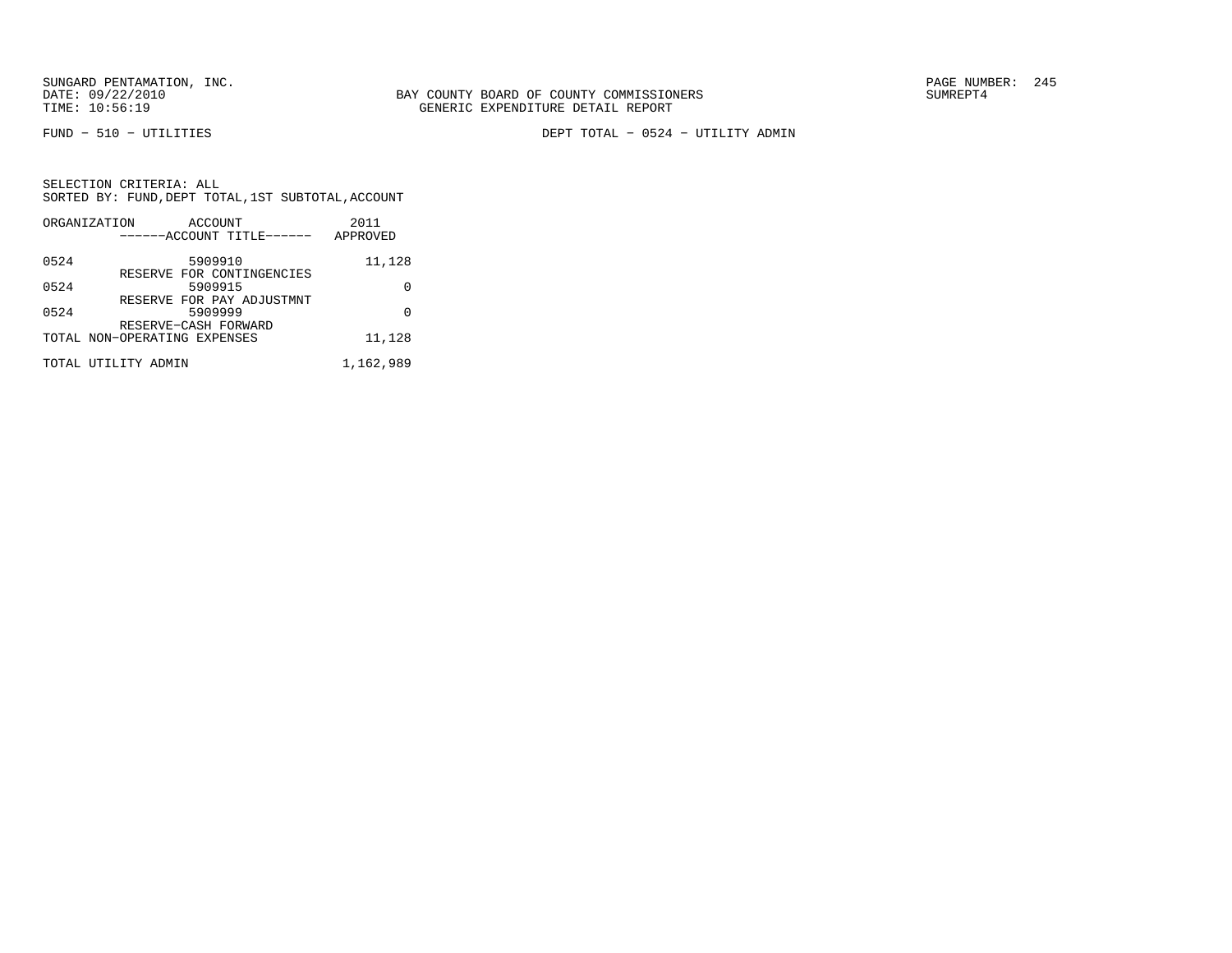FUND − 510 − UTILITIES DEPT TOTAL − 0528 − LABORATORY SERVICES

| ORGANIZATION            | ACCOUNT<br>------ACCOUNT TITLE------ | 2011<br>APPROVED |
|-------------------------|--------------------------------------|------------------|
| 0528                    | 5101200                              | 239,098          |
| 0528                    | SALARIES & WAGES-REGULAR<br>5101400  | 7,469            |
| 0528                    | SALARIES & WAGES-OVERTIME<br>5102100 | 18,862           |
| 0528                    | FICA TAXES-MATCHING<br>5102200       | 26,555           |
| 0528                    | RETIREMENT CONTRIBUTIONS<br>5102300  | 10,703           |
|                         | LIFE & HEALTH INSURANCE              |                  |
| 0528                    | 5102400<br>WORKERS COMP. PREMIUMS    | 12,505           |
| TOTAL PERSONAL SERVICES |                                      | 315,192          |

| 0528 | 5303106                   | 140      |
|------|---------------------------|----------|
|      | PROF SRV-PHYSICLS/MEDICAL |          |
| 0528 | 5303107                   | 111      |
|      | PROF SRV-SUBSTANCE TEST   |          |
| 0528 | 5303110                   | 48       |
|      | PROF SRV-BACKGROUND CHECK |          |
| 0528 | 5303401                   | 0        |
|      | CONTRACTED SERVICES       |          |
| 0528 | 5303410                   | $\Omega$ |
|      | CONTR SRV-JANITORIAL      |          |
| 0528 | 5303425                   | 741      |
|      | CONTR SRV-ADMIN FEES      |          |
| 0528 | 5303446                   | 1,740    |
|      | CONTR SRV-FACILITIES      |          |
| 0528 | 5303464                   | 125,330  |
|      | CONTR SRV-LAB             |          |
| 0528 | 5304001                   | 2,500    |
|      | TRAVEL/TRAINING NON-LOCAL |          |
| 0528 | 5304101                   | 746      |
|      | COMMUNICATIONS SERVICES   |          |
| 0528 | 5304125                   | 200      |
|      | POSTAGE/TRANSP/FREIGHT    |          |
| 0528 | 5304130                   | 7,000    |
|      | POSTAGE-LAB SAMPLES       |          |
| 0528 | 5304301                   | 12,240   |
|      | UTILITY SERVICES          |          |
| 0528 | 5304410                   | 650      |
|      | RENTALS/LEASES-EOUIPMENT  |          |
| 0528 | 5304501                   | 6,705    |
|      | INSURANCE & BONDS         |          |
| 0528 | 5304604                   | 500      |
|      | REPAIR/MAINT-BLD&GRD DEPT |          |
| 0528 | 5304605                   | $\Omega$ |
|      | REPAIR/MAINT-BLDG & GRND  |          |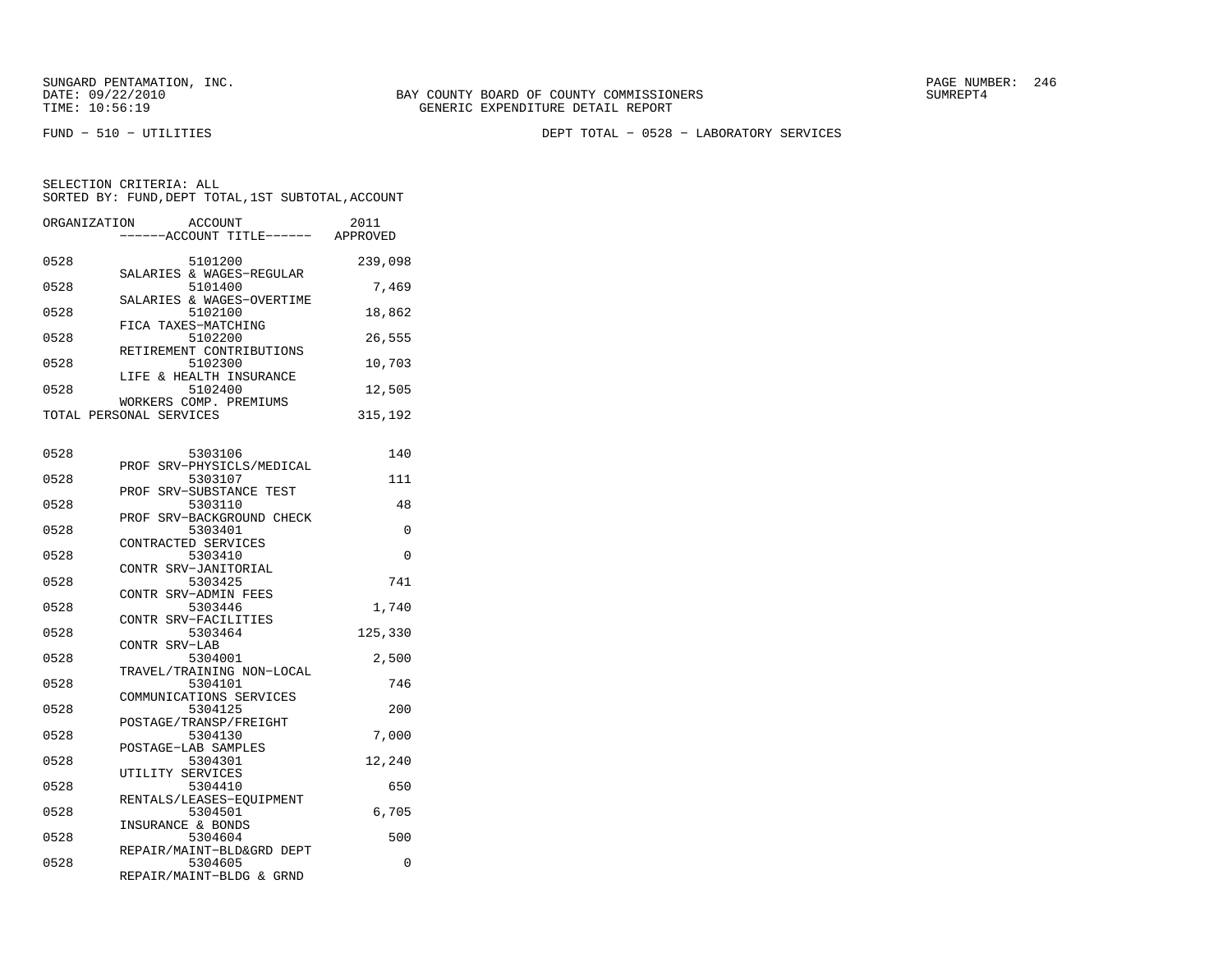FUND − 510 − UTILITIES DEPT TOTAL − 0528 − LABORATORY SERVICES

| ---ACCOUNT TITLE------ APPROVED<br>0528<br>5304610<br>500<br>REPAIR/MAINT-AUTO EQUIP<br>0528<br>5304611<br>2,000<br>REPAIR/MAINT-FLEET MAINT<br>0528<br>5304615<br>8,450<br>REPAIR/MAINT-EOUIPMENT<br>0528<br>5304902<br>1,684<br>FEES & COSTS-PURCHASING<br>0528<br>5304905<br>300<br>FEES&COSTS-LGL ADV/ADVERT<br>0528<br>5304922<br>5,200<br>FEES & COSTS-PERMITS<br>0528<br>5304990<br>25<br>MISCELLANEOUS EXPENSES<br>0528<br>5305101<br>1,500<br>OFFICE SUPPLIES<br>0528<br>4,500<br>5305201<br>OPERATING SUPPLIES<br>0528<br>5305202<br>500<br>OPER SUPPLIES-JANITORIAL<br>5305205<br>5,117<br>0528<br>GAS, OIL & LUBRICANTS<br>5305210<br>75<br>0528<br>SAFETY GEAR & SUPPLIES<br>0528<br>5305215<br>900<br>CLOTHING & WEARING APPRL<br>0528<br>5305220<br>50<br>TOOL & SMALL IMPLEMENTS<br>26,570<br>0528<br>5305240<br>OPER SUPPLIES-LAB<br>0528<br>5305401<br>100<br>BOOKS/RESOURCE MATR/SUBSC<br>0528<br>5305402<br>45<br><b>DUES &amp; MEMBERSHIPS</b><br>0528<br>5305406<br>50<br>TRAINING & TUITION<br>TOTAL OPERATING EXPENSES<br>216,217 |
|-----------------------------------------------------------------------------------------------------------------------------------------------------------------------------------------------------------------------------------------------------------------------------------------------------------------------------------------------------------------------------------------------------------------------------------------------------------------------------------------------------------------------------------------------------------------------------------------------------------------------------------------------------------------------------------------------------------------------------------------------------------------------------------------------------------------------------------------------------------------------------------------------------------------------------------------------------------------------------------------------------------------------------------------------------------|
|                                                                                                                                                                                                                                                                                                                                                                                                                                                                                                                                                                                                                                                                                                                                                                                                                                                                                                                                                                                                                                                           |
|                                                                                                                                                                                                                                                                                                                                                                                                                                                                                                                                                                                                                                                                                                                                                                                                                                                                                                                                                                                                                                                           |
|                                                                                                                                                                                                                                                                                                                                                                                                                                                                                                                                                                                                                                                                                                                                                                                                                                                                                                                                                                                                                                                           |
|                                                                                                                                                                                                                                                                                                                                                                                                                                                                                                                                                                                                                                                                                                                                                                                                                                                                                                                                                                                                                                                           |
|                                                                                                                                                                                                                                                                                                                                                                                                                                                                                                                                                                                                                                                                                                                                                                                                                                                                                                                                                                                                                                                           |
|                                                                                                                                                                                                                                                                                                                                                                                                                                                                                                                                                                                                                                                                                                                                                                                                                                                                                                                                                                                                                                                           |
|                                                                                                                                                                                                                                                                                                                                                                                                                                                                                                                                                                                                                                                                                                                                                                                                                                                                                                                                                                                                                                                           |
|                                                                                                                                                                                                                                                                                                                                                                                                                                                                                                                                                                                                                                                                                                                                                                                                                                                                                                                                                                                                                                                           |
|                                                                                                                                                                                                                                                                                                                                                                                                                                                                                                                                                                                                                                                                                                                                                                                                                                                                                                                                                                                                                                                           |
|                                                                                                                                                                                                                                                                                                                                                                                                                                                                                                                                                                                                                                                                                                                                                                                                                                                                                                                                                                                                                                                           |
|                                                                                                                                                                                                                                                                                                                                                                                                                                                                                                                                                                                                                                                                                                                                                                                                                                                                                                                                                                                                                                                           |
|                                                                                                                                                                                                                                                                                                                                                                                                                                                                                                                                                                                                                                                                                                                                                                                                                                                                                                                                                                                                                                                           |
|                                                                                                                                                                                                                                                                                                                                                                                                                                                                                                                                                                                                                                                                                                                                                                                                                                                                                                                                                                                                                                                           |
|                                                                                                                                                                                                                                                                                                                                                                                                                                                                                                                                                                                                                                                                                                                                                                                                                                                                                                                                                                                                                                                           |
|                                                                                                                                                                                                                                                                                                                                                                                                                                                                                                                                                                                                                                                                                                                                                                                                                                                                                                                                                                                                                                                           |
|                                                                                                                                                                                                                                                                                                                                                                                                                                                                                                                                                                                                                                                                                                                                                                                                                                                                                                                                                                                                                                                           |
|                                                                                                                                                                                                                                                                                                                                                                                                                                                                                                                                                                                                                                                                                                                                                                                                                                                                                                                                                                                                                                                           |
|                                                                                                                                                                                                                                                                                                                                                                                                                                                                                                                                                                                                                                                                                                                                                                                                                                                                                                                                                                                                                                                           |
|                                                                                                                                                                                                                                                                                                                                                                                                                                                                                                                                                                                                                                                                                                                                                                                                                                                                                                                                                                                                                                                           |
|                                                                                                                                                                                                                                                                                                                                                                                                                                                                                                                                                                                                                                                                                                                                                                                                                                                                                                                                                                                                                                                           |
|                                                                                                                                                                                                                                                                                                                                                                                                                                                                                                                                                                                                                                                                                                                                                                                                                                                                                                                                                                                                                                                           |
|                                                                                                                                                                                                                                                                                                                                                                                                                                                                                                                                                                                                                                                                                                                                                                                                                                                                                                                                                                                                                                                           |
|                                                                                                                                                                                                                                                                                                                                                                                                                                                                                                                                                                                                                                                                                                                                                                                                                                                                                                                                                                                                                                                           |
|                                                                                                                                                                                                                                                                                                                                                                                                                                                                                                                                                                                                                                                                                                                                                                                                                                                                                                                                                                                                                                                           |
|                                                                                                                                                                                                                                                                                                                                                                                                                                                                                                                                                                                                                                                                                                                                                                                                                                                                                                                                                                                                                                                           |
|                                                                                                                                                                                                                                                                                                                                                                                                                                                                                                                                                                                                                                                                                                                                                                                                                                                                                                                                                                                                                                                           |
|                                                                                                                                                                                                                                                                                                                                                                                                                                                                                                                                                                                                                                                                                                                                                                                                                                                                                                                                                                                                                                                           |
|                                                                                                                                                                                                                                                                                                                                                                                                                                                                                                                                                                                                                                                                                                                                                                                                                                                                                                                                                                                                                                                           |
|                                                                                                                                                                                                                                                                                                                                                                                                                                                                                                                                                                                                                                                                                                                                                                                                                                                                                                                                                                                                                                                           |
|                                                                                                                                                                                                                                                                                                                                                                                                                                                                                                                                                                                                                                                                                                                                                                                                                                                                                                                                                                                                                                                           |
|                                                                                                                                                                                                                                                                                                                                                                                                                                                                                                                                                                                                                                                                                                                                                                                                                                                                                                                                                                                                                                                           |
|                                                                                                                                                                                                                                                                                                                                                                                                                                                                                                                                                                                                                                                                                                                                                                                                                                                                                                                                                                                                                                                           |
|                                                                                                                                                                                                                                                                                                                                                                                                                                                                                                                                                                                                                                                                                                                                                                                                                                                                                                                                                                                                                                                           |
|                                                                                                                                                                                                                                                                                                                                                                                                                                                                                                                                                                                                                                                                                                                                                                                                                                                                                                                                                                                                                                                           |
|                                                                                                                                                                                                                                                                                                                                                                                                                                                                                                                                                                                                                                                                                                                                                                                                                                                                                                                                                                                                                                                           |
|                                                                                                                                                                                                                                                                                                                                                                                                                                                                                                                                                                                                                                                                                                                                                                                                                                                                                                                                                                                                                                                           |
| 0528<br>5606401<br>8,000                                                                                                                                                                                                                                                                                                                                                                                                                                                                                                                                                                                                                                                                                                                                                                                                                                                                                                                                                                                                                                  |
| EOUIPMENT                                                                                                                                                                                                                                                                                                                                                                                                                                                                                                                                                                                                                                                                                                                                                                                                                                                                                                                                                                                                                                                 |
| 0528<br>5606402<br>1,800                                                                                                                                                                                                                                                                                                                                                                                                                                                                                                                                                                                                                                                                                                                                                                                                                                                                                                                                                                                                                                  |
| EQUIP LESS THAN \$1000                                                                                                                                                                                                                                                                                                                                                                                                                                                                                                                                                                                                                                                                                                                                                                                                                                                                                                                                                                                                                                    |
| TOTAL CAPITAL OUTLAY<br>9,800                                                                                                                                                                                                                                                                                                                                                                                                                                                                                                                                                                                                                                                                                                                                                                                                                                                                                                                                                                                                                             |
|                                                                                                                                                                                                                                                                                                                                                                                                                                                                                                                                                                                                                                                                                                                                                                                                                                                                                                                                                                                                                                                           |
|                                                                                                                                                                                                                                                                                                                                                                                                                                                                                                                                                                                                                                                                                                                                                                                                                                                                                                                                                                                                                                                           |
| 0528<br>5819106<br>0                                                                                                                                                                                                                                                                                                                                                                                                                                                                                                                                                                                                                                                                                                                                                                                                                                                                                                                                                                                                                                      |
| TRNSF-INTERNAL SERV (501)<br>0528<br>5909910<br>20,000                                                                                                                                                                                                                                                                                                                                                                                                                                                                                                                                                                                                                                                                                                                                                                                                                                                                                                                                                                                                    |
| RESERVE FOR CONTINGENCIES                                                                                                                                                                                                                                                                                                                                                                                                                                                                                                                                                                                                                                                                                                                                                                                                                                                                                                                                                                                                                                 |